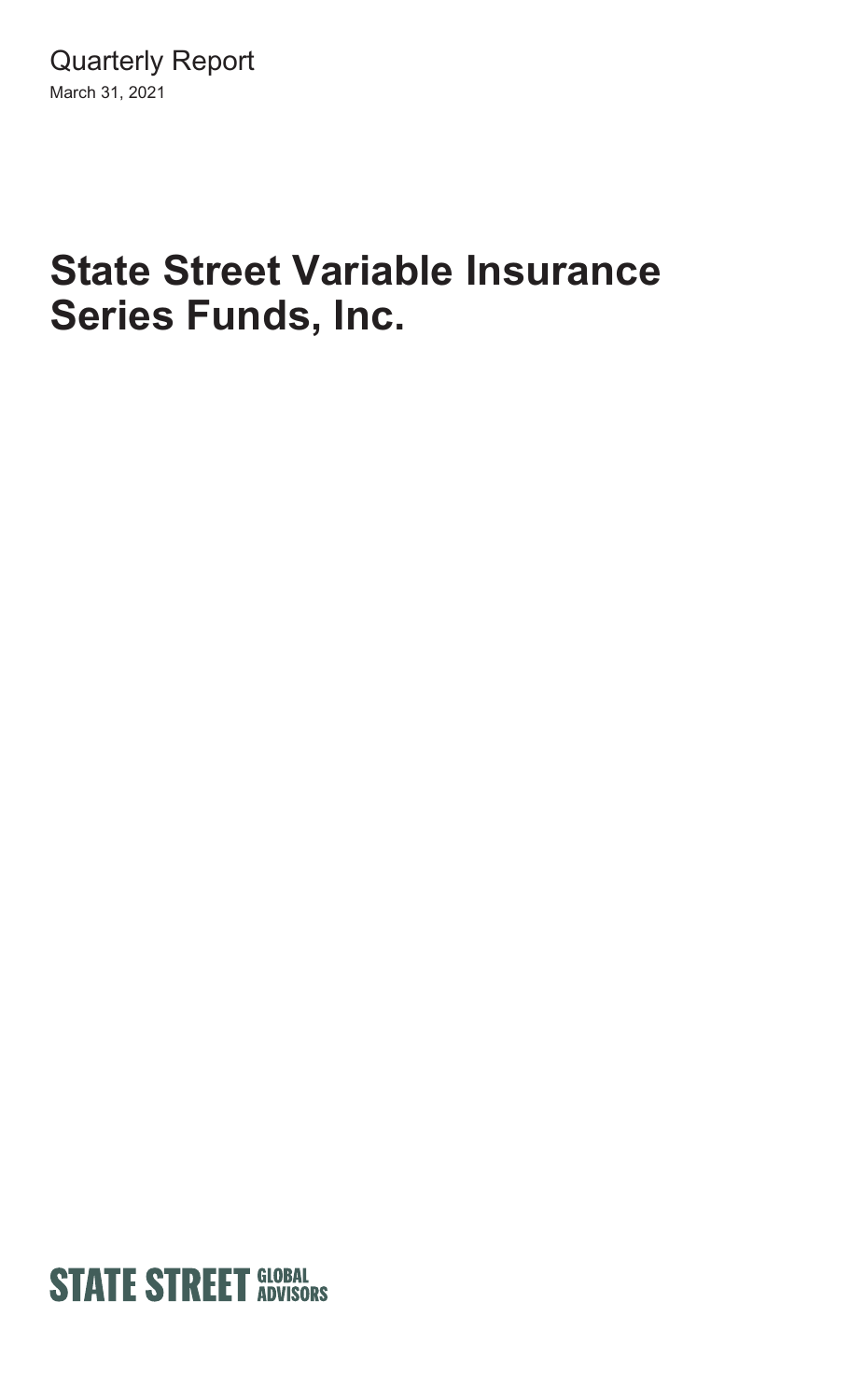### State Street Variable Insurance Series Funds, Inc.

#### Quarterly Report

#### March 31, 2021

#### Table of Contents

#### Page

| Schedules of Investments                        |     |
|-------------------------------------------------|-----|
|                                                 |     |
| State Street S&P 500 Index V.I.S. Fund          | 4   |
| State Street Premier Growth Equity V.I.S. Fund  | 12  |
| State Street Small-Cap Equity V.I.S. Fund       | 14  |
|                                                 | 21  |
|                                                 | 37  |
| State Street Real Estate Securities V.I.S. Fund | 120 |
|                                                 | 122 |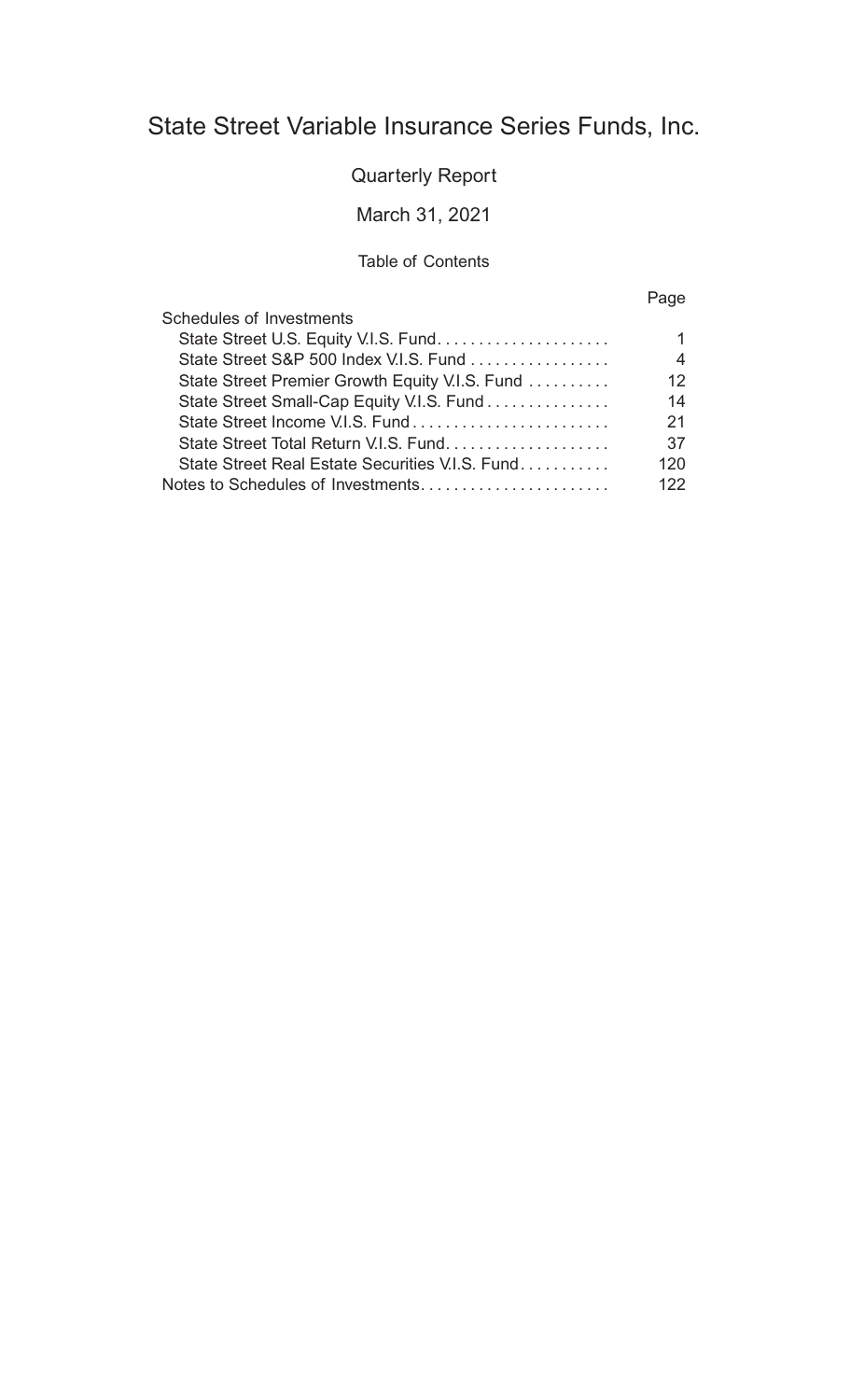#### <span id="page-2-0"></span>**State Street U.S. Equity V.I.S. Fund**

Schedule of Investments March 31, 2021 (Unaudited)

|                                                      | <b>Number</b><br>of Shares | Fair<br>Value      |                                                       | <b>Number</b><br>of Shares | Fair<br>Value      |
|------------------------------------------------------|----------------------------|--------------------|-------------------------------------------------------|----------------------------|--------------------|
| Common Stock - 98.0% †                               |                            |                    | Environmental & Facilities Services - 1.5%            |                            |                    |
| Aerospace & Defense - 0.5%                           |                            |                    | Waste Management Inc.                                 | 3,321                      | \$<br>428,475      |
| Raytheon Technologies Corp.                          | 2,016                      | 155,776<br>\$      |                                                       |                            |                    |
| Air Freight & Logistics - 0.8%                       |                            |                    | Financial Exchanges & Data - 1.6%<br>CME Group Inc.   | 1,235                      | 252,224            |
| United Parcel Service Inc.,<br>Class B               | 1,258                      | 213,847            | MSCI Inc.                                             | 110                        | 46,121             |
|                                                      |                            |                    | S&P Global Inc.                                       | 299                        | 105,508            |
| Apparel Retail - 1.4%                                |                            |                    | Tradeweb Markets Inc.,                                |                            |                    |
| Ross Stores Inc.                                     | 3,241                      | 388,628            | Class A                                               | 842                        | 62,308             |
| Application Software - 2.4%                          |                            |                    |                                                       |                            | 466,161            |
| Adobe Inc. (a)                                       | 374                        | 177,788            | Footwear - 0.8%                                       |                            |                    |
| Intuit Inc.                                          | 136                        | 52,096             | NIKE Inc., Class B                                    | 1,632                      | 216,876            |
| salesforce.com Inc. (a)                              | 1,941                      | 411,240            |                                                       |                            |                    |
| Splunk Inc. (a)                                      | 329                        | 44,573             | Healthcare Equipment - 4.1%<br>Becton Dickinson & Co. | 871                        | 211,784            |
|                                                      |                            | 685,697            | Boston Scientific Corp. (a)                           | 13,519                     | 522,509            |
| Asset Management & Custody Banks - 0.3%              |                            |                    | Edwards Lifesciences Corp.                            |                            |                    |
| The Blackstone Group Inc.                            | 1,027                      | 76,542             | (a)                                                   | 1,558                      | 130,311            |
|                                                      |                            |                    | <b>Medtronic PLC</b><br>Zimmer Biomet Holdings Inc.   | 1,591<br>781               | 187,945<br>125,022 |
| Automotive Retail - 0.5%                             |                            |                    |                                                       |                            |                    |
| O'Reilly Automotive Inc. (a)                         | 309                        | 156,740            |                                                       |                            | 1,177,571          |
| Biotechnology - 0.8%                                 |                            |                    | Healthcare Services - 0.6%                            |                            |                    |
| BioMarin Pharmaceutical Inc.                         |                            |                    | Cigna Corp.                                           | 709                        | 171,394            |
| (a)<br>Vertex Pharmaceuticals Inc.                   | 1,242                      | 93,783             | Home Improvement Retail - 2.1%                        |                            |                    |
| (a)                                                  | 687                        | 147,630            | Lowe's Companies Inc.                                 | 2,705                      | 514,437            |
|                                                      |                            | 241,413            | The Home Depot Inc.                                   | 308                        | 94,017             |
|                                                      |                            |                    |                                                       |                            | 608,454            |
| Building Products - 1.8%                             |                            |                    |                                                       |                            |                    |
| Allegion PLC<br>Trane Technologies PLC               | 1,045<br>2,239             | 131,273<br>370,689 | Hotels, Resorts & Cruise Lines - 1.1%                 |                            |                    |
|                                                      |                            | 501,962            | Marriott International Inc.,<br>Class A               | 2,152                      | 318,733            |
|                                                      |                            |                    |                                                       |                            |                    |
| Cable & Satellite - 1.5%                             |                            |                    | Household Products - 1.4%                             |                            |                    |
| Charter Communications Inc.,                         | 397                        | 244,957            | Colgate-Palmolive Co.<br>The Procter & Gamble Co.     | 1,358<br>2,127             | 107,051<br>288,060 |
| Class A (a)<br>Comcast Corp., Class A                | 3,408                      | 184,407            |                                                       |                            |                    |
|                                                      |                            | 429,364            |                                                       |                            | 395,111            |
|                                                      |                            |                    | Hypermarkets & Super Centers - 0.4%                   |                            |                    |
| Construction Materials - 0.9%                        |                            |                    | Walmart Inc.                                          | 798                        | 108,392            |
| Martin Marietta Materials Inc.                       | 751                        | 252,201            | Industrial Conglomerates - 2.1%                       |                            |                    |
| Data Processing & Outsourced Services - 4.4%         |                            |                    | Honeywell International Inc.                          | 2,248                      | 487,973            |
| <b>Fidelity National Information</b>                 |                            |                    | Roper Technologies Inc.                               | 282                        | 113,742            |
| Services Inc.                                        | 667                        | 93,787             |                                                       |                            | 601,715            |
| Mastercard Inc., Class A<br>PayPal Holdings Inc. (a) | 878<br>683                 | 312,612<br>165,860 |                                                       |                            |                    |
| Visa Inc., Class A                                   | 3,244                      | 686,852            | Industrial Gases - 1.5%                               |                            |                    |
|                                                      |                            | 1,259,111          | Air Products & Chemicals Inc.                         | 1,531                      | 430,732            |
|                                                      |                            |                    | Industrial Machinery - 0.4%                           |                            |                    |
| Diversified Banks - 2.8%                             |                            |                    | Xylem Inc.                                            | 1,057                      | 111,175            |
| JPMorgan Chase & Co.                                 | 5,248                      | 798,903            | Insurance Brokers - 0.2%                              |                            |                    |
| Diversified Support Services - 0.6%                  |                            |                    | Marsh & McLennan                                      |                            |                    |
| Cintas Corp.                                         | 505                        | 172,362            | Companies Inc.                                        | 572                        | 69,670             |
|                                                      |                            |                    | Integrated Oil & Gas - 0.9%                           |                            |                    |
| Electric Utilities - 0.9%                            |                            |                    | Chevron Corp.                                         | 1,495                      | 156,661            |
| NextEra Energy Inc.                                  | 3,328                      | 251,630            | Exxon Mobil Corp.                                     | 1,833                      | 102,336            |
| Electronic Components - 2.5%                         |                            |                    |                                                       |                            | 258,997            |
| Amphenol Corp., Class A                              | 4,168                      | 274,963            |                                                       |                            |                    |
| Corning Inc.                                         | 10,363                     | 450,894            | Interactive Home Entertainment - 0.3%                 |                            |                    |
|                                                      |                            | 725,857            | Activision Blizzard Inc.                              | 802                        | 74,586             |
| Electronic Equipment & Instruments - 0.7%            |                            |                    | Interactive Media & Services - 7.3%                   |                            |                    |
| Keysight Technologies Inc. (a)                       | 1,377                      | 197,462            | Alphabet Inc., Class C (a)                            | 205                        | 424,069            |
|                                                      |                            |                    |                                                       |                            |                    |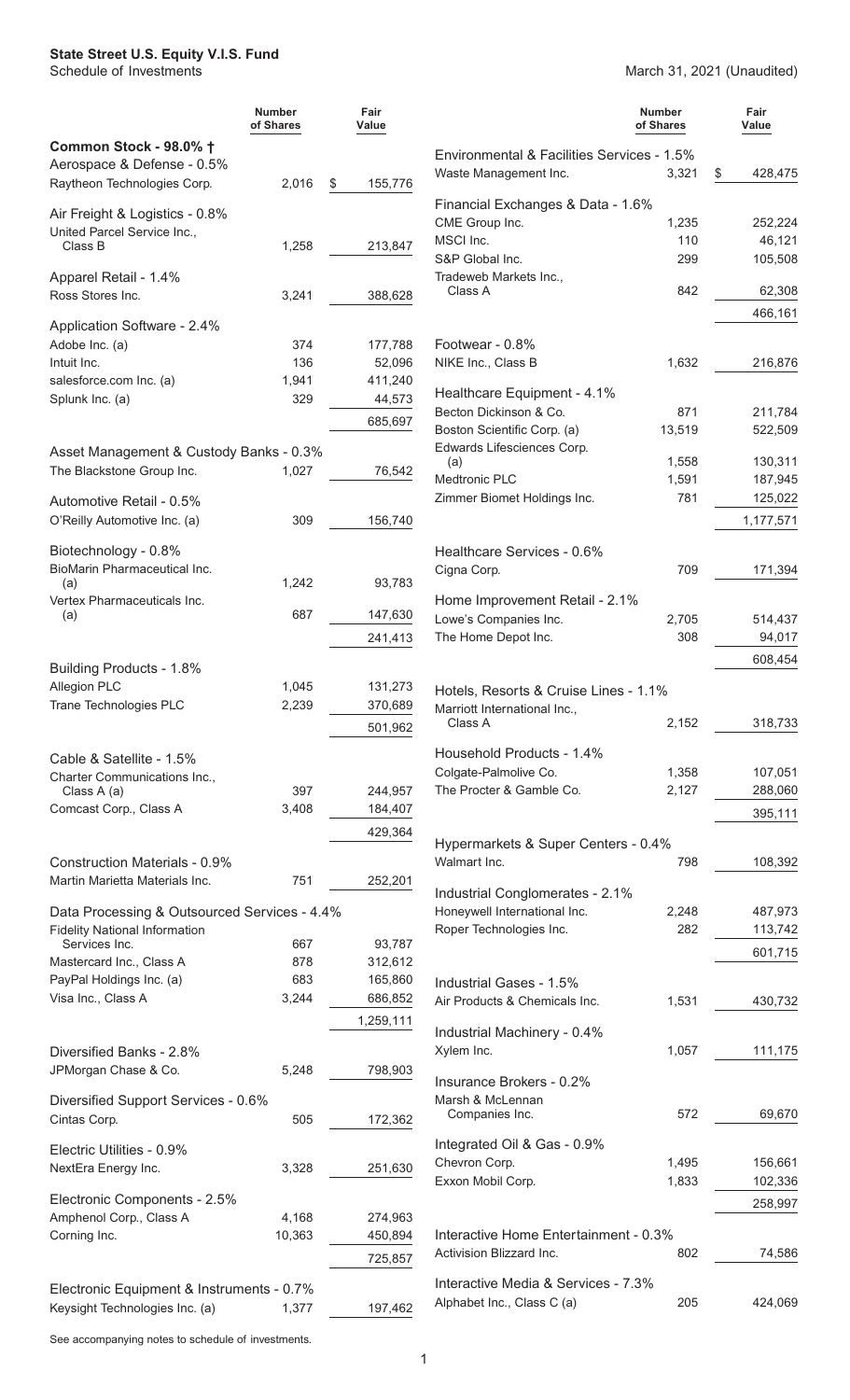#### **State Street U.S. Equity V.I.S. Fund**

#### Schedule of Investments March 31, 2021 (Unaudited)

|                                                                     | <b>Number</b><br>of Shares | Fair<br>Value            |                                                                | <b>Number</b><br>of Shares | Fair<br>Value      |
|---------------------------------------------------------------------|----------------------------|--------------------------|----------------------------------------------------------------|----------------------------|--------------------|
| Alphabet Inc., Class A (a)<br>Facebook Inc., Class A (a)            | 442<br>2,528               | \$<br>911,634<br>744,572 | Railroads - 0.7%                                               |                            |                    |
|                                                                     |                            | 2,080,275                | Union Pacific Corp.                                            | 894                        | \$<br>197,047      |
|                                                                     |                            |                          | Regional Banks - 3.0%                                          |                            |                    |
| Internet & Direct Marketing Retail - 4.7%<br>Amazon.com Inc. (a)(b) | 429                        | 1,327,360                | First Republic Bank                                            | 2,225                      | 371,019            |
|                                                                     |                            |                          | Regions Financial Corp.<br>SVB Financial Group (a)             | 15,813<br>332              | 326,696<br>163,895 |
| Investment Banking & Brokerage - 0.4%                               |                            |                          |                                                                |                            | 861,610            |
| The Charles Schwab Corp.                                            | 1,587                      | 103,441                  |                                                                |                            |                    |
| IT Consulting & Other Services - 0.4%                               |                            |                          | Restaurants - 0.6%                                             |                            |                    |
| Accenture PLC, Class A                                              | 387                        | 106,909                  | McDonald's Corp.                                               | 797                        | 178,640            |
| Life & Health Insurance - 0.2%                                      |                            |                          | Semiconductor Equipment - 1.9%                                 |                            |                    |
| Lincoln National Corp.                                              | 702                        | 43,714                   | Applied Materials Inc.                                         | 4,042                      | 540,011            |
| Life Sciences Tools & Services - 1.2%                               |                            |                          | Semiconductors - 4.1%                                          |                            |                    |
| IQVIA Holdings Inc. (a)                                             | 1,732                      | 334,519                  | NVIDIA Corp.                                                   | 595                        | 317,688            |
|                                                                     |                            |                          | QUALCOMM Inc.<br>Texas Instruments Inc.                        | 3,450<br>2,123             | 457,436<br>401,226 |
| Managed Healthcare - 2.0%<br>Centene Corp. (a)                      | 3,701                      | 236,531                  |                                                                |                            |                    |
| UnitedHealth Group Inc.                                             | 896                        | 333,375                  |                                                                |                            | 1,176,350          |
|                                                                     |                            | 569,906                  | Soft Drinks - 0.8%                                             |                            |                    |
| Movies & Entertainment - 2.3%                                       |                            |                          | PepsiCo Inc.                                                   | 1,664                      | 235,373            |
| Netflix Inc. (a)                                                    | 347                        | 181,016                  | Specialized REITs - 1.3%                                       |                            |                    |
| The Walt Disney Co. (a)                                             | 2,592                      | 478,276                  | American Tower Corp.                                           | 1,573                      | 376,041            |
|                                                                     |                            | 659,292                  | Specialty Chemicals - 0.6%                                     |                            |                    |
| Multi-Line Insurance - 0.3%                                         |                            |                          | DuPont de Nemours Inc.                                         | 823                        | 63,602             |
| American International                                              |                            |                          | Ecolab Inc.                                                    | 219                        | 46,881             |
| Group Inc.                                                          | 1,748                      | 80,775                   | PPG Industries Inc.                                            | 330                        | 49,586             |
| Multi-Sector Holdings - 1.2%                                        |                            |                          |                                                                |                            | 160,069            |
| Berkshire Hathaway Inc.,                                            |                            |                          | Systems Software - 6.6%                                        |                            |                    |
| Class $B(a)$                                                        | 1,298                      | 331,600                  | Microsoft Corp.                                                | 6,869                      | 1,619,504          |
| Multi-Utilities - 1.6%                                              |                            |                          | Oracle Corp.<br>ServiceNow Inc. (a)                            | 2,320<br>214               | 162,794<br>107,024 |
| Sempra Energy                                                       | 3,487                      | 462,306                  |                                                                |                            | 1,889,322          |
| Oil & Gas Equipment & Services - 0.3%                               |                            |                          |                                                                |                            |                    |
| Schlumberger N.V.                                                   | 2,695                      | 73,277                   | Technology Hardware, Storage & Peripherals - 4.6%              |                            |                    |
| Oil & Gas Exploration & Production - 1.4%                           |                            |                          | Apple Inc.                                                     | 10,754                     | 1,313,601          |
| ConocoPhillips                                                      | 5,538                      | 293,348                  | Trading Companies & Distributors - 1.4%                        |                            |                    |
| <b>Pioneer Natural Resources</b>                                    |                            |                          | United Rentals Inc. (a)                                        | 1,252                      | 412,296            |
| Co.                                                                 | 650                        | 103,233                  | Trucking - 0.1%                                                |                            |                    |
|                                                                     |                            | 396,581                  | Lyft Inc., Class A (a)                                         | 417                        | 26,346             |
| Packaged Foods & Meats - 1.4%                                       |                            |                          | Wireless Telecommunication Services - 0.3%                     |                            |                    |
| Mondelez International Inc.,<br>Class A                             | 6,689                      | 391,507                  | T-Mobile US Inc. (a)                                           | 696                        | 87,202             |
|                                                                     |                            |                          | <b>Total Common Stock</b>                                      |                            |                    |
| Personal Products - 0.4%                                            |                            |                          | (Cost \$16,506,635)                                            |                            | 27,933,022         |
| The Estee Lauder<br>Companies Inc., Class A                         | 424                        | 123,320                  | <b>Short-Term Investments - 2.0%</b>                           |                            |                    |
| Pharmaceuticals - 4.0%                                              |                            |                          | <b>State Street Institutional</b><br>U.S. Government Money     |                            |                    |
| Bristol-Myers Squibb Co.                                            | 3,264                      | 206,056                  | Market Fund - Class G<br>Shares 0.04% (c)(d)                   |                            |                    |
| Elanco Animal Health Inc. (a)                                       | 6,165                      | 181,559                  | (Cost \$563,532)                                               | 563,532                    | 563,532            |
| Johnson & Johnson                                                   | 937                        | 153,996                  | <b>Total Investments</b>                                       |                            |                    |
| Merck & Company Inc.<br>Viatris Inc. (a)                            | 6,341<br>7,840             | 488,828<br>109,525       | (Cost \$17,070,167)                                            |                            | 28,496,554         |
|                                                                     |                            | 1,139,964                | <b>Liabilities in Excess of Other</b><br>Assets, net - (0.0)%* |                            | (11, 614)          |
|                                                                     |                            |                          | <b>NET ASSETS - 100.0%</b>                                     |                            | 28,484,940<br>\$   |
| Property & Casualty Insurance - 1.1%                                |                            |                          |                                                                |                            |                    |
| Chubb Ltd.                                                          | 1,955                      | 308,831                  |                                                                |                            |                    |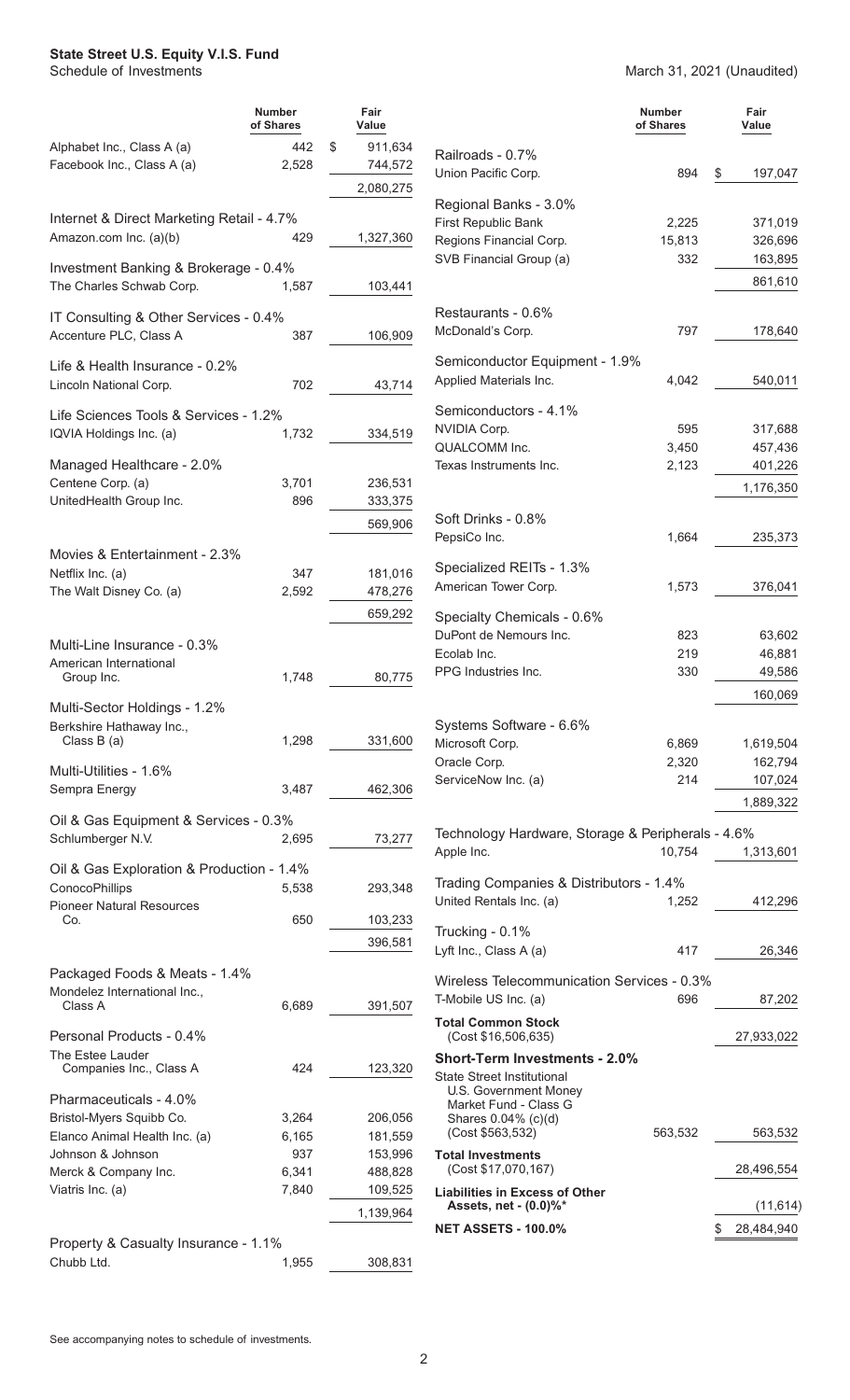#### **Other Information:**

The Fund had the following long futures contracts open at March 31, 2021:

| <b>Description</b>                                                                                                                                                                                                                                                                                                                                                                                                                                                                                           | <b>Expiration</b><br>Date | Number of<br><b>Contracts</b> | <b>Notional</b><br>Amount | Value     | <b>Unrealized</b><br>Appreciation<br>(Depreciation) |
|--------------------------------------------------------------------------------------------------------------------------------------------------------------------------------------------------------------------------------------------------------------------------------------------------------------------------------------------------------------------------------------------------------------------------------------------------------------------------------------------------------------|---------------------------|-------------------------------|---------------------------|-----------|-----------------------------------------------------|
| S&P 500 Emini Index Futures                                                                                                                                                                                                                                                                                                                                                                                                                                                                                  | <b>June 2021</b>          |                               | \$194,352                 | \$198,370 | \$4,018                                             |
| The views expressed in this document reflect our judgment<br>as of the publication date and are subject to change at any<br>time without notice. The securities cited may not be<br>representative of the Fund's future investments and should<br>not be construed as a recommendation to purchase or sell<br>a particular security. See the Fund's summary prospectus<br>and statutory prospectus for complete descriptions of<br>investment objectives, policies, risks and permissible<br>investments.    |                           |                               |                           |           |                                                     |
| Non-income producing security.<br>(a)<br>(b) At March 31, 2021, all or a portion of this security was<br>pledged to cover collateral requirements for futures.<br>Coupon amount represents effective yield.<br>(C)<br>Sponsored by SSGA Funds Management, Inc., the<br>(d)<br>Fund's investment adviser and administrator, and an<br>affiliate of State Street Bank & Trust Co., the Fund's<br>sub-administrator, custodian and accounting agent.<br>Percentages are hased on net assets as of March 31<br>÷ |                           |                               |                           |           |                                                     |

† Percentages are based on net assets as of March 31, 2021.

Less than 0.05%.

The following table presents the Fund's investments measured at fair value on a recurring basis at March 31, 2021:

| Fund                                    | <b>Investments</b>                                                                        | Level 1      | Level 2 | Level 3 | Total        |
|-----------------------------------------|-------------------------------------------------------------------------------------------|--------------|---------|---------|--------------|
| State Street U.S. Equity V.I.S.<br>Fund | Investments in Securities                                                                 |              |         |         |              |
|                                         | Common Stock                                                                              | \$27,933,022 | S—      |         | \$27,933,022 |
|                                         | Short-Term Investments                                                                    | 563,532      |         |         | 563,532      |
|                                         | Total Investments in Securities                                                           | \$28,496,554 | s—      |         | \$28,496,554 |
|                                         | <b>Other Financial Instruments</b><br>Long Futures Contracts -<br>Unrealized Appreciation | 4,018        | \$—     |         | 4,018        |
| $ALCII = 1 - T - LI$                    |                                                                                           |              |         |         |              |

#### Affiliate Table

|                                                                                 | <b>Number</b><br>of Shares<br>Held at<br>12/31/20 | Value at | Cost of<br>12/31/20 Purchases             | <b>Proceeds</b><br>from<br><b>Shares</b><br>Sold | Realized<br>Gain<br>(Loss) | <b>Change in</b><br>Unrealized<br>Appreciation<br>(Depreciation) | Number of<br><b>Shares</b><br><b>Held at</b><br>3/31/21 | Value at Dividend<br>3/31/21 | <b>Income</b> |
|---------------------------------------------------------------------------------|---------------------------------------------------|----------|-------------------------------------------|--------------------------------------------------|----------------------------|------------------------------------------------------------------|---------------------------------------------------------|------------------------------|---------------|
| State Street Institutional U.S. Government<br>Money Market Fund, Class G Shares |                                                   |          | 582,660 \$582,660 \$1,154,896 \$1,174,024 |                                                  | $S-$                       | $S-$                                                             | 563.532                                                 | \$563.532                    | \$54          |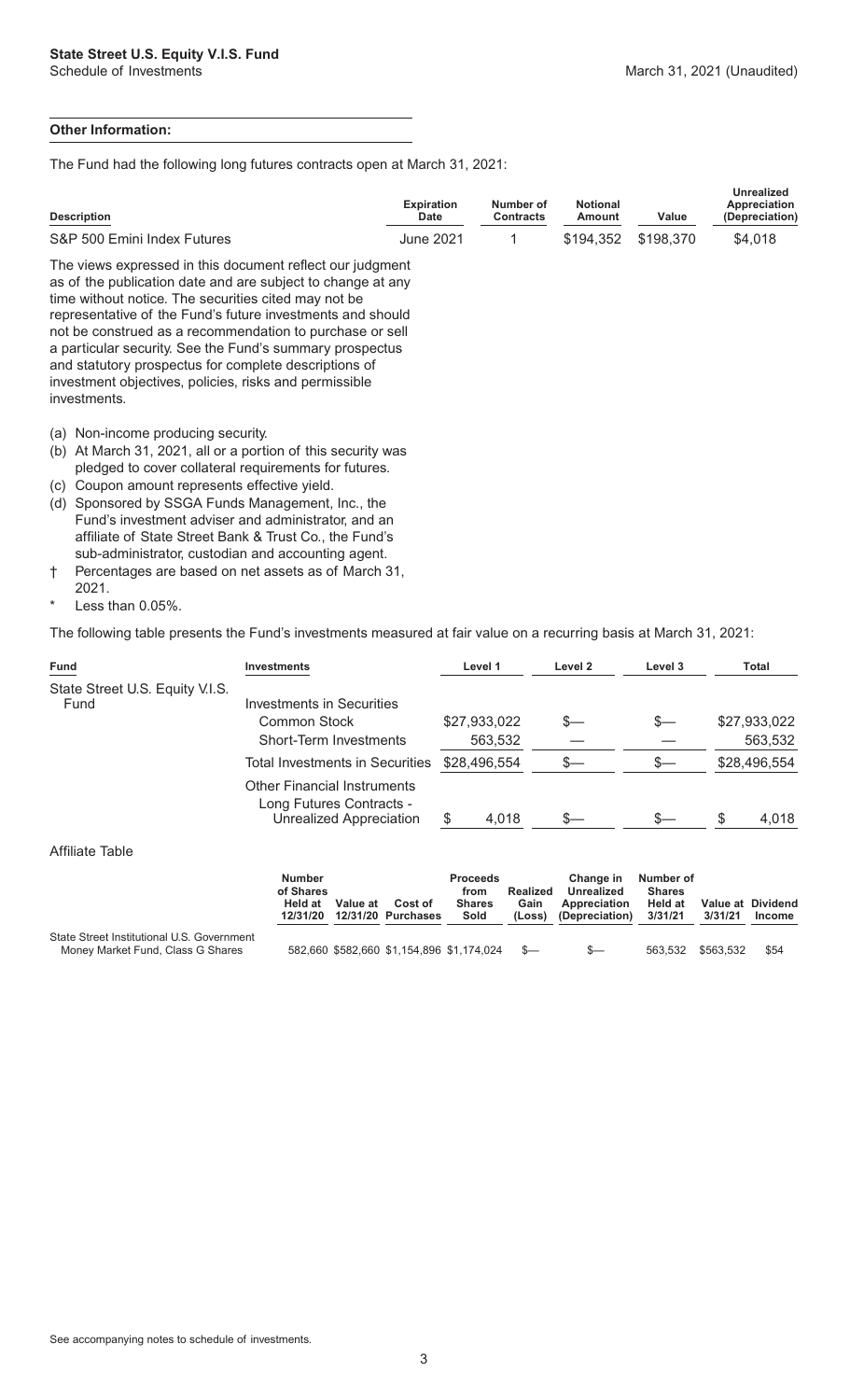<span id="page-5-0"></span>

|                                                     | <b>Number</b><br>of Shares | Fair<br>Value    |                                                   | <b>Number</b><br>of Shares | Fair<br>Value    |
|-----------------------------------------------------|----------------------------|------------------|---------------------------------------------------|----------------------------|------------------|
| Common Stock - 99.1% +                              |                            |                  | Application Software - 2.2%                       |                            |                  |
| Advertising - 0.1%                                  |                            |                  | Adobe Inc. (a)(b)                                 | 2,717                      | 1,291,580<br>\$  |
| Omnicom Group Inc.                                  | 1,323                      | \$<br>98,101     | ANSYS Inc. (a)                                    | 471                        | 159,933          |
| The Interpublic Group of                            | 2,061                      | 60,181           | Autodesk Inc. (a)                                 | 1,248                      | 345,883          |
| Companies Inc.                                      |                            |                  | Cadence Design Systems Inc.<br>(a)                | 1,543                      | 211,376          |
|                                                     |                            | 158,282          | Citrix Systems Inc.                               | 707                        | 99,235           |
| Aerospace & Defense - 1.7%                          |                            |                  | Intuit Inc.                                       | 1,474                      | 564,630          |
| General Dynamics Corp.                              | 1,286                      | 233,486          | Paycom Software Inc. (a)                          | 300                        | 111,018          |
| Howmet Aerospace Inc.                               | 2,272                      | 72,999           | salesforce.com Inc. (a)                           | 5,181                      | 1,097,698        |
| Huntington Ingalls                                  |                            |                  | Synopsys Inc. (a)                                 | 843                        | 208,879          |
| Industries Inc.                                     | 200                        | 41,170           | Tyler Technologies Inc. (a)                       | 200                        | 84,906           |
| L3Harris Technologies Inc.                          | 1,168                      | 236,730          |                                                   |                            | 4,175,138        |
| Lockheed Martin Corp.                               | 1,402                      | 518,039          |                                                   |                            |                  |
| Northrop Grumman Corp.                              | 857                        | 277,360          | Asset Management & Custody Banks - 0.8%           |                            |                  |
| Raytheon Technologies Corp.                         | 8,642                      | 667,767          | Ameriprise Financial Inc.                         | 676                        | 157,136          |
| Teledyne Technologies Inc. (a)                      | 200                        | 82,730           | BlackRock Inc.                                    | 809                        | 609,954          |
| Textron Inc.                                        | 1,311                      | 73,521           | Franklin Resources Inc.                           | 830                        | 24,568           |
| The Boeing Co.                                      | 3,033                      | 772,566          | Invesco Ltd.                                      | 2,050                      | 51,701           |
| TransDigm Group Inc. (a)                            | 301                        | 176,964          | Northern Trust Corp.                              | 1,192                      | 125,291          |
|                                                     |                            | 3,153,332        | State Street Corp. (c)                            | 1,906                      | 160,123          |
|                                                     |                            |                  | T Rowe Price Group Inc.                           | 1,310                      | 224,796          |
| Agricultural & Farm Machinery - 0.4%<br>Deere & Co. |                            |                  | The Bank of New York Mellon                       | 4,519                      | 213,704          |
|                                                     | 1,770                      | 662,228          | Corp.                                             |                            |                  |
| Agricultural Products - 0.1%                        |                            |                  |                                                   |                            | 1,567,273        |
| Archer-Daniels-Midland Co.                          | 3,171                      | 180,747          | Auto Parts & Equipment - 0.1%                     |                            |                  |
|                                                     |                            |                  | <b>Aptiv PLC</b>                                  | 1,487                      | 205,057          |
| Air Freight & Logistics - 0.7%                      |                            |                  | BorgWarner Inc.                                   | 1,447                      | 67,083           |
| CH Robinson Worldwide Inc.                          | 787                        | 75,104           |                                                   |                            |                  |
| Expeditors International of<br>Washington Inc.      | 1,032                      | 111,136          |                                                   |                            | 272,140          |
| FedEx Corp.                                         | 1,378                      | 391,407          | Automobile Manufacturers - 1.9%                   |                            |                  |
| United Parcel Service Inc                           |                            |                  | Ford Motor Co. (a)                                | 22,137                     | 271,178          |
| Class B                                             | 4,096                      | 696,279          | General Motors Co.                                | 7,231                      | 415,493          |
|                                                     |                            | 1,273,926        | Tesla Inc. (a)                                    | 4,306                      | 2,876,107        |
|                                                     |                            |                  |                                                   |                            | 3,562,778        |
| Airlines - 0.3%                                     |                            |                  |                                                   |                            |                  |
| Alaska Air Group Inc.                               | 700                        | 48,447           | Automotive Retail - 0.3%                          |                            |                  |
| American Airlines Group Inc.                        | 2,398                      | 57,312           | Advance Auto Parts Inc.                           | 401                        | 73,580           |
| Delta Air Lines Inc.                                | 3,506                      | 169,270          | AutoZone Inc. (a)                                 | 128                        | 179,750          |
| Southwest Airlines Co.                              | 3,202                      | 195,514          | CarMax Inc. (a)                                   | 994                        | 131,864          |
| United Airlines Holdings Inc.<br>(a)                | 1,450                      | 83,433           | O'Reilly Automotive Inc. (a)                      | 415                        | 210,509          |
|                                                     |                            |                  |                                                   |                            | 595,703          |
|                                                     |                            | 553,976          |                                                   |                            |                  |
| Alternative Carriers - 0.0% *                       |                            |                  | Biotechnology - 1.8%<br>AbbVie Inc. (b)           |                            |                  |
| Lumen Technologies Inc.                             | 5,933                      | 79,206           | Alexion Pharmaceuticals Inc.                      | 9,955                      | 1,077,330        |
|                                                     |                            |                  | (a)                                               | 1,204                      | 184,104          |
| Apparel Retail - 0.4%                               |                            |                  | Amgen Inc.                                        | 3,218                      | 800,671          |
| L Brands Inc.                                       | 1,225                      | 75,778           | Biogen Inc. (a)                                   | 855                        | 239,186          |
| Ross Stores Inc.                                    | 2,026                      | 242,938          | Gilead Sciences Inc.                              | 7,108                      | 459,390          |
| The Gap Inc. (a)                                    | 1,215                      | 36,183           | Incyte Corp. (a)                                  | 1,122                      | 91,185           |
| The TJX Companies Inc.                              | 6,778                      | 448,365          | Regeneron                                         |                            |                  |
|                                                     |                            | 803,264          | Pharmaceuticals Inc. (a)                          | 611                        | 289,088          |
|                                                     |                            |                  | Vertex Pharmaceuticals Inc.<br>(a)                | 1,492                      | 320,616          |
| Apparel, Accessories & Luxury Goods - 0.2%          |                            |                  |                                                   |                            |                  |
| Hanesbrands Inc.<br>PVH Corp.                       | 1,711<br>407               | 33,655<br>43,020 |                                                   |                            | 3,461,570        |
| Ralph Lauren Corp.                                  | 270                        | 33,253           | Brewers - 0.0% *                                  |                            |                  |
| Tapestry Inc.                                       | 1,589                      | 65,483           | Molson Coors Beverage Co.,                        |                            |                  |
| Under Armour Inc., Class A (a)                      | 500                        | 11,080           | Class B                                           | 1,078                      | 55,140           |
| Under Armour Inc., Class C (a)                      | 1,012                      | 18,681           |                                                   |                            |                  |
| VF Corp.                                            | 1,741                      | 139,141          | Broadcasting - 0.2%                               |                            |                  |
|                                                     |                            |                  | Discovery Inc. (a)                                | 806                        | 35,029           |
|                                                     |                            | 344,313          | Discovery Inc., Class C (a)<br>Fox Corp., Class A | 1,640<br>2,113             | 60,500<br>76,300 |
|                                                     |                            |                  | Fox Corp., Class B                                | 740                        | 25,848           |
|                                                     |                            |                  |                                                   |                            |                  |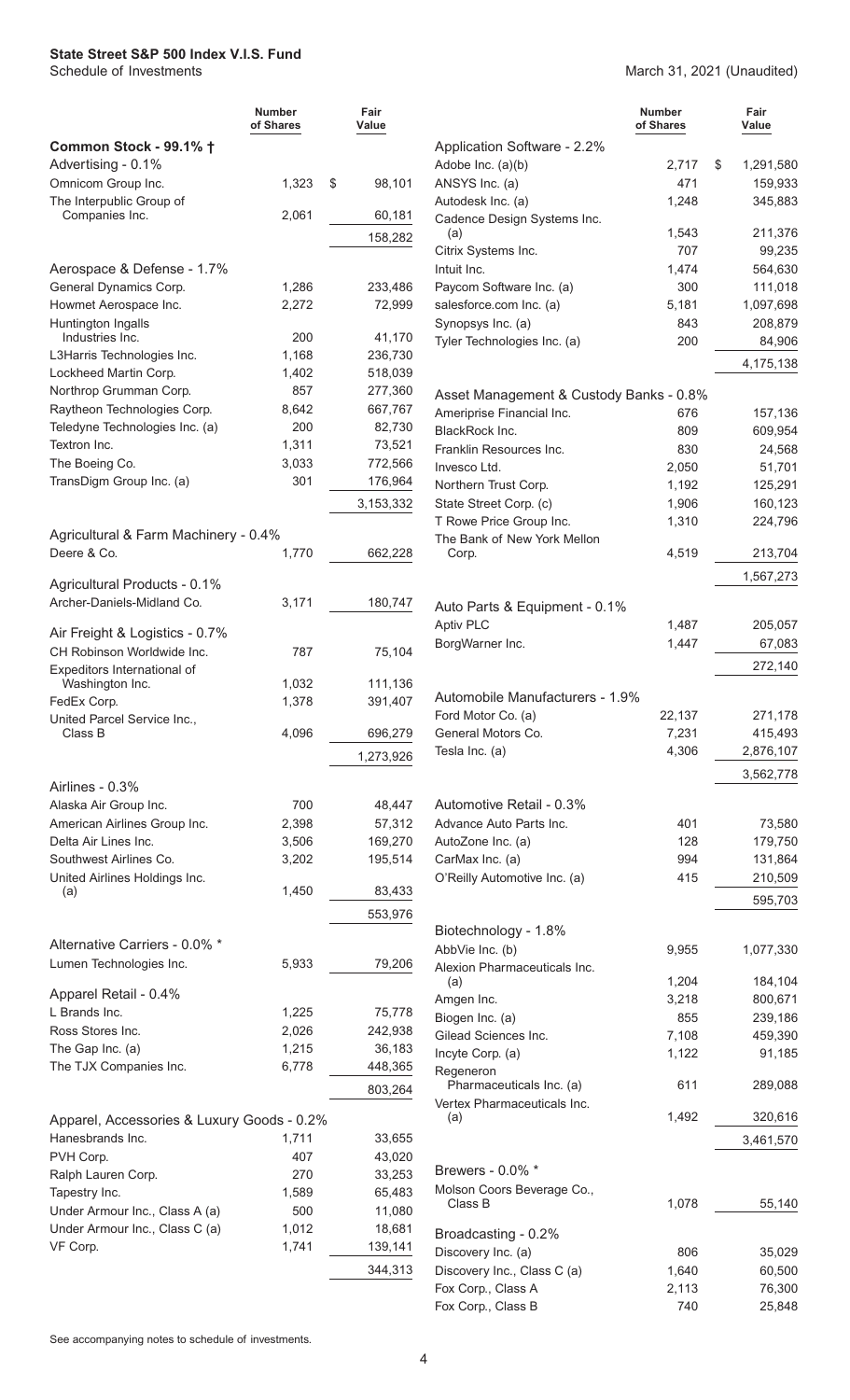|                                                                   | <b>Number</b><br>of Shares | Fair<br>Value    |
|-------------------------------------------------------------------|----------------------------|------------------|
| ViacomCBS Inc., Class B                                           | 3.236                      | \$<br>145,944    |
|                                                                   |                            | 343,621          |
| Building Products - 0.5%                                          |                            |                  |
| Allegion PLC                                                      | 533                        | 66,956           |
| AO Smith Corp.                                                    | 798                        | 53,953           |
| Carrier Global Corp.                                              | 4,670                      | 197,167          |
| Fortune Brands Home &                                             |                            |                  |
| Security Inc.<br>Johnson Controls International                   | 799                        | 76,560           |
| PLC                                                               | 4,096                      | 244,408          |
| Masco Corp.                                                       | 1,624                      | 97,278           |
| Trane Technologies PLC                                            | 1,375                      | 227,645          |
|                                                                   |                            | 963,967          |
| Cable & Satellite - 1.0%                                          |                            |                  |
| Charter Communications Inc.,                                      |                            |                  |
| Class A (a)                                                       | 782                        | 482,510          |
| Comcast Corp., Class A                                            | 25,974                     | 1,405,453        |
| DISH Network Corp., Class A<br>(a)                                | 1,581                      | 57,232           |
|                                                                   |                            | 1,945,195        |
|                                                                   |                            |                  |
| Casinos & Gaming - 0.2%                                           |                            |                  |
| Caesars Entertainment Inc. (a)                                    | 1,071                      | 93,659           |
| Las Vegas Sands Corp.                                             | 1,739                      | 105,662          |
| <b>MGM Resorts International</b><br>Penn National Gaming Inc. (a) | 2,500<br>755               | 94,975<br>79,154 |
| Wynn Resorts Ltd.                                                 | 481                        | 60,303           |
|                                                                   |                            | 433,753          |
|                                                                   |                            |                  |
| Commodity Chemicals - 0.2%                                        |                            |                  |
| Dow Inc.                                                          | 4,148                      | 265,223          |
| LyondellBasell Industries N.V.,<br>Class A                        | 1,538                      | 160,029          |
|                                                                   |                            | 425,252          |
|                                                                   |                            |                  |
| Communications Equipment - 0.8%                                   |                            |                  |
| Arista Networks Inc. (a)                                          | 282                        | 85,133           |
| Cisco Systems Inc.                                                | 23,915                     | 1,236,645        |
| F5 Networks Inc. (a)<br>Juniper Networks Inc.                     | 353<br>1,889               | 73,643<br>47,848 |
| Motorola Solutions Inc.                                           | 925                        | 173,946          |
|                                                                   |                            | 1,617,215        |
|                                                                   |                            |                  |
| Computer & Electronics Retail - 0.1%                              |                            |                  |
| Best Buy Company Inc.                                             | 1,317                      | 151,205          |
| Construction & Engineering - 0.0% *                               |                            |                  |
| Quanta Services Inc.                                              | 784                        | 68,976           |
| Construction Machinery & Heavy Trucks - 0.6%                      |                            |                  |
| Caterpillar Inc.                                                  | 3,087                      | 715,783          |
| Cummins Inc.                                                      | 815                        | 211,174          |
| PACCAR Inc.                                                       | 1,990                      | 184,911          |
| Westinghouse Air Brake                                            |                            |                  |
| Technologies Corp.                                                | 1,025                      | 81,139           |
|                                                                   |                            | 1,193,007        |
| Construction Materials - 0.1%                                     |                            |                  |
| Martin Marietta Materials Inc.                                    | 327                        | 109,813          |
| Vulcan Materials Co.                                              | 795                        | 134,156          |
|                                                                   |                            | 243,969          |
| Consumer Electronics - 0.1%                                       |                            |                  |
| Garmin Ltd.                                                       | 800                        | 105,480          |
|                                                                   |                            |                  |

|                                                                | Number<br>of Shares | Fair<br>Value |
|----------------------------------------------------------------|---------------------|---------------|
| Consumer Finance - 0.6%                                        |                     |               |
| American Express Co.                                           | 3,719               | \$<br>526,015 |
| Capital One Financial Corp.                                    | 2,653               | 337,541       |
| <b>Discover Financial Services</b>                             | 1,677               | 159,298       |
| Synchrony Financial                                            | 2,866               | 116,532       |
|                                                                |                     | 1,139,386     |
| Copper - 0.1%                                                  |                     |               |
| Freeport-McMoRan Inc. (a)                                      | 8,021               | 264,132       |
| Data Processing & Outsourced Services - 4.0%<br>Automatic Data |                     |               |
| Processing Inc.<br><b>Broadridge Financial</b>                 | 2,426               | 457,228       |
| Solutions Inc.                                                 | 662                 | 101,352       |
| <b>Fidelity National Information</b><br>Services Inc.          | 3,534               | 496,916       |
| Fiserv Inc. (a)                                                | 3,225               | 383,904       |
| FleetCor Technologies Inc. (a)                                 | 439                 | 117,928       |
| Global Payments Inc.                                           | 1,696               | 341,880       |
| Jack Henry & Associates Inc.                                   | 437                 | 66,302        |
|                                                                |                     |               |
| Mastercard Inc., Class A                                       | 4,918               | 1,751,054     |
| Paychex Inc.                                                   | 1,829               | 179,278       |
| PayPal Holdings Inc. (a)                                       | 6,617               | 1,606,872     |
| The Western Union Co.                                          | 2,524               | 62,242        |
| Visa Inc., Class A                                             | 9,520               | 2,015,670     |
|                                                                |                     | 7,580,626     |
| Distillers & Vintners - 0.2%                                   |                     |               |
| Brown-Forman Corp., Class B                                    | 994                 | 68,556        |
| Constellation Brands Inc.,<br>Class A                          | 951                 | 216,828       |
|                                                                |                     | 285,384       |
| Distributors - 0.1%                                            |                     |               |
|                                                                |                     |               |
| Genuine Parts Co.                                              | 797                 | 92,125        |
| LKQ Corp. (a)                                                  | 1,180               | 49,950        |
| Pool Corp.                                                     | 200                 | 69,048        |
|                                                                |                     | 211,123       |
| Diversified Banks - 3.4%                                       |                     |               |
| Bank of America Corp.                                          | 42,591              | 1,647,846     |
| Citigroup Inc.                                                 | 11.877              | 864,052       |
| JPMorgan Chase & Co.                                           | 17,144              | 2,609,831     |
| U.S. Bancorp                                                   | 7,900               | 436,949       |
| Wells Fargo & Co.                                              | 23,078              | 901,657       |
|                                                                |                     | 6,460,335     |
| Diversified Chemicals - 0.1%                                   |                     |               |
| Eastman Chemical Co.                                           | 817                 | 89,968        |
| Diversified Support Services - 0.2%                            |                     |               |
| Cintas Corp.                                                   | 508                 | 173,385       |
| Copart Inc. (a)                                                | 1,178               | 127,943       |
|                                                                |                     | 301,328       |
| Drug Retail - 0.1%                                             |                     |               |
| Walgreens Boots Alliance Inc.                                  | 4,099               | 225,035       |
| Electric Utilities - 1.7%                                      |                     |               |
| Alliant Energy Corp.                                           | 1,400               | 75,824        |
| American Electric Power                                        |                     |               |
| Company Inc.                                                   | 2,919               | 247,239       |
| Duke Energy Corp.                                              | 4,215               | 406,874       |
| Edison International                                           | 2,230               | 130,678       |
| Entergy Corp.                                                  | 1,147               | 114,092       |
| Evergy Inc.                                                    | 1,388               | 82,628        |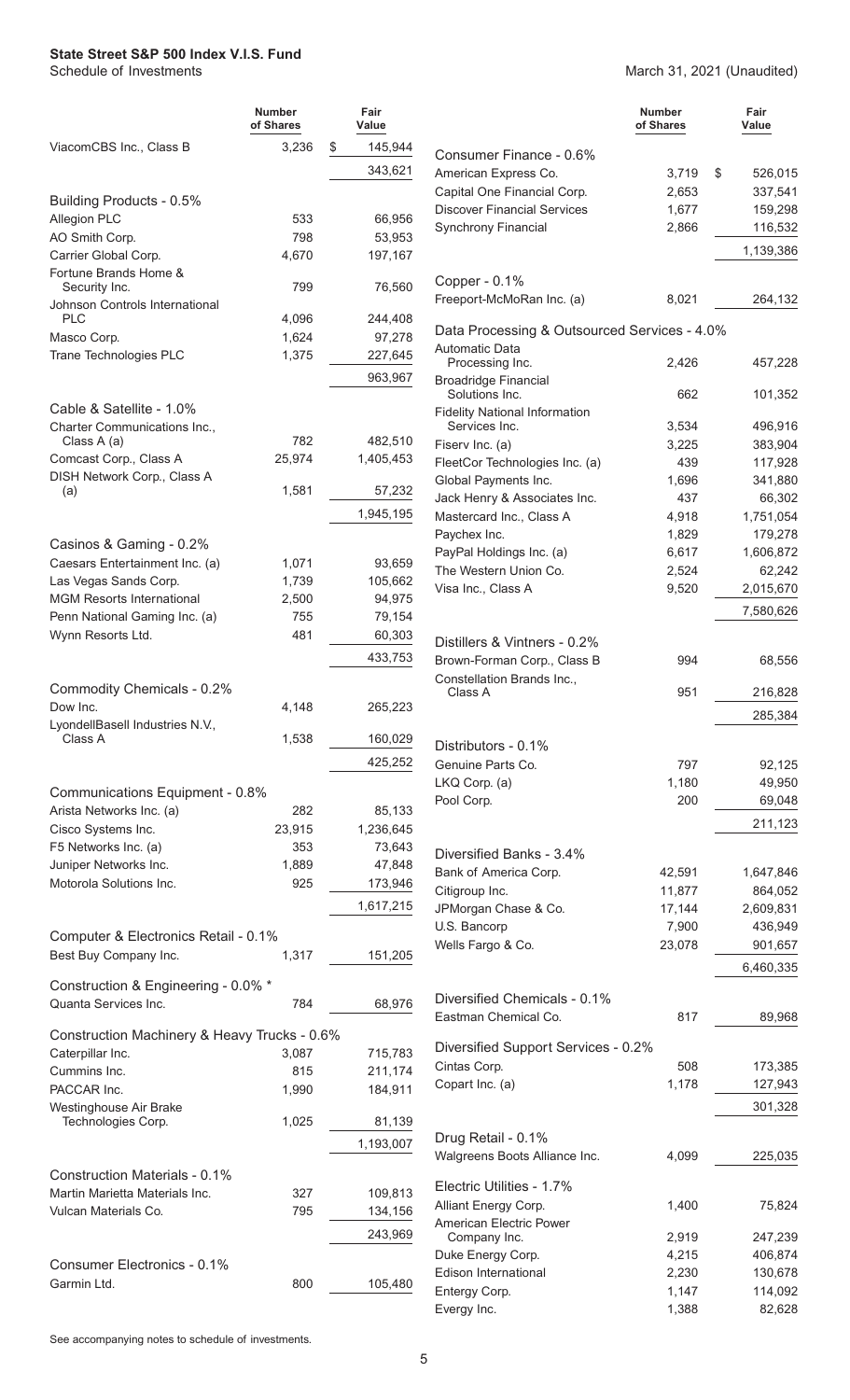March 31, 2021 (Unaudited)

|                                                   | <b>Number</b><br>of Shares | Fair<br>Value |                                               | <b>Number</b><br>of Shares | Fair<br>Value |
|---------------------------------------------------|----------------------------|---------------|-----------------------------------------------|----------------------------|---------------|
| <b>Eversource Energy</b>                          | 1,971                      | \$<br>170,669 | Footwear - 0.5%                               |                            |               |
| Exelon Corp.                                      | 5,634                      | 246,431       | NIKE Inc., Class B                            | 7,071                      | \$<br>939,665 |
| FirstEnergy Corp.                                 | 3,108                      | 107,817       |                                               |                            |               |
| NextEra Energy Inc.                               | 11,193                     | 846,303       | Gas Utilities - 0.0% *                        |                            |               |
| NRG Energy Inc.                                   | 1,518                      | 57,274        | Atmos Energy Corp.                            | 700                        | 69,195        |
| Pinnacle West Capital Corp.                       | 700                        | 56,945        |                                               |                            |               |
| PPL Corp.                                         | 4,631                      | 133,558       | General Merchandise Stores - 0.5%             |                            |               |
| The Southern Co.                                  | 5,990                      | 372,338       | Dollar General Corp.                          | 1,383                      | 280,224       |
| Xcel Energy Inc.                                  | 2,897                      | 192,679       | Dollar Tree Inc. (a)                          | 1,351                      | 154,635       |
|                                                   |                            | 3,241,349     | Target Corp.                                  | 2,840                      | 562,519       |
|                                                   |                            |               |                                               |                            | 997,378       |
| Electrical Components & Equipment - 0.6%          |                            |               | Gold - 0.1%                                   |                            |               |
| AMETEK Inc.                                       | 1,249                      | 159,535       | Newmont Corp.                                 | 4,507                      | 271,637       |
| Eaton Corporation PLC                             | 2,225                      | 307,673       |                                               |                            |               |
| Emerson Electric Co.<br>Generac Holdings Inc. (a) | 3,466<br>324               | 312,702       | Health Care REITs - 0.2%                      |                            |               |
|                                                   | 635                        | 106,094       | Healthpeak Properties Inc.                    | 3,274                      | 103,917       |
| Rockwell Automation Inc.                          |                            | 168,554       | Ventas Inc.                                   | 2,129                      | 113,561       |
|                                                   |                            | 1,054,558     | Welltower Inc.                                | 2,320                      | 166,181       |
| Electronic Components - 0.2%                      |                            |               |                                               |                            | 383,659       |
| Amphenol Corp., Class A                           | 3,304                      | 217,965       |                                               |                            |               |
| Corning Inc.                                      | 4,347                      | 189,138       | Healthcare Distributors - 0.2%                |                            |               |
|                                                   |                            | 407,103       | AmerisourceBergen Corp.                       | 913                        | 107,798       |
|                                                   |                            |               | Cardinal Health Inc.                          | 1,681                      | 102,121       |
| Electronic Equipment & Instruments - 0.2%         |                            |               | Henry Schein Inc. (a)                         | 863                        | 59,754        |
| FLIR Systems Inc.                                 | 736                        | 41,562        | McKesson Corp.                                | 930                        | 181,387       |
| Keysight Technologies Inc. (a)                    | 1,000                      | 143,400       |                                               |                            | 451,060       |
| Trimble Inc. (a)                                  | 1,400                      | 108,906       |                                               |                            |               |
| Zebra Technologies Corp.,                         |                            |               | Healthcare Equipment - 3.3%                   |                            |               |
| Class A (a)                                       | 300                        | 145,554       | Abbott Laboratories (b)                       | 10,036                     | 1,202,714     |
|                                                   |                            | 439,422       | ABIOMED Inc. (a)(b)                           | 272                        | 86,695        |
|                                                   |                            |               | Baxter International Inc.                     | 2,923                      | 246,526       |
| Electronic Manufacturing Services - 0.1%          |                            |               | Becton Dickinson & Co.                        | 1,627                      | 395,605       |
| IPG Photonics Corp. (a)                           | 179                        | 37,758        | Boston Scientific Corp. (a)                   | 7,745                      | 299,344       |
| TE Connectivity Ltd.                              | 1,854                      | 239,370       | Danaher Corp.                                 | 3,611                      | 812,764       |
|                                                   |                            | 277,128       | DexCom Inc. (a)<br>Edwards Lifesciences Corp. | 562                        | 201,977       |
|                                                   |                            |               | (a)                                           | 3,464                      | 289,729       |
| Environmental & Facilities Services - 0.2%        |                            |               | Hologic Inc. (a)                              | 1,500                      | 111,570       |
| Republic Services Inc.<br>Rollins Inc.            | 1,215<br>1,200             | 120,710       | IDEXX Laboratories Inc. (a)                   | 490                        | 239,762       |
|                                                   |                            | 41,304        | Intuitive Surgical Inc. (a)                   | 668                        | 493,612       |
| Waste Management Inc.                             | 2,203                      | 284,231       | Medtronic PLC                                 | 7,695                      | 909,010       |
|                                                   |                            | 446,245       | ResMed Inc.                                   | 795                        | 154,246       |
| Fertilizers & Agricultural Chemicals - 0.2%       |                            |               | <b>STERIS PLC</b>                             | 500                        | 95,240        |
| CF Industries Holdings Inc.                       | 1,250                      | 56,725        | Stryker Corp.                                 | 1,837                      | 447,456       |
| Corteva Inc.                                      | 4,217                      | 196,597       | Teleflex Inc.                                 | 260                        | 108,020       |
| FMC Corp.                                         | 758                        | 83,842        | Varian Medical Systems Inc.                   |                            |               |
| The Mosaic Co.                                    | 2,054                      | 64,927        | (a)                                           | 534                        | 94,267        |
|                                                   |                            | 402,091       | Zimmer Biomet Holdings Inc.                   | 1,187                      | 190,015       |
|                                                   |                            |               |                                               |                            | 6,378,552     |
| Financial Exchanges & Data - 1.0%                 |                            |               | Healthcare Facilities - 0.2%                  |                            |               |
| Cboe Global Markets Inc.                          | 663                        | 65,431        | HCA Healthcare Inc.                           | 1,527                      | 287,595       |
| CME Group Inc.                                    | 2,015                      | 411,523       | Universal Health Services Inc.,               |                            |               |
| Intercontinental Exchange Inc.                    | 3,186                      | 355,813       | Class B                                       | 483                        | 64,428        |
| MarketAxess Holdings Inc.                         | 228                        | 113,526       |                                               |                            | 352,023       |
| Moody's Corp.                                     | 903                        | 269,645       |                                               |                            |               |
| MSCI Inc.                                         | 475                        | 199,158       | Healthcare Services - 0.7%                    |                            |               |
| Nasdaq Inc.                                       | 691                        | 101,895       | Cigna Corp.                                   | 1,945                      | 470,184       |
| S&P Global Inc.                                   | 1,361                      | 480,256       | CVS Health Corp.                              | 7,487                      | 563,247       |
|                                                   |                            | 1,997,247     | DaVita Inc. (a)                               | 358                        | 38,582        |
|                                                   |                            |               | Laboratory Corporation of                     |                            |               |
| Food Distributors - 0.1%                          |                            |               | America Holdings (a)                          | 529                        | 134,911       |
| Sysco Corp.                                       | 2,842                      | 223,779       | Quest Diagnostics Inc.                        | 800                        | 102,672       |
| Food Retail - 0.1%                                |                            |               |                                               |                            | 1,309,596     |
| The Kroger Co.                                    | 4,256                      | 153,173       |                                               |                            |               |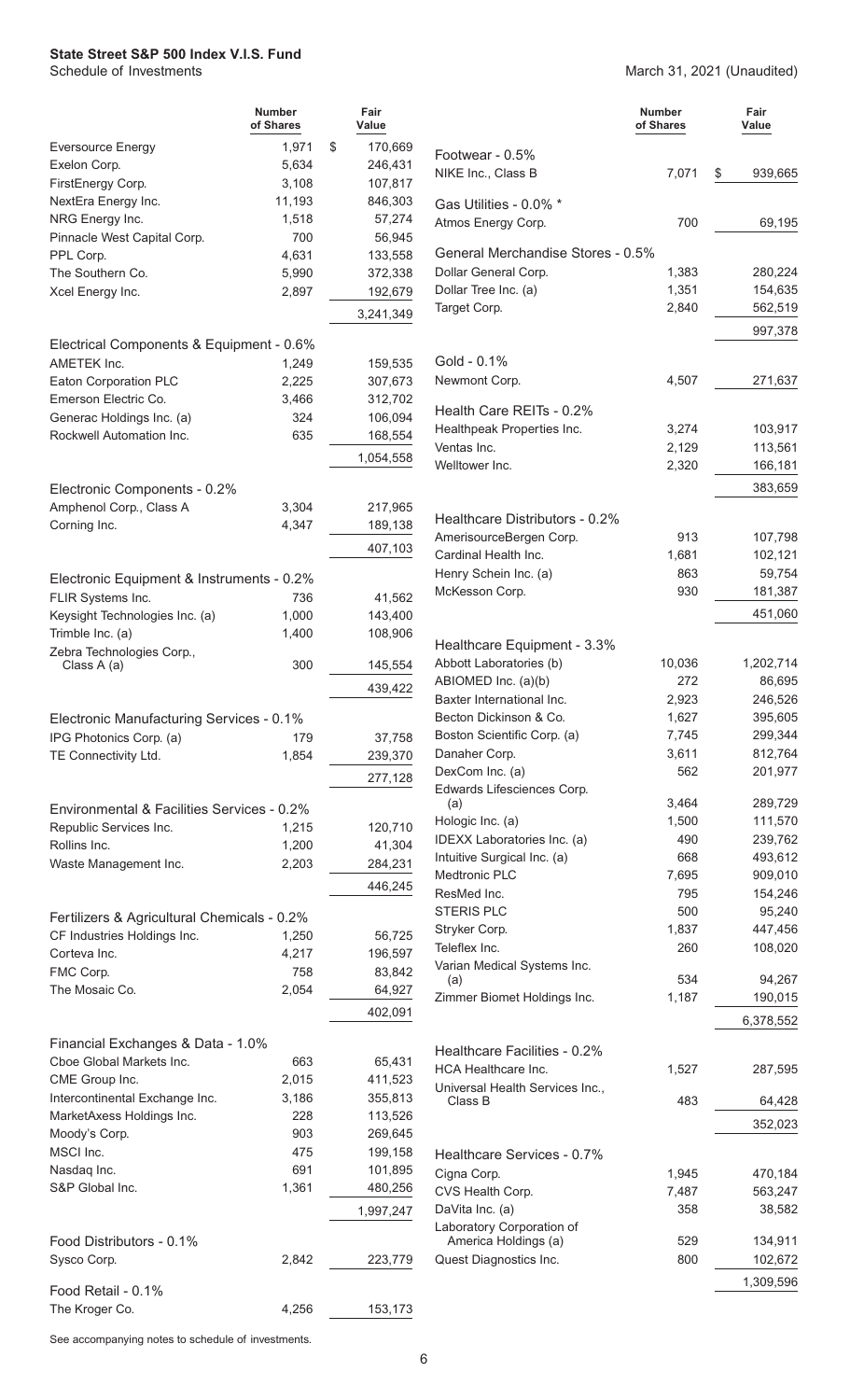|                                                   | <b>Number</b><br>of Shares | Fair<br>Value      |                                                     | <b>Number</b><br>of Shares | Fair<br>Value      |
|---------------------------------------------------|----------------------------|--------------------|-----------------------------------------------------|----------------------------|--------------------|
| Healthcare Supplies - 0.3%                        |                            |                    | Independent Power Producers & Energy Traders - 0.1% |                            |                    |
| Align Technology Inc. (a)                         | 361                        | \$<br>195,492      | The AES Corp.                                       | 3,956<br>\$                | 106,060            |
| DENTSPLY SIRONA Inc.                              | 1,277                      | 81,486             |                                                     |                            |                    |
| The Cooper Companies Inc.                         | 257                        | 98,711             | Industrial Conglomerates - 1.2%<br>3M Co.           | 3,304                      | 636,615            |
| <b>West Pharmaceutical</b><br>Services Inc.       | 450                        | 126,801            | General Electric Co.                                | 49,754                     | 653,270            |
|                                                   |                            |                    | Honeywell International Inc.                        | 3,878                      | 841,798            |
|                                                   |                            | 502,490            | Roper Technologies Inc.                             | 601                        | 242,407            |
| Healthcare Technology - 0.1%                      |                            |                    |                                                     |                            | 2,374,090          |
| Cerner Corp.                                      | 1,756                      | 126,221            |                                                     |                            |                    |
|                                                   |                            |                    | Industrial Gases - 0.6%                             |                            |                    |
| Home Building - 0.3%                              |                            |                    | Air Products & Chemicals Inc.                       | 1,232                      | 346,611            |
| D.R. Horton Inc.                                  | 1,899                      | 169,239            | Linde PLC                                           | 2,913                      | 816,048            |
| Lennar Corp., Class A                             | 1,653                      | 167,333            |                                                     |                            | 1,162,659          |
| NVR Inc. (a)                                      | 20                         | 94,219             |                                                     |                            |                    |
| PulteGroup Inc.                                   | 1,535                      | 80,495             | Industrial Machinery - 0.8%                         |                            |                    |
|                                                   |                            | 511,286            | Dover Corp.                                         | 806                        | 110,527            |
| Home Furnishings - 0.1%                           |                            |                    | Fortive Corp.                                       | 1,849                      | 130,613            |
| Leggett & Platt Inc.                              | 775                        | 35,379             | <b>IDEX Corp.</b>                                   | 455                        | 95,241             |
| Mohawk Industries Inc. (a)                        | 331                        | 63,654             | Illinois Tool Works Inc.                            | 1,607                      | 355,983            |
|                                                   |                            |                    | Ingersoll Rand Inc. (a)<br>Otis Worldwide Corp.     | 2,211<br>2,285             | 108,803<br>156,408 |
|                                                   |                            | 99,033             | Parker-Hannifin Corp.                               | 738                        | 232,787            |
| Home Improvement Retail - 1.4%                    |                            |                    | Pentair PLC                                         | 953                        | 59,391             |
| Lowe's Companies Inc.                             | 4,189                      | 796,664            | Snap-on Inc.                                        | 282                        | 65,069             |
| The Home Depot Inc.                               | 6,104                      | 1,863,246          | Stanley Black & Decker Inc.                         | 929                        | 185,493            |
|                                                   |                            | 2,659,910          | Xylem Inc.                                          | 1,095                      | 115,172            |
|                                                   |                            |                    |                                                     |                            | 1,615,487          |
| Hotel & Resort REITs - 0.0% *                     |                            |                    |                                                     |                            |                    |
| Host Hotels & Resorts Inc.                        | 4,517                      | 76,111             | Industrial REITs - 0.3%                             |                            |                    |
| Hotels, Resorts & Cruise Lines - 0.7%             |                            |                    | Duke Realty Corp.                                   | 2,291                      | 96,062             |
| Booking Holdings Inc. (a)                         | 233                        | 542,853            | Prologis Inc.                                       | 4,212                      | 446,472            |
| Carnival Corp.                                    | 4,167                      | 110,592            |                                                     |                            | 542,534            |
| Expedia Group Inc.                                | 764                        | 131,500            |                                                     |                            |                    |
| Hilton Worldwide Holdings Inc.                    | 1,515                      | 183,194            | Insurance Brokers - 0.5%                            |                            |                    |
| Marriott International Inc.,                      |                            |                    | Aon PLC, Class A                                    | 989                        | 227,579            |
| Class A                                           | 1,497                      | 221,720            | Arthur J Gallagher & Co.                            | 1,027                      | 128,139            |
| Norwegian Cruise Line                             |                            |                    | Marsh & McLennan<br>Companies Inc.                  | 2,896                      | 352,733            |
| Holdings Ltd. (a)<br>Royal Caribbean Cruises Ltd. | 1,500<br>1,063             | 41,385<br>91,003   | Willis Towers Watson PLC                            | 1,104                      | 252,683            |
|                                                   |                            |                    |                                                     |                            | 961,134            |
|                                                   |                            | 1,322,247          |                                                     |                            |                    |
| Household Appliances - 0.0% *                     |                            |                    | Integrated Oil & Gas - 1.4%                         |                            |                    |
| Whirlpool Corp.                                   | 359                        | 79,106             | Chevron Corp.                                       | 10,895                     | 1,141,687          |
|                                                   |                            |                    | Exxon Mobil Corp.                                   | 23,951                     | 1,337,184          |
| Household Products - 1.5%                         |                            |                    | Occidental Petroleum Corp.                          | 4,649                      | 123,757            |
| Church & Dwight                                   |                            |                    |                                                     |                            | 2,602,628          |
| Company Inc.<br>Colgate-Palmolive Co.             | 1,423<br>4,883             | 124,299<br>384,927 |                                                     |                            |                    |
| Kimberly-Clark Corp.                              | 1,887                      | 262,388            | Integrated Telecommunication Services - 1.4%        |                            |                    |
| The Clorox Co.                                    | 684                        | 131,930            | AT&T Inc.                                           | 40,346                     | 1,221,273          |
| The Procter & Gamble Co.                          | 13,810                     | 1,870,288          | Verizon Communications Inc.                         | 23,358                     | 1,358,268          |
|                                                   |                            |                    |                                                     |                            | 2,579,541          |
|                                                   |                            | 2,773,832          | Interactive Home Entertainment - 0.4%               |                            |                    |
| Housewares & Specialties - 0.0% *                 |                            |                    | Activision Blizzard Inc. (b)                        | 4,428                      | 411,804            |
| Newell Brands Inc.                                | 2,334                      | 62,505             | Electronic Arts Inc.                                | 1,598                      | 216,321            |
|                                                   |                            |                    | Take-Two Interactive                                |                            |                    |
| Human Resource & Employment Services - 0.0% *     |                            |                    | Software Inc. (a)                                   | 691                        | 122,100            |
| Robert Half International Inc.                    | 575                        | 44,890             |                                                     |                            | 750,225            |
| Hypermarkets & Super Centers - 1.0%               |                            |                    |                                                     |                            |                    |
| Costco Wholesale Corp.                            | 2,483                      | 875,208            | Interactive Media & Services - 5.8%                 |                            |                    |
| Walmart Inc.                                      | 7,845                      | 1,065,586          | Alphabet Inc., Class C (a)                          | 1,620                      | 3,351,181          |
|                                                   |                            | 1,940,794          | Alphabet Inc., Class A (a)                          | 1,691                      | 3,487,721          |
|                                                   |                            |                    | Facebook Inc., Class A (a)                          | 13,528                     | 3,984,402          |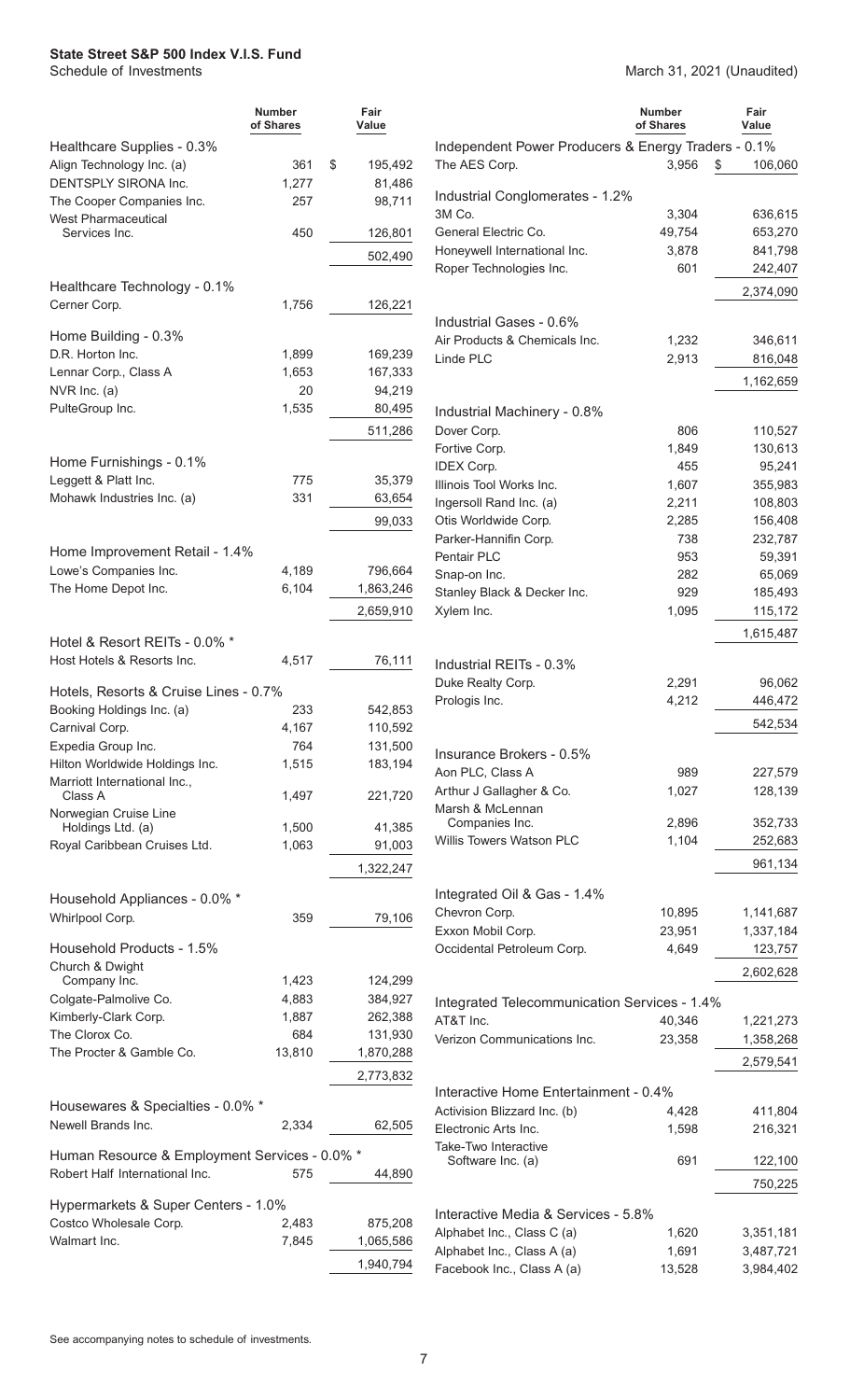|                                                 | Number<br>of Shares | Fair<br>Value |
|-------------------------------------------------|---------------------|---------------|
| Twitter Inc. (a)                                | 4,551               | \$<br>289,580 |
|                                                 |                     | 11,112,884    |
|                                                 |                     |               |
| Internet & Direct Marketing Retail - 4.1%       |                     |               |
| Amazon.com Inc. (a)                             | 2,415               | 7,472,203     |
| eBay Inc.                                       | 3,486<br>700        | 213,483       |
| Etsy Inc. (a)                                   |                     | 141,169       |
|                                                 |                     | 7,826,855     |
| Internet Services & Infrastructure - 0.1%       |                     |               |
| Akamai Technologies Inc. (a)                    | 994                 | 101,288       |
| VeriSign Inc. (a)                               | 543                 | 107,927       |
|                                                 |                     | 209,215       |
| Investment Banking & Brokerage - 1.0%           |                     |               |
| Morgan Stanley                                  | 8,186               | 635,725       |
| Raymond James Financial Inc.                    | 680                 | 83,341        |
| The Charles Schwab Corp.                        | 8,370               | 545,556       |
| The Goldman Sachs                               |                     |               |
| Group Inc.                                      | 1,952               | 638,304       |
|                                                 |                     | 1,902,926     |
| IT Consulting & Other Services - 1.1%           |                     |               |
| Accenture PLC, Class A (b)                      | 3,569               | 985,936       |
| Cognizant Technology                            |                     |               |
| Solutions Corp., Class A                        | 2,986               | 233,266       |
| DXC Technology Co.                              | 1,457               | 45,546        |
| Gartner Inc. (a)                                | 537                 | 98,029        |
| <b>International Business</b><br>Machines Corp. | 5,056               | 673,763       |
|                                                 |                     | 2,036,540     |
|                                                 |                     |               |
| Leisure Products - 0.0% *                       |                     |               |
| Hasbro Inc.                                     | 796                 | 76,512        |
| Life & Health Insurance - 0.4%                  |                     |               |
| Aflac Inc.                                      | 3,566               | 182,508       |
| Globe Life Inc.                                 | 457                 | 44,160        |
| Lincoln National Corp.                          | 863                 | 53,739        |
| MetLife Inc.                                    | 4,087               | 248,449       |
| Principal Financial Group Inc.                  | 1,311               | 78,608        |
| <b>Prudential Financial Inc.</b>                | 2,205               | 200,875       |
| Unum Group                                      | 1,164               | 32,394        |
|                                                 |                     | 840,733       |
| Life Sciences Tools & Services - 1.1%           |                     |               |
| Agilent Technologies Inc.                       | 1,722               | 218,935       |
| Bio-Rad Laboratories Inc.,<br>Class A (a)       | 100                 | 57,117        |
| Illumina Inc. (a)                               | 803                 | 308,400       |
| IQVIA Holdings Inc. (a)                         | 1,103               | 213,033       |
| Mettler-Toledo                                  |                     |               |
| International Inc. (a)                          | 137                 | 158,330       |
| PerkinElmer Inc.                                | 641                 | 82,234        |
| Thermo Fisher Scientific Inc.                   | 2,242               | 1,023,204     |
| Waters Corp. (a)                                | 384                 | 109,121       |
|                                                 |                     | 2,170,374     |
| Managed Healthcare - 1.6%                       |                     |               |
| Anthem Inc.                                     | 1,412               | 506,837       |
| Centene Corp. (a)                               | 3,195               | 204,193       |
| Humana Inc.                                     | 704                 | 295,152       |
| UnitedHealth Group Inc.                         | 5,304               | 1,973,459     |
|                                                 |                     | 2,979,641     |
|                                                 |                     |               |

March 31, 2021 (Unaudited)

|                                                                 | <b>Number</b><br>of Shares | Fair<br>Value    |
|-----------------------------------------------------------------|----------------------------|------------------|
| Metal & Glass Containers - 0.1%<br>Ball Corp.                   | 1,882                      | \$<br>159,481    |
| Movies & Entertainment - 1.7%<br>Live Nation Entertainment Inc. |                            |                  |
| (a)                                                             | 800                        | 67,720           |
| Netflix Inc. (a)                                                | 2,503                      | 1,305,715        |
| The Walt Disney Co. (a)                                         | 10,271                     | 1,895,205        |
|                                                                 |                            | 3,268,640        |
| Multi-Line Insurance - 0.2%<br>American International           |                            |                  |
| Group Inc.                                                      | 4,776                      | 220,699          |
| Assurant Inc.                                                   | 339                        | 48,060           |
| The Hartford Financial                                          |                            |                  |
| Services Group Inc.                                             | 1,931                      | 128,971          |
|                                                                 |                            | 397,730          |
| Multi-Sector Holdings - 1.4%                                    |                            |                  |
| Berkshire Hathaway Inc.,<br>Class B (a)                         | 10,712                     | 2,736,595        |
| Multi-Utilities - 0.8%                                          |                            |                  |
| Ameren Corp.                                                    | 1,442                      | 117,321          |
| CenterPoint Energy Inc.                                         | 2,964                      | 67,134           |
| CMS Energy Corp.                                                | 1,749                      | 107,074          |
| Consolidated Edison Inc.                                        | 1,879                      | 140,549          |
| Dominion Energy Inc.                                            | 4,607                      | 349,948          |
| DTE Energy Co.                                                  | 1,080                      | 143,791          |
| NiSource Inc.                                                   | 2,515                      | 60,637           |
| <b>Public Service Enterprise</b><br>Group Inc.                  | 2,905                      | 174,910          |
| Sempra Energy                                                   | 1,700                      | 225,386          |
| WEC Energy Group Inc.                                           | 1,835                      | 171,738          |
|                                                                 |                            | 1,558,488        |
| Office REITs - 0.1%                                             |                            |                  |
| Alexandria Real Estate                                          |                            |                  |
| Equities Inc.                                                   | 700                        | 115,010          |
| Boston Properties Inc.                                          | 798                        | 80,806           |
| Vornado Realty Trust                                            | 811                        | 36,811           |
|                                                                 |                            | 232,627          |
| Oil & Gas Equipment & Services - 0.2%                           |                            |                  |
| Baker Hughes Co.                                                | 3,481                      | 75,224           |
| Halliburton Co.                                                 | 4,615                      | 99,038           |
| NOV Inc.                                                        | 2,046                      | 28,071           |
| Schlumberger N.V.                                               | 7,704                      | 209,472          |
|                                                                 |                            | 411,805          |
| Oil & Gas Exploration & Production - 0.6%                       |                            |                  |
| APA Corp.                                                       | 2,348                      | 42,029<br>44,696 |
| Cabot Oil & Gas Corp.<br>ConocoPhillips                         | 2,380<br>7,758             | 410,941          |
| Devon Energy Corp.                                              | 2,184                      | 47,721           |
| Diamondback Energy Inc.                                         | 905                        | 66,509           |
| EOG Resources Inc.                                              | 3,304                      | 239,639          |
| Hess Corp.                                                      | 1,531                      | 108,334          |
| Marathon Oil Corp.                                              | 4,302                      | 45,945           |
| <b>Pioneer Natural Resources</b>                                |                            |                  |
| Co.                                                             | 1,009                      | 160,249          |
|                                                                 |                            | 1,166,063        |
| Oil & Gas Refining & Marketing - 0.3%                           |                            |                  |
| HollyFrontier Corp.                                             | 900                        | 32,202           |
| Marathon Petroleum Corp.                                        | 3,727                      | 199,357          |
| Phillips 66                                                     | 2,502                      | 204,013          |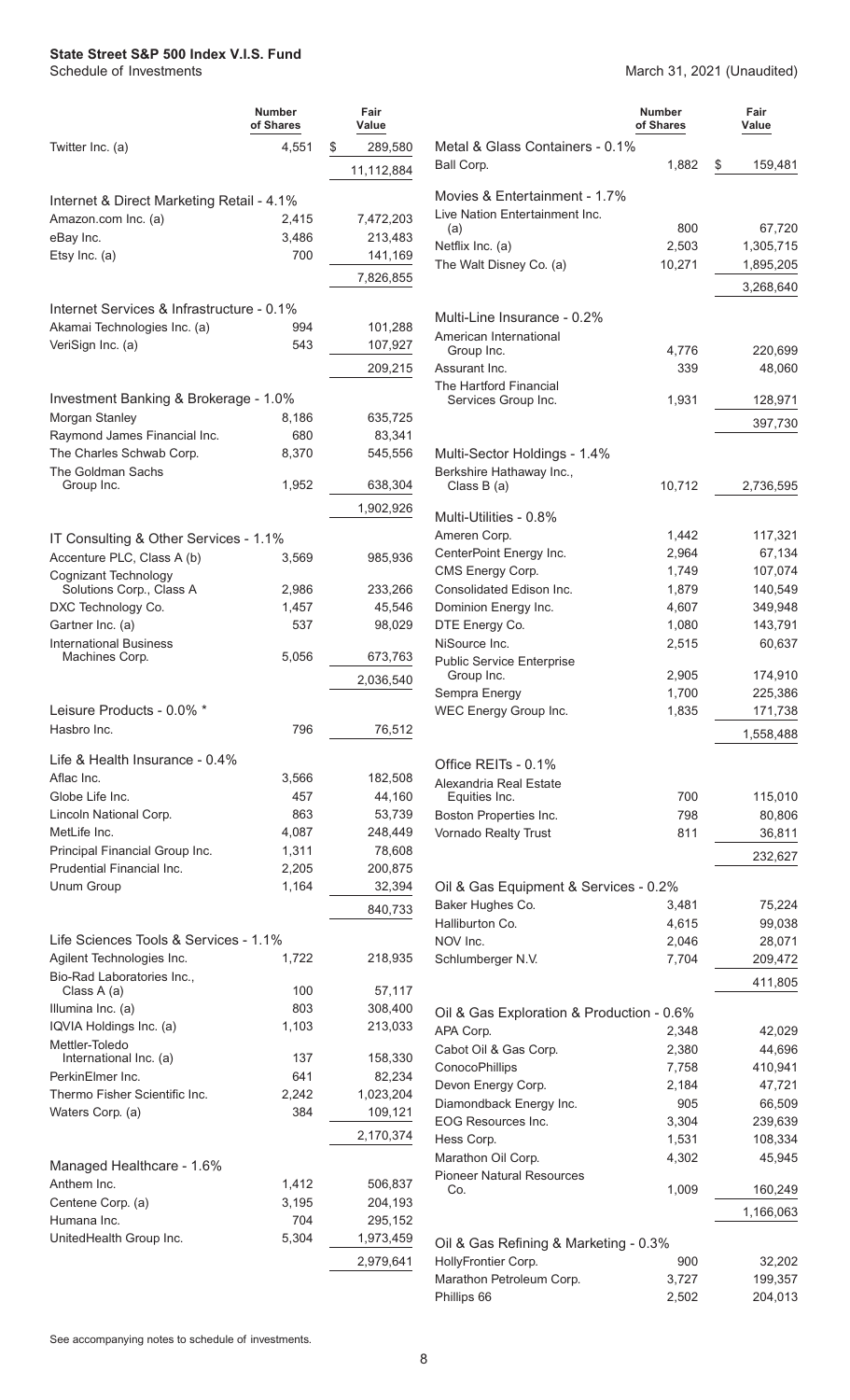#### March 31, 2021 (Unaudited)

|                                           | <b>Number</b><br>of Shares | Fair<br>Value      |                                                        | <b>Number</b><br>of Shares | Fair<br>Value     |
|-------------------------------------------|----------------------------|--------------------|--------------------------------------------------------|----------------------------|-------------------|
| Valero Energy Corp.                       | 2,188                      | \$<br>156,661      | Kansas City Southern                                   | 528                        | \$<br>139,350     |
|                                           |                            | 592,233            | Norfolk Southern Corp.                                 | 1,423                      | 382,104           |
|                                           |                            |                    | Union Pacific Corp.                                    | 3,733                      | 822,790           |
| Oil & Gas Storage & Transportation - 0.3% |                            |                    |                                                        |                            | 1,763,864         |
| Kinder Morgan Inc.                        | 11,109                     | 184,965            | Real Estate Services - 0.1%                            |                            |                   |
| ONEOK Inc.<br>The Williams Companies Inc. | 2,408<br>6,951             | 121,989<br>164,669 | CBRE Group Inc., Class A (a)                           | 1,921                      | 151,970           |
|                                           |                            |                    |                                                        |                            |                   |
|                                           |                            | 471,623            | Regional Banks - 1.1%                                  |                            |                   |
| Packaged Foods & Meats - 0.9%             |                            |                    | Citizens Financial Group Inc.                          | 2,500                      | 110,375           |
| Campbell Soup Co.                         | 1,076                      | 54,090             | Comerica Inc.                                          | 848                        | 60,835            |
| Conagra Brands Inc.                       | 2,954                      | 111,070            | Fifth Third Bancorp                                    | 3,893                      | 145,793           |
| General Mills Inc.                        | 3,499                      | 214,559            | First Republic Bank                                    | 1,036                      | 172,753           |
| Hormel Foods Corp.                        | 1,608                      | 76,830             | Huntington Bancshares Inc.                             | 6,083                      | 95,625            |
| Kellogg Co.                               | 1,586                      | 100,394            | KeyCorp                                                | 5,765                      | 115,185           |
| Lamb Weston Holdings Inc.                 | 868                        | 67,253             | M&T Bank Corp.<br>People's United Financial Inc.       | 690<br>2,459               | 104,611<br>44,016 |
| McCormick & Company Inc.                  | 1,510                      | 134,632            | Regions Financial Corp.                                | 5,743                      | 118,650           |
| Mondelez International Inc.,<br>Class A   | 8,128                      | 475,732            | SVB Financial Group (a)                                | 300                        | 148,098           |
| The Hershey Co.                           | 789                        | 124,788            | The PNC Financial Services                             |                            |                   |
| The JM Smucker Co.                        | 653                        | 82,624             | Group Inc.                                             | 2,411                      | 422,913           |
| The Kraft Heinz Co.                       | 3,828                      | 153,120            | Truist Financial Corp.                                 | 7,568                      | 441,366           |
| Tyson Foods Inc., Class A                 | 1,766                      | 131,214            | Zions Bancorp NA                                       | 1,000                      | 54,960            |
|                                           |                            | 1,726,306          |                                                        |                            | 2,035,180         |
|                                           |                            |                    |                                                        |                            |                   |
| Paper Packaging - 0.3%                    |                            |                    | Reinsurance - 0.0% *                                   |                            |                   |
| Amcor PLC                                 | 8,803                      | 102,819            | Everest Re Group Ltd.                                  | 200                        | 49,562            |
| Avery Dennison Corp.                      | 492                        | 90,356             | Research & Consulting Services - 0.4%                  |                            |                   |
| International Paper Co.                   | 2,215                      | 119,765            | Equifax Inc.                                           | 644                        | 116,648           |
| Packaging Corporation of<br>America       | 498                        | 66,971             | IHS Markit Ltd.                                        | 2,131                      | 206,238           |
| Sealed Air Corp.                          | 931                        | 42,658             | Jacobs Engineering Group Inc.                          | 664                        | 85,835            |
| Westrock Co.                              | 1,358                      | 70,684             | Leidos Holdings Inc.                                   | 800                        | 77,024            |
|                                           |                            | 493,253            | Nielsen Holdings PLC                                   | 2,328                      | 58,549            |
|                                           |                            |                    | Verisk Analytics Inc.                                  | 895                        | 158,138           |
| Personal Products - 0.2%                  |                            |                    |                                                        |                            | 702,432           |
| The Estee Lauder                          |                            |                    |                                                        |                            |                   |
| Companies Inc., Class A                   | 1,306                      | 379,850            | Residential REITs - 0.3%<br>AvalonBay Communities Inc. | 800                        | 147,608           |
| Pharmaceuticals - 3.6%                    |                            |                    | <b>Equity Residential</b>                              | 1,930                      | 138,246           |
| Bristol-Myers Squibb Co.                  | 12,481                     | 787,925            | Essex Property Trust Inc.                              | 337                        | 91,610            |
| Catalent Inc. (a)                         | 1,000                      | 105,310            | Mid-America Apartment                                  |                            |                   |
| Eli Lilly & Co.                           | 4,474                      | 835,833            | Communities Inc.                                       | 700                        | 101,052           |
| Johnson & Johnson                         | 14,762                     | 2,426,135          | UDR Inc.                                               | 1,639                      | 71,887            |
| Merck & Company Inc.                      | 14,318                     | 1,103,774          |                                                        |                            | 550,403           |
| Perrigo Company PLC                       | 807                        | 32,659             |                                                        |                            |                   |
| Pfizer Inc.                               | 31,455                     | 1,139,615          | Restaurants - 1.2%                                     |                            |                   |
| Viatris Inc. (a)                          | 7,112                      | 99,355             | Chipotle Mexican Grill Inc. (a)                        | 160                        | 227,331           |
| Zoetis Inc.                               | 2,689                      | 423,464            | Darden Restaurants Inc.                                | 782                        | 111,044           |
|                                           |                            | 6,954,070          | Domino's Pizza Inc.                                    | 200                        | 73,558            |
|                                           |                            |                    | McDonald's Corp.                                       | 4,197                      | 940,715           |
| Property & Casualty Insurance - 0.7%      |                            |                    | Starbucks Corp.                                        | 6,722                      | 734,513           |
| Chubb Ltd.                                | 2,556                      | 403,771            | Yum! Brands Inc.                                       | 1,732                      | 187,368           |
| Cincinnati Financial Corp.                | 923                        | 95,152             |                                                        |                            | 2,274,529         |
| Loews Corp.<br>The Allstate Corp.         | 1,324<br>1,790             | 67,895<br>205,671  | Retail REITs - 0.3%                                    |                            |                   |
| The Progressive Corp.                     | 3,416                      | 326,604            | <b>Federal Realty Investment</b>                       |                            |                   |
| The Travelers Companies Inc.              | 1,459                      | 219,434            | <b>Trust</b>                                           | 394                        | 39,971            |
| WR Berkley Corp.                          | 878                        | 66,157             | Kimco Realty Corp.                                     | 2,477                      | 46,444            |
|                                           |                            | 1,384,684          | Realty Income Corp.                                    | 2,000                      | 127,000           |
|                                           |                            |                    | Regency Centers Corp.                                  | 999                        | 56,653            |
| Publishing - 0.0% *                       |                            |                    | Simon Property Group Inc.                              | 1,862                      | 211,840           |
| News Corp., Class A                       | 2,096                      | 53,301             |                                                        |                            | 481,908           |
|                                           |                            |                    |                                                        |                            |                   |
| Railroads - 0.9%                          |                            |                    | Semiconductor Equipment - 0.9%                         |                            |                   |
| CSX Corp.                                 | 4,352                      | 419,620            | Applied Materials Inc.                                 | 5,170                      | 690,712           |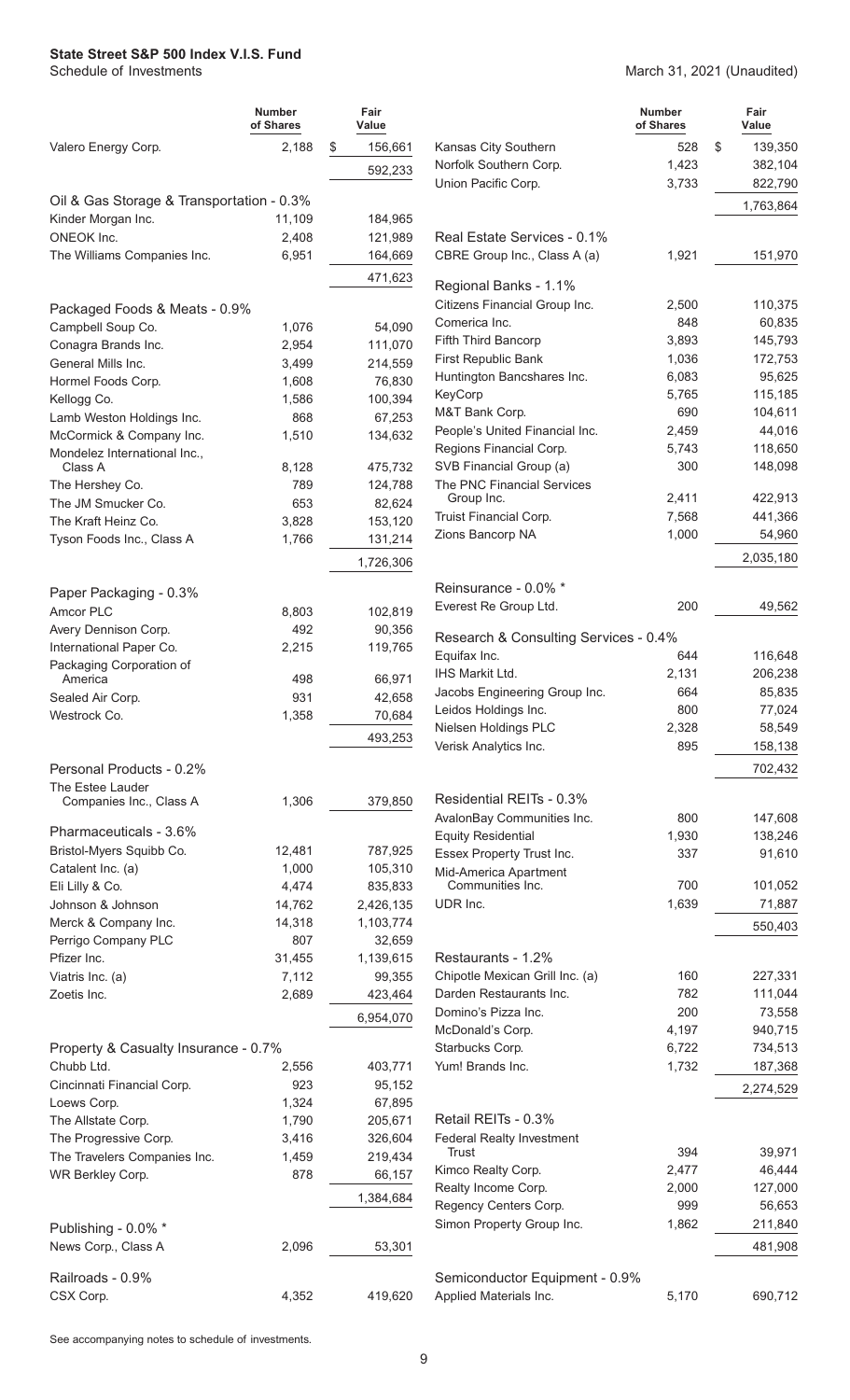|                                                             | <b>Number</b><br>of Shares | Fair<br>Value      |                                                   | <b>Number</b><br>of Shares | Fair<br>Value |
|-------------------------------------------------------------|----------------------------|--------------------|---------------------------------------------------|----------------------------|---------------|
| Enphase Energy Inc. (a)                                     | 700                        | \$<br>113,512      | Steel - 0.1%                                      |                            |               |
| KLA Corp.                                                   | 885                        | 292,404            | Nucor Corp.                                       | 1,791                      | \$<br>143,764 |
| Lam Research Corp.                                          | 819                        | 487,502            | Systems Software - 6.0%                           |                            |               |
| Teradyne Inc.                                               | 1,000                      | 121,680            | Fortinet Inc. (a)                                 | 800                        | 147,536       |
|                                                             |                            | 1,705,810          | Microsoft Corp.                                   | 42,480                     | 10,015,509    |
| Semiconductors - 4.6%                                       |                            |                    | NortonLifeLock Inc.                               | 3,572                      | 75,941        |
| Advanced Micro Devices Inc.                                 |                            |                    | Oracle Corp.                                      | 10,317                     | 723,944       |
| (a)                                                         | 6,883                      | 540,316            | ServiceNow Inc. (a)                               | 1,120                      | 560,123       |
| Analog Devices Inc.                                         | 1,529                      | 237,117            |                                                   |                            | 11,523,053    |
| Broadcom Inc.                                               | 2,307                      | 1,069,664          |                                                   |                            |               |
| Intel Corp.                                                 | 22,759                     | 1,456,576          | Technology Distributors - 0.1%                    |                            |               |
| Maxim Integrated                                            |                            |                    | CDW Corp.                                         | 805                        | 133,429       |
| Products Inc.                                               | 2,625                      | 239,846            | Technology Hardware, Storage & Peripherals - 6.0% |                            |               |
| Microchip Technology Inc.                                   | 1,451<br>6,376             | 225,224<br>562,427 | Apple Inc.                                        | 88,890                     | 10,857,914    |
| Micron Technology Inc. (a)<br>Monolithic Power Systems Inc. | 200                        | 70,642             | <b>Hewlett Packard Enterprise</b>                 |                            |               |
| NVIDIA Corp.                                                | 3,511                      | 1,874,628          | Co.                                               | 6,633                      | 104,403       |
| <b>NXP Semiconductors NV</b>                                | 1,515                      | 305,030            | HP Inc.                                           | 6,753                      | 214,408       |
| Qorvo Inc. (a)                                              | 600                        | 109,620            | NetApp Inc.                                       | 1,158                      | 84,152        |
| QUALCOMM Inc.                                               | 6,470                      | 857,857            | Seagate Technology PLC                            | 1,280                      | 98,240        |
| Skyworks Solutions Inc.                                     | 904                        | 165,866            | Western Digital Corp.                             | 1,815                      | 121,151       |
| Texas Instruments Inc.                                      | 5,169                      | 976,889            |                                                   |                            | 11,480,268    |
| Xilinx Inc.                                                 | 1,405                      | 174,080            |                                                   |                            |               |
|                                                             |                            | 8,865,782          | Tobacco - 0.7%                                    |                            |               |
|                                                             |                            |                    | Altria Group Inc.                                 | 10,605                     | 542,552       |
| Soft Drinks - 1.3%                                          |                            |                    | Philip Morris International Inc.                  | 8,677                      | 769,997       |
| Monster Beverage Corp. (a)                                  | 2,033                      | 185,186            |                                                   |                            | 1,312,549     |
| PepsiCo Inc.                                                | 7,819                      | 1,105,997          | Trading Companies & Distributors - 0.2%           |                            |               |
| The Coca-Cola Co.                                           | 21,891                     | 1,153,875          | Fastenal Co.                                      | 3,400                      | 170,952       |
|                                                             |                            | 2,445,058          | United Rentals Inc. (a)                           | 391                        | 128,760       |
|                                                             |                            |                    | WW Grainger Inc.                                  | 242                        | 97,025        |
| Specialized REITs - 1.2%                                    |                            |                    |                                                   |                            |               |
| American Tower Corp.<br>Crown Castle International          | 2,524                      | 603,387            |                                                   |                            | 396,737       |
| Corp.                                                       | 2,452                      | 422,063            | Trucking - 0.1%                                   |                            |               |
| Digital Realty Trust Inc.                                   | 1,555                      | 219,006            | <b>JB Hunt Transport</b>                          |                            |               |
| Equinix Inc.                                                | 496                        | 337,077            | Services Inc.                                     | 520                        | 87,396        |
| Extra Space Storage Inc.                                    | 800                        | 106,040            | Old Dominion Freight Line Inc.                    | 551                        | 132,466       |
| Iron Mountain Inc.                                          | 1,483                      | 54,886             |                                                   |                            | 219,862       |
| <b>Public Storage</b>                                       | 877                        | 216,409            |                                                   |                            |               |
| SBA Communications Corp.                                    | 609                        | 169,028            | Water Utilities - 0.1%                            |                            |               |
| Weyerhaeuser Co.                                            | 4,467                      | 159,025            | <b>American Water Works</b><br>Company Inc.       | 1,038                      | 155,617       |
|                                                             |                            | 2,286,921          |                                                   |                            |               |
|                                                             |                            |                    | Wireless Telecommunication Services - 0.2%        |                            |               |
| Specialty Chemicals - 0.8%                                  |                            |                    | T-Mobile US Inc. (a)                              | 3,301                      | 413,582       |
| Albemarle Corp.                                             | 610                        | 89,127             | <b>Total Common Stock</b>                         |                            |               |
| Celanese Corp.                                              | 626                        | 93,781             | (Cost \$56,181,233)                               |                            | 189,542,106   |
| DuPont de Nemours Inc.<br>Ecolab Inc.                       | 3,138                      | 242,505            | <b>Short-Term Investments - 0.9%</b>              |                            |               |
| International Flavors &                                     | 1,441                      | 308,475            | State Street Institutional Liquid                 |                            |               |
| Fragrances Inc.                                             | 1,449                      | 202,295            | Reserves Fund - Premier<br>Class 0.07% (d)(e)     |                            |               |
| PPG Industries Inc.                                         | 1,378                      | 207,058            | (Cost \$1,700,202)                                | 1,699,785                  | 1,700,295     |
| The Sherwin-Williams Co.                                    | 441                        | 325,462            | <b>Total Investments</b>                          |                            |               |
|                                                             |                            | 1,468,703          | (Cost \$57,881,435)                               |                            | 191,242,401   |
|                                                             |                            |                    | <b>Other Assets and Liabilities,</b>              |                            |               |
| Specialty Stores - 0.1%                                     |                            |                    | net - 0.0%*                                       |                            | 43,854        |
| Tractor Supply Co.                                          | 637                        | 112,800            | <b>NET ASSETS - 100.0%</b>                        |                            | \$191,286,255 |
| Ulta Beauty Inc. (a)                                        | 292                        | 90,278             |                                                   |                            |               |
|                                                             |                            | 203,078            |                                                   |                            |               |
|                                                             |                            |                    |                                                   |                            |               |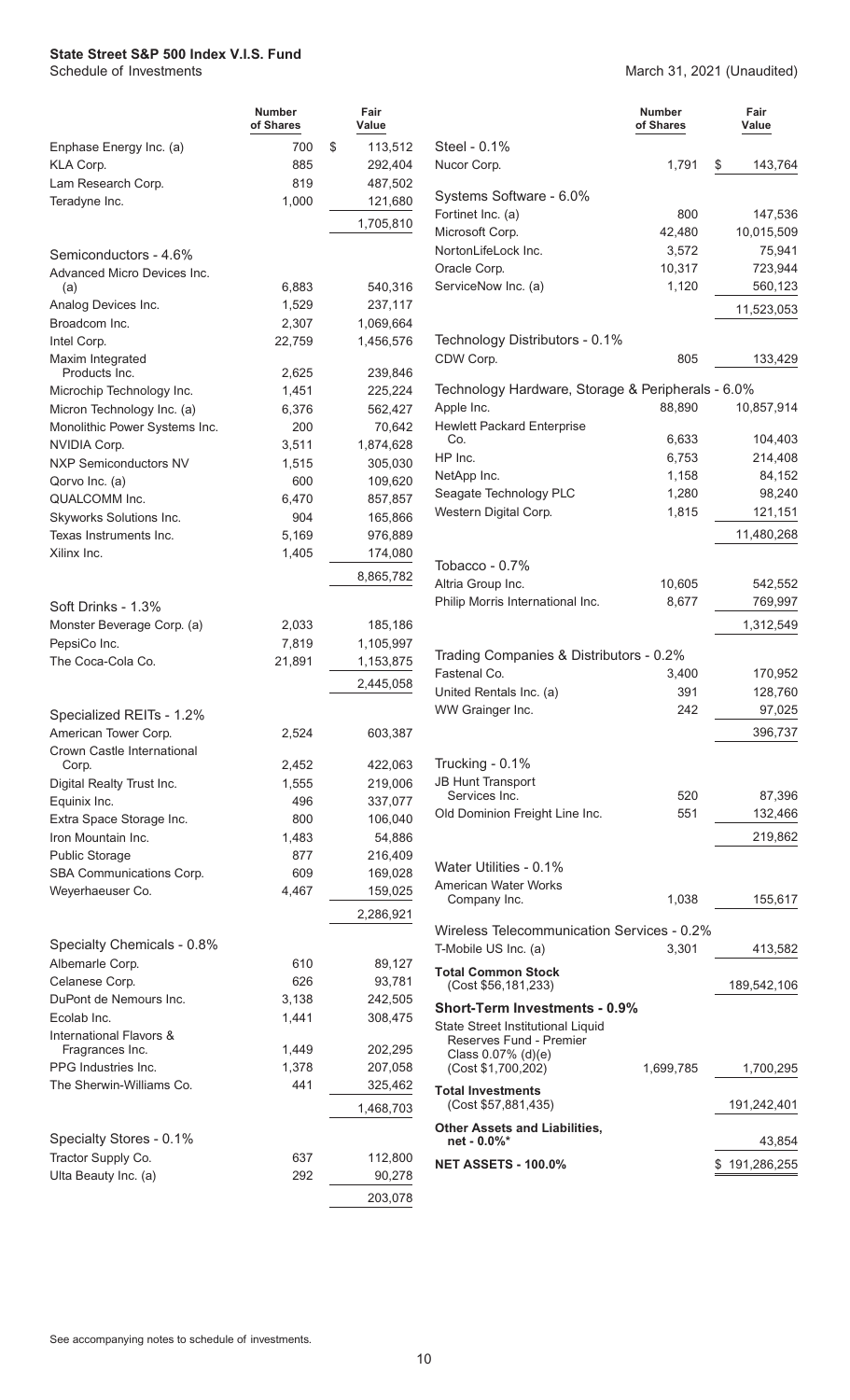#### **Other Information:**

The Fund had the following long futures contracts open at March 31, 2021:

| <b>Description</b>                                                                                                                                                                                                                                                                                                                                                                                                                                                                                        | <b>Expiration</b><br><b>Date</b> | Number of<br><b>Contracts</b> | <b>Notional</b><br>Amount | Value       | <b>Unrealized</b><br>Appreciation<br>(Depreciation) |
|-----------------------------------------------------------------------------------------------------------------------------------------------------------------------------------------------------------------------------------------------------------------------------------------------------------------------------------------------------------------------------------------------------------------------------------------------------------------------------------------------------------|----------------------------------|-------------------------------|---------------------------|-------------|-----------------------------------------------------|
| S&P 500 Emini Index Futures                                                                                                                                                                                                                                                                                                                                                                                                                                                                               | <b>June 2021</b>                 | 9                             | \$1,762,075               | \$1,785,330 | \$23,255                                            |
| The views expressed in this document reflect our judgment<br>as of the publication date and are subject to change at any<br>time without notice. The securities cited may not be<br>representative of the Fund's future investments and should<br>not be construed as a recommendation to purchase or sell<br>a particular security. See the Fund's summary prospectus<br>and statutory prospectus for complete descriptions of<br>investment objectives, policies, risks and permissible<br>investments. |                                  |                               |                           |             |                                                     |
| Non-income producing security.<br>(a)<br>At March 31, 2021, all or a portion of this security was<br>(b)<br>pledged to cover collateral requirements for futures.<br>State Street Corporation is the parent company of<br>(C)<br>SSGA Funds Management, Inc., the Fund's investment<br>adviser and administrator, and State Street Bank &<br>Trust Co., the Fund's sub-administrator, custodian and<br>accounting agent.                                                                                  |                                  |                               |                           |             |                                                     |
| Coupon amount represents effective yield.<br>(d)                                                                                                                                                                                                                                                                                                                                                                                                                                                          |                                  |                               |                           |             |                                                     |
| Sponsored by SSGA Funds Management, Inc., the<br>(e)                                                                                                                                                                                                                                                                                                                                                                                                                                                      |                                  |                               |                           |             |                                                     |

- Fund's investment adviser and administrator, and an affiliate of State Street Bank & Trust Co., the Fund's sub-administrator, custodian and accounting agent.
- † Percentages are based on net assets as of March 31,

2021.

Less than  $0.05\%$ .

The following table presents the Fund's investments measured at fair value on a recurring basis at March 31, 2021:

| Fund                                      | <b>Investments</b>                                                                        | Level 1       | Level 2 | Level 3 | Total         |
|-------------------------------------------|-------------------------------------------------------------------------------------------|---------------|---------|---------|---------------|
| State Street S&P 500 Index<br>V.I.S. Fund | Investments in Securities                                                                 |               |         |         |               |
|                                           | Common Stock                                                                              | \$189,542,106 | S—      |         | \$189,542,106 |
|                                           | Short-Term Investments                                                                    | 1,700,295     |         |         | 1,700,295     |
|                                           | Total Investments in<br><b>Securities</b>                                                 | \$191,242,401 | $s-$    | $S-$    | \$191,242,401 |
|                                           | <b>Other Financial Instruments</b><br>Long Futures Contracts -<br>Unrealized Appreciation | 23.255        | S—      |         | 23,255<br>S   |

#### Affiliate Table

|                                                                   | <b>Number</b><br>of Shares<br>Held at<br>12/31/20 | Value at<br>12/31/20 | Cost of<br><b>Purchases</b>                   | <b>Proceeds</b><br>from<br><b>Shares</b><br>Sold | <b>Realized</b><br>Gain<br>(Loss) | Change in<br>Unrealized<br>Appreciation<br>(Depreciation) | Number of<br><b>Shares</b><br><b>Held at</b><br>3/31/21 | Value at<br>3/31/21 | <b>Dividend</b><br><b>Income</b> |
|-------------------------------------------------------------------|---------------------------------------------------|----------------------|-----------------------------------------------|--------------------------------------------------|-----------------------------------|-----------------------------------------------------------|---------------------------------------------------------|---------------------|----------------------------------|
| State Street Corp.                                                |                                                   | 1.906 \$ 138.719 \$  | $-$ \$                                        |                                                  | $-$ \$                            | \$21.404                                                  | $1.906$ \$                                              | 160.123 \$ 991      |                                  |
| State Street Institutional Liquid<br>Reserves Fund, Premier Class | 1.280.065                                         | 1.280.321            | 4.922.487                                     | 4.501.556                                        | (1.051)                           | 94                                                        | 1.699.785                                               | 1.700.295           | 320                              |
| <b>TOTAL</b>                                                      |                                                   |                      | \$1,419,040 \$4,922,487 \$4,501,556 \$(1,051) |                                                  |                                   | \$21,498                                                  |                                                         | \$1,860,418         | \$1,311                          |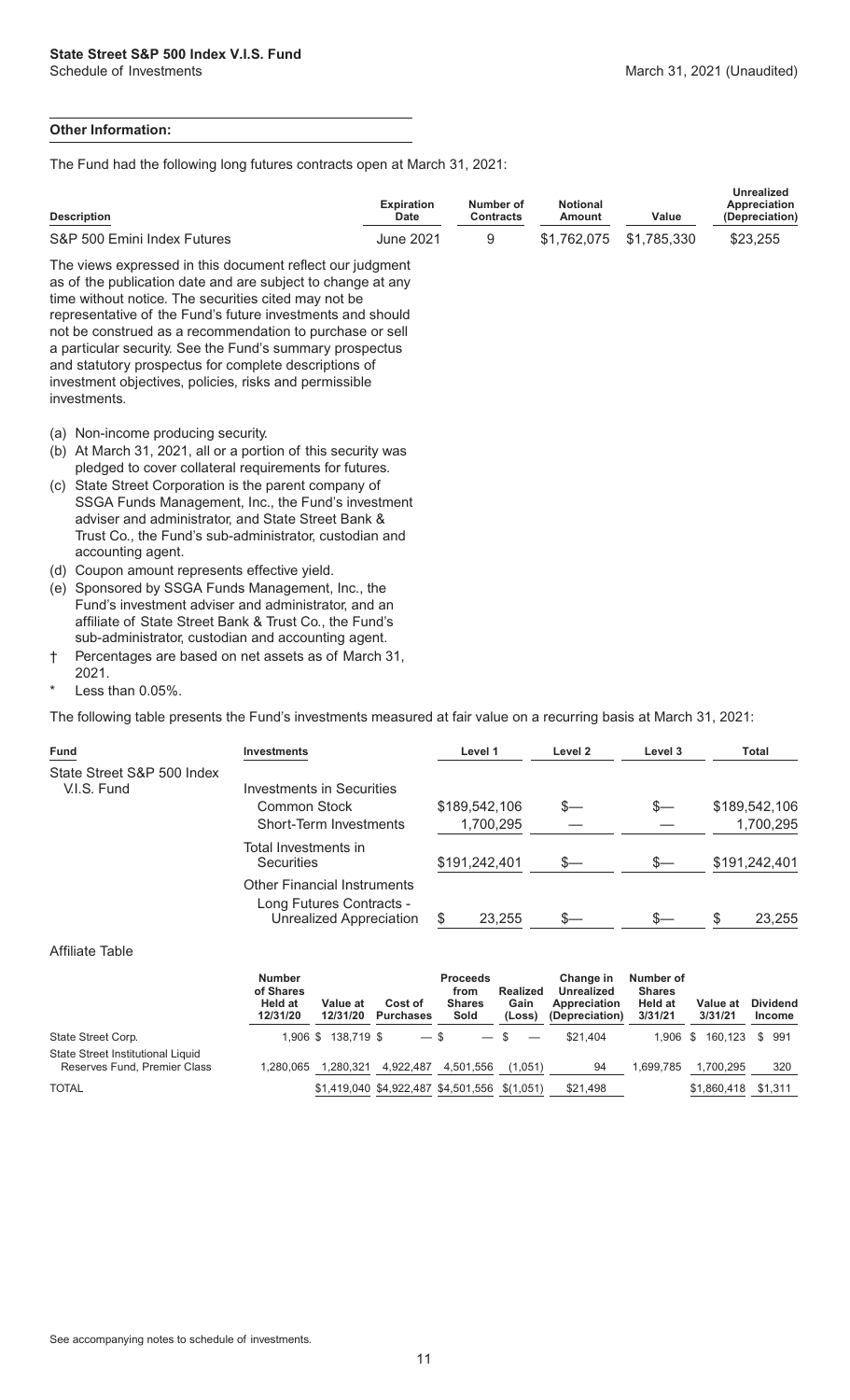#### <span id="page-13-0"></span>**State Street Premier Growth Equity V.I.S. Fund**

#### Schedule of Investments March 31, 2021 (Unaudited)

|                                                                   | <b>Number</b><br>of Shares | Fair<br>Value        |                                                           | <b>Number</b><br>of Shares | Fair<br>Value    |
|-------------------------------------------------------------------|----------------------------|----------------------|-----------------------------------------------------------|----------------------------|------------------|
| Common Stock - 95.1% +                                            |                            |                      | Managed Healthcare - 3.1%                                 |                            |                  |
| Apparel Retail - 1.8%<br>Ross Stores Inc.                         | 5,827                      | 698,716<br>\$        | UnitedHealth Group Inc.                                   | 3,161                      | \$<br>1,176,113  |
|                                                                   |                            |                      | Movies & Entertainment - 1.4%                             |                            |                  |
| Application Software - 4.9%                                       |                            |                      | The Walt Disney Co. (a)                                   | 2,969                      | 547,840          |
| Adobe Inc. (a)<br>salesforce.com Inc. (a)                         | 505<br>5,515               | 240,062<br>1,168,463 |                                                           |                            |                  |
| Splunk Inc. (a)                                                   | 3,510                      | 475,535              | Pharmaceuticals - 2.1%<br>Elanco Animal Health Inc. (a)   | 27,138                     | 799,214          |
|                                                                   |                            | 1,884,060            |                                                           |                            |                  |
|                                                                   |                            |                      | Regional Banks - 1.3%                                     |                            |                  |
| Biotechnology - 2.7%                                              |                            |                      | First Republic Bank                                       | 2,988                      | 498,249          |
| BioMarin Pharmaceutical Inc.<br>(a)                               | 6,130                      | 462,876              | Semiconductor Equipment - 3.4%                            |                            |                  |
| Vertex Pharmaceuticals Inc.                                       |                            |                      | Applied Materials Inc.                                    | 9,819                      | 1,311,818        |
| (a)                                                               | 2,723                      | 585,146              | Semiconductors - 5.6%                                     |                            |                  |
|                                                                   |                            | 1,048,022            | NVIDIA Corp.                                              | 1,830                      | 977,092          |
| Building Products - 0.8%                                          |                            |                      | QUALCOMM Inc.                                             | 8,952                      | 1,186,946        |
| Trane Technologies PLC                                            | 1,772                      | 293,372              |                                                           |                            | 2,164,038        |
| Cable & Satellite - 1.4%                                          |                            |                      | Soft Drinks - 1.8%                                        |                            |                  |
| Charter Communications Inc.,                                      |                            |                      | PepsiCo Inc.                                              | 4,994                      | 706,401          |
| Class A (a)                                                       | 889                        | 548,531              |                                                           |                            |                  |
| Data Processing & Outsourced Services - 7.2%                      |                            |                      | Specialized REITs - 1.2%                                  |                            |                  |
| <b>Fidelity National Information</b>                              |                            |                      | American Tower Corp.                                      | 1,938                      | 463,298          |
| Services Inc.<br>Mastercard Inc., Class A                         | 2,775<br>1,783             | 390,193              | Systems Software - 11.2%                                  |                            |                  |
| Visa Inc., Class A                                                | 8,250                      | 634,837<br>1,746,772 | Microsoft Corp.                                           | 14,664                     | 3,457,331        |
|                                                                   |                            | 2,771,802            | ServiceNow Inc. (a)                                       | 1,681                      | 840,685          |
|                                                                   |                            |                      |                                                           |                            | 4,298,016        |
| Electronic Components - 1.9%                                      |                            |                      | Technology Hardware, Storage & Peripherals - 8.6%         |                            |                  |
| Corning Inc.                                                      | 16,592                     | 721,918              | Apple Inc.                                                | 26,951                     | 3,292,065        |
| Financial Exchanges & Data - 1.2%                                 |                            |                      | Trading Companies & Distributors - 2.0%                   |                            |                  |
| S&P Global Inc.                                                   | 1,341                      | 473,199              | United Rentals Inc. (a)                                   | 2,295                      | 755,767          |
| Healthcare Equipment - 3.7%                                       |                            |                      | Trucking - 0.9%                                           |                            |                  |
| Boston Scientific Corp. (a)                                       | 23,641                     | 913,725              | Lyft Inc., Class A (a)                                    | 5,472                      | 345,721          |
| Intuitive Surgical Inc. (a)                                       | 675                        | 498,784              | <b>Total Common Stock</b>                                 |                            |                  |
|                                                                   |                            | 1,412,509            | (Cost \$16,474,543)                                       |                            | 36,552,684       |
| Home Improvement Retail - 2.9%                                    |                            |                      | <b>Exchange Traded &amp; Mutual Funds - 2.1%</b>          |                            |                  |
| Lowe's Companies Inc.                                             | 5,858                      | 1,114,074            | The Consumer Discretionary<br>Select Sector SPDR Fund     |                            |                  |
|                                                                   |                            |                      | (c)                                                       | 2,890                      | 485,722          |
| Industrial Conglomerates - 1.8%<br>Honeywell International Inc.   | 3,206                      | 695,926              | The Technology Select Sector<br>SPDR Fund (c)             | 2,468                      | 327,775          |
|                                                                   |                            |                      |                                                           |                            |                  |
| Industrial Gases - 1.1%                                           |                            |                      | <b>Total Exchange Traded &amp;</b><br><b>Mutual Funds</b> |                            |                  |
| Air Products & Chemicals Inc.                                     | 1,476                      | 415,258              | (Cost \$739,310)                                          |                            | 813,497          |
| Interactive Media & Services - 12.4%                              |                            |                      | <b>Total Investments in</b><br><b>Securities</b>          |                            |                  |
| Alphabet Inc., Class C (a)                                        | 984                        | 2,035,532            | (Cost \$17,213,853)                                       |                            | 37,366,181       |
| Alphabet Inc., Class A (a)<br>Facebook Inc., Class A (a)          | 352<br>6,871               | 726,007<br>2,023,716 | <b>Short-Term Investments - 3.0%</b>                      |                            |                  |
|                                                                   |                            |                      | <b>State Street Institutional</b>                         |                            |                  |
|                                                                   |                            | 4,785,255            | U.S. Government Money<br>Market Fund - Class G            |                            |                  |
| Internet & Direct Marketing Retail - 7.4%                         |                            |                      | Shares 0.04% (c)(d)<br>(Cost \$1,145,849)                 | 1,145,849                  | 1,145,849        |
| Alibaba Group Holding Ltd.<br>ADR (a)                             | 1,836                      | 416,276              | <b>Total Investments</b>                                  |                            |                  |
| Amazon.com Inc. (a)(b)                                            | 785                        | 2,428,853            | (Cost \$18,359,702)                                       |                            | 38,512,030       |
|                                                                   |                            | 2,845,129            | <b>Liabilities in Excess of Other</b>                     |                            |                  |
|                                                                   |                            |                      | Assets, net - (0.2)%                                      |                            | (61, 859)        |
| Investment Banking & Brokerage - 1.3%<br>The Charles Schwab Corp. | 7,462                      | 486,373              | <b>NET ASSETS - 100.0%</b>                                |                            | 38,450,171<br>\$ |
|                                                                   |                            |                      |                                                           |                            |                  |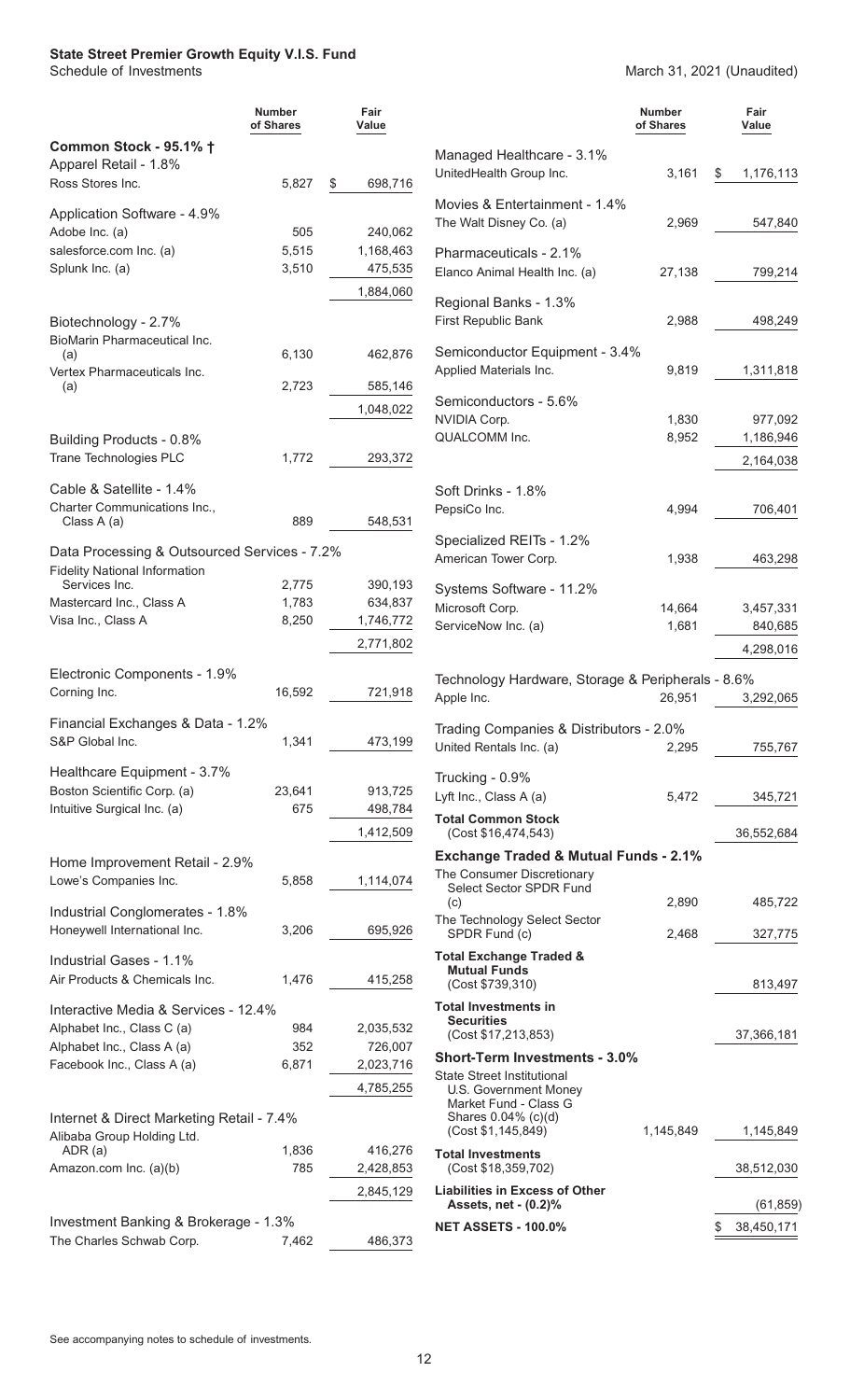#### **Other Information:**

The Fund had the following long futures contracts open at March 31, 2021:

| <b>Description</b>                                                                                                                                                                                                                                                                                                                                                                                                                                                                                        | <b>Expiration</b><br><b>Date</b> | Number of<br><b>Contracts</b> | <b>Notional</b><br>Amount | Value     | <b>Unrealized</b><br>Appreciation<br>(Depreciation) |
|-----------------------------------------------------------------------------------------------------------------------------------------------------------------------------------------------------------------------------------------------------------------------------------------------------------------------------------------------------------------------------------------------------------------------------------------------------------------------------------------------------------|----------------------------------|-------------------------------|---------------------------|-----------|-----------------------------------------------------|
| S&P 500 Emini Index Futures                                                                                                                                                                                                                                                                                                                                                                                                                                                                               | <b>June 2021</b>                 | 4                             | \$789,659                 | \$793,480 | \$3,821                                             |
| The views expressed in this document reflect our judgment<br>as of the publication date and are subject to change at any<br>time without notice. The securities cited may not be<br>representative of the Fund's future investments and should<br>not be construed as a recommendation to purchase or sell<br>a particular security. See the Fund's summary prospectus<br>and statutory prospectus for complete descriptions of<br>investment objectives, policies, risks and permissible<br>investments. |                                  |                               |                           |           |                                                     |
| Non-income producing security.<br>(a)<br>At March 31, 2021, all or a portion of this security was<br>(b)<br>pledged to cover collateral requirements for futures.<br>(c) Sponsored by SSGA Funds Management, Inc., the<br>Fund's investment adviser and administrator, and an<br>affiliate of State Street Bank & Trust Co., the Fund's<br>sub-administrator, custodian and accounting agent.                                                                                                             |                                  |                               |                           |           |                                                     |

- (d) Coupon amount represents effective yield.
- † Percentages are based on net assets as of March 31, 2021.

The following table presents the Fund's investments measured at fair value on a recurring basis at March 31, 2021:

| <b>Fund</b>                                              | <b>Investments</b>                                                                        | Level 1              | Level 2 | Level 3 | Total                |
|----------------------------------------------------------|-------------------------------------------------------------------------------------------|----------------------|---------|---------|----------------------|
| <b>State Street Premier Growth</b><br>Equity V.I.S. Fund | Investments in Securities                                                                 |                      |         |         |                      |
|                                                          | Common Stock                                                                              | \$36,552,684         | S—      | S—      | \$36,552,684         |
|                                                          | Exchange Traded & Mutual<br><b>Funds</b><br>Short-Term Investments                        | 813,497<br>1,145,849 |         |         | 813,497<br>1,145,849 |
|                                                          | <b>Total Investments in Securities</b>                                                    | \$38,512,030         | S—      |         | \$38,512,030         |
|                                                          | <b>Other Financial Instruments</b><br>Long Futures Contracts -<br>Unrealized Appreciation | 3,821                | S—      |         | 3,821                |

#### Affiliate Table

|                                                                                           | <b>Number</b><br>of Shares<br><b>Held at</b><br>12/31/20 | Value at<br>12/31/20 | Cost of<br><b>Purchases</b>               | <b>Proceeds</b><br>from<br><b>Shares</b><br>Sold | Realized<br>Gain<br>(Loss) | Change in<br>Unrealized<br>Appreciation<br>(Depreciation) | Number of<br><b>Shares</b><br><b>Held at</b><br>3/31/21 | Value at<br>3/31/21   | <b>Dividend</b><br><b>Income</b> |
|-------------------------------------------------------------------------------------------|----------------------------------------------------------|----------------------|-------------------------------------------|--------------------------------------------------|----------------------------|-----------------------------------------------------------|---------------------------------------------------------|-----------------------|----------------------------------|
| <b>State Street Institutional</b><br>U.S. Government Money Market Fund,<br>Class G Shares |                                                          |                      | 873,386 \$873,386 \$2,956,650 \$2,684,187 |                                                  | $s-$                       | \$.                                                       |                                                         | 1,145,849 \$1,145,849 | 70<br>S.                         |
| The Technology Select Sector<br><b>SPDR Fund</b>                                          | 759                                                      | 98.685               | 228.422                                   |                                                  |                            | 668                                                       | 2.468                                                   | 327.775               | 674                              |
| The Consumer Discretionary Select<br>Sector SPDR Fund                                     | 1.097                                                    | 176.376              | 294.712                                   |                                                  |                            | 14,634                                                    | 2.890                                                   | 485,722               | 651                              |
| TOTAL                                                                                     |                                                          |                      | \$1,148,447 \$3,479,784 \$2,684,187       |                                                  | $s-$                       | \$15,302                                                  |                                                         | \$1,959,346           | \$1,395                          |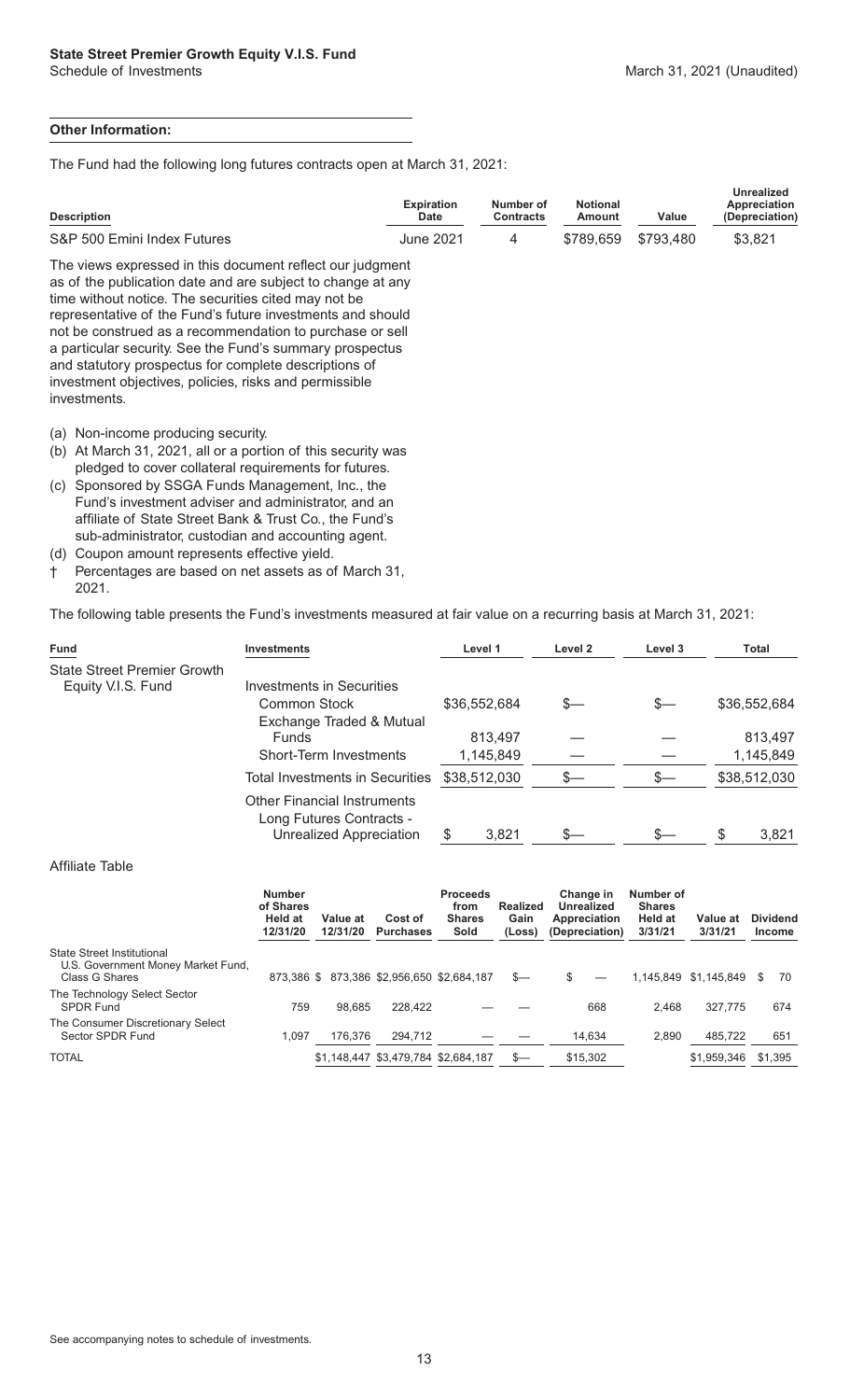#### <span id="page-15-0"></span>**State Street Small-Cap Equity V.I.S. Fund**

|                                                              | <b>Number</b><br>of Shares | Fair<br>Value      |                                                              | <b>Number</b><br>of Shares | Fair<br>Value     |
|--------------------------------------------------------------|----------------------------|--------------------|--------------------------------------------------------------|----------------------------|-------------------|
| Common Stock - 96.0% †                                       |                            |                    | Automobile Manufacturers - 1.1%                              |                            |                   |
| Aerospace & Defense - 0.5%<br>Teledyne Technologies Inc. (a) | 433                        | 179,110<br>\$      | Thor Industries Inc.<br>Automotive Retail - 1.7%             | 3,186                      | 429,282<br>S      |
| Agricultural & Farm Machinery - 0.8%<br>AGCO Corp.           | 2,092                      | 300,516            | America's Car-Mart Inc. (a)<br>Camping World Holdings Inc.,  | 605                        | 92,184            |
|                                                              |                            |                    | Class A                                                      | 417                        | 15,170            |
| Agricultural Products - 1.3%                                 |                            |                    | Group 1 Automotive Inc.                                      | 1,167                      | 184,141           |
| Darling Ingredients Inc. (a)                                 | 6,901                      | 507,776            | Monro Inc.                                                   | 875                        | 57,575            |
| Air Freight & Logistics - 0.3%                               |                            |                    | Murphy USA Inc.                                              | 1,950                      | 281,892           |
| Atlas Air Worldwide<br>Holdings Inc. (a)                     | 219                        | 13,236             |                                                              |                            | 630,962           |
| Echo Global Logistics Inc. (a)                               | 911                        | 28,615             | Biotechnology - 1.5%                                         |                            |                   |
| Forward Air Corp.                                            | 403                        | 35,790             | Avid Bioservices Inc. (a)                                    | 3,600                      | 65,628            |
| Hub Group Inc., Class A (a)                                  | 402                        | 27,047             | Catalyst Pharmaceuticals Inc.<br>(a)                         | 8,801                      | 40,573            |
|                                                              |                            | 104,688            | CytomX Therapeutics Inc. (a)                                 | 1,303                      | 10,072            |
|                                                              |                            |                    | Eagle Pharmaceuticals Inc. (a)                               | 188                        | 7,847             |
| Airlines - 0.1%                                              |                            |                    | Emergent BioSolutions Inc. (a)                               | 2,327                      | 216,201           |
| Allegiant Travel Co.                                         | 122                        | 29,775             | Heron Therapeutics Inc. (a)<br>Ironwood Pharmaceuticals Inc. | 4,588                      | 74,371            |
| Aluminum - 0.2%                                              |                            |                    | (a)                                                          | 1,304                      | 14,579            |
| Alcoa Corp. (a)                                              | 2,582                      | 83,889             | Novavax Inc. (a)                                             | 84                         | 15,230            |
| Apparel Retail - 0.8%                                        |                            |                    | Puma Biotechnology Inc. (a)                                  | 3,353                      | 32,591            |
| American Eagle Outfitters Inc.                               | 3,838                      | 112,223            | Radius Health Inc. (a)                                       | 1,608                      | 33,543            |
| Burlington Stores Inc. (a)                                   | 282                        | 84,262             | Vanda Pharmaceuticals Inc.                                   |                            |                   |
| The Buckle Inc.                                              | 2,637                      | 103,581            | (a)                                                          | 885                        | 13,293            |
|                                                              |                            | 300,066            | Veracyte Inc. (a)                                            | 700                        | 37,625            |
|                                                              |                            |                    |                                                              |                            | 561,553           |
| Application Software - 4.8%                                  |                            |                    | Building Products - 1.0%                                     |                            |                   |
| ACI Worldwide Inc. (a)                                       | 4,697                      | 178,721            | American Woodmark Corp. (a)                                  | 385                        | 37,953            |
| Altair Engineering Inc., Class A                             |                            |                    | Builders FirstSource Inc. (a)                                | 891                        | 41,316            |
| (a)                                                          | 1,760                      | 110,123            | CSW Industrials Inc.                                         | 495                        | 66,825            |
| Blackbaud Inc.                                               | 3,755<br>1,585             | 266,905<br>171,814 | Gibraltar Industries Inc. (a)                                | 1,823                      | 166,823           |
| Blackline Inc. (a)<br>Box Inc., Class A (a)                  | 988                        | 22,684             | UFP Industries Inc.                                          | 909                        | 68,938            |
| Cornerstone OnDemand Inc.                                    |                            |                    |                                                              |                            | 381,855           |
| (a)                                                          | 2,179                      | 94,961             |                                                              |                            |                   |
| Envestnet Inc. (a)                                           | 1,110                      | 80,175             | Commodity Chemicals - 0.5%                                   |                            |                   |
| J2 Global Inc. (a)                                           | 124                        | 14,863             | Koppers Holdings Inc. (a)                                    | 5,928                      | 206,057           |
| Medallia Inc. (a)                                            | 6,600                      | 184,074            | Communications Equipment - 0.7%                              |                            |                   |
| Mitek Systems Inc. (a)                                       | 1,378                      | 20,091             | Casa Systems Inc. (a)                                        | 2,382                      | 22,700            |
| New Relic Inc. (a)                                           | 3,650                      | 224,402            | <b>CommScope Holding</b>                                     |                            |                   |
| Q2 Holdings Inc. (a)                                         | 1,775                      | 177,855            | Company Inc. (a)                                             | 1,500                      | 23,040            |
| Sumo Logic Inc. (a)                                          | 395                        | 7,450              | Extreme Networks Inc. (a)                                    | 8,318                      | 72,783            |
| Upland Software Inc. (a)                                     | 529                        | 24,964             | Lumentum Holdings Inc. (a)                                   | 513                        | 46,863            |
| Workiva Inc. (a)                                             | 1,200                      | 105,912            | NETGEAR Inc. (a)                                             | 408                        | 16,769            |
| Yext Inc. (a)                                                | 10,210                     | 147,841            | Plantronics Inc.                                             | 1,654                      | 64,357            |
|                                                              |                            | 1,832,835          | Viavi Solutions Inc. (a)                                     | 2,059                      | 32,326            |
| Asset Management & Custody Banks - 0.2%                      |                            |                    |                                                              |                            | 278,838           |
| <b>Artisan Partners Asset</b><br>Management Inc., Class A    | 401                        | 20,920             | Computer & Electronics Retail - 0.2%                         |                            |                   |
| Blucora Inc. (a)                                             | 683                        | 11,365             | Rent-A-Center Inc.                                           | 1,120                      | 64,579            |
| Diamond Hill Investment                                      |                            |                    |                                                              |                            |                   |
| Group Inc.                                                   | 104                        | 16,225             | Construction & Engineering - 1.7%                            |                            |                   |
| Federated Hermes Inc.,                                       |                            |                    | Comfort Systems USA Inc.                                     | 284                        | 21,235            |
| Class B                                                      | 516                        | 16,151             | Dycom Industries Inc. (a)<br>EMCOR Group Inc.                | 5,151<br>278               | 478,270<br>31,180 |
|                                                              |                            | 64,661             | MasTec Inc. (a)                                              | 355                        | 33,264            |
|                                                              |                            |                    | Valmont Industries Inc.                                      | 362                        | 86,037            |
| Auto Parts & Equipment - 1.0%                                |                            |                    |                                                              |                            |                   |
| Dana Inc.<br>Dorman Products Inc. (a)                        | 2,886<br>2,184             | 70,216<br>224,166  |                                                              |                            | 649,986           |
| <b>LCI Industries</b>                                        | 396                        | 52,383             | Construction Machinery & Heavy Trucks - 1.2%                 |                            |                   |
| Standard Motor Products Inc.                                 | 599                        | 24,906             | Alamo Group Inc.                                             | 486                        | 75,889            |
|                                                              |                            |                    | Astec Industries Inc.                                        | 1,201                      | 90,579            |
|                                                              |                            | 371,671            | Meritor Inc. (a)                                             | 2,586                      | 76,080            |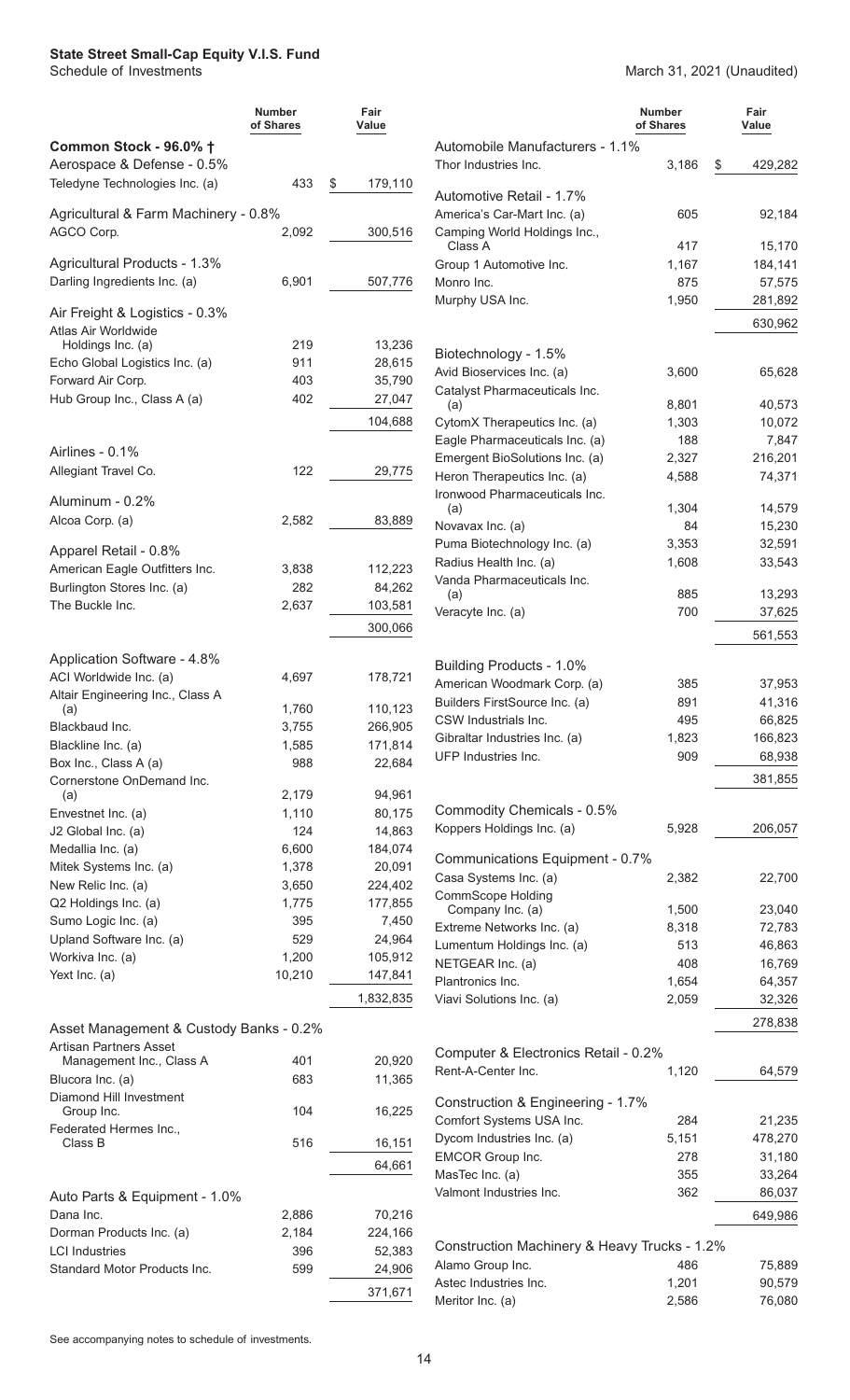### **State Street Small-Cap Equity V.I.S. Fund**<br>Schedule of Investments

|                                                                             | <b>Number</b><br>of Shares | Fair<br>Value     |                                 |
|-----------------------------------------------------------------------------|----------------------------|-------------------|---------------------------------|
| The Greenbrier                                                              |                            |                   | Stride Inc.                     |
| Companies Inc.                                                              | 1,507                      | \$<br>71,161      |                                 |
| The Manitowoc Company Inc.<br>(a)                                           | 2,940                      | 60,623            |                                 |
| Trinity Industries Inc.                                                     | 919                        | 26,182            | Electric U                      |
| Wabash National Corp.                                                       | 2,496                      | 46,925            | <b>ALLETE I</b>                 |
|                                                                             |                            | 447,439           | <b>IDACORP</b>                  |
| Construction Materials - 0.1%                                               |                            |                   | Electrica                       |
| Eagle Materials Inc.                                                        | 355                        | 47,716            | <b>Acuity Bra</b><br>Atkore Inc |
| Consumer Electronics - 0.3%                                                 |                            |                   | Regal Bel                       |
| GoPro Inc., Class A (a)                                                     | 2,328<br>831               | 27,098<br>31,138  |                                 |
| Sonos Inc. (a)                                                              | 951                        | 25,363            |                                 |
| Turtle Beach Corp. (a)<br>Universal Electronics Inc. (a)                    | 255                        | 14,017            | Electroni                       |
|                                                                             |                            |                   | Belden In                       |
|                                                                             |                            | 97,616            | II-VI Inc. (                    |
| Consumer Finance - 0.3%                                                     |                            |                   | Littelfuse                      |
| Curo Group Holdings Corp.                                                   | 963                        | 14,050            | Rogers Co                       |
| Prog Holdings Inc.                                                          | 2,305                      | 99,784            |                                 |
|                                                                             |                            | 113,834           |                                 |
|                                                                             |                            |                   | Electroni                       |
| Data Processing & Outsourced Services - 1.4%<br><b>Broadridge Financial</b> |                            |                   | National I<br>OSI Syste         |
| Solutions Inc.                                                              | 765                        | 117,121           |                                 |
| Cass Information Systems Inc.                                               | 3,519                      | 162,824           |                                 |
| <b>CSG Systems</b>                                                          |                            |                   | Electroni                       |
| International Inc.                                                          | 1,946<br>903               | 87,356            | Methode I                       |
| <b>EVERTEC Inc.</b><br>MAXIMUS Inc.                                         | 327                        | 33,610            | Plexus Co                       |
| TTEC Holdings Inc.                                                          | 213                        | 29,116<br>21,396  | Sanmina                         |
| Verra Mobility Corp. (a)                                                    | 5,826                      | 78,855            |                                 |
|                                                                             |                            |                   | Environn                        |
|                                                                             |                            | 530,278           | Clean Har                       |
| Distillers & Vintners - 0.7%                                                |                            |                   |                                 |
| MGP Ingredients Inc.                                                        | 4,603                      | 272,267           | <b>Food Dis</b><br>Performar    |
| Distributors - 0.5%                                                         |                            |                   | (a)                             |
| LKQ Corp. (a)                                                               | 4,394                      | 185,998           | Food Ret                        |
| Diversified Metals & Mining - 0.3%<br><b>Compass Minerals</b>               |                            |                   | Sprouts F<br>(a)                |
| International Inc.                                                          | 1,388                      | 87,055            |                                 |
| Materion Corp.                                                              | 309                        | 20,468            | Footwear                        |
|                                                                             |                            | 107,523           | Deckers C<br>Wolverine          |
| Diversified REITs - 0.2%                                                    |                            |                   |                                 |
| American Assets Trust Inc.                                                  | 1,506                      | 48,854            |                                 |
| <b>Essential Properties Realty</b>                                          |                            |                   | Gas Utilit                      |
| Trust Inc.                                                                  | 1,190                      | 27,168            | Spire Inc.                      |
| Gladstone Commercial Corp.                                                  | 902                        | 17,643            |                                 |
|                                                                             |                            | 93,665            | Health C                        |
|                                                                             |                            |                   | CareTrust<br>LTC Prope          |
| Diversified Support Services - 1.6%                                         |                            |                   | National <b>H</b>               |
| <b>Healthcare Services</b>                                                  |                            |                   |                                 |
| Group Inc.<br>IAA Inc. (a)                                                  | 3,945<br>1,303             | 110,578<br>71,848 |                                 |
| Matthews International Corp.,                                               |                            |                   | Healthca                        |
| Class A                                                                     | 1,997                      | 78,981            | AdaptHea                        |
| Ritchie Bros Auctioneers Inc.                                               | 5,193                      | 304,050           | Covetrus                        |

March 31, 2021 (Unaudited)

|                                                                      | Number<br>of Shares | Fair<br>Value    |  |
|----------------------------------------------------------------------|---------------------|------------------|--|
| Stride Inc. (a)                                                      | 2,650               | \$<br>79,791     |  |
|                                                                      |                     | 100,628          |  |
|                                                                      |                     |                  |  |
| Electric Utilities - 0.7%                                            |                     |                  |  |
| ALLETE Inc.                                                          | 466                 | 31,310           |  |
| <b>IDACORP</b> Inc.                                                  | 2,339               | 233,830          |  |
|                                                                      |                     | 265,140          |  |
| Electrical Components & Equipment - 0.4%                             |                     |                  |  |
| Acuity Brands Inc.                                                   | 215                 | 35,475           |  |
| Atkore Inc. (a)                                                      | 667                 | 47,957           |  |
| Regal Beloit Corp.                                                   | 516                 | 73,623           |  |
|                                                                      |                     | 157,055          |  |
| Electronic Components - 1.4%                                         |                     |                  |  |
| Belden Inc.                                                          | 5,147               | 228,372          |  |
| II-VI Inc. (a)                                                       | 427                 | 29,194           |  |
| Littelfuse Inc.                                                      | 843                 | 222,923          |  |
| Rogers Corp. (a)                                                     | 219                 | 41,218           |  |
|                                                                      |                     | 521,707          |  |
| Electronic Equipment & Instruments - 0.3%                            |                     |                  |  |
| National Instruments Corp.                                           | 2,906               | 125,496          |  |
| OSI Systems Inc. (a)                                                 | 66                  | 6,342            |  |
|                                                                      |                     | 131,838          |  |
|                                                                      |                     |                  |  |
| Electronic Manufacturing Services - 0.4%<br>Methode Electronics Inc. | 1,102               | 46,262           |  |
| Plexus Corp. (a)                                                     | 718                 | 65,941           |  |
| Sanmina Corp. (a)                                                    | 715                 | 29,587           |  |
|                                                                      |                     | 141,790          |  |
|                                                                      |                     |                  |  |
| Environmental & Facilities Services - 0.7%                           |                     |                  |  |
| Clean Harbors Inc. (a)                                               | 3,153               | 265,041          |  |
| Food Distributors - 0.4%                                             |                     |                  |  |
| Performance Food Group Co.                                           |                     |                  |  |
| (a)                                                                  | 2,723               | 156,872          |  |
| Food Retail - 0.1%                                                   |                     |                  |  |
| Sprouts Farmers Market Inc.                                          |                     |                  |  |
| (a)                                                                  | 971                 | 25,848           |  |
| Footwear - 0.7%                                                      |                     |                  |  |
| Deckers Outdoor Corp. (a)                                            | 271                 | 89,544           |  |
| Wolverine World Wide Inc.                                            | 4,905               | 187,959          |  |
|                                                                      |                     | 277,503          |  |
| Gas Utilities - 0.1%                                                 |                     |                  |  |
| Spire Inc.                                                           | 617                 | 45,590           |  |
|                                                                      |                     |                  |  |
| Health Care REITs - 0.2%                                             |                     |                  |  |
| CareTrust REIT Inc.<br>LTC Properties Inc.                           | 1,468<br>281        | 34,182<br>11,723 |  |
| National Health Investors Inc.                                       | 670                 | 48,428           |  |
|                                                                      |                     | 94,333           |  |
|                                                                      |                     |                  |  |
| Healthcare Distributors - 0.7%                                       |                     |                  |  |
| AdaptHealth Corp. (a)                                                | 2,764               | 101,605          |  |
| Covetrus Inc. (a)                                                    | 4,937               | 147,962          |  |
|                                                                      |                     | 249,567          |  |
| Healthcare Equipment - 5.4%                                          |                     |                  |  |
| Accuray Inc. (a)                                                     | 3,129               | 15,488           |  |
| AtriCure Inc. (a)                                                    | 2,830               | 185,422          |  |
| Cantel Medical Corp. (a)                                             | 2,600               | 207,584          |  |

See accompanying notes to schedule of investments.

Education Services - 0.3%

American Public

UniFirst Corp. 184 41,163

Education Inc. (a) 373 13,290 Perdoceo Education Corp. (a) 631 7,547

606,620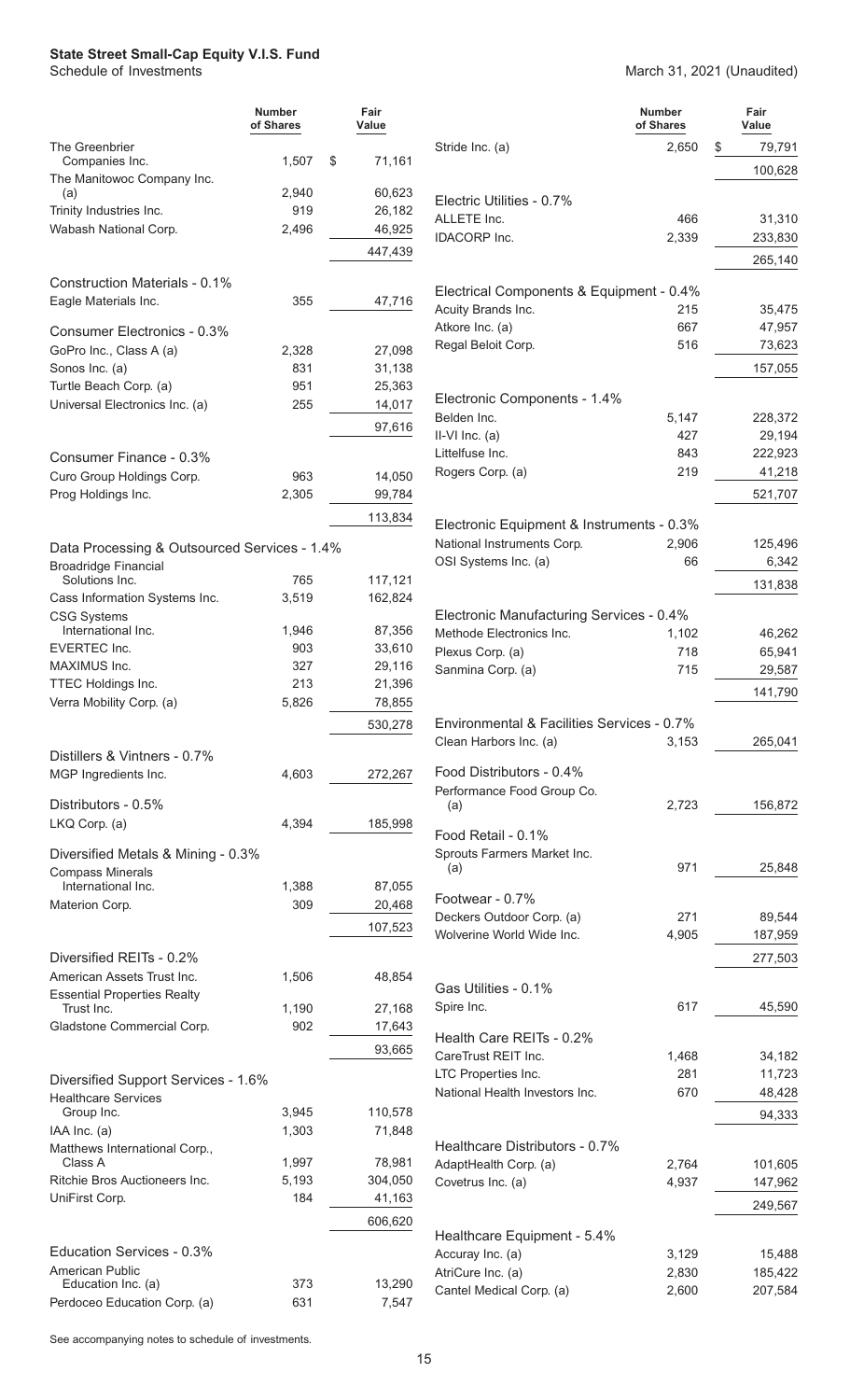# **State Street Small-Cap Equity V.I.S. Fund** Schedule of Investments

|                                                        | <b>Number</b><br>of Shares | Fair<br>Value            |
|--------------------------------------------------------|----------------------------|--------------------------|
| Cardiovascular Systems Inc.                            |                            |                          |
| (a)<br>CONMED Corp.                                    | 4,350<br>2,170             | \$<br>166,779<br>283,380 |
| Electromed Inc. (a)                                    | 955                        | 10,066                   |
| Envista Holdings Corp. (a)                             | 1,080                      | 44,064                   |
| Globus Medical Inc., Class A                           |                            |                          |
| (a)<br>Hill-Rom Holdings Inc.                          | 1,925<br>2,193             | 118,715<br>242,283       |
| Integra LifeSciences Holdings                          |                            |                          |
| Corp. (a)                                              | 3,800                      | 262,542                  |
| IntriCon Corp. (a)                                     | 1,972                      | 50,562                   |
| LeMaitre Vascular Inc.                                 | 756<br>215                 | 36,878                   |
| Masimo Corp. (a)<br>Natus Medical Inc. (a)             | 1,449                      | 49,377<br>37,109         |
| Outset Medical Inc. (a)                                | 720                        | 39,161                   |
| Penumbra Inc. (a)                                      | 545                        | 147,466                  |
| <b>Tactile Systems</b>                                 |                            |                          |
| Technology Inc. (a)                                    | 2,225                      | 121,240                  |
| Vapotherm Inc. (a)                                     | 1,170                      | 28,103                   |
|                                                        |                            | 2,046,219                |
| Healthcare Facilities - 0.9%                           |                            |                          |
| Acadia Healthcare                                      |                            |                          |
| Company Inc. (a)                                       | 3,674                      | 209,932                  |
| Hanger Inc. (a)<br>Select Medical Holdings Corp.       | 2,140                      | 48,835                   |
| (a)                                                    | 1,172                      | 39,965                   |
| The Ensign Group Inc.                                  | 415                        | 38,944                   |
|                                                        |                            | 337,676                  |
| Healthcare Services - 0.8%                             |                            |                          |
| Addus HomeCare Corp. (a)                               | 282                        | 29,494                   |
| Amedisys Inc. (a)                                      | 151                        | 39,983                   |
| AMN Healthcare Services Inc.                           |                            |                          |
| (a)<br>Cross Country Healthcare Inc.                   | 826                        | 60,876                   |
| (a)                                                    | 1,340                      | 16,737                   |
| InfuSystem Holdings Inc. (a)                           | 1,347                      | 27,425                   |
| MEDNAX Inc. (a)                                        | 3,381                      | 86,114                   |
| ModivCare Inc. (a)                                     | 113                        | 16,738                   |
| Tivity Health Inc. (a)                                 | 794                        | 17,722                   |
|                                                        |                            | 295,089                  |
| Healthcare Supplies - 0.7%                             |                            |                          |
| Avanos Medical Inc. (a)                                | 3,705                      | 162,057                  |
| BioLife Solutions Inc. (a)                             | 1,620                      | 58,320                   |
| Meridian Bioscience Inc. (a)                           | 709                        | 18,611                   |
| Merit Medical Systems Inc. (a)<br>Pulmonx Corp. (a)    | 220<br>600                 | 13,174<br>27,444         |
|                                                        |                            | 279,606                  |
|                                                        |                            |                          |
| Healthcare Technology - 1.0%                           |                            |                          |
| Computer Programs and<br>Systems Inc.                  | 629                        | 19,247                   |
| Inspire Medical Systems Inc.                           |                            |                          |
| (a)                                                    | 735                        | 152,138                  |
| NextGen Healthcare Inc. (a)                            | 2,662                      | 48,182                   |
| Omnicell Inc. (a)                                      | 1,335                      | 173,377                  |
|                                                        |                            | 392,944                  |
| Home Building - 1.2%                                   |                            |                          |
| Cavco Industries Inc. (a)                              | 227                        | 51,213                   |
| Century Communities Inc. (a)                           | 372                        | 22,439                   |
| Green Brick Partners Inc. (a)                          | 826                        | 18,734                   |
| Installed Building Products Inc.<br>LGI Homes Inc. (a) | 192<br>108                 | 21,289<br>16,125         |
| M/I Homes Inc. (a)                                     | 278                        | 16,421                   |
|                                                        |                            |                          |

March 31, 2021 (Unaudited)

|                                                            | <b>Number</b><br>of Shares | Fair<br>Value |
|------------------------------------------------------------|----------------------------|---------------|
| Meritage Homes Corp. (a)                                   | 231                        | \$<br>21,234  |
| Skyline Champion Corp. (a)<br>Taylor Morrison Home Corp.   | 656                        | 29,691        |
| (a)                                                        | 3,670                      | 113,073       |
| TopBuild Corp. (a)                                         | 568                        | 118,956       |
| Tri Pointe Homes Inc. (a)                                  | 859                        | 17,489        |
|                                                            |                            |               |
|                                                            |                            | 446,664       |
| Home Furnishing Retail - 0.2%<br>The Aaron's Company Inc.  | 3,259                      | 83,691        |
| Home Furnishings - 0.3%                                    |                            |               |
| Hooker Furniture Corp.                                     | 616                        | 22,459        |
| La-Z-Boy Inc.                                              | 1,847                      | 78,461        |
|                                                            |                            | 100,920       |
| Home Improvement Retail - 0.0%                             |                            |               |
| Lumber Liquidators                                         |                            |               |
| Holdings Inc. (a)                                          | 506                        | 12,711        |
| Hotel & Resort REITs - 0.2%<br><b>RLJ Lodging Trust</b>    | 6,124                      | 94,800        |
| Hotels, Resorts & Cruise Lines - 1.3%                      |                            |               |
| Extended Stay America Inc.                                 | 23,320                     | 460,570       |
| Wyndham Hotels &                                           |                            |               |
| Resorts Inc.                                               | 211                        | 14,724        |
|                                                            |                            | 475,294       |
| Household Appliances - 0.1%<br>Helen of Troy Ltd. (a)      | 152                        | 32,020        |
| Household Products - 0.2%                                  |                            |               |
| Central Garden & Pet Co.,                                  |                            |               |
| Class A (a)                                                | 922                        | 47,843        |
| Central Garden & Pet Co. (a)                               | 299                        | 17,345        |
|                                                            |                            | 65,188        |
| Human Resource & Employment Services - 0.3%                |                            |               |
| ASGN Inc. (a)                                              | 374                        |               |
|                                                            |                            | 35,695        |
| Kforce Inc.                                                | 759                        | 40,682        |
| TriNet Group Inc. (a)                                      | 246                        | 19,178        |
|                                                            |                            | 95,555        |
| Hypermarkets & Super Centers - 0.1%                        |                            |               |
| <b>BJ's Wholesale Club</b><br>Holdings Inc. (a)            | 816                        | 36,606        |
|                                                            |                            |               |
| Industrial Machinery - 7.4%<br>Albany International Corp., |                            |               |
| Class A                                                    | 380                        | 31,719        |
| Altra Industrial Motion Corp.                              | 7,296                      | 403,615       |
| Barnes Group Inc.                                          | 6,342                      | 314,183       |
| Crane Co.                                                  | 3,985                      | 374,231       |
| Enerpac Tool Group Corp.                                   | 9,747                      | 254,592       |
| ESCO Technologies Inc.                                     | 220                        | 23,956        |
| Evoqua Water Technologies                                  |                            |               |
| Corp. (a)                                                  | 7,415                      | 195,014       |
| John Bean Technologies Corp.                               | 2,250                      | 300,015       |
| L B Foster Co., Class A (a)                                | 804                        | 14,392        |
| Lydall Inc. (a)                                            | 1,314                      | 44,334        |
| Mueller Industries Inc.                                    | 3,688                      | 152,499       |
| Standex International Corp.                                | 855                        | 81,712        |
| The Timken Co.                                             | 4,941                      | 401,061       |
| TriMas Corp. (a)                                           | 4,340                      | 131,589       |
| Woodward Inc.                                              | 650                        | 78,409        |
|                                                            |                            | 2,801,321     |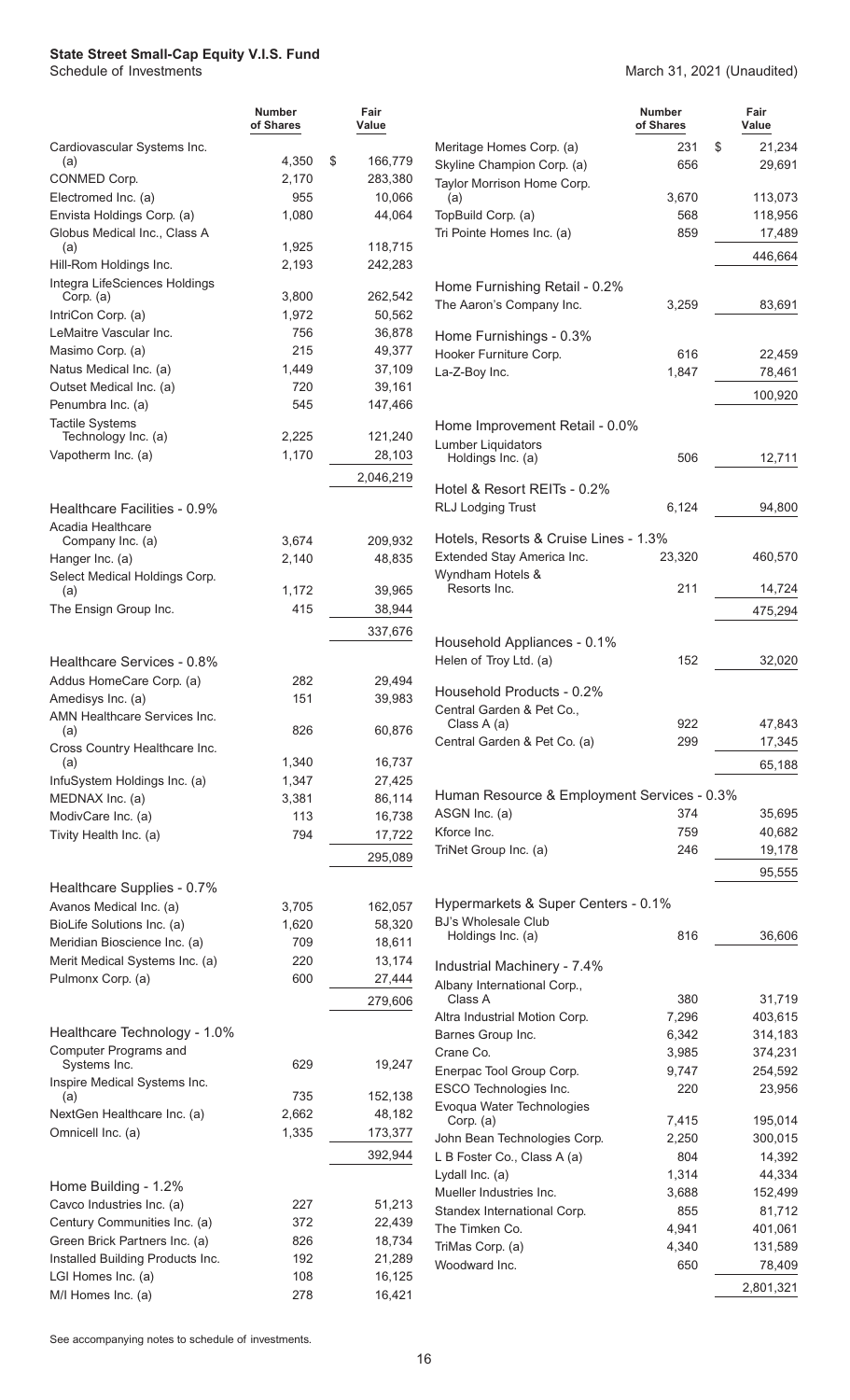### **State Street Small-Cap Equity V.I.S. Fund**<br>Schedule of Investments

|                                                                      | <b>Number</b><br>of Shares | Fair<br>Value |                                                           | <b>Number</b><br>of Shares | Fair<br>Value |
|----------------------------------------------------------------------|----------------------------|---------------|-----------------------------------------------------------|----------------------------|---------------|
| Industrial REITs - 0.6%                                              |                            |               | Multi-Line Insurance - 0.2%                               |                            |               |
| EastGroup Properties Inc.                                            | 1,336                      | \$<br>191,422 | Horace Mann Educators Corp.                               | 1,758                      | 75,963<br>S.  |
| Innovative Industrial<br>Properties Inc.                             | 152                        | 27,384        | Multi-Utilities - 0.1%                                    |                            |               |
|                                                                      |                            | 218,806       | Black Hills Corp.                                         | 500                        | 33,385        |
| Insurance Brokers - 0.1%                                             |                            |               |                                                           |                            |               |
| BRP Group Inc., Class A (a)                                          | 1,280                      | 34,880        | Office REITs - 0.6%<br><b>Corporate Office Properties</b> |                            |               |
|                                                                      |                            |               | Trust                                                     | 1,555                      | 40,943        |
| Interactive Media & Services - 0.0%<br>Cargurus Inc. (a)             | 493                        | 11,748        | Cousins Properties Inc.<br><b>Easterly Government</b>     | 4,169                      | 147,374       |
|                                                                      |                            |               | Properties Inc.                                           | 2,791                      | 57,858        |
| Internet & Direct Marketing Retail - 0.5%<br>1-800-Flowers.com Inc., |                            |               |                                                           |                            | 246,175       |
| Class A (a)                                                          | 823                        | 22,723        | Office Services & Supplies - 0.9%                         |                            |               |
| Revolve Group Inc. (a)                                               | 3,395                      | 152,537       | Herman Miller Inc.                                        | 614                        | 25,266        |
|                                                                      |                            | 175,260       | HNI Corp.                                                 | 1,083                      | 42,844        |
|                                                                      |                            |               | MSA Safety Inc.                                           | 1,698                      | 254,734       |
| Internet Services & Infrastructure - 0.1%                            |                            |               |                                                           |                            |               |
| Brightcove Inc. (a)                                                  | 1,294                      | 26,035        |                                                           |                            | 322,844       |
| Investment Banking & Brokerage - 1.2%                                |                            |               | Oil & Gas Drilling - 0.2%                                 |                            |               |
| Houlihan Lokey Inc.                                                  | 507                        | 33,721        | Helmerich & Payne Inc.                                    | 2,329                      | 62,790        |
| Moelis & Co., Class A                                                | 281                        | 15,421        | Oil & Gas Equipment & Services - 0.2%                     |                            |               |
| Piper Sandler Cos.                                                   | 1,014                      | 111,185       | ChampionX Corp. (a)                                       | 2,112                      | 45,894        |
| PJT Partners Inc., Class A                                           | 214                        | 14,477        | Oil States International Inc. (a)                         | 7,197                      | 43,398        |
| Raymond James Financial Inc.                                         | 1,385                      | 169,746       |                                                           |                            | 89,292        |
| Stifel Financial Corp.                                               | 1,419                      | 90,901        |                                                           |                            |               |
| Stonex Group Inc. (a)<br>Virtu Financial Inc., Class A               | 219<br>374                 | 14,318        | Oil & Gas Exploration & Production - 0.9%                 |                            |               |
|                                                                      |                            | 11,613        | Cimarex Energy Co.                                        | 1,341                      | 79,642        |
|                                                                      |                            | 461,382       | Denbury Inc. (a)                                          | 1,067                      | 51,099        |
| IT Consulting & Other Services - 0.5%                                |                            |               | Northern Oil & Gas Inc. (a)                               | 3,777                      | 45,626        |
| Perficient Inc. (a)                                                  | 465                        | 27,305        | PDC Energy Inc. (a)                                       | 3,565                      | 122,636       |
| Unisys Corp. (a)                                                     | 6,397                      | 162,612       | Southwestern Energy Co. (a)                               | 6,667                      | 31,001        |
|                                                                      |                            | 189,917       |                                                           |                            | 330,004       |
| Leisure Products - 1.4%                                              |                            |               | Packaged Foods & Meats - 3.9%                             |                            |               |
| Acushnet Holdings Corp.                                              | 447                        | 18,474        | B&G Foods Inc.                                            | 1,610                      | 50,007        |
| Johnson Outdoors Inc.,                                               |                            |               | Calavo Growers Inc.                                       | 428                        | 33,230        |
| Class A                                                              | 273                        | 38,971        | Hostess Brands Inc. (a)                                   | 14,170                     | 203,198       |
| Malibu Boats Inc., Class A (a)                                       | 464                        | 36,971        | J&J Snack Foods Corp.                                     | 775                        | 121,698       |
| MasterCraft Boat Holdings Inc.                                       |                            |               | John B Sanfilippo & Son Inc.                              | 383                        | 34,612        |
| (a)                                                                  | 1,067                      | 28,372        | Lancaster Colony Corp.<br>Sanderson Farms Inc.            | 1,245                      | 218,323       |
| Polaris Inc.                                                         | 3,050                      | 407,175       | The Simply Good Foods Co.                                 | 2,532                      | 394,435       |
|                                                                      |                            | 529,963       | (a)                                                       | 7,590                      | 230,888       |
| Life & Health Insurance - 0.3%                                       |                            |               | TreeHouse Foods Inc. (a)                                  | 2,940                      | 153,585       |
| American Equity Investment                                           |                            |               | Utz Brands Inc.                                           | 2,150                      | 53,298        |
| Life Holding Co.                                                     | 1,914                      | 60,348        |                                                           |                            | 1,493,274     |
| Trupanion Inc. (a)                                                   | 918                        | 69,961        |                                                           |                            |               |
|                                                                      |                            | 130,309       | Paper Packaging - 0.0%<br>UFP Technologies Inc. (a)       | 295                        |               |
| Life Sciences Tools & Services - 2.8%                                |                            |               |                                                           |                            | 14,697        |
| Bruker Corp.                                                         | 2,762                      | 177,541       | Personal Products - 0.5%                                  |                            |               |
| ICON PLC (a)                                                         | 1,332                      | 261,565       | elf Beauty Inc. (a)                                       | 4,890                      | 131,199       |
| Medpace Holdings Inc. (a)                                            | 334                        | 54,793        | Lifevantage Corp. (a)                                     | 710                        | 6,638         |
| Repligen Corp. (a)                                                   | 1,405                      | 273,146       | Medifast Inc.                                             | 160                        | 33,891        |
| Syneos Health Inc. (a)                                               | 3,996                      | 303,097       | Nu Skin Enterprises Inc.,<br>Class A                      | 261                        | 13,804        |
|                                                                      |                            | 1,070,142     | <b>USANA Health Sciences Inc.</b>                         |                            |               |
| Marine - 0.1%                                                        |                            |               | (a)                                                       | 126                        | 12,298        |
| Kirby Corp. (a)                                                      | 934                        | 56,302        |                                                           |                            | 197,830       |
| Metal & Glass Containers - 0.1%                                      |                            |               | Pharmaceuticals - 0.4%                                    |                            |               |
| Silgan Holdings Inc.                                                 | 561                        | 23,579        | Phibro Animal Health Corp.,                               |                            |               |
|                                                                      |                            |               | Class A                                                   | 1,138                      | 27,767        |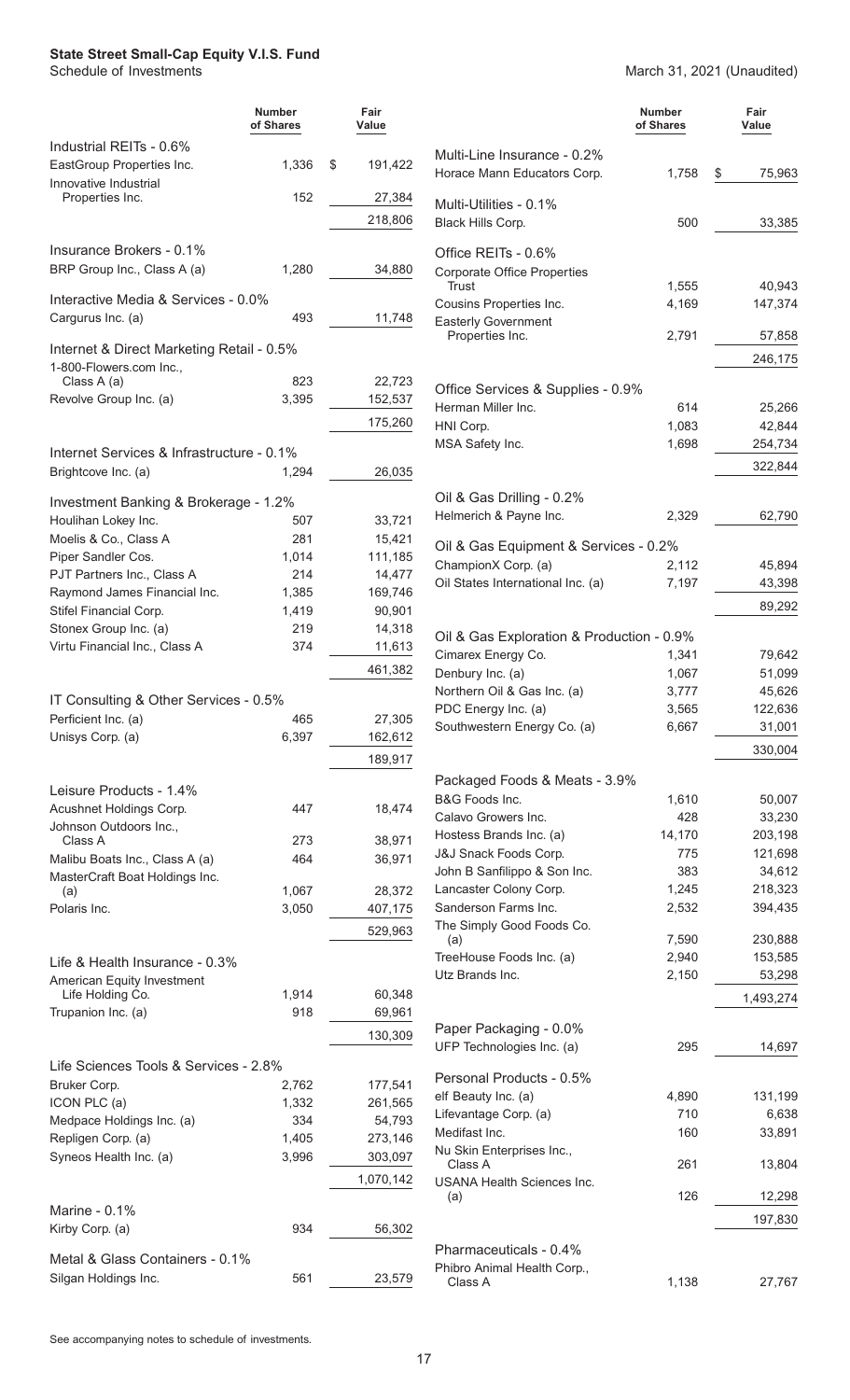#### **State Street Small-Cap Equity V.I.S. Fund**

Schedule of Investments March 31, 2021 (Unaudited)

|                                                       | <b>Number</b><br>of Shares | Fair<br>Value      |                           |
|-------------------------------------------------------|----------------------------|--------------------|---------------------------|
| Prestige Consumer<br>Healthcare Inc. (a)              | 2,665                      | \$<br>117,473      | Wintrust                  |
|                                                       |                            |                    |                           |
|                                                       |                            | 145,240            | Resear                    |
| Property & Casualty Insurance - 1.9%                  |                            |                    | Resourd                   |
| AMERISAFE Inc.                                        | 1,341                      | 85,824             | Science                   |
| Argo Group International<br>Holdings Ltd.             | 3,624                      | 182,360            | Intern                    |
| James River Group Holdings                            |                            |                    |                           |
| Ltd.                                                  | 1,675                      | 76,413             | Reside                    |
| Kemper Corp.                                          | 193                        | 15,386             | <b>NexPoir</b>            |
| Palomar Holdings Inc. (a)                             | 915                        | 61,342             |                           |
| RLI Corp.<br>Selective Insurance Group Inc.           | 1,152<br>1,890             | 128,529<br>137,101 | Restau                    |
| <b>Stewart Information Services</b>                   |                            |                    | <b>Brinker</b><br>Cracker |
| Corp.                                                 | 386                        | 20,083             | Store                     |
|                                                       |                            | 707,038            | <b>Texas R</b>            |
|                                                       |                            |                    | The Che                   |
| Publishing - 1.0%<br>John Wiley & Sons Inc.,          |                            |                    | Wingsto                   |
| Class A                                               | 6,931                      | 375,660            |                           |
|                                                       |                            |                    | Retail F                  |
| Regional Banks - 8.2%<br>1st Source Corp.             | 1,173                      | 55,811             | Alexand                   |
| <b>Atlantic Union Bankshares</b>                      |                            |                    | Kite Rea                  |
| Corp.                                                 | 1,205                      | 46,224             | Retail O                  |
| Bank OZK                                              | 1,674                      | 68,383             | Corp.                     |
| BankUnited Inc.                                       | 770                        | 33,841             | The Ma                    |
| Bryn Mawr Bank Corp.                                  | 1,325                      | 60,301             |                           |
| Cadence BanCorp<br>Community Bank System Inc.         | 3,816                      | 79,106             | Securit                   |
| Cullen/Frost Bankers Inc.                             | 1,330<br>1,082             | 102,038<br>117,678 | The Brir                  |
| CVB Financial Corp.                                   | 3,540                      | 78,199             |                           |
| <b>Enterprise Financial Services</b>                  |                            |                    | Semicc<br>Advance         |
| Corp.                                                 | 1,288                      | 63,679             | Indus                     |
| Equity Bancshares Inc.,<br>Class A (a)                | 1,205                      | 33,017             | Amkor <sub>1</sub>        |
| FB Financial Corp.                                    | 693                        | 30,811             | Axcelis <sup>1</sup>      |
| First Horizon Corp.                                   | 2,993                      | 50,612             | Brooks                    |
| <b>First Interstate</b>                               |                            |                    | Cohu In                   |
| BancSystem Inc., Class A                              | 1,163                      | 53,544             | FormFa<br>Ichor Ho        |
| Fulton Financial Corp.<br>German American             | 6,521                      | 111,053            | Onto Inr                  |
| Bancorp Inc.                                          | 1,630                      | 75,339             | Ultra Cle                 |
| Glacier Bancorp Inc.                                  | 679                        | 38,757             |                           |
| Great Western Bancorp Inc.                            | 1,985                      | 60,126             |                           |
| Independent Bank Corp.                                | 2,776                      | 233,711            | Semicc                    |
| Investors Bancorp Inc.<br>Lakeland Financial Corp.    | 1,912<br>310               | 28,087<br>21,449   | Cirrus L                  |
| National Bank Holdings Corp.,                         |                            |                    | Diodes<br>Semtecl         |
| Class A                                               | 980                        | 38,886             |                           |
| Origin Bancorp Inc.                                   | 1,735                      | 73,581             |                           |
| PacWest Bancorp                                       | 2,458                      | 93,773             | Soft Dr                   |
| Peapack-Gladstone Financial<br>Corp.                  | 539                        | 16,644             | Coca-C                    |
| Pinnacle Financial                                    |                            |                    | Primo V                   |
| Partners Inc.                                         | 677                        | 60,023             |                           |
| Prosperity Bancshares Inc.                            | 3,111                      | 232,983            |                           |
| Renasant Corp.                                        | 4,551                      | 188,320            | Special<br>frontdoc       |
| Sandy Spring Bancorp Inc.<br>Stock Yards Bancorp Inc. | 1,245                      | 54,070             | OneSpa                    |
| Texas Capital Bancshares Inc.                         | 1,145                      | 58,464             | (a)                       |
| (a)                                                   | 217                        | 15,390             | Terminix                  |
| <b>UMB Financial Corp.</b>                            | 1,860                      | 171,734            | (a)                       |
| United Community Banks Inc.                           | 1,490                      | 50,839             |                           |
| Washington Trust Bancorp Inc.                         | 1,010                      | 52,146             | Special                   |
| Westamerica BanCorp.<br>Western Alliance Bancorp      | 1,977<br>3,591             | 124,116<br>339,134 | <b>CoreSite</b>           |
|                                                       |                            |                    |                           |

|                                                                    | Number<br>of Shares | Fair<br>Value     |
|--------------------------------------------------------------------|---------------------|-------------------|
| Wintrust Financial Corp.                                           | 1,407               | \$<br>106,650     |
|                                                                    |                     | 3,118,519         |
|                                                                    |                     |                   |
| Research & Consulting Services - 0.2%<br>Resources Connection Inc. | 5,603               | 75,865            |
| <b>Science Applications</b>                                        |                     |                   |
| International Corp.                                                | 178                 | 14,879            |
|                                                                    |                     | 90,744            |
| Residential REITs - 0.2%                                           |                     |                   |
| NexPoint Residential Trust Inc.                                    | 1,330               | 61,300            |
|                                                                    |                     |                   |
| Restaurants - 1.1%<br>Brinker International Inc.                   |                     |                   |
| Cracker Barrel Old Country                                         | 384                 | 27,287            |
| Store Inc.                                                         | 348                 | 60,162            |
| Texas Roadhouse Inc.                                               | 1,217               | 116,759           |
| The Cheesecake Factory Inc.                                        | 1,486               | 86,946            |
| Wingstop Inc.                                                      | 900                 | 114,453           |
|                                                                    |                     | 405,607           |
| Retail REITs - 0.2%                                                |                     |                   |
| Alexander's Inc.                                                   | 25                  | 6,933             |
| Kite Realty Group Trust                                            | 725                 | 13,985            |
| <b>Retail Opportunity Investments</b>                              |                     |                   |
| Corp.<br>The Macerich Co.                                          | 2,869<br>1,727      | 45,531<br>20,206  |
|                                                                    |                     |                   |
|                                                                    |                     | 86,655            |
| Security & Alarm Services - 1.3%                                   |                     |                   |
| The Brink's Co.                                                    | 6,126               | 485,363           |
| Semiconductor Equipment - 1.3%                                     |                     |                   |
| <b>Advanced Energy</b>                                             |                     |                   |
| Industries Inc.                                                    | 304                 | 33,188            |
| Amkor Technology Inc.                                              | 1,010               | 23,947            |
| Axcelis Technologies Inc. (a)<br><b>Brooks Automation Inc.</b>     | 430<br>1,714        | 17,669<br>139,948 |
| Cohu Inc.                                                          | 687                 | 28,744            |
| FormFactor Inc. (a)                                                | 417                 | 18,811            |
| Ichor Holdings Ltd. (a)                                            | 1,350               | 72,630            |
| Onto Innovation Inc. (a)                                           | 2,108               | 138,516           |
| Ultra Clean Holdings Inc. (a)                                      | 226                 | 13,117            |
|                                                                    |                     | 486,570           |
| Semiconductors - 0.7%                                              |                     |                   |
| Cirrus Logic Inc. (a)                                              | 205                 | 17,382            |
| Diodes Inc. (a)                                                    | 486                 | 38,802            |
| Semtech Corp. (a)                                                  | 2,786               | 192,234           |
|                                                                    |                     | 248,418           |
| Soft Drinks - 0.4%                                                 |                     |                   |
| Coca-Cola Consolidated Inc.                                        | 43                  | 12,418            |
| Primo Water Corp.                                                  | 7,586               | 123,348           |
|                                                                    |                     | 135,766           |
|                                                                    |                     |                   |
| Specialized Consumer Services - 1.2%                               |                     |                   |
| frontdoor Inc. (a)<br>OneSpaWorld Holdings Ltd.                    | 3,578               | 192,317           |
| (a)                                                                | 4,929               | 52,494            |
| Terminix Global Holdings Inc.                                      |                     |                   |
| (a)                                                                | 4,709               | 224,478           |
|                                                                    |                     | 469,289           |
| Specialized REITs - 0.5%                                           |                     |                   |
| CoreSite Realty Corp.                                              | 669                 | 80,180            |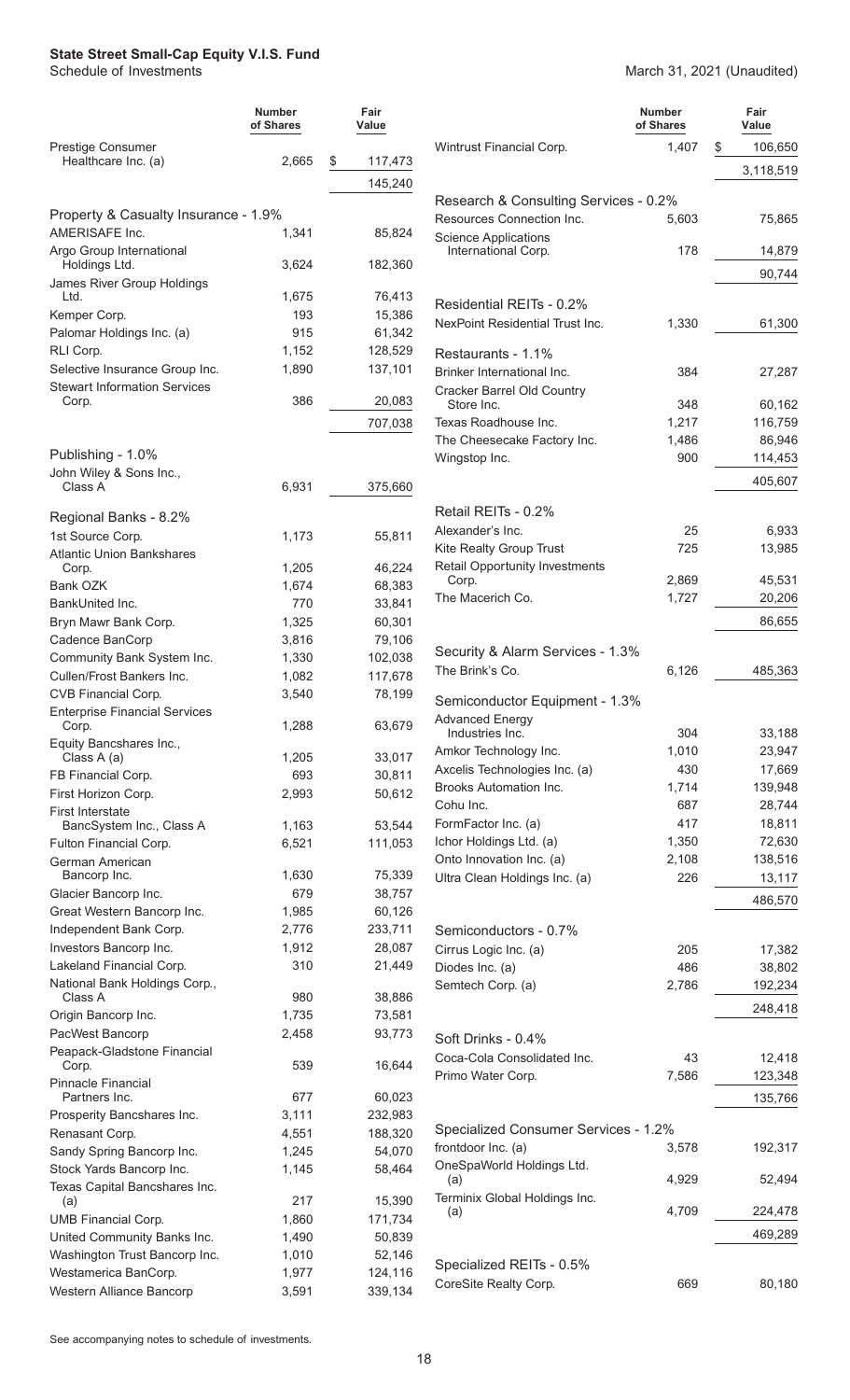### **State Street Small-Cap Equity V.I.S. Fund**<br>Schedule of Investments

#### March 31, 2021 (Unaudited)

|                                                   | <b>Number</b><br>of Shares | Fair<br>Value |                                              | <b>Number</b><br>of Shares | Fair<br>Value    |
|---------------------------------------------------|----------------------------|---------------|----------------------------------------------|----------------------------|------------------|
| <b>National Storage Affiliates</b>                |                            |               | FS Bancorp Inc.                              | 237                        | \$<br>15,926     |
| Trust                                             | 375                        | \$<br>14,974  | HomeStreet Inc.                              | 1,269                      | 55,925           |
| PotlatchDeltic Corp.                              | 1,073                      | 56,783        | Kearny Financial Corp.                       | 2,251                      | 27,192           |
| QTS Realty Trust Inc., Class A                    | 455                        | 28,228        | NMI Holdings Inc., Class A (a)               | 965                        | 22,813           |
|                                                   |                            | 180,165       | PennyMac Financial<br>Services Inc.          | 300                        | 20,061           |
| Specialty Chemicals - 4.3%                        |                            |               | Premier Financial Corp.                      | 1,011                      | 33,626           |
| Avient Corp.                                      | 4,819                      | 227,794       | Washington Federal Inc.                      | 1,184                      | 36,467           |
| Chase Corp.                                       | 420                        | 48,884        | Waterstone Financial Inc.                    | 1,104                      | 22,544           |
| Danimer Scientific Inc. (a)                       | 945                        | 35,674        | WSFS Financial Corp.                         | 3,367                      | 167,643          |
| HB Fuller Co.                                     | 504                        | 31,707        |                                              |                            | 456,858          |
| Ingevity Corp. (a)                                | 6,748                      | 509,676       |                                              |                            |                  |
| Innospec Inc.                                     | 1,045                      | 107,311       | Tires & Rubber - 0.1%                        |                            |                  |
| Minerals Technologies Inc.                        | 458                        | 34,496        | Cooper Tire & Rubber Co.                     | 740                        | 41,425           |
| Quaker Chemical Corp.                             | 584                        | 142,362       |                                              |                            |                  |
| Sensient Technologies Corp.                       | 2,285                      | 178,230       | Trading Companies & Distributors - 1.1%      |                            |                  |
| Stepan Co.                                        | 2,565                      | 326,037       | Applied Industrial<br>Technologies Inc.      | 2,932                      | 267,310          |
|                                                   |                            | 1,642,171     | Boise Cascade Co.                            | 728                        | 43,556           |
|                                                   |                            |               | GMS Inc. (a)                                 | 840                        | 35,070           |
| Specialty Stores - 0.7%                           |                            |               | McGrath RentCorp.                            | 449                        | 36,212           |
| Dick's Sporting Goods Inc.                        | 582                        | 44,319        | Rush Enterprises Inc., Class B               | 629                        | 28,362           |
| National Vision Holdings Inc.                     |                            |               | Transcat Inc. (a)                            | 190                        | 9,325            |
| (a)                                               | 2,220                      | 97,303        |                                              |                            |                  |
| Sally Beauty Holdings Inc. (a)                    | 5,660                      | 113,936       |                                              |                            | 419,835          |
|                                                   |                            | 255,558       | Trucking - 0.9%                              |                            |                  |
| Steel - 0.5%                                      |                            |               | ArcBest Corp.                                | 448                        | 31,526           |
| Carpenter Technology Corp.                        | 791                        | 32,550        | Marten Transport Ltd.                        | 2,487                      | 42,204           |
| Commercial Metals Co.                             | 3,014                      | 92,952        | Saia Inc. (a)                                | 955                        | 220,204          |
| Steel Dynamics Inc.                               | 1,544                      | 78,373        | USA Truck Inc. (a)                           | 1,336                      | 25,531           |
|                                                   |                            |               | Werner Enterprises Inc.                      | 487                        | 22,972           |
|                                                   |                            | 203,875       |                                              |                            | 342,437          |
| Systems Software - 1.3%                           |                            |               | <b>Total Common Stock</b>                    |                            |                  |
| A10 Networks Inc. (a)                             | 1,651                      | 15,866        | (Cost \$23,101,239)                          |                            | 36,406,758       |
| CommVault Systems Inc. (a)                        | 298                        | 19,221        | <b>Short-Term Investments - 3.9%</b>         |                            |                  |
| Ping Identity Holding Corp. (a)                   | 3,252                      | 71,316        | <b>State Street Institutional</b>            |                            |                  |
| Progress Software Corp.                           | 647                        | 28,507        | U.S. Government Money                        |                            |                  |
| Qualys Inc. (a)                                   | 730                        | 76,489        | Market Fund - Class G<br>Shares 0.04% (b)(c) |                            |                  |
| Sailpoint Technologies<br>Holdings Inc. (a)       | 2,890                      | 146,350       | (Cost \$1,497,067)                           | 1,497,067                  | 1,497,067        |
| Tenable Holdings Inc. (a)                         | 4,095                      | 148,178       | <b>Total Investments</b>                     |                            |                  |
|                                                   |                            | 505,927       | (Cost \$24,598,306)                          |                            | 37,903,825       |
|                                                   |                            |               | <b>Other Assets and Liabilities,</b>         |                            |                  |
| Technology Distributors - 0.1%                    |                            |               | net - 0.1%                                   |                            | 35,166           |
| Insight Enterprises Inc. (a)                      | 385                        | 36,737        | <b>NET ASSETS - 100.0%</b>                   |                            | \$<br>37,938,991 |
| Technology Hardware, Storage & Peripherals - 0.5% |                            |               |                                              |                            |                  |
| Pure Storage Inc., Class A (a)                    | 9,320                      | 200,753       |                                              |                            |                  |
| Thrifts & Mortgage Finance - 1.2%                 |                            |               |                                              |                            |                  |
| Flagstar Bancorp Inc.                             | 1,212                      | 54,661        |                                              |                            |                  |

#### **Other Information:**

The Fund had the following long futures contracts open at March 31, 2021:

| <b>Description</b>                | <b>Expiration</b><br>Date | Number of<br>Contracts | <b>Notional</b><br>Amount | Value | Unrealized<br>Appreciation<br>(Depreciation) |
|-----------------------------------|---------------------------|------------------------|---------------------------|-------|----------------------------------------------|
| E-mini Russell 2000 Index Futures | June 2021                 |                        |                           |       | \$(21.816)                                   |

 $\overline{\phantom{0}}$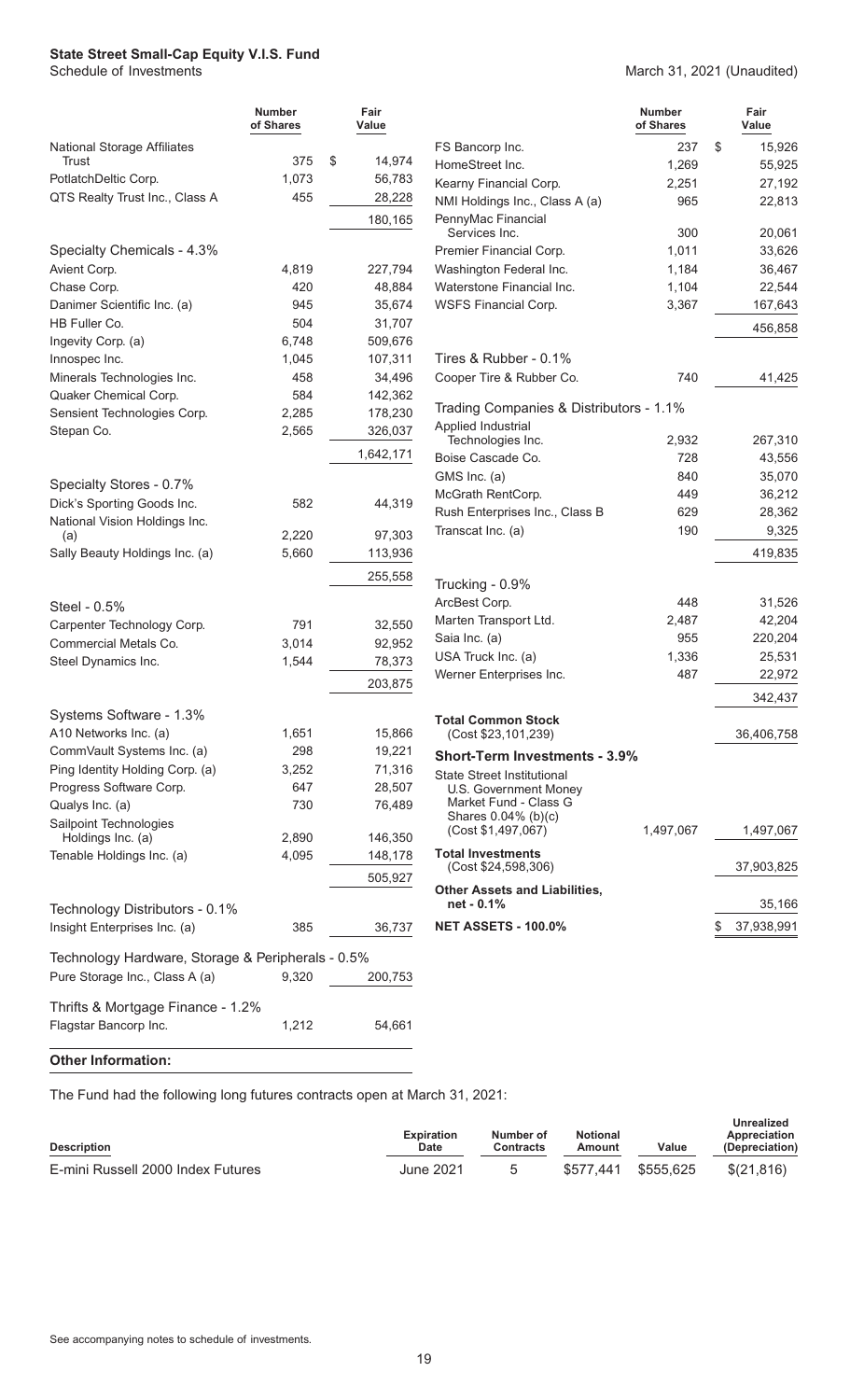The views expressed in this document reflect our judgment as of the publication date and are subject to change at any time without notice. The securities cited may not be representative of the Fund's future investments and should not be construed as a recommendation to purchase or sell a particular security. See the Fund's summary prospectus and statutory prospectus for complete descriptions of investment objectives, policies, risks and permissible investments.

- (a) Non-income producing security.
- (b) Coupon amount represents effective yield.
- (c) Sponsored by SSGA Funds Management, Inc., the Fund's investment adviser and administrator, and an affiliate of State Street Bank & Trust Co., the Fund's sub-administrator, custodian and accounting agent.
- † Percentages are based on net assets as of March 31, 2021.

The following table presents the Fund's investments measured at fair value on a recurring basis at March 31, 2021:

| Fund                                                                               | <b>Investments</b>                                                                        |                                 |                                               | Level 1                                          |                                   | Level 2                                                   | Level 3                                          |                     | Total                            |
|------------------------------------------------------------------------------------|-------------------------------------------------------------------------------------------|---------------------------------|-----------------------------------------------|--------------------------------------------------|-----------------------------------|-----------------------------------------------------------|--------------------------------------------------|---------------------|----------------------------------|
| <b>State Street Small-Cap Equity</b><br>V.I.S. Fund                                | Investments in Securities<br><b>Common Stock</b>                                          |                                 |                                               |                                                  |                                   | S—                                                        | \$—                                              |                     |                                  |
|                                                                                    |                                                                                           | Short-Term Investments          |                                               |                                                  | \$36,406,758<br>1,497,067         |                                                           |                                                  |                     | \$36,406,758<br>1,497,067        |
|                                                                                    |                                                                                           | Total Investments in Securities |                                               | \$37,903,825                                     |                                   | \$—                                                       | $s-$                                             |                     | \$37,903,825                     |
|                                                                                    | <b>Other Financial Instruments</b><br>Long Futures Contracts -<br>Unrealized Depreciation |                                 | S                                             | (21, 816)                                        | $s-$                              | \$—                                                       | S                                                | (21, 816)           |                                  |
| Affiliate Table                                                                    |                                                                                           |                                 |                                               |                                                  |                                   |                                                           |                                                  |                     |                                  |
|                                                                                    | <b>Number</b><br>of Shares<br>Held at<br>12/31/20                                         | Value at<br>12/31/20            | Cost of<br><b>Purchases</b>                   | <b>Proceeds</b><br>from<br><b>Shares</b><br>Sold | <b>Realized</b><br>Gain<br>(Loss) | Change in<br>Unrealized<br>Appreciation<br>(Depreciation) | Number of<br><b>Shares</b><br>Held at<br>3/31/21 | Value at<br>3/31/21 | <b>Dividend</b><br><b>Income</b> |
| State Street Institutional<br>U.S. Government Money Market<br>Fund, Class G Shares |                                                                                           |                                 | 1,478,369 \$1,478,369 \$3,228,499 \$3,209,801 |                                                  | $s-$                              | $s-$                                                      | 1,497,067                                        | \$1,497,067         | \$165                            |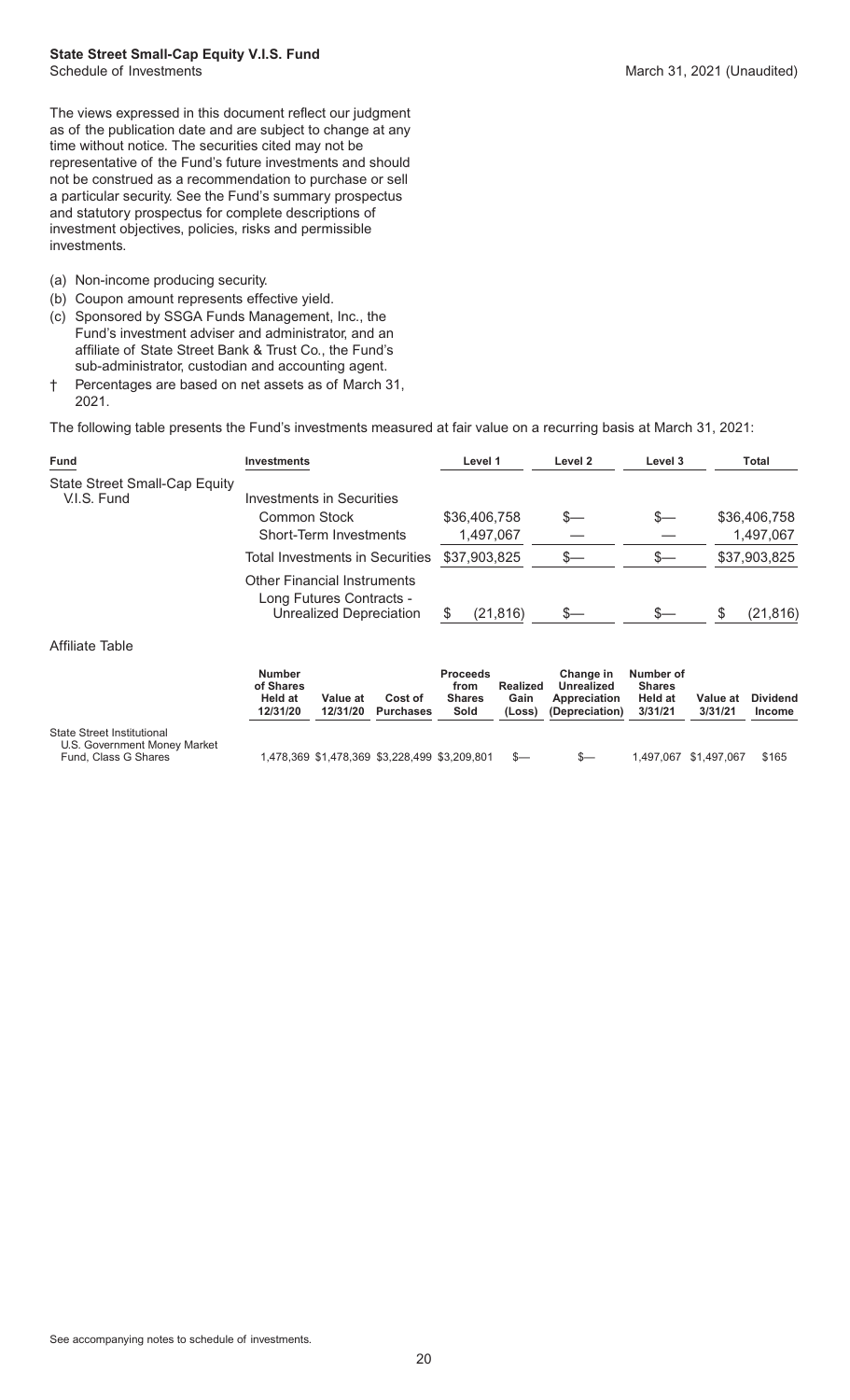<span id="page-22-0"></span>

|                                                             | <b>Principal</b><br>Amount | Fair<br>Value |   |
|-------------------------------------------------------------|----------------------------|---------------|---|
| <b>Bonds and Notes - 94.6%</b>                              |                            |               | F |
| U.S. Treasuries - 22.5%                                     |                            |               |   |
| U.S. Treasury Bonds                                         |                            |               |   |
| 1.13%, 05/15/40 (a)                                         | \$<br>250,000              | \$<br>204,219 | C |
| $1.25\%$ , 05/15/50 (a)                                     | 169,000                    | 127,727       |   |
| 2.25%, 08/15/46 (a)                                         | 283,000                    | 274,996       |   |
| 3.00%, 08/15/48 (a)                                         | 335,000                    | 376,404       |   |
| 4.75%, 02/15/37 (a)                                         | 232,000                    | 317,296       |   |
| U.S. Treasury Notes                                         |                            |               |   |
| 0.13%, 07/15/23 - 12/15/23                                  | 81,000                     | 80,753        |   |
| $0.25\%$ , 07/31/25 (a)                                     | 503,900                    | 492,877       |   |
| 0.38%, 01/31/26                                             | 211,000                    | 205,742       |   |
| $0.63\%$ , 08/15/30 (a)                                     | 605,100                    | 548,467       |   |
| 0.75%, 01/31/28                                             | 511,000                    | 489,921       |   |
| 1.13%, 06/30/21 (a)                                         | 98,000                     | 98,260        |   |
| 1.38%, 01/31/22                                             | 489,000                    | 494,291       |   |
|                                                             |                            | 3,710,953     |   |
|                                                             |                            |               |   |
| Agency Mortgage Backed - 26.7%                              |                            |               |   |
| Federal Home Loan Mortgage<br>Corp.                         |                            |               | C |
| 3.00%, 04/01/43 - 10/01/49                                  |                            |               |   |
| (a)                                                         | 492,478                    | 519,829       |   |
| 4.50%, 06/01/33 - 02/01/35                                  | 2,823                      | 3,187         |   |
| (a)                                                         | 23,482                     |               | C |
| 5.00%, 07/01/35 (a)                                         |                            | 26,799        |   |
| 5.50%, 01/01/38 (a)                                         | 25,064                     | 28,800        |   |
| 6.00%, 04/01/29 - 11/01/37<br>(a)                           | 77,279                     | 87,894        |   |
| 6.50%, 02/01/29 (a)                                         | 33                         | 37            |   |
| 6.93%, $06/01/26$ (a)(b)                                    | 60,000                     | 76,924        | ŀ |
| 7.00%, 06/01/29 - 08/01/36                                  |                            |               | F |
| (a)                                                         | 18,004                     | 20,823        |   |
| 7.50%, 01/01/30 - 09/01/33                                  |                            |               |   |
| (a)                                                         | 3,593                      | 4,032         |   |
| 8.00%, 11/01/30 (a)                                         | 3,709                      | 4,196         |   |
| 8.50%, 04/01/30 (a)                                         | 3,450                      | 4,326         | F |
| <b>Federal National Mortgage</b>                            |                            |               |   |
| Assoc.                                                      |                            |               |   |
| 2.50%, 02/01/51 (a)                                         | 303,974                    | 313,338       |   |
| 2.50%, 03/01/51                                             | 300,000                    | 309,474       |   |
| $3.00\%$ , 03/01/50 (a)                                     | 101,975                    | 106,481       | F |
| 3.50%, 08/01/45 - 01/01/48                                  |                            |               |   |
| (a)                                                         | 196,873                    | 211,629       |   |
| 3.50%, 05/01/47 (a)**                                       |                            |               | F |
| 4.00%, 01/01/41 - 01/01/50<br>(a)                           | 328,743                    | 358,286       |   |
| 4.50%, 07/01/33 - 12/01/48                                  |                            |               |   |
| (a)                                                         | 128,345                    | 142,204       |   |
| 5.00%, 03/01/34 - 08/01/35                                  |                            |               |   |
| (a)                                                         | 29,926                     | 34,113        | F |
| 5.50%, 12/01/32 - 01/01/39                                  |                            |               |   |
| (a)                                                         | 91,804                     | 103,934       |   |
| 6.00%, 02/01/33 - 07/01/35                                  |                            |               |   |
| (a)                                                         | 115,101                    | 131,781       | F |
| 6.50%, 10/01/28 - 08/01/34<br>(a)                           | 18,451                     | 20,544        |   |
| 7.00%, 10/01/32 - 02/01/34                                  |                            |               |   |
| (a)                                                         | 4,902                      | 5,446         |   |
| 7.50%, 11/01/22 - 03/01/33                                  |                            |               | F |
| (a)                                                         | 11,358                     | 12,303        |   |
| 8.00%, 08/01/25 - 10/01/31                                  |                            |               |   |
| (a)                                                         | 5,066                      | 5,631         | F |
| 9.00%, 12/01/22 (a)                                         | 58                         | 59            |   |
| <b>Federal National Mortgage</b><br>Assoc. 1.60% + 12 month |                            |               |   |
| <b>USD LIBOR</b>                                            |                            |               |   |

3.35%, 04/01/37 (a)(c) 838 859

|                                                                                                         | <b>Principal</b><br>Amount | Fair<br>Value      |
|---------------------------------------------------------------------------------------------------------|----------------------------|--------------------|
| <b>Federal National Mortgage</b><br>Assoc. TBA                                                          |                            |                    |
| 2.00%, 04/01/36 - 04/01/51<br>(d)                                                                       | \$<br>793,793              | \$<br>812,808      |
| Government National<br>Mortgage Assoc.                                                                  |                            |                    |
| 3.00%, 12/20/42 - 05/20/45<br>(a)<br>3.50%, 08/20/48 (a)                                                | 448,266<br>107,736         | 475,198<br>114,382 |
| 4.00%, 01/20/41 - 04/20/43<br>(a)                                                                       | 76,692                     | 84,606             |
| 4.50%, 08/15/33 - 03/20/41<br>(a)                                                                       | 56,093                     | 62,918             |
| 6.00%, 04/15/27 - 04/15/34<br>(a)                                                                       | 57,253                     | 64,942             |
| 6.50%, 03/15/24 - 08/15/34<br>(a)                                                                       | 23,014                     | 25,652             |
| 7.00%, 01/15/28 - 10/15/36<br>(a)                                                                       | 19,398                     | 21,257             |
| 7.50%, 11/15/31 (a)                                                                                     | 40                         | 40                 |
| $9.00\%$ , 12/15/21 (a)                                                                                 | 7                          | 7                  |
| <b>Government National</b><br>Mortgage Assoc. 1.50% + 1<br>year CMT                                     |                            |                    |
| 2.13%, 12/20/24 (a)(c)<br>3.00%, 02/20/23 - 02/20/26                                                    | 401                        | 404                |
| (a)(c)<br><b>Government National</b>                                                                    | 715                        | 720                |
| Mortgage Assoc. TBA<br>2.50%, 04/01/51 (d)                                                              | 200,000                    | 206,336            |
|                                                                                                         |                            | 4,402,199          |
| Agency Collateralized Mortgage Obligations - 0.9%<br>Federal Home Loan Mortgage<br>Corp.                |                            |                    |
| $0.08\%$ , 09/25/43 (c)(e)                                                                              | 340,506                    | 1,270              |
| 2.51%, 07/25/29                                                                                         | 55,000                     | 57,975             |
| 4.05%, 09/25/28 (c)                                                                                     | 31,000                     | 36,018             |
| Federal Home Loan Mortgage<br>Corp. REMIC                                                               |                            |                    |
| 3.50%, 11/15/30 (e)                                                                                     | 11,593                     | 433                |
| 5.50%, 06/15/33 (e)<br>7.50%, 07/15/27 (e)                                                              | 12,976<br>1,120            | 2,038<br>163       |
| Federal Home Loan Mortgage<br>Corp. REMIC 6.60% - 1<br>month USD LIBOR                                  |                            |                    |
| 6.49%, 08/15/25 (c)(e)                                                                                  | 2,749                      | 48                 |
| Federal Home Loan Mortgage<br>Corp. STRIPS                                                              |                            |                    |
| 1.47%, $08/01/27$ (f)                                                                                   | 141                        | 135                |
| 8.00%, 02/01/23 - 07/01/24<br>(e)                                                                       | 298                        | 27                 |
| <b>Federal National Mortgage</b><br>Assoc. REMIC                                                        |                            |                    |
| 1.11%, 12/25/42 (c)(e)                                                                                  | 18,080                     | 618                |
| 5.00%, 09/25/40 (e)<br><b>Federal National Mortgage</b>                                                 | 8,131                      | 850                |
| Assoc. REMIC 6.00% - 1<br>month USD LIBOR                                                               |                            |                    |
| 5.89%, 07/25/38 (c)(e)<br><b>Federal National Mortgage</b><br>Assoc. REMIC 6.55% - 1<br>month USD LIBOR | 4,124                      | 549                |
| 6.44%, 11/25/41 (c)(e)<br><b>Federal National Mortgage</b>                                              | 193,681                    | 38,331             |
| Assoc. STRIPS<br>1.87%, 12/25/34 (f)                                                                    | 10,478                     | 9,364              |
| 4.50%, 08/25/35 - 01/25/36                                                                              |                            |                    |
| (e)<br>5.00%, 03/25/38 - 05/25/38                                                                       | 12,217                     | 1,884              |
| (e)                                                                                                     | 7,509                      | 1,392              |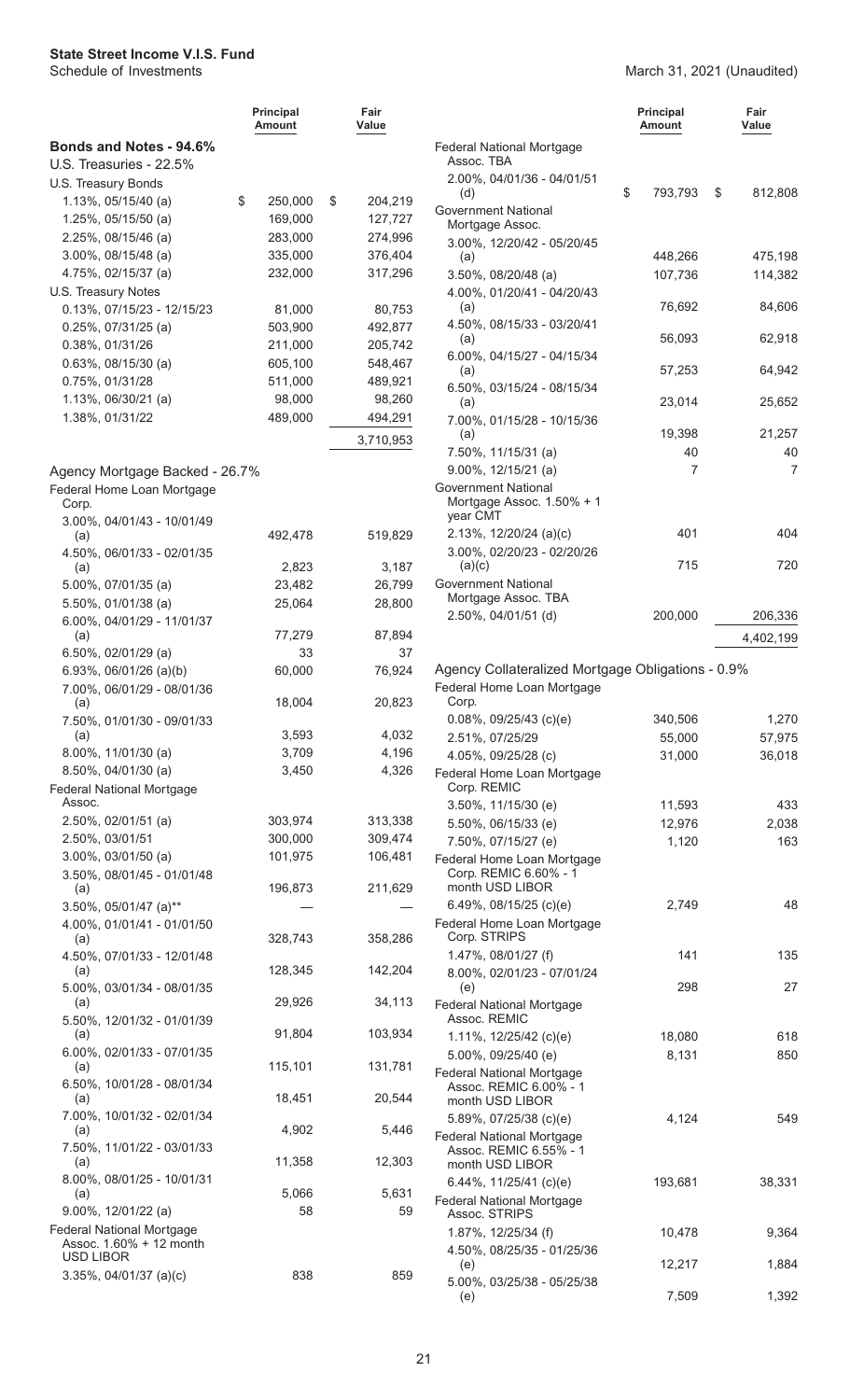|                                                | <b>Principal</b><br><b>Amount</b> | Fair<br>Value   |                                                     | <b>Principal</b><br><b>Amount</b> | Fair<br>Value  |
|------------------------------------------------|-----------------------------------|-----------------|-----------------------------------------------------|-----------------------------------|----------------|
| 5.50%, 12/25/33 (e)                            | \$<br>3,301                       | \$<br>524       | $3.80\%$ , 01/25/50 (a)(g)                          | \$<br>3,000                       | \$<br>3,027    |
| 6.00%, 01/25/35 (e)                            | 5,709                             | 1,094           | Ally Financial Inc.                                 |                                   |                |
| 7.50%, 11/25/23 (e)                            | 1,117                             | 78              | 5.75%, 11/20/25 (a)                                 | 6,000                             | 6,817          |
| 8.00%, 08/25/23 - 07/25/24                     |                                   |                 | Alphabet Inc.                                       |                                   |                |
| (e)<br>8.50%, 07/25/22 (e)**                   | 539                               | 51              | 1.10%, 08/15/30 (a)                                 | 6,000                             | 5,520          |
| 9.00%, 05/25/22 (e)**                          | 2<br>1                            |                 | Altria Group Inc.                                   |                                   |                |
|                                                |                                   |                 | $3.40\%$ , 02/04/41 (a)                             | 10,000                            | 9,275          |
|                                                |                                   | 152,842         | 4.00%, 02/04/61 (a)                                 | 5,000                             | 4,647          |
| Asset Backed - 1.6%                            |                                   |                 | 4.25%, 08/09/42 (a)                                 | 2,000                             | 2,032          |
| Ally Auto Receivables Trust                    |                                   |                 | 4.45%, 05/06/50 (a)<br>4.50%, 05/02/43 (a)          | 3,000<br>3,000                    | 3,104<br>3,160 |
| 2018-1                                         |                                   |                 | Amazon.com Inc.                                     |                                   |                |
| 2.35%, 06/15/22                                | 259                               | 259             | 1.50%, 06/03/30 (a)                                 | 2,000                             | 1,904          |
| American Express Credit                        |                                   |                 | 2.50%, 06/03/50 (a)                                 | 3,000                             | 2,685          |
| <b>Account Master Trust</b><br>2018-8          |                                   |                 | 2.70%, 06/03/60 (a)                                 | 3,000                             | 2,670          |
| 3.18%, 04/15/24                                | 104,000                           | 105,377         | 3.15%, 08/22/27 (a)                                 | 2,000                             | 2,186          |
| CarMax Auto Owner Trust                        |                                   |                 | 4.05%, 08/22/47 (a)                                 | 3,000                             | 3,496          |
| 3.13%, 06/15/23                                | 7,096                             | 7,187           | Ameren Corp.                                        |                                   |                |
| Ford Credit Auto Owner Trust                   |                                   |                 | 3.65%, 02/15/26 (a)                                 | 5,000                             | 5,458          |
| 0.56%, 10/15/24                                | 63,000                            | 63,213          | American Campus                                     |                                   |                |
| Nissan Auto Lease Trust                        |                                   |                 | <b>Communities Operating</b>                        |                                   |                |
| 2019-A                                         |                                   |                 | Partnership LP                                      |                                   |                |
| 2.76%, 03/15/22                                | 17,765                            | 17,822          | 4.13%, 07/01/24 (a)                                 | 4,000                             | 4,373          |
| Nissan Auto Lease Trust                        |                                   |                 | American Electric Power<br>Company Inc.             |                                   |                |
| 2020-A                                         |                                   |                 | 2.30%, 03/01/30 (a)                                 | 3,000                             | 2,924          |
| 1.80%, 05/16/22<br>Santander Retail Auto Lease | 12,141                            | 12,162          | 3.25%, 03/01/50 (a)                                 | 3,000                             | 2,789          |
| <b>Trust 2019-B</b>                            |                                   |                 | American Express Co.                                |                                   |                |
| 2.30%, 01/20/23 (g)                            | 63,000                            | 63,822          | 3.00%, 10/30/24 (a)                                 | 8,000                             | 8,592          |
|                                                |                                   | 269,842         | American International                              |                                   |                |
|                                                |                                   |                 | Group Inc.                                          |                                   |                |
| Corporate Notes - 32.9%                        |                                   |                 | 4.25%, 03/15/29 (a)                                 | 8,000                             | 9,008          |
| 3M Co.                                         |                                   |                 | 4.50%, 07/16/44 (a)                                 | 7,000                             | 7,968          |
| 3.13%, 09/19/46 (a)                            | 2,000                             | 1,984           | American Tower Corp.                                |                                   |                |
| 7-Eleven Inc.                                  |                                   |                 | 1.50%, 01/31/28 (a)                                 | 8,000                             | 7,640          |
| $0.95\%$ , 02/10/26 (a)(g)                     | 23,000                            | 22,397          | 2.90%, 01/15/30 (a)                                 | 16,000                            | 16,332         |
| $2.50\%$ , 02/10/41 (a)(g)                     | 3,000                             | 2,723           | 3.70%, 10/15/49 (a)                                 | 3,000                             | 3,034<br>8,719 |
| $2.80\%$ , 02/10/51 (a)(g)                     | 3,000                             | 2,691           | 3.80%, 08/15/29 (a)<br>American Water Capital Corp. | 8,000                             |                |
| <b>Abbott Laboratories</b>                     |                                   |                 | 2.95%, 09/01/27 (a)                                 | 9,000                             | 9,593          |
| 3.75%, 11/30/26 (a)                            | 6,000                             | 6,734           | Amgen Inc.                                          |                                   |                |
| 4.90%, 11/30/46 (a)                            | 8,000                             | 10,410          | 2.45%, 02/21/30 (a)                                 | 2,000                             | 2,014          |
| AbbVie Inc.                                    |                                   |                 | $3.15\%$ , 02/21/40 (a)                             | 7,000                             | 6,978          |
| 2.60%, 11/21/24 (a)                            | 10,000                            | 10,551<br>7,452 | Anheuser-Busch                                      |                                   |                |
| 2.95%, 11/21/26 (a)                            | 7,000                             |                 | Companies LLC/Anheuser-                             |                                   |                |
| 3.20%, 05/14/26 - 11/21/29<br>(a)              | 14,000                            | 14,927          | Busch InBev Worldwide Inc.                          |                                   |                |
| 3.25%, 10/01/22 (a)                            | 6,000                             | 6,202           | 4.70%, 02/01/36 (a)                                 | 8,000                             | 9,381          |
| $3.45\%$ , 03/15/22 (a)                        | 12,000                            | 12,277          | 4.90%, 02/01/46 (a)                                 | 9,000                             | 10,696         |
| 4.05%, 11/21/39 (a)                            | 3,000                             | 3,344           | Anheuser-Busch InBev<br>Worldwide Inc.              |                                   |                |
| 4.25%, $11/21/49$ (a)                          | 8,000                             | 9,056           | 3.50%, 06/01/30 (a)                                 | 6,000                             | 6,498          |
| 4.63%, 10/01/42 (a)                            | 2,000                             | 2,341           | 4.00%, 04/13/28 (a)                                 | 4,000                             | 4,460          |
| 4.88%, 11/14/48 (a)                            | 3,000                             | 3,668           | 4.35%, 06/01/40 (a)                                 | 5,000                             | 5,637          |
| 5.00%, 12/15/21 (a)                            | 9,000                             | 9,179           | 4.38%, 04/15/38 (a)                                 | 9,000                             | 10,235         |
| Advance Auto Parts Inc.                        |                                   |                 | 4.50%, 06/01/50 (a)                                 | 3,000                             | 3,413          |
| $3.90\%$ , 04/15/30 (a)                        | 9,000                             | 9,774           | 4.75%, 04/15/58 (a)                                 | 7,000                             | 8,084          |
| Aetna Inc.                                     |                                   |                 | 5.55%, 01/23/49 (a)                                 | 2,000                             | 2,579          |
| 3.50%, 11/15/24 (a)                            | 8,000                             | 8,644           | Anthem Inc.                                         |                                   |                |
| Aircastle Ltd.                                 |                                   |                 | 2.88%, 09/15/29 (a)                                 | 3,000                             | 3,112          |
| 4.25%, 06/15/26 (a)                            | 7,000                             | 7,371           | $3.30\%$ , 01/15/23 (a)                             | 6,000                             | 6,301          |
| Alexandria Real Estate<br>Equities Inc.        |                                   |                 | 3.60%, 03/15/51                                     | 5,000                             | 5,182          |
| 1.88%, 02/01/33 (a)                            | 5,000                             | 4,534           | $3.70\%$ , 09/15/49 (a)                             | 3,000                             | 3,131          |
| 4.70%, 07/01/30 (a)                            | 3,000                             | 3,491           | Apollo Management                                   |                                   |                |
| Alimentation Couche-Tard Inc.                  |                                   |                 | Holdings LP                                         |                                   |                |
| $2.70\%$ , 07/26/22 (a)(g)                     | 8,000                             | 8,216           | 2.65%, 06/05/30 (a)(g)                              | 11,000                            | 10,790         |
| 2.95%, $01/25/30$ (a)(g)                       | 4,000                             | 4,083           |                                                     |                                   |                |
|                                                |                                   |                 |                                                     |                                   |                |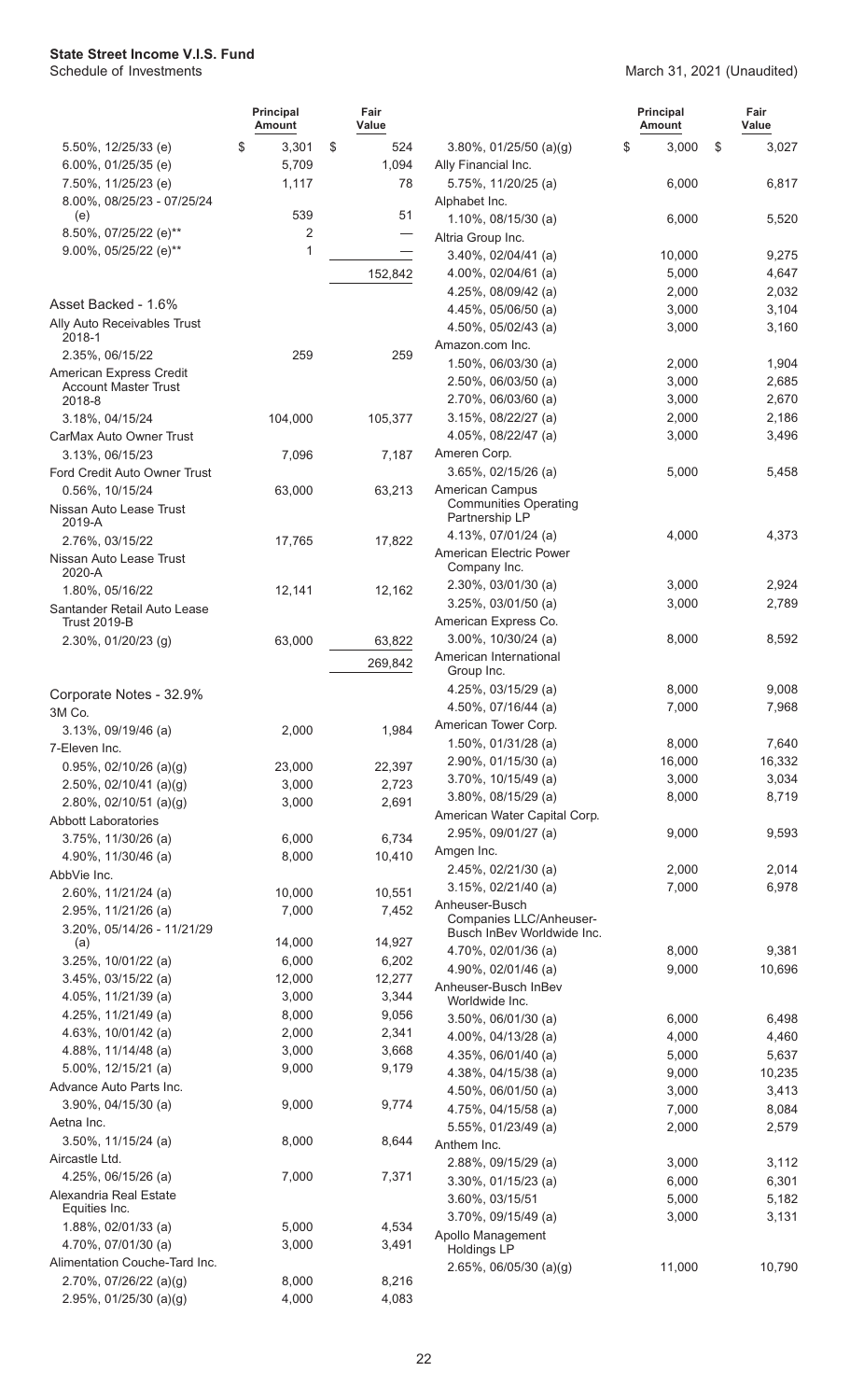|                                                                                                              | Principal<br>Amount | Fair<br>Value |                                                                                                           | <b>Principal</b><br><b>Amount</b> | Fair<br>Value |
|--------------------------------------------------------------------------------------------------------------|---------------------|---------------|-----------------------------------------------------------------------------------------------------------|-----------------------------------|---------------|
| Apollo Management<br>Holdings LP (4.95% fixed<br>rate until 12/17/24; 3.27% +<br>5 year CMT Rate thereafter) |                     |               | Bank of America Corp. (3.71%<br>fixed rate until 04/24/27;<br>$1.51\% + 3$ month USD<br>LIBOR thereafter) |                                   |               |
| 4.95%, $01/14/50$ (a)(c)(g)                                                                                  | \$<br>10,000        | \$<br>10,247  | 3.71%, 04/24/28 (a)(c)                                                                                    | \$<br>11,000                      | \$<br>12,036  |
| Apple Inc.                                                                                                   |                     |               | Bank of America Corp. (3.95%                                                                              |                                   |               |
| 2.20%, 09/11/29 (a)                                                                                          | 5,000               | 5,052         | fixed rate until 01/23/48;<br>$1.19% + 3$ month USD                                                       |                                   |               |
| 2.65%, 02/08/51 (a)                                                                                          | 7,000               | 6,406         | LIBOR thereafter)                                                                                         |                                   |               |
| 2.80%, 02/08/61 (a)                                                                                          | 10,000              | 8,992         | 3.95%, 01/23/49 (a)(c)                                                                                    | 3,000                             | 3,266         |
| 2.95%, 09/11/49 (a)                                                                                          | 3,000               | 2,898         | Bank of America Corp. (4.27%                                                                              |                                   |               |
| 3.35%, 02/09/27 (a)                                                                                          | 5,000               | 5,497         | fixed rate until 07/23/28;                                                                                |                                   |               |
| $3.45\%$ , 02/09/45 (a)                                                                                      | 8,000               | 8,514         | $1.31\% + 3$ month USD<br>LIBOR thereafter)                                                               |                                   |               |
| Applied Materials Inc.                                                                                       |                     |               | 4.27%, $07/23/29$ (a)(c)                                                                                  | 3,000                             | 3,382         |
| 4.35%, 04/01/47 (a)                                                                                          | 4,000               | 4,785         | Bank of America Corp. (4.30%                                                                              |                                   |               |
| <b>Aptiv PLC</b>                                                                                             |                     |               | fixed rate until 01/28/25;                                                                                |                                   |               |
| 4.40%, 10/01/46 (a)                                                                                          | 5,000               | 5,336         | 2.66% + 3 month USD                                                                                       |                                   |               |
| Archer-Daniels-Midland Co.                                                                                   |                     |               | LIBOR thereafter)                                                                                         |                                   |               |
| 2.50%, 08/11/26 (a)                                                                                          | 4,000               | 4,219         | 4.30%, 12/31/99 (a)(c)                                                                                    | 10,000                            | 10,032        |
| <b>Ascension Health</b>                                                                                      |                     |               | Bank of America Corp. (4.44%<br>fixed rate until 01/20/47;                                                |                                   |               |
| 4.85%, 11/15/53 (a)                                                                                          | 10,000              | 13,372        | $1.99\% + 3$ month USD                                                                                    |                                   |               |
| AstraZeneca PLC                                                                                              |                     |               | LIBOR thereafter)                                                                                         |                                   |               |
| 4.00%, 01/17/29 (a)                                                                                          | 3,000               | 3,366         | 4.44%, 01/20/48 (a)(c)                                                                                    | 3,000                             | 3,505         |
| 4.38%, 08/17/48 (a)                                                                                          | 2,000               | 2,356         | Bank of Montreal (4.34% fixed                                                                             |                                   |               |
| AT&T Inc.                                                                                                    |                     |               | rate until 10/05/23; 1.28% +                                                                              |                                   |               |
| 1.70%, 03/25/26                                                                                              | 35,000              | 35,003        | USD 5 year Swap Rate<br>thereafter)                                                                       |                                   |               |
| 2.30%, 06/01/27 (a)                                                                                          | 20,000              | 20,390        | 4.34%, 10/05/28 (a)(c)                                                                                    | 9,000                             | 9,739         |
| $2.75\%$ , 06/01/31 (a)                                                                                      | 11,000              | 10,958        | <b>Barrick North America</b>                                                                              |                                   |               |
| 3.30%, 02/01/52 (a)                                                                                          | 4,000               | 3,628         | Finance LLC                                                                                               |                                   |               |
| 3.85%, 06/01/60 (a)                                                                                          | 8,000               | 7,655         | 5.70%, 05/30/41 (a)                                                                                       | 3,000                             | 3,859         |
| 4.35%, 03/01/29 (a)                                                                                          | 2,000               | 2,260         | <b>BAT Capital Corp.</b>                                                                                  |                                   |               |
| 4.45%, 04/01/24 (a)                                                                                          | 7,000               | 7,689         | 2.26%, 03/25/28 (a)                                                                                       | 3,000                             | 2,951         |
| 4.50%, 05/15/35 (a)                                                                                          | 5,000               | 5,637         | 2.73%, 03/25/31 (a)                                                                                       | 6,000                             | 5,831         |
| 4.55%, 03/09/49 (a)                                                                                          | 2,000               | 2,194         | 3.98%, 09/25/50 (a)                                                                                       | 3,000                             | 2,817         |
| 4.75%, 05/15/46 (a)                                                                                          | 2,000               | 2,293         | 4.39%, 08/15/37 (a)                                                                                       | 5,000                             | 5,249         |
| 4.80%, $06/15/44$ (a)                                                                                        | 2,000               | 2,281         | 4.54%, 08/15/47 (a)                                                                                       | 2,000                             | 2,016         |
| 4.85%, 03/01/39 (a)                                                                                          | 6,000               | 6,972         | 4.70%, 04/02/27 (a)                                                                                       | 5,000                             | 5,633         |
| 5.15%, 11/15/46 (a)                                                                                          | 2,000               | 2,429         | 4.91%, 04/02/30 (a)                                                                                       | 4,000                             | 4,563         |
| 5.25%, 03/01/37 (a)                                                                                          | 3,000               | 3,624         | <b>BAT International Finance PLC</b>                                                                      |                                   |               |
| 5.35%, 12/15/43 (a)                                                                                          | 7,000               | 8,022         | 1.67%, 03/25/26 (a)                                                                                       | 5,000                             | 4,948         |
| 5.45%, 03/01/47 (a)                                                                                          | 2,000               | 2,501         | Becton Dickinson & Co.                                                                                    |                                   |               |
| Athene Holding Ltd.                                                                                          |                     |               | 2.89%, 06/06/22 (a)                                                                                       | 9,000                             | 9,234         |
| 4.13%, 01/12/28 (a)                                                                                          | 4,000               | 4,351         | $3.70\%$ , 06/06/27 (a)                                                                                   | 10,000                            | 11,022        |
| 6.15%, $04/03/30$ (a)                                                                                        | 9,000               | 10,991        | 3.73%, 12/15/24 (a)                                                                                       | 2,000                             | 2,185         |
| Avangrid Inc.                                                                                                |                     |               | 4.67%, 06/06/47 (a)                                                                                       | 3,000                             | 3,585         |
| 3.15%, 12/01/24 (a)                                                                                          | 9,000               | 9,683         | 4.69%, 12/15/44 (a)                                                                                       | 2,000                             | 2,382         |
| Avery Dennison Corp.                                                                                         |                     |               | Berkshire Hathaway Energy                                                                                 |                                   |               |
| 2.65%, 04/30/30 (a)                                                                                          | 4,000               | 4,021         | Co.                                                                                                       |                                   |               |
| <b>Bain Capital Specialty</b><br>Finance Inc.                                                                |                     |               | 3.25%, 04/15/28 (a)                                                                                       | 2,000                             | 2,163         |
|                                                                                                              | 10,000              |               | 3.70%, 07/15/30                                                                                           | 3,000                             | 3,324         |
| 2.95%, 03/10/26<br>Bank of America Corp.                                                                     |                     | 9,899         | 3.80%, 07/15/48 (a)                                                                                       | 3,000                             | 3,216         |
|                                                                                                              | 7,000               | 7,674         | 4.25%, 10/15/50                                                                                           | 2,000                             | 2,305         |
| 3.95%, 04/21/25 (a)                                                                                          |                     |               | 6.13%, 04/01/36 (a)                                                                                       | 3,000                             | 4,068         |
| 4.18%, 11/25/27 (a)                                                                                          | 11,000              | 12,236        | Berkshire Hathaway Finance                                                                                |                                   |               |
| 4.25%, 10/22/26 (a)<br>Bank of America Corp. (2.59%                                                          | 11,000              | 12,321        | Corp.                                                                                                     |                                   |               |
| fixed rate until 04/29/30;                                                                                   |                     |               | 1.45%, $10/15/30$ (a)                                                                                     | 18,000                            | 16,860        |
| 2.15% + SOFR thereafter)                                                                                     |                     |               | 2.85%, 10/15/50 (a)                                                                                       | 2,000                             | 1,850         |
| $2.59\%$ , 04/29/31 (a)(c)                                                                                   | 30,000              | 29,905        | 4.25%, 01/15/49 (a)                                                                                       | 6,000                             | 6,943         |
| Bank of America Corp. (3.12%                                                                                 |                     |               | Berry Global Inc.                                                                                         |                                   |               |
| fixed rate until 01/20/22;                                                                                   |                     |               | 4.88%, 07/15/26 (a)(g)                                                                                    | 11,000                            | 11,635        |
| $1.16\% + 3$ month USD<br>LIBOR thereafter)                                                                  |                     |               | Biogen Inc.                                                                                               |                                   |               |
| $3.12\%$ , 01/20/23 (a)(c)                                                                                   | 8,000               | 8,170         | $2.25\%$ , 05/01/30 (a)                                                                                   | 3,000                             | 2,886         |
| Bank of America Corp. (3.37%                                                                                 |                     |               | <b>Block Financial LLC</b>                                                                                |                                   |               |
| fixed rate until 01/23/25;                                                                                   |                     |               | $3.88\%$ , 08/15/30 (a)                                                                                   | 3,000                             | 3,091         |
| $0.81\% + 3$ month USD                                                                                       |                     |               | <b>Boardwalk Pipelines LP</b>                                                                             |                                   |               |
| LIBOR thereafter)                                                                                            |                     |               | 4.80%, 05/03/29 (a)                                                                                       | 8,000                             | 8,863         |
| 3.37%, 01/23/26 (a)(c)                                                                                       | 2,000               | 2,151         |                                                                                                           |                                   |               |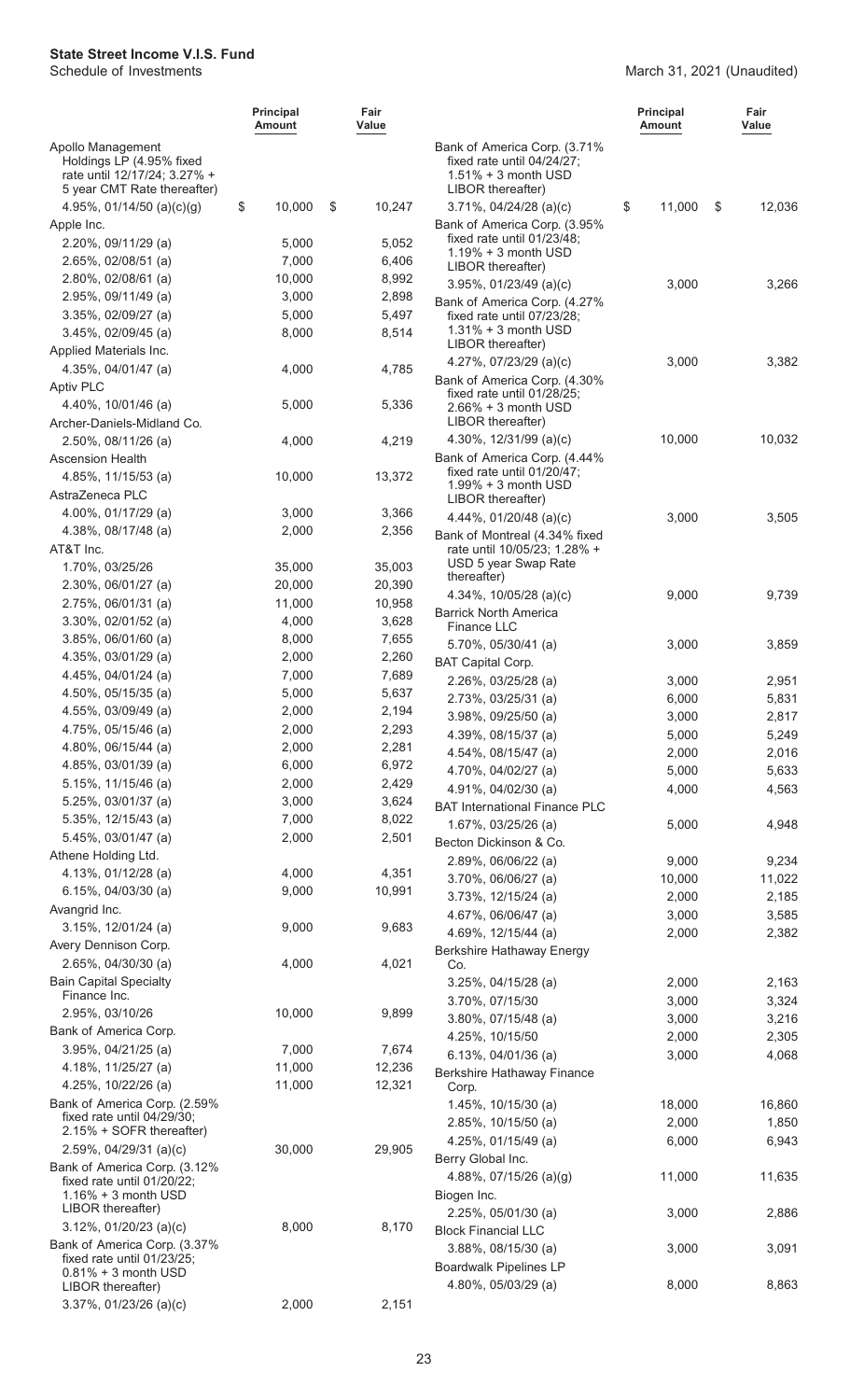|                                                                                                                        | <b>Principal</b><br>Amount | Fair<br>Value |                                                                                 | <b>Principal</b><br><b>Amount</b> | Fair<br>Value |
|------------------------------------------------------------------------------------------------------------------------|----------------------------|---------------|---------------------------------------------------------------------------------|-----------------------------------|---------------|
| Boston Scientific Corp.                                                                                                |                            |               | Centene Corp.                                                                   |                                   |               |
| 4.70%, 03/01/49 (a)                                                                                                    | \$<br>2,000                | \$<br>2,425   | 3.38%, 02/15/30 (a)                                                             | \$<br>8,000                       | \$<br>8,078   |
| <b>BP Capital Markets</b>                                                                                              |                            |               | 4.25%, 12/15/27 (a)                                                             | 23,000                            | 24,176        |
| America Inc.                                                                                                           |                            |               | $5.38\%$ , 08/15/26 (a)(g)                                                      | 33,000                            | 34,867        |
| $3.00\%$ , 02/24/50 (a)                                                                                                | 4,000                      | 3,656         | CenterPoint Energy Inc.                                                         |                                   |               |
| $3.02\%$ , $01/16/27$ (a)                                                                                              | 11,000                     | 11,753        | 2.50%, 09/01/22 (a)                                                             | 13,000                            | 13,347        |
| 3.38%, 02/08/61 (a)                                                                                                    | 8,000                      | 7,422         | <b>Charter Communications</b>                                                   |                                   |               |
| <b>BP Capital Markets PLC</b><br>(4.88% Fixed rate until<br>$03/22/30$ ; 4.40% + 5 year<br><b>CMT</b> Rate thereafter) |                            |               | <b>Operating LLC/Charter</b><br><b>Communications Operating</b><br>Capital      |                                   |               |
| 4.88%, 12/31/99 (a)(c)                                                                                                 | 8,000                      | 8,574         | 3.50%, 06/01/41                                                                 | 6,000                             | 5,695         |
| <b>BP Capital Markets PLC</b>                                                                                          |                            |               | 3.70%, 04/01/51                                                                 | 9,000                             | 8,412         |
| (4.38% Fixed rate until                                                                                                |                            |               | 4.46%, 07/23/22 (a)                                                             | 11,000                            | 11,469        |
| $06/22/25$ ; 4.04% + 5 year                                                                                            |                            |               | 4.80%, 03/01/50 (a)                                                             | 6,000                             | 6,460         |
| CMT Rate thereafter)                                                                                                   |                            |               | 4.91%, 07/23/25 (a)                                                             | 5,000                             | 5,674         |
| 4.38%, 12/31/99 (a)(c)                                                                                                 | 8,000                      | 8,490         | 5.05%, 03/30/29 (a)                                                             | 18,000                            | 20,700        |
| Brighthouse Financial Inc.                                                                                             |                            |               | 5.75%, 04/01/48 (a)                                                             | 5,000                             | 6,065         |
| 3.70%, 06/22/27 (a)                                                                                                    | 2,000                      | 2,114         | 6.38%, 10/23/35 (a)                                                             | 3,000                             | 3,887         |
| Bristol-Myers Squibb Co.                                                                                               |                            |               | Cheniere Corpus Christi<br><b>Holdings LLC</b>                                  |                                   |               |
| 1.45%, 11/13/30 (a)                                                                                                    | 2,000                      | 1,868         | 5.88%, 03/31/25 (a)                                                             | 7,000                             | 7,980         |
| $2.35\%$ , 11/13/40 (a)                                                                                                | 2,000                      | 1,819         |                                                                                 |                                   |               |
| 2.55%, 11/13/50 (a)                                                                                                    | 4,000                      | 3,561         | Chevron Corp.                                                                   |                                   |               |
| $3.20\%$ , 06/15/26 (a)                                                                                                | 3,000                      | 3,267         | 2.98%, 05/11/40 (a)                                                             | 3,000                             | 2,980         |
| 3.40%, 07/26/29 (a)                                                                                                    | 5,000                      | 5,462         | Chevron USA Inc.                                                                |                                   |               |
| 3.45%, 11/15/27 (a)                                                                                                    | 2,000                      | 2,202         | 3.85%, 01/15/28 (a)                                                             | 4,000                             | 4,459         |
| 4.13%, 06/15/39 (a)                                                                                                    | 3,000                      | 3,491         | 3.90%, 11/15/24 (a)                                                             | 4,000                             | 4,407         |
| 4.25%, 10/26/49 (a)                                                                                                    | 3,000                      | 3,534         | <b>Choice Hotels</b><br>International Inc.                                      |                                   |               |
| 4.55%, 02/20/48 (a)                                                                                                    | 2,000                      | 2,442         | 3.70%, 01/15/31 (a)                                                             |                                   |               |
| 5.00%, 08/15/45 (a)                                                                                                    | 2,000                      | 2,570         |                                                                                 | 3,000                             | 3,150         |
| <b>Brixmor Operating</b>                                                                                               |                            |               | Chubb INA Holdings Inc.                                                         |                                   |               |
| Partnership LP                                                                                                         |                            |               | 4.35%, 11/03/45 (a)                                                             | 8,000                             | 9,508         |
| 2.25%, 04/01/28                                                                                                        | 10,000                     | 9,811         | Cigna Corp.                                                                     |                                   |               |
| Broadcom Corp./Broadcom                                                                                                |                            |               | 2.40%, 03/15/30 (a)                                                             | 3,000                             | 2,972         |
| Cayman Finance Ltd.                                                                                                    |                            |               | 3.25%, 04/15/25 (a)                                                             | 7,000                             | 7,518         |
| 3.88%, 01/15/27 (a)                                                                                                    | 2,000                      | 2,170         | 3.40%, 03/01/27 (a)                                                             | 5,000                             | 5,431         |
| Broadcom Inc.                                                                                                          |                            |               | 3.75%, 07/15/23 (a)                                                             | 2,000                             | 2,138         |
| $3.15\%$ , $11/15/25$ (a)                                                                                              | 10,000                     | 10,653        | 3.88%, 10/15/47 (a)                                                             | 2,000                             | 2,140         |
| $3.42\%$ , 04/15/33 (a)                                                                                                | 3,000                      | 3,000         | 4.13%, 11/15/25 (a)                                                             | 7,000                             | 7,809         |
| 4.15%, $11/15/30$ (a)                                                                                                  | 18,000                     | 19,421        | 4.38%, 10/15/28 (a)                                                             | 3,000                             | 3,434         |
| 4.30%, 11/15/32 (a)                                                                                                    | 6,000                      | 6,531         | 4.80%, 08/15/38 (a)                                                             | 3,000                             | 3,600         |
| Brown-Forman Corp.                                                                                                     |                            |               | Cisco Systems Inc.                                                              |                                   |               |
| 4.00%, 04/15/38 (a)                                                                                                    | 2,000                      | 2,257         | 5.90%, 02/15/39 (a)                                                             | 3,000                             | 4,238         |
| Bunge Limited Finance Corp.                                                                                            |                            |               | Citigroup Inc.                                                                  |                                   |               |
| 3.75%, 09/25/27 (a)                                                                                                    | 3,000                      | 3,288         | 4.75%, 05/18/46 (a)                                                             | 9,000                             | 10,665        |
| <b>Burlington Northern Santa</b><br>Fe LLC                                                                             |                            |               | Citigroup Inc. (2.98% fixed rate<br>until 11/05/29; 1.42% +<br>SOFR thereafter) |                                   |               |
| 4.15%, 12/15/48 (a)                                                                                                    | 6,000                      | 6,853         | 2.98%, $11/05/30$ (a)(c)                                                        | 21,000                            | 21,720        |
| 4.55%, 09/01/44 (a)                                                                                                    | 9,000                      | 10,768        | CitiGroup Inc.                                                                  |                                   |               |
| <b>Canadian Natural Resources</b><br>Ltd.                                                                              |                            |               | 4.13%, 07/25/28 (a)                                                             | 25,000                            | 27,593        |
| 3.85%, 06/01/27 (a)                                                                                                    | 7,000                      | 7,578         | 4.45%, 09/29/27 (a)                                                             | 4,000                             | 4,499         |
|                                                                                                                        | 2,000                      | 2,318         | 4.65%, 07/23/48 (a)                                                             | 13,000                            | 15,946        |
| 4.95%, 06/01/47 (a)                                                                                                    |                            |               | CitiGroup Inc. (1.68% fixed                                                     |                                   |               |
| Cantor Fitzgerald LP                                                                                                   |                            | 11,051        | rate until 05/15/23; 1.67% +                                                    |                                   |               |
| 4.88%, $05/01/24$ (a)(g)                                                                                               | 10,000                     |               | SOFR thereafter)                                                                |                                   |               |
| Capital One Financial Corp.                                                                                            |                            |               | 1.68%, $05/15/24$ (a)(c)                                                        | 19,000                            | 19,395        |
| 3.75%, 07/28/26 (a)                                                                                                    | 9,000                      | 9,772         | CitiGroup Inc. (2.88% fixed                                                     |                                   |               |
| 4.75%, 07/15/21 (a)                                                                                                    | 12,000                     | 12,147        | rate until 07/24/22; 0.95% +                                                    |                                   |               |
| Cardinal Health Inc.                                                                                                   |                            |               | 3 month USD LIBOR<br>thereafter)                                                |                                   |               |
| 2.62%, 06/15/22 (a)                                                                                                    | 6,000                      | 6,142         | $2.88\%$ , 07/24/23 (a)(c)                                                      | 7,000                             | 7,210         |
| $3.08\%$ , 06/15/24 (a)                                                                                                | 4,000                      | 4,255         | CitiGroup Inc. (3.88% fixed                                                     |                                   |               |
| Carrier Global Corp.                                                                                                   |                            |               | rate until 01/24/38; 1.17% +                                                    |                                   |               |
| 2.72%, 02/15/30 (a)                                                                                                    | 3,000                      | 3,028         | 3 month USD LIBOR                                                               |                                   |               |
| 3.38%, 04/05/40 (a)                                                                                                    | 3,000                      | 2,999         | thereafter)                                                                     |                                   |               |
| $3.58\%$ , 04/05/50 (a)                                                                                                | 3,000                      | 2,957         | $3.88\%$ , 01/24/39 (a)(c)                                                      | 7,000                             | 7,590         |
| Caterpillar Inc.                                                                                                       |                            |               |                                                                                 |                                   |               |
| 3.25%, 09/19/49 (a)                                                                                                    | 5,000                      | 5,128         |                                                                                 |                                   |               |
| $3.80\%$ , 08/15/42 (a)                                                                                                | 2,000                      | 2,252         |                                                                                 |                                   |               |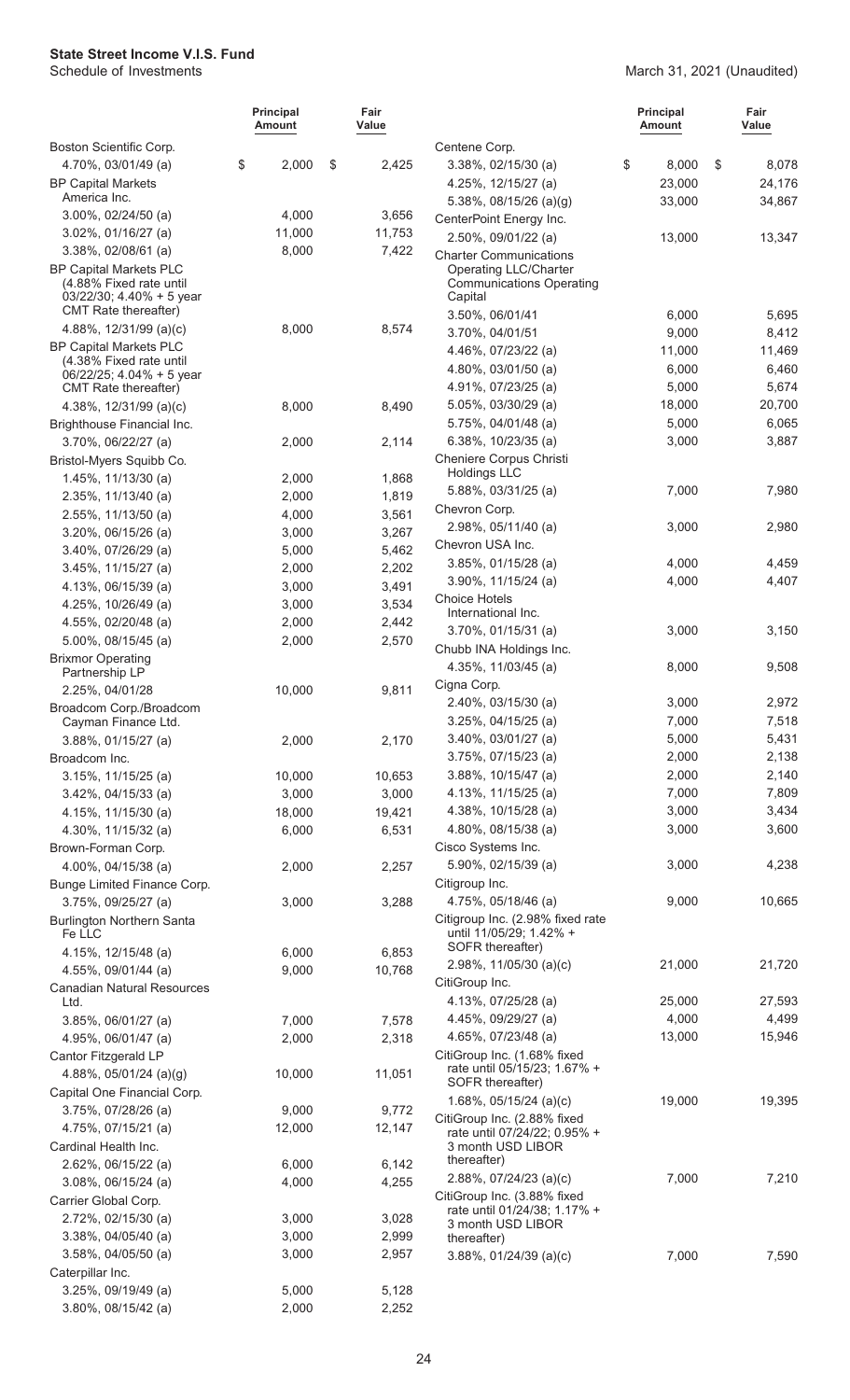|                                                             | <b>Principal</b><br>Amount | Fair<br>Value   |                                                                      | <b>Principal</b><br><b>Amount</b> | Fair<br>Value  |
|-------------------------------------------------------------|----------------------------|-----------------|----------------------------------------------------------------------|-----------------------------------|----------------|
| CitiGroup Inc. (4.70% fixed<br>rate until 01/30/25; 3.23% + |                            |                 | CSX Corp.<br>4.50%, 03/15/49 - 08/01/54                              |                                   |                |
| SOFR thereafter)                                            |                            |                 | (a)                                                                  | \$<br>12,000                      | \$<br>14,077   |
| 4.70%, 12/31/99 (a)(c)                                      | \$<br>12,000               | \$<br>12,098    | CubeSmart LP                                                         |                                   |                |
| Citrix Systems Inc.                                         |                            |                 | 4.38%, 02/15/29 (a)                                                  | 7,000                             | 7,814          |
| 1.25%, 03/01/26 (a)                                         | 15,000                     | 14,783          | CVS Health Corp.                                                     |                                   |                |
| CME Group Inc.                                              |                            |                 | 3.00%, 08/15/26 (a)                                                  | 4,000                             | 4,274          |
| $3.75\%$ , 06/15/28 (a)                                     | 2,000                      | 2,226           | 3.25%, 08/15/29 (a)                                                  | 3,000                             | 3,175          |
| CMS Energy Corp.<br>4.88%, 03/01/44 (a)                     | 9,000                      | 10,778          | 3.63%, 04/01/27 (a)                                                  | 3,000                             | 3,294          |
| CNA Financial Corp.                                         |                            |                 | 3.75%, 04/01/30 (a)                                                  | 3,000                             | 3,273          |
| $3.45\%$ , 08/15/27 (a)                                     | 5,000                      | 5,457           | 4.25%, 04/01/50 (a)                                                  | 3,000                             | 3,374          |
| 3.90%, 05/01/29 (a)                                         | 10,000                     | 11,046          | 4.30%, 03/25/28 (a)<br>4.78%, 03/25/38 (a)                           | 2,000<br>3,000                    | 2,270<br>3,542 |
| <b>CNH Industrial Capital LLC</b>                           |                            |                 | 5.00%, 12/01/24 (a)                                                  | 6,000                             | 6,809          |
| 1.95%, 07/02/23 (a)                                         | 10,000                     | 10,272          | 5.13%, 07/20/45 (a)                                                  | 2,000                             | 2,458          |
| 4.88%, 04/01/21 (a)                                         | 8,000                      | 8,000           | 5.30%, 12/05/43 (a)                                                  | 4,000                             | 5,000          |
| <b>CNOOC Petroleum North</b><br>America ULC                 |                            |                 | Dell International LLC/EMC<br>Corp.                                  |                                   |                |
| 6.40%, 05/15/37 (a)                                         | 7,000                      | 9,153           | 4.00%, $07/15/24$ (a)(g)                                             | 9,000                             | 9,774          |
| Comcast Corp.                                               |                            |                 | 5.45%, 06/15/23 (a)(g)                                               | 5,000                             | 5,464          |
| 2.65%, 08/15/62 (a)                                         | 2,000                      | 1,701           | 6.02%, 06/15/26 (a)(g)                                               | 3,000                             | 3,550          |
| $2.80\%$ , 01/15/51 (a)                                     | 3,000                      | 2,750           | 8.10%, 07/15/36 (a)(g)                                               | 2,000                             | 2,931          |
| $3.10\%$ , 04/01/25 (a)                                     | 5,000                      | 5,395           | 8.35%, 07/15/46 (a)(g)                                               | 2,000                             | 3,044          |
| 3.20%, 07/15/36 (a)                                         | 5,000                      | 5,215           | Devon Energy Corp.                                                   |                                   |                |
| $3.25\%$ , 11/01/39 (a)                                     | 7,000<br>5,000             | 7,218           | 5.00%, 06/15/45 (a)                                                  | 4,000                             | 4,378          |
| 3.38%, 08/15/25 (a)<br>$3.45\%$ , 02/01/50 (a)              | 3,000                      | 5,448<br>3,081  | DH Europe Finance II Sarl                                            |                                   |                |
| 3.97%, 11/01/47 (a)                                         | 3,000                      | 3,359           | $2.60\%$ , 11/15/29 (a)                                              | 2,000                             | 2,044          |
| 4.15%, 10/15/28 (a)                                         | 5,000                      | 5,718           | 3.25%, 11/15/39 (a)                                                  | 3,000                             | 3,062          |
| 4.60%, 08/15/45 (a)                                         | 3,000                      | 3,647           | 3.40%, 11/15/49 (a)<br>Diamondback Energy Inc.                       | 3,000                             | 3,049          |
| 4.70%, 10/15/48 (a)                                         | 2,000                      | 2,471           | 2.88%, 12/01/24 (a)                                                  | 10,000                            | 10,551         |
| CommonSpirit Health                                         |                            |                 | 3.13%, 03/24/31                                                      | 10,000                            | 9,989          |
| 4.35%, 11/01/42                                             | 16,000                     | 17,658          | 3.25%, 12/01/26 (a)                                                  | 3,000                             | 3,160          |
| Conagra Brands Inc.                                         |                            |                 | 3.50%, 12/01/29 (a)                                                  | 3,000                             | 3,118          |
| 5.30%, 11/01/38 (a)                                         | 3,000                      | 3,710           | 4.40%, 03/24/51                                                      | 5,000                             | 5,124          |
| 5.40%, 11/01/48 (a)                                         | 2,000                      | 2,561           | <b>Digital Realty Trust LP</b>                                       |                                   |                |
| ConocoPhillips                                              |                            |                 | 3.60%, 07/01/29 (a)                                                  | 10,000                            | 10,796         |
| 3.75%, 10/01/27 (a)(g)                                      | 3,000                      | 3,312           | <b>Discovery</b>                                                     |                                   |                |
| 4.88%, $10/01/47$ (a)(g)                                    | 4,000                      | 4,887           | <b>Communications LLC</b>                                            |                                   |                |
| ConocoPhillips Co.                                          |                            |                 | 2.95%, 03/20/23 (a)                                                  | 5,000                             | 5,223          |
| 4.30%, 11/15/44 (a)                                         | 6,000                      | 6,838           | $3.95\%$ , 03/20/28 (a)                                              | 16,000                            | 17,474         |
| <b>Consolidated Edison Company</b><br>of New York Inc.      |                            |                 | 4.95%, 05/15/42 (a)<br>5.00%, 09/20/37 (a)                           | 2,000<br>3,000                    | 2,269<br>3,498 |
| 3.35%, 04/01/30 (a)                                         | 3,000                      | 3,221           | Dollar General Corp.                                                 |                                   |                |
| $3.88\%$ , 06/15/47 (a)                                     | 2,000                      | 2,116           | 3.50%, 04/03/30 (a)                                                  | 4,000                             | 4,317          |
| 3.95%, 04/01/50 (a)                                         | 3,000                      | 3,252           | 4.13%, 04/03/50 (a)                                                  | 4,000                             | 4,434          |
| Constellation Brands Inc.                                   |                            |                 | Dollar Tree Inc.                                                     |                                   |                |
| 3.15%, 08/01/29 (a)                                         | 6,000                      | 6,285           | 4.00%, 05/15/25 (a)                                                  | 7,000                             | 7,729          |
| 3.70%, 12/06/26 (a)                                         | 6,000                      | 6,589           | Dominion Energy Inc.                                                 |                                   |                |
| 4.50%, 05/09/47 (a)                                         | 6,000                      | 6,836           | 3.07%, 08/15/24 (a)(b)                                               | 5,000                             | 5,335          |
| Continental Resources Inc.                                  |                            |                 | 3.38%, 04/01/30 (a)                                                  | 8,000                             | 8,522          |
| 3.80%, 06/01/24                                             | 29,000                     | 29,706          | Dover Corp.                                                          |                                   |                |
| 4.50%, 04/15/23 (a)                                         | 7,000                      | 7,237           | 2.95%, 11/04/29 (a)                                                  | 3,000                             | 3,148          |
| Corning Inc.                                                |                            |                 | DTE Energy Co.                                                       |                                   |                |
| 4.38%, 11/15/57 (a)                                         | 4,000                      | 4,378           | 2.85%, 10/01/26 (a)                                                  | 8,000                             | 8,484          |
| Corporate Office<br>Properties LP                           |                            |                 | 3.85%, 12/01/23 (a)                                                  | 7,000                             | 7,533          |
| 2.25%, 03/15/26 (a)                                         | 5,000                      | 5,090           | Duke Energy Carolinas LLC                                            |                                   |                |
| 2.75%, 04/15/31                                             | 5,000                      | 4,834           | 3.95%, 03/15/48 (a)                                                  | 3,000                             | 3,305          |
| Costco Wholesale Corp.                                      |                            |                 | Duke Energy Corp.<br>3.55%, 09/15/21 (a)                             | 6,000                             | 6,038          |
| 1.75%, 04/20/32 (a)                                         | 6,000                      | 5,719           | 3.75%, 09/01/46 (a)                                                  | 3,000                             | 3,034          |
| Crown Castle International                                  |                            |                 | Duke Energy Corp. (4.88%                                             |                                   |                |
| Corp.<br>3.30%, 07/01/30 (a)<br>5.20%, 02/15/49 (a)         | 24,000<br>4,000            | 25,082<br>4,866 | fixed rate until 09/16/24;<br>3.39% + 5 year CMT Rate<br>thereafter) |                                   |                |
|                                                             |                            |                 | 4.88%, 12/31/99 (a)(c)                                               | 9,000                             | 9,522          |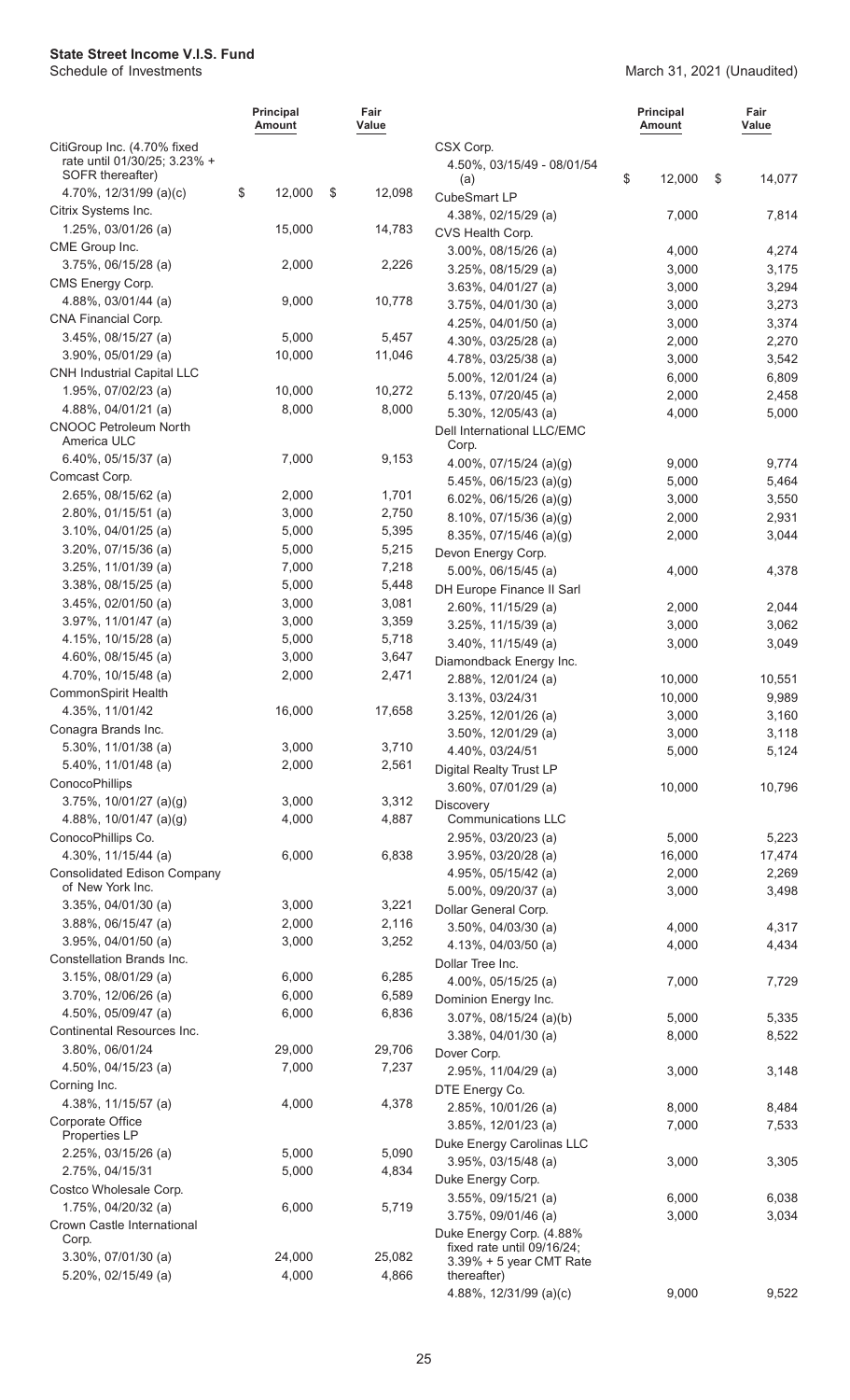|                                                          | <b>Principal</b><br>Amount | Fair<br>Value  |                                                           | <b>Principal</b><br>Amount | Fair<br>Value |
|----------------------------------------------------------|----------------------------|----------------|-----------------------------------------------------------|----------------------------|---------------|
| Duke Energy Progress LLC                                 |                            |                | EOG Resources Inc.                                        |                            |               |
| 4.15%, 12/01/44 (a)                                      | \$<br>11,000               | \$<br>12,475   | 4.38%, 04/15/30 (a)                                       | \$<br>3,000                | \$<br>3,449   |
| Duke Realty LP                                           |                            |                | 4.95%, 04/15/50 (a)                                       | 3,000                      | 3,673         |
| 3.05%, 03/01/50 (a)                                      | 5,000                      | 4,616          | 5.10%, 01/15/36 (a)                                       | 2,000                      | 2,372         |
| $3.25\%$ , 06/30/26 (a)                                  | 4,000                      | 4,329          | Equinix Inc.                                              |                            |               |
| 3.38%, 12/15/27 (a)                                      | 3,000                      | 3,272          | 1.25%, 07/15/25 (a)                                       | 10,000                     | 9,918         |
| DuPont de Nemours Inc.                                   |                            |                | 2.15%, 07/15/30 (a)                                       | 8,000                      | 7,597         |
| 2.17%, 05/01/23 (a)                                      | 10,000                     | 10,047         | <b>Equinor ASA</b>                                        |                            |               |
| Duquesne Light Holdings Inc.                             |                            |                | 3.25%, 11/18/49 (a)                                       | 4,000                      | 3,922         |
| $3.62\%$ , 08/01/27 (a)(g)                               | 9,000                      | 9,742          | <b>ERP Operating LP</b>                                   |                            |               |
| Eastman Chemical Co.                                     |                            |                | 4.50%, 07/01/44 (a)                                       | 9,000                      | 10,665        |
| 3.50%, 12/01/21 (a)                                      | 8,000<br>7,000             | 8,162<br>7,247 | Essex Portfolio LP<br>2.65%, 03/15/32 (a)                 |                            |               |
| $3.60\%$ , 08/15/22 (a)<br>4.65%, 10/15/44 (a)           | 4,000                      |                |                                                           | 5,000                      | 4,919         |
| Eaton Corp.                                              |                            | 4,649          | <b>Eversource Energy</b><br>3.45%, 01/15/50 (a)           | 5,000                      | 5,021         |
| 3.10%, 09/15/27 (a)                                      | 2,000                      | 2,157          | Exelon Corp.                                              |                            |               |
| Ecolab Inc.                                              |                            |                | 3.50%, 06/01/22 (a)                                       | 9,000                      | 9,282         |
| 1.30%, 01/30/31 (a)                                      | 3,000                      | 2,743          | 4.05%, 04/15/30 (a)                                       | 7,000                      | 7,784         |
| $2.13\%$ , 08/15/50 (a)                                  | 3,000                      | 2,452          | 4.45%, 04/15/46 (a)                                       | 5,000                      | 5,744         |
| <b>Edison International</b>                              |                            |                | 4.70%, 04/15/50 (a)                                       | 4,000                      | 4,797         |
| 4.95%, 04/15/25 (a)                                      | 10,000                     | 11,174         | Expedia Group Inc.                                        |                            |               |
| El du Pont de Nemours & Co.                              |                            |                | $2.95\%$ , 03/15/31 (a)(g)                                | 3,000                      | 2,957         |
| 2.30%, 07/15/30 (a)                                      | 11,000                     | 10,977         | Exxon Mobil Corp.                                         |                            |               |
| Electronic Arts Inc.                                     |                            |                | 2.61%, 10/15/30 (a)                                       | 11,000                     | 11,199        |
| 1.85%, 02/15/31 (a)                                      | 3,000                      | 2,832          | 3.45%, 04/15/51 (a)                                       | 8,000                      | 8,064         |
| 2.95%, 02/15/51 (a)                                      | 3,000                      | 2,768          | FedEx Corp.                                               |                            |               |
| Eli Lilly & Co.                                          |                            |                | 3.80%, 05/15/25 (a)                                       | 12,000                     | 13,231        |
| 3.95%, 03/15/49 (a)                                      | 6,000                      | 6,823          | 4.10%, 02/01/45 (a)                                       | 13,000                     | 14,015        |
| Emera US Finance LP                                      |                            |                | <b>Fidelity National Information</b>                      |                            |               |
| 4.75%, 06/15/46 (a)                                      | 3,000                      | 3,359          | Services Inc.                                             |                            |               |
| Emerson Electric Co.                                     |                            |                | $0.60\%$ , $03/01/24$ (a)                                 | 10,000                     | 9,946         |
| 1.80%, 10/15/27 (a)                                      | 2,000                      | 2,008          | 1.65%, 03/01/28 (a)                                       | 3,000                      | 2,930         |
| 2.75%, 10/15/50 (a)                                      | 2,000                      | 1,849          | 2.25%, 03/01/31 (a)                                       | 7,000                      | 6,877         |
| Empower Finance 2020 LP                                  |                            |                | FirstEnergy Transmission LLC                              |                            |               |
| 1.36%, $09/17/27$ (a)(g)                                 | 10,000                     | 9,664          | 4.55%, 04/01/49 (a)(g)                                    | 7,000                      | 7,423         |
| $1.78\%$ , 03/17/31 (a)(g)                               | 19,000                     | 17,718         | Fiserv Inc.                                               |                            |               |
| Enbridge Energy Partners LP                              |                            |                | 3.50%, 07/01/29 (a)                                       | 3,000                      | 3,236         |
| 5.50%, 09/15/40 (a)                                      | 2,000                      | 2,386          | 4.40%, 07/01/49 (a)                                       | 3,000                      | 3,465         |
| Enbridge Inc. (5.75% fixed rate                          |                            |                | Florida Power & Light Co.                                 |                            |               |
| until 04/15/30; 5.31% + 5<br>year CMT Rate thereafter)   |                            |                | 2.85%, 04/01/25 (a)                                       | 10,000                     | 10,669        |
| 5.75%, 07/15/80 (a)(c)                                   | 11,000                     | 11,807         | 4.13%, 02/01/42 (a)                                       | 13,000                     | 14,981        |
| <b>Energy Transfer Operating LP</b>                      |                            |                | Flowers Foods Inc.                                        |                            |               |
| 4.25%, 03/15/23 (a)                                      | 8,000                      | 8,441          | 2.40%, 03/15/31                                           | 3,000                      | 2,927         |
| 4.50%, 04/15/24 (a)                                      | 2,000                      | 2,180          | Ford Motor Co.                                            |                            |               |
| 4.95%, 06/15/28 (a)                                      | 4,000                      | 4,477          | 4.35%, 12/08/26 (a)                                       | 6,000                      | 6,318         |
| 5.30%, 04/15/47 (a)                                      | 4,000                      | 4,190          | Fox Corp.                                                 |                            |               |
| 6.50%, 02/01/42 (a)                                      | 6,000                      | 7,157          | $3.50\%$ , 04/08/30 (a)<br><b>GA Global Funding Trust</b> | 4,000                      | 4,263         |
| <b>Energy Transfer Operating LP</b>                      |                            |                |                                                           | 11,000                     | 10,989        |
| (6.75% fixed rate until                                  |                            |                | 1.63%, 01/15/26 (a)(g)<br>General Dynamics Corp.          |                            |               |
| 05/15/25; 5.13% + 5 year                                 |                            |                | 4.25%, 04/01/50 (a)                                       | 9,000                      | 10,794        |
| CMT Rate thereafter)                                     |                            |                | General Mills Inc.                                        |                            |               |
| 6.75%, $12/31/99$ (a)(c)                                 | 19,000                     | 18,252         | $2.88\%$ , 04/15/30 (a)                                   | 3,000                      | 3,097         |
| <b>Energy Transfer</b><br>Partners LP/Regency            |                            |                | $3.00\%$ , 02/01/51 (a)(g)                                | 5,000                      | 4,677         |
| Energy Finance Corp.                                     |                            |                | General Motors Co.                                        |                            |               |
| 4.50%, 11/01/23 (a)                                      | 4,000                      | 4,307          | $5.20\%$ , 04/01/45 (a)                                   | 3,000                      | 3,455         |
| Entergy Louisiana LLC                                    |                            |                | 5.40%, 04/01/48 (a)                                       | 2,000                      | 2,371         |
| $4.00\%$ , 03/15/33 (a)                                  | 3,000                      | 3,417          | 6.13%, 10/01/25 (a)                                       | 8,000                      | 9,424         |
| <b>Enterprise Products</b>                               |                            |                | 6.80%, 10/01/27 (a)                                       | 3,000                      | 3,730         |
| <b>Operating LLC</b>                                     |                            |                | <b>General Motors Financial</b>                           |                            |               |
| 4.25%, 02/15/48 (a)                                      | 7,000                      | 7,451          | Company Inc.                                              |                            |               |
| <b>Enterprise Products</b><br>Operating LLC (5.25% fixed |                            |                | 1.25%, 01/08/26 (a)                                       | 10,000                     | 9,815         |
| rate until 08/16/27; 3.03% +                             |                            |                | 2.35%, 01/08/31 (a)                                       | 4,000                      | 3,821         |
| 3 month USD LIBOR                                        |                            |                | 3.45%, 01/14/22 - 04/10/22                                |                            |               |
| thereafter)<br>5.25%, 08/16/77 (a)(c)                    | 5,000                      | 5,029          | (a)                                                       | 19,000                     | 19,416        |
|                                                          |                            |                | 3.55%, 04/09/21 (a)                                       | 7,000                      | 7,002         |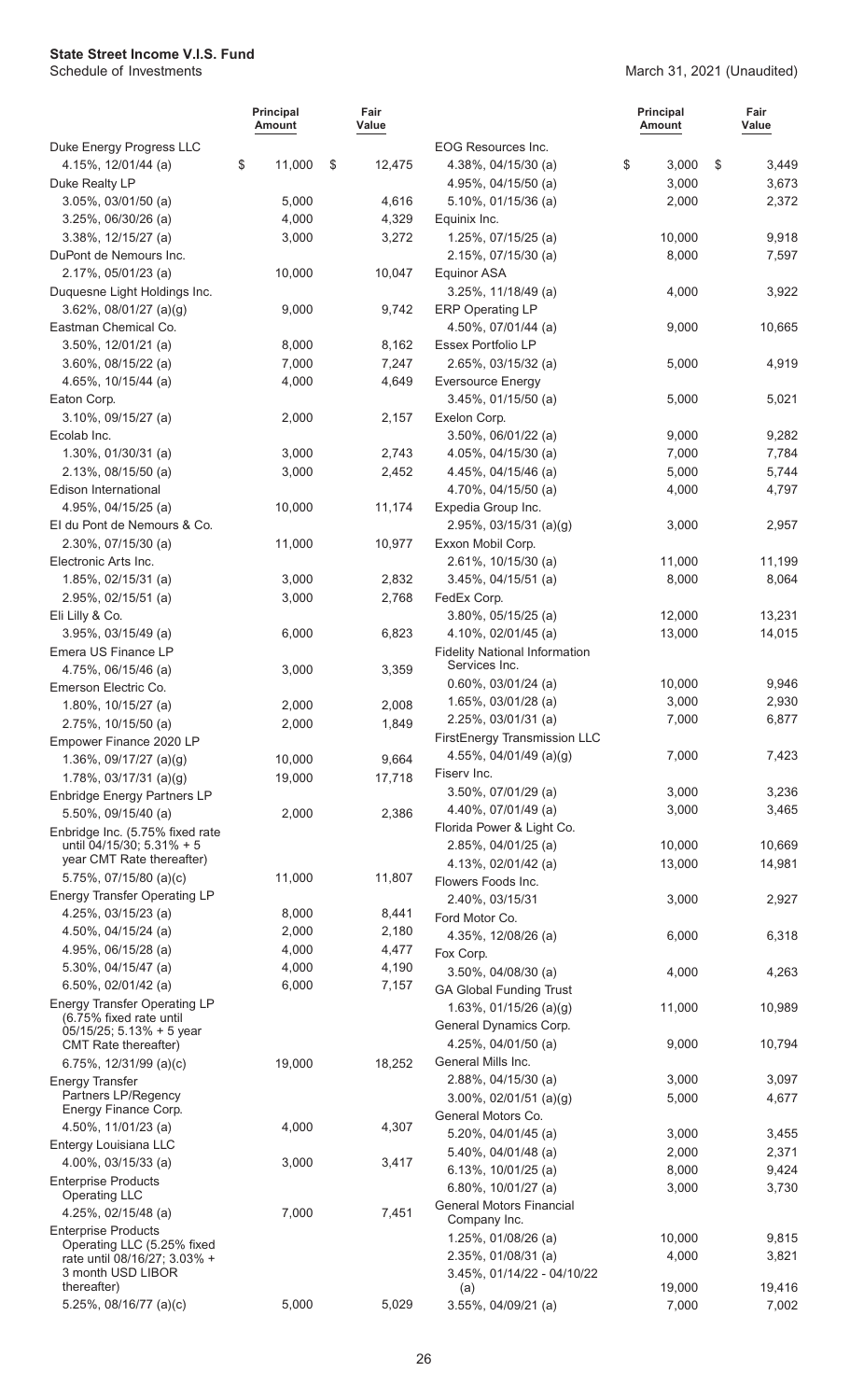|                                          | <b>Principal</b><br>Amount | Fair<br>Value |                                                          | <b>Principal</b><br><b>Amount</b> | Fair<br>Value |
|------------------------------------------|----------------------------|---------------|----------------------------------------------------------|-----------------------------------|---------------|
| 4.20%, 11/06/21 (a)                      | \$<br>4,000                | \$<br>4,086   | 2.65%, 09/15/40 (a)                                      | \$<br>2,000                       | \$<br>1,850   |
| 5.25%, 03/01/26 (a)                      | 8,000                      | 9,167         | $3.00\%$ , 09/15/60 (a)                                  | 5,000                             | 4,467         |
| Georgia-Pacific LLC                      |                            |               | International Paper Co.                                  |                                   |               |
| 1.75%, 09/30/25 (a)(g)                   | 11,000                     | 11,189        | 4.40%, 08/15/47 (a)                                      | 5,000                             | 5,840         |
| $3.60\%$ , 03/01/25 (a)(g)               | 11,000                     | 11,911        | Interstate Power & Light Co.                             |                                   |               |
| Gilead Sciences Inc.                     |                            |               | 3.40%, 08/15/25 (a)                                      | 8,000                             | 8,630         |
| 1.20%, 10/01/27 (a)                      | 3,000                      | 2,874         | ITC Holdings Corp.                                       |                                   |               |
| 1.65%, 10/01/30 (a)                      | 3,000                      | 2,812         | 2.95%, $05/14/30$ (a)(g)                                 | 8,000                             | 8,191         |
| 2.60%, 10/01/40 (a)                      | 2,000                      | 1,840         | Jabil Inc.                                               |                                   |               |
| 2.80%, 10/01/50 (a)                      | 4,000                      | 3,562         | 3.95%, 01/12/28 (a)                                      | 2,000                             | 2,229         |
| $3.50\%$ , 02/01/25 (a)                  | 4,000                      | 4,333         | Jefferies Group LLC                                      |                                   |               |
| 3.65%, 03/01/26 (a)                      | 2,000                      | 2,198         | 5.13%, 01/20/23 (a)                                      | 10,000                            | 10,789        |
| 4.15%, 03/01/47 (a)                      | 5,000                      | 5,559         | John Deere Capital Corp.                                 |                                   |               |
| GlaxoSmithKline Capital Inc.             |                            |               | 2.45%, 01/09/30 (a)                                      | 12,000                            | 12,244        |
| $3.38\%$ , 05/15/23 (a)                  | 7,000                      | 7,438         | Johnson & Johnson                                        |                                   |               |
| $3.63\%$ , 05/15/25 (a)                  | 6,000                      | 6,592         | 3.63%, 03/03/37 (a)                                      | 3,000                             | 3,389         |
| GlaxoSmithKline Capital PLC              |                            |               | Johnson Controls International<br><b>PLC</b>             |                                   |               |
| $3.38\%$ , 06/01/29 (a)                  | 7,000                      | 7,653         | 4.50%, 02/15/47 (a)                                      | 3,000                             | 3,529         |
| Glencore Finance Canada Ltd.             |                            |               | JPMorgan Chase & Co.                                     |                                   |               |
| 4.25%, $10/25/22$ (a)(g)                 | 11,000                     | 11,583        | 3.30%, 04/01/26 (a)                                      | 11,000                            | 11,956        |
| 4.95%, $11/15/21$ (a)(g)                 | 7,000                      | 7,191         | 3.63%, 12/01/27 (a)                                      | 5,000                             | 5,431         |
| Graphic Packaging<br>International LLC   |                            |               | JPMorgan Chase & Co.                                     |                                   |               |
| 1.51%, 04/15/26 (g)                      | 15,000                     | 14,894        | (2.96% fixed rate until                                  |                                   |               |
| Gray Oak Pipeline LLC                    |                            |               | 05/13/30; 2.52% + SOFR                                   |                                   |               |
| $2.00\%$ , 09/15/23 (a)(g)               | 10,000                     | 10,181        | thereafter)                                              |                                   |               |
| 2.60%, $10/15/25$ (a)(g)                 | 10,000                     | 10,159        | 2.96%, 05/13/31 (a)(c)<br>JPMorgan Chase & Co.           | 22,000                            | 22,392        |
| Halliburton Co.                          |                            |               | (3.88% fixed rate until                                  |                                   |               |
| 5.00%, 11/15/45 (a)                      | 4,000                      | 4,442         | $07/24/37$ ; 1.36% + 3 month                             |                                   |               |
| HCA Inc.                                 |                            |               | USD LIBOR thereafter)                                    |                                   |               |
| 4.13%, 06/15/29 (a)                      | 3,000                      | 3,323         | $3.88\%$ , $07/24/38$ (a)(c)                             | 2,000                             | 2,211         |
| 4.50%, 02/15/27 (a)                      | 4,000                      | 4,489         | JPMorgan Chase & Co.<br>(3.90% fixed rate until          |                                   |               |
| Health Care Service Corp.                |                            |               | $01/23/48$ ; 1.22% + 3 month                             |                                   |               |
| 2.20%, 06/01/30 (a)(g)                   | 10,000                     | 9,827         | USD LIBOR thereafter)                                    |                                   |               |
| $3.20\%$ , 06/01/50 (a)(g)               | 4,000                      | 3,801         | $3.90\%$ , 01/23/49 (a)(c)                               | 10,000                            | 11,022        |
| Healthcare Trust of America              |                            |               | JPMorgan Chase & Co.                                     |                                   |               |
| <b>Holdings LP</b>                       |                            |               | (4.01% fixed rate until<br>04/23/28; 1.12% + 3 month     |                                   |               |
| 2.00%, 03/15/31 (a)                      | 5,000                      | 4,662         | USD LIBOR thereafter)                                    |                                   |               |
| Hess Corp.                               |                            |               | 4.01%, 04/23/29 (a)(c)                                   | 4.000                             | 4,463         |
| 5.60%, 02/15/41 (a)                      | 2,000                      | 2,310         | JPMorgan Chase & Co.                                     |                                   |               |
| 5.80%, 04/01/47 (a)                      | 2,000                      | 2,376         | (4.49% fixed rate until                                  |                                   |               |
| <b>Hewlett Packard Enterprise</b><br>Co. |                            |               | 03/24/30; 3.79% + SOFR<br>thereafter)                    |                                   |               |
| 6.35%, $10/15/45$ (a)                    | 3,000                      | 3,916         | 4.49%, $03/24/31$ (a)(c)                                 | 12,000                            | 13,842        |
| <b>Highwoods Realty LP</b>               |                            |               | JPMorgan Chase & Co.                                     |                                   |               |
| 4.13%, 03/15/28 (a)                      | 7,000                      | 7,597         | (4.60% fixed rate until                                  |                                   |               |
| 4.20%, $04/15/29$ (a)                    | 11,000                     | 11,991        | 02/01/25; 3.13% + SOFR<br>thereafter)                    |                                   |               |
| Honeywell International Inc.             |                            |               | 4.60%, $12/31/99$ (a)(c)                                 | 12,000                            | 12,125        |
| 2.70%, 08/15/29 (a)                      | 2,000                      | 2,093         | JPMorgan Chase & Co. 0.95%                               |                                   |               |
| Hormel Foods Corp.                       |                            |               | + 3 month USD LIBOR                                      |                                   |               |
| $1.80\%$ , 06/11/30 (a)                  | 9,000                      | 8,653         | $3.51\%$ , 01/23/29 (a)(c)                               | 7,000                             | 7,580         |
| Huntington Bancshares Inc.               |                            |               | JPMorgan Chase & Co. 1.46%                               |                                   |               |
| 2.55%, 02/04/30 (a)                      | 12,000                     | 12,018        | + 3 month USD LIBOR                                      |                                   |               |
| Hyundai Capital America                  |                            |               | 4.03%, 07/24/48 (a)(c)                                   | 7,000                             | 7,815         |
| 1.30%, 01/08/26 (a)(g)                   | 10,000                     | 9,753         | JPMorgan Chase & Co. 3.47%                               |                                   |               |
| $3.10\%$ , 04/05/22 (a)(g)               | 7,000                      | 7,160         | + 3 month USD LIBOR                                      |                                   |               |
| Ingredion Inc.                           |                            |               | 3.68%, $12/29/49$ (a)(c)                                 | 8,000                             | 7,974         |
| $2.90\%$ , 06/01/30 (a)                  | 4,000                      | 4,089         | JPMorgan Chase & Co. 6.10%<br>fixed rate until 10/01/24; |                                   |               |
| $3.90\%$ , 06/01/50 (a)                  | 2,000                      | 2,126         | 3.33% + 3 month USD                                      |                                   |               |
| Intel Corp.                              |                            |               | LIBOR thereafter)                                        |                                   |               |
| 2.45%, 11/15/29 (a)                      | 10,000                     | 10,234        | 6.10%, $10/29/49$ (a)(c)                                 | 7,000                             | 7,567         |
| 2.60%, 05/19/26 (a)                      | 8,000                      | 8,495         | Keurig Dr Pepper Inc.                                    |                                   |               |
| 2.88%, 05/11/24 (a)                      | 3,000                      | 3,205         | $3.20\%$ , 05/01/30 (a)                                  | 3,000                             | 3,174         |
| $3.10\%$ , 02/15/60 (a)                  | 5,000                      | 4,733         | $3.80\%$ , 05/01/50 (a)                                  | 2,000                             | 2,128         |
| Intercontinental Exchange Inc.           |                            |               | 4.50%, 11/15/45 (a)                                      | 3,000                             | 3,473         |
| 1.85%, 09/15/32 (a)                      | 2,000                      | 1,830         |                                                          |                                   |               |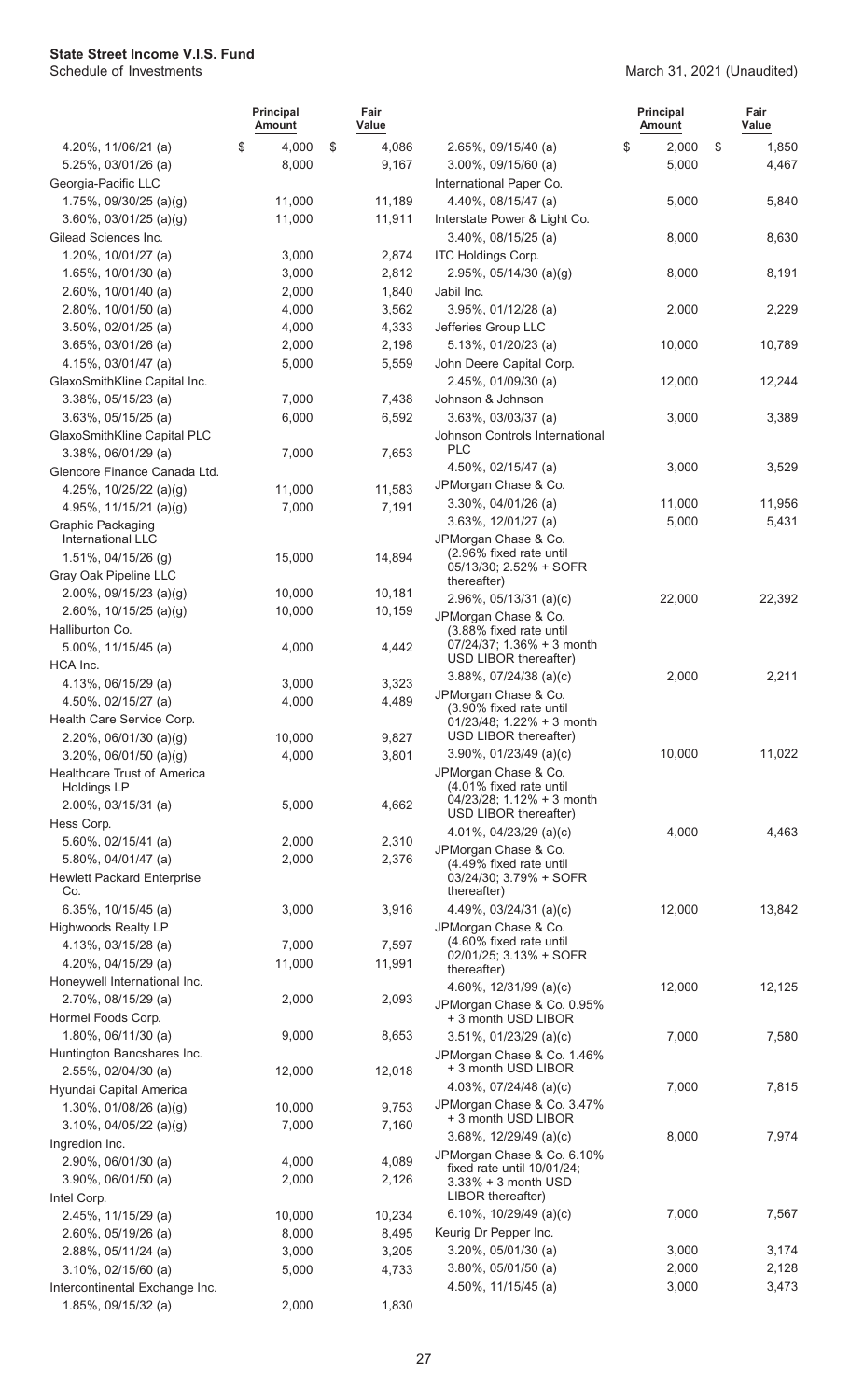|                                                            | <b>Principal</b><br>Amount | Fair<br>Value   |                                                             | <b>Principal</b><br><b>Amount</b> | Fair<br>Value  |
|------------------------------------------------------------|----------------------------|-----------------|-------------------------------------------------------------|-----------------------------------|----------------|
| KeyCorp                                                    |                            |                 | $3.80\%$ , 04/01/28 (a)                                     | \$<br>9,000                       | \$<br>9,959    |
| 2.25%, 04/06/27 (a)                                        | \$<br>11,000               | \$<br>11,287    | 4.20%, 04/01/50 (a)                                         | 2,000                             | 2,279          |
| Kinder Morgan Energy<br>Partners LP                        |                            |                 | 4.88%, 12/09/45 (a)<br>Medtronic Inc.                       | 8,000                             | 9,787          |
| 4.70%, 11/01/42 (a)                                        | 2,000                      | 2,167           | 4.63%, 03/15/45 (a)                                         | 2,000                             | 2,518          |
| 5.00%, 03/01/43 (a)                                        | 2,000                      | 2,251           | Memorial Sloan-Kettering                                    |                                   |                |
| 6.38%, 03/01/41 (a)                                        | 4,000                      | 5,106           | <b>Cancer Center</b>                                        |                                   |                |
| Kinder Morgan Inc.                                         |                            |                 | 4.13%, 07/01/52 (a)                                         | 14,000                            | 16,542         |
| 5.05%, 02/15/46 (a)                                        | 9,000                      | 10,156          | Merck & Company Inc.                                        |                                   |                |
| KLA Corp.                                                  |                            |                 | 2.45%, 06/24/50 (a)                                         | 3,000                             | 2,656          |
| 3.30%, 03/01/50 (a)                                        | 3,000                      | 2,915           | 2.75%, 02/10/25 (a)                                         | 7,000                             | 7,452          |
| 4.10%, 03/15/29 (a)                                        | 9,000                      | 10,140          | 4.00%, 03/07/49 (a)                                         | 2,000                             | 2,306          |
| 4.65%, 11/01/24 (a)                                        | 6,000                      | 6,711           | MetLife Inc.                                                |                                   |                |
| Kohl's Corp.                                               |                            |                 | 4.05%, 03/01/45 (a)                                         | 3,000                             | 3,402          |
| 3.38%, 05/01/31                                            | 5,000                      | 5,005           | 4.72%, 12/15/44 (a)                                         | 10,000                            | 12,311         |
| 4.25%, 07/17/25 (a)                                        | 12,000                     | 13,142          | Microchip Technology Inc.                                   |                                   |                |
| 5.55%, 07/17/45 (a)                                        | 5,000                      | 5,681           | 2.67%, 09/01/23 (a)(g)                                      | 17,000                            | 17,725         |
| $9.50\%$ , 05/15/25 (a)                                    | 5,000                      | 6,494           | Micron Technology Inc.                                      |                                   |                |
| L3Harris Technologies Inc.                                 |                            |                 | 2.50%, 04/24/23 (a)                                         | 10,000                            | 10,377         |
| 3.85%, 12/15/26 (a)                                        | 4,000                      | 4,427           | Microsoft Corp.                                             |                                   |                |
| Las Vegas Sands Corp.                                      |                            |                 | 2.40%, 08/08/26 (a)                                         | 4,000                             | 4,225          |
| $3.50\%$ , 08/18/26 (a)                                    | 5,000                      | 5,216           | 2.68%, 06/01/60 (a)                                         | 3,000                             | 2,753          |
| Lear Corp.                                                 |                            |                 | 2.92%, 03/17/52                                             | 17,000                            | 16,727         |
| 4.25%, 05/15/29 (a)                                        | 5,000                      | 5,539           | 3.04%, 03/17/62                                             | 5,000                             | 4,906          |
| Leidos Inc.                                                |                            |                 | 3.45%, 08/08/36 (a)                                         | 3,000                             | 3,310          |
| 2.95%, $05/15/23$ (a)(g)                                   | 11,000                     | 11,500<br>5,427 | 3.50%, 02/12/35 (a)<br>Molson Coors Beverage Co.            | 3,000                             | 3,351          |
| $3.63\%$ , 05/15/25 (a)(g)<br>4.38%, $05/15/30$ (a)(g)     | 5,000<br>11,000            | 12,217          | 2.10%, 07/15/21 (a)                                         | 7,000                             |                |
| Liberty Mutual Group Inc.                                  |                            |                 | 4.20%, 07/15/46 (a)                                         | 4,000                             | 7,023<br>4,176 |
| $3.95\%$ , 05/15/60 (a)(g)                                 | 3,000                      | 3,052           | Morgan Stanley                                              |                                   |                |
| Life Storage LP                                            |                            |                 | 3.70%, 10/23/24 (a)                                         | 7,000                             | 7,668          |
| 2.20%, 10/15/30 (a)                                        | 10,000                     | 9,479           | 3.95%, 04/23/27 (a)                                         | 5,000                             | 5,518          |
| Lincoln National Corp.                                     |                            |                 | 4.35%, 09/08/26 (a)                                         | 12,000                            | 13,548         |
| 3.63%, 12/12/26 (a)                                        | 4,000                      | 4,407           | 5.00%, 11/24/25 (a)                                         | 16,000                            | 18,388         |
| 4.35%, 03/01/48 (a)                                        | 7,000                      | 7,804           | Morgan Stanley (1.93% fixed                                 |                                   |                |
| Lockheed Martin Corp.                                      |                            |                 | rate until 04/28/31; 1.02% +                                |                                   |                |
| 4.50%, 05/15/36 (a)                                        | 5,000                      | 6,043           | SOFR thereafter)                                            |                                   |                |
| Lowe's Companies Inc.                                      |                            |                 | 1.93%, $04/28/32$ (a)(c)                                    | 10,000                            | 9,431          |
| $1.30\%$ , 04/15/28 (a)                                    | 3,000                      | 2,854           | Morgan Stanley (2.80% fixed<br>rate until 01/25/51; 1.43% + |                                   |                |
| 1.70%, 10/15/30 (a)                                        | 3,000                      | 2,807           | SOFR thereafter)                                            |                                   |                |
| 3.00%, 10/15/50 (a)                                        | 5,000                      | 4,670           | $2.80\%$ , 01/25/52 (a)(c)                                  | 10,000                            | 9,154          |
| 4.05%, 05/03/47 (a)                                        | 4,000                      | 4,389           | Morgan Stanley (3.97% fixed                                 |                                   |                |
| LYB International Finance BV                               |                            |                 | rate until 07/22/37; 1.46% +                                |                                   |                |
| 4.88%, 03/15/44 (a)                                        | 3,000                      | 3,508           | 3 month USD LIBOR<br>thereafter)                            |                                   |                |
| LYB International Finance                                  |                            |                 | 3.97%, 07/22/38 (a)(c)                                      | 10,000                            | 11,172         |
| <b>III LLC</b>                                             |                            |                 | Morgan Stanley 3.62% fixed                                  |                                   |                |
| 1.25%, 10/01/25 (a)                                        | 5,000                      | 4,941           | rate until 04/01/30; 3.12% +                                |                                   |                |
| $3.63\%$ , 04/01/51 (a)                                    | 3,000                      | 2,962           | SOFR thereafter)                                            |                                   |                |
| 3.80%, 10/01/60 (a)                                        | 3,000                      | 2,914           | $3.62\%$ , 04/01/31 (a)(c)                                  | 20,000                            | 21,684         |
| Macquarie Group, Ltd. (1.34%<br>fixed rate until 01/12/26; |                            |                 | <b>MPLX LP</b>                                              |                                   |                |
| 1.07% + SOFR thereafter)                                   |                            |                 | 2.65%, 08/15/30 (a)                                         | 3,000                             | 2,942          |
| 1.34%, $01/12/27$ (a)(c)(g)                                | 7,000                      | 6,867           | 3.38%, 03/15/23 (a)                                         | 5,000                             | 5,249          |
| Marathon Oil Corp.                                         |                            |                 | MPLX LP 1.33% fixed rate<br>until 03/29/21; 1.10% + 3       |                                   |                |
| 3.85%, 06/01/25 (a)                                        | 7,000                      | 7,512           | month USD LIBOR                                             |                                   |                |
| Masco Corp.                                                |                            |                 | 1.29%, 09/09/22 (a)(c)                                      | 10,000                            | 10,004         |
| $3.50\%$ , 11/15/27 (a)                                    | 2,000                      | 2,188           | Mylan Inc.                                                  |                                   |                |
| Mastercard Inc.                                            |                            |                 | 5.20%, 04/15/48 (a)                                         | 3,000                             | 3,508          |
| $3.30\%$ , $03/26/27$ (a)                                  | 3,000                      | 3,299           | National Retail Properties Inc.                             |                                   |                |
| McCormick & Company Inc.                                   |                            |                 | 4.00%, 11/15/25 (a)                                         | 6,000                             | 6,592          |
| $1.85\%$ , 02/15/31 (a)                                    | 3,000                      | 2,826           | NewMarket Corp.                                             |                                   |                |
| 3.25%, 11/15/25 (a)                                        | 20,000                     | 21,582          | 2.70%, 03/18/31                                             | 15,000                            | 14,632         |
| McDonald's Corp.                                           |                            |                 | Newmont Corp.                                               |                                   |                |
| $3.60\%$ , $07/01/30$ (a)                                  | 8,000                      | 8,735           | 4.88%, 03/15/42 (a)                                         | 5,000                             | 6,103          |
| $3.63\%$ , 09/01/49 (a)                                    | 3,000                      | 3,124           |                                                             |                                   |                |
| 3.70%, 01/30/26 (a)                                        | 5,000                      | 5,514           |                                                             |                                   |                |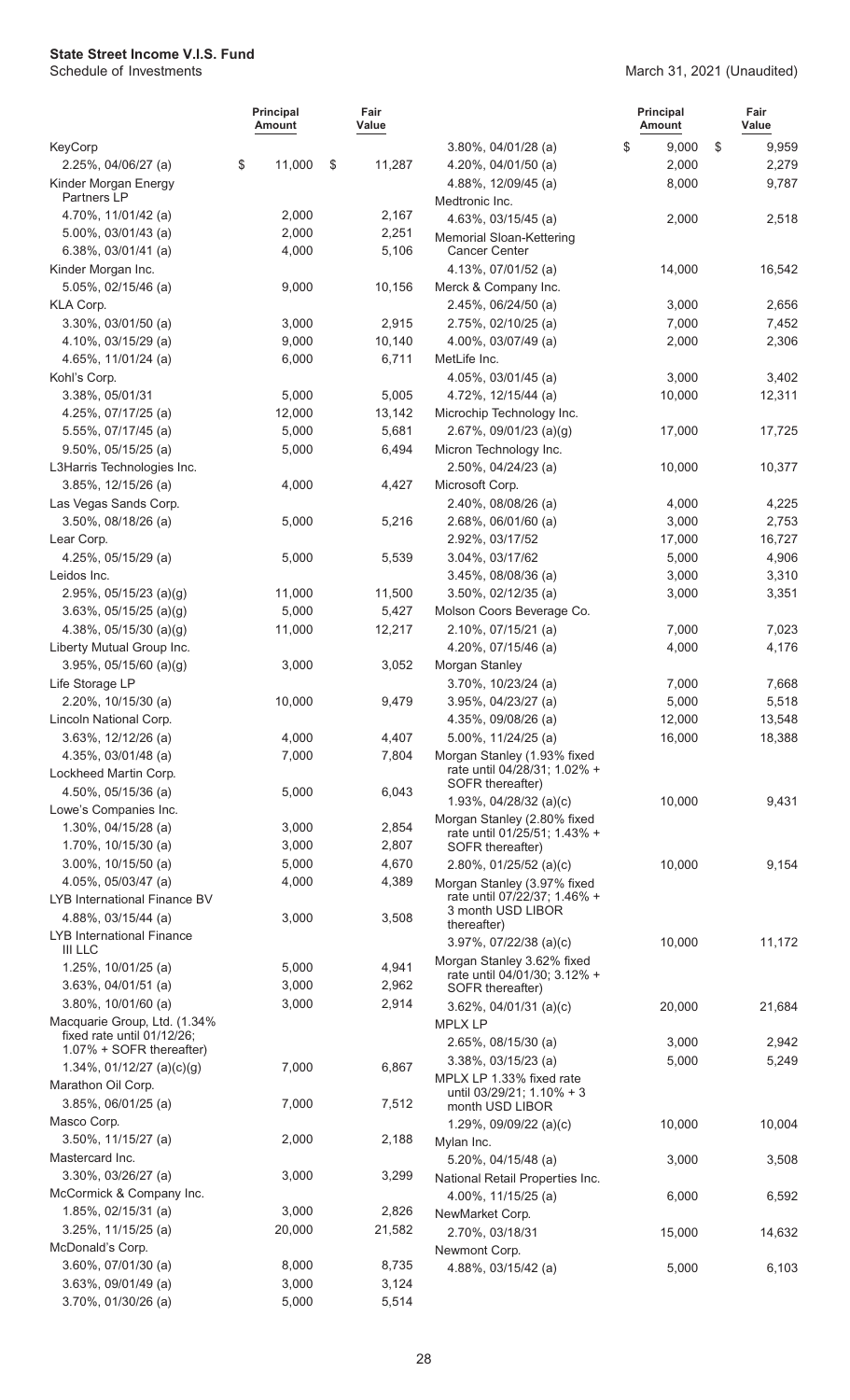|                                                      | <b>Principal</b><br>Amount | Fair<br>Value  |                                                    | <b>Principal</b><br><b>Amount</b> | Fair<br>Value   |
|------------------------------------------------------|----------------------------|----------------|----------------------------------------------------|-----------------------------------|-----------------|
| NextEra Energy Capital                               |                            |                | $2.50\%$ , 02/01/31 (a)                            | \$<br>6,000                       | \$<br>5,659     |
| Holdings Inc.                                        |                            |                | $3.50\%$ , 08/01/50 (a)                            | 3,000                             | 2,611           |
| $3.25\%$ , 04/01/26 (a)                              | \$<br>11,000               | \$<br>11,869   | 4.30%, 03/15/45 (a)                                | 6,000                             | 5,814           |
| NextEra Energy Capital<br>Holdings Inc. (5.65% fixed |                            |                | Pacific Gas and Electric Co.                       |                                   |                 |
| rate until 05/01/29; 3.16% +                         |                            |                | 3.30%, 08/01/40 (a)                                | 6,000                             | 5,410           |
| 3 month USD LIBOR                                    |                            |                | PacifiCorp                                         |                                   |                 |
| thereafter)                                          |                            |                | 2.70%, 09/15/30 (a)                                | 3,000                             | 3,070           |
| 5.65%, 05/01/79 (a)(c)                               | 5,000                      | 5,714          | 6.25%, $10/15/37$ (a)                              | 2,000                             | 2,729           |
| NIKE Inc.                                            |                            |                | Parker-Hannifin Corp.                              |                                   |                 |
| 3.38%, 03/27/50 (a)                                  | 2,000                      | 2,103          | $3.25\%$ , 06/14/29 (a)                            | 3,000                             | 3,206           |
| NiSource Inc.                                        |                            |                | PartnerRe Finance B LLC<br>(4.50% fixed rate until |                                   |                 |
| $3.60\%$ , 05/01/30 (a)                              | 5,000<br>2,000             | 5,420<br>2,115 | $04/01/30$ ; 3.82% + 5 year                        |                                   |                 |
| $3.95\%$ , 03/30/48 (a)<br>Nordstrom Inc.            |                            |                | CMT Rate thereafter)                               |                                   |                 |
| 4.25%, 08/01/31 (d)(g)                               | 5,000                      | 4,999          | 4.50%, $10/01/50$ (a)(c)                           | 11,000                            | 11,258          |
| Norfolk Southern Corp.                               |                            |                | PayPal Holdings Inc.                               |                                   |                 |
| $3.95\%$ , $10/01/42$ (a)                            | 4,000                      | 4,434          | 2.65%, 10/01/26 (a)                                | 8,000                             | 8,467           |
| Northrop Grumman Corp.                               |                            |                | 3.25%, 06/01/50 (a)                                | 2,000                             | 1,999           |
| $3.85\%$ , 04/15/45 (a)                              | 2,000                      | 2,153          | PepsiCo Inc.                                       |                                   |                 |
| 4.03%, 10/15/47 (a)                                  | 3,000                      | 3,327          | 1.63%, 05/01/30 (a)                                | 3,000                             | 2,870           |
| NOV Inc.                                             |                            |                | 2.63%, 07/29/29 (a)                                | 8,000                             | 8,354           |
| 3.60%, 12/01/29 (a)                                  | 7,000                      | 7,043          | 3.45%, 10/06/46 (a)                                | 4,000                             | 4,222           |
| Novartis Capital Corp.                               |                            |                | Petroleos Mexicanos                                |                                   |                 |
| 2.20%, 08/14/30 (a)                                  | 6,000                      | 6,037          | 5.35%, 02/12/28 (a)                                | 10,000                            | 9,768           |
| 3.00%, 11/20/25 (a)                                  | 3,000                      | 3,238          | 5.63%, 01/23/46 (a)                                | 10,000                            | 7,918           |
| Nutrien Ltd.                                         |                            |                | 6.35%, $02/12/48$ (a)                              | 10,000                            | 8,261           |
| 4.90%, 06/01/43 (a)                                  | 4,000                      | 4,745          | 6.50%, 03/13/27 (a)                                | 15,000                            | 15,686          |
| NVIDIA Corp.                                         |                            |                | 7.69%, 01/23/50 (a)                                | 10,000                            | 9,284           |
| 2.85%, 04/01/30 (a)                                  | 16,000                     | 16,804         | Pfizer Inc.                                        |                                   |                 |
| $3.50\%$ , 04/01/50 (a)                              | 2,000                      | 2,113          | 2.70%, 05/28/50 (a)                                | 10,000                            | 9,285           |
| NXP BV/NXP Funding                                   |                            |                | $3.45\%$ , 03/15/29 (a)                            | 2,000                             | 2,195           |
| LLC/NXP USA Inc.                                     |                            |                | $3.60\%$ , 09/15/28 (a)                            | 5,000                             | 5,537           |
| 2.70%, 05/01/25 (a)(g)                               | 18,000                     | 18,883         | 3.90%, 03/15/39 (a)                                | 3,000                             | 3,414           |
| Occidental Petroleum Corp.                           |                            |                | 4.40%, 05/15/44 (a)                                | 2,000                             | 2,406           |
| 2.90%, 08/15/24 (a)                                  | 4,000                      | 3,950          | Philip Morris International Inc.                   |                                   |                 |
| Oklahoma Gas & Electric Co.                          |                            |                | 1.50%, 05/01/25 (a)                                | 4,000                             | 4,056           |
| 3.25%, 04/01/30 (a)                                  | 3,000                      | 3,203          | $2.10\%$ , 05/01/30 (a)                            | 3,000                             | 2,906           |
| <b>Oncor Electric Delivery</b>                       |                            |                | 4.13%, 03/04/43 (a)                                | 2,000                             | 2,183           |
| Company LLC                                          |                            |                | Phillips 66<br>2.15%, 12/15/30 (a)                 | 15,000                            | 14,215          |
| 3.80%, 09/30/47 (a)                                  | 2,000                      | 2,165          | Phillips 66 Partners LP                            |                                   |                 |
| ONEOK Inc.<br>4.35%, 03/15/29 (a)                    | 4,000                      | 4,361          | $3.15\%$ , $12/15/29$ (a)                          | 10,000                            | 10,171          |
| Oracle Corp.                                         |                            |                | 3.75%, 03/01/28 (a)                                | 3,000                             | 3,215           |
| 1.65%, 03/25/26                                      | 10,000                     | 10,072         | 4.68%, 02/15/45 (a)                                | 4,000                             | 4,234           |
| 2.30%, 03/25/28                                      | 5,000                      | 5,060          | <b>Pioneer Natural Resources</b>                   |                                   |                 |
| 2.40%, 09/15/23 (a)                                  | 4,000                      | 4,159          | Co.                                                |                                   |                 |
| 2.65%, 07/15/26 (a)                                  | 5,000                      | 5,246          | 1.13%, 01/15/26 (a)                                | 12,000                            | 11,798          |
| 2.88%, 03/25/31                                      | 5,000                      | 5,090          | 2.15%, 01/15/31 (a)                                | 5,000                             | 4,720           |
| 2.95%, 04/01/30 (a)                                  | 9,000                      | 9,277          | Plains All American                                |                                   |                 |
| 3.60%, 04/01/50 (a)                                  | 4,000                      | 3,882          | Pipeline LP/PAA Finance                            |                                   |                 |
| 3.65%, 03/25/41                                      | 5,000                      | 5,062          | Corp.                                              | 3,000                             |                 |
| 3.80%, 11/15/37 (a)                                  | 3,000                      | 3,118          | 3.55%, 12/15/29 (a)<br>$3.65\%$ , 06/01/22 (a)     | 11,000                            | 3,000<br>11,263 |
| 3.95%, 03/25/51                                      | 5,000                      | 5,162          | PPG Industries Inc.                                |                                   |                 |
| 4.00%, 07/15/46 - 11/15/47                           |                            |                | 1.20%, 03/15/26                                    | 18,000                            | 17,689          |
| (a)                                                  | 11,000                     | 11,353         | Precision Castparts Corp.                          |                                   |                 |
| 4.10%, 03/25/61                                      | 5,000                      | 5,172          | 4.38%, 06/15/45 (a)                                | 8,000                             | 9,063           |
| Otis Worldwide Corp.                                 |                            |                | Prologis LP                                        |                                   |                 |
| 2.06%, 04/05/25 (a)                                  | 5,000                      | 5,156          | 4.38%, 02/01/29 (a)                                | 8,000                             | 9,203           |
| 2.57%, 02/15/30 (a)                                  | 3,000                      | 3,020          | Prudential Financial Inc.                          |                                   |                 |
| $3.36\%$ , 02/15/50 (a)                              | 3,000                      | 2,955          | 3.94%, 12/07/49 (a)                                | 6,000                             | 6,572           |
| Ovintiv Exploration Inc.                             |                            |                | Prudential Financial Inc.                          |                                   |                 |
| 5.63%, 07/01/24 (a)                                  | 21,000                     | 23,069         | (5.70% fixed rate until                            |                                   |                 |
| Owens Corning                                        |                            |                | 09/15/28; 2.67% + 3 month                          |                                   |                 |
| 4.40%, 01/30/48 (a)                                  | 3,000                      | 3,300          | USD LIBOR thereafter)                              |                                   |                 |
| Pacific Gas & Electric Co.                           |                            |                | 5.70%, 09/15/48 (a)(c)                             | 12,000                            | 13,728          |
| 2.10%, 08/01/27 (a)                                  | 3,000                      | 2,937          |                                                    |                                   |                 |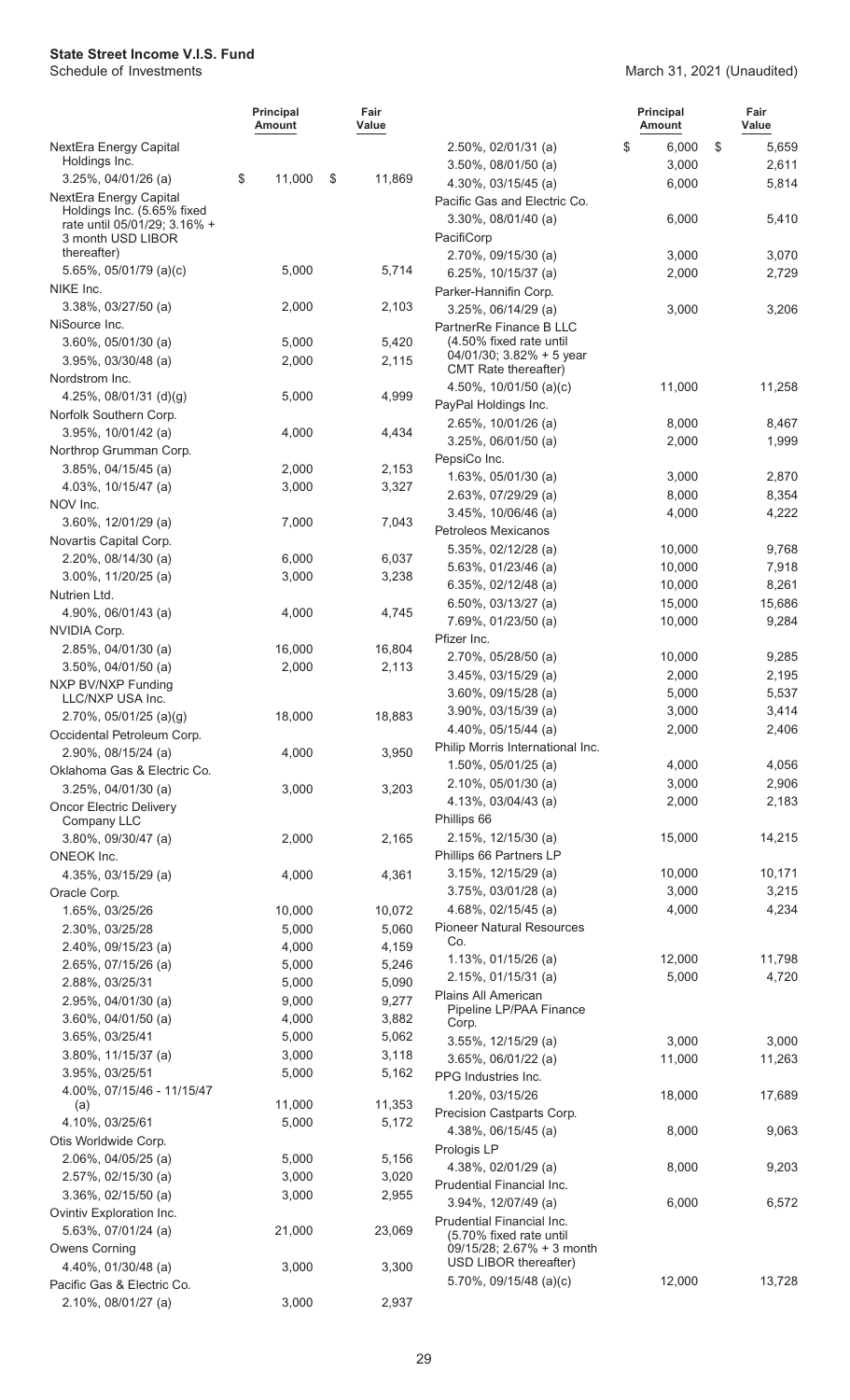|                                            | <b>Principal</b><br>Amount | Fair<br>Value |                                                       | <b>Principal</b><br><b>Amount</b> | Fair<br>Value |
|--------------------------------------------|----------------------------|---------------|-------------------------------------------------------|-----------------------------------|---------------|
| Public Service Company of<br>Colorado      |                            |               | 4.00%, 02/01/48 (a)<br>Shell International Finance BV | 4,000<br>\$                       | \$<br>4,203   |
| 3.70%, 06/15/28 (a)                        | 5,000<br>\$                | \$<br>5,531   | 2.38%, 08/21/22 (a)                                   | 11,000                            | 11,315        |
| Public Service Electric & Gas              |                            |               | 3.13%, 11/07/49 (a)                                   | 7,000                             | 6,742         |
| Co.                                        |                            |               | 3.75%, 09/12/46 (a)                                   | 7,000                             | 7,471         |
| 2.38%, 05/15/23 (a)                        | 8,000                      | 8,298         | 4.13%, 05/11/35 (a)                                   | 8,000                             | 9,124         |
| PVH Corp.                                  |                            |               | <b>Shire Acquisitions Investments</b>                 |                                   |               |
| 4.63%, 07/10/25 (a)                        | 10,000                     | 11,018        | <b>Ireland DAC</b>                                    |                                   |               |
| QUALCOMM Inc.                              |                            |               | 2.88%, 09/23/23 (a)                                   | 3,000                             | 3,155         |
| 1.30%, 05/20/28 (a)                        | 3,000                      | 2,870         | 3.20%, 09/23/26 (a)                                   | 3,000                             | 3,227         |
| 1.65%, 05/20/32 (a)                        | 2,000                      | 1,838         | Simon Property Group LP                               |                                   |               |
| 3.25%, 05/20/27 (a)                        | 2,000                      | 2,182         | 3.38%, 06/15/27 (a)                                   | 4,000                             | 4,310         |
| 4.30%, 05/20/47 (a)                        | 3,000                      | 3,535         | South Jersey Industries Inc.                          |                                   |               |
| Raymond James Financial Inc.               |                            |               | 3.70%, 04/15/31                                       | 12,000                            | 12,102        |
| 3.75%, 04/01/51 (d)                        | 15,000                     | 15,536        | Southern California Edison Co.                        |                                   |               |
| Raytheon Technologies Corp.                |                            |               | 2.40%, 02/01/22 (a)                                   | 10,000                            | 10,132        |
| 3.13%, 05/04/27 (a)                        | 9,000                      | 9,673         | 4.00%, 04/01/47 (a)                                   | 12,000                            | 12,437        |
| 3.50%, 03/15/27 (a)                        | 3,000                      | 3,284         | 4.20%, 03/01/29 (a)                                   | 11,000                            | 12,257        |
| $3.95\%$ , 08/16/25 (a)                    | 2,000                      | 2,223         | Southern Company Gas                                  |                                   |               |
| 4.13%, 11/16/28 (a)                        | 2,000                      | 2,252         | Capital Corp.                                         |                                   |               |
| 4.15%, 05/15/45 (a)                        | 3,000                      | 3,345         | 3.95%, 10/01/46 (a)                                   | 6,000                             | 6,290         |
| 4.45%, 11/16/38 (a)                        | 2,000                      | 2,326         | 4.40%, 05/30/47 (a)                                   | 2,000                             | 2,231         |
| Realty Income Corp.                        |                            |               | Southern Copper Corp.                                 |                                   |               |
| $3.00\%$ , 01/15/27 (a)                    | 5,000                      | 5,304         | 5.88%, 04/23/45 (a)                                   | 8,000                             | 10,519        |
| $3.25\%$ , 01/15/31 (a)                    | 5,000                      | 5,285         | Southwest Airlines Co.                                |                                   |               |
| Regeneron                                  |                            |               | 2.63%, 02/10/30 (a)                                   | 9,000                             | 8,860         |
| Pharmaceuticals Inc.                       |                            | 7,402         | Southwestern Electric Power<br>Co.                    |                                   |               |
| 1.75%, 09/15/30 (a)<br>2.80%, 09/15/50 (a) | 8,000                      |               |                                                       |                                   | 5,262         |
| Reliance Steel & Aluminum                  | 3,000                      | 2,590         | 2.75%, 10/01/26 (a)                                   | 5,000                             |               |
| Co.                                        |                            |               | Spectra Energy Partners LP<br>3.38%, 10/15/26 (a)     | 2,000                             | 2,153         |
| 2.15%, 08/15/30 (a)                        | 8,000                      | 7,688         | 4.50%, 03/15/45 (a)                                   | 3,000                             | 3,264         |
| Reynolds American Inc.                     |                            |               | Spirit Realty LP                                      |                                   |               |
| 4.45%, 06/12/25 (a)                        | 4,000                      | 4,440         | 4.00%, 07/15/29 (a)                                   | 10,000                            | 10,829        |
| Rio Tinto Finance USA PLC                  |                            |               | Starbucks Corp.                                       |                                   |               |
| 4.13%, 08/21/42 (a)                        | 4,000                      | 4,598         | 4.00%, 11/15/28 (a)                                   | 6,000                             | 6,748         |
| Rockwell Automation Inc.                   |                            |               | Steel Dynamics Inc.                                   |                                   |               |
| 4.20%, 03/01/49 (a)                        | 4,000                      | 4,748         | 3.45%, 04/15/30 (a)                                   | 3,000                             | 3,210         |
| Rogers Communications Inc.                 |                            |               | Stryker Corp.                                         |                                   |               |
| 5.00%, 03/15/44 (a)                        | 2,000                      | 2,376         | 1.95%, 06/15/30 (a)                                   | 9,000                             | 8,698         |
| Roper Technologies Inc.                    |                            |               | 2.90%, 06/15/50 (a)                                   | 3,000                             | 2,831         |
| 2.95%, 09/15/29 (a)                        | 2,000                      | 2,085         | Suncor Energy Inc.                                    |                                   |               |
| Ross Stores Inc.                           |                            |               | 4.00%, 11/15/47 (a)                                   | 3,000                             | 3,066         |
| 4.70%, 04/15/27 (a)                        | 3,000                      | 3,423         | Sunoco Logistics Partners                             |                                   |               |
| Royalty Pharma PLC                         |                            |               | Operations LP                                         |                                   |               |
| $0.75\%$ , 09/02/23 (a)(g)                 | 5,000                      | 4,994         | 5.30%, 04/01/44 (a)                                   | 3,000                             | 3,098         |
| 1.20%, 09/02/25 (a)(g)                     | 5,000                      | 4,909         | Sysco Corp.                                           |                                   |               |
| 1.75%, $09/02/27$ (a)(g)                   | 3,000                      | 2,931         | 3.25%, 07/15/27 (a)                                   | 2,000                             | 2,153         |
| 2.20%, 09/02/30 (a)(g)                     | 3,000                      | 2,866         | Tampa Electric Co.                                    |                                   |               |
| RPM International Inc.                     |                            |               | 2.40%, 03/15/31                                       | 10,000                            | 9,952         |
| 3.75%, 03/15/27 (a)                        | 2,000                      | 2,202         | 3.45%, 03/15/51                                       | 5,000                             | 5,103         |
| Ryder System Inc.                          |                            |               | 4.35%, 05/15/44 (a)                                   | 13,000                            | 14,924        |
| 2.90%, 12/01/26 (a)                        | 9,000                      | 9,562         | Tapestry Inc.                                         |                                   |               |
| Sabine Pass Liquefaction LLC               |                            |               | 4.13%, 07/15/27 (a)                                   | 2,000                             | 2,169         |
| 4.20%, 03/15/28 (a)                        | 2,000                      | 2,198         | 4.25%, 04/01/25 (a)                                   | 30,000                            | 32,486        |
| 4.50%, $05/15/30$ (a)                      | 3,000                      | 3,367         | Target Corp.                                          |                                   |               |
| 5.00%, 03/15/27 (a)                        | 2,000                      | 2,280         | 2.50%, 04/15/26 (a)                                   | 3,000                             | 3,186         |
| 5.88%, 06/30/26 (a)                        | 9,000                      | 10,556        | Teck Resources Ltd.                                   |                                   |               |
| Santander Holdings USA Inc.                |                            |               | 3.90%, 07/15/30 (a)                                   | 5,000                             | 5,222         |
| 4.40%, 07/13/27 (a)                        | 4,000                      | 4,422         | 5.40%, 02/01/43 (a)                                   | 2,000                             | 2,253         |
| Schlumberger Holdings Corp.                |                            |               | Teledyne Technologies Inc.                            |                                   |               |
| $3.90\%$ , $05/17/28$ (a)(g)               | 6,000                      | 6,526         | 2.25%, 04/01/28                                       | 18,000                            | 17,916        |
| Selective Insurance Group Inc.             |                            |               | 2.75%, 04/01/31                                       | 10,000                            | 9,994         |
| 5.38%, 03/01/49 (a)                        | 5,000                      | 5,863         | Texas Instruments Inc.                                |                                   |               |
| Sempra Energy                              |                            |               | 3.88%, 03/15/39 (a)                                   | 4,000                             | 4,607         |
| 3.80%, 02/01/38 (a)                        | 2,000                      | 2,148         |                                                       |                                   |               |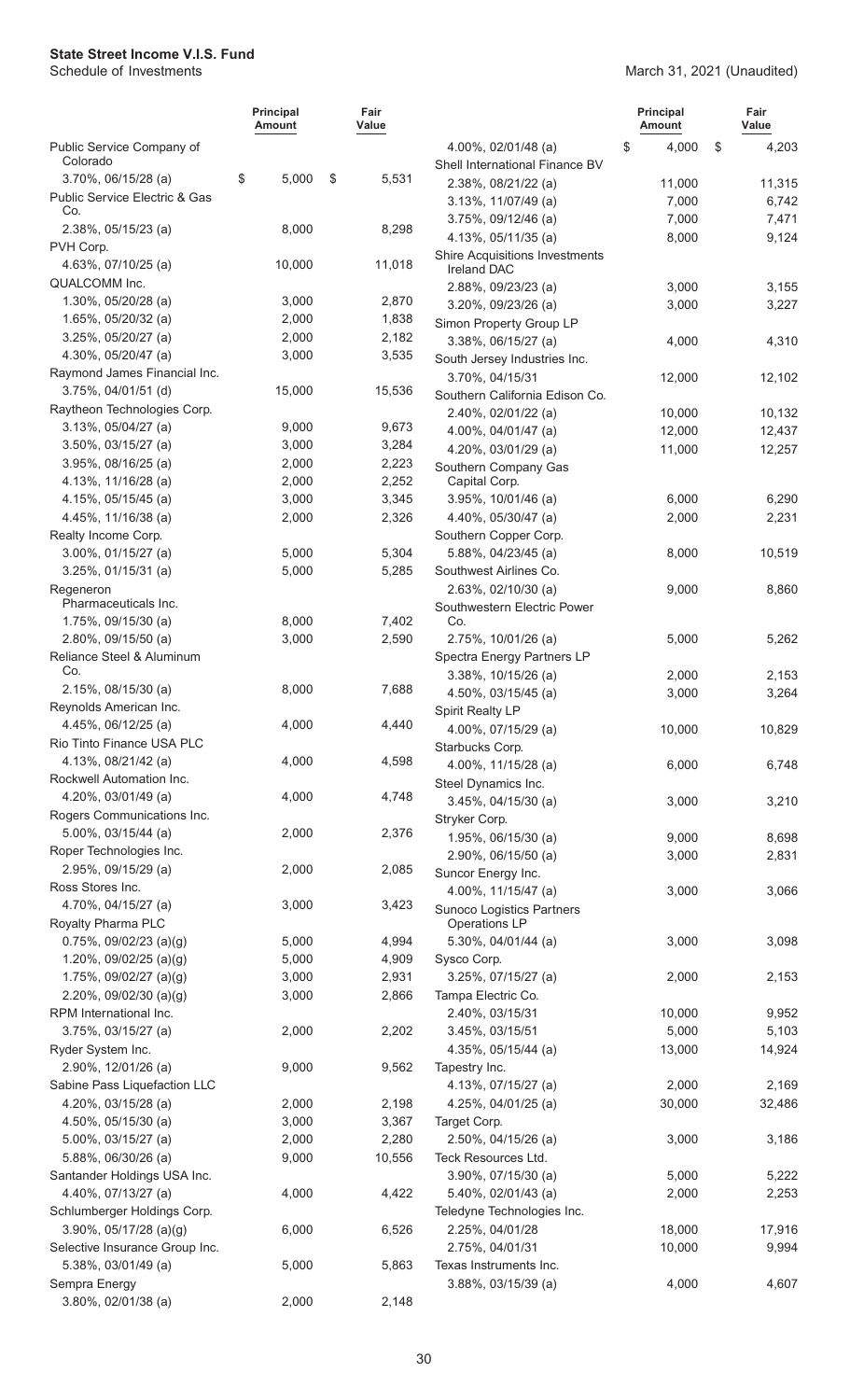|                                                                                                                    | <b>Principal</b><br>Amount | Fair<br>Value |                                                                                                     | <b>Principal</b><br>Amount | Fair<br>Value  |
|--------------------------------------------------------------------------------------------------------------------|----------------------------|---------------|-----------------------------------------------------------------------------------------------------|----------------------------|----------------|
| The Allstate Corp.<br>4.20%, 12/15/46 (a)                                                                          | \$<br>3,000                | \$<br>3,475   | The Goldman Sachs<br>Group Inc. (3.81% fixed rate                                                   |                            |                |
| The Allstate Corp. (5.75%<br>fixed rate until 08/15/23;                                                            |                            |               | until 04/23/28; 1.16% + 3<br>month USD LIBOR<br>thereafter)                                         |                            |                |
| $2.94\% + 3$ month USD<br>LIBOR thereafter)                                                                        |                            |               | $3.81\%$ , 04/23/29 (a)(c)                                                                          | \$<br>4,000                | \$<br>4,383    |
| $5.75\%$ , 08/15/53 (a)(c)                                                                                         | 11,000                     | 11,729        | The Goldman Sachs                                                                                   |                            |                |
| The Bank of New York Mellon<br>Corp. (4.63% fixed rate until<br>09/20/26; 3.13% + 3 month<br>USD LIBOR thereafter) |                            |               | Group Inc. (4.02% fixed rate<br>until 10/31/37; 1.37% + 3<br>month USD LIBOR<br>thereafter)         |                            |                |
| 4.63%, $12/29/49$ (a)(c)                                                                                           | 6,000                      | 6,333         | 4.02%, $10/31/38$ (a)(c)                                                                            | 6,000                      | 6,661          |
| The Bank of Nova Scotia<br>(2.65% fixed rate until<br>06/24/30; 1.90% + 1 year<br><b>CMT</b> Rate thereafter)      |                            |               | The Goldman Sachs<br>Group Inc. $1.05% + 3$ month<br><b>USD LIBOR</b><br>$2.91\%$ , 06/05/23 (a)(c) | 11,000                     | 11,294         |
| 4.65%, 12/31/99 (a)(c)                                                                                             | 8,000                      | 7,996         | The Goldman Sachs                                                                                   |                            |                |
| The Boeing Co.                                                                                                     |                            |               | Group Inc. $1.30\% + 3$ month<br><b>USD LIBOR</b>                                                   |                            |                |
| 2.20%, 02/04/26 (a)                                                                                                | 13,000                     | 12,961        | 4.22%, $05/01/29$ (a)(c)                                                                            | 6,000                      | 6,733          |
| 2.70%, 02/01/27 (a)                                                                                                | 11,000                     | 11,166        | The Hartford Financial                                                                              |                            |                |
| 2.95%, 02/01/30 (a)                                                                                                | 8,000                      | 7,913         | Services Group Inc.                                                                                 |                            |                |
| 3.25%, 03/01/28 (a)                                                                                                | 3,000                      | 3,090         | 2.80%, 08/19/29 (a)                                                                                 | 11,000                     | 11,404         |
| 3.75%, 02/01/50 (a)                                                                                                | 2,000                      | 1,910         | The Hartford Financial                                                                              |                            |                |
| 5.04%, 05/01/27 (a)                                                                                                | 12,000                     | 13,680        | Services Group Inc. (2.32%<br>fixed rate until 03/29/21;                                            |                            |                |
| $5.15\%$ , 05/01/30 (a)                                                                                            | 9,000                      | 10,365        | $2.13% + 3$ month USD                                                                               |                            |                |
| 5.81%, 05/01/50 (a)                                                                                                | 5,000                      | 6,325         | LIBOR)                                                                                              |                            |                |
| The Charles Schwab Corp.<br>(4.00% fixed rate until                                                                |                            |               | 2.32%, 02/12/67 (a)(c)(g)                                                                           | 10,000                     | 9,603          |
| 12/01/30; 3.08% + 10 year                                                                                          |                            |               | The Home Depot Inc.                                                                                 |                            |                |
| CMT Rate thereafter)                                                                                               |                            |               | 2.70%, 04/15/30 (a)                                                                                 | 2,000                      | 2,086          |
| 4.00%, $12/31/99$ (a)(c)                                                                                           | 11,000                     | 10,812        | $3.35\%$ , 04/15/50 (a)                                                                             | 3,000                      | 3,110          |
| The Cleveland Electric<br>Illuminating Co.                                                                         |                            |               | $3.50\%$ , 09/15/56 (a)                                                                             | 5,000                      | 5,268          |
| 4.55%, $11/15/30$ (a)(g)                                                                                           | 8,000                      | 8,859         | $3.90\%$ , $12/06/28$ (a)<br>4.50%, 12/06/48 (a)                                                    | 4,000<br>2,000             | 4,580<br>2,458 |
| The Clorox Co.                                                                                                     |                            |               | The Kroger Co.                                                                                      |                            |                |
| 1.80%, 05/15/30 (a)                                                                                                | 8,000                      | 7,660         | 2.20%, 05/01/30 (a)                                                                                 | 2,000                      | 1,964          |
| The Coca-Cola Co.                                                                                                  |                            |               | 2.95%, 11/01/21 (a)                                                                                 | 7,000                      | 7,091          |
| $2.60\%$ , 06/01/50 (a)                                                                                            | 3,000                      | 2,718         | 4.65%, 01/15/48 (a)                                                                                 | 2,000                      | 2,325          |
| 2.75%, 06/01/60 (a)                                                                                                | 3,000                      | 2,710         | The Northwestern Mutual Life                                                                        |                            |                |
| The Dow Chemical Co.                                                                                               |                            |               | Insurance Co.                                                                                       |                            |                |
| 2.10%, 11/15/30 (a)                                                                                                | 9,000                      | 8,677         | 3.45%, 03/30/51 (g)                                                                                 | 10,000                     | 9,994          |
| $3.60\%$ , 11/15/50 (a)                                                                                            | 3,000                      | 3,033         | The Southern Co.                                                                                    |                            |                |
| 4.25%, 10/01/34 (a)                                                                                                | 3,000                      | 3,360         | 4.40%, 07/01/46 (a)                                                                                 | 2,000                      | 2,231          |
| 5.55%, 11/30/48 (a)<br>The Estee Lauder<br>Companies Inc.                                                          | 2,000                      | 2,637         | The Toronto-Dominion Bank<br>$2.21\% + \text{USD} 5$ year swap<br>rate                              |                            |                |
| 2.38%, 12/01/29 (a)                                                                                                | 3,000                      | 3,046         | $3.63\%$ , 09/15/31 (a)(c)                                                                          | 10,000                     | 10,953         |
| $3.13\%$ , $12/01/49$ (a)                                                                                          | 3,000                      | 3,040         | The Travelers Companies Inc.                                                                        |                            |                |
| The George Washington<br>University                                                                                |                            |               | 2.55%, 04/27/50 (a)<br>The Walt Disney Co.                                                          | 14,000                     | 12,570         |
| 4.13%, 09/15/48                                                                                                    | 8,000                      | 9,342         | 2.65%, 01/13/31 (a)                                                                                 | 8,000                      | 8,171          |
| The Goldman Sachs                                                                                                  |                            |               | 3.38%, 11/15/26 (a)                                                                                 | 3,000                      | 3,283          |
| Group Inc.                                                                                                         |                            |               | $3.60\%$ , 01/13/51 (a)                                                                             | 2,000                      | 2,127          |
| 2.60%, 02/07/30 (a)<br>3.50%, 04/01/25 - 11/16/26                                                                  | 18,000                     | 18,207        | 4.75%, 11/15/46 (a)                                                                                 | 2,000                      | 2,476          |
| (a)                                                                                                                | 17,000                     | 18,434        | 6.65%, 11/15/37 (a)<br>The Williams Companies Inc.                                                  | 6,000                      | 8,778          |
| 3.85%, 01/26/27 (a)                                                                                                | 11,000                     | 12,066        | 3.75%, 06/15/27 (a)                                                                                 | 3,000                      | 3,275          |
| 4.25%, 10/21/25 (a)                                                                                                | 2,000                      | 2,232         | 4.85%, 03/01/48 (a)                                                                                 | 5,000                      | 5,570          |
| 5.15%, 05/22/45 (a)                                                                                                | 5,000                      | 6,256         | 4.90%, 01/15/45 (a)                                                                                 | 6,000                      | 6,652          |
| The Goldman Sachs                                                                                                  |                            |               | 5.40%, 03/04/44 (a)                                                                                 | 2,000                      | 2,328          |
| Group Inc. (1.99% fixed rate<br>until 01/27/31; 1.09% +                                                            |                            |               | Time Warner Cable LLC                                                                               |                            |                |
| SOFR thereafter)                                                                                                   |                            |               | 4.50%, 09/15/42 (a)                                                                                 | 3,000                      | 3,206          |
| 1.99%, 01/27/32 (a)(c)                                                                                             | 11,000                     | 10,444        | 6.55%, 05/01/37 (a)                                                                                 | 3,000                      | 3,948          |
| The Goldman Sachs                                                                                                  |                            |               | T-Mobile USA Inc.                                                                                   |                            |                |
| Group Inc. (2.88% fixed rate                                                                                       |                            |               | $3.50\%$ , 04/15/25 (a)(g)                                                                          | 7,000                      | 7,550          |
| until 10/31/21; 0.82% + 3<br>month USD LIBOR                                                                       |                            |               | $3.75\%$ , 04/15/27 (a)(g)                                                                          | 11,000                     | 12,016         |
| thereafter)                                                                                                        |                            |               | $3.88\%$ , 04/15/30 (a)(g)                                                                          | 14,000                     | 15,191         |
| 2.88%, 10/31/22 (a)(c)                                                                                             | 7,000                      | 7,091         | Total Capital International S.A.<br>3.46%, 02/19/29 (a)                                             | 5,000                      | 5,452          |
|                                                                                                                    |                            |               |                                                                                                     |                            |                |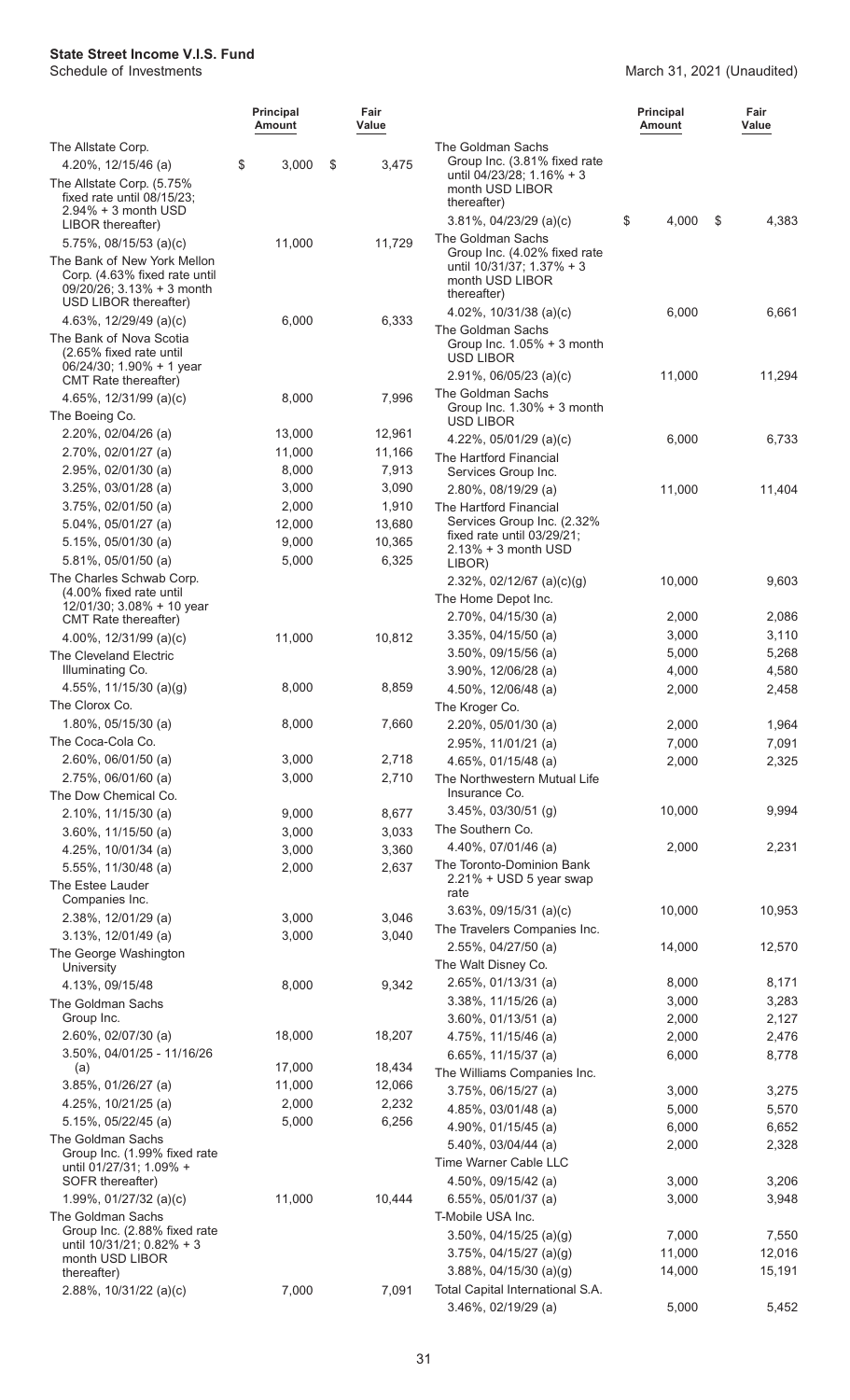|                                                        | <b>Principal</b><br>Amount | Fair<br>Value  |                                                        | <b>Principal</b><br><b>Amount</b> | Fair<br>Value  |
|--------------------------------------------------------|----------------------------|----------------|--------------------------------------------------------|-----------------------------------|----------------|
| <b>Trane Technologies</b>                              |                            |                | 4.40%, 11/01/34 (a)                                    | \$<br>5,000                       | \$<br>5,717    |
| Luxembourg Finance S.A.                                |                            |                | 4.52%, 09/15/48 (a)                                    | 4,000                             | 4,612          |
| 3.55%, 11/01/24 (a)                                    | \$<br>7,000                | \$<br>7,569    | 4.86%, 08/21/46 (a)                                    | 2,000                             | 2,410          |
| 3.80%, 03/21/29 (a)                                    | 4,000                      | 4,397          | 5.25%, 03/16/37 (a)                                    | 3,000                             | 3,787          |
| TransCanada PipeLines Ltd.                             |                            |                | ViacomCBS Inc.                                         |                                   |                |
| 4.25%, 05/15/28 (a)                                    | 8,000                      | 9,008          | 2.90%, 01/15/27 (a)                                    | 5,000                             | 5,252          |
| 4.88%, 01/15/26 (a)                                    | 3,000                      | 3,440          | 3.70%, 06/01/28 (a)                                    | 2,000                             | 2,167          |
| Transcanada Trust (5.63%<br>fixed rate until 05/20/25; |                            |                | 5.25%, 04/01/44 (a)                                    | 3,000                             | 3,609          |
| 3.53% + 3 month USD                                    |                            |                | Virginia Electric & Power Co.                          |                                   |                |
| LIBOR thereafter)                                      |                            |                | 4.00%, 11/15/46 (a)                                    | 5,000                             | 5,571          |
| 5.63%, 05/20/75 (a)(c)                                 | 11,000                     | 11,697         | Visa Inc.                                              |                                   |                |
| <b>Transcontinental Gas Pipe</b><br>Line Company LLC   |                            |                | 2.00%, 08/15/50 (a)                                    | 2,000                             | 1,620          |
| 4.00%, 03/15/28 (a)                                    | 4,000                      | 4,448          | 2.05%, 04/15/30 (a)<br>2.70%, 04/15/40 (a)             | 3,000<br>6,000                    | 2,991<br>5,890 |
| Truist Bank 0.59% - 3 month                            |                            |                | Vistra Operations                                      |                                   |                |
| <b>USD LIBOR</b>                                       |                            |                | Company LLC                                            |                                   |                |
| $3.50\%$ , 08/02/22 (a)(c)                             | 6,000                      | 6,061          | 3.55%, 07/15/24 (a)(g)                                 | 9,000                             | 9,414          |
| Truist Financial Corp. (4.80%                          |                            |                | Vodafone Group PLC                                     |                                   |                |
| fixed rate until 09/01/24:<br>3.00% + 5 year CMT Rate  |                            |                | 4.38%, 05/30/28 (a)                                    | 6,000                             | 6,891          |
| thereafter)                                            |                            |                | 5.25%, 05/30/48 (a)                                    | 2,000                             | 2,500          |
| 4.80%, 12/31/99 (a)(c)                                 | 11,000                     | 11,527         | Vontier Corp.                                          |                                   |                |
| TWDC Enterprises 18 Corp.                              |                            |                | 2.40%, 04/01/28 (g)                                    | 13,000                            | 12,771         |
| 4.13%, 06/01/44 (a)                                    | 4,000                      | 4,563          | 2.95%, 04/01/31 (g)                                    | 8,000                             | 7,813          |
| Tyco Electronics Group S.A.                            |                            |                | Vornado Realty LP                                      |                                   |                |
| 3.13%, 08/15/27 (a)                                    | 3,000                      | 3,221          | 3.50%, 01/15/25 (a)                                    | 4,000                             | 4,224          |
| Tyson Foods Inc.                                       |                            |                | Vulcan Materials Co.                                   |                                   |                |
| 4.00%, 03/01/26 (a)                                    | 7,000                      | 7,763          | 3.90%, 04/01/27 (a)                                    | 2,000                             | 2,235          |
| 4.55%, 06/02/47 (a)                                    | 2,000                      | 2,347          | Walgreens Boots Alliance Inc.                          |                                   |                |
| U.S. Bancorp 3.49% - 3 month<br><b>USD LIBOR</b>       |                            |                | 4.10%, 04/15/50 (a)<br>Walmart Inc.                    | 2,000                             | 2,035          |
| 3.73%, 12/29/49 (a)(c)                                 | 17,000                     | 16,979         | 3.63%, 12/15/47 (a)                                    | 4,000                             | 4,424          |
| UDR Inc.                                               |                            |                | 3.70%, 06/26/28 (a)                                    | 5,000                             | 5,618          |
| 2.10%, 08/01/32 (a)                                    | 5,000                      | 4,657          | 3.95%, 06/28/38 (a)                                    | 3,000                             | 3,470          |
| 3.00%, 08/15/31 (a)                                    | 5,000                      | 5,097          | 4.05%, 06/29/48 (a)                                    | 5,000                             | 5,877          |
| Union Pacific Corp.                                    |                            |                | WEC Energy Group Inc.                                  |                                   |                |
| 3.50%, 06/08/23 (a)                                    | 8,000                      | 8,499          | 3.55%, 06/15/25 (a)                                    | 8,000                             | 8,673          |
| 4.10%, 09/15/67 (a)                                    | 5,000                      | 5,399          | Wells Fargo & Co.                                      |                                   |                |
| 4.30%, 03/01/49 (a)                                    | 5,000                      | 5,732          | 4.15%, 01/24/29 (a)                                    | 8,000                             | 9,012          |
| UnitedHealth Group Inc.                                |                            |                | 4.75%, 12/07/46 (a)                                    | 2,000                             | 2,363          |
| 2.00%, 05/15/30 (a)                                    | 10,000                     | 9,837          | Wells Fargo & Co. (1.65%                               |                                   |                |
| 4.45%, 12/15/48 (a)                                    | 6,000                      | 7,346          | fixed rate until 06/02/23;<br>1.60% + SOFR thereafter) |                                   |                |
| 4.75%, 07/15/45 (a)                                    | 8,000                      | 10,033         | 1.65%, $06/02/24$ (a)(c)                               | 5,000                             | 5,111          |
| Unum Group                                             |                            |                | Wells Fargo & Co. (2.39%)                              |                                   |                |
| 4.50%, 03/15/25 (a)                                    | 2,000                      | 2,234          | fixed rate until 06/02/27;                             |                                   |                |
| Utah Acquisition Sub Inc.                              |                            |                | 2.10% + SOFR thereafter)                               |                                   |                |
| 3.15%, 06/15/21 (a)                                    | 7,000<br>2,000             | 7,021<br>2,205 | $2.39\%$ , 06/02/28 (a)(c)                             | 10,000                            | 10,247         |
| 3.95%, 06/15/26 (a)<br>Vale S.A.                       |                            |                | Wells Fargo & Co. (2.88%<br>fixed rate until 10/30/29; |                                   |                |
| 5.63%, 09/11/42 (a)                                    | 5,000                      | 6,024          | $1.17% + 3$ month USD                                  |                                   |                |
| Valero Energy Corp.                                    |                            |                | LIBOR thereafter)                                      |                                   |                |
| 2.85%, 04/15/25 (a)                                    | 7,000                      | 7,315          | 2.88%, $10/30/30$ (a)(c)                               | 3,000                             | 3,092          |
| 4.00%, $04/01/29$ (a)                                  | 2,000                      | 2,168          | $3.20\%$ , 06/17/27 (a)(c)                             | 34,000                            | 36,441         |
| Ventas Realty LP                                       |                            |                | Wells Fargo & Co. (3.07%<br>fixed rate until 04/30/40; |                                   |                |
| 3.25%, 10/15/26 (a)                                    | 10,000                     | 10,756         | 2.53% + SOFR thereafter)                               |                                   |                |
| <b>VEREIT Operating</b>                                |                            |                | $3.07\%$ , 04/30/41 (a)(c)                             | 10,000                            | 9,808          |
| Partnership LP                                         |                            |                | Wells Fargo & Co. (5.88%                               |                                   |                |
| 2.85%, 12/15/32 (a)                                    | 5,000                      | 4,846          | fixed rate until 06/15/25;<br>$3.99\% + 3$ month USD   |                                   |                |
| Verizon Communications Inc.                            |                            |                | LIBOR thereafter)                                      |                                   |                |
| 1.45%, 03/20/26                                        | 10,000                     | 10,006         | 5.88%, 12/29/49 (a)(c)                                 | 9,000                             | 9,909          |
| 2.10%, 03/22/28                                        | 10,000                     | 10,032         | Wells Fargo & Co. 2.00% +                              |                                   |                |
| 2.55%, 03/21/31                                        | 10,000                     | 9,987          | <b>SOFRRATE</b>                                        |                                   |                |
| 3.00%, 03/22/27 (a)                                    | 27,000                     | 28,844         | 2.19%, 04/30/26 (a)(c)                                 | 10,000                            | 10,316         |
| 3.40%, 03/22/41<br>3.55%, 03/22/51                     | 4,000<br>5,000             | 4,063<br>4,996 |                                                        |                                   |                |
| 3.70%, 03/22/61                                        | 5,000                      | 4,947          |                                                        |                                   |                |
| 4.33%, 09/21/28 (a)                                    | 5,000                      | 5,725          |                                                        |                                   |                |
|                                                        |                            |                |                                                        |                                   |                |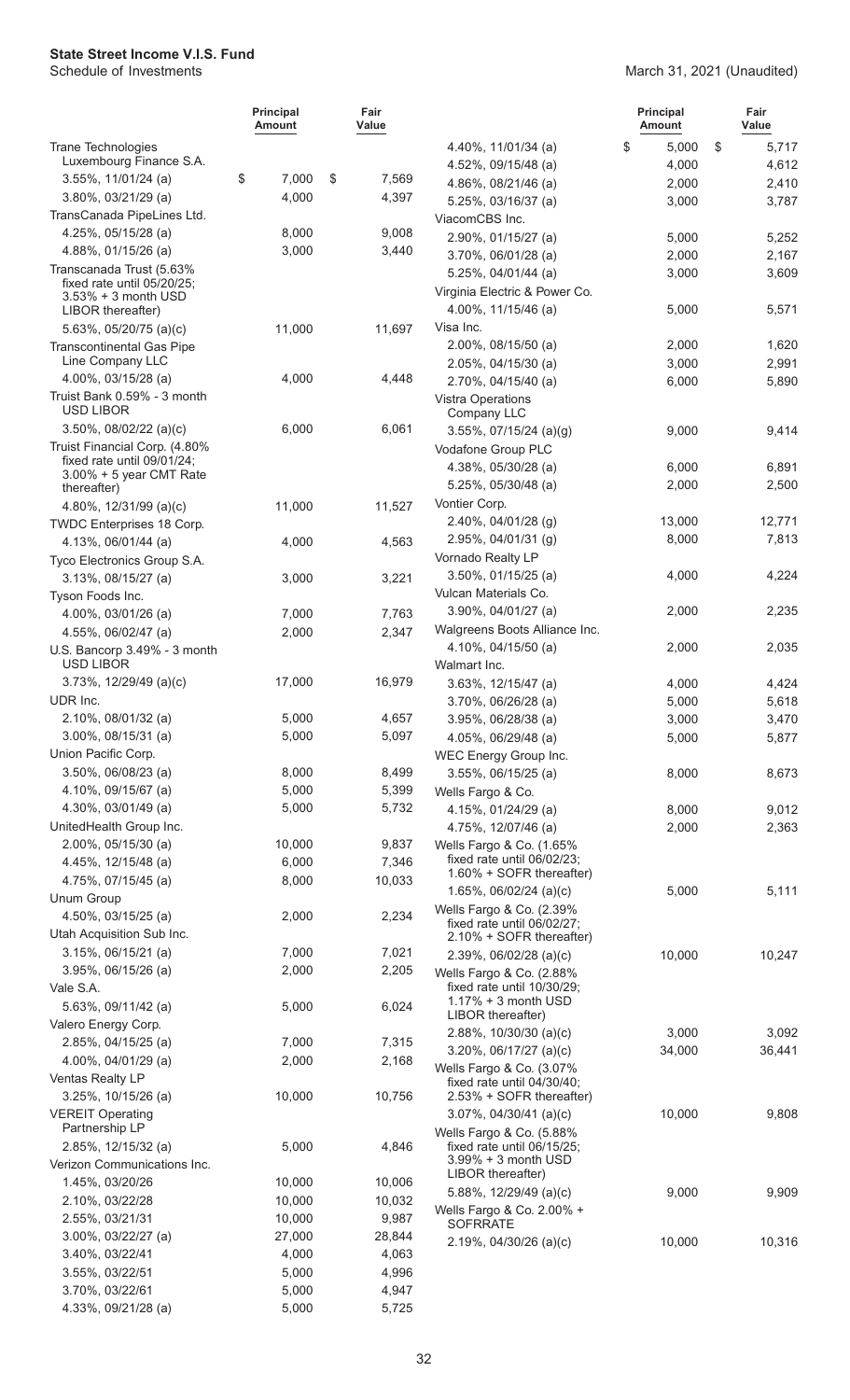|                                                                                                         | <b>Principal</b><br>Amount | Fair<br>Value |     |
|---------------------------------------------------------------------------------------------------------|----------------------------|---------------|-----|
| Westpac Banking Corp.<br>(2.89% fixed rate until<br>$02/04/25$ ; 1.35% + 5 year<br>CMT Rate thereafter) |                            |               | GS  |
| $2.89\%$ , 02/04/30 (a)(c)                                                                              | \$<br>12,000               | \$<br>12,361  | GS  |
| Westpac Banking Corp.<br>(4.11% fixed rate until<br>$07/24/29$ ; 2.00% + 5 year<br>CMT Rate thereafter) |                            |               | GS  |
| 4.11%, $07/24/34$ (a)(c)<br>Willis North America Inc.                                                   | 7,000                      | 7,480         | GS  |
| 3.60%, 05/15/24 (a)                                                                                     | 6,000                      | 6,471         |     |
| $3.88\%$ , 09/15/49 (a)                                                                                 | 6,000                      | 6,402         |     |
| WPP Finance 2010                                                                                        |                            |               | GS  |
| 3.75%, 09/19/24 (a)                                                                                     | 10,000                     | 10,908        |     |
| WRKCo Inc.                                                                                              |                            |               | GS  |
| 3.00%, 09/15/24 (a)                                                                                     | 4,000                      | 4,267         |     |
| Xcel Energy Inc.                                                                                        |                            |               |     |
| 3.40%, 06/01/30 (a)                                                                                     | 3,000                      | 3,223         | JPI |
| Zoetis Inc.                                                                                             |                            |               |     |
| 3.00%, 09/12/27 (a)                                                                                     | 3,000                      | 3,206         | JPI |
| 3.90%, 08/20/28 (a)                                                                                     | 4,000                      | 4,448         |     |
|                                                                                                         |                            | 5,430,788     |     |
| Non-Agency Collateralized Mortgage Obligations - 8.9%<br><b>Banc of America Commercial</b>              |                            |               | MA  |
| Mortgage Trust 2015-UBS7                                                                                |                            |               |     |
| 4.36%, 09/15/48 (c)<br><b>Banc of America Commercial</b>                                                | 19,000                     | 18,251        | Mo  |
| Mortgage Trust 2016-UBS10<br>4.88%, 07/15/49 (c)                                                        | 23,000                     | 24,650        | Mo  |
| <b>BANK 2017-BNK7</b>                                                                                   |                            |               |     |
| 3.18%, 09/15/60                                                                                         | 158,000                    | 168,735       |     |
| <b>BANK 2018-BNK15</b>                                                                                  |                            |               |     |
| 4.41%, 11/15/61 (c)                                                                                     | 66,000                     | 75,750        | Mo  |
| <b>BANK 2019-BNK17</b>                                                                                  |                            |               |     |
| 4.52%, 04/15/52 (c)                                                                                     | 10,000                     | 10,889        |     |
| <b>Cantor Commercial Real</b><br>Estate Lending 2019-CF3                                                |                            |               | UB  |
| 3.01%, 01/15/53                                                                                         | 34,000                     | 35,641        |     |
| CD 2019-CD8 Mortgage Trust                                                                              |                            |               | UB  |
| 2.91%, 08/15/57                                                                                         | 63,000                     | 65,375        |     |
| <b>CFCRE Commercial Mortgage</b><br><b>Trust 2016-C7</b>                                                |                            |               | UB  |
| 4.43%, 12/10/54 (c)                                                                                     | 20,000                     | 19,291        |     |
| <b>Citigroup Commercial</b><br>Mortgage Trust 2015-GC35                                                 |                            |               | We  |
| 4.48%, 11/10/48 (c)                                                                                     | 33,000                     | 30,996        |     |
| Citigroup Commercial                                                                                    |                            |               | We  |
| Mortgage Trust 2015-P1                                                                                  |                            |               |     |
| 3.72%, 09/15/48<br>Citigroup Commercial                                                                 | 98,000                     | 107,392       | WF  |
| Mortgage Trust 2016-P6                                                                                  |                            |               |     |
| 4.03%, 12/10/49 (c)<br>COMM 2014-CR14 Mortgage                                                          | 31,273                     | 33,563        | WF  |
| <b>Trust</b>                                                                                            |                            |               |     |
| 4.53%, 02/10/47 (c)<br>CSAIL 2015-C3 Commercial<br>Mortgage Trust                                       | 25,000                     | 27,206        | WF  |
| 4.13%, 08/15/48 (c)                                                                                     | 42,967                     | 43,679        |     |
| CSAIL 2016-C7 Commercial<br>Mortgage Trust                                                              |                            |               | WF  |
| 4.34%, 11/15/49 (c)                                                                                     | 31,000                     | 31,779        |     |
| <b>GS Mortgage Securities Trust</b><br>2014-GC22                                                        |                            |               |     |
| 4.69%, 06/10/47 (c)                                                                                     | 20,000                     | 20,951        |     |
| <b>GS Mortgage Securities Trust</b>                                                                     |                            |               | So  |
| 2014-GC24                                                                                               |                            |               | Go  |
| 4.51%, 09/10/47 (c)                                                                                     | 25,000                     | 25,153        |     |

|                                                                                        | Principal<br>Amount | Fair<br>Value       |
|----------------------------------------------------------------------------------------|---------------------|---------------------|
| <b>GS Mortgage Securities Trust</b><br>2015-GS1                                        |                     |                     |
| 4.42%, 11/10/48 (c)<br><b>GS Mortgage Securities Trust</b>                             | \$<br>25,000        | S<br>21,481         |
| 2016-GS3<br>2.85%, 10/10/49                                                            | 33,000              | 34,888              |
| <b>GS Mortgage Securities Trust</b><br>2017-GS8<br>3.47%, 11/10/50                     | 63,977              | 69,446              |
| <b>GS Mortgage Securities Trust</b><br>2018-GS9                                        |                     |                     |
| 4.14%, 03/10/51 (c)<br><b>GS Mortgage Securities Trust</b><br>2019-GC42                | 25,000              | 27,730              |
| 2.75%, 09/01/52<br><b>GS Mortgage Securities Trust</b>                                 | 105,000             | 108,040             |
| 2019-GSA1<br>3.05%, 11/10/52                                                           | 56,000              | 58,807              |
| <b>JPMBB Commercial Mortgage</b><br>Securities Trust 2013-C12                          |                     |                     |
| 4.04%, $07/15/45$ (c)<br><b>JPMBB Commercial Mortgage</b><br>Securities Trust 2015-C32 | 15,000              | 15,850              |
| 4.65%, 11/15/48 (c)<br>MASTR Alternative Loan Trust                                    | 20,000              | 16,587              |
| 2003-5<br>5.00%, 08/25/18 (e)                                                          | 728                 | 8                   |
| Morgan Stanley Bank of<br>America Merrill Lynch Trust<br>2013-C7                       |                     |                     |
| 4.12%, 02/15/46 (c)                                                                    | 26,000              | 25,186              |
| Morgan Stanley Bank of<br>America Merrill Lynch Trust<br>2015-C21                      |                     |                     |
| $0.88\%$ , 03/15/48 (c)(e)<br>Morgan Stanley Capital I Trust<br>2016-UBS12             | 346,225             | 9,305               |
| 4.03%, 12/15/49 (c)<br><b>UBS Commercial Mortgage</b>                                  | 26,000              | 24,614              |
| Trust 2012-C1<br>5.57%, 05/10/45 (c)(g)                                                | 25,000              | 24,955              |
| <b>UBS Commercial Mortgage</b><br>Trust 2018-C12<br>4.79%, 08/15/51 (c)                | 17,000              | 18,728              |
| <b>UBS-Barclays Commercial</b><br>Mortgage Trust 2013-C6                               |                     |                     |
| $3.88\%$ , 04/10/46 (c)(g)<br>Wells Fargo Commercial                                   | 62,000              | 62,922              |
| Mortgage Trust 2014-LC16<br>4.32%, 08/15/50                                            | 62,000              | 61,013              |
| Wells Fargo Commercial<br>Mortgage Trust 2019-C50<br>4.35%, 05/15/52                   | 15,000              | 15,595              |
| <b>WFRBS Commercial Mortgage</b><br>Trust 2012-C10                                     |                     |                     |
| 3.74%, 12/15/45<br><b>WFRBS Commercial Mortgage</b><br>Trust 2013-C17                  | 16,000              | 15,334              |
| 4.26%, 12/15/46<br><b>WFRBS Commercial Mortgage</b>                                    | 25,000              | 26,926              |
| Trust 2014-C20<br>4.38%, 05/15/47                                                      | 25,000              | 25,431              |
| <b>WFRBS Commercial Mortgage</b><br><b>Trust 2014-LC14</b>                             |                     |                     |
| 4.35%, 03/15/47 (c)                                                                    | 58,000              | 62,788<br>1,464,935 |
| Sovereign Bonds - 0.5%                                                                 |                     |                     |
| Government of Mexico                                                                   |                     |                     |
| 4.00%, 10/02/23 (a)                                                                    | 12,000              | 12,931              |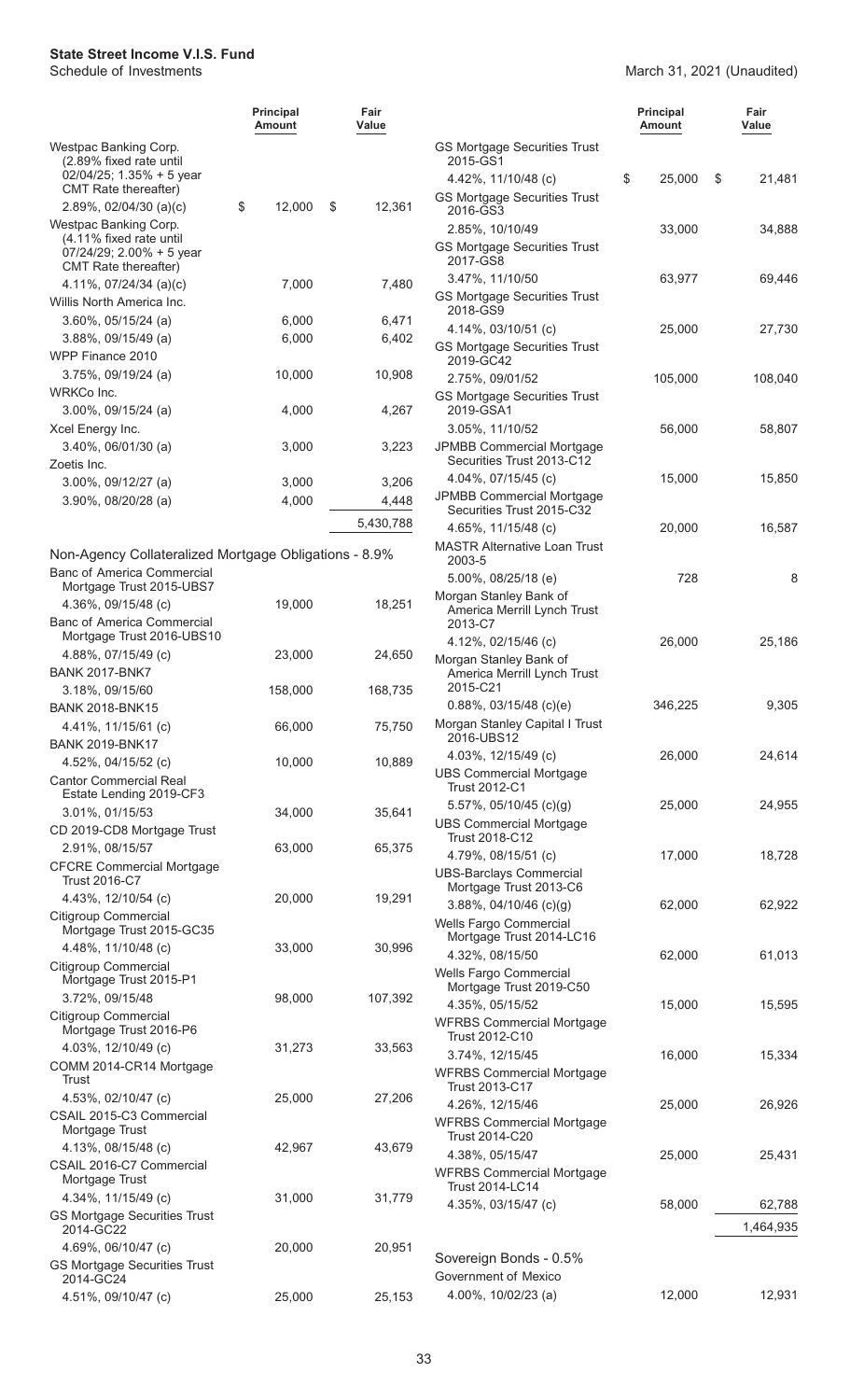#### March 31, 2021 (Unaudited)

|                                                       | <b>Principal</b><br>Amount |        | Fair<br>Value |                                                  | <b>Number</b><br>of Shares |    | Fair<br>Value |
|-------------------------------------------------------|----------------------------|--------|---------------|--------------------------------------------------|----------------------------|----|---------------|
| 4.75%, 03/08/44 (a)                                   | \$<br>20,000               | \$     | 20,970        | <b>Domestic Equity - 0.2%</b>                    |                            |    |               |
| Government of Peru                                    |                            |        |               | <b>Preferred Stock - 0.2%</b>                    |                            |    |               |
| 1.86%, 12/01/32 (a)                                   | 10,000                     |        | 9,127         | Wells Fargo & Co. 5.85%,                         |                            |    |               |
| 2.78%, 12/01/60 (a)                                   | 15,000                     |        | 12,415        | $3.09\% + 3$ month USD                           |                            |    |               |
| $5.63\%$ , 11/18/50 (a)                               | 11,000                     |        | 14,626        | <b>LIBOR</b><br>$(Cost $23,300)$ $(c)$           | 932                        | \$ | 24,977        |
| Government of Uruguay                                 |                            |        |               |                                                  |                            |    |               |
| 5.10%, 06/18/50 (a)                                   | 14,040                     |        | 17,405        | <b>Total Investments in</b><br><b>Securities</b> |                            |    |               |
|                                                       |                            | 87,474 |               | (Cost \$15,292,392)                              |                            |    | 15,634,768    |
|                                                       |                            |        |               | <b>Short-Term Investments - 15.3%</b>            |                            |    |               |
| Municipal Bonds and Notes - 0.6%                      |                            |        |               | <b>State Street Institutional</b>                |                            |    |               |
| American Municipal Power Inc.                         |                            |        |               | U.S. Government Money                            |                            |    |               |
| 6.27%, 02/15/50                                       | 15,000                     |        | 20,409        | Market Fund - Class G<br>Shares 0.04% (a)(h)(i)  |                            |    |               |
| Board of Regents of the<br>University of Texas System |                            |        |               | (Cost \$2,530,144)                               | 2,530,145                  |    | 2,530,145     |
| 3.35%, 08/15/47                                       | 10,000                     |        | 10,956        | <b>Total Investments</b>                         |                            |    |               |
| Port Authority of New York &                          |                            |        |               | (Cost \$17,822,536)                              |                            |    | 18, 164, 913  |
| New Jersey                                            |                            |        |               | <b>Liabilities in Excess of Other</b>            |                            |    |               |
| 4.46%, 10/01/62                                       | 25,000                     |        | 30,810        | Assets, net - (10.1)%                            |                            |    | (1,666,778)   |
| State of California                                   |                            |        |               | <b>NET ASSETS - 100.0%</b>                       |                            | \$ | 16,498,135    |
| 4.60%, 04/01/38                                       | 15,000                     |        | 17,324        |                                                  |                            |    |               |
| State of Illinois                                     |                            |        |               |                                                  |                            |    |               |
| 5.10%, 06/01/33                                       | 10,000                     |        | 11,259        |                                                  |                            |    |               |
|                                                       |                            |        | 90,758        |                                                  |                            |    |               |
| <b>Total Bonds and Notes</b>                          |                            |        |               |                                                  |                            |    |               |
| (Cost \$15,269,092)                                   |                            |        | 15,609,791    |                                                  |                            |    |               |

#### **Other Information:**

Centrally Cleared Credit Default Swaps

| <b>Reference Entity</b>                                                   | Counterparty                 | <b>Notional</b><br>Amount<br>(000s<br>omitted) | <b>Contract</b><br>Annual<br><b>Fixed Rate/</b><br><b>Payment</b><br><b>Frequency</b> | <b>Termination</b><br><b>Date</b> | <b>Market</b><br>Value | Unamortized<br><b>Upfront</b><br><b>Payments</b><br><b>Received (Paid)</b> | <b>Unrealized</b><br>Appreciation<br>(Depreciation) |
|---------------------------------------------------------------------------|------------------------------|------------------------------------------------|---------------------------------------------------------------------------------------|-----------------------------------|------------------------|----------------------------------------------------------------------------|-----------------------------------------------------|
| <b>Sell Protection</b><br>Markit CDX North<br>America High Yield<br>Index | Intercontinental<br>Exchange | \$365                                          | $5.00\%$<br>Quarterly                                                                 | 06/20/25                          | \$33,387               | \$(19,243)                                                                 | \$52,630                                            |

The Fund had the following long futures contracts open at March 31, 2021:

| <b>Description</b>                | <b>Expiration</b><br><b>Date</b> | Number of<br>Contracts | <b>Notional</b><br>Amount | Value                   | Unrealized<br>Appreciation<br>(Depreciation) |  |
|-----------------------------------|----------------------------------|------------------------|---------------------------|-------------------------|----------------------------------------------|--|
| 2 Yr. U.S. Treasury Notes Futures | June 2021                        | 11                     |                           | \$2,429,911 \$2,427,992 | \$(1,919)                                    |  |

The Fund had the following short futures contracts open at March 31, 2021:

| <b>Description</b>                 | <b>Expiration</b><br>date | Number of<br><b>Contracts</b> | <b>Notional</b><br>Amount | Value            | <b>Unrealized</b><br>Appreciation<br>(Depreciation) |
|------------------------------------|---------------------------|-------------------------------|---------------------------|------------------|-----------------------------------------------------|
| 10 Yr. U.S. Treasury Notes Futures | June 2021                 |                               | (134.334)<br>S.           | -S<br>(130, 937) | \$3,396                                             |
| 10 Yr. U.S. Treasury Ultra Futures | June 2021                 | 8                             | (1, 187, 870)             | (1, 149, 500)    | 38,370                                              |
| U.S. Treasury Long Bond Futures    | June 2021                 |                               | (160,615)                 | (154.594)        | 6,022                                               |
|                                    |                           |                               |                           |                  | \$47.788                                            |

\$45,869

The views expressed in this document reflect our judgment as of the publication date and are subject to change at any time without notice. The securities cited may not be representative of the Fund's future investments and should not be construed as a recommendation to purchase or sell a particular security. See the Fund's summary prospectus and statutory prospectus for complete descriptions of investment objectives, policies, risks and permissible investments.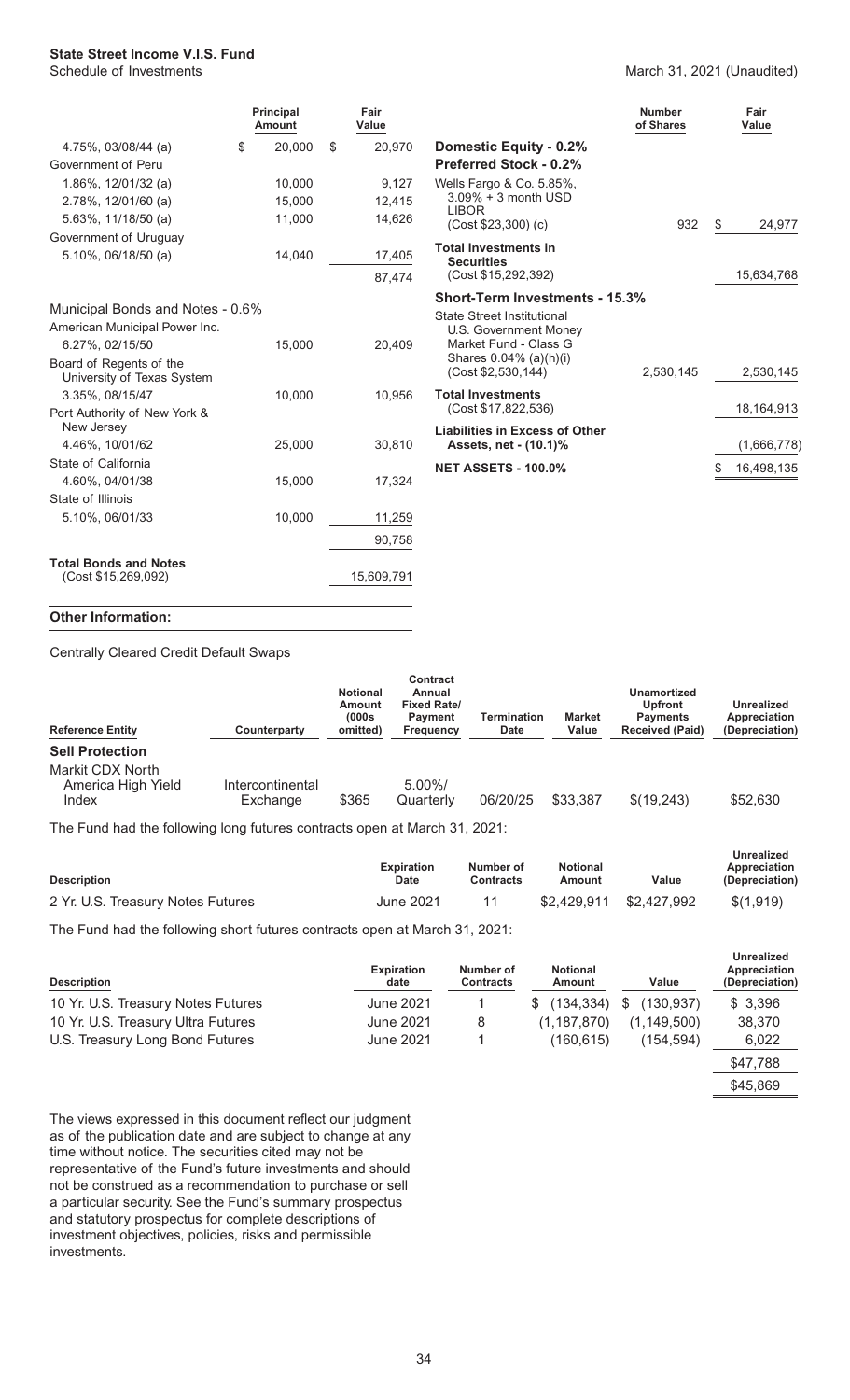- (a) At March 31, 2021, all or a portion of this security was pledged to cover collateral requirements for futures, options, swaps and/or TBAs.
- (b) Step coupon bond.
- (c) Variable Rate Security Interest rate shown is rate in effect at March 31, 2021. For securities based on a published reference rate and spread, the reference rate and spread are indicated in the description above.
- (d) Settlement is on a delayed delivery or when-issued basis with final maturity to be announced ("TBA") in the future.
- (e) Interest only security. These securities represent the right to receive the monthly interest payments on an underlying pool of mortgages. Payments of principal on the pool reduce the value of the "interest only" holding.
- (f) Principal only security. These securities represent the right to receive the monthly principal payments on an underlying pool of mortgages. No payments of interest on the pool are passed through to the "principal only" holder.
- (g) Pursuant to Rule 144A of the Securities Act of 1933, as amended, these securities may be resold in transactions exempt from registration, normally to qualified institutional buyers. At March 31, 2021, these securities amounted to \$681,505 or 4.13% of the net assets of the State Street Income V.I.S. Fund. These securities have been determined to be liquid using procedures established by the Fund's Board of Directors.
- (h) Coupon amount represents effective yield.
- (i) Sponsored by SSGA Funds Management, Inc., the Fund's investment adviser and administrator, and an affiliate of State Street Bank & Trust Co., the Fund's sub-administrator, custodian and accounting agent.
- Amount is less than \$0.50.

#### Abbreviations:

CMT - Constant Maturity Treasury LIBOR - London Interbank Offered Rate REMIC - Real Estate Mortgage Investment Conduit SOFR - Secured Overnight Financing Rate STRIPS - Separate Trading of Registered Interest and Principal of Security TBA - To Be Announced

The following table presents the Fund's investments measured at fair value on a recurring basis at March 31, 2021:

| Fund                       | <b>Investments</b>                                                                         | Level 1                     | Level 2      | Level 3 | <b>Total</b> |
|----------------------------|--------------------------------------------------------------------------------------------|-----------------------------|--------------|---------|--------------|
| State Street Income V.I.S. |                                                                                            |                             |              |         |              |
| Fund                       | Investments in Securities                                                                  |                             |              |         |              |
|                            | U.S. Treasuries                                                                            | \$                          | \$3,710,953  | S—      | \$3,710,953  |
|                            | Agency Mortgage Backed                                                                     |                             | 4,402,199    |         | 4,402,199    |
|                            | <b>Agency Collateralized</b>                                                               |                             |              |         |              |
|                            | Mortgage Obligations                                                                       |                             | 152,842      |         | 152,842      |
|                            | <b>Asset Backed</b>                                                                        |                             | 269,842      |         | 269,842      |
|                            | <b>Corporate Notes</b>                                                                     |                             | 5,430,788    |         | 5,430,788    |
|                            | Non-Agency Collateralized                                                                  |                             |              |         |              |
|                            | Mortgage Obligations                                                                       |                             | 1,464,935    |         | 1,464,935    |
|                            | Sovereign Bonds                                                                            |                             | 87,474       |         | 87,474       |
|                            | Municipal Bonds and Notes                                                                  |                             | 90,758       |         | 90,758       |
|                            | <b>Preferred Stock</b>                                                                     | 24,977                      |              |         | 24,977       |
|                            | <b>Short-Term Investments</b>                                                              | 2,530,145                   |              |         | 2,530,145    |
|                            | <b>Total Investments in Securities</b>                                                     | \$2,555,122<br>\$15,609,791 |              | \$—     | \$18,164,913 |
|                            | <b>Other Financial Instruments</b><br><b>Credit Default Swap</b><br>Contracts - Unrealized |                             |              |         |              |
|                            | Appreciation                                                                               | \$                          | \$<br>52,630 |         | \$<br>52,630 |
|                            | Long Futures Contracts -<br><b>Unrealized Depreciation</b>                                 | (1, 919)                    |              |         | (1, 919)     |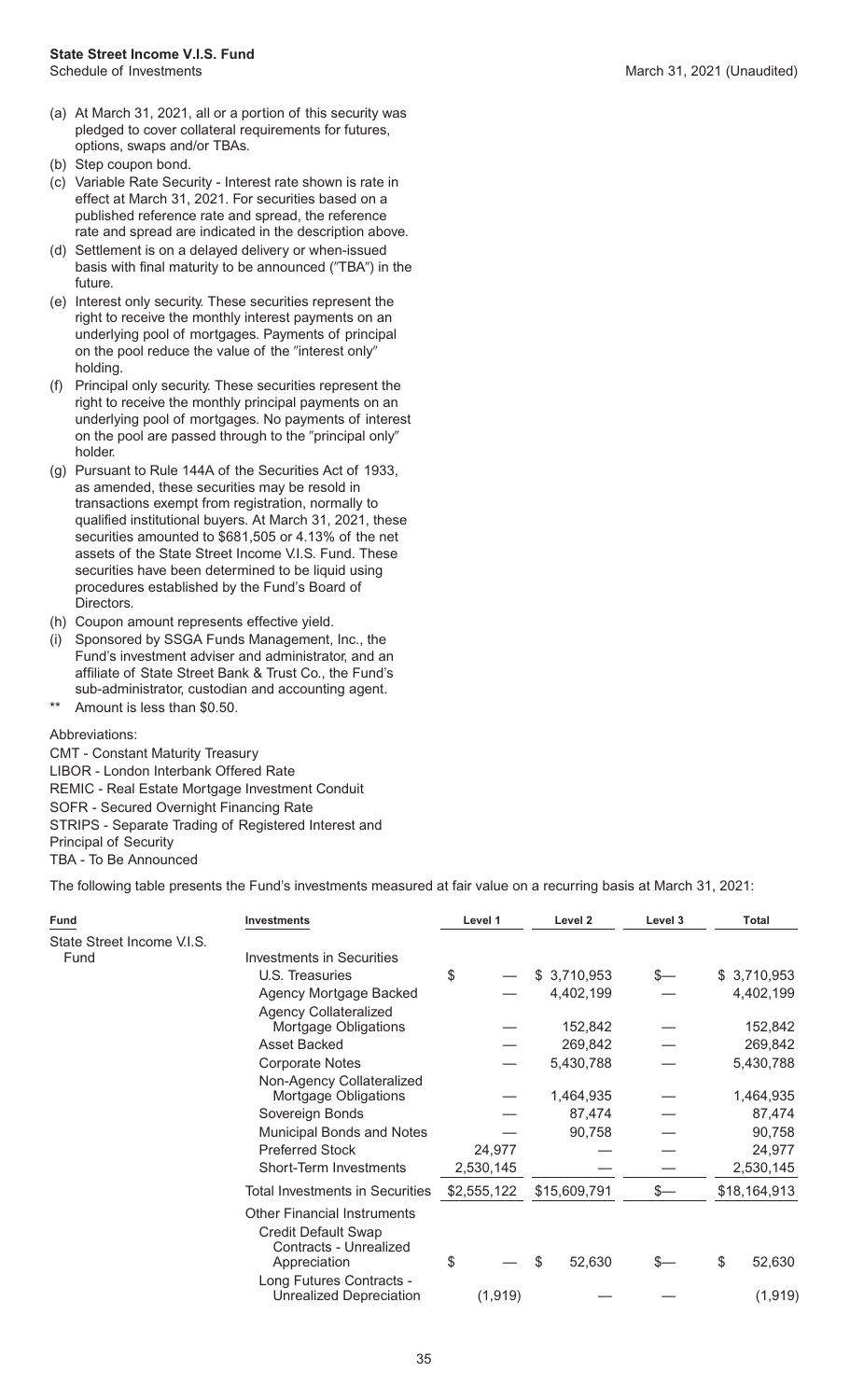# **State Street Income V.I.S. Fund**<br>Schedule of Investments

#### March 31, 2021 (Unaudited)

| Eund            | <b>Investments</b>                                          | Level 1  | Level 2  | Level 3                            | Total    |
|-----------------|-------------------------------------------------------------|----------|----------|------------------------------------|----------|
|                 | <b>Short Futures Contracts -</b><br>Unrealized Appreciation | \$47,788 |          |                                    | \$47,788 |
|                 | <b>Total Other Financial</b><br>Instruments                 | \$45,869 | \$52,630 | \$—                                | \$98,499 |
| Affiliate Table |                                                             |          |          |                                    |          |
|                 | $\cdots$                                                    |          |          | $\sim$ $\sim$ $\sim$ $\sim$ $\sim$ |          |

|                                                                                    | <b>Number</b><br>of Shares<br>Held at<br>12/31/20 | Value at<br>12/31/20                          | Cost of<br><b>Purchases</b> | <b>Proceeds</b><br>from<br><b>Shares</b><br>Sold | Realized<br>Gain<br>(Loss) | Change in<br>Unrealized<br>Appreciation<br>(Depreciation) | Number of<br><b>Shares</b><br><b>Held at</b><br>3/31/21 | Value at<br>3/31/21   | <b>Dividend</b><br><b>Income</b> |
|------------------------------------------------------------------------------------|---------------------------------------------------|-----------------------------------------------|-----------------------------|--------------------------------------------------|----------------------------|-----------------------------------------------------------|---------------------------------------------------------|-----------------------|----------------------------------|
| State Street Institutional<br>U.S. Government Money Market<br>Fund, Class G Shares |                                                   | 2,270,043 \$2,270,043 \$3,685,429 \$3,425,327 |                             |                                                  | $S-$                       | $S-$                                                      |                                                         | 2,530,145 \$2,530,145 | \$183                            |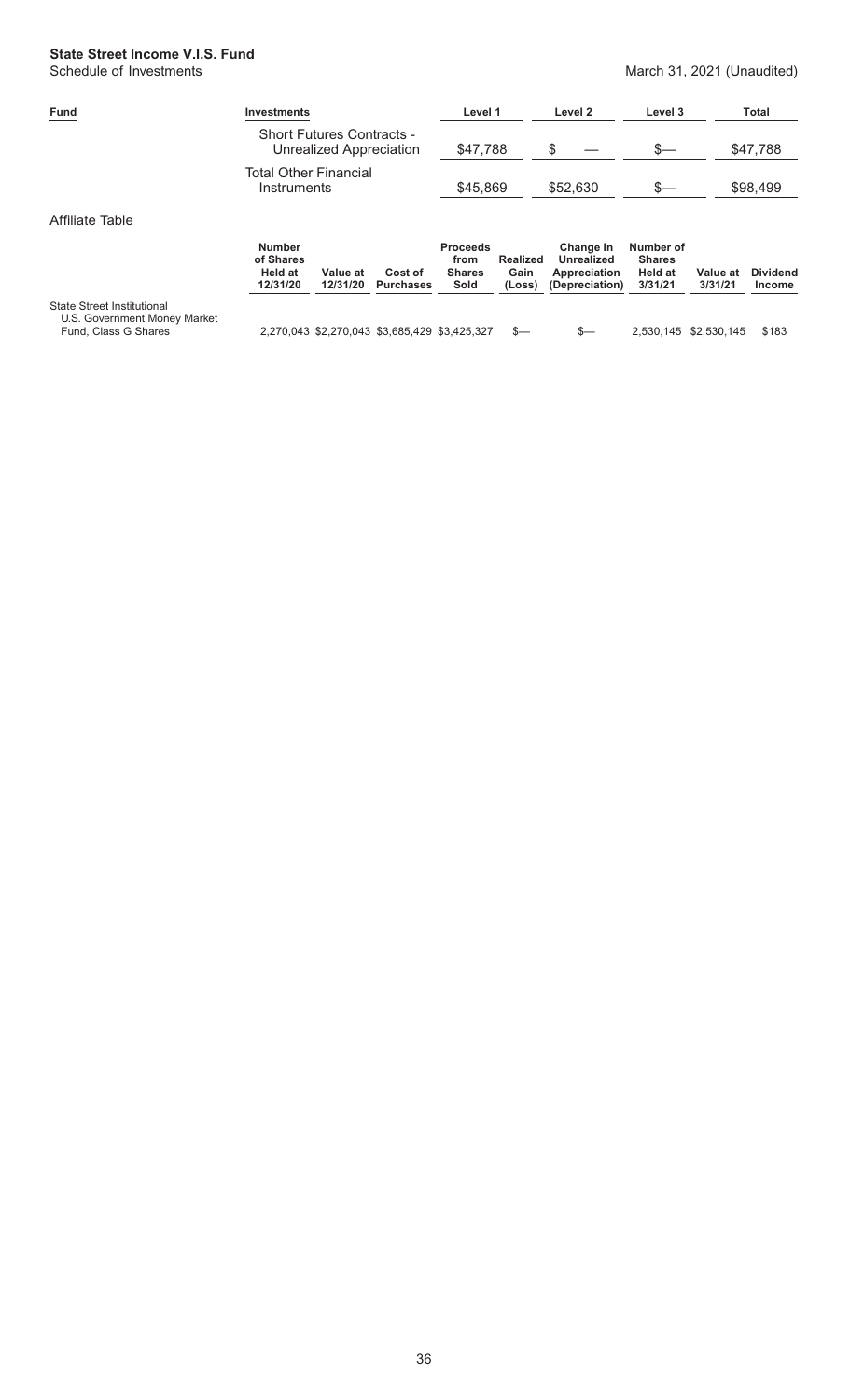|                                                 | Number<br>of Shares | Fair<br>Value |
|-------------------------------------------------|---------------------|---------------|
| Domestic Equity - 39.2%                         |                     |               |
| Common Stock - 39.2%                            |                     |               |
| Advertising - 0.0%                              |                     |               |
| Boston Omaha Corp. (a)                          | 800                 | \$<br>23,648  |
| Cardlytics Inc. (a)                             | 1,800               | 197,460       |
| comScore Inc. (a)                               | 5,100               | 18,666        |
| Fluent Inc. (a)                                 | 4,500               | 18,450        |
| National CineMedia Inc.                         | 4,200               | 19,404        |
| Omnicom Group Inc.                              | 3,200               | 237,280       |
| TechTarget Inc. (a)                             | 1,400               | 97,230        |
| The Interpublic Group of<br>Companies Inc.      | 5,797               | 169,272       |
|                                                 |                     |               |
|                                                 |                     | 781,410       |
| Aerospace & Defense - 0.6%                      |                     |               |
| AAR Corp.                                       | 2,000               | 83,300        |
| Aerojet Rocketdyne                              |                     |               |
| Holdings Inc.                                   | 4,300               | 201,928       |
| Aerovironment Inc. (a)                          | 1,300               | 150,878       |
| Astronics Corp. (a)                             | 1,400               | 25,256        |
| Axon Enterprise Inc. (a)                        | 900                 | 128,178       |
| BWX Technologies Inc.                           | 1,400               | 92,316        |
| Cubic Corp.                                     | 1,900               | 141,683       |
| Curtiss-Wright Corp.                            | 600                 | 71,160        |
| Ducommun Inc. (a)                               | 600                 | 36,000        |
| General Dynamics Corp.                          | 3,800               | 689,928       |
| <b>HEICO Corp.</b>                              | 700                 | 88,060        |
| HEICO Corp., Class A                            | 1,200               | 136,320       |
| Hexcel Corp.                                    | 1,200               | 67,200        |
| Howmet Aerospace Inc.                           | 5,900               | 189,567       |
| Huntington Ingalls                              |                     |               |
| Industries Inc.                                 | 600                 | 123,510       |
| Kaman Corp.                                     | 1,635               | 83,859        |
| Kratos Defense & Security<br>Solutions Inc. (a) | 7,200               | 196,416       |
| L3Harris Technologies Inc.                      | 3,100               | 628,308       |
| Lockheed Martin Corp.                           | 3,700               | 1,367,150     |
| Maxar Technologies Inc.                         | 4,200               | 158,844       |
| Mercury Systems Inc. (a)                        | 800                 | 56,520        |
| Moog Inc.                                       | 1,700               | 141,355       |
| National Presto Industries Inc.                 | 290                 | 29,600        |
| Northrop Grumman Corp.                          | 2,300               | 744,372       |
| PAE Inc. (a)                                    | 3,500               | 31,570        |
| Park Aerospace Corp.                            | 1,253               | 16,565        |
| Parsons Corp. (a)                               | 1,300               | 52,572        |
| Raytheon Technologies Corp.                     | 21,400              | 1,653,578     |
| Spirit AeroSystems                              |                     |               |
| Holdings Inc., Class A                          | 1,600               | 77,840        |
| Teledyne Technologies Inc. (a)                  | 500                 | 206,825       |
| Textron Inc.                                    | 3,400               | 190,672       |
| The Boeing Co.                                  | 8,000               | 2,037,760     |
| TransDigm Group Inc. (a)                        | 800                 | 470,336       |
| Triumph Group Inc.                              | 3,100               | 56,978        |
| Vectrus Inc. (a)                                | 715                 | 38,210        |
| Virgin Galactic Holdings Inc.<br>(a)            | 1,000               | 30,630        |
|                                                 |                     |               |
|                                                 |                     | 10,495,244    |
| Agricultural & Farm Machinery - 0.1%            |                     |               |
| AGCO Corp.                                      | 903                 | 129,716       |
| Deere & Co.                                     | 4.182               | 1,564,653     |
| <b>Hydrofarm Holdings</b>                       |                     |               |
| Group Inc. (a)                                  | 600                 | 36,192        |
| Lindsay Corp.                                   | 600                 | 99,972        |
| The Toro Co.                                    | 1,600               | 165,024       |
|                                                 |                     | 1,995,557     |

#### March 31, 2021 (Unaudited)

|                                                 | Number<br>of Shares | Fair<br>Value |
|-------------------------------------------------|---------------------|---------------|
| Agricultural Products - 0.1%                    |                     |               |
| Archer-Daniels-Midland Co.                      | 8,257               | \$<br>470,649 |
| Bunge Ltd.                                      | 2,000               | 158,540       |
| Darling Ingredients Inc. (a)                    | 9,500               | 699,010       |
| Fresh Del Monte Produce Inc.                    | 1,900               | 54,397        |
| Ingredion Inc.                                  | 1,044               | 93,876        |
| Limoneira Co.                                   | 1,000               | 17,500        |
|                                                 |                     | 1,493,972     |
| Air Freight & Logistics - 0.2%                  |                     |               |
| <b>Air Transport Services</b><br>Group Inc. (a) | 3,500               | 102,410       |
| Atlas Air Worldwide                             |                     |               |
| Holdings Inc. (a)                               | 1,540               | 93,078        |
| CH Robinson Worldwide Inc.                      | 1,969               | 187,902       |
| Echo Global Logistics Inc. (a)                  | 1,600               | 50,256        |
| Expeditors International of                     |                     |               |
| Washington Inc.                                 | 2,487               | 267,825       |
| FedEx Corp.                                     | 3,684               | 1,046,403     |
| Forward Air Corp.                               | 1,600               | 142,096       |
| Hub Group Inc., Class A (a)                     | 1,951               | 131,263       |
| Radiant Logistics Inc. (a)                      | 2,600               | 18,070        |
| United Parcel Service Inc.,                     |                     |               |
| Class B                                         | 10,700              | 1,818,893     |
| XPO Logistics Inc. (a)                          | 1,400               | 172,620       |
|                                                 |                     | 4,030,816     |
| Airlines - 0.1%                                 |                     |               |
| Alaska Air Group Inc.                           | 1,800               | 124,578       |
| Allegiant Travel Co.                            | 800                 | 195,248       |
| American Airlines Group Inc.                    | 9,200               | 219,880       |
| Delta Air Lines Inc.                            | 9,600               | 463,488       |
| Hawaiian Holdings Inc.                          | 2,900               | 77,343        |
| JetBlue Airways Corp. (a)                       | 4,700               | 95,598        |
| Mesa Air Group Inc. (a)                         | 2,000               | 26,900        |
| SkyWest Inc.                                    | 2,900               | 157,992       |
| Southwest Airlines Co.                          | 8,800               | 537,328       |
| Spirit Airlines Inc. (a)                        | 5,800               | 214,020       |
| United Airlines Holdings Inc.                   |                     |               |
| (a)                                             | 4,700               | 270,438       |
|                                                 |                     | 2,382,813     |
| Airport Services - 0.0% *                       |                     |               |
| Macquarie Infrastructure Corp.                  | 1,100               | 34,991        |
| Alternative Carriers - 0.1%                     |                     |               |
| Anterix Inc. (a)                                | 700                 | 33,012        |
| Bandwidth Inc., Class A (a)                     | 1,100               | 139,414       |
| <b>Cogent Communications</b>                    |                     |               |
| Holdings Inc.<br>Iridium Communications Inc.    | 2,500               | 171,900       |
| (a)                                             | 7,000               | 288,750       |
| Liberty Latin America Ltd. (a)                  | 11,800              | 152,954       |
| Lumen Technologies Inc.                         | 16,400              | 218,940       |
| ORBCOMM Inc. (a)                                | 4,300               | 32,809        |
| Vonage Holdings Corp. (a)                       | 13,800              | 163,116       |
|                                                 |                     | 1,200,895     |
| Aluminum - 0.0% *                               |                     |               |
| Alcoa Corp. (a)                                 | 11,000              | 357,390       |
| Arconic Corp. (a)                               | 5,900               | 149,801       |
| Century Aluminum Co. (a)                        | 3,000               | 52,980        |
| Kaiser Aluminum Corp.                           | 900                 | 99,450        |
|                                                 |                     |               |
|                                                 |                     | 659,621       |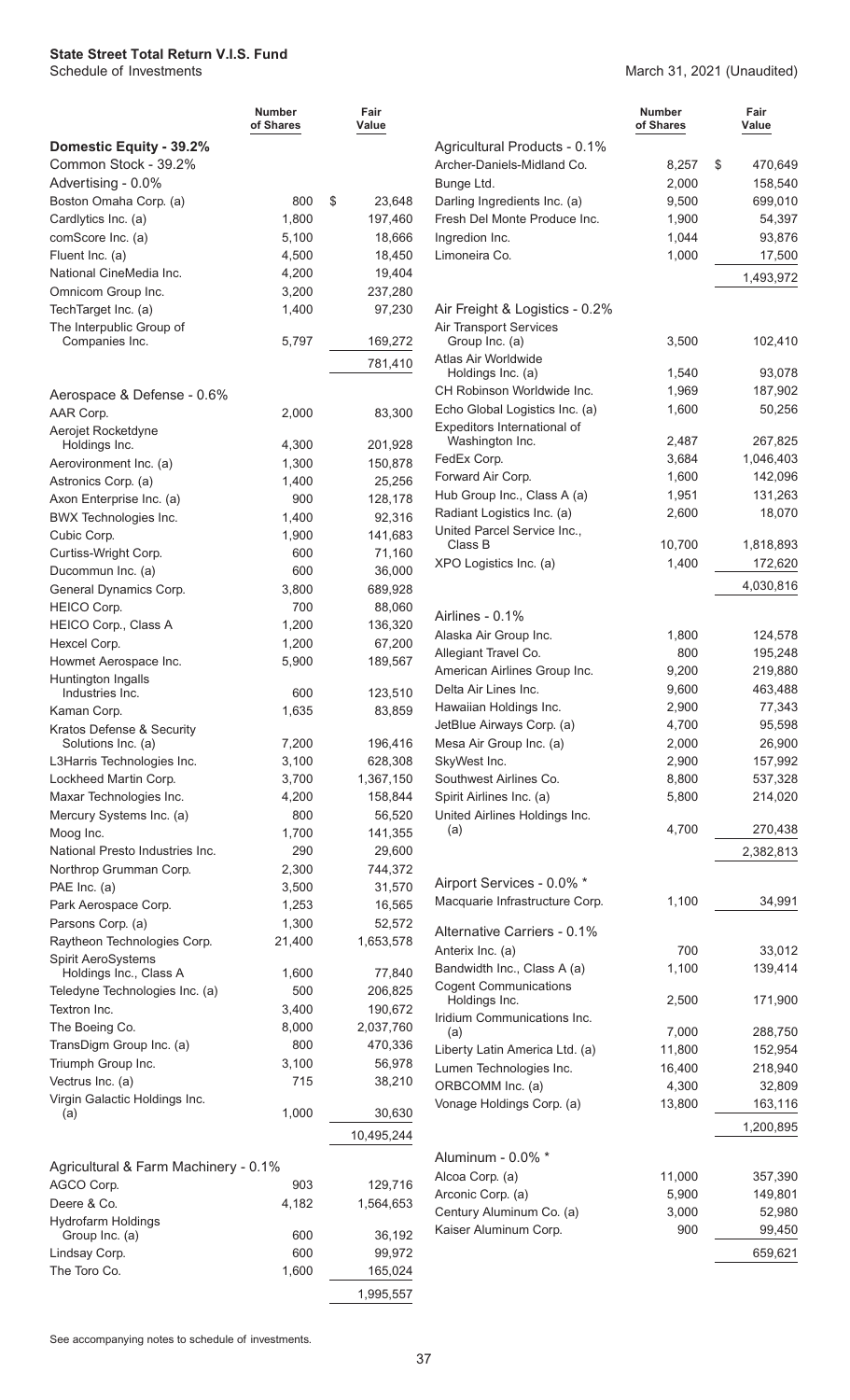|                                                                  | Number<br>of Shares | Fair<br>Value            |
|------------------------------------------------------------------|---------------------|--------------------------|
| Apparel Retail - 0.2%                                            |                     |                          |
| Abercrombie & Fitch Co.,                                         |                     |                          |
| Class A<br>American Eagle Outfitters Inc.                        | 3,700<br>8,900      | \$<br>126,947<br>260,236 |
| Boot Barn Holdings Inc. (a)                                      | 1,700               | 105,927                  |
| Burlington Stores Inc. (a)                                       | 1,000               | 298,800                  |
| Caleres Inc.                                                     | 2,100               | 45,780                   |
| Chico's FAS Inc.                                                 | 7,100               | 23,501                   |
| Citi Trends Inc.                                                 | 567                 | 47,503                   |
| Designer Brands Inc.                                             | 3,700               | 64,380                   |
| Express Inc. (a)                                                 | 4,500               | 18,090                   |
| Foot Locker Inc.                                                 | 1,515               | 85,219                   |
| Genesco Inc. (a)<br>Guess? Inc.                                  | 900                 | 42,750<br>54,050         |
| L Brands Inc.                                                    | 2,300<br>3,419      | 211,499                  |
| Ross Stores Inc.                                                 | 5,200               | 623,532                  |
| Shoe Carnival Inc.                                               | 579                 | 35,829                   |
| The Buckle Inc.                                                  | 1,659               | 65,165                   |
| The Cato Corp., Class A                                          | 1,500               | 18,000                   |
| The Children's Place Inc. (a)                                    | 800                 | 55,760                   |
| The Gap Inc. (a)                                                 | 2,747               | 81,806                   |
| The TJX Companies Inc.                                           | 17,900              | 1,184,085                |
| Tilly's Inc., Class A (a)                                        | 1,600               | 18,112                   |
| Urban Outfitters Inc. (a)                                        | 4,100               | 152,479                  |
| Zumiez Inc. (a)                                                  | 1,200               | 51,480                   |
|                                                                  |                     | 3,670,930                |
| Apparel, Accessories & Luxury Goods - 0.1%                       |                     |                          |
| Carter's Inc.                                                    | 600                 | 53,358                   |
| Columbia Sportswear Co.                                          | 400                 | 42,252                   |
| Fossil Group Inc. (a)                                            | 2,800               | 34,720                   |
| G-III Apparel Group Ltd. (a)<br>Hanesbrands Inc.                 | 2,600               | 78,364                   |
| Kontoor Brands Inc.                                              | 5,200<br>3,000      | 102,284<br>145,590       |
| Lakeland Industries Inc. (a)                                     | 487                 | 13,568                   |
| Movado Group Inc.                                                | 900                 | 25,605                   |
| Oxford Industries Inc.                                           | 1,000               | 87,420                   |
| PVH Corp.                                                        | 1,100               | 116,270                  |
| Ralph Lauren Corp.                                               | 700                 | 86,212                   |
| Superior Group of                                                |                     |                          |
| Companies Inc.                                                   | 599                 | 15,226                   |
| Tapestry Inc.                                                    | 4,100               | 168,961                  |
| Under Armour Inc., Class A (a)<br>Under Armour Inc., Class C (a) | 3,400<br>2,200      | 75,344<br>40,612         |
| Vera Bradley Inc. (a)                                            | 1,800               | 18,180                   |
| VF Corp.                                                         | 4,800               | 383,616                  |
|                                                                  |                     | 1,487,582                |
| Application Software - 1.4%                                      |                     |                          |
| $2U$ Inc. (a)                                                    | 1,000               | 38,230                   |
| 8x8 Inc. (a)                                                     | 6,300               | 204,372                  |
| ACI Worldwide Inc. (a)                                           | 6,800               | 258,740                  |
| Adobe Inc. (a)                                                   | 7,200               | 3,422,664                |
| Agilysys Inc. (a)                                                | 1,100               | 52,756                   |
| Alarm.com Holdings Inc. (a)                                      | 2,800               | 241,864                  |
| Altair Engineering Inc., Class A<br>(a)                          | 2,600               | 162,682                  |
| Alteryx Inc. (a)                                                 | 800                 | 66,368                   |
| American Software Inc.,                                          |                     |                          |
| Class A                                                          | 1,797               | 37,198                   |
| Anaplan Inc. (a)                                                 | 2,000               | 107,700                  |
| ANSYS Inc. (a)                                                   | 1,300               | 441,428                  |
| Appfolio, Inc. (a)<br>Aspen Technology Inc. (a)                  | 1,000<br>1,000      | 141,410                  |
| Autodesk Inc. (a)                                                | 3,300               | 144,330<br>914,595       |
| Avalara Inc. (a)                                                 | 1,200               | 160,116                  |

#### March 31, 2021 (Unaudited)

|                                           | Number<br>of Shares | Fair<br>Value      |
|-------------------------------------------|---------------------|--------------------|
| Avaya Holdings Corp. (a)                  | 4,960               | \$<br>139,029      |
| Benefitfocus Inc. (a)                     | 1,800               | 24,858             |
| Bill.com Holdings Inc. (a)                | 1,092               | 158,886            |
| Blackbaud Inc.                            | 2,900               | 206,132            |
| Blackline Inc. (a)                        | 3,000               | 325,200            |
| Bottomline Technologies de                |                     |                    |
| Inc. (a)                                  | 2,600               | 117,650            |
| Box Inc., Class A (a)                     | 8,500               | 195,160            |
| Cadence Design Systems Inc.               |                     |                    |
| (a)<br>CDK Global Inc.                    | 4,100               | 561,659            |
| Cerence Inc. (a)                          | 1,800<br>2,232      | 97,308<br>199,942  |
| Ceridian HCM Holding Inc. (a)             | 1,800               | 151,686            |
| ChannelAdvisor Corp. (a)                  | 1,700               | 40,035             |
| Citrix Systems Inc.                       | 1,800               | 252,648            |
| Cloudera Inc. (a)                         | 12,100              | 147,257            |
| Cornerstone OnDemand Inc.                 |                     |                    |
| (a)                                       | 3,600               | 156,888            |
| Coupa Software Inc. (a)                   | 1,000               | 254,480            |
| Datadog Inc., Class A (a)                 | 2,300               | 191,682            |
| Digimarc Corp. (a)                        | 700                 | 20,762             |
| Digital Turbine Inc. (a)                  | 5,000               | 401,800            |
| DocuSign Inc. (a)                         | 2,700               | 546,615            |
| Domo Inc., Class B (a)                    | 1,600               | 90,064             |
| Dropbox Inc., Class A (a)                 | 3,700               | 98,642             |
| Duck Creek Technologies Inc.              |                     |                    |
| (a)                                       | 1,100               | 49,654             |
| Dynatrace Inc. (a)                        | 2,700               | 130,248            |
| Ebix Inc.                                 | 1,600               | 51,248             |
| eGain Corp. (a)                           | 2,000               | 18,980             |
| Elastic N.V. (a)                          | 1,000               | 111,200            |
| Envestnet Inc. (a)<br>Everbridge Inc. (a) | 3,100<br>500        | 223,913<br>60,590  |
|                                           | 400                 |                    |
| Fair Isaac Corp. (a)<br>Five9 Inc. (a)    | 900                 | 194,420<br>140,697 |
| GTY Technology Holdings Inc.              |                     |                    |
| (a)                                       | 3,000               | 19,170             |
| Guidewire Software Inc. (a)               | 1,300               | 132,119            |
| HubSpot Inc. (a)                          | 600                 | 272,526            |
| Intelligent Systems Corp. (a)             | 500                 | 20,455             |
| InterDigital Inc.                         | 1,800               | 114,210            |
| Intuit Inc.                               | 3,800               | 1,455,628          |
| J2 Global Inc. (a)                        | 2,600               | 311,636            |
| Jamf Holding Corp. (a)                    | 900                 | 31,788             |
| LivePerson Inc. (a)                       | 3,700               | 195,138            |
| Manhattan Associates Inc. (a)             | 1,000               | 117,380            |
| Medallia Inc. (a)                         | 1,300               | 36,257             |
| MicroStrategy Inc., Class A (a)           | 400                 | 271,520            |
| Mimecast Ltd. (a)                         | 3,500               | 140,735            |
| Mitek Systems Inc. (a)                    | 2,500               | 36,450             |
| Model N Inc. (a)                          | 2,100               | 73,983             |
| nCino Inc. (a)                            | 700                 | 46,704             |
| New Relic Inc. (a)                        | 800                 | 49,184             |
| Nuance Communications Inc.<br>(a)         | 4,232               | 184,684            |
| Nutanix Inc. (a)                          | 2,800               | 74,368             |
| ON24 Inc. (a)                             | 500                 | 24,255             |
| PagerDuty Inc. (a)                        | 1,100               | 44,253             |
| Paycom Software Inc. (a)                  | 700                 | 259,042            |
| Paylocity Holding Corp. (a)               | 600                 | 107,898            |
| Pegasystems Inc.                          | 600                 | 68,604             |
| Pluralsight Inc., Class A (a)             | 1,800               | 40,212             |
| PROS Holdings Inc. (a)                    | 2,400               | 102,000            |
| PTC Inc. (a)                              | 1,600               | 220,240            |
| Q2 Holdings Inc. (a)                      | 3,000               | 300,600            |
| QAD Inc., Class A                         | 700                 | 46,606             |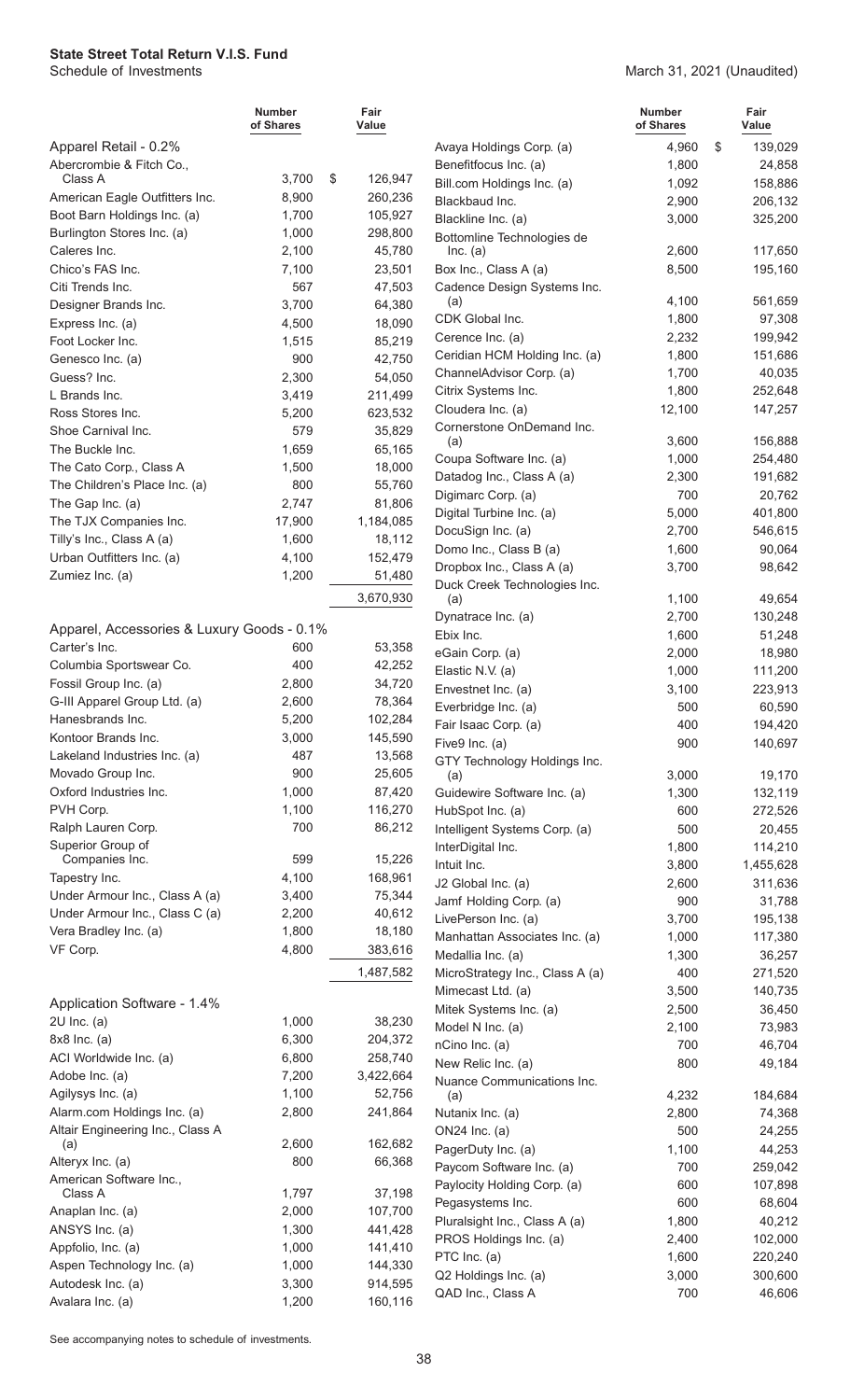March 31, 2021 (Unaudited)

|                                                             | <b>Number</b><br>of Shares | Fair<br>Value      |                            |
|-------------------------------------------------------------|----------------------------|--------------------|----------------------------|
| RealPage Inc. (a)                                           | 1,300                      | \$<br>113,360      | Silve                      |
| Rimini Street Inc. (a)                                      | 2,300                      | 20,631             | Gr                         |
| RingCentral Inc., Class A (a)                               | 1,200                      | 357,456            | State                      |
| salesforce.com Inc. (a)                                     | 13,100                     | 2,775,497          | Step:                      |
| ShotSpotter Inc. (a)                                        | 500                        | 17,535             | T Ro<br>The I              |
| Slack Technologies Inc.,<br>Class A (a)                     | 7,400                      |                    | Co                         |
| Smartsheet Inc., Class A (a)                                | 1,700                      | 300,662<br>108,664 | The (                      |
| Smith Micro Software Inc. (a)                               | 3,200                      | 17,616             | Virtu:                     |
| Splunk Inc. (a)                                             | 2,400                      | 325,152            | Wad                        |
| Sprout Social Inc., Class A (a)                             | 1,600                      | 92,416             | CΙa                        |
| SPS Commerce Inc. (a)                                       | 2,157                      | 214,212            | Wisd                       |
| SS&C Technologies                                           |                            |                    |                            |
| Holdings Inc.                                               | 3,400                      | 237,558            |                            |
| Sumo Logic Inc. (a)                                         | 1,000                      | 18,860             | Auto<br>Amer               |
| SVMK Inc. (a)                                               | 7,300                      | 133,736            | Ma                         |
| Synopsys Inc. (a)                                           | 2,319                      | 574,602            | (a)                        |
| The Trade Desk Inc. (a)<br>Tyler Technologies Inc. (a)      | 600<br>600                 | 390,996<br>254,718 | <b>Borg</b>                |
| Unity Software Inc. (a)                                     | 400                        | 40,124             | Coop                       |
| Upland Software Inc. (a)                                    | 1,600                      | 75,504             | (a)<br>Dana                |
| Verint Systems Inc. (a)                                     | 3,800                      | 172,862            | Dorn                       |
| Veritone Inc. (a)                                           | 1,600                      | 38,368             | Fox F                      |
| Viant Technology Inc., Class A                              |                            |                    | Gent                       |
| (a)                                                         | 600                        | 31,734             | Gent                       |
| VirnetX Holding Corp.                                       | 3,900                      | 21,723             | LCI li                     |
| Workday Inc., Class A (a)                                   | 2,700                      | 670,761            | Lear                       |
| Workiva Inc. (a)                                            | 2,300                      | 202,998            | Modi                       |
| Yext Inc. (a)                                               | 6,300                      | 91,224             | Moto                       |
| Zendesk Inc. (a)                                            | 1,700                      | 225,454            | (a)                        |
| Zix Corp. (a)<br>Zoom Video                                 | 3,300                      | 24,915             | Patrio                     |
| Communications Inc.,                                        |                            |                    | <b>Stan</b><br><b>Ston</b> |
| Class A (a)                                                 | 2,592                      | 832,784            | Tenn                       |
|                                                             |                            | 24,933,553         | Viste                      |
|                                                             |                            |                    | XPEI                       |
| Asset Management & Custody Banks - 0.4%                     | 700                        |                    |                            |
| Affiliated Managers Group Inc.<br>Ameriprise Financial Inc. | 1,800                      | 104,321<br>418,410 |                            |
| Apollo Global                                               |                            |                    | Auto                       |
| Management Inc.                                             | 2,600                      | 122,226            | Ford                       |
| Ares Management Corp.                                       | 1,500                      | 84,045             | Gene                       |
| <b>Artisan Partners Asset</b>                               |                            |                    | Tesla                      |
| Management Inc., Class A                                    | 3,316                      | 172,996            | Thor                       |
| <b>AssetMark Financial</b><br>Holdings Inc. (a)             | 1,000                      | 23,340             | Winn                       |
| BlackRock Inc.                                              | 2,235                      | 1,685,100          | Work                       |
| Blucora Inc. (a)                                            | 2,900                      | 48,256             |                            |
| <b>Brightsphere Investment</b>                              |                            |                    | Auto                       |
| Group Inc.                                                  | 3,600                      | 73,368             | Adva                       |
| Cohen & Steers Inc.                                         | 1,493                      | 97,538             | Ameı                       |
| Diamond Hill Investment<br>Group Inc.                       | 177                        | 27,614             | Asbu<br>(a)                |
| Federated Hermes Inc.,<br>Class B                           | 5,600                      | 175,280            | Autol<br>Auto              |
| Focus Financial Partners Inc.,<br>Class A (a)               | 2,300                      | 95,726             | Cam                        |
| Franklin Resources Inc.                                     | 4,100                      | 121,360            | Cla                        |
| Hamilton Lane, Inc.                                         | 1,900                      | 168,264            | Carl                       |
| Invesco Ltd.                                                | 5,600                      | 141,232            | Carv                       |
| KKR & Co. Inc.                                              | 8,100                      | 395,685            | Grou                       |
| Northern Trust Corp.                                        | 2,900                      | 304,819            | Lithia                     |
| Pzena Investment                                            |                            |                    | Monr                       |
| Management Inc., Class A<br><b>Sculptor Capital</b>         | 1,800                      | 18,954             | Murp<br>Onel               |
| Management Inc.                                             | 1,100                      | 24,068             | (a)                        |
| SEI Investments Co.                                         | 1,700                      | 103,581            | O'Re                       |

|                                                                | Number<br>of Shares | Fair<br>Value     |
|----------------------------------------------------------------|---------------------|-------------------|
| Silvercrest Asset Management<br>Group Inc., Class A            | 605                 | \$<br>8,700       |
| State Street Corp. (b)                                         | 5,300               | 445,253           |
| StepStone Group Inc., Class A                                  | 1,200               | 42,324            |
| T Rowe Price Group Inc.                                        | 3,415               | 586,014           |
| The Bank of New York Mellon<br>Corp.                           | 12,000              | 567,480           |
| The Carlyle Group Inc.                                         | 1,800               | 66,168            |
| Virtus Investment Partners Inc.                                | 400                 | 94,200            |
| Waddell & Reed Financial Inc.,                                 |                     |                   |
| Class A                                                        | 3,600               | 90,180            |
| WisdomTree Investments Inc.                                    | 8,300               | 51,875            |
|                                                                |                     | 6,358,377         |
| Auto Parts & Equipment - 0.1%                                  |                     |                   |
| American Axle &<br>Manufacturing Holdings Inc.                 |                     |                   |
| (a)                                                            | 6,700               | 64,722            |
| BorgWarner Inc.                                                | 3,600               | 166,896           |
| Cooper-Standard Holdings Inc.                                  |                     |                   |
| (a)                                                            | 1,000               | 36,320            |
| Dana Inc.                                                      | 8,500               | 206,805           |
| Dorman Products Inc. (a)                                       | 1,600               | 164,224           |
| Fox Factory Holding Corp. (a)                                  | 2,400               | 304,944           |
| Gentex Corp.                                                   | 3,658               | 130,481           |
| Gentherm Inc. (a)                                              | 1,900               | 140,809           |
| <b>LCI Industries</b>                                          | 1,500               | 198,420           |
| Lear Corp.                                                     | 900                 | 163,125<br>44,310 |
| Modine Manufacturing Co. (a)<br>Motorcar Parts of America Inc. | 3,000               |                   |
| (a)                                                            | 1,100               | 24,750            |
| Patrick Industries Inc.                                        | 1,300               | 110,500           |
| Standard Motor Products Inc.                                   | 1,300               | 54,054            |
| Stoneridge Inc. (a)                                            | 1,600               | 50,896            |
| Tenneco Inc. (a)                                               | 3,000               | 32,160            |
| Visteon Corp. (a)                                              | 1,600               | 195,120           |
| XPEL Inc. (a)                                                  | 1,000               | 51,930            |
|                                                                |                     | 2,140,466         |
| Automobile Manufacturers - 0.5%                                |                     |                   |
| Ford Motor Co. (a)                                             | 58,365              | 714,971           |
| General Motors Co.                                             | 18,700              | 1,074,502         |
| Tesla Inc. (a)                                                 | 11,500              | 7,681,195         |
| Thor Industries Inc.                                           | 834                 | 112,373           |
| Winnebago Industries Inc.                                      | 1,800               | 138,078           |
| Workhorse Group Inc. (a)                                       | 5,600               | 77,112            |
|                                                                |                     | 9,798,231         |
| Automotive Retail - 0.2%                                       |                     |                   |
| Advance Auto Parts Inc.                                        | 1,000               | 183,490           |
| America's Car-Mart Inc. (a)                                    | 413                 | 62,929            |
| Asbury Automotive Group Inc.<br>(a)                            | 1,095               | 215,168           |
| AutoNation Inc. (a)                                            | 882                 | 82,220            |
| AutoZone Inc. (a)                                              | 300                 | 421,290           |
| Camping World Holdings Inc.,                                   |                     |                   |
| Class A                                                        | 1,933               | 70,323            |
| CarMax Inc. (a)                                                | 2,400               | 318,384           |
| Carvana Co. (a)                                                | 800                 | 209,920           |
| Group 1 Automotive Inc.                                        | 989                 | 156,054           |
| Lithia Motors Inc., Class A                                    | 1,494               | 582,794           |
| Monro Inc.                                                     | 2,000               | 131,600           |
| Murphy USA Inc.                                                | 1,500               | 216,840           |
| OneWater Marine Inc., Class A                                  | 600                 | 23,976            |
| (a)<br>O'Reilly Automotive Inc. (a)                            | 1,100               | 557,975           |
| Penske Automotive Group Inc.                                   | 470                 | 37,713            |
|                                                                |                     |                   |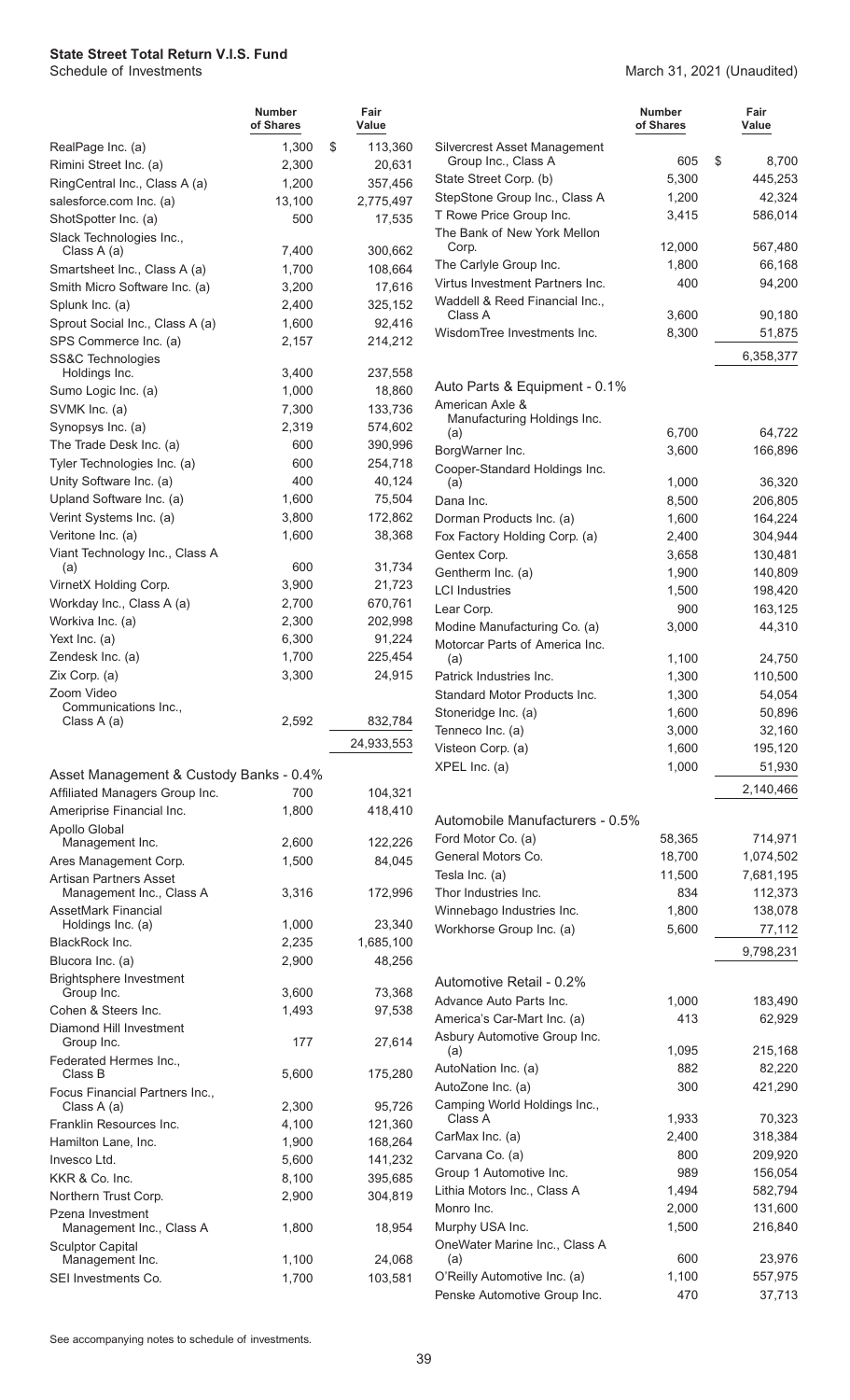|                                                   | <b>Number</b><br>of Shares | Fair<br>Value |                  |                                                          | <b>Number</b><br>of Shares | Fair<br>Value |
|---------------------------------------------------|----------------------------|---------------|------------------|----------------------------------------------------------|----------------------------|---------------|
| Sonic Automotive Inc., Class A<br>Vroom Inc. (a)  | 1,406<br>1,500             | \$            | 69,695<br>58,485 | Biogen Inc. (a)<br><b>Biohaven Pharmaceutical</b>        | 2,300                      | \$<br>643,425 |
|                                                   |                            |               | 3,398,856        | Holding Company Ltd. (a)<br>BioMarin Pharmaceutical Inc. | 2,900                      | 198,215       |
| Biotechnology - 1.6%                              |                            |               |                  | (a)                                                      | 2,700                      | 203,877       |
| 4D Molecular                                      |                            |               |                  | Bioxcel Therapeutics Inc. (a)                            | 797                        | 34,399        |
| Therapeutics Inc. (a)                             | 500                        |               | 21,690           | <b>Black Diamond</b><br>Therapeutics Inc. (a)            | 1,100                      | 26,686        |
| 89bio Inc. (a)                                    | 800                        |               | 18,944           | Bluebird Bio Inc. (a)                                    | 1,000                      | 30,150        |
| AbbVie Inc.                                       | 26,400                     |               | 2,857,008        | Blueprint Medicines Corp. (a)                            | 3,300                      | 320,859       |
| <b>ACADIA Pharmaceuticals Inc.</b>                | 1,700                      |               | 43,860           | Bolt Biotherapeutics Inc. (a)                            | 800                        | 26,328        |
| (a)<br>Acceleron Pharma Inc. (a)                  | 800                        |               | 108,488          | Bridgebio Pharma Inc. (a)                                | 5,600                      | 344,960       |
| Adverum Biotechnologies Inc.                      |                            |               |                  | C4 Therapeutics Inc. (a)                                 | 600                        | 22,194        |
| (a)                                               | 5,332                      |               | 52,574           | Calithera Biosciences Inc. (a)                           | 7,500                      | 18,150        |
| Aeglea BioTherapeutics Inc.                       |                            |               |                  | CareDx Inc. (a)                                          | 3,000                      | 204,270       |
| (a)                                               | 2,800                      |               | 22,176           | Catalyst Biosciences Inc. (a)                            | 3,600                      | 18,144        |
| Agenus Inc. (a)                                   | 9,600                      |               | 26,112           | Catalyst Pharmaceuticals Inc.                            |                            |               |
| Agios Pharmaceuticals Inc. (a)                    | 900                        |               | 46,476           | (a)                                                      | 5,800                      | 26,738        |
| Akebia Therapeutics Inc. (a)                      | 8,700                      |               | 29,449           | CEL-SCI Corp. (a)                                        | 2,100                      | 31,941        |
| Akero Therapeutics Inc. (a)                       | 800                        |               | 23,208<br>20,805 | Checkpoint Therapeutics Inc.<br>(a)                      | 5,900                      | 18,526        |
| Akouos Inc. (a)<br>Albireo Pharma Inc. (a)        | 1,500<br>1,000             |               | 35,250           | ChemoCentryx Inc. (a)                                    | 2,900                      | 148,596       |
| Alector Inc. (a)                                  | 2,800                      |               | 56,392           | Chimerix Inc. (a)                                        | 3,500                      | 33,740        |
| Alexion Pharmaceuticals Inc.                      |                            |               |                  | Chinook Therapeutics Inc. (a)                            | 853                        | 13,256        |
| (a)                                               | 3,200                      |               | 489,312          | Cidara Therapeutics Inc. (a)                             | 2,538                      | 6,751         |
| Aligos Therapeutics Inc. (a)                      | 900                        |               | 20,466           | Clovis Oncology Inc. (a)                                 | 5,000                      | 35,100        |
| Allakos Inc. (a)                                  | 1,600                      |               | 183,648          | Coherus Biosciences Inc. (a)                             | 3,500                      | 51,135        |
| Allogene Therapeutics Inc. (a)                    | 3,200                      |               | 112,960          | Concert Pharmaceuticals Inc.                             |                            |               |
| Allovir Inc. (a)                                  | 1,800                      |               | 42,120           | (a)                                                      | 3,600                      | 17,964        |
| Alnylam Pharmaceuticals Inc.                      | 1,700                      |               | 240,023          | Constellation<br>Pharmaceuticals Inc. (a)                | 1,800                      | 42,102        |
| (a)<br>ALX Oncology Holdings Inc.                 |                            |               |                  | Contra Aduro Biotech (a)                                 | 4,580                      | 595           |
| (a)                                               | 1,000                      |               | 73,740           | Cortexyme Inc. (a)                                       | 900                        | 32,427        |
| Amgen Inc.                                        | 8,700                      |               | 2,164,647        | Crinetics Pharmaceuticals Inc.                           |                            |               |
| Amicus Therapeutics Inc. (a)                      | 15,300                     |               | 151,164          | (a)                                                      | 1,700                      | 25,976        |
| AnaptysBio Inc. (a)                               | 1,300                      |               | 28,015           | Cue Biopharma Inc. (a)                                   | 1,900                      | 23,180        |
| Anavex Life Sciences Corp. (a)                    | 3,500                      |               | 52,325           | Cullinan Oncology Inc. (a)                               | 800                        | 33,336        |
| Anika Therapeutics Inc. (a)                       | 800                        |               | 32,632           | Cytokinetics Inc. (a)                                    | 3,900                      | 90,714        |
| Annexon Inc. (a)                                  | 1,600                      |               | 44,544           | CytomX Therapeutics Inc. (a)                             | 3,800                      | 29,374        |
| Apellis Pharmaceuticals Inc.                      |                            |               |                  | Deciphera<br>Pharmaceuticals Inc. (a)                    | 2,300                      | 103,132       |
| (a)<br><b>Applied Genetic Technologies</b>        | 3,600                      |               | 154,476          | Denali Therapeutics Inc. (a)                             | 3,700                      | 211,270       |
| Corp. $(a)$                                       | 3,800                      |               | 19,266           | DermTech Inc. (a)                                        | 600                        | 30,474        |
| <b>Applied Molecular</b>                          |                            |               |                  | Dicerna Pharmaceuticals Inc.                             |                            |               |
| Transport Inc. (a)                                | 1,300                      |               | 57,213           | (a)                                                      | 3,900                      | 99,723        |
| Applied Therapeutics Inc. (a)                     | 1,000                      |               | 18,755           | Dynavax Technologies Corp.<br>(a)                        | 6,300                      | 61,929        |
| <b>Arcturus Therapeutics</b><br>Holdings Inc. (a) | 1,204                      |               | 49,725           | Dyne Therapeutics Inc. (a)                               | 1,200                      | 18,636        |
| Arcus Biosciences Inc. (a)                        | 2,500                      |               | 70,200           | Eagle Pharmaceuticals Inc. (a)                           | 600                        | 25,044        |
| Arcutis Biotherapeutics Inc. (a)                  | 1,400                      |               | 40,502           | Editas Medicine Inc. (a)                                 | 4,000                      | 168,000       |
| Ardelyx Inc. (a)                                  | 4,600                      |               | 30,452           | Eiger BioPharmaceuticals Inc.                            |                            |               |
| Arena Pharmaceuticals Inc. (a)                    | 3,400                      |               | 235,926          | (a)                                                      | 2,100                      | 18,585        |
| Arrowhead                                         |                            |               |                  | Emergent BioSolutions Inc. (a)                           | 2,700                      | 250,857       |
| Pharmaceuticals Inc. (a)                          | 6,100                      |               | 404,491          | Enanta Pharmaceuticals Inc.                              | 1,200                      | 59,184        |
| Atara Biotherapeutics Inc. (a)                    | 4,800                      |               | 68,928           | (a)<br>Epizyme Inc. (a)                                  | 5,400                      | 47,034        |
| Athenex Inc. (a)                                  | 4,400                      |               | 18,920           | Esperion Therapeutics Inc. (a)                           | 1,600                      | 44,880        |
| Athersys Inc. (a)                                 | 11,100                     |               | 19,980           | Evelo Biosciences Inc. (a)                               | 1,700                      | 18,190        |
| Atreca Inc. (a)<br>AVEO Pharmaceuticals Inc.      | 1,800                      |               | 27,594           | Exact Sciences Corp. (a)                                 | 2,200                      | 289,916       |
| (a)                                               | 2,600                      |               | 19,032           | Exelixis Inc. (a)                                        | 4,600                      | 103,914       |
| Avid Bioservices Inc. (a)                         | 3,600                      |               | 65,628           | Fate Therapeutics Inc. (a)                               | 4,506                      | 371,520       |
| Avidity Biosciences Inc. (a)                      | 1,800                      |               | 39,258           | Fennec Pharmaceuticals Inc.                              |                            |               |
| Avrobio Inc. (a)                                  | 2,200                      |               | 27,918           | (a)                                                      | 1,445                      | 8,973         |
| Beam Therapeutics Inc. (a)                        | 2,400                      |               | 192,096          | FibroGen Inc. (a)                                        | 5,000                      | 173,550       |
| Beyondspring Inc. (a)                             | 1,700                      |               | 18,819           | Five Prime Therapeutics Inc.                             | 1,900                      | 71,573        |
| BioAtla Inc. (a)                                  | 700                        |               | 35,588           | (a)<br>Flexion Therapeutics Inc. (a)                     | 2,700                      | 24,165        |
| BioCryst Pharmaceuticals Inc.                     |                            |               |                  | Forma Therapeutics                                       |                            |               |
| (a)                                               | 10,500                     |               | 106,785          | Holdings Inc. (a)                                        | 1,800                      | 50,436        |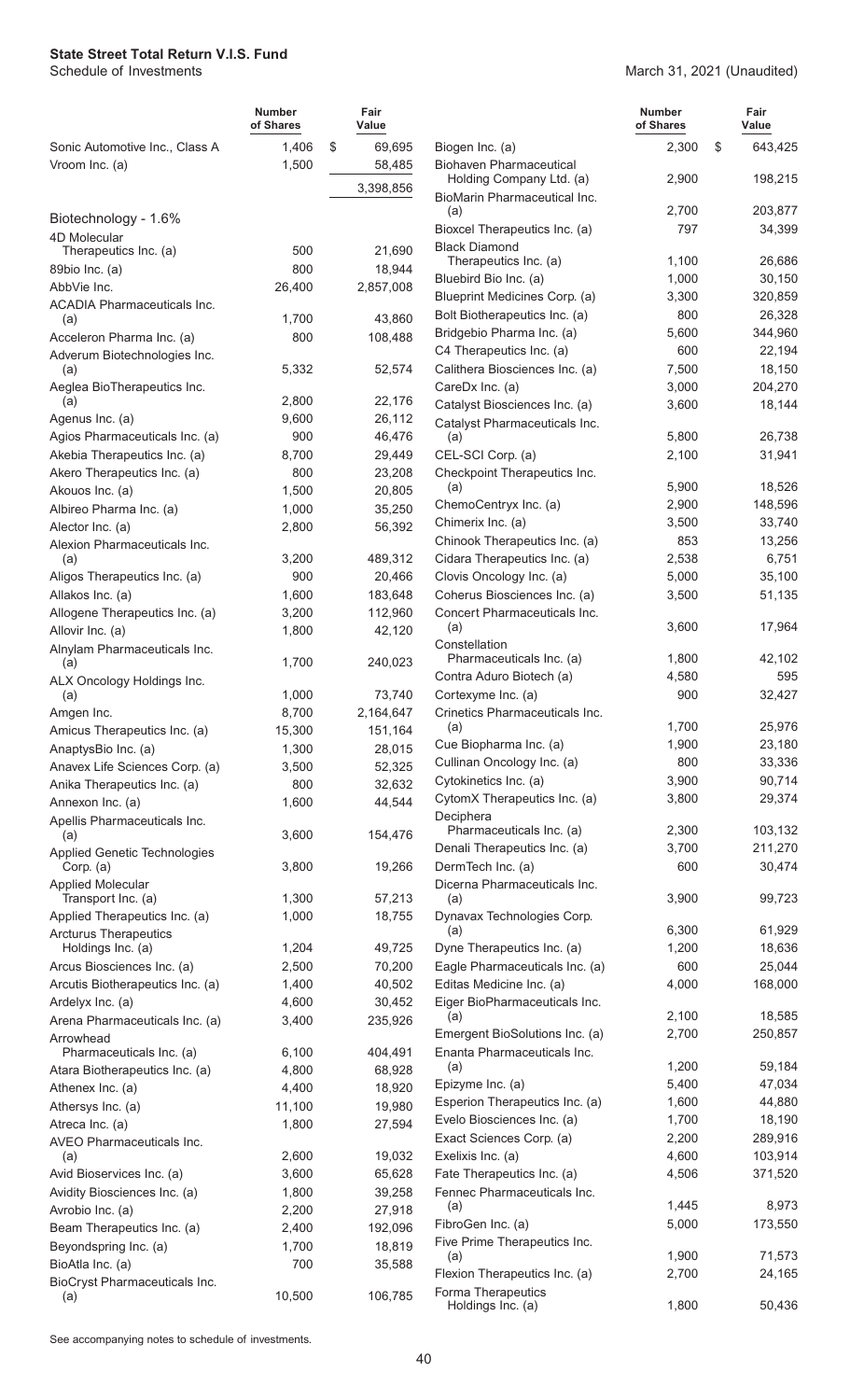#### March 31, 2021 (Unaudited)

|                                                          | <b>Number</b><br>of Shares | Fair<br>Value     |                                                          | <b>Number</b><br>of Shares |   | Fair<br>Value      |
|----------------------------------------------------------|----------------------------|-------------------|----------------------------------------------------------|----------------------------|---|--------------------|
| Fortress Biotech Inc. (a)                                | 4,058                      | \$<br>14,325      | MeiraGTx Holdings PLC (a)                                | 1,500                      | S | 21,645             |
| Frequency Therapeutics Inc.                              |                            |                   | Mersana Therapeutics Inc. (a)                            | 3,174                      |   | 51,355             |
| (a)                                                      | 2,200                      | 20,900            | Mirati Therapeutics Inc. (a)                             | 2,500                      |   | 428,250            |
| G1 Therapeutics Inc. (a)                                 | 2,000                      | 48,120            | Moderna Inc. (a)                                         | 4,300                      |   | 563,085            |
| Generation Bio Co. (a)<br>Genprex Inc. (a)               | 2,400<br>1,800             | 68,304<br>7,758   | Molecular Templates Inc. (a)                             | 1,600                      |   | 20,192             |
| Geron Corp. (a)                                          | 17,400                     | 27,492            | Morphic Holding Inc. (a)                                 | 800                        |   | 50,624             |
| Gilead Sciences Inc.                                     | 18,800                     | 1,215,044         | Mustang Bio Inc. (a)                                     | 5,800                      |   | 19,256             |
| Global Blood Therapeutics Inc.                           |                            |                   | Myriad Genetics Inc. (a)                                 | 4,200<br>4,500             |   | 127,890<br>456,930 |
| (a)                                                      | 900                        | 36,675            | Natera Inc. (a)<br>Neoleukin Therapeutics Inc.           |                            |   |                    |
| Gossamer Bio Inc. (a)                                    | 3,500                      | 32,375            | (a)                                                      | 2,000                      |   | 24,620             |
| Gritstone Oncology Inc. (a)                              | 1,800                      | 16,974            | Neurocrine Biosciences Inc.                              |                            |   |                    |
| Halozyme Therapeutics Inc.                               |                            |                   | (a)                                                      | 1,400                      |   | 136,150            |
| (a)<br>Harpoon Therapeutics Inc. (a)                     | 7,900<br>900               | 329,351<br>18,828 | NextCure Inc. (a)                                        | 1,800                      |   | 18,018             |
| Heron Therapeutics Inc. (a)                              | 5,200                      | 84,292            | Nkarta Inc. (a)                                          | 1,200                      |   | 39,480             |
| Homology Medicines Inc. (a)                              | 2,100                      | 19,761            | Novavax Inc. (a)                                         | 3,600                      |   | 652,716            |
| Hookipa Pharma Inc. (a)                                  | 1,300                      | 17,485            | Nurix Therapeutics Inc. (a)                              | 1,400                      |   | 43,526             |
| iBio Inc. (a)                                            | 12,800                     | 19,712            | Olema Pharmaceuticals Inc.<br>(a)                        | 700                        |   | 23,226             |
| Ideaya Biosciences Inc. (a)                              | 1,000                      | 23,500            | Oncocyte Corp. (a)                                       | 4,300                      |   | 22,317             |
| IGM Biosciences Inc. (a)                                 | 400                        | 30,676            | OPKO Health Inc. (a)                                     | 24,300                     |   | 104,247            |
| ImmunityBio Inc. (a)                                     | 1,873                      | 44,465            | Organogenesis Holdings Inc.                              |                            |   |                    |
| ImmunoGen Inc. (a)                                       | 11,400                     | 92,340            | (a)                                                      | 1,400                      |   | 25,508             |
| Immunovant Inc. (a)                                      | 2,200                      | 35,288            | ORIC Pharmaceuticals Inc. (a)                            | 1,400                      |   | 34,300             |
| Incyte Corp. (a)                                         | 2,800                      | 227,556           | Ovid therapeutics Inc. (a)                               | 4,700                      |   | 18,894             |
| Inovio Pharmaceuticals Inc. (a)                          | 11,014                     | 102,210           | Pandion Therapeutics Inc. (a)                            | 700                        |   | 42,035             |
| Inozyme Pharma Inc. (a)                                  | 1,000                      | 19,800            | Passage Bio Inc. (a)                                     | 1,700                      |   | 29,716             |
| Insmed Inc. (a)                                          | 6,000                      | 204,360           | PMV Pharmaceuticals Inc. (a)                             | 800                        |   | 26,312             |
| Intellia Therapeutics Inc. (a)                           | 3,200                      | 256,816           | Poseida Therapeutics Inc. (a)<br><b>Praxis Precision</b> | 2,000                      |   | 19,100             |
| Intercept Pharmaceuticals Inc.                           | 1,600                      | 36,928            | Medicines Inc. (a)                                       | 700                        |   | 22,932             |
| (a)<br>Invitae Corp. (a)                                 | 7,200                      | 275,112           | Precigen Inc. (a)                                        | 4,200                      |   | 28,938             |
| Ionis Pharmaceuticals Inc. (a)                           | 2,000                      | 89,920            | Precision BioSciences Inc. (a)                           | 2,800                      |   | 28,980             |
| Iovance Biotherapeutics Inc.                             |                            |                   | Prelude Therapeutics Inc. (a)                            | 600                        |   | 25,998             |
| (a)                                                      | 2,100                      | 66,486            | Protagonist Therapeutics Inc.                            |                            |   |                    |
| Ironwood Pharmaceuticals Inc.                            |                            |                   | (a)                                                      | 2,100                      |   | 54,390             |
| (a)                                                      | 9,500                      | 106,210           | PTC Therapeutics Inc. (a)                                | 3,700                      |   | 175,195            |
| iTeos Therapeutics Inc. (a)                              | 1,200                      | 41,016            | Puma Biotechnology Inc. (a)                              | 1,900                      |   | 18,468             |
| IVERIC bio Inc. (a)                                      | 4,900                      | 30,282            | Radius Health Inc. (a)                                   | 2,700<br>900               |   | 56,322             |
| Jounce Therapeutics Inc. (a)<br>Kadmon Holdings Inc. (a) | 1,800<br>10,500            | 18,486<br>40,845  | RAPT Therapeutics Inc. (a)                               |                            |   | 19,980             |
| KalVista Pharmaceuticals Inc.                            |                            |                   | Regeneron<br>Pharmaceuticals Inc. (a)                    | 1,500                      |   | 709,710            |
| (a)                                                      | 1,100                      | 28,259            | REGENXBIO Inc. (a)                                       | 2,300                      |   | 78,453             |
| Karuna Therapeutics Inc. (a)                             | 900                        | 108,207           | Relay Therapeutics Inc. (a)                              | 2,700                      |   | 93,339             |
| Karyopharm Therapeutics Inc.                             |                            |                   | Replimune Group Inc. (a)                                 | 1,400                      |   | 42,714             |
| (a)                                                      | 4,300                      | 45,236            | REVOLUTION Medicines Inc.                                |                            |   |                    |
| Keros Therapeutics Inc. (a)                              | 800                        | 49,240            | (a)                                                      | 2,500                      |   | 114,700            |
| Kezar Life Sciences Inc. (a)                             | 3,200                      | 19,072            | Rhythm Pharmaceuticals Inc.<br>(a)                       | 2,300                      |   | 48,921             |
| Kindred Biosciences Inc. (a)                             | 4,000                      | 19,880            | Rigel Pharmaceuticals Inc. (a)                           | 10,200                     |   | 34,884             |
| Kiniksa Pharmaceuticals Ltd.,<br>Class A (a)             | 1,600                      | 29,616            | Rocket Pharmaceuticals Inc.                              |                            |   |                    |
| Kinnate Biopharma Inc. (a)                               | 800                        | 24,928            | (a)                                                      | 2,200                      |   | 97,614             |
| Kodiak Sciences Inc. (a)                                 | 1,924                      | 218,162           | Rubius Therapeutics Inc. (a)                             | 2,100                      |   | 55,650             |
| Kronos Bio Inc. (a)                                      | 900                        | 26,343            | Sage Therapeutics Inc. (a)                               | 800                        |   | 59,880             |
| Krystal Biotech Inc. (a)                                 | 900                        | 69,336            | Sangamo Therapeutics Inc. (a)                            | 6,800                      |   | 85,204             |
| Kura Oncology Inc. (a)                                   | 3,700                      | 104,599           | Sarepta Therapeutics Inc. (a)                            | 1,100                      |   | 81,983             |
| Kymera Therapeutics Inc. (a)                             | 600                        | 23,316            | Scholar Rock Holding Corp.                               | 1,500                      |   | 75,990             |
| Lexicon Pharmaceuticals Inc.                             |                            |                   | (a)<br>Seagen Inc. (a)                                   | 1,900                      |   | 263,834            |
| (a)                                                      | 3,100                      | 18,197            | Selecta Biosciences Inc. (a)                             | 4,600                      |   | 20,815             |
| Ligand Pharmaceuticals Inc.<br>(a)                       | 900                        | 137,205           | Seres Therapeutics Inc. (a)                              | 3,300                      |   | 67,947             |
| MacroGenics Inc. (a)                                     | 3,200                      | 101,920           | Shattuck Labs Inc. (a)                                   | 800                        |   | 23,392             |
| Madrigal Pharmaceuticals Inc.                            |                            |                   | Sigilon Therapeutics Inc. (a)                            | 900                        |   | 20,115             |
| (a)                                                      | 500                        | 58,485            | Silverback Therapeutics Inc.                             |                            |   |                    |
| Magenta Therapeutics Inc. (a)                            | 1,500                      | 17,760            | (a)                                                      | 800                        |   | 34,904             |
| MannKind Corp. (a)                                       | 13,400                     | 52,528            | Solid Biosciences Inc. (a)                               | 3,200                      |   | 17,696             |
| MediciNova Inc. (a)                                      | 3,700                      | 18,685            | Sorrento Therapeutics Inc. (a)                           | 14,800                     |   | 122,396            |
| MEI Pharma Inc. (a)                                      | 6,700                      | 22,981            |                                                          |                            |   |                    |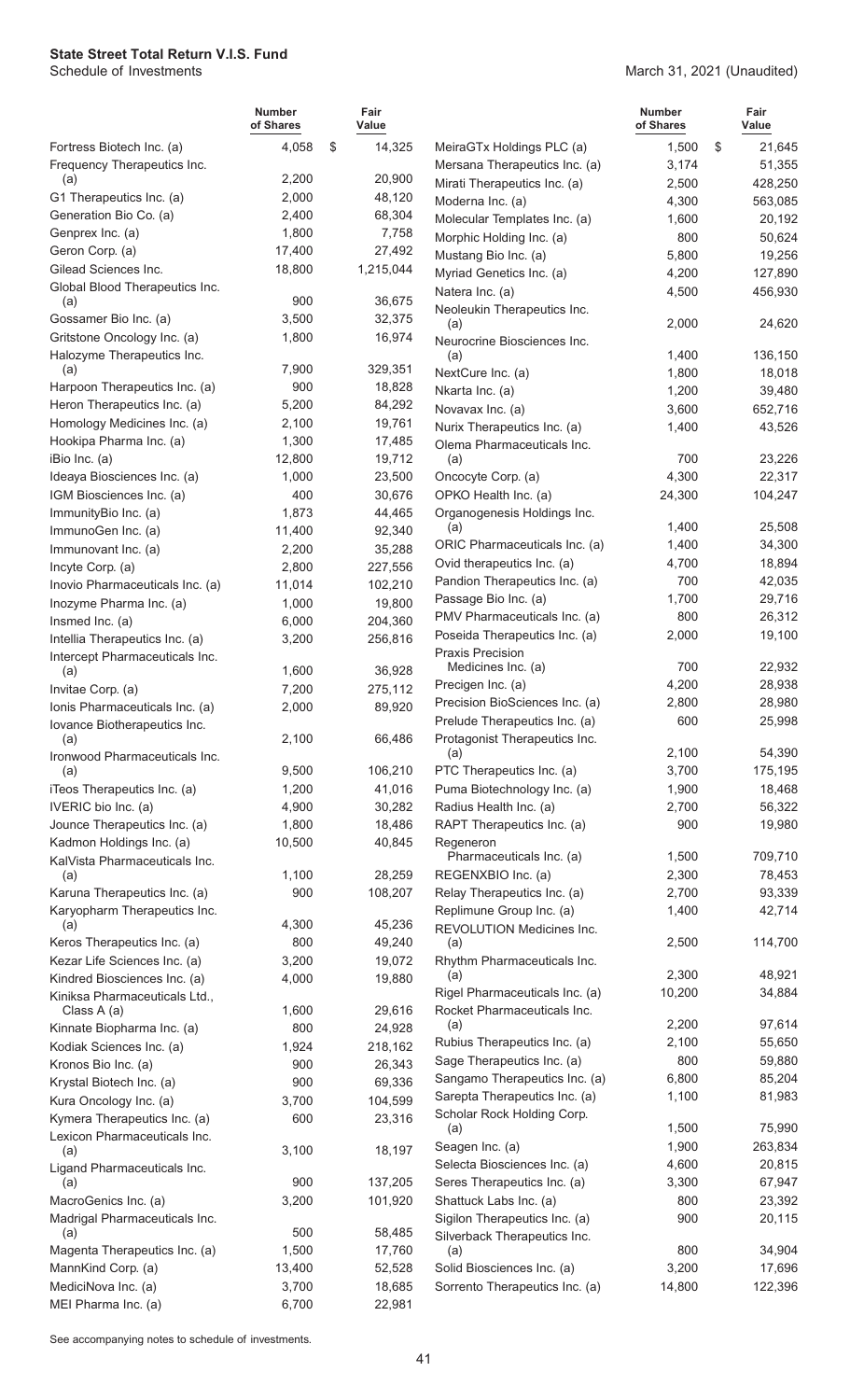|                                                              | <b>Number</b><br>of Shares | Fair<br>Value     |                                                    | <b>Number</b><br>of Shares | Fair<br>Value     |
|--------------------------------------------------------------|----------------------------|-------------------|----------------------------------------------------|----------------------------|-------------------|
| Spectrum                                                     |                            |                   | iHeartMedia Inc., Class A (a)                      | 3,600                      | \$<br>65,340      |
| Pharmaceuticals Inc. (a)                                     | 8,800                      | \$<br>28,688      | Media General Inc. (a)                             | 2,076                      | 208               |
| Spero Therapeutics Inc. (a)<br>SpringWorks Therapeutics Inc. | 1,400                      | 20,608            | <b>Nexstar Broadcasting</b><br>Group Inc., Class A | 600                        | 84,258            |
| (a)<br>Stoke Therapeutics Inc. (a)                           | 1,400<br>800               | 102,998<br>31,072 | Sinclair Broadcast Group Inc.,<br>Class A          | 2,600                      | 76,076            |
| Sutro Biopharma Inc. (a)                                     | 1,900                      | 43,244            | TEGNA Inc.                                         | 12,900                     | 242,907           |
| Syndax Pharmaceuticals Inc.                                  |                            |                   | The EW Scripps., Class A                           | 3,300                      | 63,591            |
| (a)                                                          | 1,896                      | 42,395            | ViacomCBS Inc., Class B                            | 8,600                      | 387,860           |
| Syros Pharmaceuticals Inc. (a)                               | 2,900                      | 21,692            |                                                    |                            | 1,711,342         |
| Taysha Gene Therapies Inc.                                   |                            |                   |                                                    |                            |                   |
| (a)                                                          | 900<br>1,700               | 18,270<br>37,536  | Building Products - 0.3%                           |                            |                   |
| TCR2 Therapeutics Inc. (a)<br>TG Therapeutics Inc. (a)       | 7,200                      | 347,040           | AAON Inc.                                          | 2,456                      | 171,944           |
| Translate Bio Inc. (a)                                       | 4,000                      | 65,960            | <b>Advanced Drainage</b>                           |                            |                   |
| Travere Therapeutics Inc. (a)                                | 3,300                      | 82,401            | Systems Inc.<br>American Woodmark Corp. (a)        | 3,300<br>1,000             | 341,187<br>98,580 |
| Turning Point Therapeutics Inc.                              |                            |                   | AO Smith Corp.                                     | 2,006                      | 135,626           |
| (a)                                                          | 2,200                      | 208,098           | Apogee Enterprises Inc.                            | 1,500                      | 61,320            |
| Twist Bioscience Corp. (a)                                   | 2,800                      | 346,808           | Armstrong World                                    |                            |                   |
| Ultragenyx<br>Pharmaceutical Inc. (a)                        | 3,800                      | 432,668           | Industries Inc.                                    | 700                        | 63,063            |
| United Therapeutics Corp. (a)                                | 611                        | 102,202           | Builders FirstSource Inc. (a)                      | 12,000                     | 556,440           |
| UNITY Biotechnology Inc. (a)                                 | 3,200                      | 19,200            | Carrier Global Corp.                               | 13,000                     | 548,860           |
| UroGen Pharma Ltd. (a)                                       | 1,200                      | 23,376            | <b>Cornerstone Building</b><br>Brands Inc. (a)     | 2,600                      | 36,478            |
| Vanda Pharmaceuticals Inc.                                   |                            |                   | CSW Industrials Inc.                               | 800                        | 108,000           |
| (a)                                                          | 3,200                      | 48,064            | Fortune Brands Home &                              |                            |                   |
| Vaxart Inc. (a)                                              | 3,145                      | 19,027            | Security Inc.                                      | 2,035                      | 194,994           |
| Vaxcyte Inc. (a)                                             | 1,700                      | 33,575            | Gibraltar Industries Inc. (a)                      | 1,900                      | 173,869           |
| VBI Vaccines Inc. (a)                                        | 10,793                     | 33,566            | Griffon Corp.                                      | 2,700                      | 73,359            |
| Veracyte Inc. (a)<br>Verastem Inc. (a)                       | 3,900<br>10,400            | 209,625<br>25,688 | Insteel Industries Inc.                            | 1,100                      | 33,924            |
| Vericel Corp. (a)                                            | 2,700                      | 149,985           | JELD-WEN Holding Inc. (a)                          | 4,000                      | 110,760           |
| Vertex Pharmaceuticals Inc.                                  |                            |                   | Johnson Controls International<br>PLC              | 10,900                     | 650,403           |
| (a)                                                          | 3,900                      | 838,071           | Lennox International Inc.                          | 500                        | 155,795           |
| Viking Therapeutics Inc. (a)                                 | 4,000                      | 25,300            | Masco Corp.                                        | 3,800                      | 227,620           |
| Vir Biotechnology Inc. (a)                                   | 3,200                      | 164,064           | Masonite International Corp.                       |                            |                   |
| Vor BioPharma Inc. (a)                                       | 700                        | 30,170            | (a)                                                | 1,400                      | 161,336           |
| X4 Pharmaceuticals Inc. (a)                                  | 2,100                      | 18,081            | <b>Owens Corning</b>                               | 1,600                      | 147,344           |
| XBiotech Inc. (a)                                            | 857                        | 14,715            | PGT Innovations Inc. (a)                           | 3,400                      | 85,850            |
| Xencor Inc. (a)<br>XOMA Corp. (a)                            | 3,300<br>400               | 142,098<br>16,324 | <b>Quanex Building Products</b><br>Corp.           | 2,000                      | 52,460            |
| Y-mAbs Therapeutics Inc. (a)                                 | 1,800                      | 54,432            | Resideo Technologies Inc. (a)                      | 8,500                      | 240,125           |
| Zentalis Pharmaceuticals Inc.                                |                            |                   | Simpson Manufacturing                              |                            |                   |
| (a)                                                          | 1,700                      | 73,763            | Company Inc.                                       | 2,600                      | 269,698           |
| ZIOPHARM Oncology Inc. (a)                                   | 12,700                     | 45,720            | The AZEK Co. Inc. (a)                              | 1,400                      | 58,870            |
|                                                              |                            | 28,134,580        | Trex Company Inc. (a)                              | 1,700                      | 155,618           |
|                                                              |                            |                   | UFP Industries Inc.                                | 3,500                      | 265,440           |
| Brewers - 0.0%                                               |                            |                   |                                                    |                            | 5,178,963         |
| Molson Coors Beverage Co.,<br>Class B                        | 2,700                      | 138,105           | Cable & Satellite - 0.3%                           |                            |                   |
| The Boston Beer                                              |                            |                   | Altice USA Inc. (a)                                | 3,400                      | 110,602           |
| Company Inc., Class A (a)                                    | 142                        | 171,292           | Cable One Inc.                                     | 100                        | 182,836           |
|                                                              |                            | 309,397           | Charter Communications Inc.,                       |                            |                   |
|                                                              |                            |                   | Class A (a)                                        | 2,100                      | 1,295,742         |
| Broadcasting - 0.1%                                          |                            |                   | Comcast Corp., Class A                             | 67,900                     | 3,674,069         |
| AMC Networks Inc., Class A<br>(a)                            | 1,700                      | 90,372            | DISH Network Corp., Class A<br>(a)                 | 3,700                      | 133,940           |
| Discovery Inc. (a)                                           | 2,300                      | 99,958            | Liberty Broadband Corp.,                           |                            |                   |
| Discovery Inc., Class C (a)                                  | 4,600                      | 169,694           | Class A (a)                                        | 200                        | 29,030            |
| <b>Entercom Co.mmunications</b>                              |                            |                   | Liberty Broadband Corp.,                           |                            |                   |
| Co.rp, Class A                                               | 6,900                      | 36,225            | Class C (a)<br>Liberty Media Corp-Liberty          | 2,600                      | 390,390           |
| <b>Entravision Co.mmunications</b><br>Co.rp, Class A         | 4,800                      | 19,392            | SiriusXM (a)                                       | 3,800                      | 167,597           |
| Fox Corp., Class A                                           | 4,800                      | 173,328           | Loral Space &                                      |                            |                   |
| Fox Corp., Class B                                           | 2,600                      | 90,818            | Communications Inc.                                | 800                        | 30,136            |
| Gray Television Inc.                                         | 5,100                      | 93,840            | MSG Networks Inc. (a)                              | 1,800                      | 27,072            |
| Hemisphere Media Group Inc.                                  |                            |                   | Sirius XM Holdings Inc.                            | 16,700                     | 101,703           |
| (a)                                                          | 1,500                      | 17,475            |                                                    |                            |                   |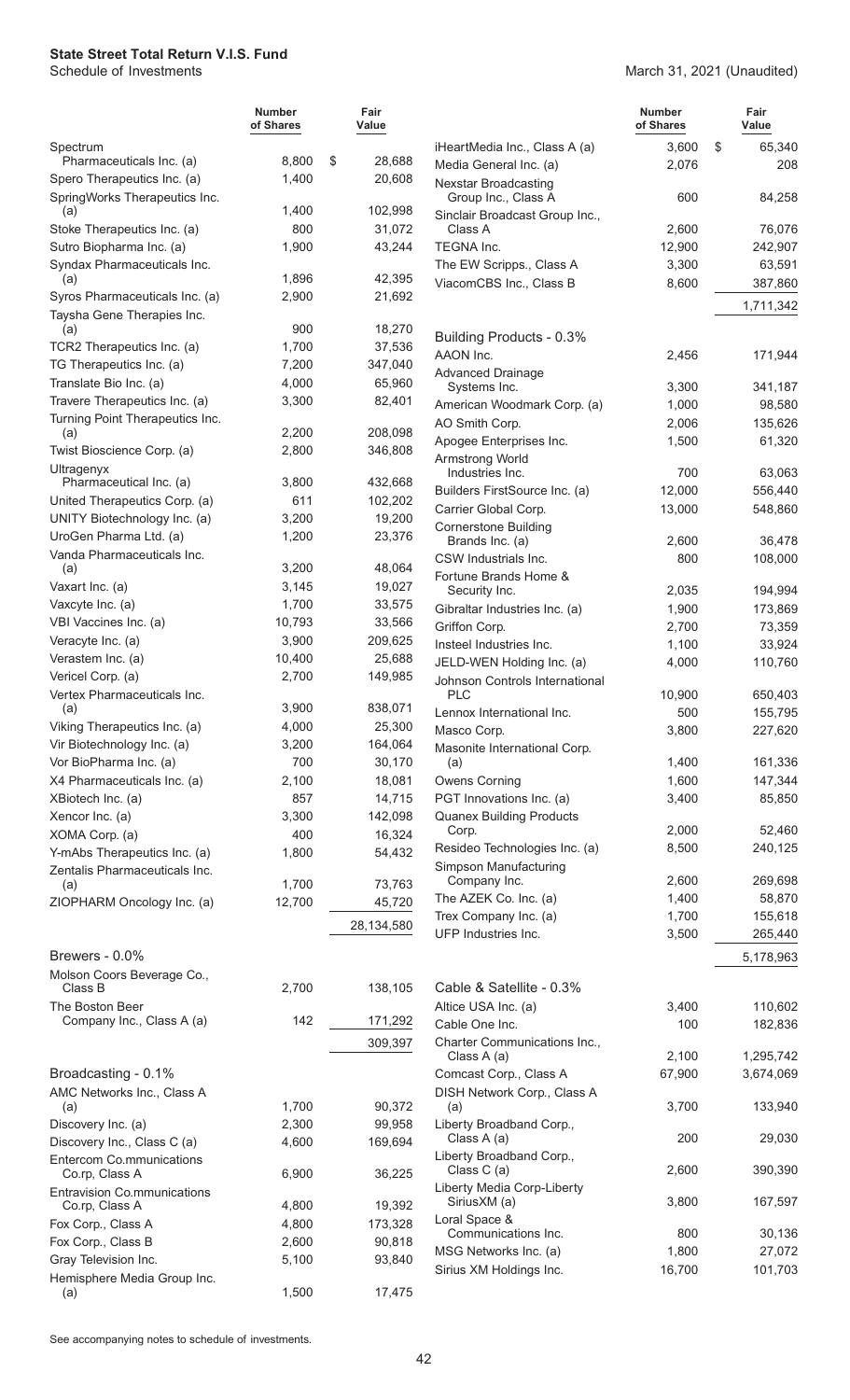|                                                         | <b>Number</b><br>of Shares | Fair<br>Value     |                                                     | <b>Number</b><br>of Shares | Fair<br>Value      |
|---------------------------------------------------------|----------------------------|-------------------|-----------------------------------------------------|----------------------------|--------------------|
| WideOpenWest Inc. (a)                                   | 3,100                      | \$<br>42,129      | Ciena Corp. (a)                                     | 2,300                      | \$<br>125,856      |
|                                                         |                            | 6,185,246         | Cisco Systems Inc.                                  | 63,600                     | 3,288,756          |
|                                                         |                            |                   | Clearfield Inc. (a)                                 | 700                        | 21,091             |
| Casinos & Gaming - 0.2%<br>Accel Entertainment Inc. (a) | 3,000                      | 32,790            | <b>CommScope Holding</b><br>Company Inc. (a)        | 2,900                      | 44,544             |
| Bally's Corp.                                           | 1,100                      | 71,478            | <b>Comtech Telecommunications</b>                   |                            |                    |
| Boyd Gaming Corp. (a)                                   | 4,800                      | 283,008           | Corp.                                               | 1,400                      | 34,776             |
| Caesars Entertainment Inc. (a)                          | 10,600                     | 926,970           | Digi International Inc. (a)                         | 1,737                      | 32,985             |
| Century Casinos Inc. (a)                                | 1,800                      | 18,486            | DZS $Inc.$ (a)                                      | 1,200                      | 18,660             |
| Churchill Downs Inc.                                    | 2,200                      | 500,324           | EchoStar Corp., Class A (a)                         | 1,300                      | 31,200             |
| Everi Holdings Inc. (a)                                 | 4,800                      | 67,728            | Extreme Networks Inc. (a)<br>F5 Networks Inc. (a)   | 7,100<br>900               | 62,125<br>187,758  |
| Golden Entertainment Inc. (a)                           | 1,000                      | 25,260            | Genasys Inc. (a)                                    | 2,059                      | 13,775             |
| <b>International Game</b><br><b>Technology PLC</b>      | 5,900                      | 94,695            | Harmonic Inc. (a)                                   | 5,700                      | 44,688             |
| Las Vegas Sands Corp.                                   | 5,000                      | 303,800           | Infinera Corp. (a)                                  | 9,700                      | 93,411             |
| <b>MGM Resorts International</b>                        | 7,000                      | 265,930           | Inseego Corp. (a)                                   | 4,200                      | 42,000             |
| Monarch Casino & Resort Inc.                            |                            |                   | Juniper Networks Inc.                               | 4,900                      | 124,117            |
| (a)                                                     | 694                        | 42,070            | KVH Industries Inc. (a)                             | 1,400                      | 17,752             |
| Penn National Gaming Inc. (a)                           | 9,267                      | 971,553           | Lumentum Holdings Inc. (a)                          | 1,100                      | 100,485            |
| PlayAGS Inc. (a)                                        | 2,300                      | 18,584            | Motorola Solutions Inc.                             | 2,500                      | 470,125            |
| Red Rock Resorts Inc.,<br>Class A                       | 3,900                      | 127,101           | NETGEAR Inc. (a)                                    | 1,800                      | 73,980             |
| Scientific Games Co.rp,                                 |                            |                   | NetScout Systems Inc. (a)                           | 4,100                      | 115,456            |
| Class A (a)                                             | 3,400                      | 130,968           | Plantronics Inc.                                    | 2,000                      | 77,820             |
| Wynn Resorts Ltd.                                       | 1,600                      | 200,592           | Resonant Inc. (a)<br>Ribbon Communications Inc.     | 4,500                      | 19,080             |
|                                                         |                            | 4,081,337         | (a)                                                 | 4,000                      | 32,840             |
|                                                         |                            |                   | Ubiquiti Inc.                                       | 100                        | 29,830             |
| Coal & Consumable Fuels - 0.0% *                        |                            |                   | ViaSat Inc. (a)                                     | 900                        | 43,263             |
| Arch Resources Inc.                                     | 900                        | 37,440            | Viavi Solutions Inc. (a)                            | 13,300                     | 208,810            |
| CONSOL Energy Inc. (a)                                  | 1,900                      | 18,468            |                                                     |                            | 5,862,905          |
| Energy Fuels Inc. (a)<br>Peabody Energy Corp. (a)       | 7,900<br>6,000             | 44,872<br>18,360  |                                                     |                            |                    |
|                                                         |                            |                   | Computer & Electronics Retail - 0.1%                |                            |                    |
|                                                         |                            | 119,140           | Best Buy Company Inc.<br>Conn's Inc. (a)            | 3,403<br>1,200             | 390,698<br>23,340  |
| Commercial Printing - 0.0% *                            |                            |                   | GameStop Corp., Class A (a)                         | 3,400                      | 645,388            |
| Brady Corp., Class A                                    | 2,800                      | 149,660           | Rent-A-Center Inc.                                  | 2,900                      | 167,214            |
| Deluxe Corp.                                            | 2,500                      | 104,900           |                                                     |                            |                    |
| Ennis Inc.                                              | 1,577                      | 33,669            |                                                     |                            | 1,226,640          |
|                                                         |                            | 288,229           | Construction & Engineering - 0.2%                   |                            |                    |
|                                                         |                            |                   | AECOM (a)                                           | 2,100                      | 134,631            |
| Commodity Chemicals - 0.1%                              |                            |                   | Aegion Corp. (a)                                    | 1,800                      | 51,750             |
| AdvanSix Inc. (a)                                       | 1,600                      | 42,912            | Ameresco Inc., Class A (a)                          | 1,500                      | 72,945             |
| Cabot Corp.<br>Dow Inc.                                 | 800<br>11,100              | 41,952<br>709,734 | API Group Corp. (a)(c)                              | 8,300                      | 171,644            |
| Hawkins Inc.                                            | 1,160                      | 38,883            | Arcosa Inc.                                         | 2,900                      | 188,761            |
| Koppers Holdings Inc. (a)                               | 1,200                      | 41,712            | Argan Inc.                                          | 874                        | 46,628             |
| Kronos Worldwide Inc.                                   | 1,400                      | 21,420            | Comfort Systems USA Inc.<br><b>Concrete Pumping</b> | 2,100                      | 157,017            |
| LyondellBasell Industries N.V.,                         |                            |                   | Holdings Inc. (a)                                   | 2,500                      | 18,525             |
| Class A                                                 | 3,800                      | 395,390           | Construction Partners Inc.,                         |                            |                    |
| Olin Corp.                                              | 2,090                      | 79,357            | Class A (a)                                         | 1,685                      | 50,348             |
| Trecora Resources (a)                                   | 2,300                      | 17,871            | Dycom Industries Inc. (a)                           | 1,800                      | 167,130            |
| Tredegar Corp.                                          | 1,600                      | 24,016            | EMCOR Group Inc.                                    | 3,200                      | 358,912            |
| Trinseo S.A.<br>Valvoline Inc.                          | 2,300<br>2,700             | 146,441<br>70,389 | Fluor Corp.<br>Granite Construction Inc.            | 8,300<br>2,800             | 191,647<br>112,700 |
| Westlake Chemical Corp.                                 | 500                        | 44,395            | Great Lakes Dredge & Dock                           |                            |                    |
|                                                         |                            |                   | Corp. (a)                                           | 3,800                      | 55,404             |
|                                                         |                            | 1,674,472         | HC2 Holdings Inc. (a)                               | 3,071                      | 12,100             |
| Communications Equipment - 0.3%                         |                            |                   | IES Holdings Inc. (a)                               | 520                        | 26,213             |
| ADTRAN Inc.                                             | 2,800                      | 46,704            | MasTec Inc. (a)                                     | 3,300                      | 309,210            |
| Applied Optoelectronics Inc.                            |                            |                   | Matrix Service Co. (a)                              | 1,600                      | 20,976             |
| (a)                                                     | 2,200                      | 18,392            | MYR Group Inc. (a)                                  | 981                        | 70,308             |
| Arista Networks Inc. (a)                                | 900                        | 271,701           | Northwest Pipe Co. (a)                              | 597                        | 19,952             |
| CalAmp Corp. (a)<br>Calix Inc. (a)                      | 2,000<br>3,109             | 21,700<br>107,758 | NV5 Global Inc. (a)<br>Primoris Services Corp.      | 600<br>2,800               | 57,942<br>92,764   |
| Cambium Networks Corp. (a)                              | 500                        | 23,360            | Quanta Services Inc.                                | 2,038                      | 179,303            |
| Casa Systems Inc. (a)                                   | 1,900                      | 18,107            | <b>Sterling Construction</b>                        |                            |                    |
|                                                         |                            |                   | Company Inc. (a)                                    | 1,600                      | 37,120             |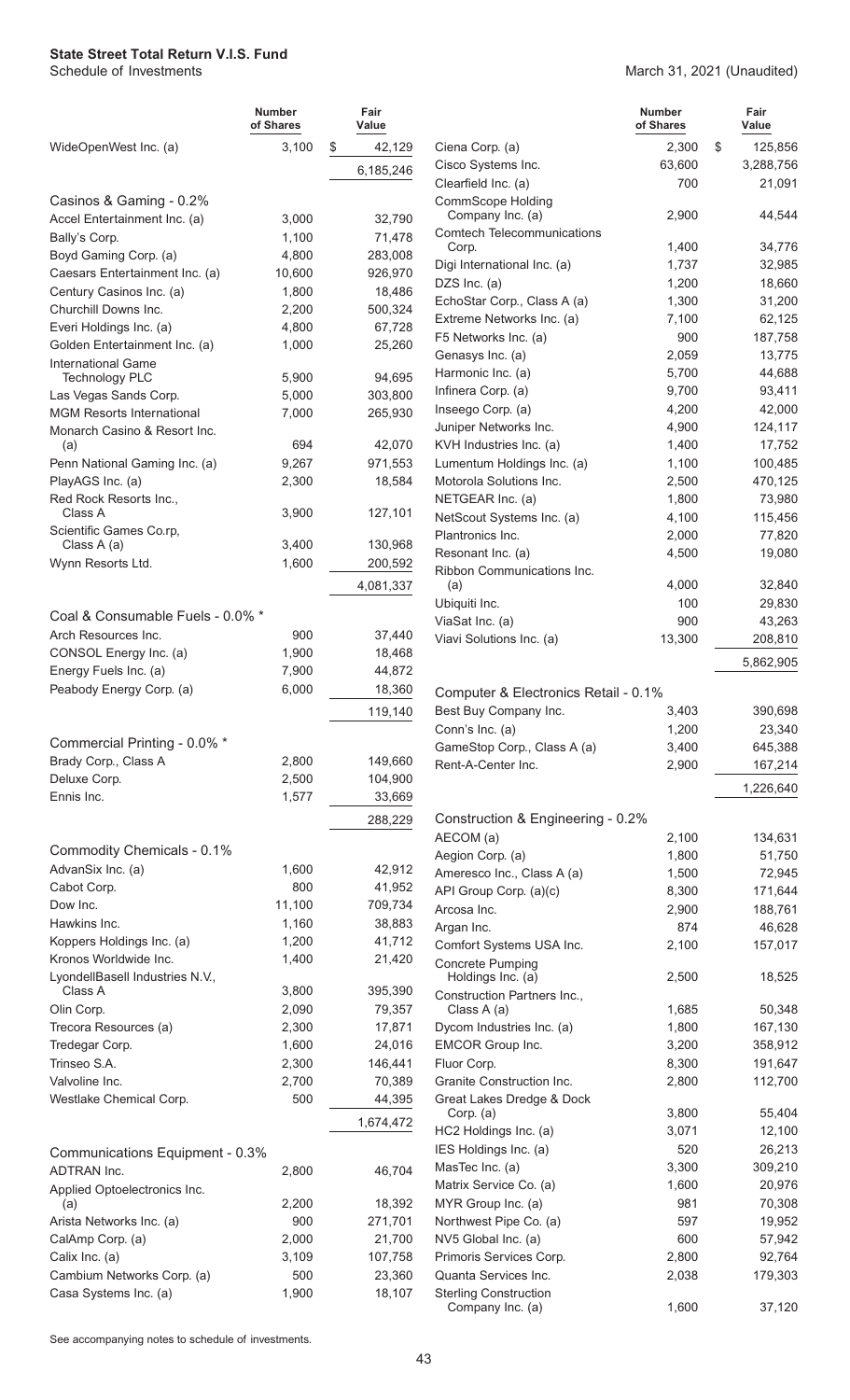|                                                                  | Number<br>of Shares | Fair<br>Value     |  |
|------------------------------------------------------------------|---------------------|-------------------|--|
| Tutor Perini Corp. (a)                                           | 2,000               | \$<br>37,900      |  |
| Valmont Industries Inc.                                          | 300                 | 71,301            |  |
| WillScot Mobile Mini Holdings<br>Corp. (a)                       | 10,200              | 283,050           |  |
|                                                                  |                     | 2,996,181         |  |
|                                                                  |                     |                   |  |
| Construction Machinery & Heavy Trucks - 0.3%                     |                     |                   |  |
| Alamo Group Inc.<br><b>Allison Transmission</b>                  | 600                 | 93,690            |  |
| Holdings Inc.                                                    | 1,700               | 69,411            |  |
| Astec Industries Inc.                                            | 1,300               | 98,046            |  |
| Blue Bird Corp. (a)                                              | 900                 | 22,527            |  |
| Caterpillar Inc.                                                 | 8,100               | 1,878,147         |  |
| Cummins Inc.                                                     | 2,237               | 579,629           |  |
| Douglas Dynamics Inc.                                            | 1,400               | 64,610            |  |
| Federal Signal Corp.                                             | 3,600               | 137,880           |  |
| Meritor Inc. (a)                                                 | 4.100               | 120,622           |  |
| Miller Industries Inc.<br>Navistar International Corp. (a)       | 670<br>2,900        | 30,947<br>127,687 |  |
| Oshkosh Corp.                                                    | 1,000               | 118,660           |  |
| PACCAR Inc.                                                      | 5,100               | 473,892           |  |
| REV Group Inc.                                                   | 1,600               | 30,656            |  |
| Terex Corp.                                                      | 4,000               | 184,280           |  |
| The Greenbrier<br>Companies Inc.                                 | 1,900               | 89,718            |  |
| The Manitowoc Company Inc.                                       |                     |                   |  |
| (a)                                                              | 2,000               | 41,240            |  |
| The Shyft Group Inc.                                             | 2,063               | 76,744            |  |
| Trinity Industries Inc.                                          | 1,300               | 37,037            |  |
| Wabash National Corp.                                            | 3,100               | 58,280            |  |
| Westinghouse Air Brake<br>Technologies Corp.                     | 2,700               | 213,732           |  |
|                                                                  |                     | 4,547,435         |  |
|                                                                  |                     |                   |  |
| Construction Materials - 0.1%                                    |                     |                   |  |
| Eagle Materials Inc.                                             | 600                 | 80,646            |  |
| Forterra Inc. (a)                                                | 1,719               | 39,967            |  |
| Martin Marietta Materials Inc.<br>Summit Materials Inc., Class A | 900                 | 302,238           |  |
| (a)                                                              | 6,800               | 190,536           |  |
| U.S. Lime & Minerals Inc.                                        | 80                  | 10,697            |  |
| US Concrete Inc. (a)                                             | 900                 | 65,988            |  |
| Vulcan Materials Co.                                             | 2,000               | 337,500           |  |
|                                                                  |                     | 1,027,572         |  |
| Consumer Electronics - 0.0%                                      |                     |                   |  |
| GoPro Inc., Class A (a)                                          | 7,300               | 84,972            |  |
| Sonos Inc. (a)                                                   | 7,100               | 266,037           |  |
| Turtle Beach Corp. (a)                                           | 800                 | 21,336            |  |
| Universal Electronics Inc. (a)                                   | 800                 | 43,976            |  |
| VOXX International Corp. (a)                                     | 1,143               | 21,786            |  |
|                                                                  |                     | 438,107           |  |
| Consumer Finance - 0.3%                                          |                     |                   |  |
| Ally Financial Inc.                                              | 5,600               | 253,176           |  |
| American Express Co.                                             | 9,800               | 1,386,112         |  |
| Capital One Financial Corp.                                      | 6,800<br>100        | 865,164<br>36,023 |  |
| Credit Acceptance Corp. (a)<br>Curo Group Holdings Corp.         | 1,200               | 17,508            |  |
| <b>Discover Financial Services</b>                               | 4,600               | 436,954           |  |
| Encore Capital Group Inc. (a)                                    | 1,900               | 76,437            |  |
| Enova International Inc. (a)                                     | 2,000               | 70,960            |  |
| Ezcorp Inc., Class A (a)                                         | 3,500               | 17,395            |  |
| FirstCash Inc.                                                   | 2,400               | 157,608           |  |
| Green Dot Corp., Class A (a)                                     | 3,100               | 141,949           |  |
| landinaCluh Corn (a)                                             | 4.200               | 69 384            |  |

**Number of Shares Fair Value** March 31, 2021 (Unaudited)

|                                                                     | <b>Number</b><br>of Shares | Fair<br>Value     |                                              | <b>Number</b><br>of Shares | Fair<br>Value        |
|---------------------------------------------------------------------|----------------------------|-------------------|----------------------------------------------|----------------------------|----------------------|
| Tutor Perini Corp. (a)                                              | 2,000<br>\$                | 37,900            | LendingTree Inc. (a)                         | 200                        | \$<br>42,600         |
| Valmont Industries Inc.                                             | 300                        | 71,301            | Navient Corp.                                | 10,800                     | 154,548              |
| WillScot Mobile Mini Holdings                                       |                            |                   | Nelnet Inc., Class A                         | 1,000                      | 72,740               |
| Corp. $(a)$                                                         | 10,200                     | 283,050           | OneMain Holdings Inc.                        | 1,100                      | 59,092               |
|                                                                     |                            | 2,996,181         | Oportun Financial Corp. (a)                  | 1,200                      | 24,852               |
|                                                                     |                            |                   | PRA Group Inc. (a)                           | 2,700                      | 100,089              |
| Construction Machinery & Heavy Trucks - 0.3%                        |                            |                   | Prog Holdings Inc.                           | 4,000                      | 173,160              |
| Alamo Group Inc.<br><b>Allison Transmission</b>                     | 600                        | 93,690            | Regional Management Corp.                    | 500                        | 17,330               |
| Holdings Inc.                                                       | 1,700                      | 69,411            | Santander Consumer USA                       | 1,100                      | 29,766               |
| Astec Industries Inc.                                               | 1,300                      | 98,046            | Holdings Inc.<br>SLM Corp.                   | 5,600                      | 100,632              |
| Blue Bird Corp. (a)                                                 | 900                        | 22,527            | Synchrony Financial                          | 8,700                      | 353,742              |
| Caterpillar Inc.                                                    | 8,100                      | 1,878,147         | Upstart Holdings Inc. (a)                    | 200                        | 25,772               |
| Cummins Inc.                                                        | 2,237                      | 579,629           | World Acceptance Corp. (a)                   | 300                        | 38,928               |
| Douglas Dynamics Inc.                                               | 1,400                      | 64,610            |                                              |                            |                      |
| Federal Signal Corp.                                                | 3,600                      | 137,880           |                                              |                            | 4,721,921            |
| Meritor Inc. (a)                                                    | 4,100                      | 120,622           | Copper - 0.0% *                              |                            |                      |
| Miller Industries Inc.                                              | 670                        | 30,947            | Freeport-McMoRan Inc. (a)                    | 21,700                     | 714,581              |
| Navistar International Corp. (a)                                    | 2,900                      | 127,687           |                                              |                            |                      |
| Oshkosh Corp.                                                       | 1,000                      | 118,660           | Data Processing & Outsourced Services - 1.3% |                            |                      |
| PACCAR Inc.                                                         | 5,100                      | 473,892           | Alliance Data Systems Corp.                  | 700                        | 78,463               |
| REV Group Inc.                                                      | 1,600                      | 30,656            | Automatic Data                               |                            |                      |
| Terex Corp.                                                         | 4,000                      | 184,280           | Processing Inc.                              | 6,400                      | 1,206,208            |
| The Greenbrier                                                      |                            |                   | Black Knight Inc. (a)                        | 2,224                      | 164,554              |
| Companies Inc.                                                      | 1,900                      | 89,718            | <b>Broadridge Financial</b>                  |                            |                      |
| The Manitowoc Company Inc.                                          |                            |                   | Solutions Inc.                               | 1,700                      | 260,270              |
| (a)                                                                 | 2,000                      | 41,240            | Cass Information Systems Inc.                | 900                        | 41,643               |
| The Shyft Group Inc.                                                | 2,063                      | 76,744            | Concentrix Corp. (a)                         | 638                        | 95,521               |
| Trinity Industries Inc.                                             | 1,300                      | 37,037            | Conduent Inc. (a)                            | 9,700                      | 64,602               |
| Wabash National Corp.                                               | 3,100                      | 58,280            | <b>CSG Systems</b><br>International Inc.     | 1,900                      | 85,291               |
| Westinghouse Air Brake<br>Technologies Corp.                        | 2,700                      | 213,732           | Euronet Worldwide Inc. (a)                   | 800                        | 110,640              |
|                                                                     |                            |                   | Evo Payments Inc., Class A (a)               | 2,700                      | 74,304               |
|                                                                     |                            | 4,547,435         | ExlService Holdings Inc. (a)                 | 2,000                      | 180,320              |
| Construction Materials - 0.1%                                       |                            |                   | <b>Fidelity National Information</b>         |                            |                      |
| Eagle Materials Inc.                                                | 600                        | 80,646            | Services Inc.                                | 9,300                      | 1,307,673            |
| Forterra Inc. (a)                                                   | 1,719                      | 39,967            | Fisery Inc. (a)                              | 8,600                      | 1,023,744            |
| Martin Marietta Materials Inc.                                      | 900                        | 302,238           | FleetCor Technologies Inc. (a)               | 1,200                      | 322,356              |
| Summit Materials Inc., Class A                                      |                            |                   | Genpact Ltd.                                 | 2,800                      | 119,896              |
| (a)                                                                 | 6,800                      | 190,536           | Global Payments Inc.                         | 4,500                      | 907,110              |
| U.S. Lime & Minerals Inc.                                           | 80                         | 10,697            | GreenSky Inc., Class A (a)                   | 3,800                      | 23,522               |
| US Concrete Inc. (a)                                                | 900                        | 65,988            | 13 Verticals Inc., Class A (a)               | 1,100                      | 34,238               |
| Vulcan Materials Co.                                                | 2,000                      | 337,500           | <b>International Money</b>                   |                            |                      |
|                                                                     |                            | 1,027,572         | Express Inc. (a)                             | 1,700                      | 25,517               |
|                                                                     |                            |                   | Jack Henry & Associates Inc.                 | 1,145                      | 173,719<br>4,699,860 |
| Consumer Electronics - 0.0%                                         |                            |                   | Mastercard Inc., Class A<br>MAXIMUS Inc.     | 13,200<br>3,600            | 320,544              |
| GoPro Inc., Class A (a)                                             | 7,300                      | 84,972            | MoneyGram International Inc.                 |                            |                      |
| Sonos Inc. (a)                                                      | 7,100                      | 266,037           | (a)                                          | 3,700                      | 24,309               |
| Turtle Beach Corp. (a)                                              | 800                        | 21,336            | NIC Inc.                                     | 3,945                      | 133,854              |
| Universal Electronics Inc. (a)                                      | 800                        | 43,976            | Paychex Inc.                                 | 4,800                      | 470,496              |
| VOXX International Corp. (a)                                        | 1,143                      | 21,786            | PayPal Holdings Inc. (a)                     | 17,600                     | 4,273,984            |
|                                                                     |                            | 438,107           | Repay Holdings Corp. (a)                     | 4,000                      | 93,920               |
|                                                                     |                            |                   | Sabre Corp.                                  | 4,800                      | 71,088               |
| Consumer Finance - 0.3%                                             |                            |                   | Square Inc. (a)                              | 5,500                      | 1,248,775            |
| Ally Financial Inc.                                                 | 5,600                      | 253,176           | Sykes Enterprises Inc. (a)                   | 2,232                      | 98,387               |
| American Express Co.                                                | 9,800                      | 1,386,112         | The Western Union Co.                        | 6,100                      | 150,426              |
| Capital One Financial Corp.                                         | 6,800<br>100               | 865,164<br>36,023 | TTEC Holdings Inc.                           | 1,100                      | 110,495              |
| Credit Acceptance Corp. (a)                                         |                            |                   | Verra Mobility Corp. (a)                     | 7,900                      | 106,926              |
| Curo Group Holdings Corp.                                           | 1,200                      | 17,508            | Visa Inc., Class A                           | 25,300                     | 5,356,769            |
| <b>Discover Financial Services</b><br>Encore Capital Group Inc. (a) | 4,600                      | 436,954<br>76,437 | WEX Inc. $(a)$                               | 700                        | 146,454              |
| Enova International Inc. (a)                                        | 1,900<br>2,000             | 70,960            |                                              |                            | 23,605,878           |
| Ezcorp Inc., Class A (a)                                            | 3,500                      | 17,395            |                                              |                            |                      |
| FirstCash Inc.                                                      | 2,400                      | 157,608           | Department Stores - 0.0% *                   |                            |                      |
| Green Dot Corp., Class A (a)                                        | 3,100                      | 141,949           | Dillard's Inc., Class A                      | 400                        | 38,628               |
| LendingClub Corp. (a)                                               | 4,200                      | 69,384            | Kohl's Corp.                                 | 2,400                      | 143,064              |
|                                                                     |                            |                   | Macy's Inc.                                  | 18,400                     | 297,896              |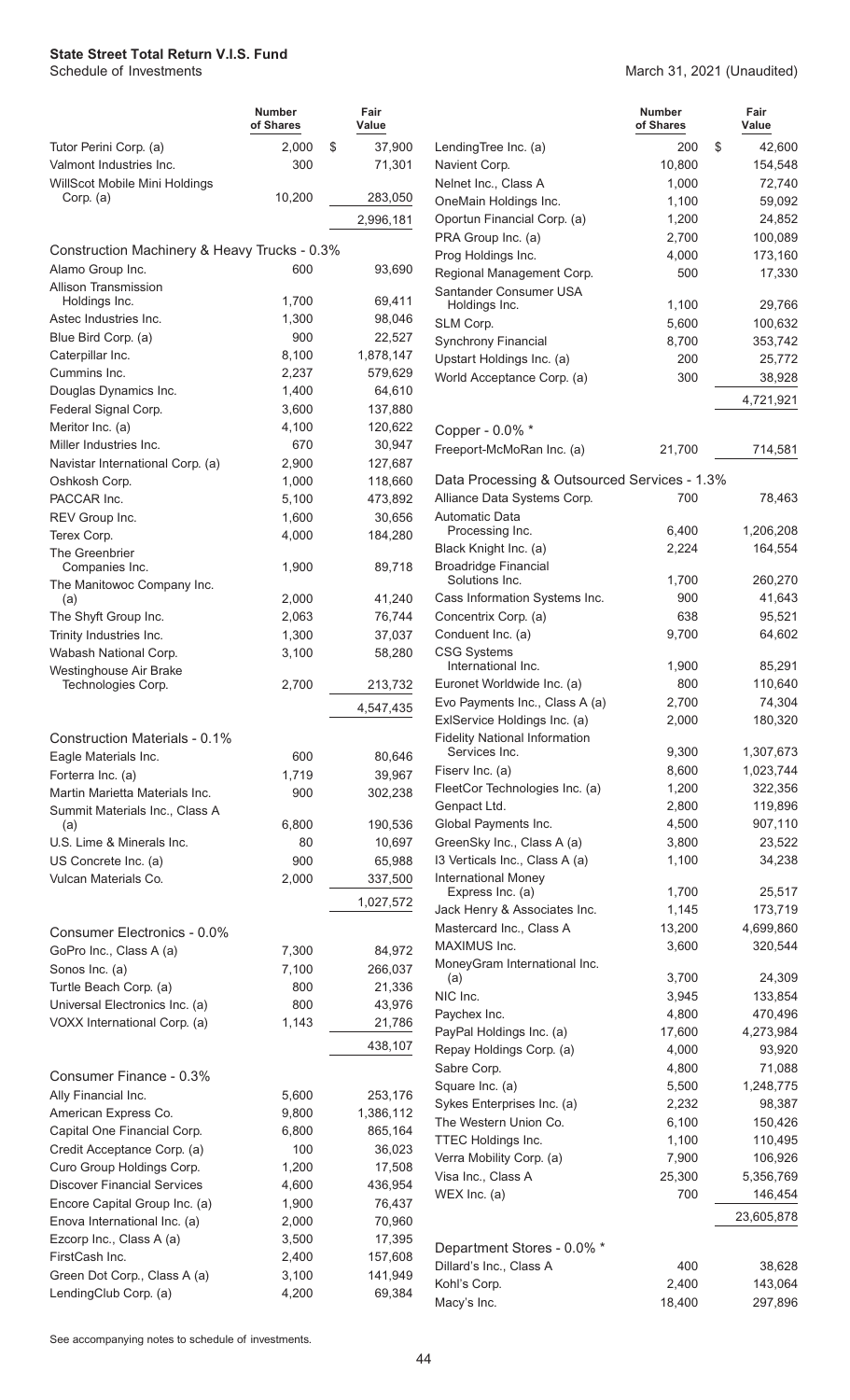**Number of Shares Fair Value** Nordstrom Inc. 1,600 \$ 60,592 540,180 Distillers & Vintners - 0.0% Brown-Forman Corp., Class B 2,900 200,013 Brown-Forman Corp. 600 500 31,835 Constellation Brands Inc., 2,400 547,200 MGP Ingredients Inc. 600 800 47,320 826,368 Distributors - 0.0% \* Core-Mark Holding Company Inc. 2,600 100,594 Funko Inc., Class A (a) 1,400 27,552 Genuine Parts Co. 2,100 242,739 LKQ Corp. (a) 4,500 190,485 Pool Corp. 630 217,501 Weyco Group Inc. 2008 127 9,236 788,107 Diversified Banks - 0.9% Bank of America Corp. 115,900 4,484,171 Citigroup Inc. 2,269,800 31,200 2,269,800 JPMorgan Chase & Co. 45,400 6,911,242 U.S. Bancorp 20,400 1,128,324 Wells Fargo & Co. 66,900 2,223,083 17,016,620 Diversified Chemicals - 0.0% Eastman Chemical Co. 2,023 222,773 Huntsman Corp. 3,000 86,490 The Chemours Co. 2,400 66,984 376,247 Diversified Metals & Mining - 0.0% Compass Minerals International Inc. 2,000 125,440 Ferroglobe PLC  $(a)(d)$  1,316 Materion Corp. 1,200 79,488 204,928 Diversified Real Estate Activities - 0.0% Tejon Ranch Co. (a) 1,300 21,762 The RMR Group Inc. 6900 36,729 The St Joe Co. 2010 1,900 81,510 140,001 Diversified REITs - 0.1% Alexander & Baldwin Inc. (a) 4,300 72,197 American Assets Trust Inc. 3,000 97,320 Armada Hoffler Properties Inc. <br>3,500 43,890 Broadstone Net Lease Inc. 2,100 38,430 Colony Capital Inc. 28,400 184,032 CTO Realty Growth Inc. 400 400 20,804 Empire State Realty Trust Inc., Class A 2,700 30,051 Essential Properties Realty Trust Inc. 139,263 Gladstone Commercial Corp. 2,000 39,120 Global Net Lease Inc. 6,300 95,718 iStar Inc. 4,200 74,676 One Liberty Properties Inc. 6985 21,936 PS Business Parks Inc. 1,194 184,568

March 31, 2021 (Unaudited)

|                                                          | Number<br>of Shares | Fair<br>Value        |
|----------------------------------------------------------|---------------------|----------------------|
| <b>Washington Real Estate</b><br><b>Investment Trust</b> | 5,000               | \$<br>110,500        |
| WP Carey Inc.                                            | 2,600               | 183,976              |
|                                                          |                     | 1,584,527            |
|                                                          |                     |                      |
| Diversified Support Services - 0.1%<br>Cintas Corp.      | 1,300               | 443,703              |
| Copart Inc. (a)                                          | 3,100               | 336,691              |
| <b>Healthcare Services</b>                               |                     |                      |
| Group Inc.                                               | 4,400               | 123,332              |
| IAA Inc. (a)<br><b>KAR Auction Services Inc.</b>         | 2,000<br>7,600      | 110,280<br>114,000   |
| Matthews International Corp.,                            |                     |                      |
| Class A                                                  | 1,800               | 71,190               |
| UniFirst Corp.<br>Viad Corp.                             | 922<br>1,200        | 206,261<br>50,100    |
| VSE Corp.                                                | 600                 | 23,700               |
|                                                          |                     | 1,479,257            |
|                                                          |                     |                      |
| Drug Retail - 0.0% *                                     |                     |                      |
| Rite Aid Corp. (a)<br>Walgreens Boots Alliance Inc.      | 3,200<br>10,800     | 65,472<br>592,920    |
|                                                          |                     | 658,392              |
| Education Services - 0.1%                                |                     |                      |
| Adtalem Global Education Inc.                            |                     |                      |
| (a)                                                      | 3,000               | 118,620              |
| American Public<br>Education Inc. (a)                    | 900                 | 32,067               |
| <b>Bright Horizons Family</b><br>Solutions Inc. (a)      | 900                 | 154,305              |
| Chegg Inc. (a)                                           | 2,000               | 171,320              |
| Graham Holdings Co., Class B                             | 100                 | 56,244               |
| Grand Canyon Education Inc.                              | 700                 | 74,970               |
| (a)<br>Houghton Mifflin Harcourt Co.                     |                     |                      |
| (a)                                                      | 6,200               | 47,244               |
| Laureate Education Inc. (a)                              | 6,300               | 85,617               |
| Perdoceo Education Corp. (a)<br>Strategic Eduction Inc.  | 4,100<br>1,400      | 49,036<br>128,674    |
| Stride Inc. (a)                                          | 2,400               | 72,264               |
| <b>Universal Technical</b>                               |                     |                      |
| Institute Inc. (a)                                       | 3,100               | 18,104               |
|                                                          |                     | 1,008,465            |
| Electric Utilities - 0.5%                                |                     |                      |
| ALLETE Inc.                                              | 3,100<br>3,700      | 208,289<br>200,392   |
| Alliant Energy Corp.<br>American Electric Power          |                     |                      |
| Company Inc.                                             | 7,400               | 626,780              |
| Avangrid Inc.                                            | 898                 | 44,730               |
| Duke Energy Corp.<br>Edison International                | 10,986<br>5,400     | 1,060,479<br>316,440 |
| Entergy Corp.                                            | 3,000               | 298,410              |
| Evergy Inc.                                              | 3,400               | 202,402              |
| <b>Eversource Energy</b>                                 | 5,141               | 445,159              |
| Exelon Corp.                                             | 14,600              | 638,604              |
| FirstEnergy Corp.<br><b>Hawaiian Electric</b>            | 8,100               | 280,989              |
| Industries Inc.                                          | 1,600               | 71,088               |
| <b>IDACORP</b> Inc.                                      | 800                 | 79,976               |
| MGE Energy Inc.<br>NextEra Energy Inc.                   | 2,200               | 157,058              |
| NRG Energy Inc.                                          | 29,294<br>3,600     | 2,214,919<br>135,828 |
| OGE Energy Corp.                                         | 3,000               | 97,080               |
| Otter Tail Corp.                                         | 2,400               | 110,808              |
| PG&E Corp. (a)                                           | 19,800              | 231,858              |
| Pinnacle West Capital Corp.                              | 1,652               | 134,390              |

See accompanying notes to schedule of investments.

STORE Capital Corp. 3,600 120,600 VEREIT Inc. 2,300 127,446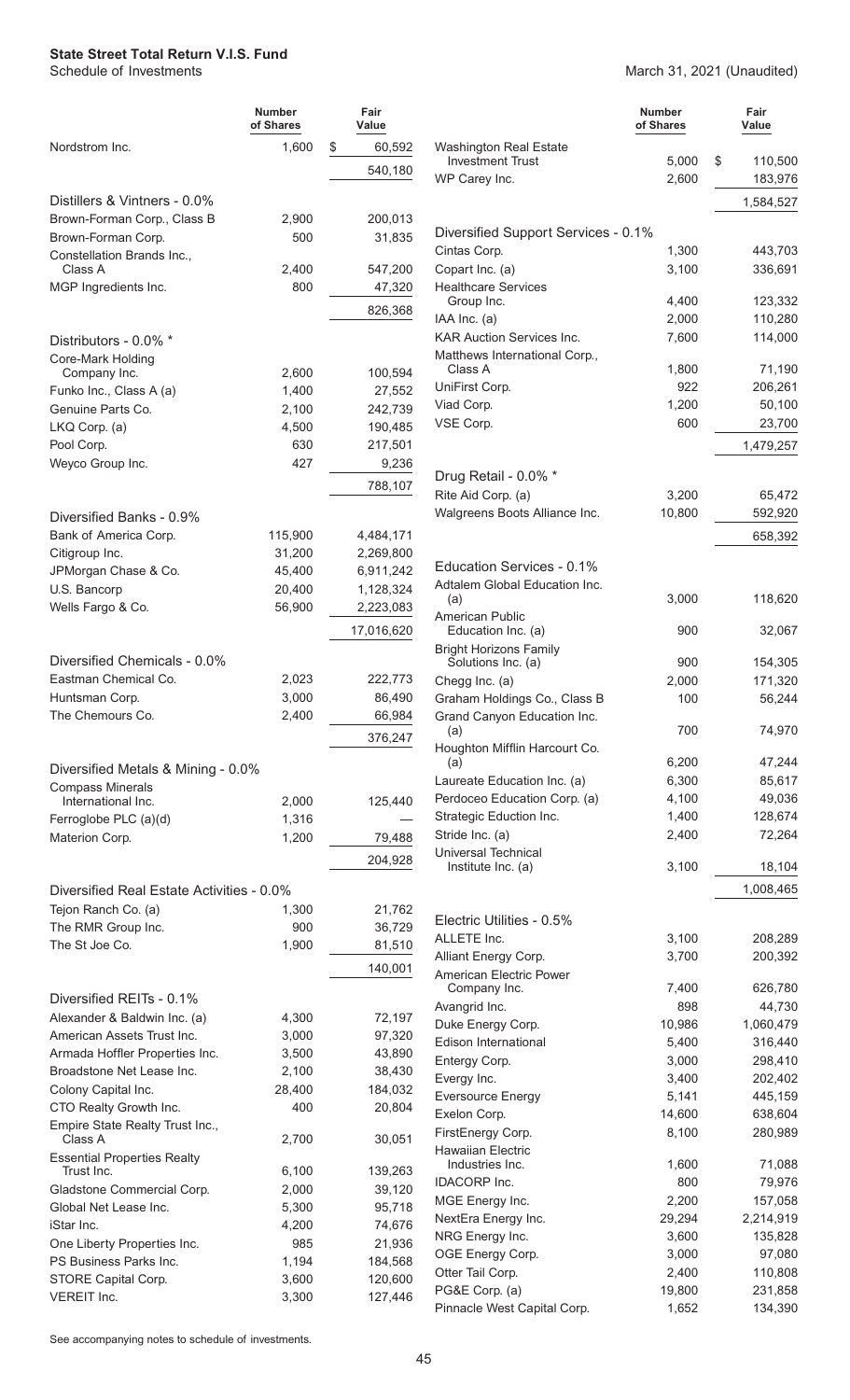|                                            | <b>Number</b><br>of Shares | Fair<br>Value |                                                          | <b>Number</b><br>of Shares | Fair<br>Value     |
|--------------------------------------------|----------------------------|---------------|----------------------------------------------------------|----------------------------|-------------------|
| PNM Resources Inc.                         | 5,000                      | \$<br>245,250 | Keysight Technologies Inc. (a)                           | 2.800                      | \$<br>401,520     |
| Portland General Electric Co.              | 5,300                      | 251,591       | Luna Innovations Inc. (a)                                | 1,800                      | 18,954            |
| PPL Corp.                                  | 11,600                     | 334,544       | MTS Systems Corp.                                        | 1,200                      | 69,840            |
| The Southern Co.                           | 15,800                     | 982,128       | Napco Security                                           |                            |                   |
| Xcel Energy Inc.                           | 7,875                      | 523,766       | Technologies Inc. (a)                                    | 900                        | 31,347            |
|                                            |                            | 9,892,958     | National Instruments Corp.                               | 1,900                      | 82,051            |
|                                            |                            |               | nLight Inc. (a)                                          | 2,100                      | 68,040            |
| Electrical Components & Equipment - 0.3%   |                            |               | Novanta Inc. (a)                                         | 2,000                      | 263,780           |
| Acuity Brands Inc.                         | 500                        | 82,500        | OSI Systems Inc. (a)                                     | 1,000                      | 96,100            |
| Allied Motion Technologies Inc.            | 400                        | 20,532        | PAR Technology Corp. (a)                                 | 1,100                      | 71,951            |
| American Superconductor                    |                            |               | Powerfleet Inc. (a)                                      | 2,100                      | 17,262            |
| Corp. (a)                                  | 1,600                      | 30,336        | Trimble Inc. (a)                                         | 3,700                      | 287,823           |
| AMETEK Inc.                                | 3,400                      | 434,282       | Vishay Precision Group Inc.                              |                            |                   |
| Array Technologies Inc. (a)                | 1,800                      | 53,676        | (a)                                                      | 800                        | 24,648            |
| Atkore Inc. (a)                            | 2,800                      | 201,320       | Vontier Corp. (a)                                        | 2,299                      | 69,591            |
| Eaton Corporation PLC                      | 6,034                      | 834,382       | Zebra Technologies Corp.,<br>Class A (a)                 | 800                        | 388,144           |
| Emerson Electric Co.                       | 8,900                      | 802,958       |                                                          |                            |                   |
| Encore Wire Corp.                          | 1,228                      | 82,436        |                                                          |                            | 2,881,922         |
| EnerSys                                    | 2,500                      | 227,000       | Electronic Manufacturing Services - 0.0%                 |                            |                   |
| FuelCell Energy Inc. (a)                   | 18,600                     | 268,026       | Benchmark Electronics Inc.                               | 2.200                      | 68,024            |
| Generac Holdings Inc. (a)                  | 938                        | 307,148       | CTS Corp.                                                | 1,900                      | 59,014            |
| GrafTech International Ltd.                | 2,600                      | 31,798        | IPG Photonics Corp. (a)                                  | 500                        | 105,470           |
| Hubbell Inc.                               | 800                        | 149,512       | Jabil Inc.                                               |                            | 114,752           |
| LSI Industries Inc.                        | 1,544                      | 13,170        |                                                          | 2,200                      |                   |
| Orion Energy Systems Inc. (a)              | 2,700                      | 18,792        | Kimball Electronics Inc. (a)<br>Methode Electronics Inc. | 1,380                      | 35,604            |
| Plug Power Inc. (a)                        | 24,400                     | 874,496       |                                                          | 2,200                      | 92,356<br>150,250 |
| Powell Industries Inc.                     | 600                        | 20,322        | Plexus Corp. (a)<br>Sanmina Corp. (a)                    | 1,636<br>3,821             | 158,113           |
| Preformed Line Products Co.                | 163                        | 11,206        | TTM Technologies Inc. (a)                                | 5,800                      |                   |
| Regal Beloit Corp.                         | 558                        | 79,615        |                                                          |                            | 84,100            |
| Rockwell Automation Inc.                   | 1,700                      | 451,248       |                                                          |                            | 867,683           |
| Sensata Technologies Holding               |                            |               | Environmental & Facilities Services - 0.1%               |                            |                   |
| plc(a)                                     | 2,300                      | 133,285       | ABM Industries Inc.                                      | 4,001                      | 204,091           |
| Shoals Technologies                        | 1,300                      | 45,214        | BrightView Holdings Inc. (a)                             | 2,400                      | 40,488            |
| Group Inc., Class A (a)<br>Sunrun Inc. (a) | 9,400                      | 568,512       | Casella Waste Systems Inc.,                              |                            |                   |
| Thermon Group Holdings Inc.                |                            |               | Class A (a)                                              | 2,900                      | 184,353           |
| (a)                                        | 2,000                      | 38,980        | CECO Environmental Corp. (a)                             | 2,200                      | 17,446            |
| Vertiv Holdings Co.                        | 3,600                      | 72,000        | Clean Harbors Inc. (a)                                   | 800                        | 67,248            |
| Vicor Corp. (a)                            | 1,100                      | 93,533        | Covanta Holding Corp.                                    | 7,000                      | 97,020            |
|                                            |                            | 5,946,279     | Harsco Corp. (a)                                         | 4,600                      | 78,890            |
|                                            |                            |               | Heritage-Crystal Clean Inc. (a)                          | 900                        | 24,417            |
| Electronic Components - 0.1%               |                            |               | Montrose Environmental                                   |                            |                   |
| Akoustis Technologies Inc. (a)             | 2,200                      | 29,348        | Group Inc. (a)                                           | 1,300                      | 65,247            |
| Amphenol Corp., Class A                    | 8,700                      | 573,939       | Republic Services Inc.                                   | 3,119                      | 309,873           |
| Bel Fuse Inc., Class B                     | 900                        | 17,901        | Rollins Inc.                                             | 3,378                      | 116,271           |
| Belden Inc.                                | 2,600                      | 115,362       | SP Plus Corp. (a)                                        | 1,400                      | 45,906            |
| Corning Inc.                               | 11,175                     | 486,224       | Stericycle Inc. (a)                                      | 1,400                      | 94,514            |
| Dolby Laboratories Inc.                    | 957                        | 94,475        | Team Inc. (a)                                            | 1,900                      | 21,907            |
| $II-VI$ Inc. (a)                           | 6,100                      | 417,057       | Tetra Tech Inc.                                          | 3,200                      | 434,304           |
| Knowles Corp. (a)                          | 5,200                      | 108,784       | US Ecology Inc. (a)                                      | 1,900                      | 79,116            |
| Littelfuse Inc.                            | 400                        | 105,776       | Vidler Water Resouces Inc. (a)                           | 1,155                      | 10,279            |
| Rogers Corp. (a)                           | 1,100                      | 207,031       | Waste Management Inc.                                    | 6,300                      | 812,826           |
| Vishay Intertechnology Inc.                | 7,855                      | 189,149       |                                                          |                            | 2,704,196         |
|                                            |                            | 2,345,046     |                                                          |                            |                   |
|                                            |                            |               | Fertilizers & Agricultural Chemicals - 0.1%              |                            |                   |
| Electronic Equipment & Instruments - 0.2%  |                            |               | AgroFresh Solutions Inc. (a)                             | 2,064                      | 4,128             |
| 908 Devices Inc. (a)                       | 400                        | 19,400        | American Vanguard Corp.                                  | 1,800                      | 36,738            |
| Arlo Technologies Inc. (a)                 | 4,700                      | 29,516        | CF Industries Holdings Inc.                              | 3,200                      | 145,216           |
| Badger Meter Inc.                          | 1,684                      | 156,730       | Corteva Inc.                                             | 11,200                     | 522,144           |
| Cognex Corp.                               | 2,500                      | 207,475       | FMC Corp.                                                | 1,900                      | 210,159           |
| Coherent Inc. (a)                          | 400                        | 101,156       | Intrepid Potash Inc. (a)                                 | 600                        | 19,536            |
| Daktronics Inc.                            | 3,000                      | 18,810        | The Mosaic Co.                                           | 5,200                      | 164,372           |
| FARO Technologies Inc. (a)                 | 1,100                      | 95,227        | The Scotts Miracle-Gro Co.,                              |                            |                   |
| FLIR Systems Inc.                          | 2,000                      | 112,940       | Class A                                                  | 577                        | 141,348           |
| Iteris Inc. (a)                            | 3,100                      | 19,127        |                                                          |                            | 1,243,641         |
| Itron Inc. (a)                             | 2,600                      | 230,490       |                                                          |                            |                   |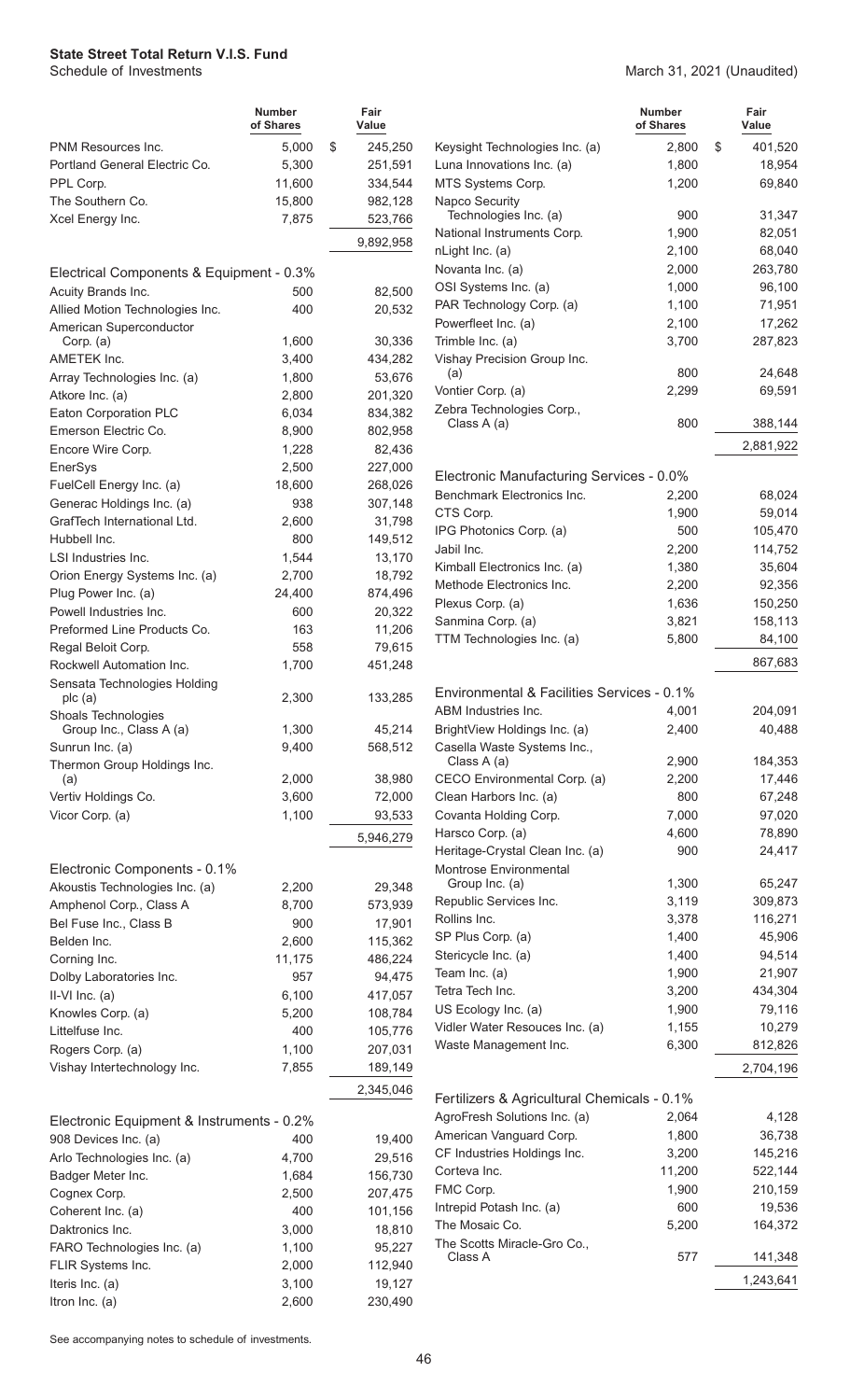|                                                     | <b>Number</b><br>of Shares | Fair<br>Value |
|-----------------------------------------------------|----------------------------|---------------|
| Financial Exchanges & Data - 0.3%                   |                            |               |
| Cboe Global Markets Inc.                            | 1,600                      | \$<br>157,904 |
| CME Group Inc.                                      | 5,300                      | 1,082,419     |
| Donnelley Financial<br>Solutions Inc. (a)           | 1,700                      | 47,311        |
| FactSet Research<br>Systems Inc.                    | 600                        | 185,154       |
| Intercontinental Exchange Inc.                      | 8,300                      | 926.944       |
| MarketAxess Holdings Inc.                           | 600                        | 298,752       |
| Moody's Corp.                                       | 2,400                      | 716,664       |
| Morningstar Inc.                                    | 300                        | 67,512        |
| MSCI Inc.                                           | 1,200                      | 503,136       |
| Nasdag Inc.                                         | 1,715                      | 252,894       |
| S&P Global Inc.                                     | 3,600                      | 1,270,332     |
| Tradeweb Markets Inc.,                              |                            |               |
| Class A                                             | 1,300                      | 96,200        |
|                                                     |                            | 5,605,222     |
| Food Distributors - 0.1%                            |                            |               |
| HF Foods Group Inc. (a)                             | 2,400                      | 17,328        |
| Performance Food Group Co.                          |                            |               |
| (a)                                                 | 7,700                      | 443,597       |
| SpartanNash Co.                                     | 2,061                      | 40,457        |
| Sysco Corp.                                         | 7,300                      | 574,802       |
| The Andersons Inc.                                  | 1,800                      | 49,284        |
| The Chefs' Warehouse Inc. (a)                       | 1,800                      | 54,828        |
| U.S. Foods Holding Corp. (a)                        | 3,300                      | 125,796       |
| United Natural Foods Inc. (a)                       | 3,305                      | 108,867       |
|                                                     |                            | 1,414,959     |
| Food Retail - 0.0%<br>Albertsons Companies Inc.,    |                            |               |
| Class A                                             | 2,300                      | 43,861        |
| Casey's General Stores Inc.                         | 578                        | 124,958       |
| Grocery Outlet Holding Corp.<br>(a)                 | 1,100                      | 40,579        |
| Ingles Markets Inc., Class A                        | 793                        | 48,888        |
| Natural Grocers by Vitamin<br>Cottage Inc.          | 1,000                      | 17,550        |
| Sprouts Farmers Market Inc.                         |                            |               |
| (a)                                                 | 1,740                      | 46,319        |
| The Kroger Co.                                      | 11,323                     | 407,515       |
| Village Super Market Inc.,<br>Class A               | 536                        | 12,633        |
| Weis Markets Inc.                                   | 583                        | 32,951        |
|                                                     |                            | 775,254       |
| Footwear - 0.2%                                     |                            |               |
| Crocs Inc. (a)                                      | 3,900                      | 313,755       |
| Deckers Outdoor Corp. (a)                           | 1,700                      | 561,714       |
| NIKE Inc., Class B                                  | 18,600                     | 2,471,754     |
| Rocky Brands Inc.<br>Skechers U.S.A. Inc., Class A  | 400                        | 21,624        |
| (a)                                                 | 2,000                      | 83,420        |
| Steven Madden Ltd.                                  | 4,872                      | 181,531       |
| Wolverine World Wide Inc.                           | 4,800                      | 183,936       |
|                                                     |                            | 3,817,734     |
|                                                     |                            |               |
| Forest Products - 0.0% *<br>Louisiana-Pacific Corp. | 6,500                      | 360,490       |
| Gas Utilities - 0.1%                                |                            |               |
| Atmos Energy Corp.                                  | 1,900                      | 187,815       |
| Chesapeake Utilities Corp.                          | 1,000                      | 116,080       |
| National Fuel Gas Co.                               | 1,300                      | 64,987        |
| New Jersey Resources Corp.                          | 5,600                      | 223,272       |
| Northwest Natural Holding Co.                       | 1,800                      | 97,110        |
| ONE Gas Inc.                                        | 3,100                      | 238,421       |

#### March 31, 2021 (Unaudited)

|                                                     | <b>Number</b><br>of Shares | Fair<br>Value      |
|-----------------------------------------------------|----------------------------|--------------------|
| RGC Resources Inc.                                  | 800                        | \$<br>17,744       |
| South Jersey Industries Inc.                        | 6,000                      | 135,480            |
| Southwest Gas Holdings Inc.                         | 3,400                      | 233,614            |
| Spire Inc.                                          | 2,900                      | 214,281            |
| UGI Corp.                                           | 3,100                      | 127,131            |
|                                                     |                            | 1,655,935          |
| General Merchandise Stores - 0.2%                   |                            |                    |
| Big Lots Inc.                                       | 2,178                      | 148,757            |
| Dollar General Corp.                                | 3,700                      | 749,694            |
| Dollar Tree Inc. (a)                                | 3,500                      | 400,610            |
| Franchise Group Inc.<br>Ollie's Bargain Outlet      | 1,300                      | 46,943             |
| Holdings Inc. (a)                                   | 800                        | 69,600             |
| Target Corp.                                        | 7,466                      | 1,478,791          |
|                                                     |                            | 2,894,395          |
| Gold - 0.1%                                         |                            |                    |
| Coeur Mining Inc. (a)                               | 14,300                     | 129,129            |
| Gold Resource Corp.                                 | 6,700                      | 17,688             |
| Newmont Corp.                                       | 12,000                     | 723,240            |
| Royal Gold Inc.                                     | 1,000                      | 107,620            |
|                                                     |                            | 977,677            |
| Health Care REITs - 0.2%<br>CareTrust REIT Inc.     | 5,700                      | 132,725            |
| <b>Community Healthcare</b>                         |                            |                    |
| Trust Inc.                                          | 1,328                      | 61,247             |
| Diversified Healthcare Trust                        | 14,000                     | 66,920             |
| Global Medical REIT Inc.                            | 2,600                      | 34,086             |
| Healthcare Realty Trust Inc.                        | 8,300                      | 251,656            |
| <b>Healthcare Trust of</b><br>America Inc., Class A | 3,300                      | 91,014             |
| Healthpeak Properties Inc.                          | 8,100                      | 257,094            |
| LTC Properties Inc.                                 | 2,295                      | 95,747             |
| Medical Properties Trust Inc.                       | 8,600                      | 183,008            |
| National Health Investors Inc.                      | 2,613                      | 188,868            |
| <b>New Senior Investment</b>                        |                            |                    |
| Group Inc.                                          | 4,900                      | 30,527             |
| Omega Healthcare<br>Investors Inc.                  | 3,400                      | 124,542            |
| <b>Physicians Realty Trust</b>                      | 12,300                     | 217,341            |
| Sabra Health Care REIT Inc.                         | 12,100                     | 210,056            |
| Universal Health Realty<br>Income Trust REIT        | 800                        | 54,224             |
| Ventas Inc.                                         | 5,600                      | 298,704            |
| Welltower Inc.                                      | 6,300                      | 451,269            |
|                                                     |                            | 2,749,028          |
| Healthcare Distributors - 0.1%                      |                            |                    |
| AdaptHealth Corp. (a)                               | 4,400                      | 161,744            |
| AmerisourceBergen Corp.                             | 2,208                      | 260,698            |
| Apria Inc. (a)                                      | 700                        | 19,551             |
| Cardinal Health Inc.                                | 4,400                      | 267,300            |
| Covetrus Inc. (a)                                   | 6,900                      | 206,793            |
| Henry Schein Inc. (a)                               | 2,100                      | 145,404            |
| McKesson Corp.<br>Owens & Minor Inc.                | 2,416<br>4,287             | 471,217<br>161,148 |
| Patterson Companies Inc.                            | 5,042                      | 161,092            |
| PetIQ Inc. (a)                                      | 1,300                      | 45,838             |
|                                                     |                            | 1,900,785          |
| Healthcare Equipment - 1.1%                         |                            |                    |
| <b>Abbott Laboratories</b>                          | 25,900                     | 3,103,856          |
| ABIOMED Inc. (a)                                    | 700                        | 223,111            |
| Accelerate Diagnostics Inc. (a)                     | 2,200                      | 18,304             |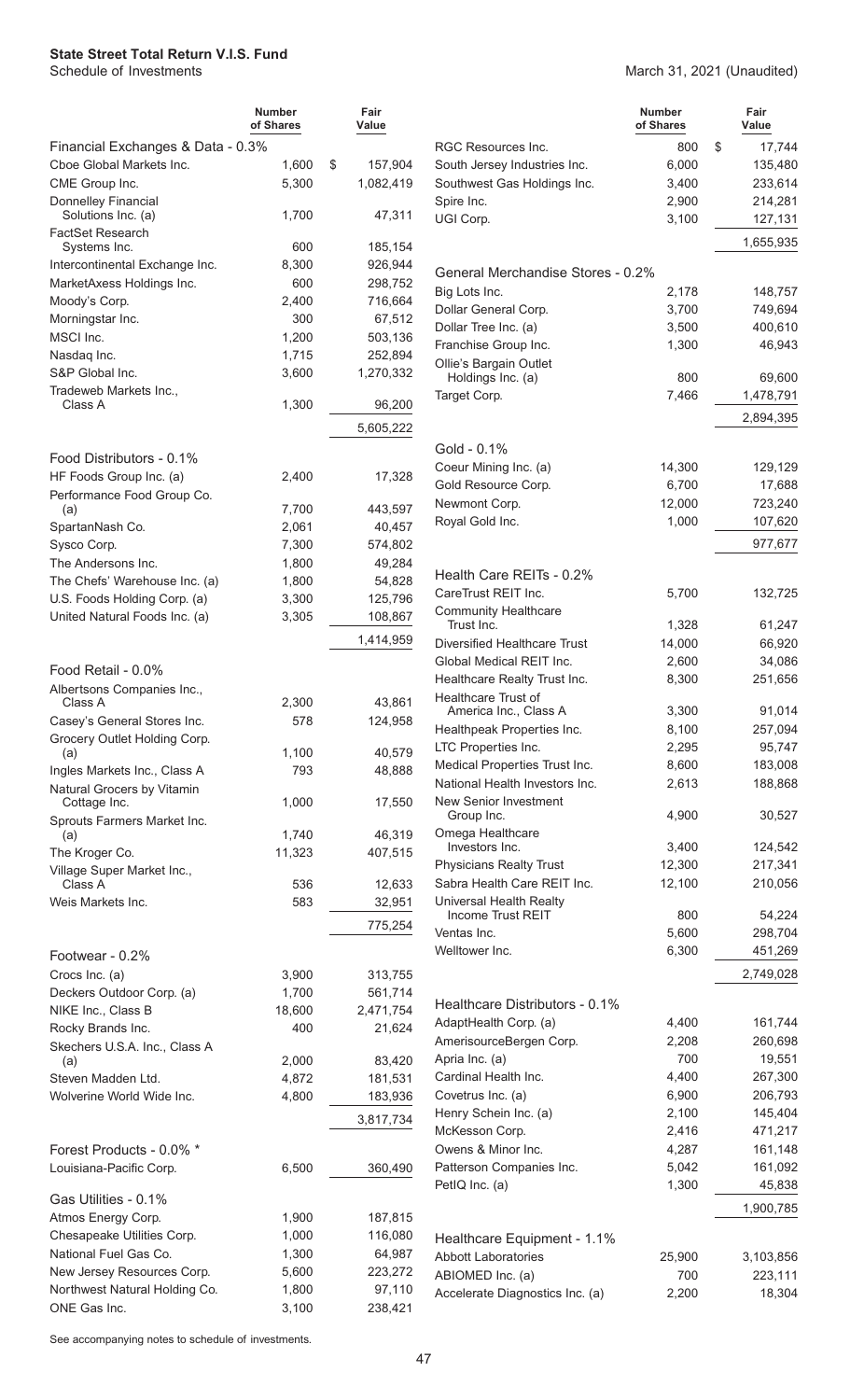March 31, 2021 (Unaudited)

|                                                       | <b>Number</b><br>of Shares | Fair<br>Value     |                                               | <b>Number</b><br>of Shares |   | Fair<br>Value    |
|-------------------------------------------------------|----------------------------|-------------------|-----------------------------------------------|----------------------------|---|------------------|
| Accuray Inc. (a)                                      | 5,500                      | \$<br>27,225      | Shockwave Medical Inc. (a)                    | 1.700                      | S | 221,442          |
| Acutus Medical Inc. (a)                               | 1,400                      | 18,718            | Stereotaxis Inc. (a)                          | 2,800                      |   | 18,816           |
| Alphatec Holdings Inc. (a)                            | 3,300                      | 52,107            | <b>STERIS PLC</b>                             | 1,236                      |   | 235,433          |
| AngioDynamics Inc. (a)                                | 2,200                      | 51,480            | Stryker Corp.                                 | 5,200                      |   | 1,266,616        |
| Apyx Medical Corp. (a)                                | 2,000                      | 19,320            | Surmodics Inc. (a)                            | 800                        |   | 44,856           |
| Aspira Women's Health Inc. (a)                        | 5,100                      | 34,425            | <b>Tactile Systems</b><br>Technology Inc. (a) | 1,100                      |   | 59,939           |
| AtriCure Inc. (a)                                     | 2,600                      | 170,352           | Talis Biomedical Corp. (a)                    | 1,600                      |   | 20,560           |
| AxoGen Inc. (a)<br><b>Axonics Modulation</b>          | 2,200                      | 44,572            | Tandem Diabetes Care Inc. (a)                 | 900                        |   | 79,425           |
| Technologies Inc. (a)                                 | 1,800                      | 107,802           | Teleflex Inc.                                 | 700                        |   | 290,822          |
| Baxter International Inc.                             | 7,600                      | 640,984           | TransMedics Group Inc. (a)                    | 1,500                      |   | 62,235           |
| Becton Dickinson & Co.                                | 4,300                      | 1,045,545         | Vapotherm Inc. (a)                            | 1,200                      |   | 28,824           |
| Boston Scientific Corp. (a)                           | 21,400                     | 827,110           | Varex Imaging Corp. (a)                       | 2,300                      |   | 47,127           |
| Cantel Medical Corp. (a)                              | 2,200                      | 175,648           | Varian Medical Systems Inc.                   |                            |   |                  |
| Cardiovascular Systems Inc.                           |                            |                   | (a)                                           | 1,400                      |   | 247,142          |
| (a)                                                   | 2,300                      | 88,182            | ViewRay Inc. (a)                              | 7,200                      |   | 31,320           |
| Co-Diagnostics Inc. (a)                               | 2,100                      | 20,034            | Zimmer Biomet Holdings Inc.                   | 3,100                      |   | 496,248          |
| CONMED Corp.                                          | 1,600                      | 208,944           | Zynex Inc. (a)                                | 1,107                      |   | 16,904           |
| CryoLife Inc. (a)                                     | 2,300                      | 51,934            |                                               |                            |   | 19,163,939       |
| CryoPort Inc. (a)                                     | 2,400                      | 124,824           |                                               |                            |   |                  |
| Cutera Inc. (a)                                       | 1,000                      | 30,050            | Healthcare Facilities - 0.1%                  |                            |   |                  |
| CytoSorbents Corp. (a)                                | 2,500                      | 21,700            | Acadia Healthcare<br>Company Inc. (a)         | 1,300                      |   | 74,282           |
| Danaher Corp.                                         | 9,371                      | 2,109,225         | Brookdale Senior Living Inc.                  |                            |   |                  |
| DexCom Inc. (a)                                       | 1,400                      | 503,146           | (a)                                           | 10,900                     |   | 65,945           |
| Eargo Inc. (a)                                        | 500                        | 24,975            | <b>Community Health</b>                       |                            |   |                  |
| Edwards Lifesciences Corp.<br>(a)                     | 9,200                      | 769,488           | Systems Inc. (a)                              | 5,034                      |   | 68,060           |
| Electromed Inc. (a)                                   | 500                        | 5,270             | Encompass Health Corp.                        | 1,500                      |   | 122,850          |
| Envista Holdings Corp. (a)                            | 2,400                      | 97,920            | Five Star Senior Living Inc. (a)              | 1,187                      |   | 7,264            |
| FONAR Corp. (a)                                       | 416                        | 7,525             | Hanger Inc. (a)                               | 2,200                      |   | 50,204           |
| GenMark Diagnostics Inc. (a)                          | 4,100                      | 97,990            | <b>HCA Healthcare Inc.</b>                    | 4,000                      |   | 753,360          |
| Glaukos Corp. (a)                                     | 2,500                      | 209,825           | National HealthCare Corp.                     | 757                        |   | 58,978           |
| Globus Medical Inc., Class A                          |                            |                   | Select Medical Holdings Corp.<br>(a)          | 6,380                      |   | 217,558          |
| (a)                                                   | 1,100                      | 67,837            | Surgery Partners Inc. (a)                     | 1,486                      |   | 65,770           |
| Heska Corp. (a)                                       | 400                        | 67,384            | Tenet Healthcare Corp. (a)                    | 6,213                      |   | 323,076          |
| Hill-Rom Holdings Inc.                                | 1,000                      | 110,480           | The Ensign Group Inc.                         | 3,087                      |   | 289,684          |
| Hologic Inc. (a)                                      | 3,800                      | 282,644           | The Joint Corp. (a)                           | 800                        |   | 38,696           |
| IDEXX Laboratories Inc. (a)                           | 1,300                      | 636,103           | The Pennat Group Inc. (a)                     | 1,500                      |   | 68,700           |
| Inari Medical Inc. (a)                                | 1,000<br>1,100             | 107,000<br>57,772 | U.S. Physical Therapy Inc.                    | 800                        |   | 83,280           |
| Inogen Inc. (a)<br>Insulet Corp. (a)                  | 1,000                      | 260,920           | Universal Health Services Inc.,               |                            |   |                  |
| Integer Holdings Corp. (a)                            | 1,900                      | 174,990           | Class B                                       | 1,100                      |   | 146,729          |
| Integra LifeSciences Holdings                         |                            |                   |                                               |                            |   | 2,434,436        |
| Corp. (a)                                             | 1,100                      | 75,999            |                                               |                            |   |                  |
| Intersect ENT Inc. (a)                                | 1,900                      | 39,672            | Healthcare Services - 0.3%                    |                            |   |                  |
| IntriCon Corp. (a)                                    | 700                        | 17,948            | 1Life Healthcare Inc. (a)                     | 4,700                      |   | 183,676          |
| Intuitive Surgical Inc. (a)                           | 1,700                      | 1,256,198         | Accolade Inc. (a)<br>Addus HomeCare Corp. (a) | 1,900<br>862               |   | 86,203<br>90,157 |
| Invacare Corp.                                        | 2,052                      | 16,457            | Amedisys Inc. (a)                             | 500                        |   | 132,395          |
| iRhythm Technologies Inc. (a)                         | 1,700                      | 236,062           | AMN Healthcare Services Inc.                  |                            |   |                  |
| LeMaitre Vascular Inc.                                | 1,000                      | 48,780            | (a)                                           | 2,800                      |   | 206,360          |
| Masimo Corp. (a)                                      | 776                        | 178,216           | Apollo Medical Holdings Inc.                  |                            |   |                  |
| Mesa Laboratories Inc.                                | 300                        | 73,050            | (a)                                           | 1,200                      |   | 32,508           |
| Milestone Scientific Inc. (a)                         | 5,500                      | 19,635            | Castle Biosciences Inc. (a)                   | 900                        |   | 61,614           |
| Misonix Inc. (a)                                      | 900                        | 17,631            | Chemed Corp.                                  | 200                        |   | 91,964           |
| Natus Medical Inc. (a)                                | 2,000                      | 51,220            | Cigna Corp.                                   | 5,200                      |   | 1,257,048        |
| Nevro Corp. (a)                                       | 2,000                      | 279,000           | CorVel Corp. (a)                              | 555                        |   | 56,937           |
| NuVasive Inc. (a)                                     | 3,000                      | 196,680           | Cross Country Healthcare Inc.<br>(a)          | 2,200                      |   | 27,478           |
| <b>Ortho Clinical Diagnostics</b><br>Holdings PLC (a) | 5,200                      | 100,334           | CVS Health Corp.                              | 19,600                     |   | 1,474,508        |
| Orthofix Medical Inc. (a)                             | 1,100                      | 47,685            | DaVita Inc. (a)                               | 1,128                      |   | 121,565          |
| Outset Medical Inc. (a)                               | 600                        | 32,634            | Fulgent Genetics Inc. (a)                     | 796                        |   | 76,909           |
| PAVmed Inc. (a)                                       | 4,600                      | 20,424            | Guardant Health Inc. (a)                      | 1,200                      |   | 183,180          |
| Penumbra Inc. (a)                                     | 500                        | 135,290           | InfuSystem Holdings Inc. (a)                  | 916                        |   | 18,650           |
| Pulse Biosciences Inc. (a)                            | 900                        | 21,312            | Laboratory Corporation of                     |                            |   |                  |
| ResMed Inc.                                           | 2,100                      | 407,442           | America Holdings (a)                          | 1,500                      |   | 382,545          |
| SeaSpine Holdings Corp. (a)                           | 1,600                      | 27,840            | LHC Group Inc. (a)                            | 1,800                      |   | 344,178          |
|                                                       |                            |                   | MEDNAX Inc. (a)                               | 4,400                      |   | 112,068          |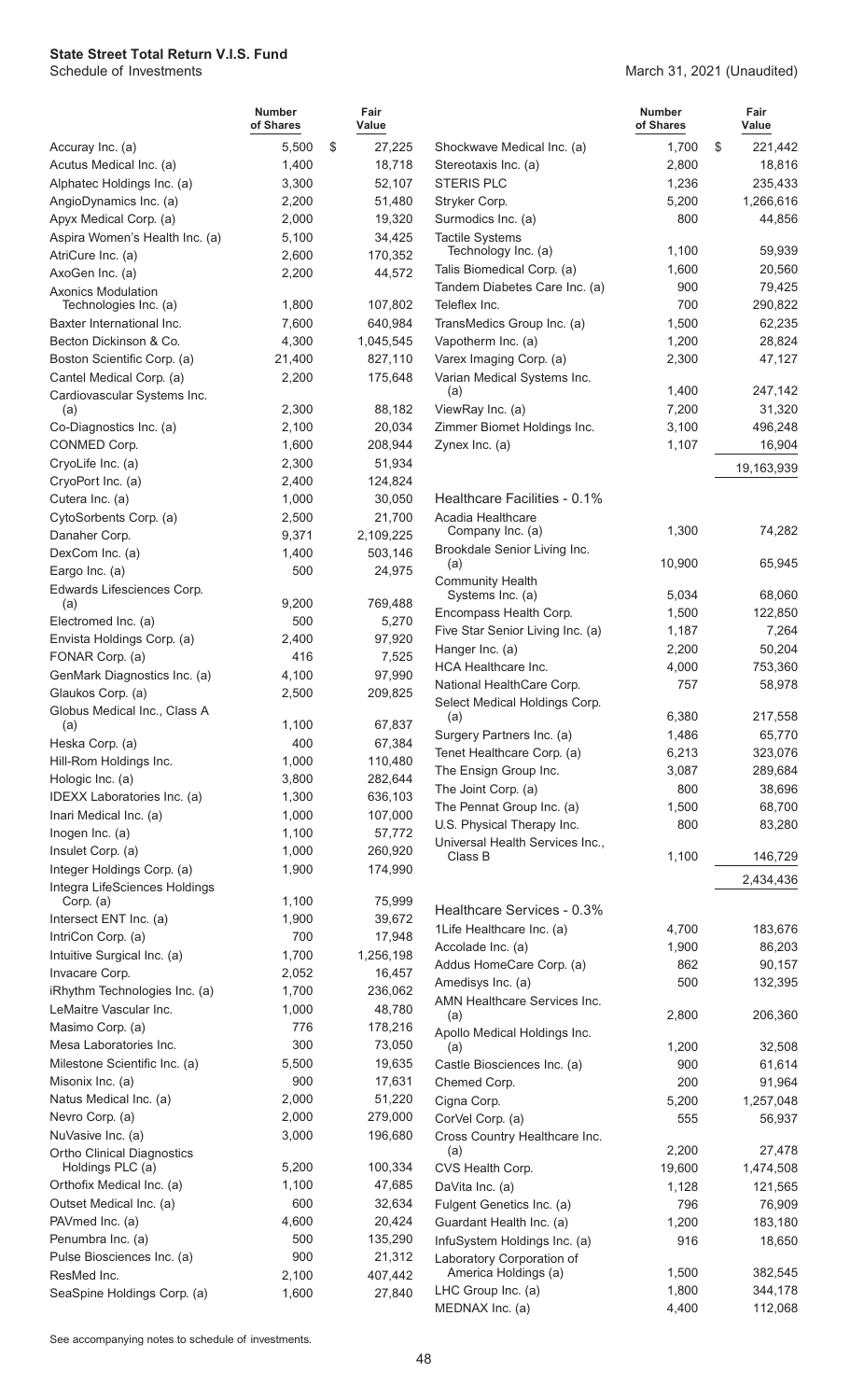March 31, 2021 (Unaudited)

|                                                              | <b>Number</b><br>of Shares | Fair<br>Value      |                                                    | <b>Number</b><br>of Shares | Fair<br>Value           |
|--------------------------------------------------------------|----------------------------|--------------------|----------------------------------------------------|----------------------------|-------------------------|
| ModivCare Inc. (a)<br>National Research Corp.,               | 692                        | \$<br>102,499      | Schrodinger Inc. (a)<br>Simulations Plus Inc.      | 1,800<br>916               | \$<br>137,322<br>57,928 |
| Class A                                                      | 800                        | 37,464             | Tabula Rasa HealthCare Inc.                        |                            |                         |
| Oak Street Health Inc. (a)                                   | 1,400                      | 75,978             | (a)                                                | 1,300                      | 59,865                  |
| Ontrak Inc. (a)                                              | 600                        | 19,536             | Teladoc Health Inc. (a)                            | 1,600                      | 290,800                 |
| Option Care Health Inc. (a)                                  | 5,100                      | 90,474             | Veeva Systems Inc., Class A                        | 2,000                      | 522,480                 |
| Premier Inc., Class A                                        | 1,800                      | 60,930             | (a)<br>Vocera Communications Inc.                  |                            |                         |
| Quest Diagnostics Inc.<br>R1 RCM Inc. (a)                    | 2,000<br>6,400             | 256,680<br>157,952 | (a)                                                | 1,900                      | 73,074                  |
| RadNet Inc. (a)                                              | 2,600                      | 56,550             |                                                    |                            | 2,972,377               |
| Sharps Compliance Corp. (a)                                  | 956                        | 13,738             |                                                    |                            |                         |
| Tivity Health Inc. (a)                                       | 2,600                      | 58,032             | Heavy Electrical Equipment - 0.0%                  |                            |                         |
| Viemed Healthcare Inc. (a)                                   | 2,160                      | 21,859             | AZZ Inc.                                           | 1,500                      | 75,525                  |
|                                                              |                            | 5,891,635          | Bloom Energy Corp. (a)                             | 5,285                      | 142,959                 |
|                                                              |                            |                    | TPI Composites Inc. (a)                            | 1,800                      | 101,574                 |
| Healthcare Supplies - 0.2%                                   |                            |                    |                                                    |                            | 320,058                 |
| Align Technology Inc. (a)                                    | 1,200                      | 649,836            | Home Building - 0.2%                               |                            |                         |
| Antares Pharma Inc. (a)                                      | 9,800                      | 40,278             | Beazer Homes USA Inc. (a)                          | 1,671                      | 34,957                  |
| Atrion Corp.                                                 | 82                         | 52,587             | Cavco Industries Inc. (a)                          | 500                        | 112,805                 |
| Avanos Medical Inc. (a)                                      | 2,800                      | 122,472            | Century Communities Inc. (a)                       | 1,730                      | 104,354                 |
| BioLife Solutions Inc. (a)                                   | 800                        | 28,800             | D.R. Horton Inc.                                   | 4,976                      | 443,461                 |
| Cerus Corp. (a)<br>DENTSPLY SIRONA Inc.                      | 9,800<br>3,300             | 58,898<br>210,573  | Green Brick Partners Inc. (a)                      | 1,800                      | 40,824                  |
| Haemonetics Corp. (a)                                        | 800                        | 88,808             | Installed Building Products Inc.                   | 1,400                      | 155,232                 |
| ICU Medical Inc. (a)                                         | 300                        | 61,632             | <b>KB Home</b>                                     | 5,300                      | 246,609                 |
| Lantheus Holdings Inc. (a)                                   | 3,900                      | 83,343             | Lennar Corp., Class A                              | 3,923                      | 397,125                 |
| Meridian Bioscience Inc. (a)                                 | 2,470                      | 64,838             | Lennar Corp.                                       | 400                        | 32,936                  |
| Merit Medical Systems Inc. (a)                               | 3,200                      | 191,616            | LGI Homes Inc. (a)                                 | 1,300                      | 194,103                 |
| Neogen Corp. (a)                                             | 3,100                      | 275,559            | M/I Homes Inc. (a)                                 | 1,674                      | 98,883                  |
| OraSure Technologies Inc. (a)                                | 4,200                      | 49,014             | MDC Holdings Inc.                                  | 3,326                      | 197,565                 |
| OrthoPediatrics Corp. (a)                                    | 800                        | 39,000             | Meritage Homes Corp. (a)                           | 2,184                      | 200,753                 |
| Pulmonx Corp. (a)                                            | 700                        | 32,018             | NVR Inc. (a)                                       | 50                         | 235,547                 |
| Quidel Corp. (a)                                             | 600                        | 76,758             | PulteGroup Inc.<br>Skyline Champion Corp. (a)      | 4,000<br>3,100             | 209,760<br>140,306      |
| Retractable Technologies Inc.                                |                            |                    | Taylor Morrison Home Corp.                         |                            |                         |
| (a)                                                          | 771<br>1,700               | 9,884<br>54,077    | (a)                                                | 7,500                      | 231,075                 |
| SI-BONE Inc. (a)<br>Sientra Inc. (a)                         | 3,100                      | 22,599             | Toll Brothers Inc.                                 | 1,715                      | 97,292                  |
| Silk Road Medical Inc. (a)                                   | 1,600                      | 81,040             | TopBuild Corp. (a)                                 | 1,958                      | 410,064                 |
| STAAR Surgical Co. (a)                                       | 2,700                      | 284,607            | Tri Pointe Homes Inc. (a)                          | 7,500                      | 152,700                 |
| Surgalign Holdings Inc. (a)                                  | 8,400                      | 18,312             |                                                    |                            | 3,736,351               |
| The Cooper Companies Inc.                                    | 700                        | 268,863            |                                                    |                            |                         |
| Utah Medical Products Inc.                                   | 231                        | 20,005             | Home Furnishing Retail - 0.1%                      |                            |                         |
| <b>West Pharmaceutical</b>                                   |                            |                    | At Home Group Inc. (a)                             | 3,200                      | 91,840                  |
| Services Inc.                                                | 1,109                      | 312,494            | Bed Bath & Beyond Inc.<br><b>Haverty Furniture</b> | 7,224                      | 210,579                 |
|                                                              |                            | 3,197,911          | Companies Inc.                                     | 993                        | 36,930                  |
|                                                              |                            |                    | RH(a)                                              | 900                        | 536,940                 |
| Healthcare Technology - 0.2%<br><b>Allscripts Healthcare</b> |                            |                    | Sleep Number Corp. (a)                             | 1,600                      | 229,584                 |
| Solutions Inc. (a)                                           | 9,300                      | 139,640            | The Aaron's Company Inc.                           | 2,000                      | 51,360                  |
| Cerner Corp.                                                 | 4,600                      | 330,648            | Williams-Sonoma Inc.                               | 1,163                      | 208,410                 |
| Certara Inc. (a)                                             | 1,200                      | 32,760             |                                                    |                            | 1,365,643               |
| Change Healthcare Inc. (a)                                   | 3,600                      | 79,560             |                                                    |                            |                         |
| Computer Programs and                                        |                            |                    | Home Furnishings - 0.0% *                          |                            |                         |
| Systems Inc.                                                 | 769                        | 23,531             | Casper Sleep Inc. (a)                              | 2,500                      | 18,100                  |
| Evolent Health Inc. (a)                                      | 4,460                      | 90,092             | Ethan Allen Interiors Inc.                         | 1,310                      | 36,169                  |
| Health Catalyst Inc. (a)                                     | 2,000                      | 93,540             | Hooker Furniture Corp.                             | 700                        | 25,522                  |
| HealthStream Inc. (a)<br>iCAD Inc. (a)                       | 1,600<br>1,200             | 35,744<br>25,464   | La-Z-Boy Inc.<br>Leggett & Platt Inc.              | 2,600<br>2,000             | 110,448<br>91,300       |
| Inovalon Holdings Inc. (a)                                   | 4,400                      | 126,632            | Mohawk Industries Inc. (a)                         | 900                        | 173,079                 |
| Inspire Medical Systems Inc.                                 |                            |                    | Purple Innovation Inc. (a)                         | 1,900                      | 60,135                  |
| (a)                                                          | 1,500                      | 310,485            | <b>Tempur Sealy</b>                                |                            |                         |
| NantHealth Inc. (a)                                          | 1,700                      | 5,457              | International Inc.                                 | 2,800                      | 102,368                 |
| NextGen Healthcare Inc. (a)                                  | 3,300                      | 59,730             | The Lovesac Co. (a)                                | 600                        | 33,960                  |
| Omnicell Inc. (a)                                            | 2,500                      | 324,675            |                                                    |                            | 651,081                 |
| OptimizeRx Corp. (a)                                         | 1,000                      | 48,750             |                                                    |                            |                         |
| Phreesia Inc. (a)                                            | 2,000                      | 104,200            |                                                    |                            |                         |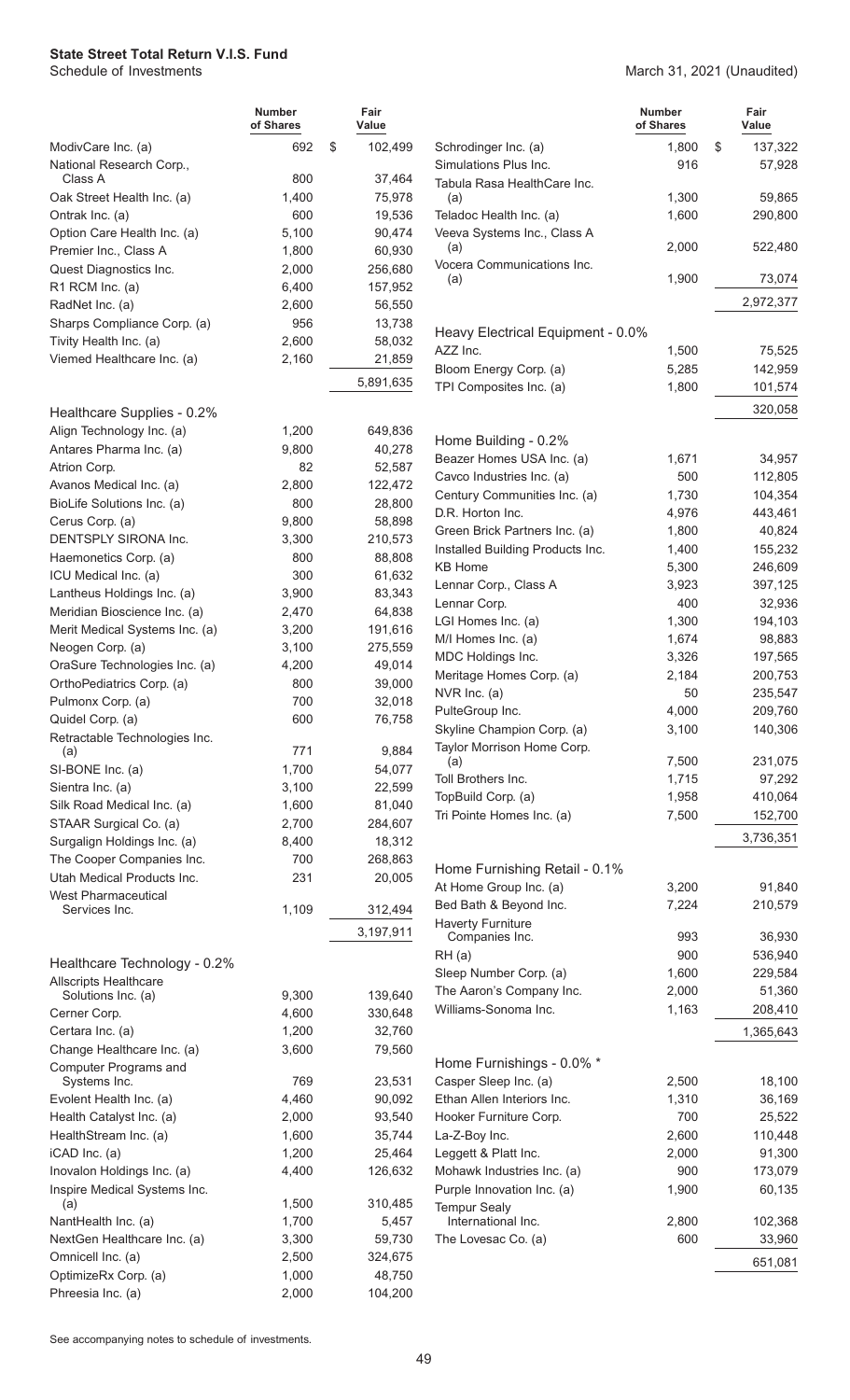|                                                   | <b>Number</b><br>of Shares | Fair<br>Value      |                                                            | <b>Number</b><br>of Shares | Fair<br>Value       |
|---------------------------------------------------|----------------------------|--------------------|------------------------------------------------------------|----------------------------|---------------------|
| Home Improvement Retail - 0.4%                    |                            |                    | Kimberly-Clark Corp.                                       | 5,100                      | \$<br>709,155       |
| Floor & Decor Holdings Inc.,                      |                            |                    | Oil-Dri Corporation of America                             | 500                        | 17,220              |
| Class A (a)                                       | 1,400                      | \$<br>133,672      | <b>Reynolds Consumer</b>                                   |                            |                     |
| GrowGeneration Corp. (a)                          | 2,400                      | 119,256            | Products Inc.                                              | 1,000                      | 29,780              |
| Lowe's Companies Inc.                             | 11,000                     | 2,091,980          | Spectrum Brands<br>Holdings Inc.                           | 600                        | 51,000              |
| Lumber Liquidators<br>Holdings Inc. (a)           | 1,700                      | 42,704             | The Clorox Co.                                             | 1,847                      | 356,249             |
| The Home Depot Inc.                               | 16,100                     | 4,914,525          | The Procter & Gamble Co.                                   | 36,527                     | 4,946,852           |
|                                                   |                            | 7,302,137          | <b>WD-40 Co.</b>                                           | 800                        | 244,944             |
|                                                   |                            |                    |                                                            |                            | 7,874,783           |
| Hotel & Resort REITs - 0.1%                       |                            |                    |                                                            |                            |                     |
| Apple Hospitality REIT Inc.                       | 3,100                      | 45,167             | Housewares & Specialties - 0.0% *                          |                            |                     |
| Chatham Lodging Trust                             | 2,800                      | 36,848             | Lifetime Brands Inc.                                       | 772                        | 11,341              |
| CorePoint Lodging Inc.                            | 2,300                      | 20,769             | Newell Brands Inc.                                         | 5,700                      | 152,646             |
| DiamondRock Hospitality Co.<br>(a)                | 11,800                     | 121,540            | Tupperware Brands Corp. (a)                                | 2,900                      | 76,589              |
| Hersha Hospitality Trust (a)                      | 2,000                      | 21,100             |                                                            |                            | 240,576             |
| Host Hotels & Resorts Inc.                        | 10,400                     | 175,240            | Human Resource & Employment Services - 0.1%                |                            |                     |
| Park Hotels & Resorts Inc.                        | 3,500                      | 75,530             | ASGN Inc. (a)                                              | 3,000                      | 286,320             |
| Pebblebrook Hotel Trust                           | 7,700                      | 187,033            | <b>Barrett Business Services Inc.</b>                      | 500                        | 34,430              |
| <b>RLJ Lodging Trust</b>                          | 9,700                      | 150,156            | GP Strategies Corp. (a)                                    | 801                        | 13,977              |
| <b>Ryman Hospitality</b>                          |                            |                    | Heidrick & Struggles                                       |                            |                     |
| Properties Inc.                                   | 3,000                      | 232,530            | International Inc.                                         | 1,200                      | 42,864              |
| <b>Service Properties Trust</b>                   | 9,700                      | 115,042            | Insperity Inc.                                             | 2,100                      | 175,854             |
| Summit Hotel Properties Inc.                      | 6,100                      | 61,976             | Kelly Services Inc., Class A                               | 1,958                      | 43,605              |
| Sunstone Hotel Investors Inc.                     | 12,800                     | 159,488            | Kforce Inc.                                                | 1,200                      | 64,320              |
| Xenia Hotels & Resorts Inc.                       | 6,700                      | 130,650            | Korn Ferry                                                 | 3,200                      | 199,584             |
|                                                   |                            | 1,533,069          | ManpowerGroup Inc.                                         | 879                        | 86,933              |
|                                                   |                            |                    | Robert Half International Inc.                             | 1,600                      | 124,912             |
| Hotels, Resorts & Cruise Lines - 0.2%             |                            |                    | TriNet Group Inc. (a)                                      | 2,400                      | 187,104             |
| <b>Bluegreen Vacations Holding</b><br>Corp. (a)   | 1,000                      | 18,540             | TrueBlue Inc. (a)                                          | 2,100                      | 46,242              |
| Booking Holdings Inc. (a)                         | 600                        | 1,397,904          | Upwork Inc. (a)                                            | 5,500                      | 246,235             |
| Carnival Corp.                                    | 9,100                      | 241,514            |                                                            |                            | 1,552,380           |
| <b>Choice Hotels</b>                              |                            |                    |                                                            |                            |                     |
| International Inc.                                | 500                        | 53,645             | Hypermarkets & Super Centers - 0.3%                        |                            |                     |
| Expedia Group Inc.                                | 2,100                      | 361,452            | <b>BJ's Wholesale Club</b><br>Holdings Inc. (a)            | 8,100                      | 363,366             |
| Extended Stay America Inc.                        | 2,700                      | 53,325             | Costco Wholesale Corp.                                     | 6,616                      | 2,332,008           |
| Hilton Grand Vacations Inc. (a)                   | 5,000                      | 187,450            | PriceSmart Inc.                                            | 1,300                      | 125,775             |
| Hilton Worldwide Holdings Inc.                    | 4,100                      | 495,772            | Walmart Inc.                                               | 20,845                     | 2,831,376           |
| Hyatt Hotels Corp., Class A                       | 500                        | 41,350             |                                                            |                            |                     |
| <b>Lindblad Expeditions</b><br>Holdings Inc. (a)  | 1,500                      | 28,350             |                                                            |                            | 5,652,525           |
| Marriott International Inc.,                      |                            |                    | Independent Power Producers & Energy Traders - 0.0% *      |                            |                     |
| Class A                                           | 4,000                      | 592,440            | Atlantic Power Corp. (a)                                   | 6,400                      | 18,496              |
| <b>Marriott Vacations Worldwide</b>               |                            |                    | Clearway Energy Inc., Class A                              | 800                        | 21,208              |
| Corp.                                             | 2,400                      | 418,032            | Clearway Energy Inc., Class C                              | 6,000                      | 168,840             |
| Norwegian Cruise Line                             |                            |                    | The AES Corp.                                              | 9,900                      | 265,419             |
| Holdings Ltd. (a)<br>Royal Caribbean Cruises Ltd. | 5,400<br>3,000             | 148,986<br>256,830 | Vistra Corp.                                               | 7,300                      | 129,064             |
| Travel + Leisure Co.                              | 1,300                      | 79,508             |                                                            |                            | 603,027             |
| Wyndham Hotels &                                  |                            |                    |                                                            |                            |                     |
| Resorts Inc.                                      | 1,400                      | 97,692             | Industrial Conglomerates - 0.4%                            |                            |                     |
|                                                   |                            | 4,472,790          | 3M Co.                                                     | 8,400                      | 1,618,512           |
|                                                   |                            |                    | Carlisle Companies Inc.                                    | 800                        | 131,664             |
| Household Appliances - 0.0% *                     |                            |                    | General Electric Co.                                       | 130,200                    | 1,709,526           |
| Helen of Troy Ltd. (a)                            | 1,400                      | 294,924            | Honeywell International Inc.<br>Raven Industries Inc.      | 10,500<br>2,100            | 2,279,235<br>80,493 |
| iRobot Corp. (a)                                  | 1,600                      | 195,488            | Roper Technologies Inc.                                    | 1,600                      | 645,344             |
| Whirlpool Corp.                                   | 907                        | 199,857            |                                                            |                            |                     |
|                                                   |                            | 690,269            |                                                            |                            | 6,464,774           |
| Household Products - 0.4%                         |                            |                    | Industrial Gases - 0.1%                                    |                            |                     |
| Central Garden & Pet Co.,                         |                            |                    | Air Products & Chemicals Inc.                              | 3,300                      | 928,422             |
| Class A (a)                                       | 3,000                      | 155,670            |                                                            |                            |                     |
| Church & Dwight                                   |                            |                    | Industrial Machinery - 0.6%<br>Albany International Corp., |                            |                     |
| Company Inc.                                      | 3,700                      | 323,195            | Class A                                                    | 1,800                      | 150,246             |
| Colgate-Palmolive Co.                             | 12,600                     | 993,258            | Altra Industrial Motion Corp.                              | 3,800                      | 210,216             |
| Energizer Holdings Inc.                           | 1,000                      | 47,460             |                                                            |                            |                     |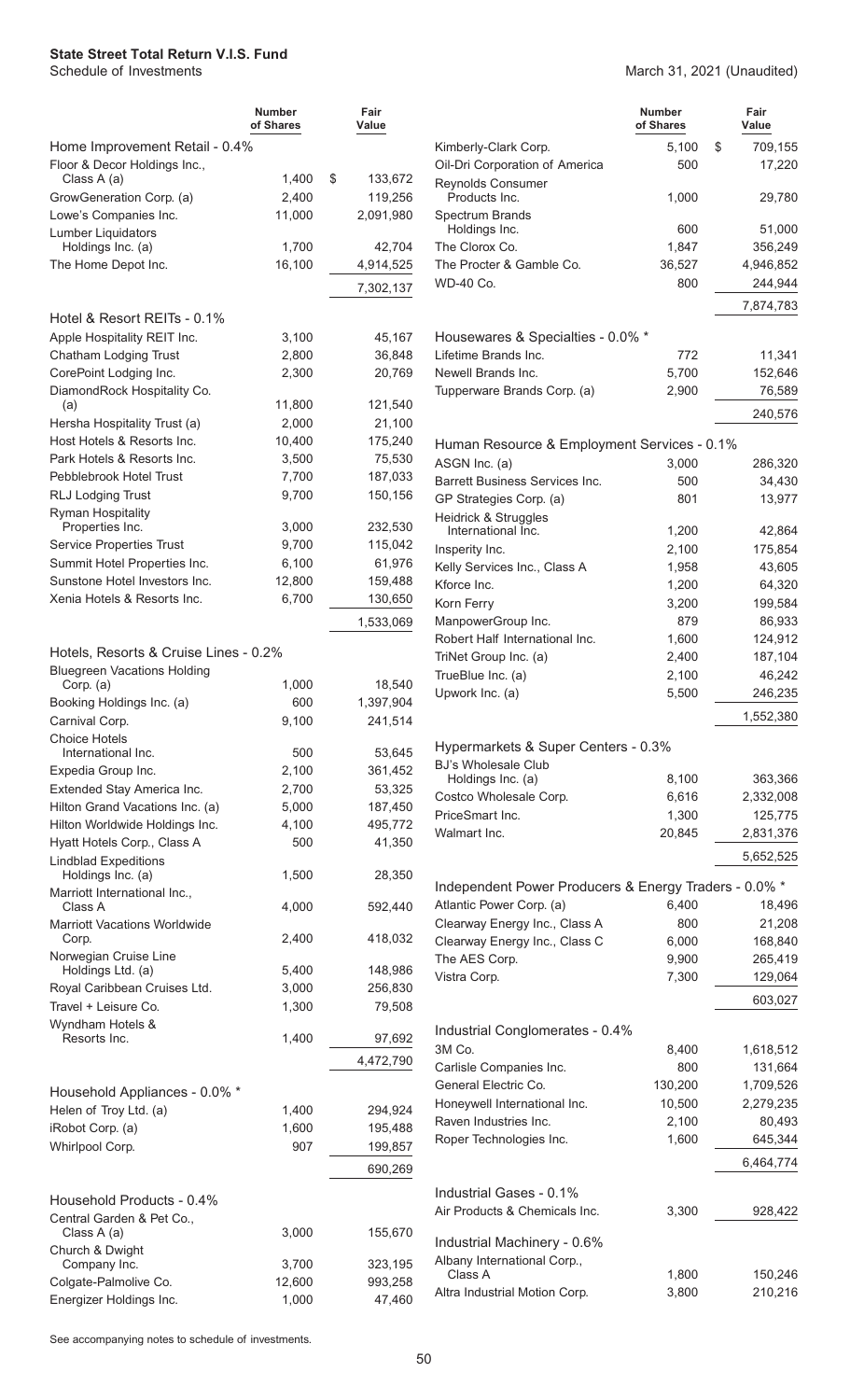March 31, 2021 (Unaudited)

|                                        | <b>Number</b><br>of Shares | Fair<br>Value     |                                                         | <b>Number</b><br>of Shares | Fair<br>Value |
|----------------------------------------|----------------------------|-------------------|---------------------------------------------------------|----------------------------|---------------|
| Barnes Group Inc.                      | 2,800                      | \$<br>138,712     | Industrial REITs - 0.2%                                 |                            |               |
| Chart Industries Inc. (a)              | 2,100                      | 298,935           | <b>Americold Realty Trust</b>                           | 3,600                      | \$<br>138,492 |
| CIRCOR International Inc. (a)          | 1,200                      | 41,784            | Duke Realty Corp.                                       | 5,476                      | 229,609       |
| Colfax Corp. (a)                       | 1,700                      | 74,477            | EastGroup Properties Inc.                               | 2,300                      | 329,544       |
| Columbus McKinnon Corp.                | 1,400                      | 73,864            | First Industrial Realty Trust Inc.                      | 1,900                      | 87,001        |
| Crane Co.                              | 700                        | 65,737            | Indus Realty Trust Inc.                                 | 227                        | 13,626        |
| Donaldson Company Inc.                 | 1,900                      | 110,504           | <b>Industrial Logistics Properties</b><br><b>Trust</b>  |                            |               |
| Dover Corp.                            | 2,100                      | 287,973           | Innovative Industrial                                   | 3,820                      | 88,356        |
| Energy Recovery Inc. (a)               | 2,400                      | 44,016            | Properties Inc.                                         | 1,400                      | 252,224       |
| Enerpac Tool Group Corp.               | 3,600                      | 94,032            | Lexington Realty Trust                                  | 16,200                     | 179,982       |
| EnPro Industries Inc.                  | 1,200                      | 102,324           | <b>Monmouth Real Estate</b>                             |                            |               |
| ESCO Technologies Inc.                 | 1,500                      | 163,335           | Investment Corp.                                        | 5,600                      | 99,064        |
| Evoqua Water Technologies<br>Corp. (a) | 6,800                      | 178,840           | Plymouth Industrial REIT Inc.                           | 1,500                      | 25,275        |
| Flowserve Corp.                        | 1,900                      | 73,739            | Prologis Inc.                                           | 11,000                     | 1,166,000     |
| Fortive Corp.                          | 4,400                      | 310,816           | Rexford Industrial Realty Inc.                          | 2,000                      | 100,800       |
| Franklin Electric Company Inc.         | 2,700                      | 213,138           | STAG Industrial Inc.                                    | 9,400                      | 315,934       |
| Gates Industrial Corp. plc (a)         | 1,900                      | 30,381            | Terreno Realty Corp.                                    | 4,000                      | 231,080       |
| Graco Inc.                             | 2,433                      | 174,251           |                                                         |                            | 3,256,987     |
| Helios Technologies Inc.               | 1,800                      | 131,166           |                                                         |                            |               |
| Hillenbrand Inc.                       | 4,400                      | 209,924           | Insurance Brokers - 0.2%                                |                            |               |
| Hurco Companies Inc.                   | 362                        | 12,779            | Aon PLC, Class A                                        | 3,400                      | 782,374       |
| <b>Hyster-Yale Materials</b>           |                            |                   | Arthur J Gallagher & Co.                                | 2,900                      | 361,833       |
| Handling Inc.                          | 560                        | 48,787            | Brown & Brown Inc.                                      | 3,500                      | 159,985       |
| <b>IDEX Corp.</b>                      | 1,100                      | 230,252           | BRP Group Inc., Class A (a)                             | 2,500                      | 68,125        |
| Illinois Tool Works Inc.               | 4,700                      | 1,041,144         | Crawford & Co., Class A                                 | 1,700                      | 18,105        |
| Ingersoll Rand Inc. (a)                | 5,200                      | 255,892           | eHealth Inc. (a)                                        | 1,500                      | 109,095       |
| ITT Inc.                               | 1,300                      | 118,183           | Goosehead Insurance Inc.,<br>Class A                    | 760                        |               |
| John Bean Technologies Corp.           | 1,900                      | 253,346           | Marsh & McLennan                                        |                            | 81,457        |
| Kadant Inc.                            | 700                        | 129,507           | Companies Inc.                                          | 7,600                      | 925,680       |
| Kennametal Inc.                        | 4,900                      | 195,853           | Selectquote Inc. (a)                                    | 7,700                      | 227,227       |
| L B Foster Co., Class A (a)            | 1,000                      | 17,900            |                                                         |                            | 2,733,881     |
| Lincoln Electric Holdings Inc.         | 900                        | 110,646           |                                                         |                            |               |
| Lydall Inc. (a)                        | 1,000                      | 33,740            | Integrated Oil & Gas - 0.4%                             |                            |               |
| Mueller Industries Inc.                | 3,294                      | 136,207           | Chevron Corp.                                           | 28,900                     | 3,028,431     |
| Mueller Water Products Inc.,           |                            |                   | Exxon Mobil Corp.                                       | 63,400                     | 3,539,622     |
| Class A                                | 9,300                      | 129,177           | Occidental Petroleum Corp.                              | 12,600                     | 335,412       |
| NN Inc. $(a)$                          | 2,700                      | 19,089            |                                                         |                            | 6,903,465     |
| Nordson Corp.<br>Omega Flex Inc.       | 900<br>126                 | 178,812<br>19,893 |                                                         |                            |               |
| Otis Worldwide Corp.                   | 6,100                      | 417,545           | Integrated Telecommunication Services - 0.4%            |                            |               |
| Parker-Hannifin Corp.                  | 1,900                      | 599,317           | Alaska Communications                                   |                            |               |
| Park-Ohio Holdings Corp.               | 600                        | 18,894            | Systems Group Inc.                                      | 5,500                      | 17,875        |
| Proto Labs Inc. (a)                    | 1,600                      | 194,800           | AT&T Inc.                                               | 106,900                    | 3,235,863     |
| RBC Bearings Inc. (a)                  | 1,500                      | 295,155           | ATN International Inc.                                  | 700                        | 34,384        |
| Rexnord Corp.                          | 7,100                      | 334,339           | Cincinnati Bell Inc. (a)                                | 2,900                      | 44,515        |
| Snap-on Inc.                           | 825                        | 190,361           | <b>Consolidated Communications</b><br>Holdings Inc. (a) | 4,323                      | 31,126        |
| SPX Corp. (a)                          | 2,600                      | 151,502           | IDT Corp., Class B (a)                                  | 1,200                      | 27,192        |
| SPX FLOW Inc.                          | 2,500                      | 158,325           | Ooma Inc. (a)                                           | 1,300                      | 20,605        |
| Standex International Corp.            | 700                        | 66,899            | Verizon Communications Inc.                             | 62,128                     | 3,612,743     |
| Stanley Black & Decker Inc.            | 2,300                      | 459,241           |                                                         |                            |               |
| Tennant Co.                            | 1,100                      | 87,879            |                                                         |                            | 7,024,303     |
| The Eastern Co.                        | 351                        | 9,407             | Interactive Home Entertainment - 0.1%                   |                            |               |
| The ExOne Co. (a)                      | 900                        | 28,224            | Activision Blizzard Inc.                                | 11,400                     | 1,060,200     |
| The Gorman-Rupp Co.                    | 1,058                      | 35,030            | Electronic Arts Inc.                                    | 4,300                      | 582,091       |
| The Middleby Corp. (a)                 | 800                        | 132,600           | Glu Mobile Inc. (a)                                     | 8,800                      | 109,824       |
| The Timken Co.                         | 900                        | 73,053            | Take-Two Interactive                                    |                            |               |
| TriMas Corp. (a)                       | 2,500                      | 75,800            | Software Inc. (a)                                       | 1,700                      | 300,390       |
| Watts Water Technologies Inc.,         |                            |                   | Zynga Inc., Class A (a)                                 | 13,300                     | 135,793       |
| Class A                                | 1,600                      | 190,096           |                                                         |                            | 2,188,298     |
| Welbilt Inc. (a)                       | 7,700                      | 125,125           |                                                         |                            |               |
| Woodward Inc.                          | 800                        | 96,504            | Interactive Media & Services - 1.8%                     |                            |               |
| Xylem Inc.                             | 2,700                      | 283,986           | Alphabet Inc., Class C (a)                              | 4,400                      | 9,101,972     |
|                                        |                            | 10,133,699        | Alphabet Inc., Class A (a)                              | 4,500                      | 9,281,340     |
|                                        |                            |                   | Cargurus Inc. (a)                                       | 5,200                      | 123,916       |

Cars.com Inc. (a) 4,000 51,840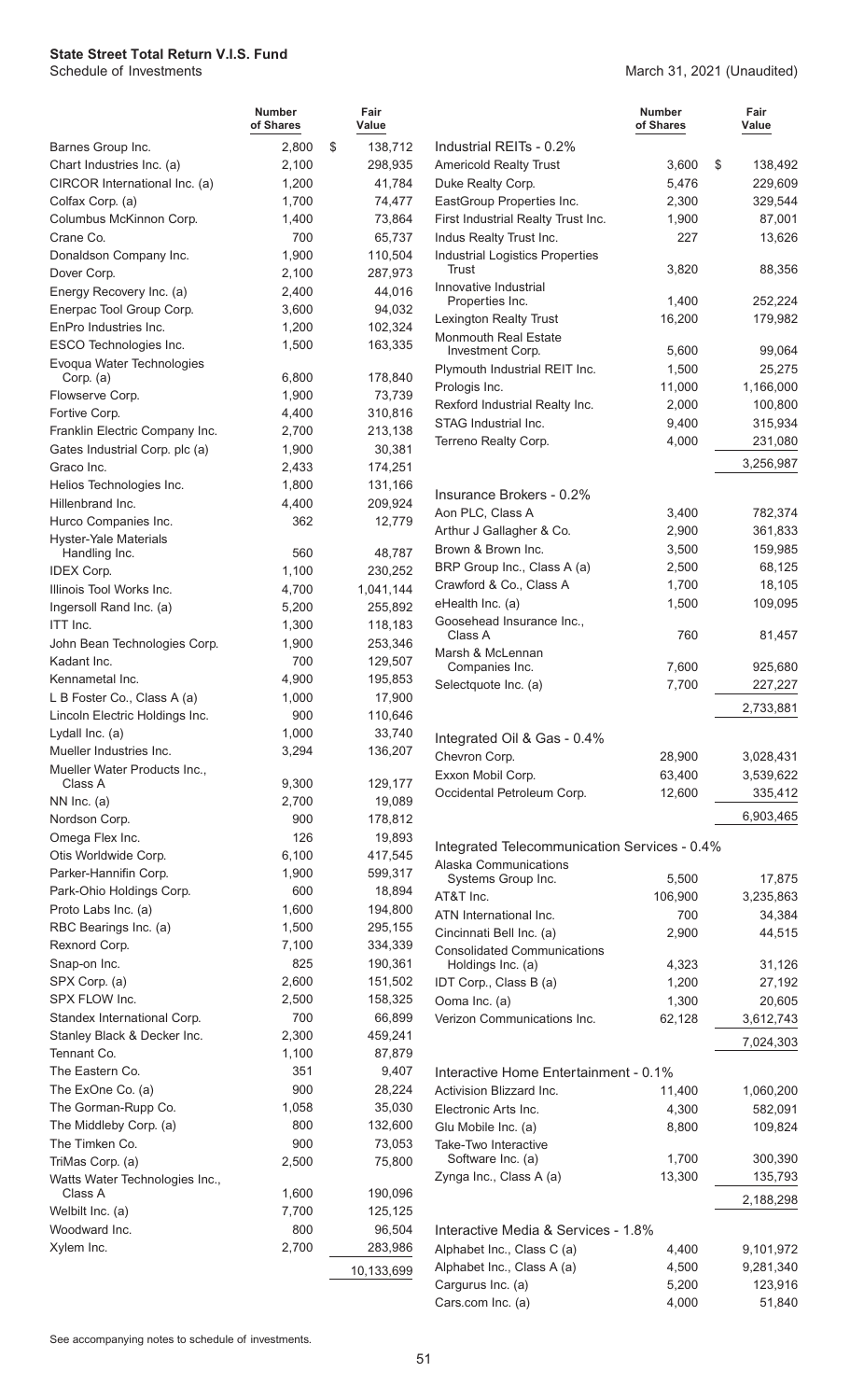**Number of Shares Fair Value** DHI Group Inc. (a) 6,300 \$ 17,755 Eventbrite Inc., Class A (a) 3,800 84,208 EverQuote Inc., Class A (a) 800 29,032 Facebook Inc., Class A (a) 36,000 10,603,080 IAC/InterActiveCorp (a) 1,100 237,941 Liberty TripAdvisor Holdings Inc. (a) 4,300 27,434 Match Group Inc. (a) 3,400 467,092 MediaAlpha Inc., Class A (a) 1,000 35,430 Pinterest Inc., Class A (a) 5,997 443,958 QuinStreet Inc. (a) 2,800 56,840 TripAdvisor Inc. (a) 1,500 80,685 TrueCar Inc. (a) 6,000 28,710 Twitter Inc. (a) 11,700 744,471 Yelp Inc. (a) 4,200 163,800 Zillow Group Inc. (a) 3,000 391,008 31,970,512 Internet & Direct Marketing Retail - 1.2% 1-800-Flowers.com Inc., Class A (a) 1,461 40,338 Amazon.com Inc. (a) 6,340 19,616,467 CarParts.com Inc. (a) 2,018 28,817 Duluth Holdings Inc., Class B (a)  $1,100$   $18,634$ eBay Inc. 694,028 Etsy Inc. (a) 1,800 363,006 Groupon Inc. (a) 1,400 70,763 GrubHub Inc. (a) 1,400 84,000 Lands' End Inc. (a) 800 19,848 Liquidity Services Inc. (a) 1,500 27,870 Magnite Inc. (a) 6,500 270,465 Overstock.com Inc. (a) 2,500 165,650 PetMed Express Inc. 1,147 40,346 Quotient Technology Inc. (a) 5,100 83,334 Qurate Retail Inc. 5,734 67,432 Shutterstock Inc. 1,300 115,752 Stamps.com Inc. (a) 1,000 199,510 Stitch Fix Inc., Class A (a) 3,500 173,390 The RealReal Inc. (a) 3,700 83,731 Waitr Holdings Inc. (a) 6,600 19,338 Wayfair Inc., Class A (a) 1,100 346,225 22,428,944 Internet Services & Infrastructure - 0.1% Akamai Technologies Inc. (a) 2,400 244,560 BigCommerce Holdings Inc. (a) 700 40,460 Brightcove Inc. (a) 2,400 48,288 Fastly Inc., Class A (a) 1,195 80,400 GoDaddy Inc., Class A (a) 2,500 194,050 Limelight Networks Inc. (a) 7,300 26,061 MongoDB Inc. (a) 800 213,944 Okta Inc. (a) 1,700 374,731 Rackspace Technology Inc. (a) 2,000 47,560 Switch Inc. 200894 Twilio Inc. (a) 2,200 749,672 VeriSign Inc. (a) 1,500 298,140 2,348,760 Investment Banking & Brokerage - 0.4% B. Riley Financial Inc. 1,200 67,656 BGC Partners Inc., Class A 18,400 88,872 Cowen Inc., Class A 1,491 52,409 Evercore Inc. 666 74,565

**Number of Shares Fair Value** Houlihan Lokey Inc. 6 10 3,024 \$ 201,126 Interactive Brokers Group Inc. 1,100 80,344 Lazard Ltd., Class A 1,500 65,265 LPL Financial Holdings Inc. 1,200 170,592 Moelis & Co., Class A 3,157 173,256 Morgan Stanley 20,900 1,623,094 Oppenheimer Holdings Inc., Class A 524 20,986

| Piper Sandler Cos.                               | 1,000  | 109,650   |
|--------------------------------------------------|--------|-----------|
| PJT Partners Inc., Class A                       | 1,400  | 94,710    |
| Raymond James Financial Inc.                     | 1,800  | 220,608   |
| Stifel Financial Corp.                           | 5,900  | 377,954   |
| Stonex Group Inc. (a)                            | 1,004  | 65,642    |
| The Charles Schwab Corp.                         | 20,600 | 1,342,708 |
| The Goldman Sachs                                |        |           |
| Group Inc.                                       | 5,000  | 1,635,000 |
| Virtu Financial Inc., Class A                    | 1,000  | 31,050    |
|                                                  |        | 6,513,615 |
|                                                  |        |           |
| IT Consulting & Other Services - 0.2%            |        |           |
| Amdocs Ltd.                                      | 1,947  | 136,582   |
| Cognizant Technology<br>Solutions Corp., Class A | 7,989  | 624,101   |
| DXC Technology Co.                               | 3,800  | 118,788   |
| EPAM Systems Inc. (a)                            | 786    | 311,798   |
| Gartner Inc. (a)                                 | 1,300  | 237,315   |
| Grid Dynamics Holdings Inc.                      |        |           |
| (a)                                              | 1,700  | 27,081    |
| <b>Information Services</b>                      |        |           |
| Group Inc. (a)                                   | 4,100  | 18,040    |
| <b>International Business</b>                    |        |           |
| Machines Corp.                                   | 13,300 | 1,772,358 |
| LiveRamp Holdings Inc. (a)                       | 3,900  | 202,332   |
| Perficient Inc. (a)                              | 1,940  | 113,917   |
| Perspecta Inc.                                   | 8,200  | 238,210   |
| ServiceSource                                    |        |           |
| International Inc. (a)                           | 5,647  | 8,301     |
| The Hackett Group Inc.                           | 1,600  | 26,224    |
| Unisys Corp. (a)                                 | 3,700  | 94,054    |
|                                                  |        | 3,929,101 |
|                                                  |        |           |
| Leisure Facilities - 0.0% *                      |        |           |
| Planet Fitness Inc. (a)                          | 1,200  | 92,760    |
| RCI Hospitality Holdings Inc.                    | 457    | 29,061    |
| SeaWorld Entertainment Inc.<br>(a)               | 3,000  | 149,010   |
| Six Flags Entertainment Corp.                    | 1,100  | 51,117    |
| Vail Resorts Inc.                                | 600    | 174,996   |
|                                                  |        |           |
|                                                  |        | 496,944   |
| Leisure Products - 0.1%                          |        |           |
| Acushnet Holdings Corp.                          | 2,000  | 82,660    |
| American Outdoor Brands Inc.                     |        |           |
| (a)                                              | 800    | 20,160    |
| Brunswick Corp.                                  | 1,200  | 114,444   |
| Callaway Golf Co.                                | 5,500  | 147,125   |
| Clarus Corp.                                     | 1,500  | 25,575    |
| Escalade Inc.                                    | 595    | 12,441    |
| Hasbro Inc.                                      | 1,900  | 182,628   |
| Johnson Outdoors Inc.,                           |        |           |
| Class A                                          | 340    | 48,535    |
| Malibu Boats Inc., Class A (a)                   | 1,200  | 95,616    |
| MasterCraft Boat Holdings Inc.                   |        |           |
| (a)                                              | 1,083  | 28,797    |
| Mattel Inc. (a)                                  | 5,100  | 101,592   |
| Nautilus Inc. (a)                                | 1,815  | 28,387    |
| Peloton Interactive Inc.,<br>Class A (a)         | 3,772  | 424,124   |
|                                                  |        |           |

See accompanying notes to schedule of investments.

Greenhill & Company Inc. 1,100 18,128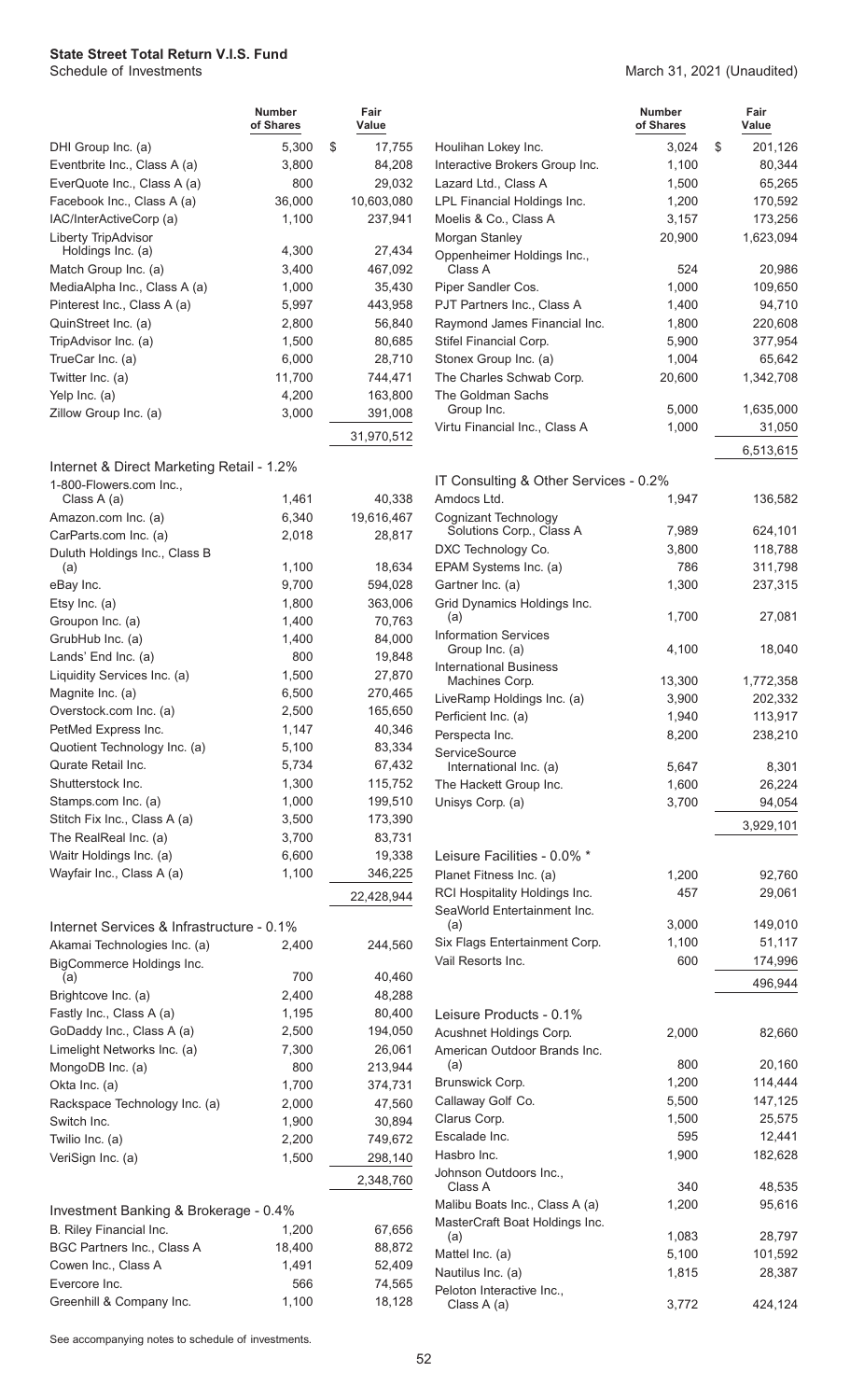March 31, 2021 (Unaudited)

|                                                        | <b>Number</b><br>of Shares | Fair<br>Value |                  |                                                 | <b>Number</b><br>of Shares | Fair<br>Value       |
|--------------------------------------------------------|----------------------------|---------------|------------------|-------------------------------------------------|----------------------------|---------------------|
| Polaris Inc.                                           | 900                        | \$            | 120,150          | Seer Inc. (a)                                   | 900                        | \$<br>45,018        |
| Smith & Wesson Brands Inc.                             | 3,286                      |               | 57,341           | Sotera Health Co. (a)                           | 1,300                      | 32,448              |
| Sturm Ruger & Company Inc.                             | 987                        |               | 65,211           | Syneos Health Inc. (a)                          | 1,200                      | 91,020              |
| Vista Outdoor Inc. (a)                                 | 3,408                      |               | 109,294          | Thermo Fisher Scientific Inc.                   | 5,900                      | 2,692,642           |
| YETI Holdings Inc. (a)                                 | 4,700                      |               | 339,387          | Waters Corp. (a)                                | 900                        | 255,753             |
|                                                        |                            |               | 2,003,467        |                                                 |                            | 8,705,682           |
| Life & Health Insurance - 0.2%                         |                            |               |                  | Managed Healthcare - 0.5%                       |                            |                     |
| Aflac Inc.                                             | 10,300                     |               | 527,154          | Anthem Inc.                                     | 3,700                      | 1,328,115           |
| American Equity Investment                             |                            |               |                  | Centene Corp. (a)                               | 8,600                      | 549,626             |
| Life Holding Co.                                       | 5,300                      |               | 167,109          | HealthEquity Inc. (a)                           | 4,700                      | 319,600             |
| Brighthouse Financial Inc. (a)                         | 1,370                      |               | 60,623           | Humana Inc.                                     | 1,900                      | 796,575             |
| Citizens Inc. (a)                                      | 3,100                      |               | 17,949           | Magellan Health Inc. (a)                        | 1,400                      | 130,536             |
| CNO Financial Group Inc.                               | 7,800                      |               | 189,462          | Molina Healthcare Inc. (a)                      | 919                        | 214,825             |
| FBL Financial Group Inc.,<br>Class A                   | 497                        |               | 27,792           | Progyny Inc. (a)<br>UnitedHealth Group Inc.     | 1,600<br>14,100            | 71,216<br>5,246,187 |
| Genworth Financial Inc.,                               |                            |               |                  |                                                 |                            | 8,656,680           |
| Class A (a)<br>Globe Life Inc.                         | 29,800<br>1,500            |               | 98,936           |                                                 |                            |                     |
|                                                        | 248                        |               | 144,945<br>9,883 | Marine - 0.0%                                   |                            |                     |
| Independence Holding Co.<br>Lincoln National Corp.     | 2,900                      |               | 180,583          | Eagle Bulk Shipping Inc. (a)                    | 500                        | 18,060              |
| MetLife Inc.                                           | 11,300                     |               | 686,927          | Eneti Inc.                                      | 900                        | 18,927              |
| <b>National Western Life</b>                           |                            |               |                  | Genco Shipping & Trading Ltd.                   | 1,800                      | 18,144              |
| Group Inc., Class A                                    | 155                        |               | 38,595           | Kirby Corp. (a)                                 | 900                        | 54,252              |
| Primerica Inc.                                         | 600                        |               | 88,692           | Matson Inc.                                     | 2,500                      | 166,750             |
| Principal Financial Group Inc.                         | 4,100                      |               | 245,836          | SEACOR Holdings Inc. (a)                        | 1,100                      | 44,825              |
| Prudential Financial Inc.                              | 5,890                      |               | 536,579          |                                                 |                            | 320,958             |
| Trupanion Inc. (a)                                     | 1,800                      |               | 137,178          |                                                 |                            |                     |
| Unum Group                                             | 3,100                      |               | 86,273           | Metal & Glass Containers - 0.1%                 |                            |                     |
|                                                        |                            |               | 3,244,516        | AptarGroup Inc.                                 | 953                        | 135,012             |
|                                                        |                            |               |                  | Ball Corp.                                      | 4,800                      | 406,752             |
| Life Sciences Tools & Services - 0.5%                  |                            |               |                  | Berry Global Group Inc. (a)                     | 2,018                      | 123,905             |
| 10X Genomics Inc., Class A                             |                            |               |                  | Crown Holdings Inc.                             | 1,984                      | 192,527             |
| (a)                                                    | 900                        |               | 162,900          | Greif Inc., Class A                             | 969                        | 55,233              |
| Adaptive Biotechnologies                               |                            |               |                  | Greif Inc., Class B                             | 884                        | 50,600              |
| Corp. (a)                                              | 1,100                      |               | 44,286           | Myers Industries Inc.                           | 2,200                      | 43,472              |
| Agilent Technologies Inc.                              | 4,600                      |               | 584,844          | O-I Glass Inc.                                  | 9,300                      | 137,082             |
| Avantor Inc. (a)                                       | 7,400                      |               | 214,082          | Silgan Holdings Inc.                            | 1,223                      | 51,403              |
| Berkeley Lights Inc. (a)<br>Bio-Rad Laboratories Inc., | 700                        |               | 35,161           |                                                 |                            | 1,195,986           |
| Class A (a)                                            | 335                        |               | 191,342          |                                                 |                            |                     |
| Bio-Techne Corp.                                       | 600                        |               | 229,158          | Mortgage REITs - 0.1%                           |                            |                     |
| Bruker Corp.                                           | 1,500                      |               | 96,420           | <b>AGNC Investment Corp.</b>                    | 8,138                      | 136,393             |
| <b>Charles River Laboratories</b>                      |                            |               |                  | <b>Annaly Capital</b>                           |                            |                     |
| International Inc. (a)                                 | 686                        |               | 198,823          | Management Inc.                                 | 21,100                     | 181,460             |
| ChromaDex Corp. (a)                                    | 2,400                      |               | 22,416           | Apollo Commercial Real<br>Estate Finance Inc.   | 8,300                      | 115,951             |
| Codexis Inc. (a)                                       | 3,400                      |               | 77,826           | Arbor Realty Trust Inc.                         | 6,800                      | 108,120             |
| Fluidigm Corp. (a)                                     | 4,400                      |               | 19,888           | Ares Commercial Real Estate                     |                            |                     |
| Harvard Bioscience Inc. (a)                            | 3,300                      |               | 18,018           | Corp.                                           | 1,886                      | 25,876              |
| Illumina Inc. (a)                                      | 2,200                      |               | 844,932          | <b>ARMOUR Residential</b>                       |                            |                     |
| IQVIA Holdings Inc. (a)                                | 2,800                      |               | 540,792          | REIT Inc.                                       | 3,800                      | 46,360              |
| Luminex Corp.                                          | 2,831                      |               | 90,309           | <b>Blackstone Mortgage</b>                      |                            |                     |
| Maravai LifeSciences                                   |                            |               |                  | Trust Inc., Class A                             | 8,200<br>7,700             | 254,200<br>80,542   |
| Holdings Inc., Class A (a)                             | 1,000                      |               | 35,640           | Broadmark Realty Capital Inc.                   | 5,791                      | 36,078              |
| Medpace Holdings Inc. (a)                              | 1,660                      |               | 272,323          | Capstead Mortgage Corp.<br>Cherry Hill Mortgage |                            |                     |
| Mettler-Toledo<br>International Inc. (a)               | 300                        |               | 346,707          | Investment Corp.                                | 1,002                      | 9,359               |
| NanoString Technologies Inc.                           |                            |               |                  | Chimera Investment Corp.                        | 11,300                     | 143,510             |
| (a)                                                    | 2,600                      |               | 170,846          | Colony Credit Real Estate Inc.                  | 5,000                      | 42,600              |
| NeoGenomics Inc. (a)                                   | 6,400                      |               | 308,672          | Dynex Capital Inc.                              | 1,551                      | 29,360              |
| Pacific Biosciences of                                 |                            |               |                  | Ellington Financial Inc.                        | 2,400                      | 38,424              |
| California Inc. (a)                                    | 10,800                     |               | 359,748          | Ellington Residential Mortgage                  |                            |                     |
| PerkinElmer Inc.                                       | 1,700                      |               | 218,093          | REIT                                            | 660                        | 8,125               |
| Personalis Inc. (a)                                    | 1,600                      |               | 39,376           | <b>Granite Point Mortgage</b>                   |                            |                     |
| PPD Inc. (a)                                           | 2,400                      |               | 90,816           | Trust Inc.                                      | 3,200                      | 38,304              |
| PRA Health Sciences Inc. (a)                           | 900                        |               | 137,997          | Great Ajax Corp.                                | 1,600                      | 17,440              |
| Quanterix Corp. (a)                                    | 1,400                      |               | 81,858           |                                                 |                            |                     |
| Repligen Corp. (a)                                     | 800                        |               | 155,528          |                                                 |                            |                     |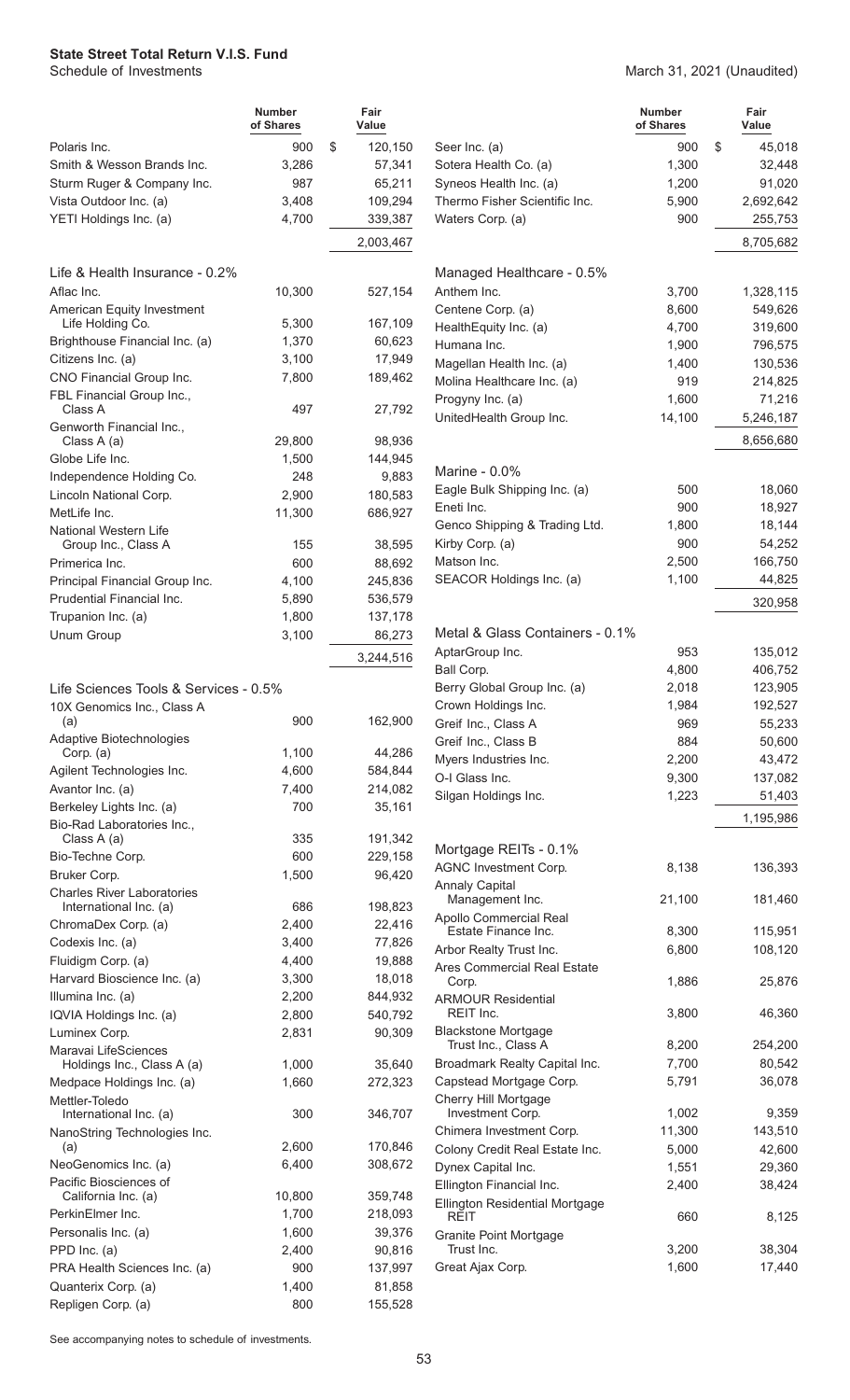#### March 31, 2021 (Unaudited)

|                                                       | <b>Number</b><br>of Shares | Fair<br>Value           |                                                          | <b>Number</b><br>of Shares | Fair<br>Value     |
|-------------------------------------------------------|----------------------------|-------------------------|----------------------------------------------------------|----------------------------|-------------------|
| <b>Hannon Armstrong</b>                               |                            |                         | Multi-Utilities - 0.3%                                   |                            |                   |
| Sustainable Infrastructure                            |                            |                         | Ameren Corp.                                             | 3,671                      | \$<br>298,673     |
| Capital Inc.<br>Invesco Mortgage Capital Inc.         | 4,300<br>13,900            | \$<br>241,230<br>55,739 | Avista Corp.                                             | 4,100                      | 195,775           |
| <b>KKR Real Estate Finance</b>                        |                            |                         | Black Hills Corp.                                        | 3,700                      | 247,049           |
| Trust Inc.                                            | 1,686                      | 31,005                  | CenterPoint Energy Inc.                                  | 7,500                      | 169,875           |
| Ladder Capital Corp., Class A                         | 6,200                      | 73,160                  | CMS Energy Corp.                                         | 4,300                      | 263,246           |
| <b>MFA Financial Inc.</b>                             | 26,700                     | 108,669                 | Consolidated Edison Inc.                                 | 5,100                      | 381,480           |
| New Residential Investment                            |                            |                         | Dominion Energy Inc.                                     | 12,200                     | 926,712           |
| Corp.                                                 | 6,200                      | 69,750                  | DTE Energy Co.                                           | 2,900                      | 386,106           |
| New York Mortgage Trust Inc.                          | 22,400                     | 100,128                 | MDU Resources Group Inc.<br>NiSource Inc.                | 3,000<br>5,700             | 94,830<br>137,427 |
| Orchid Island Capital Inc.<br>PennyMac Mortgage       | 5,092                      | 30,603                  | NorthWestern Corp.                                       | 3,000                      | 195,600           |
| <b>Investment Trust</b>                               | 5,800                      | 113,680                 | <b>Public Service Enterprise</b>                         |                            |                   |
| Ready Capital Corp.                                   | 3,477                      | 46,661                  | Group Inc.                                               | 7,600                      | 457,596           |
| Redwood Trust Inc.                                    | 6,600                      | 68,706                  | Sempra Energy                                            | 4,300                      | 570,094           |
| Starwood Property Trust Inc.                          | 4,100                      | 101,434                 | Unitil Corp.                                             | 900                        | 41,121            |
| TPG RE Finance Trust Inc.                             | 3,600                      | 40,320                  | WEC Energy Group Inc.                                    | 4,685                      | 438,469           |
| Two Harbors Investment Corp.                          | 16,200                     | 118,746                 |                                                          |                            | 4,804,053         |
| Western Asset Mortgage                                | 5,600                      |                         |                                                          |                            |                   |
| Capital Corp.                                         |                            | 17,864                  | Office REITs - 0.1%                                      |                            |                   |
|                                                       |                            | 2,529,797               | Alexandria Real Estate<br>Equities Inc.                  | 2,000                      | 328,600           |
| Motorcycle Manufacturers - 0.0% *                     |                            |                         | Boston Properties Inc.                                   | 2,300                      | 232,898           |
| Harley-Davidson Inc.                                  | 2,300                      | 92,230                  | <b>Brandywine Realty Trust</b>                           | 2,600                      | 33,566            |
|                                                       |                            |                         | CIM Commercial Trust Corp.                               | 1,400                      | 18,046            |
| Movies & Entertainment - 0.5%                         |                            |                         | Columbia Property Trust Inc.                             | 6,800                      | 116,280           |
| <b>AMC Entertainment</b>                              |                            |                         | <b>Corporate Office Properties</b>                       |                            |                   |
| Holdings Inc., Class A                                | 22,400<br>6,300            | 228,704<br>128,583      | <b>Trust</b>                                             | 1,700                      | 44,761            |
| Cinemark Holdings Inc.<br>Liberty Media Corp-Liberty  |                            |                         | Cousins Properties Inc.                                  | 2,200                      | 77,770            |
| Braves, Class A (a)                                   | 600                        | 17,106                  | Douglas Emmett Inc.                                      | 2,500                      | 78,500            |
| Liberty Media Corp-Liberty                            |                            |                         | <b>Easterly Government</b><br>Properties Inc.            | 4,810                      | 99,711            |
| Braves, Class C (a)                                   | 2,100                      | 58,422                  | <b>Equity Commonwealth</b>                               | 1,744                      | 48,483            |
| Liberty Media Corp-Liberty<br>Media, Class C (a)      | 3,300                      | 142,857                 | <b>Franklin Street Properties</b>                        |                            |                   |
| Lions Gate Entertainment                              |                            |                         | Corp.                                                    | 6,200                      | 33,790            |
| Corp., Class B (a)                                    | 2,800                      | 36,120                  | Highwoods Properties Inc.                                | 1,600                      | 68,704            |
| Live Nation Entertainment Inc.                        |                            |                         | Hudson Pacific Properties Inc.                           | 2,300                      | 62,399            |
| (a)                                                   | 2,100                      | 177,765                 | <b>JBG SMITH Properties</b>                              | 1,800                      | 57,222            |
| LiveXLive Media Inc. (a)                              | 4,000                      | 17,360                  | Kilroy Realty Corp.                                      | 1,700                      | 111,571<br>80,496 |
| Madison Square Garden<br>Entertainment Corp. (a)      | 400                        | 32,720                  | Mack-Cali Realty Corp.<br>Office Properties Income Trust | 5,200<br>2,800             | 77,056            |
| Madison Square Garden                                 |                            |                         | Paramount Group Inc.                                     | 3,000                      | 30,390            |
| Sports Corp. (a)                                      | 300                        | 53,838                  | <b>Piedmont Office Realty</b>                            |                            |                   |
| Netflix Inc. (a)                                      | 6,400                      | 3,338,624               | Trust Inc.                                               | 7,400                      | 128,538           |
| Roku Inc. (a)                                         | 1,600                      | 521,232                 | SL Green Realty Corp.                                    | 1,100                      | 76,989            |
| The Marcus Corp.                                      | 1,300                      | 25,987                  | Vornado Realty Trust                                     | 2,600                      | 118,014           |
| The Walt Disney Co. (a)                               | 27,100                     | 5,000,492               |                                                          |                            | 1,923,784         |
| <b>World Wrestling</b><br>Entertainment Inc., Class A | 700                        | 37,982                  |                                                          |                            |                   |
|                                                       |                            |                         | Office Services & Supplies - 0.0% *                      |                            |                   |
|                                                       |                            | 9,817,792               | ACCO Brands Corp.                                        | 5,500                      | 46,420            |
| Multi-Line Insurance - 0.1%                           |                            |                         | Herman Miller Inc.                                       | 3,500                      | 144,025           |
| American Financial Group Inc.                         | 1,100                      | 125,510                 | HNI Corp.<br>Interface Inc.                              | 2,500<br>3,500             | 98,900<br>43,680  |
| American International                                |                            |                         | Kimball International Inc.,                              |                            |                   |
| Group Inc.                                            | 12,900                     | 596,109                 | Class B                                                  | 2,200                      | 30,800            |
| Assurant Inc.                                         | 892                        | 126,459                 | Knoll Inc.                                               | 3,000                      | 49,530            |
| Horace Mann Educators Corp.                           | 2,400                      | 103,704                 | MSA Safety Inc.                                          | 500                        | 75,010            |
| The Hartford Financial<br>Services Group Inc.         | 5,400                      | 360,666                 | Pitney Bowes Inc.                                        | 10,300                     | 84,872            |
|                                                       |                            |                         | Steelcase Inc., Class A                                  | 5,100                      | 73,389            |
|                                                       |                            | 1,312,448               |                                                          |                            | 646,626           |
| Multi-Sector Holdings - 0.4%                          |                            |                         |                                                          |                            |                   |
| Berkshire Hathaway Inc.,                              |                            |                         | Oil & Gas Drilling - 0.0% *                              |                            |                   |
| Class B (a)                                           | 28,148                     | 7,190,969               | Helmerich & Payne Inc.                                   | 1,600<br>400               | 43,136            |
| Cannae Holdings Inc. (a)                              | 5,061                      | 200,517                 | Nabors Industries Ltd.<br>Patterson-UTI Energy Inc.      | 10,800                     | 37,380<br>77,004  |
| Jefferies Financial Group Inc.                        | 3,309                      | 99,601                  |                                                          |                            |                   |
|                                                       |                            | 7,491,087               |                                                          |                            |                   |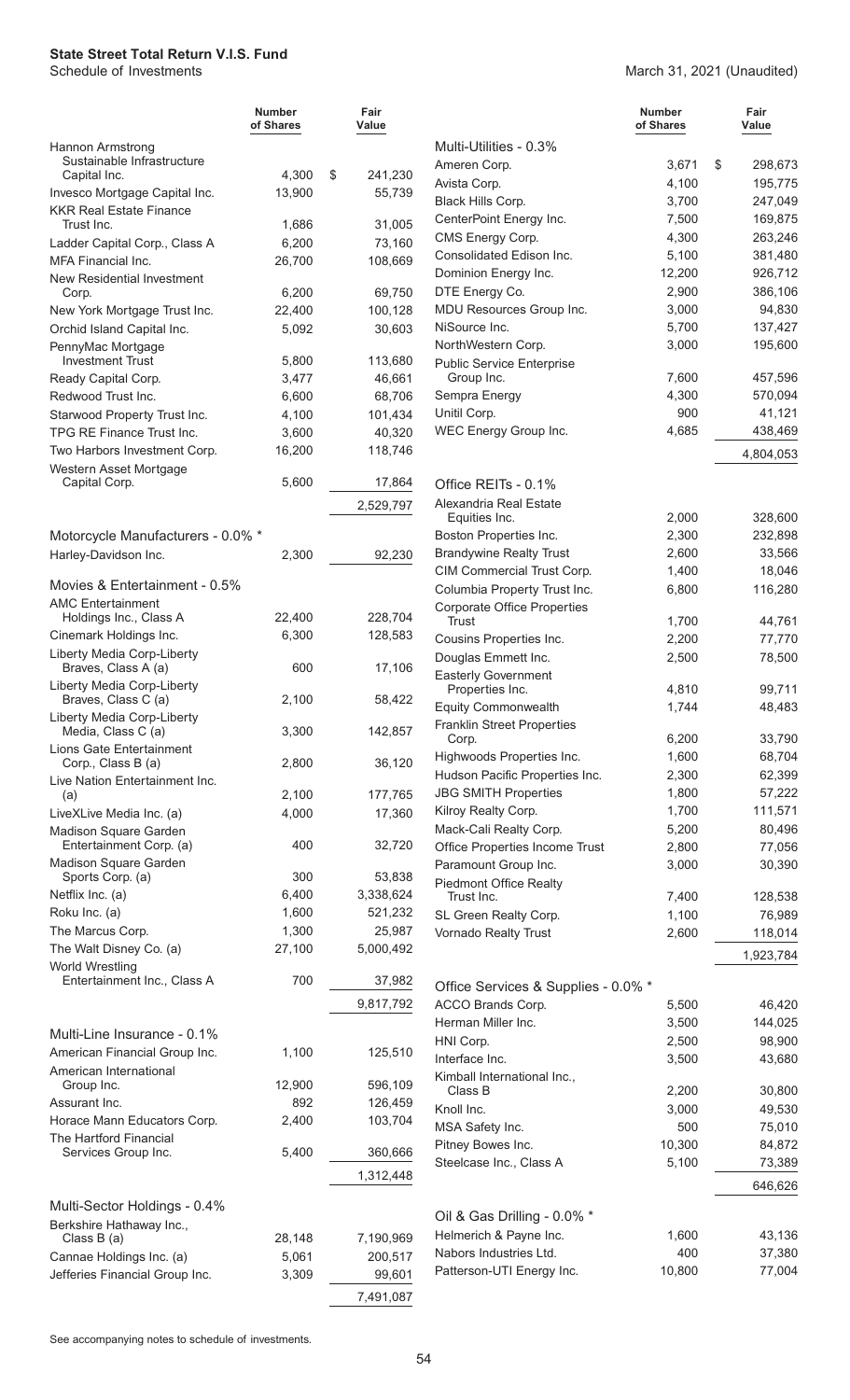#### March 31, 2021 (Unaudited)

|                                                  | <b>Number</b><br>of Shares | Fair<br>Value      |                                                           | <b>Number</b><br>of Shares | Fair<br>Value      |
|--------------------------------------------------|----------------------------|--------------------|-----------------------------------------------------------|----------------------------|--------------------|
| Transocean Ltd. (a)                              | 34,500                     | \$<br>122,475      | Range Resources Corp. (a)                                 | 12,600                     | \$<br>130,158      |
|                                                  |                            | 279,995            | SM Energy Co.                                             | 6,700                      | 109,679            |
|                                                  |                            |                    | Southwestern Energy Co. (a)                               | 38,300                     | 178,095            |
| Oil & Gas Equipment & Services - 0.1%            |                            |                    | Talos Energy Inc. (a)                                     | 1,500                      | 18,060             |
| Archrock Inc.                                    | 7,600                      | 72,124             | Tellurian Inc. (a)                                        | 10,000                     | 23,400             |
| Aspen Aerogels Inc. (a)                          | 1,200                      | 24,408             | W&T Offshore Inc. (a)                                     | 5,600                      | 20,104             |
| Baker Hughes Co.                                 | 9,800                      | 211,778            |                                                           |                            | 5,295,095          |
| Bristow Group Inc. (a)                           | 700                        | 18,116             |                                                           |                            |                    |
| Cactus, Inc.                                     | 2,800                      | 85,736             | Oil & Gas Refining & Marketing - 0.1%                     |                            |                    |
| ChampionX Corp. (a)                              | 11,000                     | 239,030            | Clean Energy Fuels Corp. (a)                              | 7,700                      | 105,798            |
| DMC Global Inc.                                  | 900                        | 48,834             | CVR Energy Inc.                                           | 1,700                      | 32,606             |
| Dril-Quip Inc. (a)                               | 2,100                      | 69,783             | Delek US Holdings Inc.                                    | 3,700                      | 80,586             |
| Frank's International N.V. (a)                   | 9,200                      | 32,660             | Green Plains Inc. (a)                                     | 1,958                      | 53,003             |
| Halliburton Co.                                  | 13,300                     | 285,418            | HollyFrontier Corp.                                       | 2,200                      | 78,716             |
| <b>Helix Energy Solutions</b><br>Group Inc. (a)  | 8,300                      | 41,915             | Marathon Petroleum Corp.<br>Par Pacific Holdings Inc. (a) | 9,700<br>2,400             | 518,853<br>33,888  |
| Liberty Oilfield Services Inc.,                  |                            |                    | PBF Energy Inc., Class A                                  | 5,700                      | 80,655             |
| Class A                                          | 4,900                      | 55,321             | Phillips 66                                               | 6,500                      | 530,010            |
| <b>National Energy Services</b>                  |                            |                    | Renewable Energy Group Inc.                               |                            |                    |
| Reunited Corp. (a)                               | 1,500                      | 18,555             | (a)                                                       | 2,588                      | 170,912            |
| Newpark Resources Inc. (a)                       | 5,800                      | 18,212             | <b>REX American Resources</b>                             |                            |                    |
| NexTier Oilfield Solutions Inc.<br>(a)           | 9,600                      | 35,712             | Corp. (a)                                                 | 314                        | 26,429             |
| NOV Inc.                                         | 5,800                      | 79,576             | Valero Energy Corp.                                       | 6,100                      | 436,760            |
| Oceaneering International Inc.                   |                            |                    | World Fuel Services Corp.                                 | 3,700                      | 130,240            |
| (a)                                              | 5,900                      | 67,378             |                                                           |                            | 2,278,456          |
| Oil States International Inc. (a)                | 3,500                      | 21,105             |                                                           |                            |                    |
| ProPetro Holding Corp. (a)                       | 4,700                      | 50,102             | Oil & Gas Storage & Transportation - 0.1%                 |                            |                    |
| RPC Inc. (a)                                     | 3,400                      | 18,360             | Antero Midstream Corp.                                    | 4,300                      | 38,829             |
| Schlumberger N.V.                                | 20,800                     | 565,552            | Cheniere Energy Inc. (a)                                  | 3,500                      | 252,035            |
| Select Energy Services, Inc.,                    |                            |                    | Diamond S Shipping Inc. (a)                               | 1,900                      | 19,057             |
| Class A (a)                                      | 3,600                      | 17,928             | Dorian LPG Ltd. (a)                                       | 2,200                      | 28,886             |
| Solaris Oilfield<br>Infrastructure Inc., Class A | 1,700                      | 20,859             | Equitrans Midstream Corp.                                 | 6,100                      | 49,776             |
| Tidewater Inc. (a)                               | 2,400                      | 30,072             | International Seaways Inc.                                | 1,400                      | 27,132             |
| U.S. Silica Holdings Inc.                        | 4,300                      | 52,847             | Kinder Morgan Inc.<br>ONEOK Inc.                          | 29,100<br>6,600            | 484,515            |
|                                                  |                            |                    | Targa Resources Corp.                                     | 3,400                      | 334,356<br>107,950 |
|                                                  |                            | 2,181,381          | The Williams Companies Inc.                               | 18,200                     | 431,158            |
| Oil & Gas Exploration & Production - 0.3%        |                            |                    |                                                           |                            |                    |
| Antero Resources Corp. (a)                       | 14,300                     | 145,860            |                                                           |                            | 1,773,694          |
| APA Corp.                                        | 5,600                      | 100,240            | Other Diversified Financial Services - 0.0%               |                            |                    |
| Berry Corp.                                      | 4,000                      | 22,040             | Alerus Financial Corp.                                    | 901                        | 26,832             |
| Bonanza Creek Energy Inc. (a)                    | 1,200                      | 42,876             | Equitable Holdings Inc.                                   | 6,000                      | 195,720            |
| Brigham Minerals Inc., Class A                   | 2,500                      | 36,600             | Voya Financial Inc.                                       | 1,900                      | 120,916            |
| Cabot Oil & Gas Corp.                            | 5,900                      | 110,802            |                                                           |                            | 343,468            |
| Cimarex Energy Co.                               | 1,500                      | 89,085             |                                                           |                            |                    |
| CNX Resources Corp. (a)                          | 12,900                     | 189,630            | Packaged Foods & Meats - 0.4%                             |                            |                    |
| ConocoPhillips                                   | 20,300                     | 1,075,291          | B&G Foods Inc.                                            | 3,769                      | 117,065            |
| Contango Oil & Gas Co. (a)                       | 6,800                      | 26,520             | Beyond Meat Inc. (a)                                      | 800                        | 104,096            |
| Continental Resources Inc.                       | 1,200                      | 31,044             | Calavo Growers Inc.                                       | 1,000                      | 77,640             |
| Devon Energy Corp.                               | 8,800                      | 192,280            | Cal-Maine Foods Inc. (a)                                  | 2,200                      | 84,524             |
| Diamondback Energy Inc.                          | 2,500                      | 183,725            | Campbell Soup Co.                                         | 2,900                      | 145,783            |
| Earthstone Energy, Inc. (a)                      | 2,500                      | 17,875             | Conagra Brands Inc.                                       | 7,300                      | 274,480            |
| EOG Resources Inc.                               | 8,700                      | 631,011            | Flowers Foods Inc.                                        | 2,900                      | 69,020             |
| EQT Corp.                                        | 4,102                      | 76,215             | Freshpet Inc. (a)                                         | 2,400                      | 381,144            |
| Falcon Minerals Corp.                            | 4,000                      | 17,960             | General Mills Inc.                                        | 9,108                      | 558,503            |
| Hess Corp.                                       | 4,100                      | 290,116            | Hormel Foods Corp.                                        | 4,196                      | 200,485            |
| Kosmos Energy Ltd.                               | 23,800                     | 73,066             | Hostess Brands Inc. (a)                                   | 7,500                      | 107,550            |
| Magnolia Oil & Gas Corp. (a)                     | 7,300                      | 83,804             | J&J Snack Foods Corp.                                     | 900                        | 141,327            |
| Marathon Oil Corp.                               | 11,800                     | 126,024            | John B Sanfilippo & Son Inc.                              | 500                        | 45,185             |
| Matador Resources Co.                            | 6,500                      | 152,425            | Kellogg Co.                                               | 3,800                      | 240,540            |
| Murphy Oil Corp.<br>Ovintiv Inc.                 | 2,200<br>15,400            | 36,102             | Lamb Weston Holdings Inc.                                 | 2,200                      | 170,456            |
| PDC Energy Inc. (a)                              | 5,900                      | 366,828<br>202,960 | Lancaster Colony Corp.                                    | 1,086                      | 190,441            |
| Penn Virginia Corp. (a)                          | 1,400                      | 18,760             | Landec Corp. (a)                                          | 1,700                      | 18,020             |
| <b>Pioneer Natural Resources</b>                 |                            |                    | McCormick & Company Inc.                                  | 3,700                      | 329,892            |
| Co.                                              | 3,000                      | 476,460            | Mondelez International Inc.,<br>Class A                   | 20,900                     | 1,223,277          |
|                                                  |                            |                    |                                                           |                            |                    |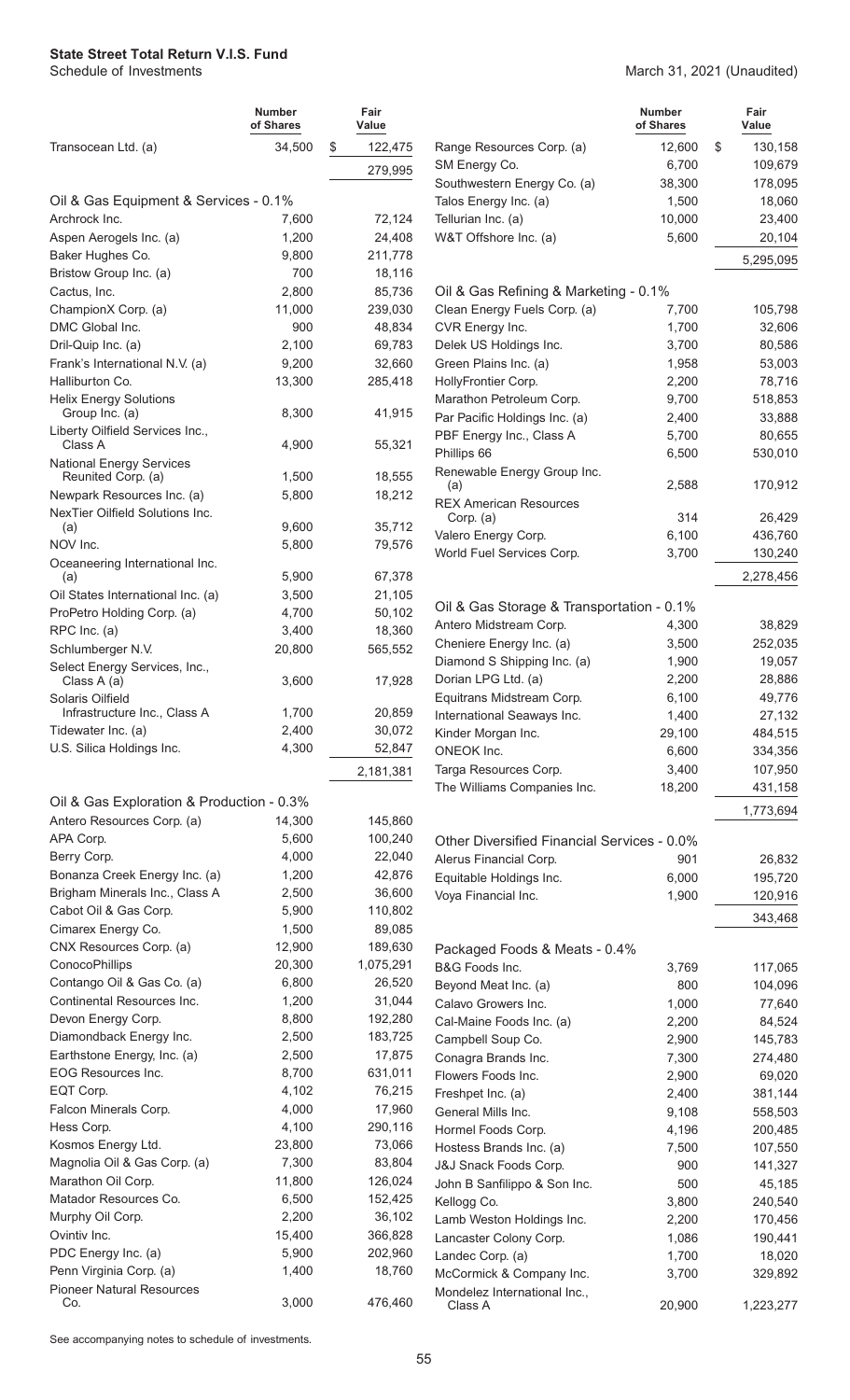|                                                              | Number<br>of Shares | Fair<br>Value     |
|--------------------------------------------------------------|---------------------|-------------------|
| Pilgrim's Pride Corp. (a)                                    | 1,200               | \$<br>28,548      |
| Post Holdings Inc. (a)                                       | 900                 | 95,148            |
| Sanderson Farms Inc.                                         | 1,200               | 186,936           |
| Seneca Foods Corp., Class A<br>(a)                           | 414                 | 19,495            |
| The Hain Celestial Group Inc.<br>(a)                         | 1,300               | 56,680            |
| The Hershey Co.                                              | 2,200               | 347,952           |
| The JM Smucker Co.                                           | 1,676               | 212,064           |
| The Kraft Heinz Co.                                          | 9,700               | 388,000           |
| The Simply Good Foods Co.<br>(a)                             | 5,100               | 155,142           |
| Tootsie Roll Industries Inc.                                 | 989                 | 32,762            |
| TreeHouse Foods Inc. (a)                                     | 800                 | 41,792            |
| Tyson Foods Inc., Class A                                    | 4,300               | 319,490           |
| Vital Farms Inc. (a)                                         | 1,400               | 30,576            |
|                                                              |                     |                   |
|                                                              |                     | 6,394,013         |
| Paper Packaging - 0.1%                                       |                     |                   |
| Avery Dennison Corp.                                         | 1,200               | 220,380           |
| <b>Graphic Packaging Holding</b>                             |                     |                   |
| Co.                                                          | 4,000               | 72,640            |
| International Paper Co.                                      | 5,851               | 316,363           |
| Packaging Corporation of<br>America                          | 1,396               | 187,734           |
| Pactiv Evergreen Inc.                                        | 2,300               | 31,602            |
| Ranpak Holdings Corp. (a)                                    | 1,700               | 34,102            |
| Sealed Air Corp.                                             | 2,300               | 105,386           |
| Sonoco Products Co.                                          | 1,500               | 94,950            |
| UFP Technologies Inc. (a)                                    | 407                 | 20,277            |
| Westrock Co.                                                 | 3,900               | 202,995           |
|                                                              |                     |                   |
|                                                              |                     | 1,286,429         |
| Paper Products - 0.0%                                        |                     |                   |
| Clearwater Paper Corp. (a)                                   | 979                 | 36,830            |
| Domtar Corp.                                                 | 3,200               | 118,240           |
| Glatfelter Corp.                                             | 2,600               | 44,590            |
| Neenah Inc.                                                  | 1,000               | 51,380            |
| Schweitzer-Mauduit                                           |                     |                   |
| International Inc.                                           | 1,829               | 89,566            |
| Verso Corp.                                                  | 1,900               | 27,721<br>368,327 |
|                                                              |                     |                   |
| Personal Products - 0.1%<br>BellRing Brands Inc., Class A    |                     |                   |
| (a)                                                          | 2,400               | 56,664            |
| Coty Inc., Class A                                           | 4,300               | 38,743            |
| Edgewell Personal Care Co.                                   | 3,200               | 126,720           |
| elf Beauty Inc. (a)                                          | 2,700               | 72,441            |
| Herbalife Nutrition Ltd. (a)                                 | 1,300               | 57,668            |
| Inter Parfums Inc.                                           | 1,100               | 78,023            |
| Medifast Inc.                                                | 700                 | 148,274           |
| Nature's Sunshine<br>Products Inc.                           | 1,000               | 19,960            |
| Nu Skin Enterprises Inc.,                                    |                     |                   |
| Class A<br>The Estee Lauder                                  | 720                 | 38,081            |
| Companies Inc., Class A<br><b>USANA Health Sciences Inc.</b> | 3,400               | 988,890           |
| (a)                                                          | 700                 | 68,320            |
| Veru Inc. (a)                                                | 3,200               | 34,480            |
|                                                              |                     | 1,728,264         |
| Pharmaceuticals - 1.2%                                       |                     |                   |
| AcelRx Pharmaceuticals Inc.                                  |                     |                   |
| (a)                                                          | 11,500              | 19,550            |
| Aerie Pharmaceuticals Inc. (a)                               | 2,200               | 39,314            |

|                                                         | Number<br>of Shares | Fair<br>Value |
|---------------------------------------------------------|---------------------|---------------|
|                                                         |                     |               |
| Amneal Pharmaceuticals Inc.<br>(a)                      | 5,900               | \$<br>39,707  |
| Amphastar<br>Pharmaceuticals Inc. (a)                   | 2,200               | 40,304        |
| ANI Pharmaceuticals Inc. (a)                            | 600                 | 21,684        |
| Arvinas Inc. (a)                                        | 2,100               | 138,810       |
| Atea Pharmaceuticals Inc. (a)                           | 900                 | 55,575        |
| Athira Pharma Inc. (a)                                  | 1,000               | 18,400        |
| Axsome Therapeutics Inc. (a)                            | 1,700               | 96,254        |
| Aytu BioPharma Inc. (a)                                 | 2,400               | 18,240        |
| Bausch Health Companies Inc.<br>(a)                     | 5,800               | 183,989       |
| <b>BioDelivery Sciences</b><br>International Inc. (a)   | 5,500               | 21,505        |
| Bristol-Myers Squibb Co.                                | 33,900              | 2,140,107     |
| Cara Therapeutics Inc. (a)                              | 2,500               | 54,275        |
| Cassava Sciences Inc. (a)                               | 1,900               | 85,405        |
| Catalent Inc. (a)                                       | 2,400               | 252,744       |
| Chiasma Inc. (a)                                        | 6,000               | 18,780        |
| Collegium Pharmaceutical Inc.                           |                     |               |
| (a)                                                     | 2,000               | 47,400        |
| Corcept Therapeutics Inc. (a)                           | 5,700               | 135,603       |
| CorMedix Inc. (a)                                       | 2,100               | 20,979        |
| Cymabay Therapeutics Inc. (a)                           | 4,200               | 19,068        |
| Durect Corp. (a)                                        | 13,500              | 26,730        |
| Elanco Animal Health Inc. (a)                           | 6,800               | 200,260       |
| Eli Lilly & Co.                                         | 12,600              | 2,353,932     |
| Evolus Inc. (a)                                         | 1,600               | 20,784        |
| Fulcrum Therapeutics Inc. (a)                           | 1,600               | 18,848        |
| <b>Harmony Biosciences</b>                              | 600                 | 19,824        |
| Holdings Inc. (a)<br>Horizon Therapeutics PLC (a)       | 2,900               | 266,916       |
| Innoviva Inc. (a)                                       | 3,800               | 45,410        |
| Intra-Cellular Therapies Inc.                           |                     |               |
| (a)                                                     | 3,900               | 132,327       |
| Johnson & Johnson                                       | 39,527              | 6,496,262     |
| Kala Pharmaceuticals Inc. (a)                           | 2,900               | 19,546        |
| Lannett Company Inc. (a)                                | 3,300               | 17,424        |
| Marinus Pharmaceuticals Inc.                            |                     |               |
| (a)                                                     | 1,800               | 27,864        |
| Merck & Company Inc.                                    | 37,900              | 2,921,711     |
| Nektar Therapeutics (a)<br>NGM Biopharmaceuticals Inc.  | 2,600               | 52,000        |
| (a)                                                     | 1,500               | 43,605        |
| Ocular Therapeutix Inc. (a)                             | 4,300               | 70,563        |
| Omeros Corp. (a)                                        | 3,500               | 62,300        |
| Pacira Pharmaceuticals Inc.                             |                     |               |
| (a)<br>Paratek Pharmaceuticals Inc.                     | 2,500               | 175,225       |
| (a)                                                     | 2,700               | 19,062        |
| Pfizer Inc.                                             | 83,300              | 3,017,959     |
| Phathom Pharmaceuticals Inc.<br>(a)                     | 700                 | 26,292        |
| Phibro Animal Health Corp.,                             |                     |               |
| Class A                                                 | 1,200               | 29,280        |
| Pliant Therapeutics Inc. (a)                            | 1,400               | 55,062        |
| Prestige Consumer<br>Healthcare Inc. (a)                | 3,019               | 133,078       |
| Provention Bio Inc. (a)                                 | 3,200               | 33,584        |
| Reata Pharmaceuticals Inc.,                             |                     |               |
| Class A (a)                                             | 400                 | 39,880        |
| Relmada Therapeutics Inc. (a)                           | 900                 | 31,689        |
| Revance Therapeutics Inc. (a)                           | 3,734               | 104,365       |
| Royalty Pharma PLC, Class A                             | 4,800               | 209,376       |
| SIGA Technologies Inc. (a)                              | 3,200               | 20,800        |
| Supernus                                                |                     |               |
| Pharmaceuticals Inc. (a)<br>Tarsus Pharmaceuticals Inc. | 2,900               | 75,922        |
| (a)                                                     | 700                 | 22,561        |

March 31, 2021 (Unaudited)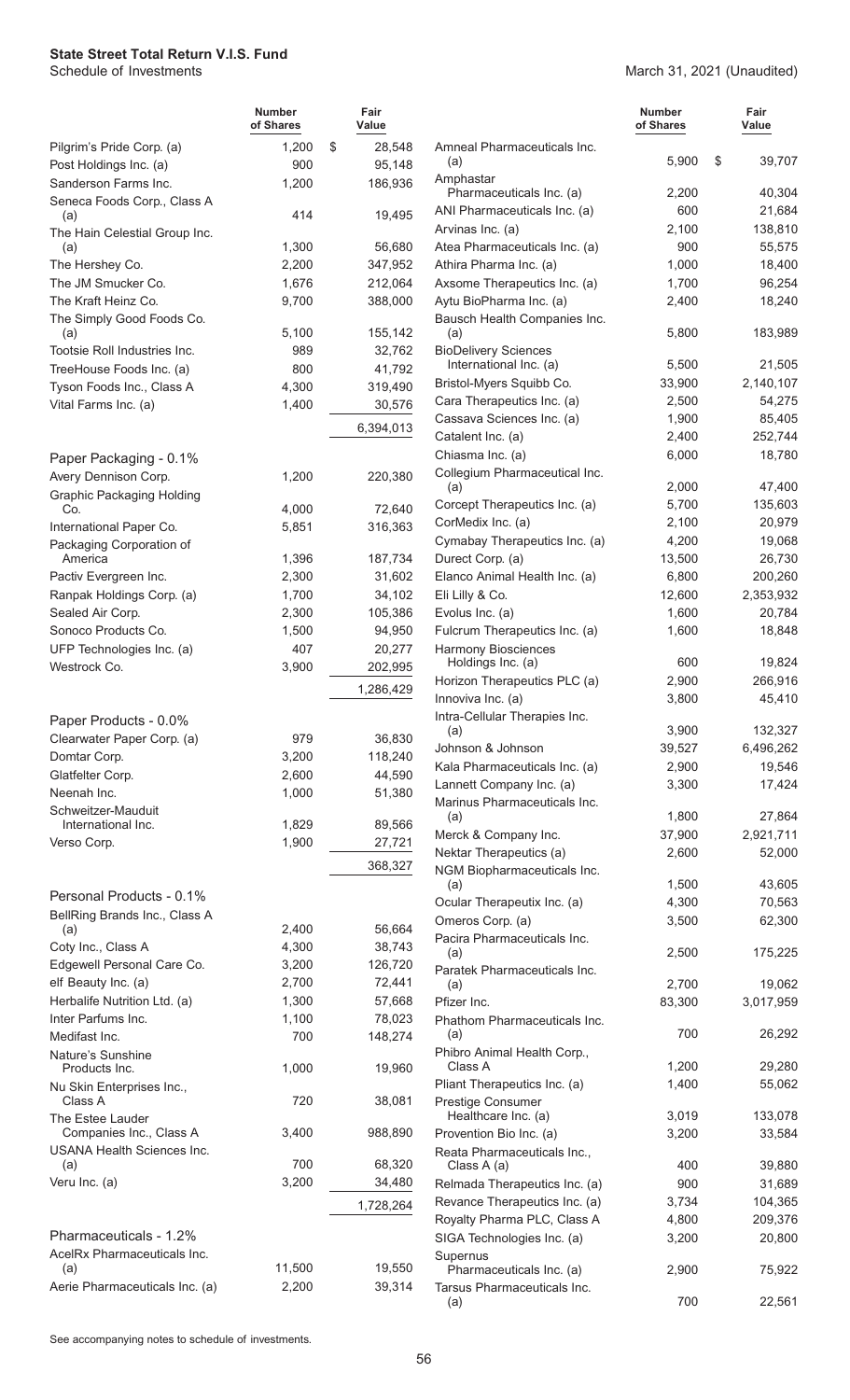#### March 31, 2021 (Unaudited)

|                                                                    | <b>Number</b><br>of Shares | Fair<br>Value    |        |
|--------------------------------------------------------------------|----------------------------|------------------|--------|
| Terns Pharmaceuticals Inc. (a)                                     | 900                        | \$<br>19,800     | G      |
| TherapeuticsMD Inc. (a)                                            | 20,300                     | 27,202           | J(     |
| Tricida Inc. (a)<br>Verrica Pharmaceuticals Inc.                   | 3,400                      | 17,986           | M      |
| (a)                                                                | 1,300                      | 19,695           | N      |
| Viatris Inc. (a)                                                   | 18,000                     | 251,460          | N      |
| VYNE Therapeutics Inc. (a)                                         | 2,800                      | 19,166           | S      |
| WaVe Life Sciences Ltd. (a)                                        | 2,500                      | 14,025           | T      |
| Xeris Pharmaceuticals Inc. (a)                                     | 4,300                      | 19,393           | Tı     |
| Zoetis Inc.                                                        | 7,100                      | 1,118,108        |        |
| Zogenix Inc. (a)                                                   | 3,300                      | 64,416           |        |
|                                                                    |                            | 21,829,385       | R<br>C |
| Property & Casualty Insurance - 0.3%<br>Ambac Financial Group Inc. |                            |                  | K<br>N |
| (a)                                                                | 2,700                      | 45,198           | U      |
| AMERISAFE Inc.                                                     | 1,138                      | 72,832           |        |
| Arch Capital Group Ltd. (a)                                        | 5,900                      | 226,383          |        |
| Assured Guaranty Ltd.                                              | 1,200                      | 50,736           | R      |
| Axis Capital Holdings Ltd.                                         | 1,300                      | 64,441           | F      |
| Cincinnati Financial Corp.                                         | 2,200                      | 226,798          | S      |
| CNA Financial Corp.                                                | 700                        | 31,241           | T      |
| Donegal Group Inc., Class A                                        | 729                        | 10,833           |        |
| Employers Holdings Inc.                                            | 1,680                      | 72,341           |        |
| Erie Indemnity Co., Class A                                        | 364                        | 80,411           | R      |
| Fidelity National Financial Inc.                                   | 4,100                      | 166,706          | F      |
| First American Financial Corp.                                     | 1,600                      | 90,640           | Κ      |
| HCI Group Inc.                                                     | 400                        | 30,728           |        |
| Heritage Insurance                                                 |                            |                  | R      |
| Holdings Inc.                                                      | 1,600                      | 17,728           |        |
| Investors Title Co.                                                | 100                        | 16,600           |        |
| Kemper Corp.                                                       | 900                        | 71,748           | R      |
| Kinsale Capital Group Inc.                                         | 1,261                      | 207,813          | C      |
| Lemonade Inc. (a)                                                  | 500                        | 46,565           | C      |
| Loews Corp.                                                        | 3,400                      | 174,352          | e.     |
| Markel Corp. (a)                                                   | 200                        | 227,924          | F      |
| MBIA Inc. (a)                                                      | 3,000                      | 28,860           | J      |
| Mercury General Corp.                                              | 500                        | 30,405           | M      |
| NI Holdings Inc. (a)                                               | 588                        | 10,866           | N      |
| Old Republic International                                         | 4,274                      | 93,344           | R      |
| Corp.                                                              | 1,230                      |                  | R      |
| Palomar Holdings Inc. (a)<br>ProAssurance Corp.                    | 3,200                      | 82,459<br>85,632 | R      |
| Protective Insurance Corp.                                         | 537                        | 12,281           |        |
| RLI Corp.                                                          | 2,300                      | 256,611          |        |
| Safety Insurance Group Inc.                                        | 886                        | 74,646           | R      |
| Selective Insurance Group Inc.                                     | 3,500                      | 253,890          | 1:     |
| State Auto Financial Corp.                                         | 1,100                      | 21,681           | 1:     |
| <b>Stewart Information Services</b>                                | 1,600                      | 83,248           | Α<br>A |
| Corp.                                                              |                            |                  | A      |
| The Allstate Corp.<br>The Hanover Insurance                        | 4,532                      | 520,727          | Α<br>Α |
| Group Inc.                                                         | 500                        | 64,730           |        |
| The Progressive Corp.                                              | 8,710                      | 832,763          | Α      |
| The Travelers Companies Inc.                                       | 3,803                      | 571,971          | Α      |
| Tiptree Inc., Class A                                              | 1,505                      | 13,470           | Α      |
| Trean Insurance Group Inc. (a)                                     | 1,000                      | 16,150           | Α      |
| United Fire Group Inc.                                             | 1,300                      | 45,240           | Α      |
| United Insurance Holdings<br>Corp.                                 | 2,500                      | 18,025           | Α      |
| Universal Insurance<br>Holdings Inc.                               | 1,700                      | 24,378           | A      |
| WR Berkley Corp.                                                   | 2,112                      | 159,139          |        |
|                                                                    |                            | 5,232,534        | Α      |
|                                                                    |                            |                  | B      |
| Publishing - 0.0% *                                                |                            |                  | B      |
| Daily Journal Corp. (a)                                            | 100                        | 31,645           | B      |

|                                             | <b>Number</b><br>of Shares | Fair<br>Value    |
|---------------------------------------------|----------------------------|------------------|
| Gannett Co. Inc. (a)                        | 7,900                      | \$<br>42,502     |
| John Wiley & Sons Inc.,                     |                            |                  |
| Class A                                     | 600                        | 32,520           |
| Meredith Corp.                              | 2,300                      | 68,494           |
| News Corp., Class A                         | 6,294<br>1,274             | 160,056          |
| News Corp., Class B<br>Scholastic Corp.     | 1,700                      | 29,888<br>51,187 |
| The New York Times., Class A                | 2,400                      | 121,488          |
| Tribune Publishing Co.                      | 1,000                      | 17,990           |
|                                             |                            |                  |
|                                             |                            | 555,770          |
| Railroads - 0.3%                            |                            |                  |
| CSX Corp.                                   | 11,400                     | 1,099,188        |
| Kansas City Southern                        | 1,400                      | 369,488          |
| Norfolk Southern Corp.                      | 3,800                      | 1,020,376        |
| Union Pacific Corp.                         | 10,000                     | 2,204,100        |
|                                             |                            | 4,693,152        |
|                                             |                            |                  |
| Real Estate Development - 0.0%              |                            |                  |
| Forestar Group Inc. (a)                     | 1,000                      | 23,280           |
| Stratus Properties Inc. (a)                 | 600                        | 18,300           |
| The Howard Hughes Corp. (a)                 | 600                        | 57,078           |
|                                             |                            | 98,658           |
|                                             |                            |                  |
| Real Estate Operating Companies - 0.0%      |                            |                  |
| FRP Holdings Inc. (a)                       | 400                        | 19,688           |
| Kennedy-Wilson Holdings Inc.                | 7,100                      | 143,491          |
| Rafael Holdings Inc., Class B<br>(a)        | 600                        | 23,952           |
|                                             |                            |                  |
|                                             |                            | 187,131          |
| Real Estate Services - 0.1%                 |                            |                  |
| CBRE Group Inc., Class A (a)                | 5,000                      | 395,550          |
| Cushman & Wakefield PLC (a)                 | 6,500                      | 106,080          |
| eXp World Holdings Inc. (a)                 | 2,900                      | 132,095          |
| Fathom Holdings Inc. (a)                    | 500                        | 18,315           |
| Jones Lang LaSalle Inc. (a)                 | 800                        | 143,232          |
| Marcus & Millichap Inc. (a)                 | 1,400                      | 47,180           |
| Newmark Group Inc., Class A                 | 8,500                      | 85,043           |
| Realogy Holdings Corp. (a)                  | 6,749                      | 102,112          |
| Redfin Corp. (a)                            | 5,900                      | 392,881          |
| REX Holdings Inc., Class A                  | 1,100                      | 43,329           |
|                                             |                            | 1,465,817        |
|                                             |                            |                  |
| Regional Banks - 1.2%                       |                            |                  |
| 1st Constitution Bancorp                    | 538                        | 9,474            |
| 1st Source Corp.                            | 1,000                      | 47,580           |
| ACNB Corp.                                  | 538                        | 15,763           |
| Allegiance Bancshares Inc.                  | 1,100                      | 44,594           |
| Altabancorp                                 | 900                        | 37,836           |
| Amalgamated Financial Corp.                 | 1,100                      | 18,249           |
| Amerant Bancorp Inc. (a)                    | 1,400                      | 25,998           |
| <b>American National</b><br>Bankshares Inc. | 688                        | 22,752           |
| Ameris Bancorp.                             | 3,900                      | 204,789          |
| Ames National Corp.                         | 568                        | 14,529           |
| Arrow Financial Corp.                       | 819                        | 27,281           |
| Associated Banc-Corp.                       | 2,300                      | 49,082           |
| <b>Atlantic Capital</b>                     |                            |                  |
| Bancshares Inc. (a)                         | 1,200                      | 28,920           |
| <b>Atlantic Union Bankshares</b>            |                            |                  |
| Corp.                                       | 4,600                      | 176,456          |
| Auburn National Bancorp. Inc.               | 100                        | 3,837            |
| Banc of California Inc.                     | 2,600                      | 47,008           |
| BancFirst Corp.                             | 1,100                      | 77,759           |
| BancorpSouth Bank                           | 5,800                      | 188,384          |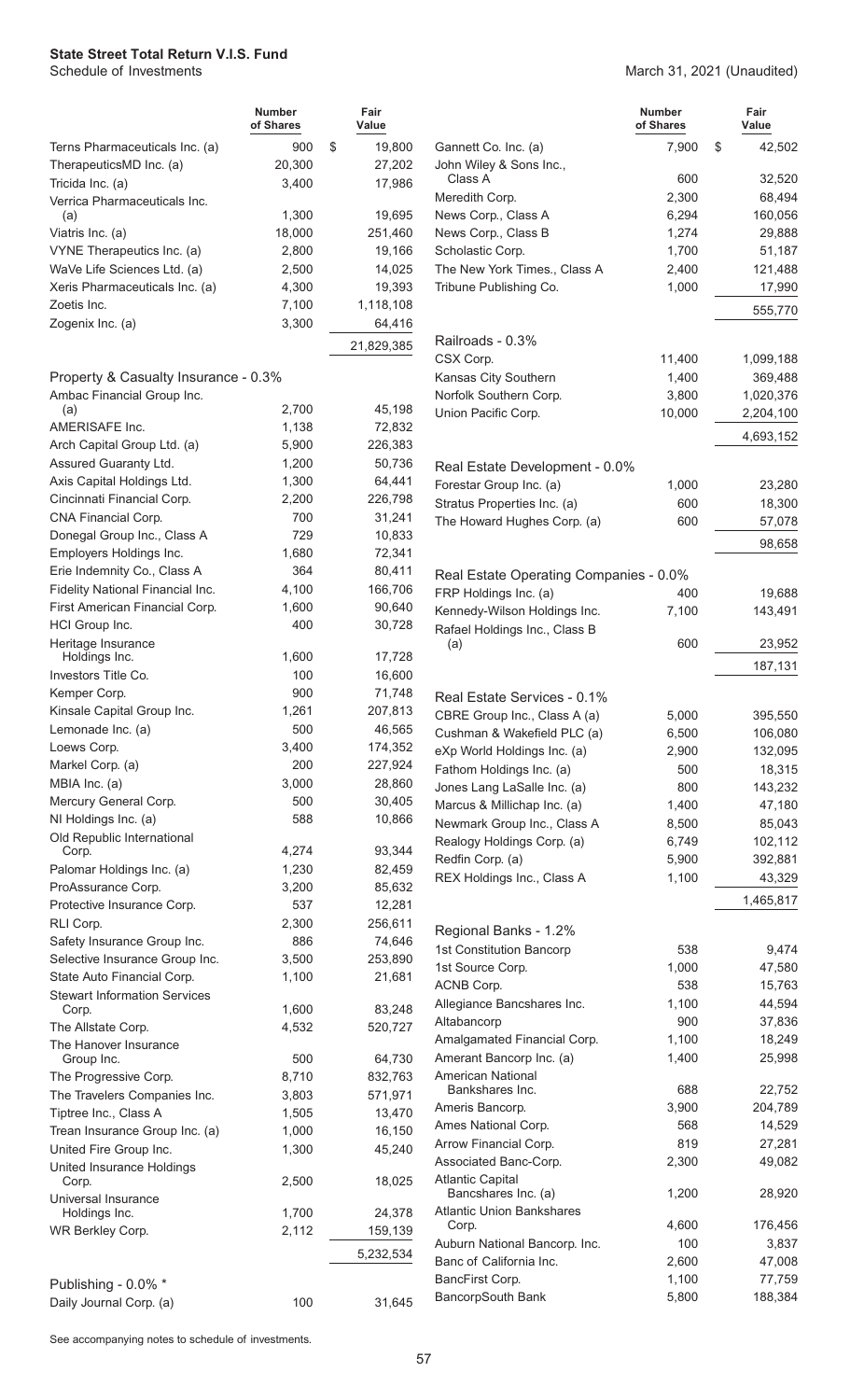March 31, 2021 (Unaudited)

|                                                | <b>Number</b><br>of Shares | Fair<br>Value     |                                              | <b>Number</b><br>of Shares | Fair<br>Value     |
|------------------------------------------------|----------------------------|-------------------|----------------------------------------------|----------------------------|-------------------|
| Bank First Corp.                               | 421                        | \$<br>31,571      | Equity Bancshares Inc.,                      |                            |                   |
| <b>Bank of Commerce Holdings</b>               | 1,400                      | 17,850            | Class A (a)                                  | 900                        | \$<br>24,660      |
| Bank of Hawaii Corp.                           | 600                        | 53,694            | Esquire Financial Holdings Inc.              | 800                        | 18,248            |
| Bank of Marin Bancorp                          | 775                        | 30,349            | (a)<br>Evans Bancorp Inc.                    | 330                        | 11,184            |
| Bank OZK                                       | 1,800                      | 73,530            | <b>Farmers &amp; Merchants</b>               |                            |                   |
| BankUnited Inc.                                | 5,400                      | 237,330           | Bancorp Inc./Archbold                        | 700                        | 17,598            |
| Bankwell Financial Group Inc.                  | 700                        | 18,865            | Farmers National Banc Corp.                  | 1,600                      | 26,720            |
| Banner Corp.                                   | 2,000                      | 106,660           | FB Financial Corp.                           | 1,800                      | 80,028            |
| <b>Bar Harbor Bankshares</b>                   | 900                        | 26,478            | Fidelity D&D Bancorp Inc.                    | 228                        | 14,022            |
| Baycom Corp. (a)<br>BCB Bancorp Inc.           | 1,000<br>1,300             | 18,020<br>17,940  | Fifth Third Bancorp                          | 10,700                     | 400,715           |
| Berkshire Hills Bancorp Inc.                   | 2,700                      | 60,264            | Financial Institutions Inc.                  | 977                        | 29,593            |
| <b>BOK Financial Corp.</b>                     | 500                        | 44,660            | First Bancorp Inc.                           | 600                        | 17,514            |
| <b>Boston Private Financial</b>                |                            |                   | First Bancorp/Southern Pines<br><b>NC</b>    | 1,700                      | 73,950            |
| Holdings Inc.                                  | 4,800                      | 63,936            | First Bank                                   | 1,400                      | 17,038            |
| Brookline Bancorp Inc.                         | 4,600                      | 69,000            | First Busey Corp.                            | 3,000                      | 76,950            |
| Bryn Mawr Bank Corp.                           | 1,200                      | 54,612            | <b>First Business Financial</b>              |                            |                   |
| Business First Bancshares Inc.                 | 1,200                      | 28,716            | Services Inc.                                | 500                        | 12,365            |
| Byline Bancorp Inc.                            | 1,400                      | 29,610            | First Capital Inc.                           | 260                        | 12,665            |
| C&F Financial Corp.                            | 400                        | 17,716            | <b>First Choice Bancorp</b>                  | 700                        | 17,017            |
| Cadence BanCorp                                | 7,200                      | 149,256           | First Citizens BancShares Inc.,              |                            |                   |
| Cambridge Bancorp                              | 421                        | 35,499            | Class A                                      | 100                        | 83,577            |
| Camden National Corp.                          | 900                        | 43,074            | <b>First Commonwealth Financial</b><br>Corp. | 5,600                      | 80,472            |
| Capital City Bank Group Inc.                   | 800                        | 20,816            | <b>First Community</b>                       |                            |                   |
| Capstar Financial<br>Holdings Inc.             | 1,000                      | 17,250            | Bancshares Inc.                              | 1,039                      | 31,160            |
| Carter Bankshares Inc. (a)                     | 1,400                      | 19,544            | First Financial Bancorp.                     | 5,700                      | 136,800           |
| <b>Cathay General Bancorp</b>                  | 4,400                      | 179,432           | First Financial Bankshares Inc.              | 7,600                      | 355,148           |
| CB Financial Services Inc.                     | 347                        | 7,679             | First Financial Corp.                        | 815                        | 36,683            |
| CBTX Inc.                                      | 1,000                      | 30,720            | First Foundation Inc.                        | 2,300                      | 53,958            |
| Central Pacific Financial Corp.                | 1,600                      | 42,688            | First Hawaiian Inc.                          | 2,000                      | 54,740            |
| <b>Central Valley Community</b>                |                            |                   | First Horizon Corp.                          | 8,200                      | 138,662           |
| Bancorp                                        | 1,000                      | 18,410            | First Internet Bancorp                       | 578                        | 20,363            |
| Century Bancorp, Inc., Class A                 | 200                        | 18,662            | First Interstate<br>BancSystem Inc., Class A | 2,400                      | 110,496           |
| ChoiceOne Financial                            |                            |                   | First Merchants Corp.                        | 3,200                      | 148,800           |
| Services Inc.<br>CIT Group Inc.                | 420<br>5,800               | 10,101<br>298,758 | First Mid Bancshares Inc.                    | 866                        | 38,043            |
| Citizens & Northern Corp.                      | 799                        | 19,000            | First Midwest Bancorp Inc.                   | 6,700                      | 146,797           |
| Citizens Financial Group Inc.                  | 6,400                      | 282,560           | <b>First Northwest Bancorp</b>               | 600                        | 9,972             |
| City Holding Co.                               | 881                        | 72,048            | First Republic Bank                          | 2,600                      | 433,550           |
| Civista Bancshares Inc.                        | 900                        | 20,646            | First Western Financial Inc. (a)             | 600                        | 15,006            |
| CNB Financial Corp.                            | 900                        | 22,149            | Flushing Financial Corp.                     | 1,700                      | 36,091            |
| Coastal Financial Corp. (a)                    | 700                        | 18,354            | FNB Corp.                                    | 4,900                      | 62,230            |
| Codorus Valley Bancorp Inc.                    | 1,000                      | 18,410            | <b>Franklin Financial Services</b>           |                            |                   |
| Columbia Banking System Inc.                   | 4,200                      | 180,978           | Corp.                                        | 225                        | 7,016             |
| Comerica Inc.                                  | 2,100                      | 150,654           | Fulton Financial Corp.                       | 9,300                      | 158,379           |
| Commerce Bancshares Inc.                       | 1,600                      | 122,576           | FVCBankcorp Inc. (a)                         | 1,100                      | 19,052            |
| Community Bank System Inc.                     | 3,100                      | 237,832           | German American<br>Bancorp Inc.              | 1,500                      | 69,330            |
| <b>Community Bankers Trust</b>                 |                            |                   | Glacier Bancorp Inc.                         | 5,600                      | 319,648           |
| Corp.                                          | 2,000                      | 17,640            | Great Southern Bancorp Inc.                  | 600                        | 34,002            |
| Community Trust Bancorp Inc.                   | 917                        | 40,376            | Great Western Bancorp Inc.                   | 3,300                      | 99,957            |
| ConnectOne Bancorp Inc.<br>County Bancorp Inc. | 2,200<br>347               | 55,770<br>8,318   | Guaranty Bancshares Inc.                     | 450                        | 16,538            |
| CrossFirst Bankshares Inc. (a)                 | 2,800                      | 38,612            | Hancock Whitney Corp.                        | 5,100                      | 214,251           |
| Cullen/Frost Bankers Inc.                      | 800                        | 87,008            | Hanmi Financial Corp.                        | 1,800                      | 35,514            |
| Customers Bancorp Inc. (a)                     | 1,700                      | 54,094            | HarborOne Bancorp Inc.                       | 3,100                      | 41,757            |
| CVB Financial Corp.                            | 7,600                      | 167,884           | Hawthorn Bancshares Inc.                     | 399                        | 8,495             |
| Dime Community                                 |                            |                   | <b>HBT</b> Financial Inc.                    | 627                        | 10,734            |
| Bancshares Inc.                                | 2,100                      | 63,294            | Heartland Financial USA Inc.                 | 2,000                      | 100,520           |
| Eagle Bancorp Inc.                             | 1,900                      | 101,099           | Heritage Commerce Corp.                      | 3,500                      | 42,770            |
| Eagle Bancorp Montana Inc.                     | 418                        | 10,166            | Heritage Financial Corp.                     | 2,100                      | 59,304            |
| East West Bancorp Inc.                         | 2,100                      | 154,980           | Hilltop Holdings Inc.                        | 3,900                      | 133,107           |
| Eastern Bankshares Inc.                        | 9,800                      | 189,042           | Home BancShares Inc.                         | 9,000                      | 243,450           |
| Enterprise Bancorp Inc.                        | 600                        | 19,512            | HomeTrust Bancshares Inc.                    | 900                        | 21,915            |
| <b>Enterprise Financial Services</b><br>Corp.  | 1,400                      | 69,216            | Hope Bancorp Inc.<br>Horizon Bancorp Inc.    | 6,800<br>2,500             | 102,408<br>46,450 |
|                                                |                            |                   | Howard Bancorp Inc. (a)                      | 1,100                      | 18,084            |
|                                                |                            |                   |                                              |                            |                   |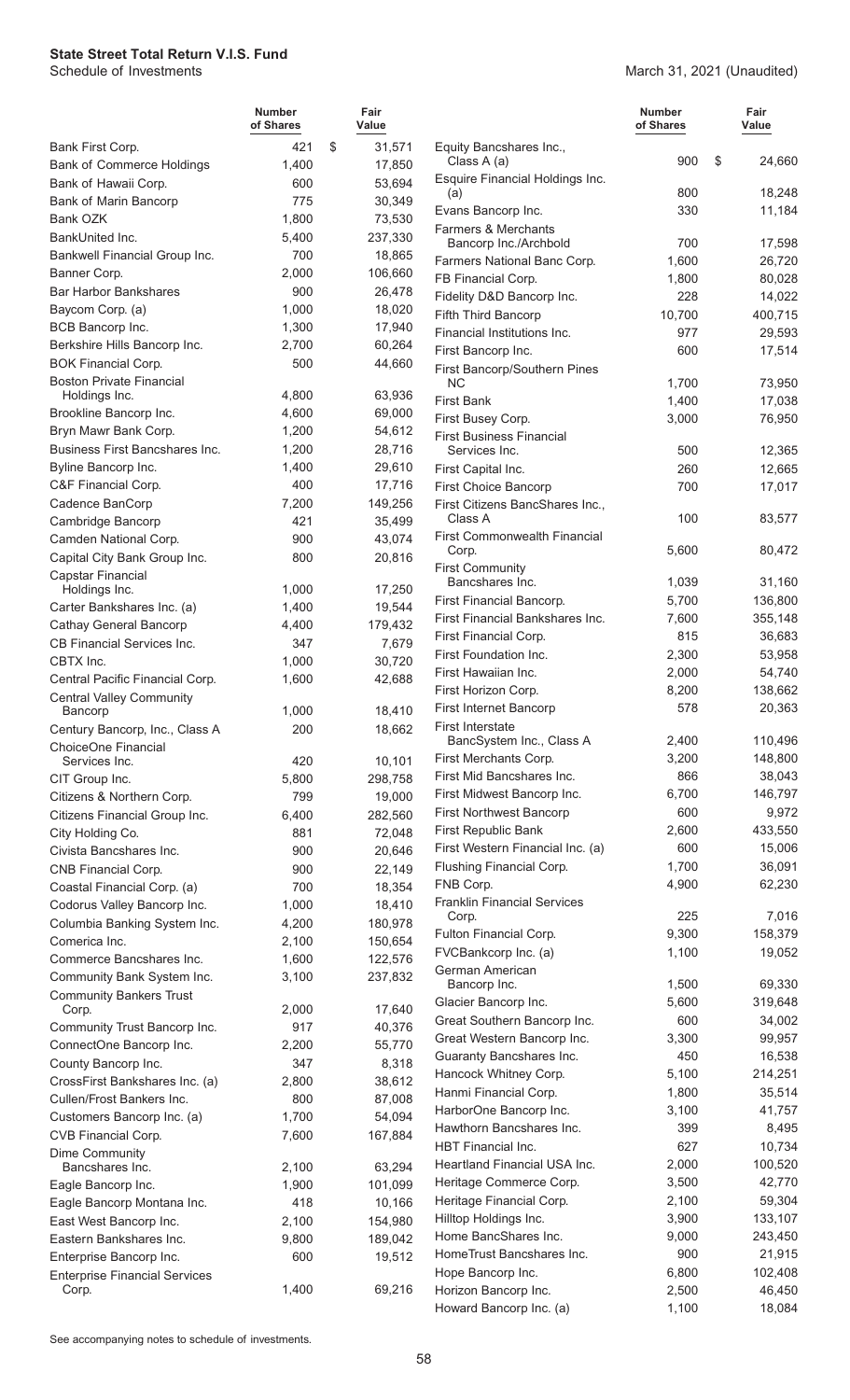March 31, 2021 (Unaudited)

|                                                  | <b>Number</b><br>of Shares | Fair<br>Value     |                                                       | <b>Number</b><br>of Shares | Fair<br>Value      |
|--------------------------------------------------|----------------------------|-------------------|-------------------------------------------------------|----------------------------|--------------------|
| Huntington Bancshares Inc.                       | 15,100                     | \$<br>237,372     | Regions Financial Corp.                               | 14,400                     | \$<br>297,504      |
| Independent Bank Corp.                           | 3,200                      | 190,693           | Reliant Bancorp Inc.                                  | 900                        | 25,848             |
| Independent Bank Group Inc.                      | 2,200                      | 158,928           | Renasant Corp.                                        | 3,200                      | 132,416            |
| <b>International Bancshares</b>                  |                            |                   | Republic Bancorp Inc., Class A                        | 575                        | 25,467             |
| Corp.<br>Investar Holding Corp.                  | 3,100<br>900               | 143,902<br>18,495 | Republic First Bancorp Inc. (a)                       | 4,900                      | 18,473             |
| Investors Bancorp Inc.                           | 13,500                     | 198,315           | <b>Richmond Mutual</b><br>BanCorp Inc.                | 1,300                      | 17,628             |
| KeyCorp                                          | 14,600                     | 291,708           | S&T Bancorp Inc.                                      | 2,300                      | 77,050             |
| Lakeland Bancorp Inc.                            | 2,900                      | 50,547            | Sandy Spring Bancorp Inc.                             | 2,700                      | 117,261            |
| Lakeland Financial Corp.                         | 1,400                      | 96,866            | <b>Seacoast Banking Corporation</b>                   |                            |                    |
| Landmark Bancorporation Inc.                     | 267                        | 7,054             | of Florida (a)                                        | 3,000                      | 108,720            |
| LCNB Corp.                                       | 754                        | 13,195            | Select Bancorp Inc. (a)                               | 957                        | 10,594             |
| Level One Bancorp Inc.                           | 339                        | 8,739             | ServisFirst Bancshares Inc.                           | 2,900                      | 177,857            |
| Live Oak Bancshares Inc.                         | 1,700                      | 116,433           | Shore Bancshares Inc.                                 | 724                        | 12,322             |
| M&T Bank Corp.                                   | 1,900                      | 288,059           | Sierra Bancorp                                        | 900                        | 24,120             |
| Macatawa Bank Corp.                              | 1,800                      | 17,910            | Signature Bank                                        | 800                        | 180,880            |
| Mackinac Financial Corp.                         | 600                        | 8,412             | Silvergate Capital Corp.,                             |                            |                    |
| Mercantile Bank Corp.                            | 1,000                      | 32,470            | Class A (a)<br>Simmons First National Corp.           | 1,200<br>6,300             | 170,604<br>186,921 |
| Metrocity Bankshares Inc.                        | 1,200                      | 18,456            | SmartFinancial Inc.                                   | 900                        | 19,485             |
| Metropolitan Bank Holding                        |                            |                   | South Plains Financial Inc.                           | 800                        | 18,176             |
| Corp. (a)                                        | 400                        | 20,144            | South State Corp.                                     | 4,100                      | 321,891            |
| Mid Penn Bancorp Inc.                            | 490                        | 13,137            | Southern First Bancshares Inc.                        |                            |                    |
| Middlefield Banc Corp.                           | 361                        | 7,567             | (a)                                                   | 400                        | 18,752             |
| Midland States Bancorp Inc.                      | 1,200                      | 33,288            | Southside Bancshares Inc.                             | 1,900                      | 73,169             |
| MidWestOne Financial<br>Group Inc.               | 900                        | 27,873            | Spirit of Texas                                       |                            |                    |
| MVB Financial Corp.                              | 600                        | 20,280            | Bancshares Inc.                                       | 800                        | 17,848             |
| National Bank Holdings Corp.,                    |                            |                   | <b>Sterling Bancorp</b>                               | 2,900                      | 66,758             |
| Class A                                          | 1,700                      | 67,456            | Stock Yards Bancorp Inc.                              | 1,189                      | 60,710             |
| National Bankshares Inc.                         | 435                        | 15,447            | Summit Financial Group Inc.                           | 700                        | 18,585             |
| NBT Bancorp Inc.                                 | 2,500                      | 99,750            | SVB Financial Group (a)                               | 800                        | 394,928            |
| Nicolet Bankshares Inc. (a)                      | 514                        | 42,898            | Synovus Financial Corp.<br><b>TCF Financial Corp.</b> | 2,200<br>2,300             | 100,650<br>106,858 |
| Northeast Bank                                   | 700                        | 18,473            | Texas Capital Bancshares Inc.                         |                            |                    |
| Northrim BanCorp Inc.                            | 367                        | 15,601            | (a)                                                   | 3,000                      | 212,760            |
| Norwood Financial Corp.                          | 395                        | 10,511            | The Bancorp Inc. (a)                                  | 2,983                      | 61,808             |
| Oak Valley Bancorp<br>OceanFirst Financial Corp. | 490                        | 8,404<br>83,790   | The Bank of Princeton                                 | 600                        | 17,172             |
| Ohio Valley Banc Corp.                           | 3,500<br>312               | 7,575             | The Community Financial                               |                            |                    |
| Old National Bancorp                             | 9,500                      | 183,730           | Corp.                                                 | 300                        | 10,275             |
| Old Second Bancorp Inc.                          | 1,700                      | 22,457            | The First Bancshares Inc.                             | 1,200                      | 43,932             |
| Origin Bancorp Inc.                              | 1,300                      | 55,133            | The First of Long Island Corp.                        | 1,400                      | 29,750             |
| <b>Orrstown Financial</b>                        |                            |                   | The PNC Financial Services<br>Group Inc.              | 6,400                      | 1,122,624          |
| Services Inc.                                    | 644                        | 14,361            | Tompkins Financial Corp.                              | 900                        | 74,430             |
| Pacific Premier Bancorp Inc.                     | 4,700                      | 204,168           | <b>TowneBank</b>                                      | 3,900                      | 118,560            |
| PacWest Bancorp                                  | 1,800                      | 68,670            | <b>TriCo Bancshares</b>                               | 1,600                      | 75,792             |
| Park National Corp.                              | 815                        | 105,379           | TriState Capital Holdings Inc.                        |                            |                    |
| Parke Bancorp Inc.                               | 694                        | 13,873            | (a)                                                   | 1,600                      | 36,896             |
| PCB Bancorp                                      | 800                        | 12,000            | Triumph Bancorp Inc. (a)                              | 1,300                      | 100,607            |
| Peapack-Gladstone Financial<br>Corp.             | 1,100                      | 33,968            | Truist Financial Corp.                                | 20,200                     | 1,178,064          |
| Penns Woods Bancorp Inc.                         | 486                        | 11,708            | Trustmark Corp.                                       | 3,700                      | 124,542            |
| Peoples Bancorp Inc.                             | 1,100                      | 36,487            | <b>UMB Financial Corp.</b>                            | 2,600                      | 240,058            |
| Peoples Bancorp of North                         |                            |                   | Umpqua Holdings Corp.                                 | 3,400                      | 59,670             |
| Carolina Inc.                                    | 300                        | 7,092             | United Bankshares Inc.                                | 7,300                      | 281,634            |
| <b>Peoples Financial Services</b>                |                            |                   | United Community Banks Inc.                           | 4,600<br>800               | 156,952            |
| Corp.                                            | 400                        | 16,896            | Unity Bancorp Inc.<br>Univest Corporation of          |                            | 17,600             |
| People's United Financial Inc.                   | 6,300                      | 112,770           | Pennsylvania                                          | 1,700                      | 48,603             |
| <b>Pinnacle Financial</b><br>Partners Inc.       | 1,100                      | 97,526            | Valley National Bancorp                               | 23,300                     | 320,142            |
| <b>Preferred Bank</b>                            | 800                        | 50,944            | Veritex Holdings Inc.                                 | 2,800                      | 91,616             |
| Premier Financial Bancorp Inc.                   | 759                        | 14,110            | Washington Trust Bancorp Inc.                         | 1,000                      | 51,630             |
| Professional Holding Corp.,                      |                            |                   | Webster Financial Corp.                               | 1,300                      | 71,643             |
| Class A (a)                                      | 1,000                      | 18,370            | WesBanco Inc.                                         | 3,800                      | 137,028            |
| Prosperity Bancshares Inc.                       | 1,300                      | 97,357            | West Bancorporation Inc.                              | 1,000                      | 24,090             |
| QCR Holdings Inc.                                | 900                        | 42,498            | Westamerica BanCorp.                                  | 1,500                      | 94,170             |
| <b>RBB Bancorp</b>                               | 1,000                      | 20,270            | Western Alliance Bancorp                              | 1,500                      | 141,660            |
| Red River Bancshares Inc.                        | 300                        | 16,803            | Wintrust Financial Corp.                              | 800                        | 60,640             |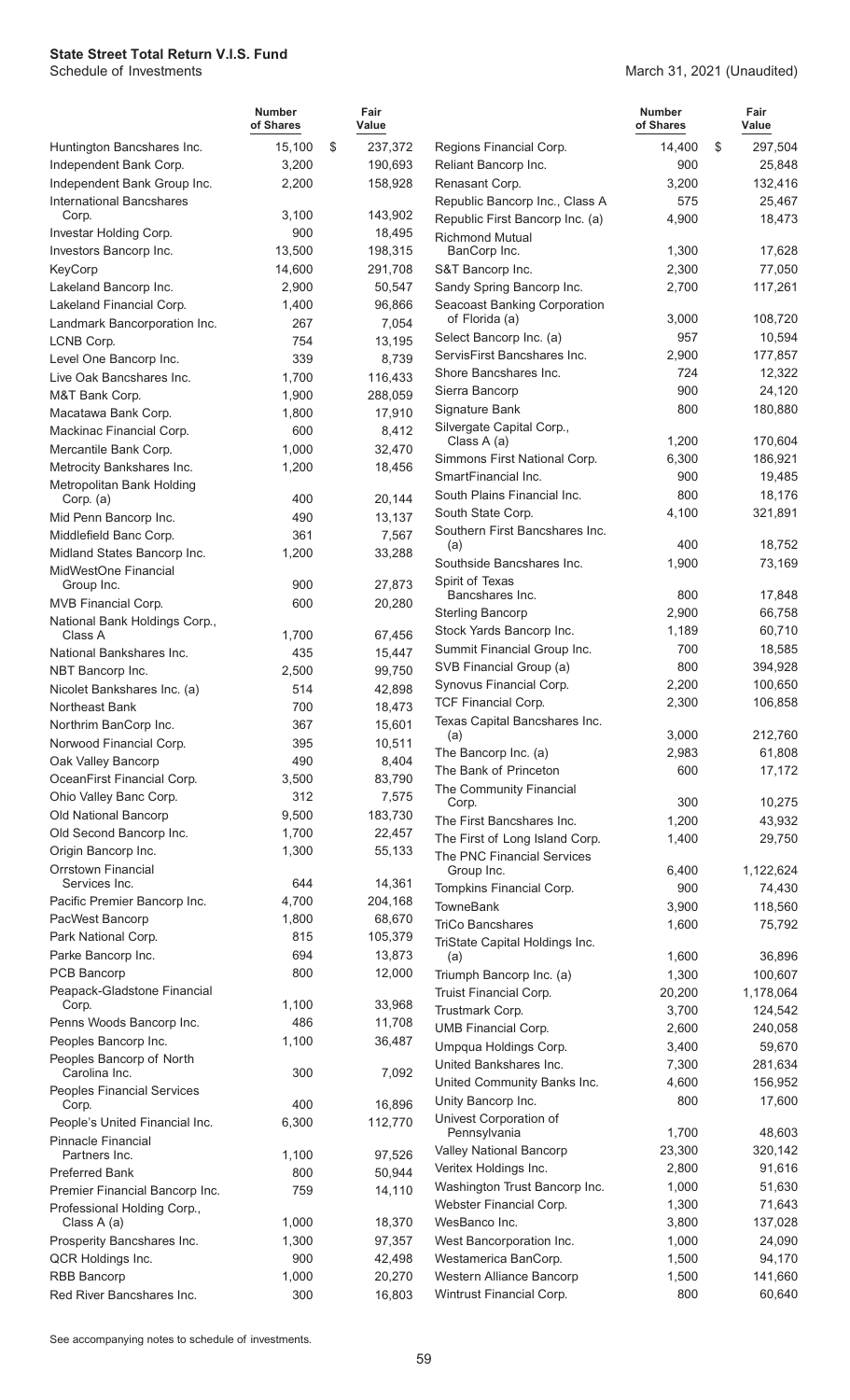|                                                    | <b>Number</b><br>of Shares | Fair<br>Value     |                                                     | <b>Number</b><br>of Shares | Fair<br>Value    |
|----------------------------------------------------|----------------------------|-------------------|-----------------------------------------------------|----------------------------|------------------|
| Zions Bancorp NA                                   | 2,400                      | \$<br>131,904     | Invitation Homes Inc.                               | 8,400                      | \$<br>268,716    |
|                                                    |                            | 21,384,740        | Mid-America Apartment                               |                            |                  |
|                                                    |                            |                   | Communities Inc.<br>NexPoint Residential Trust Inc. | 1,700                      | 245,412          |
| Reinsurance - 0.0%                                 |                            |                   | <b>Preferred Apartment</b>                          | 1,300                      | 59,917           |
| Alleghany Corp. (a)                                | 200                        | 125,258           | Communities, Inc.                                   | 2,800                      | 27,580           |
| Reinsurance Group of<br>America Inc.               | 1,000                      | 126,050           | Sun Communities Inc.                                | 1,600                      | 240,064          |
|                                                    |                            |                   | UDR Inc.                                            | 4,400                      | 192,984          |
|                                                    |                            | 251,308           | <b>UMH Properties Inc.</b>                          | 2,200                      | 42,174           |
| Renewable Electricity - 0.0% *                     |                            |                   |                                                     |                            | 2,941,416        |
| Brookfield Renewable Corp.,                        |                            |                   |                                                     |                            |                  |
| Class A                                            | 10,000                     | 468,094           | Restaurants - 0.5%                                  |                            |                  |
| Ormat Technologies Inc.                            | 2,600                      | 204,178           | Aramark                                             | 3,400                      | 128,452          |
| Sunnova Energy<br>International Inc. (a)           | 3,331                      | 135,972           | Biglari Holdings, Inc. (a)                          | 140                        | 18,586           |
|                                                    |                            |                   | BJ's Restaurants Inc. (a)                           | 1,300                      | 75,504           |
|                                                    |                            | 808,244           | Bloomin' Brands Inc.<br>Brinker International Inc.  | 5,100                      | 137,955          |
| Research & Consulting Services - 0.2%              |                            |                   | Carrols Restaurant Group Inc.                       | 2,700                      | 191,862          |
| Acacia Research Corp. (a)                          | 2,900                      | 19,285            | (a)                                                 | 2,900                      | 17,357           |
| Booz Allen Hamilton Holding                        |                            |                   | Chipotle Mexican Grill Inc. (a)                     | 400                        | 568,328          |
| Corp.                                              | 2,000                      | 161,060           | Chuy's Holdings Inc. (a)                            | 1,100                      | 48,752           |
| CACI International Inc.,                           |                            |                   | Cracker Barrel Old Country                          |                            |                  |
| Class A (a)                                        | 400                        | 98,664            | Store Inc.                                          | 1,400                      | 242,032          |
| CBIZ Inc. (a)                                      | 3,028                      | 98,894            | Darden Restaurants Inc.                             | 1,900                      | 269,800          |
| CoreLogic Inc.<br>CoStar Group Inc. (a)            | 1,100<br>600               | 87,175<br>493,134 | Dave & Buster's<br>Entertainment Inc. (a)           | 2,600                      | 124,540          |
| CRA International Inc.                             | 493                        | 36,797            | Del Taco Restaurants Inc.                           | 1,900                      | 18,202           |
| Dun & Bradstreet Holdings Inc.                     |                            |                   | Denny's Corp. (a)                                   | 3,700                      | 67,007           |
| (a)                                                | 2,100                      | 50,001            | Dine Brands Global Inc.                             | 900                        | 81,027           |
| Equifax Inc.                                       | 1,800                      | 326,034           | Domino's Pizza Inc.                                 | 600                        | 220,674          |
| Exponent Inc.                                      | 2,999                      | 292,253           | El Pollo Loco Holdings Inc. (a)                     | 1,129                      | 18,199           |
| Forrester Research Inc. (a)                        | 700                        | 29,736            | Fiesta Restaurant Group Inc.                        |                            |                  |
| Franklin Covey Co. (a)                             | 800                        | 22,632            | (a)                                                 | 1,400                      | 17,626           |
| FTI Consulting Inc. (a)                            | 500                        | 70,055            | Jack in the Box Inc.                                | 1,300                      | 142,714          |
| Huron Consulting Group Inc.                        |                            |                   | McDonald's Corp.                                    | 11,200                     | 2,510,368        |
| (a)<br>ICF International Inc.                      | 1,400<br>1,100             | 70,532<br>96,140  | Nathan's Famous Inc.                                | 300                        | 18,927           |
| Jacobs Engineering Group Inc.                      | 1,900                      | 245,613           | Noodles & Co. (a)                                   | 1,800                      | 18,630           |
| KBR Inc.                                           | 8,400                      | 322,476           | Papa John's International Inc.                      | 1,900                      | 168,416          |
| Leidos Holdings Inc.                               | 2,000                      | 192,560           | <b>Red Robin Gourmet</b><br>Burgers Inc. (a)        | 900                        | 35,901           |
| ManTech International Corp.,                       |                            |                   | Ruth's Hospitality Group Inc.                       | 1,900                      | 47,177           |
| Class A                                            | 1,601                      | 139,207           | Shake Shack Inc., Class A (a)                       | 2,100                      | 236,817          |
| Mistras Group Inc. (a)                             | 1,700                      | 19,397            | Starbucks Corp.                                     | 17,500                     | 1,912,225        |
| Nielsen Holdings PLC                               | 5,300                      | 133,295           | Texas Roadhouse Inc.                                | 3,900                      | 374,166          |
| Resources Connection Inc.                          | 1,929                      | 26,119            | The Cheesecake Factory Inc.                         | 2,484                      | 145,339          |
| <b>Science Applications</b><br>International Corp. | 900                        | 75,231            | The Wendy's Co.                                     | 2,700                      | 54,702           |
| TransUnion                                         | 2,800                      | 252,000           | Wingstop Inc.                                       | 1,752                      | 222,802          |
| Verisk Analytics Inc.                              | 2,400                      | 424,056           | Yum! Brands Inc.                                    | 4,500                      | 486,810          |
| Willdan Group Inc. (a)                             | 600                        | 24,630            |                                                     |                            | 8,620,897        |
|                                                    |                            | 3,806,976         |                                                     |                            |                  |
|                                                    |                            |                   | Retail REITs - 0.2%                                 |                            |                  |
| Residential REITs - 0.2%                           |                            |                   | Acadia Realty Trust                                 | 5,000                      | 94,850           |
| American Campus                                    |                            |                   | Agree Realty Corp.<br>Alexander's Inc.              | 3,700                      | 249,047          |
| Communities Inc.                                   | 2,100                      | 90,657            | American Finance Trust Inc.                         | 100<br>6,500               | 27,730<br>63,830 |
| American Homes 4 Rent                              | 4,100                      | 136,694           | Brixmor Property Group Inc.                         | 4,400                      | 89,012           |
| Apartment Income REIT Corp.                        | 2,200                      | 94,072            | <b>Federal Realty Investment</b>                    |                            |                  |
| AvalonBay Communities Inc.                         | 2,100                      | 387,471           | <b>Trust</b>                                        | 1,100                      | 111,595          |
| <b>Bluerock Residential Growth</b><br>REIT Inc.    | 1,405                      | 14,205            | Getty Realty Corp.                                  | 2,040                      | 57,773           |
| <b>BRT Apartments Corp.</b>                        | 637                        | 10,727            | Kimco Realty Corp.                                  | 6,200                      | 116,250          |
| <b>Camden Property Trust</b>                       | 1,400                      | 153,874           | Kite Realty Group Trust                             | 4,900                      | 94,521           |
| Centerspace                                        | 800                        | 54,400            | National Retail Properties Inc.                     | 2,600                      | 114,582          |
| Equity LifeStyle Properties Inc.                   | 2,600                      | 165,464           | NETSTREIT Corp.                                     | 1,400                      | 25,886           |
| <b>Equity Residential</b>                          | 5,500                      | 393,965           | Realty Income Corp.                                 | 5,600                      | 355,600          |
| Essex Property Trust Inc.                          | 1,000                      | 271,840           | Regency Centers Corp.                               | 2,500                      | 141,775          |
| Independence Realty                                |                            |                   | Retail Opportunity Investments                      | 6,800                      |                  |
| Trust Inc.                                         | 6,000                      | 91,200            | Corp.                                               |                            | 107,916          |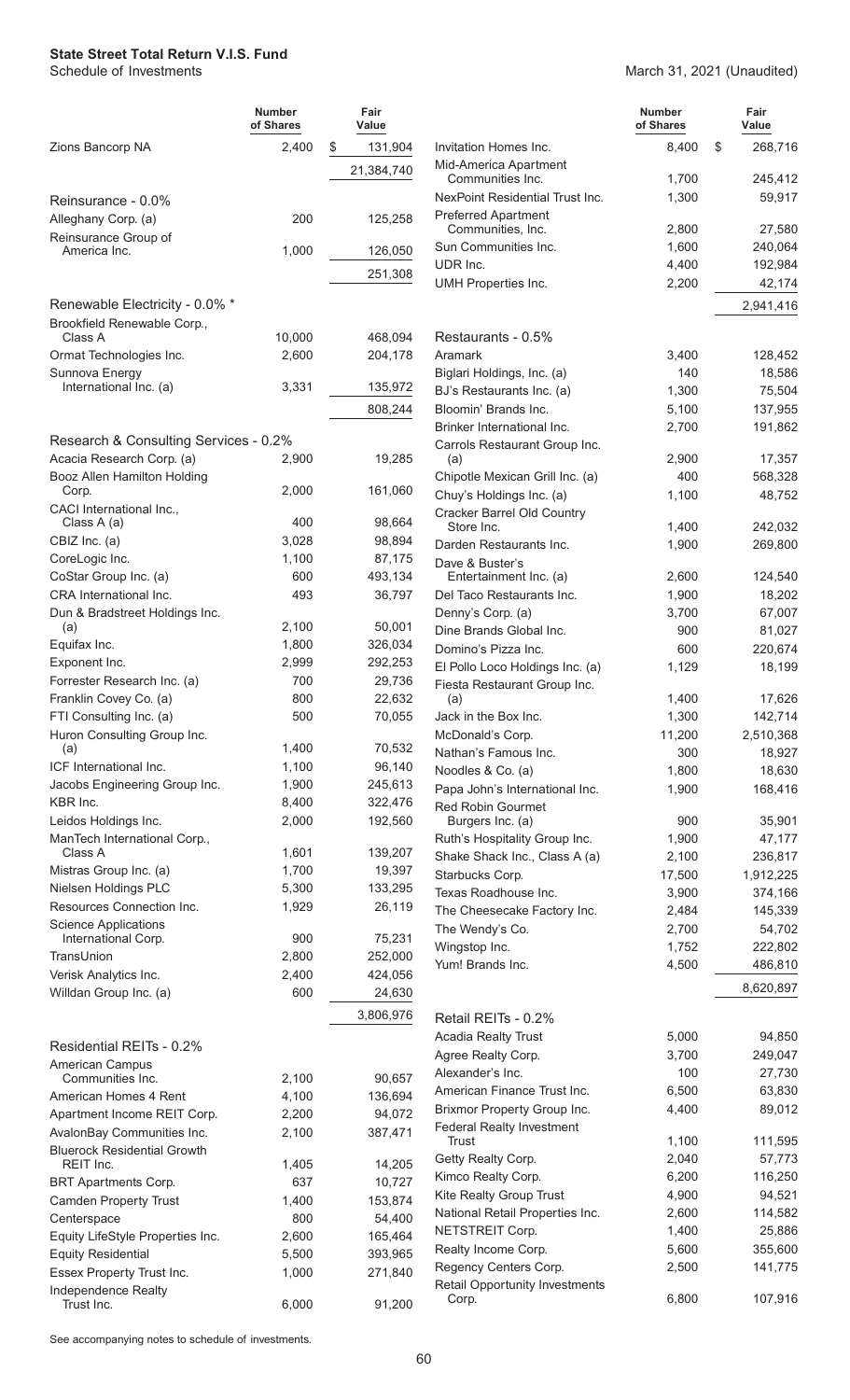|                                                  | <b>Number</b><br>of Shares | Fair<br>Value |                                                        | <b>Number</b><br>of Shares | Fair<br>Value    |
|--------------------------------------------------|----------------------------|---------------|--------------------------------------------------------|----------------------------|------------------|
| Retail Properties of                             |                            |               | First Solar Inc. (a)                                   | 1,400                      | \$<br>122,220    |
| America Inc., Class A                            | 12,600                     | \$<br>132,048 | Impinj Inc. (a)                                        | 1,000                      | 56,870           |
| Retail Value Inc.                                | 1,000                      | 18,710        | Inphi Corp. (a)                                        | 700                        | 124,887          |
| <b>RPT Realty</b>                                | 4,800                      | 54,768        | Intel Corp.                                            | 61,500                     | 3,936,000        |
| Saul Centers Inc.                                | 700                        | 28,077        | Lattice Semiconductor Corp.                            |                            |                  |
| Seritage Growth Properties (a)                   | 2,000                      | 36,700        | (a)                                                    | 8,000                      | 360,160          |
| Simon Property Group Inc.                        | 4,900                      | 557,473       | <b>MACOM Technology Solutions</b><br>Holdings Inc. (a) | 2,800                      | 162,456          |
| SITE Centers Corp.<br>Spirit Realty Capital Inc. | 9,000<br>1,700             | 122,040       | Marvell Technology Group Ltd.                          | 10,000                     | 489,800          |
| Tanger Factory Outlet                            |                            | 72,250        | Maxim Integrated                                       |                            |                  |
| Centers Inc.                                     | 5,400                      | 81,702        | Products Inc.                                          | 4,000                      | 365,480          |
| The Macerich Co.                                 | 8,900                      | 104,130       | MaxLinear Inc. (a)                                     | 4,100                      | 139,728          |
| <b>Urban Edge Properties</b>                     | 6,900                      | 113,988       | Microchip Technology Inc.                              | 3,700                      | 574,314          |
| Urstadt Biddle Properties Inc.,                  |                            |               | Micron Technology Inc. (a)                             | 16,700                     | 1,473,107        |
| Class A                                          | 1,800                      | 29,970        | Monolithic Power Systems Inc.                          | 673                        | 237,710          |
| Weingarten Realty Investors                      | 1,800                      | 48,438        | NeoPhotonics Corp. (a)                                 | 3,000                      | 35,850           |
| Whitestone REIT                                  | 2,400                      | 23,280        | NVE Corp.                                              | 300                        | 21,030           |
|                                                  |                            | 3,073,941     | NVIDIA Corp.                                           | 8,800                      | 4,698,584        |
|                                                  |                            |               | ON Semiconductor Corp. (a)                             | 6,100                      | 253,821          |
| Security & Alarm Services - 0.0% *               |                            |               | Pixelworks Inc. (a)                                    | 5,600                      | 18,536           |
| ADT Inc.                                         | 3.600                      | 30,384        | Power Integrations Inc.                                | 3,500                      | 285,180          |
| CoreCivic Inc.                                   | 7,100                      | 64,255        | Qorvo Inc. (a)                                         | 1,700                      | 310,590          |
| The Brink's Co.                                  | 2,900                      | 229,767       | QUALCOMM Inc.                                          | 16,900                     | 2,240,771        |
|                                                  |                            | 324,406       | Rambus Inc. (a)                                        | 6,700                      | 130,248          |
|                                                  |                            |               | Semtech Corp. (a)                                      | 3,800                      | 262,200          |
| Semiconductor Equipment - 0.4%                   |                            |               | Silicon Laboratories Inc. (a)                          | 2,600                      | 366,782          |
| <b>Advanced Energy</b><br>Industries Inc.        | 2,200                      | 240,174       | SiTime Corp. (a)                                       | 700                        | 69,020           |
| Amkor Technology Inc.                            | 5,896                      | 139,794       | Skyworks Solutions Inc.                                | 2,473                      | 453,746          |
| Applied Materials Inc.                           | 13,700                     | 1,830,320     | SMART Global Holdings Inc.<br>(a)                      | 900                        | 41,418           |
| Atomera Inc. (a)                                 | 1,100                      | 26,950        | SunPower Corp. (a)                                     | 4,500                      | 150,525          |
| Axcelis Technologies Inc. (a)                    | 2,000                      | 82,180        | Synaptics Inc. (a)                                     | 2,100                      | 284,382          |
| AXT Inc. (a)                                     | 2,300                      | 26,818        | Texas Instruments Inc.                                 | 13,700                     | 2,589,163        |
| <b>Brooks Automation Inc.</b>                    | 4,300                      | 351,095       | Universal Display Corp.                                | 600                        | 142,062          |
| CMC Materials Inc.                               | 1,700                      | 300,543       | Xilinx Inc.                                            | 3,700                      | 458,430          |
| Cohu Inc.                                        | 2,500                      | 104,600       |                                                        |                            | 26,675,604       |
| CyberOptics Corp. (a)                            | 800                        | 20,776        |                                                        |                            |                  |
| Enphase Energy Inc. (a)                          | 1,600                      | 259,456       | Silver - 0.0% *                                        |                            |                  |
| Entegris Inc.                                    | 2,035                      | 227,513       | Gatos Silver Inc. (a)                                  | 1,700                      | 16,949           |
| FormFactor Inc. (a)                              | 4,600                      | 207,506       | Hecla Mining Co.                                       | 30,900                     | 175,821          |
| Ichor Holdings Ltd. (a)                          | 1,600                      | 86,080        |                                                        |                            | 192,770          |
| KLA Corp.                                        | 2,300                      | 759,920       |                                                        |                            |                  |
| Lam Research Corp.                               | 2,186                      | 1,301,195     | Soft Drinks - 0.4%                                     |                            |                  |
| MKS Instruments Inc.                             | 800                        | 148,336       | Celsius Holdings Inc. (a)                              | 2,100                      | 100,905          |
| Onto Innovation Inc. (a)                         | 2,800                      | 183,988       | Coca-Cola Consolidated Inc.                            | 300                        | 86,634           |
| PDF Solutions Inc. (a)                           | 1,700                      | 30,226        | Keurig Dr Pepper Inc.                                  | 10,500                     | 360,885          |
| Photronics Inc. (a)                              | 3,700                      | 47,582        | Monster Beverage Corp. (a)                             | 5,500                      | 500,995          |
| Teradyne Inc.                                    | 2,501                      | 304,322       | National Beverage Corp.                                | 1,400                      | 68,474           |
| Ultra Clean Holdings Inc. (a)                    | 2,409                      | 139,818       | NewAge Inc. (a)                                        | 6,100                      | 17,446           |
| Veeco Instruments Inc. (a)                       | 2,900                      | 60,146        | PepsiCo Inc.                                           | 20,800                     | 2,942,160        |
|                                                  |                            | 6,879,338     | Primo Water Corp.                                      | 9,200                      | 149,592          |
|                                                  |                            |               | The Coca-Cola Co.                                      | 57,900                     | 3,051,909        |
| Semiconductors - 1.5%                            |                            |               |                                                        |                            | 7,279,000        |
| Advanced Micro Devices Inc.<br>(a)               | 17,900                     | 1,405,150     |                                                        |                            |                  |
| Allegro MicroSystems Inc. (a)                    | 1,200                      | 30,420        | Specialized Consumer Services - 0.0% *                 |                            |                  |
| Alpha & Omega                                    |                            |               | Carriage Services Inc.<br>frontdoor Inc. (a)           | 1,000<br>1,300             | 35,190<br>69,875 |
| Semiconductor Ltd. (a)                           | 1,245                      | 40,712        | H&R Block Inc.                                         | 2,800                      | 61,040           |
| Ambarella Inc. (a)                               | 2,000                      | 200,780       | Regis Corp. (a)                                        | 1,400                      | 17,584           |
| Analog Devices Inc.                              | 5,500                      | 852,940       | Service Corporation                                    |                            |                  |
| Broadcom Inc.                                    | 5,900                      | 2,735,594     | International                                          | 2,500                      | 127,625          |
| CEVA Inc. (a)                                    | 1,300                      | 72,995        | Terminix Global Holdings Inc.                          |                            |                  |
| Cirrus Logic Inc. (a)                            | 900                        | 76,311        | (a)                                                    | 2,000                      | 95,340           |
| Cree Inc. (a)                                    | 1,700                      | 183,821       | Vivint Smart Home Inc. (a)                             | 4,800                      | 68,736           |
| Diodes Inc. (a)                                  | 2,526                      | 201,676       | WW International Inc. (a)                              | 2,800                      | 87,584           |
| DSP Group Inc. (a)                               | 1,413                      | 20,135        |                                                        |                            | 562,974          |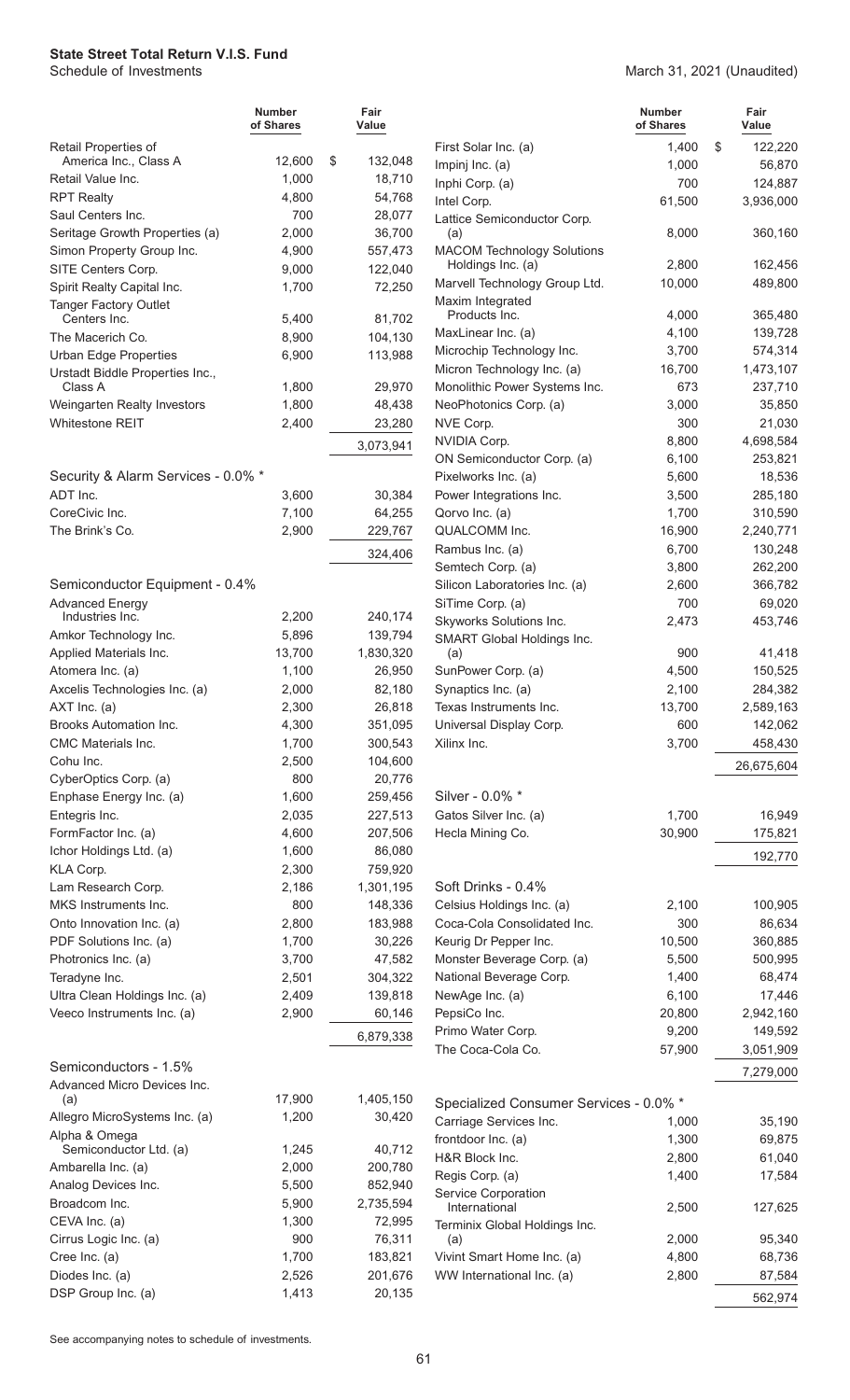#### March 31, 2021 (Unaudited)

|                                          | <b>Number</b><br>of Shares | Fair<br>Value      |                                                               | <b>Number</b><br>of Shares | Fair<br>Value |
|------------------------------------------|----------------------------|--------------------|---------------------------------------------------------------|----------------------------|---------------|
| Specialized Finance - 0.0% *             |                            |                    | Minerals Technologies Inc.                                    | 2,000                      | \$<br>150,640 |
| A-Mark Precious Metals Inc.              | 335                        | \$<br>12,060       | NewMarket Corp.                                               | 100                        | 38,016        |
| NewStar Financial Inc. (a)               | 492                        | 42                 | PPG Industries Inc.                                           | 3,500                      | 525,910       |
|                                          |                            | 12,102             | PQ Group Holdings Inc.                                        | 2,300                      | 38,410        |
|                                          |                            |                    | Quaker Chemical Corp.                                         | 800                        | 195,016       |
| Specialized REITs - 0.4%                 |                            |                    | Rayonier Advanced<br>Materials Inc. (a)                       | 3,700                      | 33,559        |
| American Tower Corp.                     | 6,600                      | 1,577,796          | RPM International Inc.                                        | 1,900                      | 174,515       |
| CatchMark Timber Trust Inc.,<br>Class A  | 3,000                      | 30,540             | Sensient Technologies Corp.                                   | 2,500                      | 195,000       |
| CoreSite Realty Corp.                    | 600                        | 71,910             | Stepan Co.                                                    | 1,300                      | 165,243       |
| Crown Castle International               |                            |                    | The Sherwin-Williams Co.                                      | 1,200                      | 885,612       |
| Corp.                                    | 6,200                      | 1,067,206          | W R Grace & Co.                                               | 800                        | 47,888        |
| CubeSmart                                | 2,900                      | 109,707            |                                                               |                            |               |
| CyrusOne Inc.                            | 1,800                      | 121,896            |                                                               |                            | 6,697,017     |
| Digital Realty Trust Inc.                | 4,200                      | 591,528            | Specialty Stores - 0.1%                                       |                            |               |
| <b>EPR Properties</b>                    | 1,100                      | 51,249             | Academy Sports &                                              |                            |               |
| Equinix Inc.                             | 1,300                      | 883,467            | Outdoors Inc. (a)                                             | 1,800                      | 48,582        |
| Extra Space Storage Inc.                 | 1,900                      | 251,845            | Dick's Sporting Goods Inc.                                    | 887                        | 67,545        |
| <b>Farmland Partners Inc.</b>            | 1,612                      | 18,071             | Five Below Inc. (a)                                           | 800                        | 152,632       |
| Four Corners Property                    |                            |                    | Hibbett Sports Inc. (a)                                       | 1,003                      | 69,097        |
| Trust Inc.                               | 4,300                      | 117,820            | Leslie's Inc. (a)                                             | 1,400                      | 34,286        |
| Gaming and Leisure<br>Properties Inc.    | 3,300                      | 140,019            | MarineMax Inc. (a)                                            | 1,285                      | 63,427        |
| Gladstone Land Corp.                     | 1,305                      | 23,881             | National Vision Holdings Inc.                                 |                            |               |
| Iron Mountain Inc.                       | 4,300                      | 159,143            | (a)                                                           | 4,800                      | 210,384       |
| Lamar Advertising Co.,                   |                            |                    | Petco Health & Wellness Co.<br>Inc. (a)                       | 1,400                      | 31,024        |
| Class A                                  | 1,300                      | 122,096            | Sally Beauty Holdings Inc. (a)                                | 6,700                      | 134,871       |
| Life Storage Inc.                        | 1,100                      | 94,545             | Signet Jewelers Ltd. (a)                                      | 3,100                      | 179,738       |
| <b>National Storage Affiliates</b>       |                            |                    | Sportsman's Warehouse                                         |                            |               |
| Trust                                    | 3,700                      | 147,741            | Holdings Inc. (a)                                             | 2,570                      | 44,307        |
| Outfront Media Inc.                      | 2,100                      | 45,843             | The Container Store                                           |                            |               |
| PotlatchDeltic Corp.                     | 3,900                      | 206,388            | Group Inc. (a)                                                | 1,900                      | 31,616        |
| <b>Public Storage</b>                    | 2,271                      | 560,392            | The Michaels Companies Inc.                                   | 4,400                      | 96,536        |
| QTS Realty Trust Inc., Class A           | 3,800                      | 235,752            | (a)<br>The ODP Corp.                                          | 3,100                      | 134,199       |
| Rayonier Inc.                            | 2,000                      | 64,500             | Tractor Supply Co.                                            | 1,692                      | 299,619       |
| Safehold Inc.                            | 1,100                      | 77,110             | Ulta Beauty Inc. (a)                                          | 800                        | 247,336       |
| SBA Communications Corp.                 | 1,700                      | 471,835            | Winmark Corp.                                                 | 200                        | 37,286        |
| The GEO Group Inc.                       | 7,000                      | 54,320             |                                                               |                            |               |
| Uniti Group Inc.<br>VICI Properties Inc. | 11,500<br>8,000            | 126,845            |                                                               |                            | 1,882,485     |
| Weyerhaeuser Co.                         | 11,200                     | 225,920<br>398,720 | Steel - 0.1%                                                  |                            |               |
|                                          |                            |                    | Allegheny Technologies Inc.                                   |                            |               |
|                                          |                            | 8,048,085          | (a)                                                           | 7,500                      | 157,950       |
| Specialty Chemicals - 0.4%               |                            |                    | Carpenter Technology Corp.                                    | 2,800                      | 115,220       |
| Albemarle Corp.                          | 1,717                      | 250,871            | Cleveland-Cliffs Inc.                                         | 26,500                     | 532,915       |
| Amyris Inc. (a)                          | 6,300                      | 120,330            | Commercial Metals Co.                                         | 7,000                      | 215,880       |
| Ashland Global Holdings Inc.             | 800                        | 71,016             | Haynes International Inc.                                     | 700                        | 20,769        |
| Avient Corp.                             | 5,400                      | 255,258            | Nucor Corp.                                                   | 4,500                      | 361,215       |
| Axalta Coating Systems Ltd.              |                            |                    | Olympic Steel Inc.                                            | 600                        | 17,670        |
| (a)                                      | 3,100                      | 91,698             | Reliance Steel & Aluminum                                     | 949                        | 144,523       |
| Balchem Corp.                            | 1,900                      | 238,279            | Co.                                                           | 1,100                      | 18,744        |
| Celanese Corp.                           | 1,700                      | 254,677            | Ryerson Holding Corp. (a)<br>Schnitzer Steel Industries Inc., |                            |               |
| Chase Corp.                              | 400                        | 46,556             | Class A                                                       | 1,500                      | 62,685        |
| DuPont de Nemours Inc.                   | 8,000                      | 618,240            | Steel Dynamics Inc.                                           | 3,000                      | 152,280       |
| Ecolab Inc.                              | 3,700                      | 792,059            | SunCoke Energy Inc.                                           | 4,900                      | 34,349        |
| Element Solutions Inc.                   | 3,300                      | 60,357             | TimkenSteel Corp. (a)                                         | 2,700                      | 31,725        |
| Ferro Corp. (a)                          | 4,900                      | 82,614             | United States Steel Corp.                                     | 15,400                     | 403,018       |
| FutureFuel Corp.                         | 1,590                      | 23,103             | Warrior Met Coal Inc.                                         | 3,001                      | 51,407        |
| <b>GCP Applied</b>                       |                            |                    | Worthington Industries Inc.                                   | 2,000                      | 134,180       |
| Technologies Inc. (a)                    | 2,900                      | 71,166             |                                                               |                            | 2,454,530     |
| HB Fuller Co.<br>Ingevity Corp. (a)      | 3,100<br>2,500             | 195,021<br>188,825 |                                                               |                            |               |
| Innospec Inc.                            | 1,500                      | 154,035            | Systems Software - 1.9%                                       |                            |               |
| International Flavors &                  |                            |                    | A10 Networks Inc. (a)                                         | 3,600                      | 34,596        |
| Fragrances Inc.                          | 3,700                      | 516,557            | Appian Corp. (a)                                              | 2,100                      | 279,195       |
| Kraton Corp. (a)                         | 1,800                      | 65,862             | Cloudflare Inc., Class A (a)                                  | 1,700                      | 119,442       |
| Livent Corp. (a)                         | 8,700                      | 150,684            | CommVault Systems Inc. (a)                                    | 2,500                      | 161,250       |
|                                          |                            |                    |                                                               |                            |               |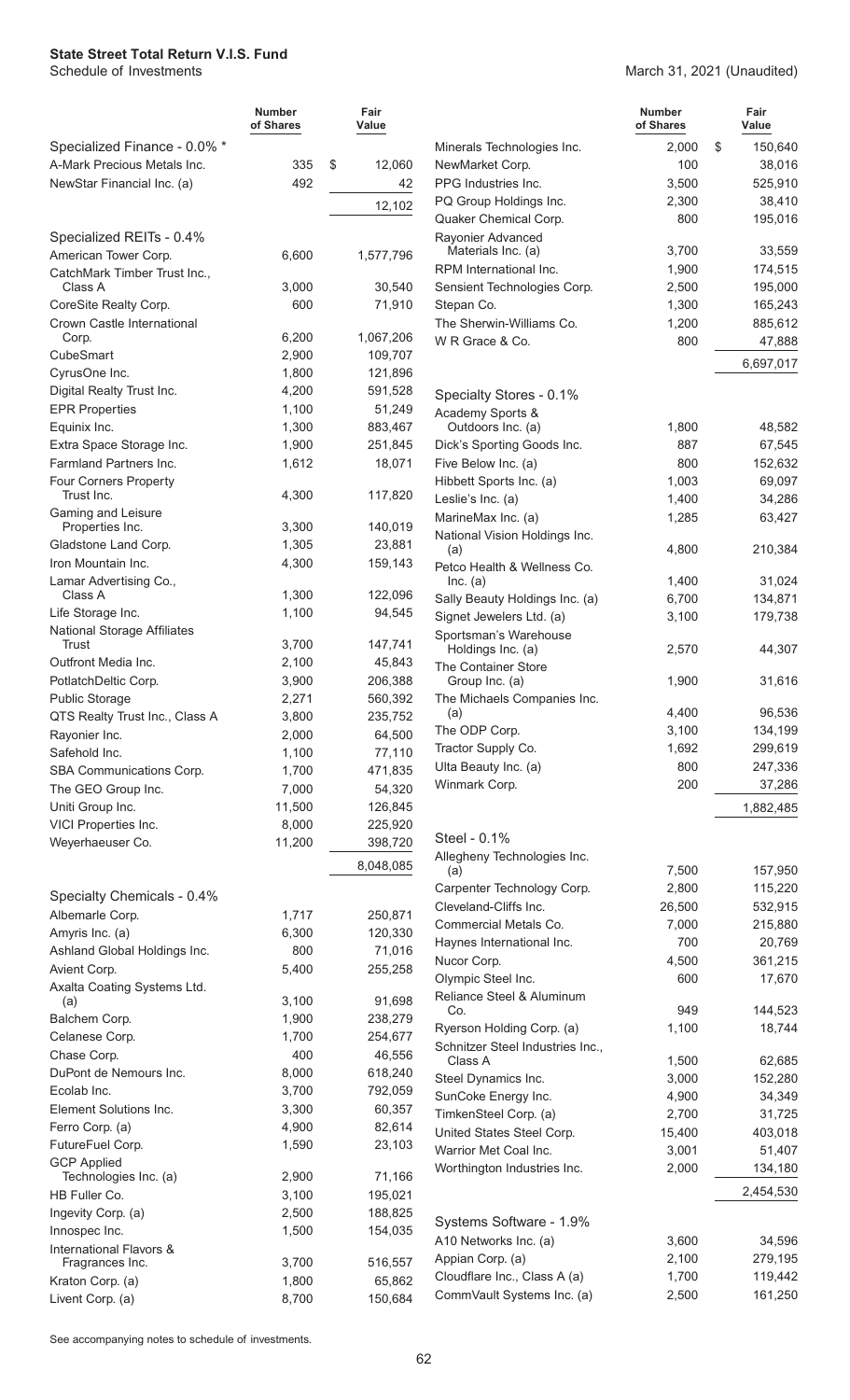March 31, 2021 (Unaudited)

|                                                   | <b>Number</b><br>of Shares | Fair<br>Value      |                                                    |
|---------------------------------------------------|----------------------------|--------------------|----------------------------------------------------|
| Crowdstrike Holdings Inc. (a)                     | 2,300                      | \$<br>419,773      | <b>ESSA Bancorp In</b>                             |
| FireEye Inc. (a)                                  | 3,400                      | 66,538             | <b>Essent Group Ltd</b>                            |
| Fortinet Inc. (a)                                 | 2,000                      | 368,840            | <b>Federal Agricultur</b>                          |
| Microsoft Corp.                                   | 112,236                    | 26,461,882         | Corp., Class C                                     |
| NortonLifeLock Inc.                               | 8,097                      | 172,142            | Flagstar Bancorp                                   |
| OneSpan Inc. (a)                                  | 2,000                      | 49,000             | FS Bancorp Inc.                                    |
| Oracle Corp.                                      | 27,600                     | 1,936,692          | Hingham Institutio<br>Savings                      |
| Palo Alto Networks Inc. (a)                       | 1,400                      | 450,884            | Home Bancorp In                                    |
| Ping Identity Holding Corp. (a)                   | 2,200                      | 48,246             | HomeStreet Inc.                                    |
| Progress Software Corp.                           | 2,600                      | 114,556            | Kearny Financial                                   |
| Proofpoint Inc. (a)                               | 900                        | 113,211            | Luther Burbank C                                   |
| Qualys Inc. (a)<br>Rapid7 Inc. (a)                | 2,000<br>3,100             | 209,560<br>231,291 | <b>Merchants Banco</b>                             |
| Sailpoint Technologies                            |                            |                    | Meridian Bancorp                                   |
| Holdings Inc. (a)                                 | 5,200                      | 263,328            | Meta Financial G                                   |
| ServiceNow Inc. (a)                               | 2,900                      | 1,450,319          | <b>MGIC Investment</b>                             |
| Telos Corp. (a)                                   | 1,000                      | 37,920             | <b>MMA Capital Hold</b>                            |
| Tenable Holdings Inc. (a)                         | 4,200                      | 151,977            | Mr Cooper Group                                    |
| Teradata Corp. (a)                                | 1,600                      | 61,664             | New York Commu                                     |
| Varonis Systems Inc. (a)                          | 6,000                      | 308,040            | Bancorp Inc.<br><b>NMI Holdings Inc</b>            |
| VMware Inc., Class A (a)                          | 1,200                      | 180,540            | <b>Northfield Bancor</b>                           |
| Xperi Holding Corp.                               | 6,200                      | 134,974            | <b>Northwest Bancs</b>                             |
| Zscaler Inc. (a)                                  | 1,100                      | 188,837            | <b>PCSB Financial (</b>                            |
| Zuora Inc., Class A (a)                           | 6,100                      | 90,280             | PennyMac Finano                                    |
|                                                   |                            | 34,104,977         | Services Inc.                                      |
| Technology Distributors - 0.1%                    |                            |                    | <b>Premier Financia</b><br><b>Provident Bancor</b> |
| Arrow Electronics Inc. (a)                        | 1,067                      | 118,245            | <b>Provident Financi</b>                           |
| Avnet Inc.                                        | 1,500                      | 62,265             | Holdings Inc.                                      |
| CDW Corp.                                         | 2,100                      | 348,075            | <b>Provident Financi</b>                           |
| ePlus Inc. (a)                                    | 800                        | 79,712             | Services Inc.                                      |
| Insight Enterprises Inc. (a)                      | 2,010                      | 191,794            | Radian Group Ind                                   |
| PC Connection Inc.                                | 702                        | 32,566             | Rocket Companie                                    |
| ScanSource Inc. (a)                               | 1,500                      | 44,925             | Class A                                            |
| SYNNEX Corp.                                      | 600                        | 68,904             | Southern Missour<br>Bancorp Inc.                   |
|                                                   |                            | 946,486            | <b>Territorial Bancor</b>                          |
|                                                   |                            |                    | <b>Timberland Banc</b>                             |
| Technology Hardware, Storage & Peripherals - 1.7% |                            |                    | TrustCo Bank Co                                    |
| 3D Systems Corp. (a)                              | 7,200                      | 197,568            | Walker & Dunlop                                    |
| Apple Inc.                                        | 237,326                    | 28,989,371         | <b>Washington Fede</b>                             |
| Avid Technology Inc. (a)                          | 1,900                      | 40,109             | <b>Waterstone Finar</b>                            |
| Corsair Gaming Inc. (a)                           | 1,400                      | 46,606             | Western New Eng                                    |
| Dell Technologies Inc. (a)                        | 3,900                      | 343,785            | Bancorp Inc.                                       |
| Diebold Nixdorf Inc. (a)                          | 4,200                      | 59,346             | <b>WSFS Financial</b>                              |
| <b>Hewlett Packard Enterprise</b><br>Co.          | 19,300                     | 303,782            |                                                    |
| HP Inc.                                           | 19,300                     | 612,775            |                                                    |
| Immersion Corp. (a)                               | 1,900                      | 18,202             | Tires & Rubber                                     |
| NCR Corp. (a)                                     | 1,900                      | 72,105             | Cooper Tire & Ru                                   |
| NetApp Inc.                                       | 3,300                      | 239,811            | The Goodyear Tir<br>Co. (a)                        |
| Pure Storage Inc., Class A (a)                    | 3,700                      | 79,698             |                                                    |
| Quantum Corp. (a)                                 | 2,600                      | 21,658             |                                                    |
| Super Micro Computer Inc. (a)                     | 2,600                      | 101,556            | Tobacco - $0.2%$                                   |
| Western Digital Corp.                             | 4,600                      | 307,050            | Altria Group Inc.                                  |
| Xerox Holdings Corp.                              | 2,500                      | 60,675             | Philip Morris Inter                                |
|                                                   |                            | 31,494,097         | <b>Turning Point Bra</b>                           |
| Textiles - 0.0% *                                 |                            |                    | Universal Corp.                                    |
| Unifi Inc. (a)                                    | 800                        | 22,048             | Vector Group Ltd.                                  |
| Thrifts & Mortgage Finance - 0.2%                 |                            |                    |                                                    |
| Axos Financial Inc. (a)                           | 3,400                      | 159,834            | <b>Trading Compar</b>                              |
| Bridgewater Bancshares Inc.                       |                            |                    | Air Lease Corp.                                    |
| (a)                                               | 1,400                      | 22,610             | Alta Equipment G                                   |
| Capitol Federal Financial Inc.                    | 7,799                      | 103,298            | Applied Industrial<br>Technologies In              |
| Columbia Financial Inc. (a)                       | 2,900                      | 50,692             |                                                    |

|                                                 | Number<br>of Shares | Fair<br>Value     |  |
|-------------------------------------------------|---------------------|-------------------|--|
| ESSA Bancorp Inc.                               | 642                 | \$<br>10,272      |  |
| Essent Group Ltd.                               | 6,500               | 308,685           |  |
| Federal Agricultural Mortgage<br>Corp., Class C | 500                 | 50,360            |  |
| Flagstar Bancorp Inc.                           | 2,800               | 126,280           |  |
| FS Bancorp Inc.                                 | 268                 | 18,010            |  |
| Hingham Institution for<br>Savings              | 100                 | 28,376            |  |
| Home Bancorp Inc.                               | 500                 | 18,025            |  |
| HomeStreet Inc.                                 | 1,300               | 57,291            |  |
| Kearny Financial Corp.                          | 4,600               | 55,568            |  |
| Luther Burbank Corp.                            | 1,268               | 15,000            |  |
| <b>Merchants Bancorp</b>                        | 540                 | 22,647            |  |
| Meridian Bancorp Inc.                           | 2,800               | 51,576            |  |
| Meta Financial Group Inc.                       | 1,800               | 81,558            |  |
| MGIC Investment Corp.                           | 5,100               | 70,635            |  |
| MMA Capital Holdings Inc. (a)                   | 301                 | 6,866             |  |
| Mr Cooper Group Inc. (a)                        | 4,420               | 153,639           |  |
| New York Community<br>Bancorp Inc.              | 6,800               | 85,816            |  |
| NMI Holdings Inc., Class A (a)                  | 4,900               | 115,836           |  |
| Northfield Bancorp Inc.                         | 2,900               | 46,168            |  |
| Northwest Bancshares Inc.                       | 7,064               | 102,075           |  |
| PCSB Financial Corp.                            | 1,100               | 18,271            |  |
| PennyMac Financial                              |                     |                   |  |
| Services Inc.                                   | 2,500               | 167,175           |  |
| Premier Financial Corp.                         | 2,200               | 73,172            |  |
| Provident Bancorp Inc.                          | 1,200               | 17,280            |  |
| <b>Provident Financial</b><br>Holdings Inc.     | 500                 | 8,450             |  |
| <b>Provident Financial</b><br>Services Inc.     |                     |                   |  |
| Radian Group Inc.                               | 4,200<br>11,300     | 93,576<br>262,725 |  |
| Rocket Companies Inc.,                          |                     |                   |  |
| Class A<br>Southern Missouri                    | 1,600               | 36,944            |  |
| Bancorp Inc.                                    | 500                 | 19,710            |  |
| Territorial Bancorp Inc.                        | 547                 | 14,474            |  |
| Timberland Bancorp Inc.                         | 447                 | 12,431            |  |
| TrustCo Bank Corp.                              | 5,923               | 43,652            |  |
| Walker & Dunlop Inc.                            | 1,700               | 174,658           |  |
| Washington Federal Inc.                         | 4,500               | 138,600           |  |
| Waterstone Financial Inc.                       | 1,414               | 28,874            |  |
| Western New England                             |                     |                   |  |
| Bancorp Inc.                                    | 1,500               | 12,645            |  |
| <b>WSFS Financial Corp.</b>                     | 2,800               | 139,412           |  |
|                                                 |                     | 3,023,166         |  |
| Tires & Rubber - 0.0%                           |                     |                   |  |
| Cooper Tire & Rubber Co.                        | 3,000               | 167,940           |  |
| The Goodyear Tire & Rubber                      |                     |                   |  |
| Co. (a)                                         | 13,700              | 240,709           |  |
|                                                 |                     | 408,649           |  |
| Tobacco - $0.2\%$                               |                     |                   |  |
| Altria Group Inc.                               | 27,900              | 1,427,364         |  |
| Philip Morris International Inc.                | 23,300              | 2,067,642         |  |
| Turning Point Brands Inc.                       | 700                 | 36,519            |  |
| Universal Corp.                                 | 1,400               | 82,586            |  |
| Vector Group Ltd.                               | 8,249               | 115,074           |  |
|                                                 |                     | 3,729,185         |  |
| Trading Companies & Distributors - 0.2%         |                     |                   |  |
| Air Lease Corp.                                 | 1,600               | 78,400            |  |
| Alta Equipment Group Inc. (a)                   | 1,400               | 18,200            |  |
| Applied Industrial                              |                     |                   |  |
| Technologies Inc.                               | 2,300               | 209,691           |  |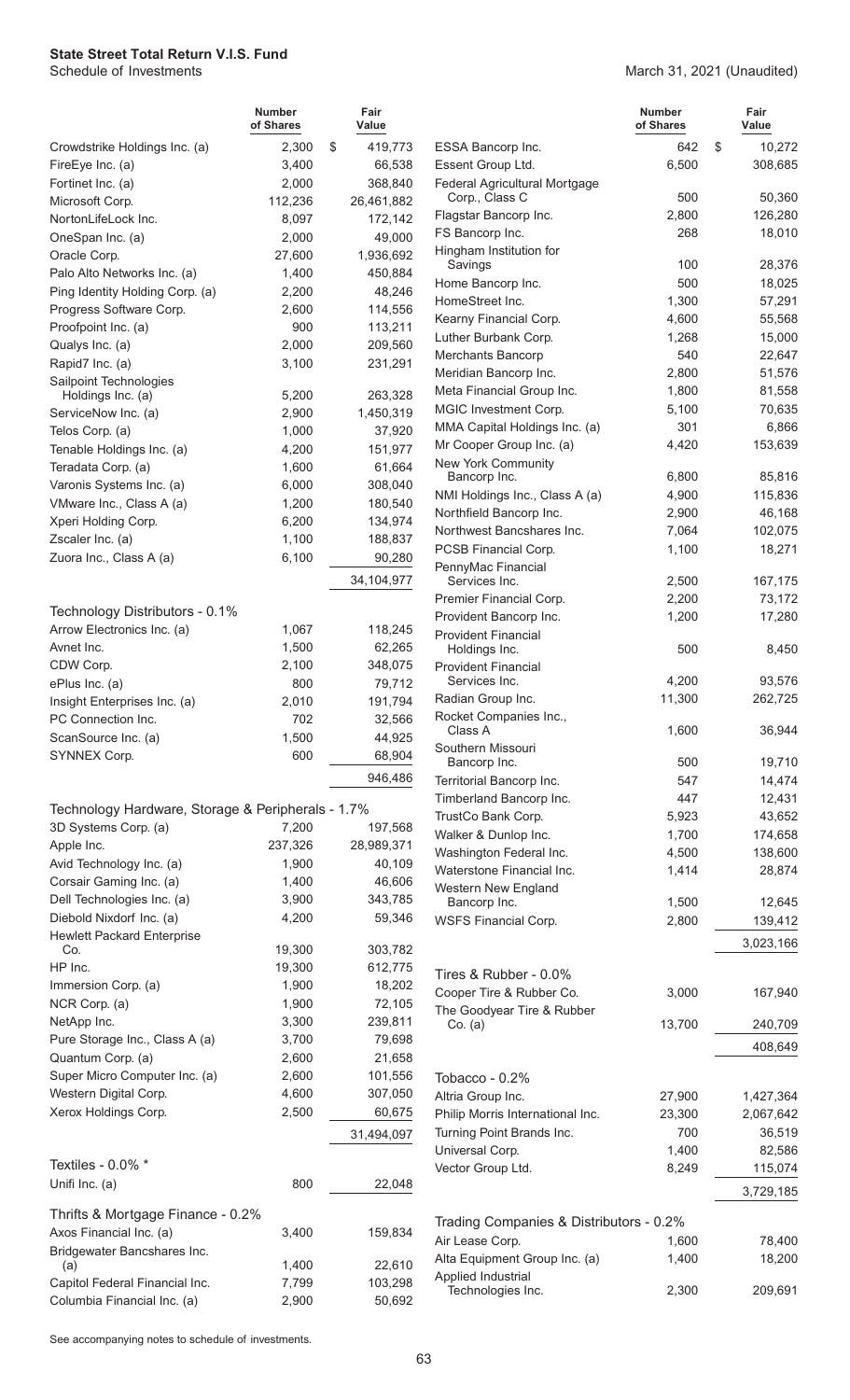|                                                  | Number<br>of Shares | Fair<br>Value     |
|--------------------------------------------------|---------------------|-------------------|
| Beacon Roofing Supply Inc.<br>(a)                | 3,200               | \$<br>167,424     |
| Boise Cascade Co.                                | 2,300               | 137,609           |
| CAI International Inc.                           | 1,038               | 47,250            |
| DXP Enterprises Inc. (a)                         | 1,000               | 30,170            |
| Fastenal Co.                                     | 8,600               | 432,408           |
| GATX Corp.                                       | 2,100               | 194,754           |
| GMS Inc. (a)                                     | 2,500               | 104,375           |
| H&E Equipment Services Inc.                      | 1,900               | 72,200            |
| Herc Holdings Inc. (a)                           | 1,400               | 141,862           |
| Lawson Products Inc. (a)<br>McGrath RentCorp.    | 400<br>1,429        | 20,744<br>115,249 |
| MRC Global Inc. (a)                              | 4,700               | 42,441            |
| MSC Industrial Direct Co. Inc.,                  |                     |                   |
| Class A                                          | 698                 | 62,952            |
| NOW Inc. (a)                                     | 6,600               | 66,594            |
| Rush Enterprises Inc., Class A                   | 1,864               | 92,883            |
| Rush Enterprises Inc., Class B                   | 1,088               | 49,058            |
| SiteOne Landscape                                |                     |                   |
| Supply Inc. (a)                                  | 2,600<br>700        | 443,924<br>28,784 |
| Systemax Inc.<br>Textainer Group Holdings Ltd.   |                     |                   |
| (a)                                              | 2,900               | 83,085            |
| Titan Machinery Inc. (a)                         | 1,200               | 30,600            |
| Transcat Inc. (a)                                | 488                 | 23,951            |
| United Rentals Inc. (a)                          | 1,100               | 362,241           |
| Univar Solutions Inc. (a)                        | 2,500               | 53,850            |
| Veritiv Corp. (a)                                | 800                 | 34,032            |
| Watsco Inc.                                      | 520                 | 135,590           |
| WESCO International Inc. (a)                     | 2,900               | 250,937           |
| WW Grainger Inc.                                 | 700                 | 280,651           |
|                                                  |                     | 3,811,909         |
| Trucking - 0.2%                                  |                     |                   |
| <b>AMERCO</b>                                    | 100                 | 61,260            |
| ArcBest Corp.                                    | 1,500               | 105,555           |
| Avis Budget Group Inc. (a)                       | 3,140               | 227,776           |
| <b>Covenant Transportation</b><br>Group Inc. (a) | 700                 | 14,413            |
| Daseke Inc. (a)                                  | 2,694               | 22,872            |
| Heartland Express Inc.                           | 2,926               | 57,291            |
| <b>JB Hunt Transport</b>                         |                     |                   |
| Services Inc.                                    | 1,300               | 218,491           |
| Knight-Swift Transportation                      |                     |                   |
| Holdings Inc.                                    | 1,822<br>544        | 87,620            |
| Landstar System Inc.<br>Lyft Inc., Class A (a)   | 3,800               | 89,793<br>240,084 |
| Marten Transport Ltd.                            | 3,570               | 60,583            |
| Old Dominion Freight Line Inc.                   | 1,500               | 360,615           |
| Ryder System Inc.                                | 794                 | 60,066            |
| Saia Inc. (a)                                    | 1,594               | 367,544           |
| Schneider National Inc.,                         |                     |                   |
| Class B                                          | 1,200               | 29,964            |
| Uber Technologies Inc. (a)                       | 20,600              | 1,122,906         |
| <b>Universal Logistics</b><br>Holdings Inc.      | 700                 |                   |
| US Xpress Enterprises Inc.,                      |                     | 18,417            |
| Class A (a)                                      | 1,276               | 14,993            |
| Werner Enterprises Inc.                          | 3,512               | 165,661           |
|                                                  |                     | 3,325,904         |
| Water Utilities - 0.1%                           |                     |                   |
| American States Water Co.                        | 2,200               | 166,364           |
| <b>American Water Works</b><br>Company Inc.      | 2,741               | 410,931           |
| Artesian Resources Corp.,                        |                     |                   |
| Class A                                          | 500                 | 19,690            |
| Cadiz Inc. (a)                                   | 1,900               | 18,221            |

#### March 31, 2021 (Unaudited)

|                                                      | Number<br>of Shares | Fair<br>Value            |
|------------------------------------------------------|---------------------|--------------------------|
| California Water Service                             |                     |                          |
| Group<br><b>Essential Utilities Inc.</b>             | 2,900<br>3,300      | \$<br>163,386<br>147,675 |
| Global Water Resources Inc.                          | 1,100               | 17,941                   |
| Middlesex Water Co.                                  | 1,000               | 79,020                   |
| Pure Cycle Corp. (a)                                 | 1,400               | 18,788                   |
| <b>SJW Group</b>                                     | 1,500               | 94,485                   |
| The York Water Co.                                   | 800                 | 39,176                   |
|                                                      |                     | 1,175,677                |
| Wireless Telecommunication Services - 0.1%           |                     |                          |
| Boingo Wireless Inc. (a)                             | 2,600               | 36,582                   |
| Gogo Inc. (a)                                        | 3,300               | 31,878                   |
| Shenandoah                                           |                     |                          |
| Telecommunications Co.                               | 2,900               | 141,549                  |
| Spok Holdings Inc.                                   | 1,126               | 11,812                   |
| Telephone & Data<br>Systems Inc.                     | 1,519               | 34,876                   |
| T-Mobile US Inc. (a)                                 | 8,256               | 1,034,394                |
|                                                      |                     | 1,291,091                |
| <b>Total Common Stock</b><br>(Cost \$667,503,840)    |                     | 711,285,925              |
| <b>Total Domestic Equity</b><br>(Cost \$667,503,840) |                     | 711,285,925              |
| Foreign Equity - 24.9%                               |                     |                          |
| Common Stock - 24.6%                                 |                     |                          |
| Advertising - 0.1%                                   | 7,400               |                          |
| CyberAgent Inc.<br>Dentsu Group Inc.                 | 3,900               | 133,468<br>125,294       |
| <b>Focus Media Information</b>                       |                     |                          |
| Technology Company Ltd.                              | 10,900              | 15,417                   |
| Hakuhodo DY Holdings Inc.                            | 4,300               | 71,797                   |
| Informa PLC (a)                                      | 27,430              | 211,857                  |
| Publicis Groupe S.A.                                 | 4,072               | 249,054                  |
| <b>WPP PLC</b>                                       | 22,376              | 284,209                  |
|                                                      |                     | 1,091,096                |
| Aerospace & Defense - 0.2%                           |                     |                          |
| <b>AECC Aviation Power</b>                           |                     |                          |
| Company Ltd.                                         | 2,100               | 14,592                   |
| Airbus SE (a)                                        | 10,739              | 1,218,484                |
| Aselsan Elektronik Sanayi Ve<br>Ticaret AS           | 25,138              | 45,409                   |
| <b>AVIC Shenyang Aircraft</b><br>Company Ltd.        | 1,100               | 10,882                   |
| <b>AVIC Xi'an Aircraft Industry</b>                  |                     |                          |
| Group Company Ltd.<br>AviChina Industry &            | 2,700               | 9,983                    |
| Technology Company Ltd.                              | 27,000              | 18,094<br>409,451        |
| <b>BAE Systems PLC</b><br>CAE Inc.                   | 58,766<br>5,200     | 148,158                  |
| Dassault Aviation S.A. (a)                           | 46                  | 51,306                   |
| Elbit Systems Ltd.                                   | 484                 | 68,608                   |
| Korea Aerospace Industries<br>Ltd.                   | 708                 | 22,990                   |
| MTU Aero Engines AG                                  | 970                 | 228,806                  |
| Rolls-Royce Holdings PLC (a)                         | 152,799             | 221,990                  |
| Safran S.A. (a)                                      | 5,852               | 798,175                  |
| Singapore Technologies                               |                     |                          |
| Engineering Ltd.                                     | 28,500              | 82,513                   |
| Thales S.A.                                          | 1,946               | 193,766                  |
|                                                      |                     | 3,543,207                |
| Agricultural & Farm Machinery - 0.0%                 |                     |                          |
| CNH Industrial N.V. (a)                              | 18,686              | 289,784                  |
| Kubota Corp.                                         | 18,800              | 428,657                  |
|                                                      |                     | 718,441                  |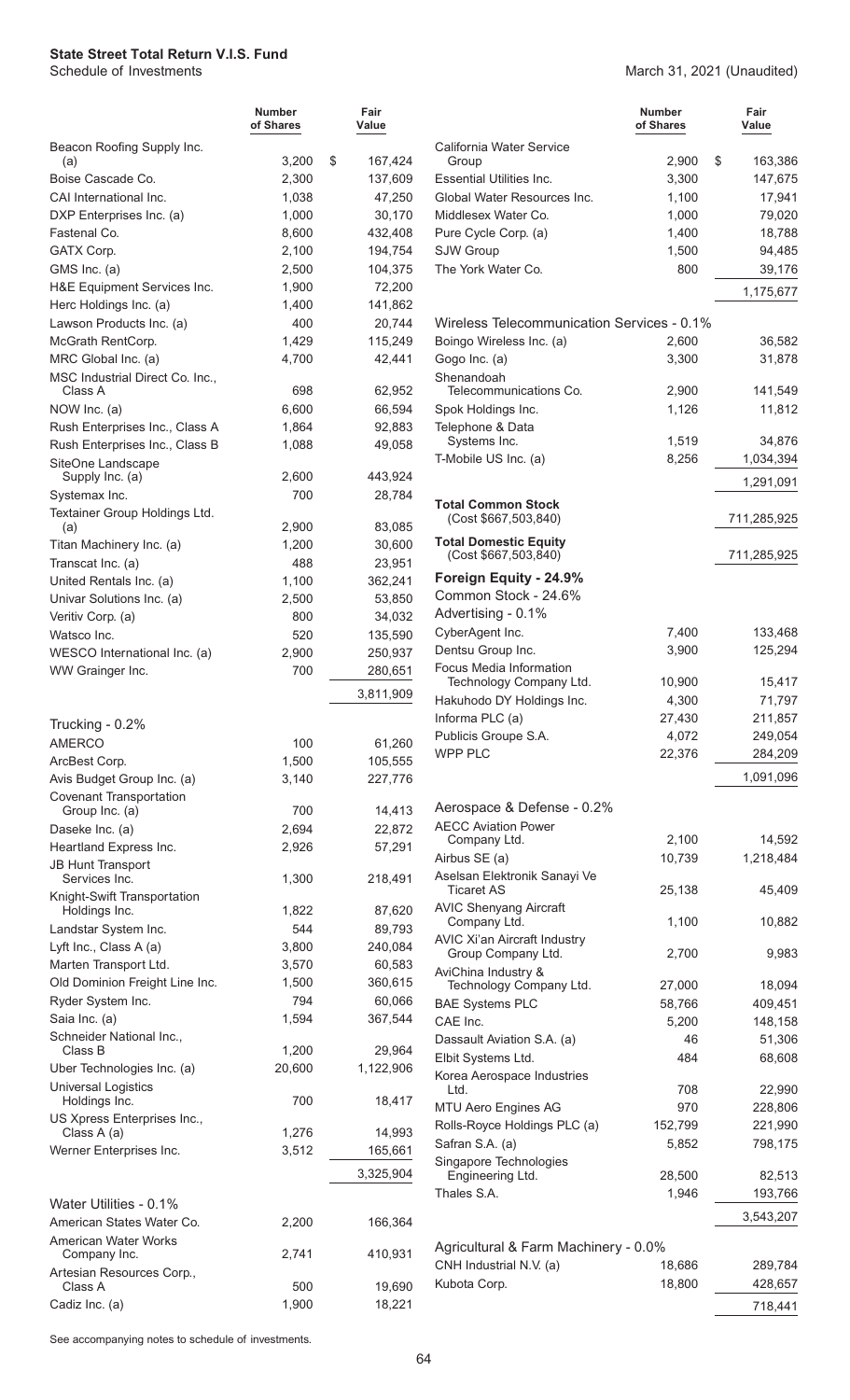#### March 31, 2021 (Unaudited)

|                                                                       | <b>Number</b><br>of Shares | Fair<br>Value |                                                      | <b>Number</b><br>of Shares | Fair<br>Value    |
|-----------------------------------------------------------------------|----------------------------|---------------|------------------------------------------------------|----------------------------|------------------|
| Agricultural Products - 0.0%                                          |                            |               | Sydney Airport (a)                                   | 24,147                     | 113,844<br>\$    |
| Beijing Dabeinong Technology<br>Group Company Ltd. A<br><b>Shares</b> | 7,600                      | \$<br>9,753   |                                                      |                            | 835,187          |
| Charoen Pokphand Indonesia<br><b>Tbk PT</b>                           | 86,800                     | 41,831        | Alternative Carriers - 0.0%<br>Iliad S.A.            | 270                        | 51,439           |
| Jiangxi Zhengbang                                                     |                            |               |                                                      |                            |                  |
| Technology Company Ltd.<br>New Hope Liuhe Company                     | 4,100                      | 9,455         | Aluminum - 0.0% *<br>Aluminum Corp. of China Ltd.    |                            |                  |
| Ltd.                                                                  | 3,200                      | 9,754         | (a)<br>China Hongqiao Group Ltd.                     | 53,600<br>32,000           | 24,931<br>42,725 |
| Tongwei Company Ltd.                                                  | 3,200                      | 15,968        | Hindalco Industries Ltd.                             | 18,278                     | 81,710           |
| Wilmar International Ltd.                                             | 35,106                     | 141,615       | Norsk Hydro ASA                                      | 24,558                     | 157,538          |
|                                                                       |                            | 228,376       | <b>Press Metal Aluminium</b>                         |                            |                  |
| Air Freight & Logistics - 0.1%                                        |                            |               | <b>Holdings Bhd</b>                                  | 10,100                     | 24,114           |
| Agility Public Warehousing Co.                                        |                            |               |                                                      |                            | 331,018          |
| <b>KSC</b>                                                            | 16,981                     | 40,788        | Apparel Retail - 0.1%                                |                            |                  |
| Deutsche Post AG                                                      | 18,101                     | 993,926       | ABC-Mart Inc.                                        | 598                        | 33,769           |
| DSV Panalpina A/S                                                     | 3,780                      | 743,402       | Fast Retailing Company Ltd.                          | 1,100                      | 877,312          |
| Hyundai Glovis Company Ltd.                                           | 226                        | 37,442        | Hennes & Mauritz AB, B                               |                            |                  |
| SF Holding Company Ltd.                                               | 3,400                      | 41,984        | Shares (a)                                           | 14,670                     | 331,141          |
| SG Holdings Company Ltd.                                              | 5,800                      | 133,164       | Industria de Diseno Textil S.A.                      | 19,919                     | 657,843          |
| Yamato Holdings Company<br>Ltd.                                       | 5,300                      | 145,570       | Mr Price Group Ltd.                                  | 2,129                      | 27,915           |
| ZTO Express Cayman Inc.,                                              |                            |               | Shimamura Company Ltd.                               | 400                        | 46,226           |
| ADR ADR                                                               | 5,009                      | 146,012       | <b>Topsports International</b><br>Holdings Ltd. (c)  | 9,000                      | 13,406           |
|                                                                       |                            | 2,282,288     |                                                      |                            | 1,987,612        |
| Airlines - 0.0%                                                       |                            |               |                                                      |                            |                  |
| Air Canada (a)                                                        | 3,000                      | 62,418        | Apparel, Accessories & Luxury Goods - 0.6%           |                            |                  |
| Air China Ltd.                                                        | 23,400                     | 26,112        | adidas AG (a)                                        | 3,477                      | 1,087,831        |
| ANA Holdings Inc. (a)                                                 | 2,900                      | 67,501        | Bosideng International<br>Holdings Ltd.              | 34,000                     | 15,306           |
| China Eastern Airlines Corp.                                          |                            |               | Burberry Group PLC (a)                               | 7,391                      | 193,597          |
| Ltd.                                                                  | 12,400                     | 10,319        | Capri Holdings Ltd. (a)                              | 2,100                      | 107,100          |
| <b>China Southern Airlines</b><br>Company Ltd. (a)                    | 25,600                     | 22,518        | Cie Financiere Richemont S.A.                        | 9,532                      | 919,018          |
| Copa Holdings S.A., Class A                                           | 500                        | 40,395        | <b>Essilor International Cie</b>                     |                            |                  |
| Deutsche Lufthansa AG (a)                                             | 5,458                      | 72,519        | Generale d'Optique S.A.                              | 5,206                      | 849,569          |
| InterGlobe Aviation Ltd. (a)(c)                                       | 1,210                      | 27,008        | FF Group (a)(d)**                                    | 1,860                      |                  |
| Japan Airlines Company Ltd.                                           |                            |               | Fila Holdings Corp.                                  | 518                        | 19,750           |
| (a)                                                                   | 2,614                      | 58,431        | Gildan Activewear Inc.                               | 3,600                      | 110,161          |
| Korean Air Lines Company                                              |                            |               | Hermes International                                 | 578                        | 641,281          |
| Ltd. $(a)$                                                            | 1,968                      | 47,298        | Kering S.A.                                          | 1,384                      | 957,425          |
| Qantas Airways Ltd. (a)                                               | 16,876                     | 65,425        | Li Ning Company Ltd.                                 | 26,319                     | 170,959          |
| Singapore Airlines Ltd. (a)                                           | 24,500                     | 101,202       | LPP S.A. $(a)$                                       | 14                         | 28,827           |
| Spring Airlines Company Ltd.                                          | 1,100                      | 9,985         | lululemon athletica Inc. (a)                         | 1,700                      | 521,407          |
|                                                                       |                            | 611,131       | <b>LVMH Moet Hennessy Louis</b><br><b>Vuitton SE</b> | 5,070                      | 3,385,176        |
| Airport Services - 0.0% *                                             |                            |               | Moncler S.p.A. (a)                                   | 3,538                      | 203,212          |
| Aena SME S.A. (a)(c)                                                  | 1,233                      | 200,417       | Page Industries Ltd.                                 | 48                         | 19,904           |
| Aeroports de Paris (a)                                                | 542                        | 64,911        | Pandora A/S                                          | 1,826                      | 196,106          |
| Airports of Thailand PCL                                              | 55,200                     | 121,882       | Shenzhou International Group                         |                            |                  |
| Auckland International Airport                                        |                            |               | Holdings Ltd.                                        | 9,900                      | 205,145          |
| Ltd. $(a)$                                                            | 22,857                     | 125,502       | The Swatch Group AG                                  | 1,489                      | 206,300          |
| Beijing Capital International                                         |                            |               | Titan Company Ltd.                                   | 4,044                      | 86,177           |
| Airport Company Ltd.<br>Grupo Aeroportuario del                       | 20,000                     | 15,564        |                                                      |                            | 9,924,251        |
| Pacifico SAB de C.V. B                                                |                            |               |                                                      |                            |                  |
| Shares (a)                                                            | 5,000                      | 52,213        | Application Software - 0.3%                          |                            |                  |
| Grupo Aeroportuario del                                               |                            |               | Atlassian Corp. plc, Class A<br>(a)                  | 2,000                      | 421,520          |
| Sureste SAB de CV (a)                                                 | 2,710                      | 48,083        | <b>AVEVA Group PLC</b>                               | 2,099                      | 99,101           |
| Guangzhou Baiyun<br><b>International Airport</b>                      |                            |               | China Youzan Ltd. (a)                                | 172,000                    | 56,194           |
| Company Ltd.                                                          | 4,900                      | 9,962         | Cognyte Software Ltd. (a)                            | 3,800                      | 105,678          |
| Japan Airport Terminal                                                |                            |               | Constellation Software Inc.                          | 400                        | 558,552          |
| Company Ltd.                                                          | 1,100                      | 54,154        | Dassault Systemes SE                                 | 2,413                      | 517,286          |
| Malaysia Airports Holdings                                            |                            |               | Hundsun Technologies Inc.                            | 800                        | 10,242           |
| <b>Bhd</b>                                                            | 11,400                     | 17,183        | Iflytek Company Ltd.                                 | 1,900                      | 13,995           |
| Shanghai International Airport<br>Company Ltd.                        | 1,300                      | 11,472        | Kingdee International Software                       | 30,000                     |                  |
|                                                                       |                            |               | Group Company Ltd.                                   |                            | 92,997           |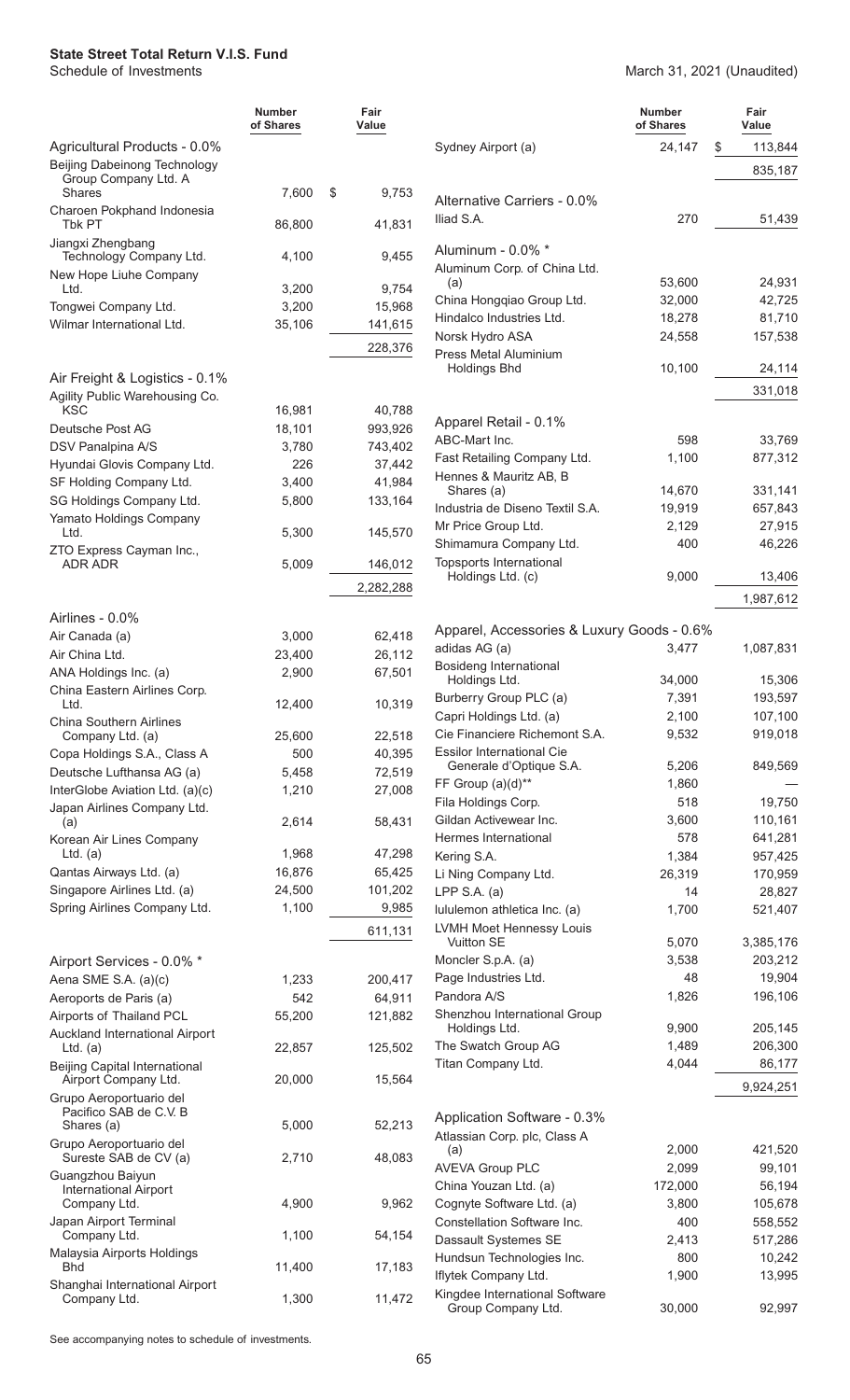|                                                         | <b>Number</b><br>of Shares | Fair<br>Value     |
|---------------------------------------------------------|----------------------------|-------------------|
| Kingsoft Corporation Ltd.                               | 10,000                     | \$<br>66,371      |
| Nemetschek SE                                           | 1,055                      | 67,453            |
| Nice Ltd. (a)                                           | 1,146                      | 248,122           |
| Open Text Corp.                                         | 5,000                      | 238,374           |
| SAP SE                                                  | 19,069                     | 2,340,238         |
| Sapiens International Corp.<br>N.V.                     | 1,568                      | 49,847            |
| TeamViewer AG (a)(c)                                    | 2,937                      | 125,751           |
| <b>Temenos AG</b>                                       | 1,220                      | 176,360           |
| The Sage Group PLC                                      | 19,961                     | 168,766           |
| Thunder Software Technology                             |                            |                   |
| Company Ltd.<br>Weimob Inc. $(a)(c)$                    | 500<br>20,000              | 9,286<br>44,710   |
| WiseTech Global Ltd.                                    | 2,660                      | 58,855            |
| Xero Ltd. (a)                                           | 2,217                      | 213,656           |
| Yonyou Network Technology                               |                            |                   |
| Company Ltd.                                            | 2,600                      | 14,151            |
|                                                         |                            | 5,697,505         |
|                                                         |                            |                   |
| Asset Management & Custody Banks - 0.2%<br>3i Group PLC | 17,770                     | 282,807           |
| Amundi S.A. (a)(c)                                      | 1,110                      | 88,972            |
| <b>Bangkok Commercial Asset</b>                         |                            |                   |
| Management PCL                                          | 56,152                     | 38,992            |
| <b>Brookfield Asset</b>                                 |                            |                   |
| Management Inc., Class A                                | 23,400                     | 1,040,745         |
| China Cinda Asset<br>Management Company Ltd.            |                            |                   |
| H Shares                                                | 408,556                    | 85,133            |
| China Huarong Asset                                     |                            |                   |
| Management Company Ltd.<br>(c)                          | 82,000                     | 10,758            |
| CI Financial Corp.                                      | 13,841                     | 199,876           |
| EQT AB                                                  | 4,351                      | 143,514           |
| Hargreaves Lansdown PLC                                 | 6,063                      | 128,948           |
| <b>HDFC Asset Management</b>                            |                            |                   |
| Company Ltd. (c)                                        | 255                        | 10,181            |
| IGM Financial Inc.                                      | 1,477<br>4,087             | 45,009            |
| Julius Baer Group Ltd.<br>Magellan Financial Group Ltd. | 2,347                      | 262,464<br>80,746 |
| Noah Holdings Ltd. ADR (a)                              | 200                        | 8,880             |
| Partners Group Holding AG                               | 341                        | 437,323           |
| <b>Reinet Investments SCA</b>                           | 1,311                      | 25,908            |
| Schroders PLC                                           | 2,270                      | 109,617           |
| St. James's Place PLC                                   | 9,808                      | 172,399           |
| Standard Life Aberdeen PLC                              | 40,262                     | 161,038           |
|                                                         |                            | 3,333,310         |
| Auto Parts & Equipment - 0.2%                           |                            |                   |
| Adient PLC (a)                                          | 5,600                      | 247,520           |
| Aisin Seiki Company Ltd.                                | 3,000                      | 114,027           |
| <b>Aptiv PLC</b>                                        | 4,000                      | 551,600           |
| Bharat Forge Ltd.                                       | 2,374                      | 19,350            |
| Continental AG (a)                                      | 2,009                      | 266,105           |
| Denso Corp.                                             | 7,900                      | 525,261           |
| Faurecia S.A. (a)                                       | 2,143                      | 114,423           |
| Fuyao Glass Industry Group<br>Company Ltd. H Shares (c) | 7,356                      | 43,761            |
| Fuyao Glass Industry Group<br>Company Ltd.              | 4,200                      | 29,497            |
| Hanon Systems                                           | 2,035                      | 31,736            |
| Huayu Automotive Systems                                |                            |                   |
| Company Ltd. A Shares                                   | 8,268                      | 34,742            |
| Hyundai Mobis Company Ltd.                              | 831                        | 214,404           |
| Koito Manufacturing Company<br>Ltd.                     | 1,900                      | 127,584           |
| Kuang-Chi Technologies<br>Company Ltd. (a)              | 3,100                      | 9,553             |

March 31, 2021 (Unaudited)

|                                                       | <b>Number</b><br>of Shares | Fair<br>Value     |
|-------------------------------------------------------|----------------------------|-------------------|
| Magna International Inc.                              | 5,235                      | \$<br>461,002     |
| Minth Group Ltd.                                      | 8,000                      | 33,340            |
| Motherson Sumi Systems Ltd.                           | 14,997                     | 41,321            |
| <b>NGK Spark Plug Company</b><br>Ltd.                 | 2,800                      | 48,424            |
| Stanley Electric Company Ltd.                         | 2,400                      | 71,566            |
| Sumitomo Electric Industries<br>Ltd.                  |                            |                   |
| Toyoda Gosei Company Ltd.                             | 13,766<br>1,165            | 206,552<br>30,659 |
| Toyota Industries Corp.                               | 2,700                      | 240,923           |
| Valeo S.A.                                            | 4,193                      | 142,765           |
|                                                       |                            |                   |
|                                                       |                            | 3,606,115         |
| Automobile Manufacturers - 0.6%                       |                            |                   |
| Astra International Tbk PT                            | 235,200                    | 85,417            |
| Bayerische Motoren Werke AG                           | 6,046                      | 628,656           |
| BYD Company Ltd.                                      | 11,200                     | 244,124           |
| Chongqing Changan<br>Automobile Company Ltd. A        |                            |                   |
| Shares (a)                                            | 9,541                      | 20,634            |
| Daimler AG                                            | 15,629                     | 1,396,209         |
| Dongfeng Motor Group                                  |                            |                   |
| Company Ltd. H Shares<br>Ferrari N.V.                 | 26,000                     | 24,146            |
|                                                       | 2,302                      | 482,533           |
| Ford Otomotiv Sanayi A/S<br>Geely Automobile Holdings | 1,078                      | 25,178            |
| Ltd.                                                  | 73,000                     | 185,729           |
| <b>Great Wall Motor Company</b><br>Ltd. H Shares      |                            |                   |
| Guangzhou Automobile Group                            | 46,033                     | 127,599           |
| Company Ltd. H Shares                                 | 32,000                     | 26,878            |
| Honda Motor Company Ltd.                              | 29,800                     | 895,079           |
| Hyundai Motor Co.                                     | 1,386                      | 266,974           |
| <b>Isuzu Motors Ltd.</b>                              | 10,100                     | 108,678           |
| Kia Motors Corp.                                      | 3,537                      | 259,083           |
| Li Auto Inc. (a)                                      | 2,200                      | 55,000            |
| Mahindra & Mahindra Ltd.                              | 9,353                      | 101,732           |
| Maruti Suzuki India Ltd.                              | 1,554                      | 145,789           |
| Mazda Motor Corp.                                     | 10,400                     | 84,894            |
| NIO Inc. ADR (a)                                      | 16,523                     | 644,067           |
| Nissan Motor Company Ltd.<br>(a)                      | 42,400                     | 236,327           |
| Renault S.A. (a)                                      | 3,510                      | 152,347           |
| SAIC Motor Corp. Ltd.                                 | 4,600                      | 13,790            |
| Stellantis N.V.                                       | 37,400                     | 663,035           |
| Subaru Corp.                                          | 11,200                     | 223,392           |
| Suzuki Motor Corp.                                    | 6,700                      | 304,683           |
| Tata Motors Ltd. (a)                                  | 20,725                     | 85,549            |
| Toyota Motor Corp.                                    | 38,700                     | 3,017,549         |
| Volkswagen AG                                         | 593                        | 215,498           |
| XPeng Inc. (a)                                        | 2,100                      | 76,671            |
|                                                       |                            | 10,797,240        |
| Automotive Retail - 0.0%                              |                            |                   |
| China Meidong Auto Holdings                           |                            |                   |
| Ltd.                                                  | 10,000                     | 46,370            |
| Hotai Motor Company Ltd.                              | 5,863                      | 120,823           |
| Petrobras Distribuidora S.A.                          | 7,000                      | 27,390            |
| PTT Oil & Retail Business PCL                         | 35,600                     | 36,739            |
| USS Company Ltd.                                      | 4,000                      | 78,335            |
| Zhongsheng Group Holdings<br>Ltd.                     | 5,500                      | 38,768            |
|                                                       |                            | 348,425           |
|                                                       |                            |                   |
| Biotechnology - 0.2%                                  |                            |                   |
| 3SBio Inc. (a)(c)                                     | 11,500                     | 10,162            |
| Affimed N.V. (a)                                      | 6,700                      | 52,997            |
| Alkermes PLC (a)                                      | 2,400                      | 44,832            |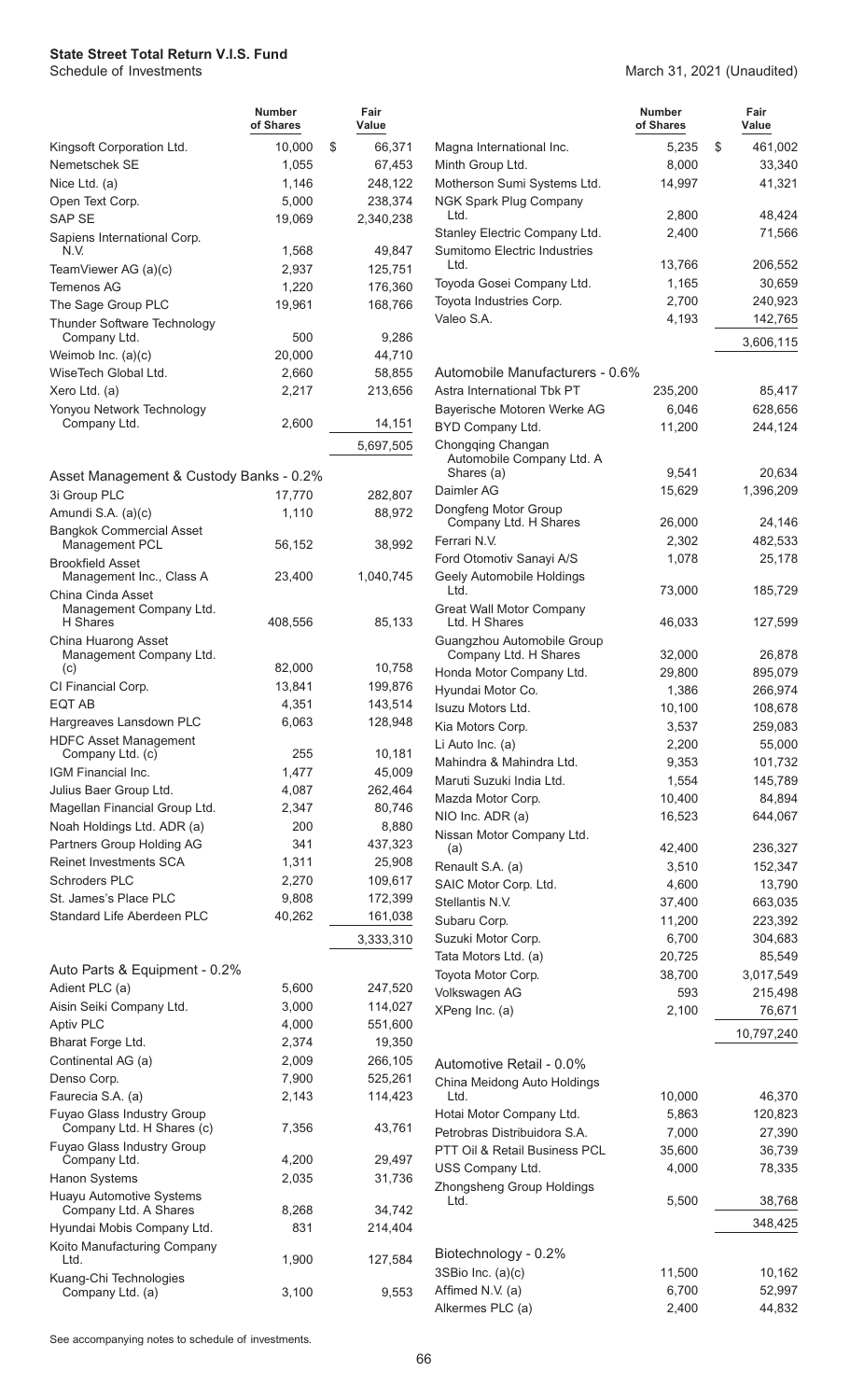March 31, 2021 (Unaudited)

|                                               | <b>Number</b><br>of Shares | Fair<br>Value       |                            |
|-----------------------------------------------|----------------------------|---------------------|----------------------------|
| Alteogen Inc. (a)                             | 335                        | \$<br>26,522        | Cable & Sa                 |
| Argenx SE (a)                                 | 824                        | 227,004             | <b>Cyfrowy Pols</b>        |
| BeiGene Ltd. (a)                              | 600                        | 208,848             | Grupo Telev                |
| Biocon Ltd. (a)                               | 4,296                      | 24,026              | Megacable I                |
| Celltrion Inc. (a)                            | 1,218                      | 349,230             | C.V.                       |
| Chongqing Zhifei Biological                   |                            |                     | <b>MultiChoice</b>         |
| Products Company Ltd.                         | 1,200                      | 31,547              | Quebecor In<br>SES S.A.    |
| CSL Ltd.<br>Galapagos N.V. (a)                | 8,308<br>776               | 1,674,649<br>60,304 | Shaw Comm                  |
| Genmab A/S (a)                                | 1,197                      | 394,779             |                            |
| Grifols S.A.                                  | 5,447                      | 142,953             |                            |
| Hualan Biological                             |                            |                     | Casinos &                  |
| Engineering Inc. A Shares                     | 4,138                      | 25,069              | Aristocrat Le              |
| Innovent Biologics Inc. (a)(c)                | 12,500                     | 126,778             | Crown Reso                 |
| PeptiDream Inc. (a)                           | 1,700                      | 77,846              | Entain PLC                 |
| Prothena Corporation PLC (a)                  | 1,800                      | 45,216              | <b>Evolution Ga</b>        |
| Seegene Inc.                                  | 216                        | 24,830              | (c)                        |
| Shenzhen Kangtai Biological                   |                            |                     | <b>Flutter Enter</b>       |
| Products Company Ltd.                         | 500                        | 10,439              | <b>Galaxy Ente</b>         |
| Walvax Biotechnology<br>Company Ltd.          | 1,400                      | 9,642               | Ltd. $(a)$<br>GAN Ltd. (a) |
| Zai Lab Ltd. (a)                              | 900                        | 120,087             | Genting Bhd                |
|                                               |                            |                     | <b>Genting Mal</b>         |
|                                               |                            | 3,687,760           | <b>Genting Sing</b>        |
| Brewers - 0.2%                                |                            |                     | Kangwon La                 |
| AMBEV S.A.                                    | 56,700                     | 153,631             | La Francaise               |
| Anheuser-Busch InBev S.A.                     | 13,914                     | 878,980             | (c)                        |
| Asahi Group Holdings Ltd.                     | 8,300                      | 350,403             | Melco Resor                |
| Budweiser Brewing Co. APAC                    |                            |                     | Entertainr                 |
| $Ltd.$ (c)                                    | 31,400                     | 93,702              | <b>NEOGAMES</b>            |
| Carlsberg A/S                                 | 1,881                      | 289,702             | OPAP S.A.                  |
| China Resources Beer<br>Holdings Company Ltd. | 18,000                     | 141,116             | Sands China                |
| Cia Cervecerias Unidas S.A.                   | 1,092                      | 9,604               | <b>SJM Holding</b>         |
| Heineken Holding N.V.                         | 2,104                      | 187,688             | <b>Tabcorp Hol</b>         |
| Heineken N.V.                                 | 4,733                      | 487,403             | Wynn Macar                 |
| Kirin Holdings Company Ltd.                   | 15,000                     | 287,851             |                            |
| Tsingtao Brewery Company                      |                            |                     | Coal & Cor                 |
| Ltd. H Shares                                 | 8,924                      | 79,088              | Adaro Energ                |
|                                               |                            | 2,959,168           | Cameco Cor                 |
|                                               |                            |                     | China Shenl                |
| Broadcasting - 0.0%                           |                            |                     | Company                    |
| Zee Entertainment Enterprises                 |                            |                     | Coal India Lt              |
| Ltd.                                          | 10,657                     | 29,618              | <b>Exxaro Reso</b>         |
| Building Products - 0.2%                      |                            |                     | Shaanxi Coa                |
| AGC Inc.                                      | 3,500                      | 146,652             | Company                    |
| Allegion PLC                                  | 1,400                      | 175,868             | Shanxi Coki<br>Group Co    |
| Alpha Pro Tech Ltd. (a)                       | 799                        | 7,798               | Shanxi Meiji               |
| Assa Abloy AB B Shares                        | 18,303                     | 527,065             | Company                    |
| <b>Beijing New Building Materials</b>         |                            |                     | United Tract               |
| <b>PLC</b>                                    | 1,600                      | 10,525              | Uranium En                 |
| Caesarstone Ltd.                              | 1,400                      | 19,222              | Washington                 |
| China Lesso Group Holdings<br>Ltd.            | 25,494                     | 54,828              | & Compar                   |
| Cie de Saint-Gobain (a)                       | 9,293                      | 549,598             | Yanzhou Co<br>Company      |
| Daikin Industries Ltd.                        | 4,500                      | 908,959             |                            |
| Geberit AG                                    | 676                        | 432,111             |                            |
| Guangdong Kinlong Hardware                    |                            |                     | Commercia                  |
| Products Company Ltd.                         | 700                        | 17,692              | Cimpress Pl                |
| Kingspan Group PLC                            | 2,819                      | 239,542             | Dai Nippon I               |
| Lixil Corp.                                   | 4,900                      | 136,357             | Ltd.                       |
| Nibe Industrier AB                            | 5,694                      | 176,903             | Toppan Print               |
| ROCKWOOL International A/S                    | 147                        | 62,118              |                            |
| <b>TOTO Ltd.</b>                              | 2,600                      | 160,000             |                            |
| Trane Technologies PLC                        | 3,527                      | 583,930             | Commodity                  |
| Xinyi Glass Holdings Ltd.                     | 34,000                     | 111,082             | Advanced P                 |
|                                               |                            | 4,320,250           | Asahi Kasei                |

|                                                     | Number<br>of Shares | Fair<br>Value |
|-----------------------------------------------------|---------------------|---------------|
| Cable & Satellite - 0.0%                            |                     |               |
| Cyfrowy Polsat S.A.                                 | 10,245              | \$<br>76,747  |
| Grupo Televisa SAB (a)<br>Megacable Holdings SAB de | 29,500              | 52,453        |
| C.V.                                                | 14,930              | 53,443        |
| MultiChoice Group                                   | 3,931               | 34,328        |
| Quebecor Inc., Class B                              | 3,200               | 85,904        |
| SES S.A.                                            | 7,002               | 55,746        |
| Shaw Communications Inc.                            | 8,500               | 221,013       |
|                                                     |                     | 579,634       |
| Casinos & Gaming - 0.2%                             |                     |               |
| Aristocrat Leisure Ltd.                             | 10,494              | 274,551       |
| Crown Resorts Ltd. (a)                              | 6,801               | 60,917        |
| Entain PLC (a)                                      | 10,683              | 223,743       |
| <b>Evolution Gaming Group AB</b>                    |                     |               |
| (c)                                                 | 2,922               | 431,111       |
| Flutter Entertainment PLC (a)                       | 2,979               | 641,773       |
| <b>Galaxy Entertainment Group</b>                   |                     |               |
| $Ltd.$ (a)                                          | 40,000              | 360,154       |
| GAN Ltd. (a)                                        | 1,900               | 34,580        |
| <b>Genting Bhd</b>                                  | 17,900              | 21,714        |
| Genting Malaysia Bhd                                | 19,500              | 14,438        |
| Genting Singapore Ltd.                              | 110,400             | 75,594        |
| Kangwon Land Inc. (a)<br>La Francaise des Jeux SAEM | 846                 | 18,912        |
| (c)                                                 | 1,570               | 71,539        |
| Melco Resorts &<br>Entertainment Ltd. ADR           | 3,900               | 77,649        |
| NEOGAMES S.A. (a)                                   | 600                 | 21,462        |
| OPAP S.A.                                           | 2,669               | 36,168        |
| Sands China Ltd. (a)                                | 44,400              | 221,873       |
| SJM Holdings Ltd.                                   | 36,000              | 47,046        |
| Tabcorp Holdings Ltd.                               | 40,487              | 144,317       |
| Wynn Macau Ltd. (a)                                 | 28,400              | 55,233        |
|                                                     |                     | 2,832,774     |
| Coal & Consumable Fuels - 0.0% *                    |                     |               |
| Adaro Energy Tbk PT                                 | 205,600             | 16,632        |
| Cameco Corp.                                        | 7,200               | 119,384       |
| China Shenhua Energy                                |                     |               |
| Company Ltd.                                        | 79.490              | 163,797       |
| Coal India Ltd.                                     | 11,110              | 19,807        |
| Exxaro Resources Ltd.                               | 2,782               | 32,756        |
| Shaanxi Coal Industry<br>Company Ltd.               | 6,700               | 11,294        |
| Shanxi Coking Coal Energy                           |                     |               |
| Group Company Ltd.<br>Shanxi Meijin Energy          | 13,500              | 10,308        |
| Company Ltd. (a)                                    | 9,000               | 9,835         |
| <b>United Tractors Tbk PT</b>                       | 21,200              | 32,293        |
| Uranium Energy Corp. (a)                            | 11,600              | 33,176        |
| Washington H Soul Pattinson<br>& Company Ltd.       | 1,967               | 47,312        |
| Yanzhou Coal Mining                                 |                     |               |
| Company Ltd.                                        | 16,900              | 25,747        |
|                                                     |                     | 522,341       |
| Commercial Printing - 0.0% *                        |                     |               |
| Cimpress PLC (a)                                    | 1,100               | 110,143       |
| Dai Nippon Printing Company                         |                     |               |
| Ltd.<br>Toppan Printing Company Ltd.                | 4,400<br>4,800      | 92,340        |
|                                                     |                     | 81,231        |
|                                                     |                     | 283,714       |
| Commodity Chemicals - 0.2%                          |                     |               |
| Advanced Petrochemical Co.                          | 4,479               | 87,182        |
| Asahi Kasei Corp.                                   | 22,900              | 264,127       |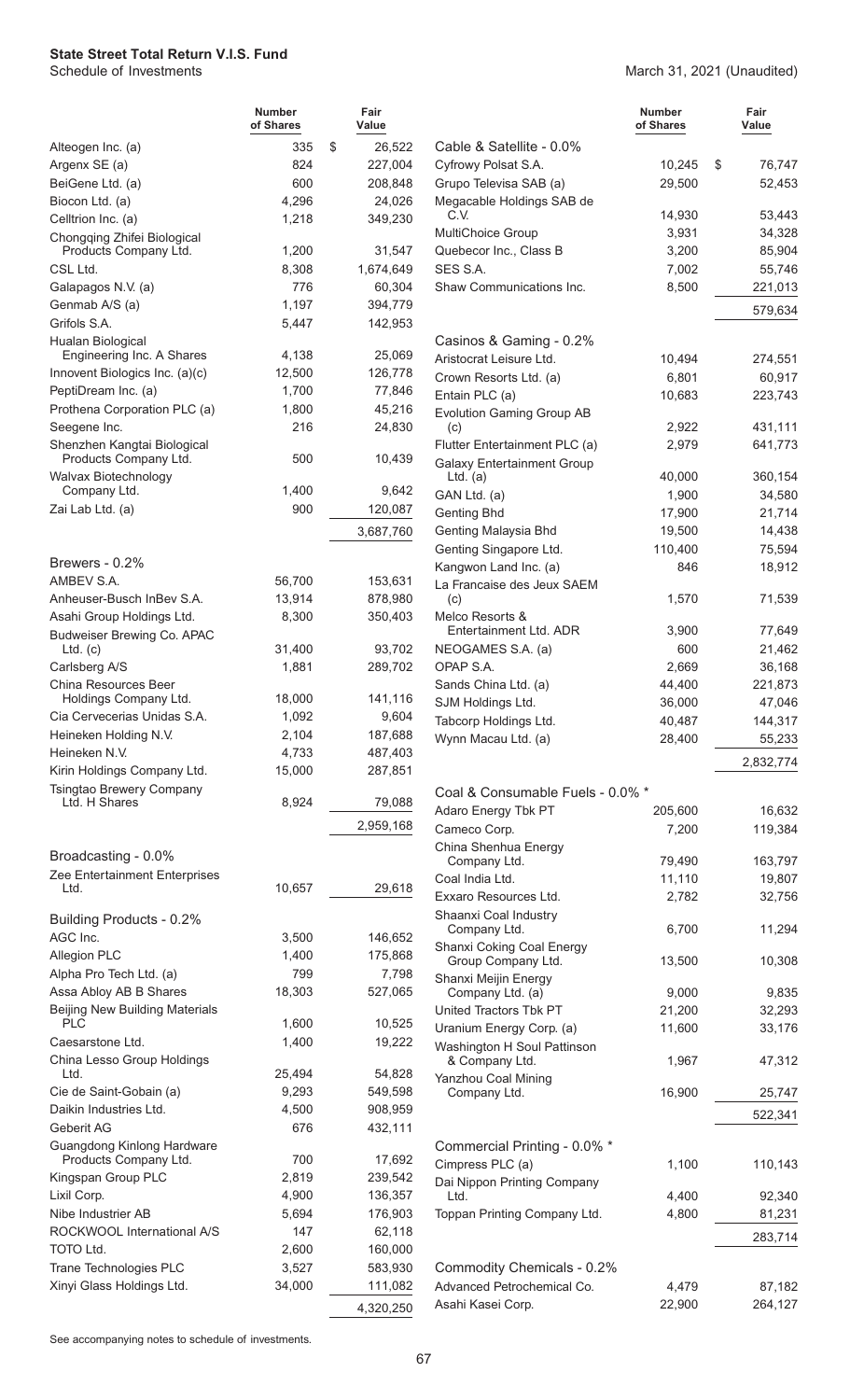Machinery Company Ltd. 69,300 10,758

|                                                      | <b>Number</b><br>of Shares | Fair<br>Value |                                                         | <b>Number</b><br>of Shares | Fair<br>Value |
|------------------------------------------------------|----------------------------|---------------|---------------------------------------------------------|----------------------------|---------------|
| Barito Pacific Tbk PT (a)                            | 363,200                    | \$<br>24,005  | Computer & Electronics Retail - 0.0%                    |                            |               |
| Berger Paints India Ltd.                             | 8,380                      | 87,681        | GOME Retail Holdings Ltd. (a)                           | 143,000<br>\$              | 26,487        |
| Formosa Chemicals & Fibre                            |                            |               | Hikari Tsushin Inc.                                     | 400                        | 80,615        |
| Corp.                                                | 34,000                     | 104,384       | Suning.com Company Ltd.                                 | 9,200                      | 9,647         |
| Formosa Plastics Corp.                               | 42,000                     | 148,670       | Yamada Holdings Company                                 |                            |               |
| Guangzhou Tinci Materials<br>Technology Company Ltd. | 900                        | 11,194        | Ltd.                                                    | 13,214                     | 71,392        |
| Hanwha Solutions Corp. (a)                           | 1,912                      | 84,640        |                                                         |                            | 188,141       |
| Hengli Petrochemical                                 |                            |               | Construction & Engineering - 0.2%                       |                            |               |
| Company Ltd.                                         | 4,500                      | 20,116        | ACS Actividades de                                      |                            |               |
| Hengyi Petrochemical                                 |                            |               | <b>Construccion y Servicios</b>                         |                            |               |
| Company Ltd.                                         | 4,700                      | 10,494        | S.A.                                                    | 4,322                      | 143,551       |
| Indorama Ventures PCL NVDR                           | 20,600                     | 29,334        | Bouygues S.A.                                           | 4,171                      | 167,605       |
| Kingfa Sci & Tech Company<br>Ltd.                    | 7,000                      | 23,162        | <b>China Communications</b>                             |                            |               |
| Kumho Petrochemical                                  |                            |               | Services Corp. Ltd. H<br><b>Shares</b>                  | 113,733                    | 51,055        |
| Company Ltd.                                         | 277                        | 64,860        | China Conch Venture Holdings                            |                            |               |
| Kuraray Company Ltd.                                 | 5,800                      | 66,293        | Ltd.                                                    | 15,000                     | 70,519        |
| LG Chem Ltd.                                         | 609                        | 433,174       | China Railway Group Ltd.                                | 43,600                     | 30,343        |
| Lomon Billions Group                                 |                            |               | China State Construction                                |                            |               |
| Company Ltd. A Shares                                | 5,300                      | 23,086        | Engineering Corp. Ltd.                                  | 26,700                     | 21,120        |
| Lotte Chemical Corp.                                 | 203                        | 53,990        | China State Construction<br>International Holdings Ltd. | 18,000                     | 12,340        |
| <b>Mesaieed Petrochemical</b><br>Holding Co.         | 44,246                     | 22,603        | CIMIC Group Ltd. (a)                                    | 1,705                      | 22,843        |
| Mitsui Chemicals Inc.                                | 3,400                      | 107,539       | Eiffage S.A. (a)                                        | 1,521                      | 152,592       |
| Nan Ya Plastics Corp.                                | 54,000                     | 151,025       | Ferrovial S.A.                                          | 8,887                      | 232,190       |
| National Industrialization Co.                       |                            |               | Gamuda Bhd (a)                                          | 11,500                     | 9,929         |
| (a)                                                  | 3,424                      | 13,841        | GS Engineering &                                        |                            |               |
| Orbia Advance Corp. SAB de                           |                            |               | Construction Corp.                                      | 609                        | 23,138        |
| C.V.                                                 | 11,300                     | 30,138        | <b>HOCHTIEF AG</b>                                      | 452                        | 40,533        |
| Orica Ltd.                                           | 7,412                      | 78,753        | Hyundai Engineering &                                   |                            |               |
| Orion Engineered Carbons<br>S.A.                     | 3,600                      | 70,992        | Construction Company Ltd.                               | 836                        | 32,539        |
| Petronas Chemicals Group                             |                            |               | Kajima Corp.                                            | 8,200                      | 116,581       |
| <b>Bhd</b>                                           | 24,500                     | 47,269        | Larsen & Toubro Ltd.                                    | 8,416                      | 163,327       |
| PTT Global Chemical PCL                              |                            |               | Obayashi Corp.                                          | 11,900                     | 109,308       |
| <b>NVDR</b>                                          | 27,000                     | 54,216        | <b>Samsung Engineering</b><br>Company Ltd. (a)          | 1,648                      | 20,386        |
| Rongsheng Petrochemical                              |                            |               | Shimizu Corp.                                           | 10,100                     | 81,897        |
| Company Ltd.                                         | 4,500                      | 18,888        | Skanska AB, B Shares                                    | 6,212                      | 156,079       |
| Sahara International<br>Petrochemical Co.            | 2,101                      | 12,381        | Taisei Corp.                                            | 3,500                      | 135,249       |
| Saudi Basic Industries Corp.                         | 10,570                     | 330,876       | Vinci S.A.                                              | 9,523                      | 977,766       |
| Saudi Industrial Investment                          |                            |               | WSP Global Inc.                                         | 2,100                      | 199,766       |
| Group                                                | 1,492                      | 12,929        |                                                         |                            | 2,970,656     |
| Saudi Kayan Petrochemical                            |                            |               |                                                         |                            |               |
| Co. (a)                                              | 8,828                      | 37,521        | Construction Machinery & Heavy Trucks - 0.1%            |                            |               |
| Sinoma Science & Technology<br>Company Ltd.          | 2,800                      | 9,948         | Alstom S.A. (a)                                         | 4,848                      | 242,273       |
| SK Chemicals Company Ltd.                            | 87                         | 19,256        | China Shipbuilding Industry                             |                            |               |
| Teijin Ltd.                                          | 3,300                      | 56,951        | Company Ltd. (a)                                        | 16,100                     | 10,036        |
| Tongkun Group Company Ltd.                           | 3,400                      | 10,701        | Doosan Bobcat Inc. (a)                                  | 508                        | 18,897        |
| Toray Industries Inc.                                | 25,300                     | 163,134       | Epiroc AB A Shares                                      | 12,034                     | 273,089       |
| Tosoh Corp.                                          | 4,782                      | 91,659        | Epiroc AB B Shares                                      | 7,121                      | 148,649       |
| <b>Tronox Holdings PLC</b>                           | 6,400                      | 117,120       | Hino Motors Ltd.                                        | 5,287                      | 45,549        |
| Yanbu National Petrochemical                         |                            |               | <b>Hitachi Construction</b><br>Machinery Company Ltd.   | 2,000                      | 64,163        |
| Co.                                                  | 2,251                      | 41,534        | Hyundai Heavy Industries                                |                            |               |
|                                                      |                            | 3,035,666     | Company Ltd. (a)                                        | 464                        | 54,733        |
|                                                      |                            |               | KION Group AG                                           | 1,318                      | 130,430       |
| Communications Equipment - 0.1%                      |                            |               | Knorr-Bremse AG                                         | 1,325                      | 165,725       |
| Accton Technology Corp.                              | 6,000                      | 58,038        | Komatsu Ltd.                                            | 16,000                     | 495,059       |
| <b>BYD Electronic International</b>                  |                            |               | Samsung Heavy Industries                                |                            |               |
| Company Ltd.                                         | 11,020                     | 64,353        | Company Ltd. (a)                                        | 6,084                      | 41,770        |
| KMW Company Ltd. (a)                                 | 214                        | 12,234        | Sany Heavy Industry Company<br>Ltd.                     | 6,300                      | 32,790        |
| Nokia Oyj (a)                                        | 103,245                    | 413,115       | Sinotruk Hong Kong Ltd.                                 | 5,500                      | 16,483        |
| Telefonaktiebolaget LM<br>Ericsson                   | 53,299                     | 706,573       | Volvo AB (a)                                            | 26,006                     | 659,078       |
| ZTE Corp.                                            | 7,400                      | 18,789        | Weichai Power Company Ltd.                              |                            |               |
|                                                      |                            | 1,273,102     | H Shares                                                | 39,401                     | 97,306        |
|                                                      |                            |               | <b>XCMG Construction</b>                                |                            |               |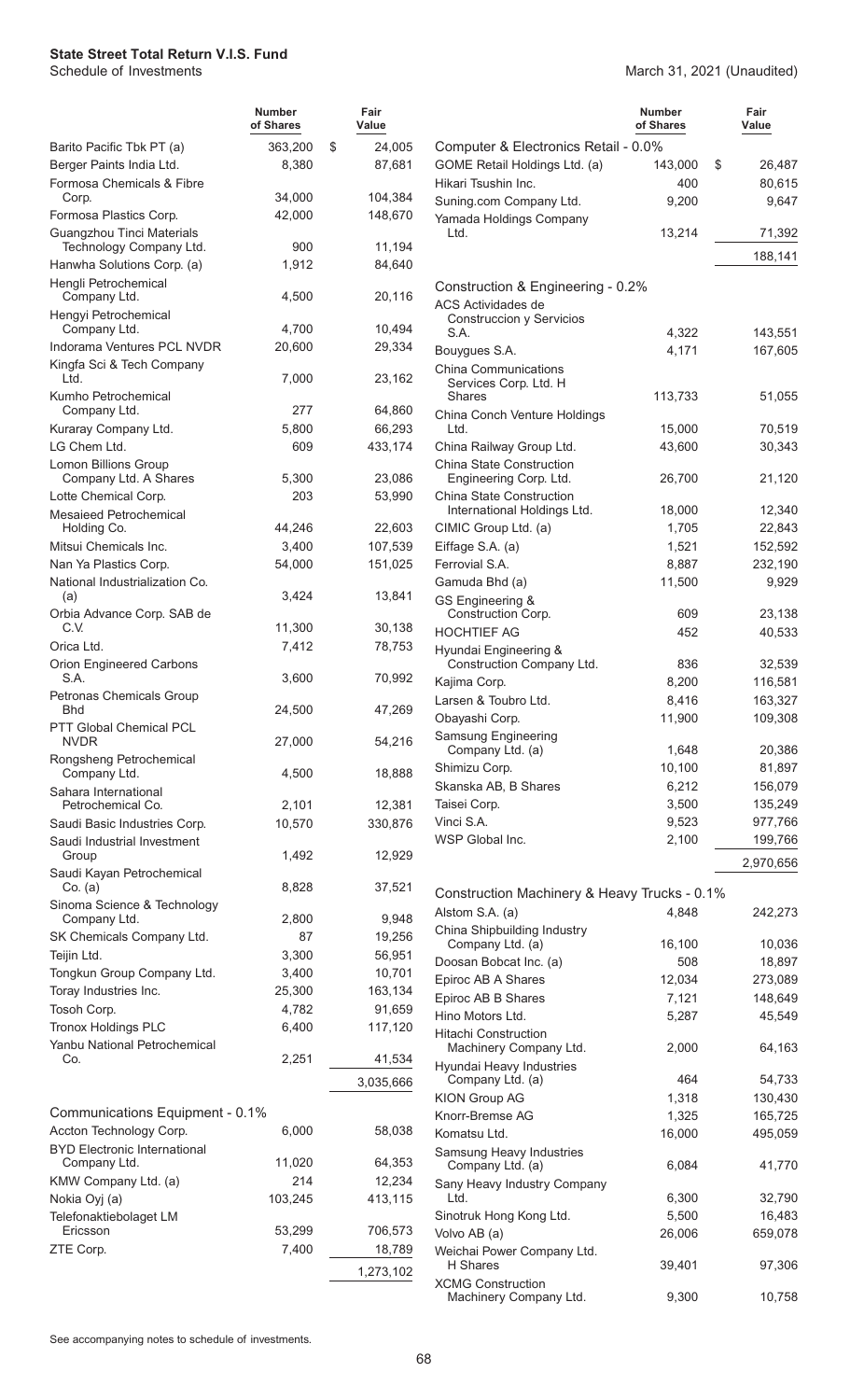#### March 31, 2021 (Unaudited)

|                                                   | <b>Number</b><br>of Shares | Fair<br>Value |                                                                   | <b>Number</b><br>of Shares | Fair<br>Value    |
|---------------------------------------------------|----------------------------|---------------|-------------------------------------------------------------------|----------------------------|------------------|
| Zoomlion Heavy Industry<br>Science and Technology |                            |               | First Quantum Minerals Ltd.<br>Jiangxi Copper Company Ltd.        | 10,700                     | \$<br>203,895    |
| Company Ltd.                                      | 42,748                     | \$<br>61,034  | H Shares                                                          | 27,782                     | 53,102           |
|                                                   |                            | 2,567,822     | KGHM Polska Miedz S.A. (a)                                        | 1,577                      | 76,013           |
| <b>Construction Materials - 0.2%</b>              |                            |               | Lundin Mining Corp.                                               | 12,100                     | 124,480          |
| ACC Ltd.                                          | 441                        | 11,480        | Southern Copper Corp.                                             | 2,090                      | 141,848          |
| Ambuja Cements Ltd.                               | 5,787                      | 24,446        |                                                                   |                            | 767,243          |
| Anhui Conch Cement                                |                            |               |                                                                   |                            |                  |
| Company Ltd. H Shares<br>Anhui Conch Cement       | 20,081                     | 130,568       | Data Processing & Outsourced Services - 0.2%<br>Adyen N.V. (a)(c) | 332                        | 742,745          |
| Company Ltd. A Shares                             | 7,369                      | 57,526        | Afterpay Ltd. (a)                                                 | 3,901                      | 301,576          |
| <b>Beijing Oriental Yuhong</b>                    |                            |               | Amadeus IT Group S.A. (a)                                         | 8,226                      | 583,755          |
| Waterproof Technology                             |                            |               | Cardtronics PLC (a)                                               | 2,100                      | 81,480           |
| Company Ltd. A Shares                             | 4,647                      | 36,234        | Computershare Ltd.                                                | 9,899                      | 113,395          |
| Cemex SAB de C.V. (a)<br>China Jushi Company Ltd. | 191,700                    | 135,105       | Edenred                                                           | 4,503                      | 235,722          |
| <b>China National Building</b>                    | 3,600                      | 10,535        | <b>EVERTEC Inc.</b>                                               | 3,600                      | 133,992          |
| Material Company Ltd. H                           |                            |               | GMO Payment Gateway Inc.                                          | 700                        | 92,996           |
| <b>Shares</b>                                     | 67,243                     | 97,044        | Nexi S.p.A. $(a)(c)$                                              | 8,025                      | 140,345          |
| <b>China Resources Cement</b>                     |                            |               | StoneCo Ltd. (a)                                                  | 3,000                      | 183,660          |
| Holdings Ltd.                                     | 16,000                     | 17,966        | TravelSky Technology Ltd.                                         | 9,000                      | 21,046           |
| <b>CRH PLC</b>                                    | 14,335                     | 673,411       | Worldline S.A. (a)(c)                                             | 4,332                      | 363,729          |
| Grasim Industries Ltd.                            | 3,304                      | 65,550        |                                                                   |                            | 2,994,441        |
| HeidelbergCement AG                               | 2,717                      | 247,352       | Department Stores - 0.0% *                                        |                            |                  |
| Indocement Tunggal Prakarsa<br><b>Tbk PT</b>      | 18,100                     | 15,234        | Central Retail Corp. PCL (a)                                      | 47,129                     | 56,178           |
| James Hardie Industries PLC                       | 8,107                      | 246,000       | Lojas Renner S.A.                                                 | 10,200                     | 76,984           |
| LafargeHolcim Ltd.                                | 9,560                      | 564,163       | Lotte Shopping Company Ltd.                                       | 146                        | 16,254           |
| POSCO Chemical Company                            |                            |               | Marui Group Company Ltd.                                          | 3,500                      | 65,851           |
| Ltd.                                              | 322                        | 44,100        | Next PLC (a)                                                      | 2,428                      | 263,504          |
| Semen Indonesia Persero Tbk                       |                            |               | <b>SACI Falabella</b>                                             | 9,370                      | 42,676           |
| PT                                                | 38,500                     | 27,632        | Shinsegae Inc.                                                    | 80                         | 19,863           |
| Shree Cement Ltd.                                 | 107                        | 43,122        | Trent Ltd.                                                        | 2,174                      | 22,332           |
| Taiheiyo Cement Corp.                             | 2,100                      | 55,322        | Woolworths Holdings Ltd. (a)                                      | 11,156                     | 37,360           |
| Taiwan Cement Corp.                               | 38,000                     | 62,328        |                                                                   |                            | 601,002          |
| The Siam Cement PCL NVDR                          | 8,700                      | 111,082       |                                                                   |                            |                  |
| UltraTech Cement Ltd.                             | 1,334                      | 122,938       | Distillers & Vintners - 0.2%                                      |                            |                  |
|                                                   |                            | 2,799,138     | Anhui Gujing Distillery<br>Company Ltd.                           | 1,200                      | 24,029           |
| Consumer Electronics - 0.2%                       |                            |               | Becle SAB de C.V.                                                 | 4,500                      | 10,284           |
| Casio Computer Company Ltd.                       | 3,500                      | 66,040        | Beijing Shunxin Agriculture                                       |                            |                  |
| Garmin Ltd.                                       | 2,248                      | 296,399       | Company Ltd.                                                      | 1,400                      | 10,014           |
| LG Electronics Inc.                               | 1,318                      | 174,685       | Davide Campari-Milano N.V.                                        | 10,606                     | 119,068          |
| NavInfo Company Ltd.                              | 4,600                      | 10,215        | Diageo PLC                                                        | 42,707                     | 1,761,499        |
| Panasonic Corp.                                   | 40,300                     | 519,159       | Jiangsu King's Luck Brewery<br>JSC Ltd.                           | 1,400                      | 10,466           |
| Sharp Corp.                                       | 3,900                      | 67,412        | Jiangsu Yanghe Brewery                                            |                            |                  |
| Sony Corp.<br>TCL Technology Group Corp.          | 23,000                     | 2,413,439     | Joint-Stock Company Ltd.<br>Kweichow Moutai Company               | 1,100                      | 27,612           |
| A Shares                                          | 25,827                     | 36,765        | Ltd.                                                              | 900                        | 275,575          |
|                                                   |                            | 3,584,114     | Luzhou Laojiao Company Ltd.                                       | 1,100                      | 37,725           |
| Consumer Finance - 0.0%                           |                            |               | Pernod Ricard S.A.                                                | 3,826                      | 719,696          |
| Acom Company Ltd.                                 | 7,300                      | 34,023        | Remy Cointreau S.A.                                               | 415                        | 76,821           |
| Bajaj Finance Ltd.                                | 3,352                      | 236,102       | Shanxi Xinghuacun Fen Wine                                        |                            |                  |
| Isracard Ltd.                                     |                            | 1             | Factory Company Ltd.                                              | 600                        | 30,433           |
| Krungthai Card PCL                                | 7,400                      | 18,707        | Treasury Wine Estates Ltd.                                        | 13,174                     | 103,852          |
| Lufax Holding Ltd. (a)                            | 2,000                      | 29,040        | United Spirits Ltd. (a)                                           | 2,382                      | 18,126           |
| Muangthai Capital PCL (a)                         | 5,700                      | 12,905        | Wuliangye Yibin Company Ltd.                                      | 2,900                      | 118,445          |
| Muthoot Finance Ltd.                              | 3,065                      | 50,552        |                                                                   |                            | 3,343,645        |
| Samsung Card Company Ltd.                         | 1,677                      | 51,047        | Diversified Banks - 2.5%                                          |                            |                  |
| Shriram Transport Finance                         |                            |               |                                                                   |                            |                  |
| Company Ltd.                                      | 2,391                      | 46,513        | ABN AMRO Group N.V. (a)(c)<br>Absa Group Ltd.                     | 7,724<br>8,154             | 94,048<br>69,628 |
| Srisawad Corp. PCL                                | 7,600                      | 20,733        | Abu Dhabi Commercial Bank                                         |                            |                  |
|                                                   |                            | 499,623       | <b>PJSC</b>                                                       | 26,437                     | 44,552           |
| Copper - 0.0% *                                   |                            |               | Agricultural Bank of China Ltd.                                   |                            |                  |
| Antofagasta PLC                                   | 7,201                      | 167,905       | H Shares                                                          | 419,717                    | 167,899          |
|                                                   |                            |               |                                                                   |                            |                  |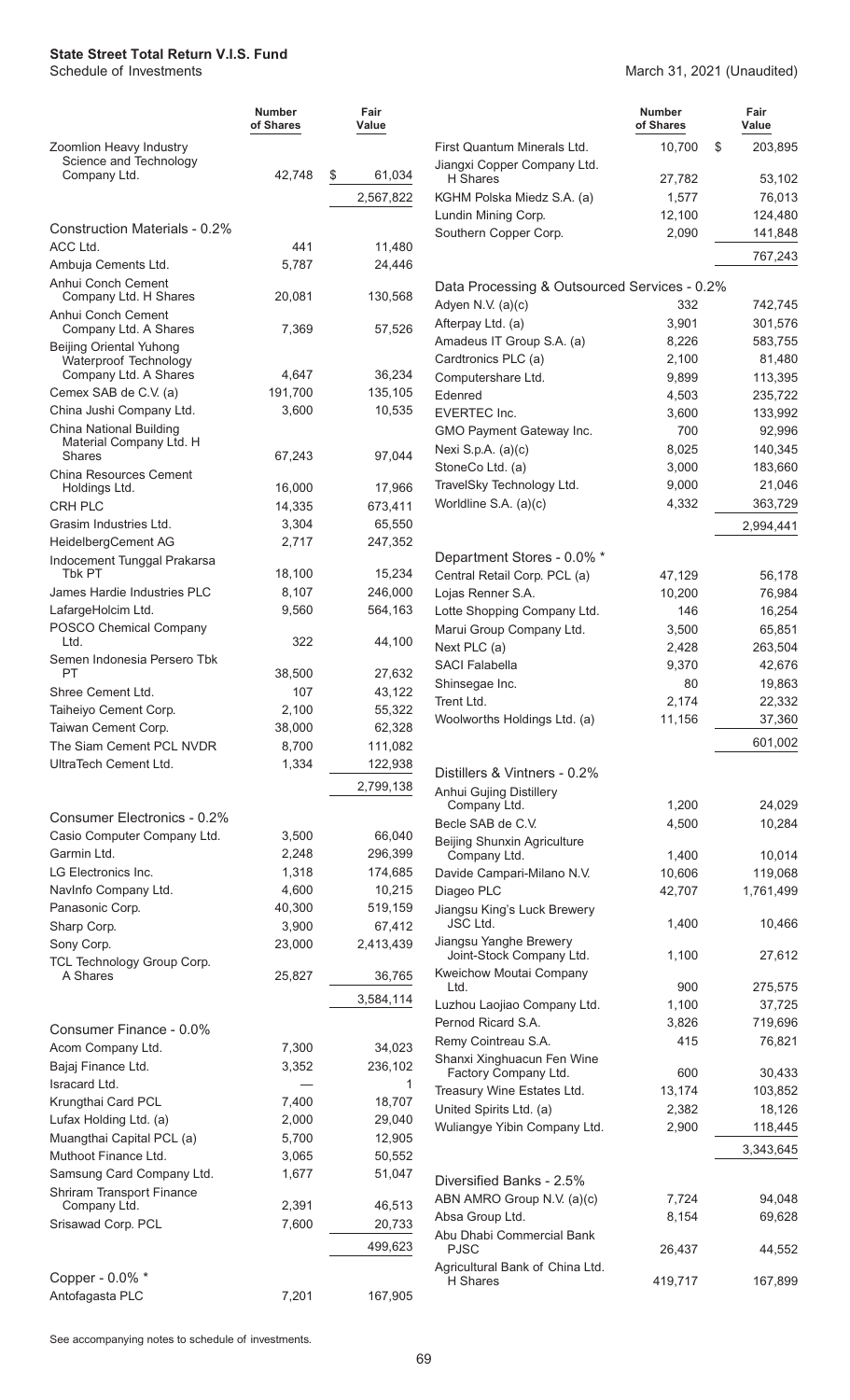|                                                              | <b>Number</b><br>of Shares | Fair<br>Value    |                                                          | <b>Number</b><br>of Shares | Fair<br>Value |
|--------------------------------------------------------------|----------------------------|------------------|----------------------------------------------------------|----------------------------|---------------|
| Agricultural Bank of China Ltd.                              |                            |                  | Credicorp Ltd.                                           | 800                        | \$<br>109,256 |
| A Shares                                                     | 155,647                    | \$<br>80,656     | Credit Agricole S.A. (a)                                 | 21,071                     | 305,721       |
| Akbank T.A.S.                                                | 16,712                     | 9,470            | <b>CTBC Financial Holding</b>                            |                            |               |
| Al Rajhi Bank                                                | 14,536                     | 382,934          | Company Ltd.                                             | 145,000                    | 112,309       |
| Alinma Bank (a)<br><b>Arab National Bank</b>                 | 6,278                      | 30,801           | Danske Bank A/S                                          | 12,595                     | 236,258       |
| Australia & New Zealand                                      | 3,667                      | 20,416           | DBS Group Holdings Ltd.<br><b>DNB ASA</b>                | 32,800<br>16,987           | 702,822       |
| Banking Group Ltd.                                           | 51,868                     | 1,113,258        | Dubai Islamic Bank PJSC                                  |                            | 362,173       |
| Axis Bank Ltd. (a)                                           | 28,546                     | 272,307          | E.Sun Financial Holding                                  | 88,557                     | 109,697       |
| Banco Bilbao Vizcaya                                         |                            |                  | Company Ltd.                                             | 92,000                     | 84,155        |
| Argentaria S.A.                                              | 121,761                    | 633,386          | Emirates NBD Bank PJSC                                   | 27,546                     | 86,242        |
| Banco Bradesco S.A.                                          | 12,400                     | 51,661           | Erste Group Bank AG (a)                                  | 5,102                      | 173,415       |
| Banco de Chile                                               | 421,882                    | 49,875           | FinecoBank Banca Fineco                                  |                            |               |
| Banco de Credito e                                           | 442                        |                  | S.p.A. (a)                                               | 11,131                     | 182,563       |
| Inversiones S.A.<br>Banco do Brasil S.A.                     | 9,900                      | 23,442<br>53,421 | First Abu Dhabi Bank PJSC                                | 29,750                     | 118,250       |
| Banco Inter S.A.                                             | 1,200                      | 33,325           | <b>First Financial Holding</b><br>Company Ltd.           | 261,608                    | 203,543       |
| Banco Santander Brasil S.A.                                  | 4,100                      | 28,772           | Grupo Financiero Banorte                                 |                            |               |
| <b>Banco Santander Chile</b>                                 | 705,020                    | 44,162           | SAB de C.V. (a)                                          | 32,300                     | 181,750       |
| Banco Santander S.A. (a)                                     | 316,655                    | 1,078,160        | Grupo Financiero Inbursa SAB                             |                            |               |
| Bancolombia S.A.                                             | 2,846                      | 22,265           | de CV(a)                                                 | 19,300                     | 17,517        |
| Bangkok Bank PCL NVDR                                        | 4,800                      | 19,354           | <b>Gulf Bank KSCP</b>                                    | 13,858                     | 10,087        |
| <b>Bank AlBilad</b>                                          | 2,879                      | 27,021           | Hana Financial Group Inc.                                | 3,473                      | 131,340       |
| <b>Bank Central Asia Tbk PT</b>                              | 120,600                    | 258,013          | Hang Seng Bank Ltd.                                      | 14,000                     | 271,016       |
| Bank Hapoalim BM (a)                                         | 20,735                     | 161,542          | Hong Leong Financial Group<br><b>Bhd</b>                 | 10,887                     | 45,738        |
| Bank Leumi Le-Israel BM                                      | 26,531                     | 175,033          | <b>HSBC Holdings PLC</b>                                 | 371,930                    | 2,171,659     |
| Bank Mandiri Persero Tbk PT                                  | 226,000                    | 95,690           | ICICI Bank Ltd. (a)                                      | 64,274                     | 511,722       |
| Bank Negara Indonesia                                        |                            |                  | Industrial & Commercial Bank                             |                            |               |
| Persero Tbk PT                                               | 88,200                     | 34,764           | of China Ltd. H Shares                                   | 860,505                    | 617,615       |
| Bank of China Ltd. H Shares                                  | 785,868                    | 299,207          | Industrial Bank Company Ltd.                             | 15,000                     | 55,074        |
| Bank of China Ltd. A Shares<br><b>Bank of Communications</b> | 225,894                    | 115,336          | Industrial Bank of Korea                                 | 11,803                     | 95,530        |
| Company Ltd. H Shares                                        | 282,127                    | 179,631          | ING Groep N.V.                                           | 71,229                     | 873,319       |
| <b>Bank of Montreal</b>                                      | 11,700                     | 1,042,793        | Intesa Sanpaolo S.p.A. (a)                               | 301,594                    | 818,987       |
| Bank of the Philippine Islands                               | 15,830                     | 26,580           | Israel Discount Bank Ltd. A<br>Shares                    | 21,256                     | 88,537        |
| Bank Polska Kasa Opieki S.A.                                 |                            | 35,453           | Japan Post Bank Company                                  |                            |               |
| (a)<br>Bank Rakyat Indonesia                                 | 1,981                      |                  | Ltd.                                                     | 7,400                      | 71,254        |
| Persero Tbk PT                                               | 693,500                    | 210,079          | Kasikornbank PCL NVDR                                    | 21,400                     | 99,296        |
| Banque Saudi Fransi                                          | 12,640                     | 112,400          | KB Financial Group Inc.                                  | 4,752                      | 235,973       |
| <b>Barclays PLC</b>                                          | 316,930                    | 812,970          | KBC Group N.V. (a)                                       | 4,562                      | 332,426       |
| BDO Unibank Inc.                                             | 19,670                     | 41,336           | Komercni banka A/S (a)                                   | 329                        | 10,170        |
| BNP Paribas S.A. (a)                                         | 20,540                     | 1,252,417        | Kotak Mahindra Bank Ltd. (a)<br>Krung Thai Bank PCL NVDR | 6,774<br>77                | 162,416<br>30 |
| BOC Hong Kong Holdings Ltd.                                  | 67,500                     | 235,724          | Kuwait Finance House KSCP                                | 45,618                     | 115,913       |
| Boubyan Bank KSCP                                            | 8,903                      | 17,821           | Lloyds Banking Group PLC (a)                             | 1,293,400                  | 759,039       |
| CaixaBank S.A.                                               | 81,177                     | 251,780          | Malayan Banking Bhd                                      | 83,900                     | 166,930       |
| Canadian Imperial Bank of                                    | 8,100                      | 793,018          | Masraf Al Rayan QSC                                      | 8,748                      | 10,307        |
| Commerce<br>Capitec Bank Holdings Ltd. (a)                   | 786                        | 75,577           | MCB Bank Ltd.                                            | 33,659                     | 37,946        |
| China Bohai Bank Company                                     |                            |                  | Mediobanca Banca di Credito                              |                            |               |
| Ltd. $(a)(c)$                                                | 26,500                     | 11,896           | Finanziario S.p.A. (a)                                   | 11,341                     | 126,040       |
| China CITIC Bank Corp. Ltd. H                                |                            |                  | Mega Financial Holding<br>Company Ltd.                   | 230,276                    | 257,449       |
| <b>Shares</b>                                                | 281,881                    | 143,217          | Metropolitan Bank & Trust Co.                            | 10,500                     | 9,605         |
| China Common Rich<br>Renewable Energy                        |                            |                  | Mitsubishi UFJ Financial                                 |                            |               |
| Investments Ltd. (a)(d)                                      | 64,000                     |                  | Group Inc.                                               | 223,200                    | 1,195,180     |
| China Construction Bank Corp.                                | 1,192,400                  | 1,024,104        | Mizrahi Tefahot Bank Ltd.                                | 2,562                      | 66,948        |
| China Everbright Bank                                        |                            |                  | Mizuho Financial Group Inc.                              | 44,100                     | 638,153       |
| Company Ltd. H Shares                                        | 84,883                     | 37,013           | Moneta Money Bank A/S (a)(c)                             | 24,837                     | 92,646        |
| China Everbright Bank                                        |                            | 49,946           | National Australia Bank Ltd.                             | 60,083                     | 1,189,818     |
| Company Ltd. A Shares<br>China Merchants Bank                | 80,320                     |                  | National Bank of Canada                                  | 6,100                      | 414,335       |
| Company Ltd.                                                 | 64,300                     | 493,533          | National Bank of Kuwait SAKP                             | 80,420                     | 214,719       |
| China Minsheng Banking                                       |                            |                  | <b>National Commercial Bank</b>                          | 17,117                     | 242,351       |
| Corp. Ltd. H Shares                                          | 212,700                    | 123,388          | <b>Natwest Group PLC</b>                                 | 88,594                     | 239,883       |
| CIMB Group Holdings Bhd                                      | 61,300                     | 64,161           | Nedbank Group Ltd.                                       | 4,393                      | 41,650        |
| Commerzbank AG (a)                                           | 18,295                     | 112,413          | Nordea Bank Abp                                          | 59,164                     | 583,746       |
| Commonwealth Bank of<br>Australia                            | 32,397                     | 2,124,533        | OTP Bank Nyrt (a)                                        | 2,310                      | 98,931        |
|                                                              |                            |                  |                                                          |                            |               |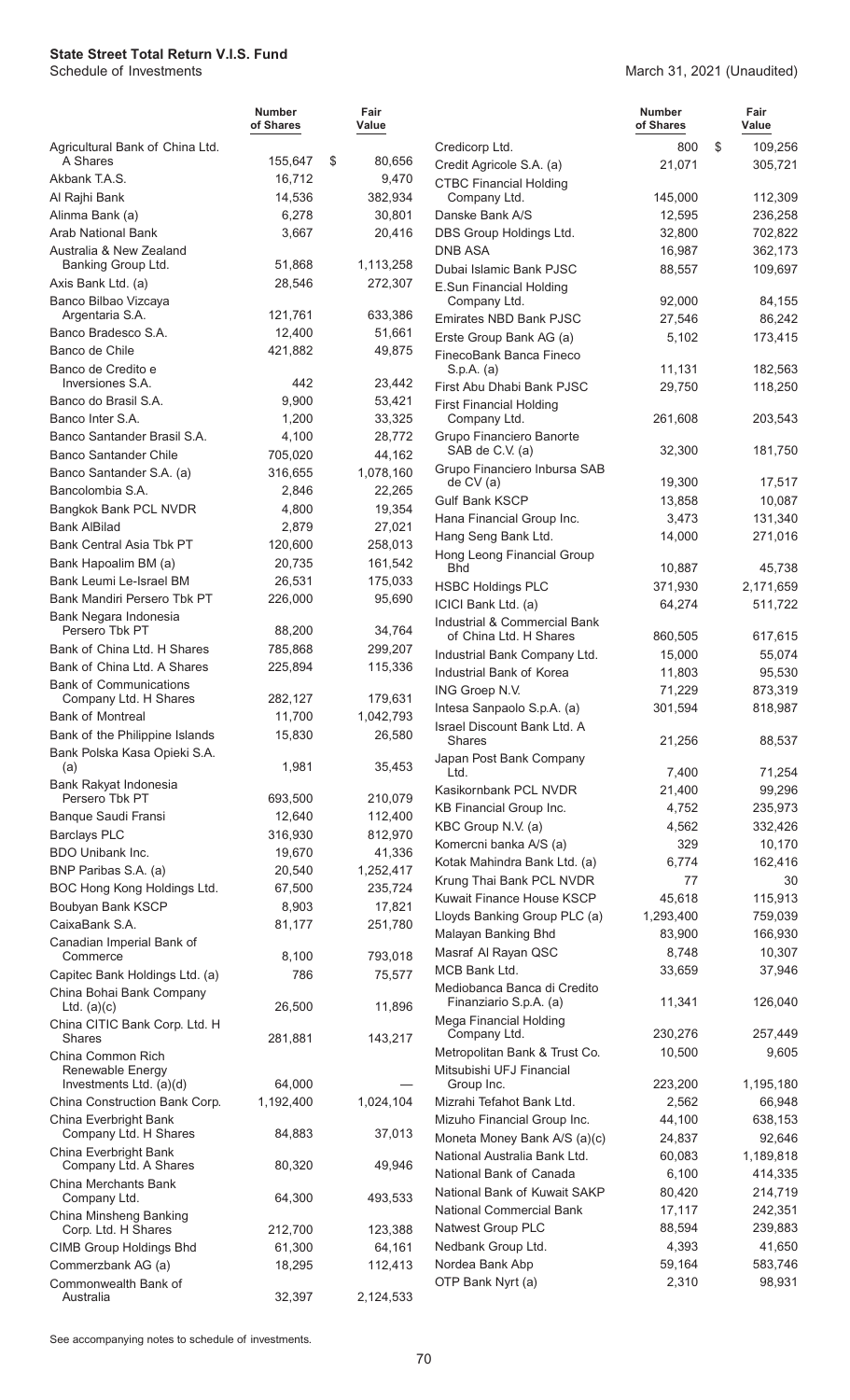March 31, 2021 (Unaudited)

|                                                           | <b>Number</b><br>of Shares | Fair<br>Value |                                                     | <b>Number</b><br>of Shares | Fair<br>Value     |
|-----------------------------------------------------------|----------------------------|---------------|-----------------------------------------------------|----------------------------|-------------------|
| Oversea-Chinese Banking                                   |                            |               | Diversified Capital Markets - 0.2%                  |                            |                   |
| Corporation Ltd.                                          | 61,300                     | \$<br>536,078 | Banco BTG Pactual S.A.                              | 4,287                      | \$<br>73,729      |
| Ping An Bank Company Ltd.<br>Postal Savings Bank of China | 14,400                     | 48,306        | China Everbright Ltd.                               | 47,953                     | 62,667            |
| Company Ltd. H Shares (c)                                 | 173,675                    | 129,791       | Credit Suisse Group AG                              | 44,698                     | 470,275           |
| Powszechna Kasa                                           |                            |               | Deutsche Bank AG (a)                                | 35,854                     | 429,314           |
| Oszczednosci Bank Polski                                  |                            |               | Macquarie Group Ltd.                                | 6,271                      | 729,963           |
| S.A. (a)                                                  | 9,841                      | 81,626        | Mirae Asset Daewoo Company<br>Ltd.                  | 2,076                      | 18,087            |
| Public Bank Bhd<br><b>Qatar International Islamic</b>     | 165,400                    | 167,534       | Natixis S.A. (a)                                    | 17,289                     | 82,945            |
| <b>Bank QSC</b>                                           | 51,672                     | 124,036       | <b>UBS Group AG</b>                                 | 66,946                     | 1,041,019         |
| Qatar Islamic Bank SAQ                                    | 7,553                      | 34,145        |                                                     |                            | 2,907,999         |
| <b>Qatar National Bank QPSC</b>                           | 53,589                     | 264,781       |                                                     |                            |                   |
| Raiffeisen Bank International                             |                            |               | Diversified Chemicals - 0.1%                        |                            |                   |
| AG(a)                                                     | 2,703                      | 59,502        | Arkema S.A.                                         | 1,261                      | 153,170           |
| RHB Bank Bhd                                              | 54,333                     | 70,365        | <b>BASF SE</b>                                      | 16,772                     | 1,396,407         |
| <b>Riyad Bank</b>                                         | 14,020                     | 83,887        | <b>LANXESS AG</b>                                   | 1,517                      | 112,075           |
| Royal Bank of Canada                                      | 26,012                     | 2,398,067     | Mitsubishi Chemical Holdings                        |                            | 175,743           |
| Samba Financial Group<br>Santander Bank Polska S.A.       | 10,969                     | 112,603       | Corp.<br>Mitsubishi Gas Chemical                    | 23,400                     |                   |
| (a)                                                       | 343                        | 19,001        | Companies Inc.                                      | 2,837                      | 69,680            |
| Sberbank of Russia PJSC                                   |                            |               | Nissan Chemical Corp.                               | 2,300                      | 123,014           |
| ADR                                                       | 30,963                     | 476,985       | Pidilite Industries Ltd.                            | 1,035                      | 25,614            |
| Shanghai Pudong                                           |                            |               | Sasol Ltd. (a)                                      | 7,253                      | 103,984           |
| Development Bank<br>Company Ltd.                          | 14,400                     | 24,120        | Solvay S.A.                                         | 1,353                      | 168,877           |
| Shinhan Financial Group                                   |                            |               | Sumitomo Chemical Company                           |                            |                   |
| Company Ltd.                                              | 4,930                      | 163,135       | Ltd.                                                | 27,200                     | 141,046           |
| SinoPac Financial Holdings                                |                            |               |                                                     |                            | 2,469,610         |
| Company Ltd.                                              | 361,633                    | 162,864       |                                                     |                            |                   |
| Skandinaviska Enskilda<br>Banken AB (a)                   | 29,720                     | 362,963       | Diversified Metals & Mining - 0.5%                  |                            |                   |
| Societe Generale S.A. (a)                                 | 14,804                     | 388,262       | African Rainbow Minerals Ltd.<br>Anglo American PLC | 2,484<br>22,402            | 46,784<br>878,561 |
| Standard Bank Group Ltd.                                  | 15,135                     | 128,562       | BHP Billiton Ltd.                                   | 53,794                     | 1,856,041         |
| <b>Standard Chartered PLC</b>                             | 48,989                     | 337,613       | <b>BHP Group PLC</b>                                | 38,568                     | 1,114,531         |
| State Bank of India (a)                                   | 21,817                     | 108,706       | <b>Boliden AB</b>                                   | 4,995                      | 185,673           |
| Sumitomo Mitsui Financial                                 |                            |               | China Molybdenum Co., Ltd.                          | 30,000                     | 18,175            |
| Group Inc.                                                | 23,800                     | 863,046       | China Molybdenum Company                            |                            |                   |
| Sumitomo Mitsui Trust                                     |                            |               | Ltd.                                                | 22,300                     | 17,946            |
| Holdings Inc.                                             | 6,200                      | 216,523       | China Northern Rare Earth                           |                            |                   |
| Svenska Handelsbanken AB                                  | 28,411                     | 309,199       | Group High-Tech Company<br>Ltd. $(a)$               | 3,700                      | 10,782            |
| Swedbank AB<br><b>Taiwan Cooperative Financial</b>        | 16,537                     | 291,987       | Ganfeng Lithium Company                             |                            |                   |
| Holding Company Ltd.                                      | 257,874                    | 191,148       | Ltd.                                                | 900                        | 12,930            |
| <b>TCS Group Holding PLC</b>                              | 1,338                      | 77,604        | GEM Company Ltd.                                    | 7,800                      | 10,176            |
| The Bank of East Asia Ltd.                                | 24,000                     | 51,121        | Glencore PLC (a)                                    | 182,485                    | 715,669           |
| The Bank of Nova Scotia                                   | 22,100                     | 1,382,426     | Grupo Mexico SAB de C.V.                            | 46,442                     | 243,917           |
| The Bank of NT Butterfield &                              |                            |               | Korea Zinc Company Ltd.                             | 210                        | 75,799            |
| Son Ltd.                                                  | 2,900                      | 110,838       | Merdeka Copper Gold Tbk PT                          | 105,900                    | 15,675            |
| The Commercial Bank PQSC                                  | 19,729                     | 26,275        | (a)<br><b>MMC Norilsk Nickel PJSC</b>               |                            |                   |
| The Saudi British Bank                                    | 9,155                      | 64,322        | ADR ADR                                             | 9,064                      | 282,616           |
| The Shanghai Commercial &<br>Savings Bank Ltd.            | 16,000                     | 23,524        | Rio Tinto Ltd.                                      | 6,779                      | 571,827           |
| The Siam Commercial Bank                                  |                            |               | Rio Tinto PLC                                       | 20,491                     | 1,569,065         |
| PCL NVDR                                                  | 7,600                      | 27,117        | Saudi Arabian Mining Co. (a)                        | 4,796                      | 72,891            |
| The Toronto-Dominion Bank                                 | 33,100                     | 2,158,472     | South32 Ltd.                                        | 88,327                     | 189,041           |
| Turkiye Garanti Bankasi A/S                               |                            |               | <b>Sumitomo Metal Mining</b>                        |                            |                   |
| (a)                                                       | 20,019                     | 16,182        | Company Ltd.                                        | 4,200                      | 181,645           |
| Turkiye Is Bankasi AS C<br>Shares (a)                     | 63,144                     | 36,774        | Teck Resources Ltd. (a)                             | 8,600                      | 164,699           |
| UniCredit S.p.A. (a)                                      | 38,812                     | 411,135       | Vedanta Ltd.                                        | 21,040                     | 65,828            |
| United Overseas Bank Ltd.                                 | 21,500                     | 413,326       | Zhejiang Huayou Cobalt<br>Company Ltd. (a)          | 1,100                      | 11,524            |
| VTB Bank PJSC GDR GDR                                     | 21,532                     | 23,470        |                                                     |                            | 8,311,795         |
| Westpac Banking Corp.                                     | 65,952                     | 1,226,171     |                                                     |                            |                   |
| Woori Financial Group Inc.                                | 3,483                      | 31,083        | Diversified Real Estate Activities - 0.2%           |                            |                   |
| Yapi ve Kredi Bankasi A/S (a)                             | 114,673                    | 30,483        | <b>Aldar Properties PJSC</b>                        | 79,027                     | 80,896            |
| Yes Bank Ltd. (a)                                         | 119,031                    | 25,397        | Ayala Land Inc.                                     | 92,900                     | 65,745            |
|                                                           |                            | 45, 142, 185  | CapitaLand Ltd.                                     | 48,200                     | 134,885           |
|                                                           |                            |               | City Developments Ltd.                              | 8,300                      | 49,296            |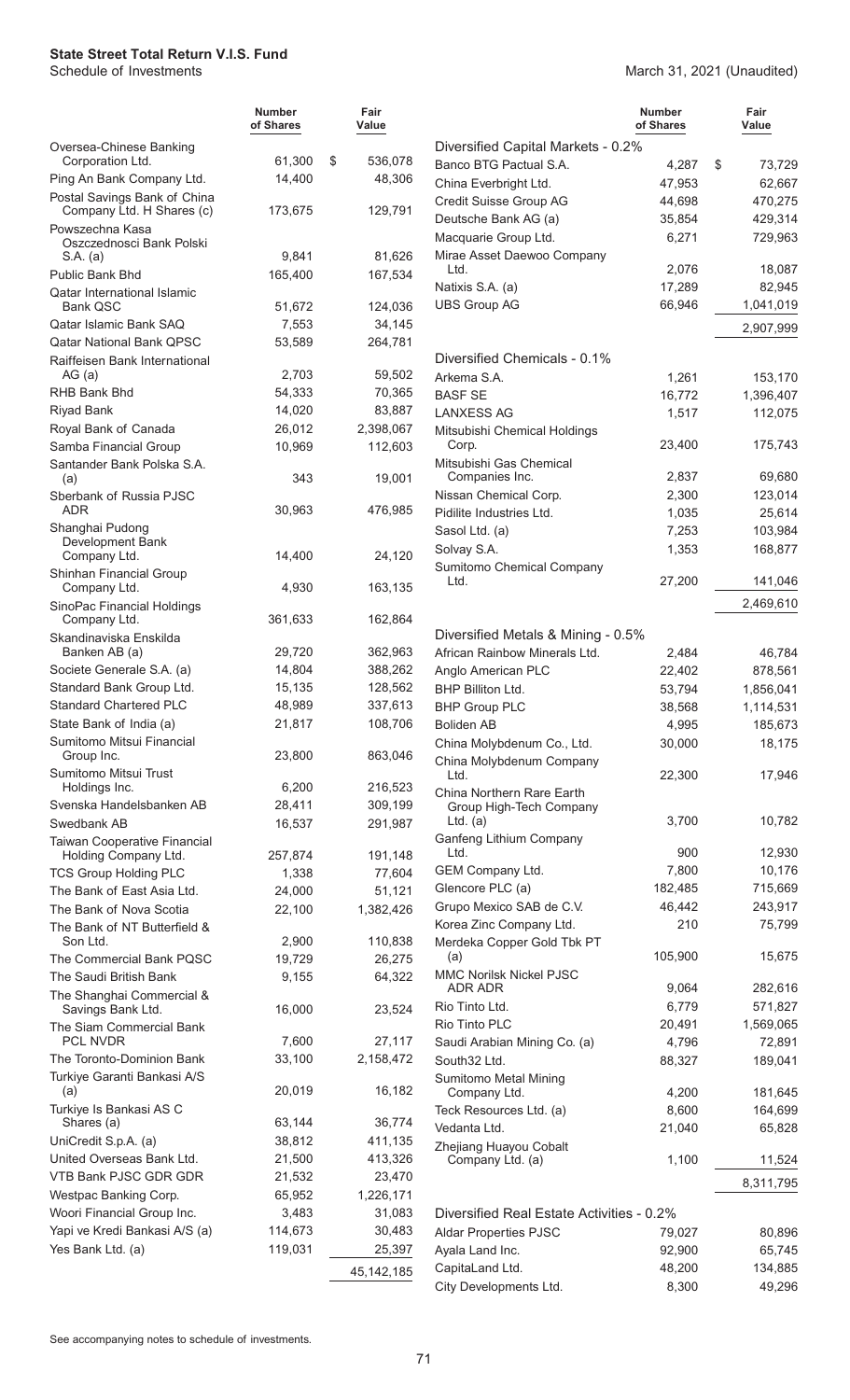#### March 31, 2021 (Unaudited)

|                                                         | <b>Number</b><br>of Shares | Fair<br>Value |
|---------------------------------------------------------|----------------------------|---------------|
| Daito Trust Construction<br>Company Ltd.                | 1,200                      | \$<br>139,330 |
| Daiwa House Industry<br>Company Ltd.                    | 10,300                     | 302,102       |
| DLF Ltd.                                                | 7,407                      | 29,080        |
| ESR Cayman Ltd. (a)(c)                                  | 33,600                     | 109,991       |
| Hang Lung Properties Ltd.                               | 37,000                     | 96,135        |
| Lendlease Corporation Ltd.                              | 12,568                     | 123,676       |
| Mitsubishi Estate Company<br>Ltd.                       | 21,600                     | 377,756       |
| Mitsui Fudosan Company Ltd.<br>New World Development    | 16,700                     | 379,868       |
| Company Ltd.<br>Nomura Real Estate                      | 28,000                     | 144,782       |
| Holdings Inc.                                           | 2,096                      | 50,551        |
| Shenzhen Investment Ltd.                                | 174,181                    | 60,492        |
| Sumitomo Realty &                                       |                            |               |
| Development Company Ltd.                                | 5,700                      | 201,486       |
| Sun Hung Kai Properties Ltd.                            | 24,000                     | 363,653       |
| Swire Pacific Ltd., Class A                             | 9,000                      | 67,490        |
| The Wharf Holdings Ltd.                                 | 15,000                     | 39,746        |
| Tokyu Fudosan Holdings Corp.                            | 11,200                     | 66,389        |
| UOL Group Ltd.                                          | 8,500                      | 49,978        |
|                                                         |                            | 2,933,327     |
| Diversified REITs - 0.1%<br>Daiwa House REIT Investment |                            |               |
| Corp.<br>Fibra Uno Administracion S.A.                  | 36                         | 96,793        |
| de C.V.                                                 | 34,700                     | 40,516        |
| Gecina S.A.                                             | 837                        | 115,489       |
| Growthpoint Properties Ltd.                             | 34,723                     | 31,040        |
| <b>Land Securities Group PLC</b>                        | 12,863                     | 122,473       |
| Mirvac Group<br>Nomura Real Estate Master               | 71,903                     | 136,912       |
| Fund Inc.                                               | 77                         | 115,953       |
| Stockland<br><b>Suntec Real Estate Investment</b>       | 43,590                     | 146,082       |
| Trust                                                   | 36,100                     | 41,914        |
| The GPT Group                                           | 35,571                     | 124,626       |
| United Urban Investment Corp.                           | 54                         | 72,619        |
|                                                         |                            | 1,044,417     |
| Diversified Support Services - 0.0%                     |                            |               |
| Brambles Ltd.<br>Ever Sunshine Lifestyle                | 27,022                     | 217,750       |
| Services Group Ltd.                                     | 6,000                      | 15,096        |
| Ritchie Bros Auctioneers Inc.                           | 2,000                      | 117,086       |
|                                                         |                            | 349,932       |
| Drug Retail - 0.0% *                                    |                            |               |
| Clicks Group Ltd.                                       | 5,439                      | 88,549        |
| Cosmos Pharmaceutical Corp.                             | 400                        | 62,516        |
| Raia Drogasil S.A.                                      | 11,300                     | 50,182        |
| Sundrug Company Ltd.                                    | 1,300                      | 47,647        |
| Tsuruha Holdings Inc.                                   | 700                        | 90,461        |
| Welcia Holdings Company Ltd.                            | 1,744                      | 59,975        |
|                                                         |                            |               |
| Education Services - 0.0%                               |                            | 399,330       |
| China East Education                                    |                            |               |
| Holdings Ltd. (c)                                       | 5,000                      | 10,895        |
| China Education Group                                   |                            |               |
| Holdings Ltd.<br>GSX Techedu Inc., ADR ADR              | 7,000                      | 12,443        |
| (a)<br>Koolearn Technology Holding                      | 1,016                      | 34,422        |
| Ltd. $(a)(c)$                                           | 4,500                      | 10,245        |

|                                                           | Number<br>of Shares | Fair<br>Value     |
|-----------------------------------------------------------|---------------------|-------------------|
| New Oriental Education &<br>Technology Group Inc. ADR     | 19,200              | \$<br>268,800     |
| ADR (a)<br>TAL Education Group ADR (a)                    | 4,800               | 258,480           |
|                                                           |                     | 595,285           |
|                                                           |                     |                   |
| Electric Utilities - 0.4%                                 |                     |                   |
| <b>AusNet Services</b>                                    | 34,267              | 47,893            |
| Centrais Eletricas Brasileiras<br>S.A.                    | 3,200               | 19,434            |
| <b>Chubu Electric Power</b>                               |                     |                   |
| Company Inc.                                              | 11,800              | 152,172           |
| CK Infrastructure Holdings Ltd.<br>CLP Holdings Ltd.      | 12,000<br>30,000    | 71,311<br>291,339 |
| EDP - Energias de Portugal                                |                     |                   |
| S.A.                                                      | 50,692              | 290,146           |
| Electricite de France S.A. (a)                            | 11,321              | 152,216           |
| Elia Group S.A.                                           | 564                 | 62,243            |
| Emera Inc.                                                | 4,600               | 204,701           |
| Endesa S.A.<br>Enel Americas S.A.                         | 5,800<br>392,712    | 153,786<br>65,652 |
| Enel Chile S.A. (a)                                       | 262,988             | 20,529            |
| Enel S.p.A.                                               | 148,522             | 1,482,520         |
| Energisa S.A.                                             | 1,300               | 10,418            |
| Equatorial Energia S.A.                                   | 9,000               | 39,553            |
| Fortis Inc.                                               | 8,500               | 368,783           |
| Fortum Oyj                                                | 8,111               | 216,968           |
| HK Electric Investments & HK<br>Electric Investments Ltd. | 48,369              | 48,030            |
| Hydro One Ltd. (c)                                        | 5,998               | 139,684           |
| Iberdrola S.A.                                            | 111,733             | 1,442,547         |
| Inter Rao UES PJSC (a)                                    | 467,243             | 31,635            |
| Interconexion Electrica S.A.                              |                     |                   |
| <b>ESP</b><br>Korea Electric Power Corp.                  | 10,873<br>2,918     | 66,569<br>59,688  |
| Kyushu Electric Power                                     |                     |                   |
| Company Inc.                                              | 6,900               | 68,188            |
| Manila Electric Co.                                       | 15,200              | 85,179            |
| Mercury NZ Ltd.                                           | 12,438              | 56,621            |
| Orsted A/S (c)<br>PGE Polska Grupa                        | 3,454               | 559,205           |
| Energetyczna S.A. (a)                                     | 9,640               | 16,607            |
| Power Assets Holdings Ltd.                                | 25,500              | 150,551           |
| Power Grid Corporation of                                 |                     |                   |
| India Ltd.<br>Red Electrica Corporacion                   | 23.449              | 69,163            |
| S.A.                                                      | 7,904               | 140,272           |
| Saudi Electricity Co.                                     | 7,797               | 48,856            |
| <b>SSE PLC</b>                                            | 19,026              | 381,940           |
| Tenaga Nasional Bhd                                       | 18,300              | 44,663            |
| Terna Rete Elettrica Nazionale<br>S.p.A.                  | 25,693              | 194,408           |
| The Chugoku Electric Power                                |                     |                   |
| Company Inc.                                              | 5,300               | 65,183            |
| The Kansai Electric Power<br>Company Inc.                 | 12,900              | 139,857           |
| <b>Tohoku Electric Power</b>                              |                     |                   |
| Company Inc.<br>Tokyo Electric Power Company              | 7,800               | 73,765            |
| Holdings Inc. (a)                                         | 26,400              | 88,159            |
| Verbund AG                                                | 1,243               | 90,576            |
|                                                           |                     | 7,711,010         |
| Electrical Components & Equipment - 0.3%                  |                     |                   |
| ABB Ltd.                                                  | 33,653              | 1,021,229         |
| Ballard Power Systems Inc. (a)                            | 4,100               | 99,984            |
| <b>Contemporary Amperex</b><br>Technology Company Ltd.    | 1,800               | 88,384            |

Eve Energy Company Ltd. 1,500 17,181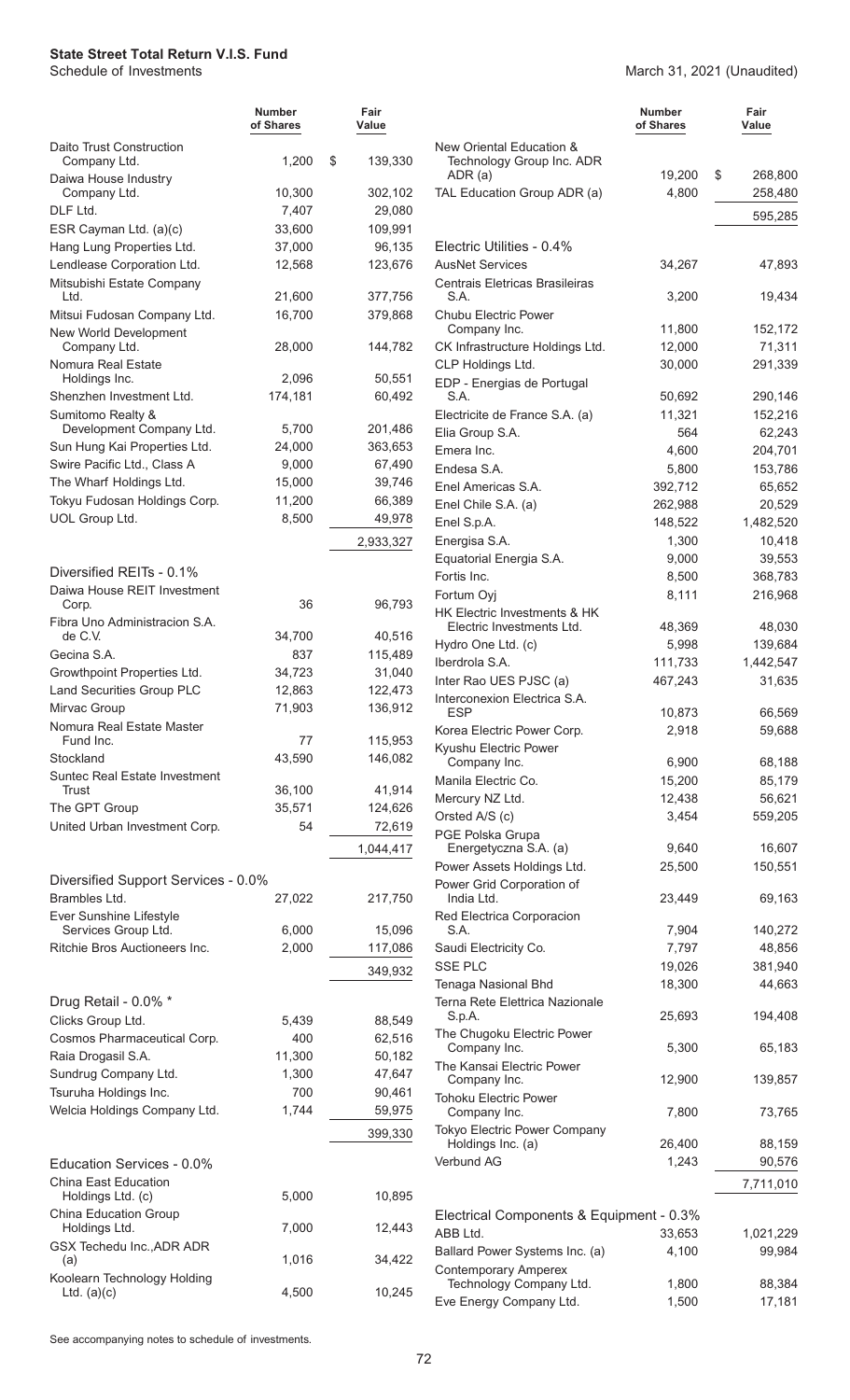|                                                         | Number<br>of Shares | Fair<br>Value |
|---------------------------------------------------------|---------------------|---------------|
| Fuji Electric Company Ltd.                              | 2,300               | \$<br>95,955  |
| Gotion High-tech Company<br>$Ltd.$ (a)                  | 1,800               | 9,884         |
| Havells India Ltd.                                      | 2,186               | 31,405        |
| Legrand S.A.                                            | 4,876               | 454,564       |
| Nidec Corp.                                             | 8,200               | 996,986       |
| nVent Electric plc                                      | 2,300               | 64,193        |
| Prysmian S.p.A.                                         | 4,407               | 143,525       |
| <b>Schneider Electric SE</b>                            | 9,837               | 1,505,875     |
| <b>Sungrow Power Supply</b><br>Company Ltd.             | 1,900               | 20,786        |
| WEG S.A.                                                | 12,623              | 166,786       |
| <b>Zhejiang Chint Electrics</b>                         |                     |               |
| Company Ltd.<br>Zhuzhou CRRC Times Electric             | 1,800               | 9,959         |
| Company Ltd.                                            | 6,500               | 24,246        |
|                                                         |                     | 4,750,942     |
|                                                         |                     |               |
| Electronic Components - 0.2%                            |                     |               |
| AU Optronics Corp. (a)                                  | 103,000             | 75,987        |
| <b>BOE Technology Group</b><br>Company Ltd.             | 24,500              | 23,413        |
| Delta Electronics Inc.                                  | 23,000              | 232,152       |
| Delta Electronics Thailand                              |                     |               |
| PCL                                                     | 3,900               | 36,192        |
| Hamamatsu Photonics KK                                  | 2,600               | 153,882       |
| Hirose Electric Company Ltd.                            | 574                 | 88,412        |
| Ibiden Company Ltd.                                     | 1,900               | 87,520        |
| Innolux Corp.                                           | 98,000              | 72,470        |
| Kingboard Holdings Ltd.<br>Kingboard Laminates Holdings | 5,000               | 27,012        |
| Ltd.                                                    | 20,049              | 43,376        |
| Kyocera Corp.                                           | 5,900               | 375,091       |
| <b>Largan Precision Company</b><br>Ltd.                 | 1,000               | 112,501       |
| Lens Technology Company<br>Ltd. A Shares                | 7,860               | 31,302        |
| LG Display Company Ltd. (a)                             | 2,483               | 49,912        |
| LG Innotek Company Ltd.                                 | 139                 | 25,239        |
| Lingyi iTech Guangdong Co.                              | 8,000               | 9,974         |
| Luxshare Precision Industry<br>Company Ltd.             | 4,900               | 25,265        |
| <b>Maxscend Microelectronics</b><br>Company Ltd.        | 100                 | 9,282         |
| Murata Manufacturing<br>Company Ltd.                    | 10,500              | 840,190       |
| Nan Ya Printed Circuit Board<br>Corp.                   | 3,000               | 37,220        |
| Omron Corp.                                             | 3,397               | 265,612       |
| Samsung Electro-Mechanics<br>Company Ltd.               | 594                 | 98,410        |
| Samsung SDI Company Ltd.                                | 685                 | 399,470       |
| <b>Sunny Optical Technology</b><br>Group Company Ltd.   | 8,700               | 198,296       |
| TDK Corp.                                               | 2,400               | 332,959       |
| Unimicron Technology Corp.                              | 14,000              | 44,895        |
| Walsin Technology Corp.                                 | 3,000               | 26,233        |
| Yageo Corp.                                             | 4,000               | 77,524        |
| Zhen Ding Technology Holding                            |                     |               |
| Ltd.                                                    | 15,665              | 66,156        |
|                                                         |                     | 3,865,947     |
| Electronic Equipment & Instruments - 0.2%               |                     |               |
| Azbil Corp.                                             | 2,300               | 99,181        |
| Halma PLC                                               | 6,933               | 227,084       |
| Hexagon AB, B Shares                                    | 5,139               | 474,970       |
| Hitachi Ltd.                                            | 17,700              | 801,546       |
| Keyence Corp.                                           | 3,300               | 1,501,276     |

### March 31, 2021 (Unaudited)

|                                                           | <b>Number</b><br>of Shares | Fair<br>Value    |
|-----------------------------------------------------------|----------------------------|------------------|
| Yokogawa Electric Corp.                                   | 4,200                      | \$<br>77,462     |
| Zhejiang Dahua Technology<br>Company Ltd.                 | 2,800                      | 10,528           |
|                                                           |                            | 3,340,649        |
| Electronic Manufacturing Services - 0.1%                  |                            |                  |
| <b>AAC Technologies</b>                                   |                            |                  |
| Holdings Inc.                                             | 7,500                      | 37,768           |
| Fabrinet (a)                                              | 2,131                      | 192,621          |
| Foxconn Technology Company<br>Ltd.                        | 5,000                      | 12,722           |
| GoerTek Inc. A Shares                                     | 6,348                      | 26,268           |
| Hon Hai Precision Industry                                |                            |                  |
| Company Ltd.                                              | 155,000                    | 673,606          |
| Venture Corporation Ltd.                                  | 5,000                      | 74,650           |
| Wingtech Technology                                       |                            |                  |
| Company Ltd. A Shares<br>Wuxi Lead Intelligent            | 2,000                      | 29,873           |
| Equipment Company Ltd.                                    | 900                        | 10,835           |
|                                                           |                            | 1,058,343        |
|                                                           |                            |                  |
| Environmental & Facilities Services - 0.0%                |                            |                  |
| A-Living Smart City Services<br>Company Ltd. H Shares (c) | 10,055                     | 44,620           |
| China Everbright International                            |                            |                  |
| Ltd.                                                      | 19,000                     | 12,855           |
| <b>Country Garden Services</b>                            |                            |                  |
| Holdings Company Ltd.                                     | 20,715                     | 209,963          |
| <b>GFL Environmental Inc.</b>                             | 3,400                      | 118,757          |
| Rentokil Initial PLC (a)                                  | 33,862                     | 226,309          |
|                                                           |                            | 612,504          |
| Fertilizers & Agricultural Chemicals - 0.1%               |                            |                  |
| <b>ICL Group Ltd</b>                                      | 12,861                     | 75,476           |
| Nutrien Ltd.                                              | 10,400                     | 560,194          |
| PI Industries Ltd.                                        | 783                        | 24,183           |
| SABIC Agri-Nutrients Co.                                  | 5,130                      | 134,597          |
| Shandong Hualu Hengsheng                                  |                            |                  |
| Chemical Company Ltd.                                     | 1,900                      | 10,874           |
| UPL Ltd.                                                  | 6,134                      | 53,849           |
| Yara International ASA                                    | 3,183                      | 165,855          |
|                                                           |                            | 1,025,028        |
| Financial Exchanges & Data - 0.2%                         |                            |                  |
| ASX Ltd.                                                  | 3,535                      | 191,297          |
| B3 S.A. - Brasil Bolsa Balcao                             | 24,900                     | 241,013          |
| Deutsche Boerse AG                                        | 3,470                      | 577,894          |
| East Money Information                                    |                            |                  |
| Company Ltd.                                              | 6,600                      | 27,421           |
| Hithink RoyalFlush Information<br>Network Company Ltd.    | 500                        | 9,099            |
| Hong Kong Exchanges &<br>Clearing Ltd.                    | 22,000                     | 1,294,342        |
| Japan Exchange Group Inc.                                 | 9,300                      | 218,403          |
| London Stock Exchange                                     |                            |                  |
| Group PLC<br>Moscow Exchange Micex Pj                     | 5,776                      | 553,059          |
| (a)                                                       | 17,461                     | 40,229           |
| Singapore Exchange Ltd.                                   | 14,636                     | 108,604          |
| TMX Group Ltd.                                            | 1,000                      | 103,903          |
|                                                           |                            | 3,365,264        |
|                                                           |                            |                  |
| Food Distributors - 0.0%                                  |                            |                  |
| Bid Corporation Ltd. (a)<br>The SPAR Group Ltd.           | 3,967<br>5,276             | 76,837<br>67,848 |
|                                                           |                            |                  |
|                                                           |                            | 144,685          |

See accompanying notes to schedule of investments.

Shimadzu Corp. 4,100 148,602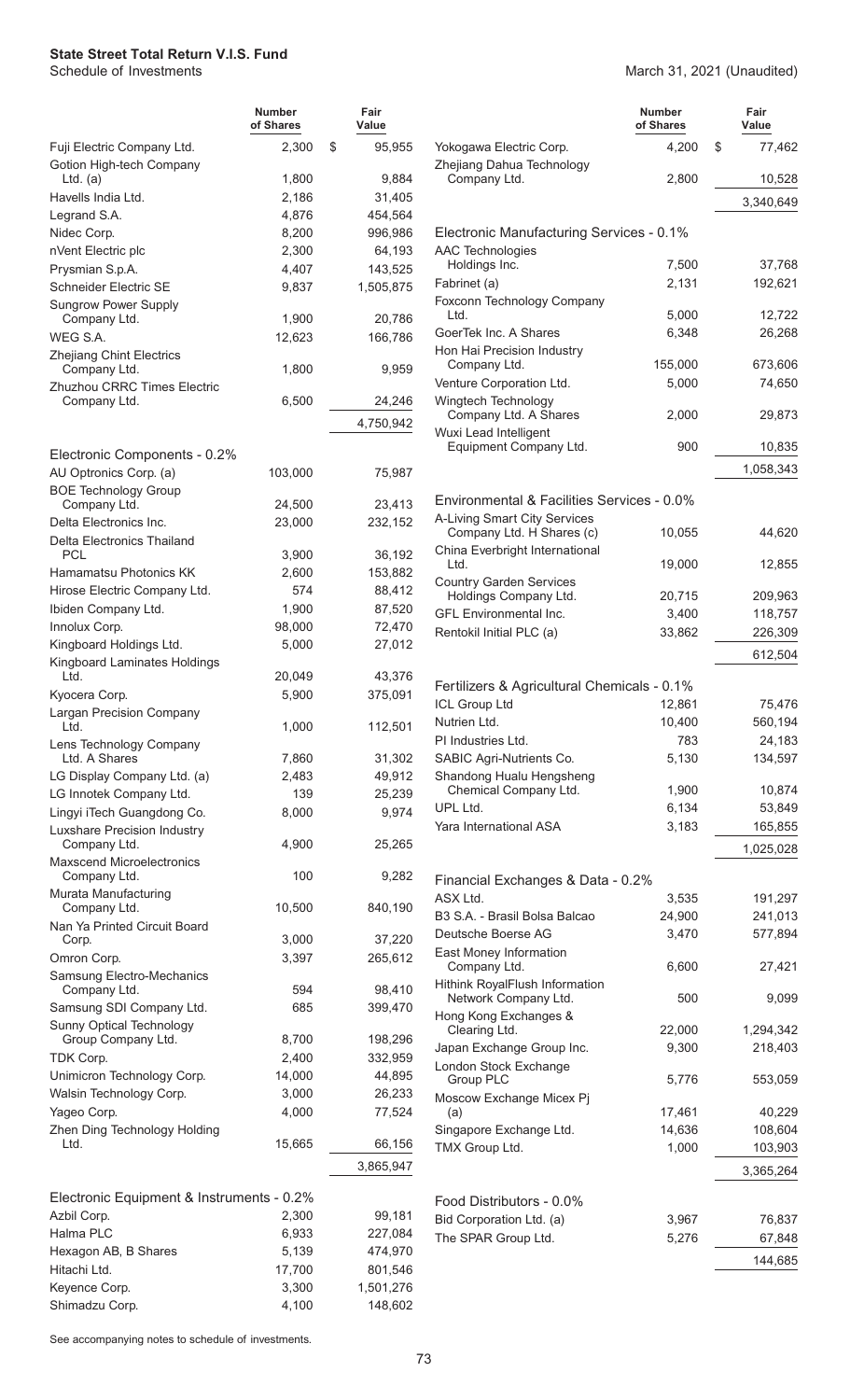|                                                     | <b>Number</b><br>of Shares | Fair<br>Value      |                                    |
|-----------------------------------------------------|----------------------------|--------------------|------------------------------------|
| Food Retail - 0.3%                                  |                            |                    | Petronas G                         |
| Alimentation Couche-Tard Inc.                       | 15,700                     | \$<br>506,158      | Snam S.p.                          |
| Avenue Supermarts Ltd. (a)(c)                       | 1,871                      | 73,164             | Toho Gas (                         |
| <b>BIM Birlesik Magazalar A/S</b>                   | 8,123                      | 69,293             | <b>Tokyo Gas</b>                   |
| CP ALL PCL NVDR (a)                                 | 66,300                     | 146,921            |                                    |
| Dino Polska S.A. (a)(c)                             | 949                        | 62,673             |                                    |
| Empire Company Ltd.                                 | 3,100                      | 96,637             | General N                          |
| <b>Etablissements Franz Colruyt</b><br>N.V.         | 993                        | 59,357             | Canadian <sup>-</sup><br>Ltd., Cla |
| George Weston Ltd.                                  | 1,369                      | 121,210            | Dollarama                          |
| ICA Gruppen AB                                      | 1,837                      | 89,992             | Don Quijot                         |
| J Sainsbury PLC                                     | 32,490                     | 108,704            | Compan                             |
| Jeronimo Martins SGPS S.A.                          | 4,597                      | 77,531             | Magazine l                         |
| Kesko Oyj                                           | 4,988                      | 152,891            | Ryohin Kei                         |
| Kobe Bussan Company Ltd.                            | 2,200                      | 59,032             | Wesfarmer                          |
| Koninklijke Ahold Delhaize N.V.                     | 20,100                     | 561,059            |                                    |
| Lawson Inc.                                         | 900                        | 44,226             | Gold - 0.2                         |
| Loblaw Companies Ltd.                               | 3,219                      | 179,794            | Agnico Ea                          |
| Magnit PJSC GDR                                     | 1,919                      | 28,766             | Aneka Tam                          |
| Metro Inc.<br>President Chain Store Corp.           | 4,576                      | 208,730            | AngloGold                          |
| Seven & I Holdings Company                          | 4,000                      | 38,131             | <b>B2Gold Co</b>                   |
| Ltd.                                                | 13,800                     | 557,370            | <b>Barrick Go</b>                  |
| Shoprite Holdings Ltd.                              | 5,423                      | 57,703             | Caledonia                          |
| Tesco plc                                           | 141,188                    | 445,793            | <b>PLC</b>                         |
| Wm Morrison Supermarkets                            |                            |                    | Cia de Min<br>S.A. ADI             |
| <b>PLC</b>                                          | 44,003                     | 110,767            | Evolution N                        |
| Woolworths Group Ltd.                               | 23,107<br>779              | 719,289            | Franco-Ne                          |
| X5 Retail Group N.V.                                |                            | 25,115             | <b>Gold Fields</b>                 |
|                                                     |                            | 4,600,306          | Harmony C                          |
| Footwear - 0.0%                                     |                            |                    | Compan                             |
| ANTA Sports Products Ltd.                           | 16,276                     | 265,459            | Kinross Go                         |
| Feng TAY Enterprise Company                         |                            |                    | Kirkland La                        |
| Ltd.                                                | 3,000                      | 20,503             | Newcrest N                         |
| Pou Chen Corp.                                      | 11,000                     | 12,722             | Northern S<br>Novagold F           |
| Puma SE (a)                                         | 1,790                      | 175,750            | Polymetal                          |
|                                                     |                            | 474,434            | Polyus PJS                         |
| Forest Products - 0.0% *                            |                            |                    | Shandong                           |
| Svenska Cellulosa AB SCA B                          |                            |                    | Compan                             |
| Shares (a)                                          | 11,064                     | 196,177            | Shandong                           |
| West Fraser Timber Company                          |                            |                    | Compan<br><b>SSR Minin</b>         |
| Ltd.                                                | 1,600                      | 115,094            | <b>Wheaton F</b>                   |
|                                                     |                            | 311,271            | Corp.                              |
| Gas Utilities - 0.1%                                |                            |                    | Yamana G                           |
| AltaGas Ltd.                                        | 5,100                      | 84,970             | Zhaojin Mi                         |
| <b>APA Group</b>                                    | 21,546                     | 164,433            | Compan                             |
| Brookfield Infrastructure Corp.                     | 1,900                      | 145,103            | Zijin Mining<br>Ltd.               |
| China Gas Holdings Ltd.                             | 30,200                     | 123,722            |                                    |
| China Resources Gas Group                           |                            |                    |                                    |
| Ltd.                                                | 8,000                      | 44,350             | Healthcar                          |
| Enagas S.A.                                         | 4,545                      | 98,929             | Alfresa Hol                        |
| ENN Energy Holdings Ltd.                            | 9,300                      | 149,169            | Amplifon S                         |
| GAIL India Ltd.                                     | 17,668                     | 32,744             | Celltrion H                        |
| Hong Kong & China Gas<br>Company Ltd.               | 195,000                    | 308,511            | $Ltd.$ (a)                         |
| Indraprastha Gas Ltd.                               | 3,071                      | 21,520             | Huadong N<br>Ltd.                  |
| Infraestructura Energetica                          |                            |                    | Medipal Ho                         |
| Nova SAB de C.V. (a)                                | 4,900                      | 18,891             | Shanghai I                         |
| Korea Gas Corp. (a)                                 | 354                        | 10,541             | Holding                            |
| Kunlun Energy Company Ltd.                          | 44,000                     | 46,239             | Sinopharm<br>Ltd.                  |
| Naturgy Energy Group S.A.<br>Osaka Gas Company Ltd. | 5,312                      | 130,483<br>132,738 | Suzuken C                          |
| Perusahaan Gas Negara                               | 6,800                      |                    |                                    |
| Persero Tbk                                         | 159,100                    | 14,404             |                                    |

| \$<br>23,149<br>89,324<br>198,300<br>35,686<br>1,300<br>80,353<br>6,900<br>153,767<br>2,048,491<br>General Merchandise Stores - 0.1%<br>Canadian Tire Corporation<br>Ltd., Class A<br>1,000<br>141,886<br>Dollarama Inc.<br>5,400<br>238,539<br>177,217<br>Company Ltd.<br>7,500<br>Magazine Luiza S.A.<br>36,700<br>131,634<br>104,246<br>Ryohin Keikaku Company Ltd.<br>4.400<br>Wesfarmers Ltd.<br>20,705<br>830,604<br>1,624,126<br>Gold - 0.2%<br>Agnico Eagle Mines Ltd.<br>4,400<br>254,334<br>101,000<br>15,645<br>111,703<br>5,125<br>19,200<br>82,645<br>644,647<br>32,500<br>Caledonia Mining Corporation<br>PLC<br>726<br>10,374<br>Cia de Minas Buenaventura<br>S.A. ADR (a)<br>2,500<br>25,075<br>Evolution Mining Ltd.<br>29,641<br>92,110<br>Franco-Nevada Corp.<br>3,500<br>438,569<br>101,748<br>10,926<br>Company Ltd. (a)<br>6.485<br>27,492<br>Kinross Gold Corp.<br>23,000<br>153,169<br>Kirkland Lake Gold Ltd.<br>162,081<br>4,800<br>14,911<br>Newcrest Mining Ltd.<br>277,337<br>Northern Star Resources Ltd.<br>20,085<br>145,023<br>14,100<br>123,516<br>3,877<br>75,930<br>1,075<br>98,954<br>Shandong Gold Mining<br>Company Ltd.<br>9,744<br>3,000<br>Shandong Gold Mining<br>5,250<br>9,846<br>Company Ltd. (c)<br>57,191<br>4,000<br>8,200<br>313,164<br>Corp.<br>Yamana Gold Inc.<br>17,400<br>75,589<br>Company Ltd.<br>10,500<br>9,549<br>Ltd.<br>97,119<br>119,424<br>3,434,859<br>Alfresa Holdings Corp.<br>3,478<br>67,136<br>Amplifon S.p.A. (a)<br>2,274<br>84,829<br><b>Celltrion Healthcare Company</b><br>Ltd. $(a)$<br>875<br>105,147<br><b>Huadong Medicine Company</b><br>1,700<br>9,556<br>Ltd.<br>63,528<br>3,305<br>4,200<br>12,553<br>Holding Company Ltd.<br>13,200<br>31,954<br>Ltd.<br>1,248<br>48,847 |                                | <b>Number</b><br>of Shares | Fair<br>Value |
|--------------------------------------------------------------------------------------------------------------------------------------------------------------------------------------------------------------------------------------------------------------------------------------------------------------------------------------------------------------------------------------------------------------------------------------------------------------------------------------------------------------------------------------------------------------------------------------------------------------------------------------------------------------------------------------------------------------------------------------------------------------------------------------------------------------------------------------------------------------------------------------------------------------------------------------------------------------------------------------------------------------------------------------------------------------------------------------------------------------------------------------------------------------------------------------------------------------------------------------------------------------------------------------------------------------------------------------------------------------------------------------------------------------------------------------------------------------------------------------------------------------------------------------------------------------------------------------------------------------------------------------------------------------------------------------------------------------------------------------------------------------|--------------------------------|----------------------------|---------------|
|                                                                                                                                                                                                                                                                                                                                                                                                                                                                                                                                                                                                                                                                                                                                                                                                                                                                                                                                                                                                                                                                                                                                                                                                                                                                                                                                                                                                                                                                                                                                                                                                                                                                                                                                                              | Petronas Gas Bhd               |                            |               |
|                                                                                                                                                                                                                                                                                                                                                                                                                                                                                                                                                                                                                                                                                                                                                                                                                                                                                                                                                                                                                                                                                                                                                                                                                                                                                                                                                                                                                                                                                                                                                                                                                                                                                                                                                              | Snam S.p.A.                    |                            |               |
|                                                                                                                                                                                                                                                                                                                                                                                                                                                                                                                                                                                                                                                                                                                                                                                                                                                                                                                                                                                                                                                                                                                                                                                                                                                                                                                                                                                                                                                                                                                                                                                                                                                                                                                                                              | Toho Gas Company Ltd.          |                            |               |
|                                                                                                                                                                                                                                                                                                                                                                                                                                                                                                                                                                                                                                                                                                                                                                                                                                                                                                                                                                                                                                                                                                                                                                                                                                                                                                                                                                                                                                                                                                                                                                                                                                                                                                                                                              | Tokyo Gas Company Ltd.         |                            |               |
|                                                                                                                                                                                                                                                                                                                                                                                                                                                                                                                                                                                                                                                                                                                                                                                                                                                                                                                                                                                                                                                                                                                                                                                                                                                                                                                                                                                                                                                                                                                                                                                                                                                                                                                                                              |                                |                            |               |
|                                                                                                                                                                                                                                                                                                                                                                                                                                                                                                                                                                                                                                                                                                                                                                                                                                                                                                                                                                                                                                                                                                                                                                                                                                                                                                                                                                                                                                                                                                                                                                                                                                                                                                                                                              |                                |                            |               |
|                                                                                                                                                                                                                                                                                                                                                                                                                                                                                                                                                                                                                                                                                                                                                                                                                                                                                                                                                                                                                                                                                                                                                                                                                                                                                                                                                                                                                                                                                                                                                                                                                                                                                                                                                              |                                |                            |               |
|                                                                                                                                                                                                                                                                                                                                                                                                                                                                                                                                                                                                                                                                                                                                                                                                                                                                                                                                                                                                                                                                                                                                                                                                                                                                                                                                                                                                                                                                                                                                                                                                                                                                                                                                                              |                                |                            |               |
|                                                                                                                                                                                                                                                                                                                                                                                                                                                                                                                                                                                                                                                                                                                                                                                                                                                                                                                                                                                                                                                                                                                                                                                                                                                                                                                                                                                                                                                                                                                                                                                                                                                                                                                                                              | Don Quijote Holdings           |                            |               |
|                                                                                                                                                                                                                                                                                                                                                                                                                                                                                                                                                                                                                                                                                                                                                                                                                                                                                                                                                                                                                                                                                                                                                                                                                                                                                                                                                                                                                                                                                                                                                                                                                                                                                                                                                              |                                |                            |               |
|                                                                                                                                                                                                                                                                                                                                                                                                                                                                                                                                                                                                                                                                                                                                                                                                                                                                                                                                                                                                                                                                                                                                                                                                                                                                                                                                                                                                                                                                                                                                                                                                                                                                                                                                                              |                                |                            |               |
|                                                                                                                                                                                                                                                                                                                                                                                                                                                                                                                                                                                                                                                                                                                                                                                                                                                                                                                                                                                                                                                                                                                                                                                                                                                                                                                                                                                                                                                                                                                                                                                                                                                                                                                                                              |                                |                            |               |
|                                                                                                                                                                                                                                                                                                                                                                                                                                                                                                                                                                                                                                                                                                                                                                                                                                                                                                                                                                                                                                                                                                                                                                                                                                                                                                                                                                                                                                                                                                                                                                                                                                                                                                                                                              |                                |                            |               |
|                                                                                                                                                                                                                                                                                                                                                                                                                                                                                                                                                                                                                                                                                                                                                                                                                                                                                                                                                                                                                                                                                                                                                                                                                                                                                                                                                                                                                                                                                                                                                                                                                                                                                                                                                              |                                |                            |               |
|                                                                                                                                                                                                                                                                                                                                                                                                                                                                                                                                                                                                                                                                                                                                                                                                                                                                                                                                                                                                                                                                                                                                                                                                                                                                                                                                                                                                                                                                                                                                                                                                                                                                                                                                                              |                                |                            |               |
|                                                                                                                                                                                                                                                                                                                                                                                                                                                                                                                                                                                                                                                                                                                                                                                                                                                                                                                                                                                                                                                                                                                                                                                                                                                                                                                                                                                                                                                                                                                                                                                                                                                                                                                                                              | Aneka Tambang Tbk              |                            |               |
|                                                                                                                                                                                                                                                                                                                                                                                                                                                                                                                                                                                                                                                                                                                                                                                                                                                                                                                                                                                                                                                                                                                                                                                                                                                                                                                                                                                                                                                                                                                                                                                                                                                                                                                                                              | AngloGold Ashanti Ltd.         |                            |               |
|                                                                                                                                                                                                                                                                                                                                                                                                                                                                                                                                                                                                                                                                                                                                                                                                                                                                                                                                                                                                                                                                                                                                                                                                                                                                                                                                                                                                                                                                                                                                                                                                                                                                                                                                                              | B2Gold Corp.                   |                            |               |
|                                                                                                                                                                                                                                                                                                                                                                                                                                                                                                                                                                                                                                                                                                                                                                                                                                                                                                                                                                                                                                                                                                                                                                                                                                                                                                                                                                                                                                                                                                                                                                                                                                                                                                                                                              | Barrick Gold Corp.             |                            |               |
|                                                                                                                                                                                                                                                                                                                                                                                                                                                                                                                                                                                                                                                                                                                                                                                                                                                                                                                                                                                                                                                                                                                                                                                                                                                                                                                                                                                                                                                                                                                                                                                                                                                                                                                                                              |                                |                            |               |
|                                                                                                                                                                                                                                                                                                                                                                                                                                                                                                                                                                                                                                                                                                                                                                                                                                                                                                                                                                                                                                                                                                                                                                                                                                                                                                                                                                                                                                                                                                                                                                                                                                                                                                                                                              |                                |                            |               |
|                                                                                                                                                                                                                                                                                                                                                                                                                                                                                                                                                                                                                                                                                                                                                                                                                                                                                                                                                                                                                                                                                                                                                                                                                                                                                                                                                                                                                                                                                                                                                                                                                                                                                                                                                              |                                |                            |               |
|                                                                                                                                                                                                                                                                                                                                                                                                                                                                                                                                                                                                                                                                                                                                                                                                                                                                                                                                                                                                                                                                                                                                                                                                                                                                                                                                                                                                                                                                                                                                                                                                                                                                                                                                                              |                                |                            |               |
|                                                                                                                                                                                                                                                                                                                                                                                                                                                                                                                                                                                                                                                                                                                                                                                                                                                                                                                                                                                                                                                                                                                                                                                                                                                                                                                                                                                                                                                                                                                                                                                                                                                                                                                                                              | Gold Fields Ltd.               |                            |               |
|                                                                                                                                                                                                                                                                                                                                                                                                                                                                                                                                                                                                                                                                                                                                                                                                                                                                                                                                                                                                                                                                                                                                                                                                                                                                                                                                                                                                                                                                                                                                                                                                                                                                                                                                                              | Harmony Gold Mining            |                            |               |
|                                                                                                                                                                                                                                                                                                                                                                                                                                                                                                                                                                                                                                                                                                                                                                                                                                                                                                                                                                                                                                                                                                                                                                                                                                                                                                                                                                                                                                                                                                                                                                                                                                                                                                                                                              |                                |                            |               |
|                                                                                                                                                                                                                                                                                                                                                                                                                                                                                                                                                                                                                                                                                                                                                                                                                                                                                                                                                                                                                                                                                                                                                                                                                                                                                                                                                                                                                                                                                                                                                                                                                                                                                                                                                              |                                |                            |               |
|                                                                                                                                                                                                                                                                                                                                                                                                                                                                                                                                                                                                                                                                                                                                                                                                                                                                                                                                                                                                                                                                                                                                                                                                                                                                                                                                                                                                                                                                                                                                                                                                                                                                                                                                                              |                                |                            |               |
|                                                                                                                                                                                                                                                                                                                                                                                                                                                                                                                                                                                                                                                                                                                                                                                                                                                                                                                                                                                                                                                                                                                                                                                                                                                                                                                                                                                                                                                                                                                                                                                                                                                                                                                                                              |                                |                            |               |
|                                                                                                                                                                                                                                                                                                                                                                                                                                                                                                                                                                                                                                                                                                                                                                                                                                                                                                                                                                                                                                                                                                                                                                                                                                                                                                                                                                                                                                                                                                                                                                                                                                                                                                                                                              | Novagold Resources Inc. (a)    |                            |               |
|                                                                                                                                                                                                                                                                                                                                                                                                                                                                                                                                                                                                                                                                                                                                                                                                                                                                                                                                                                                                                                                                                                                                                                                                                                                                                                                                                                                                                                                                                                                                                                                                                                                                                                                                                              | Polymetal International PLC    |                            |               |
|                                                                                                                                                                                                                                                                                                                                                                                                                                                                                                                                                                                                                                                                                                                                                                                                                                                                                                                                                                                                                                                                                                                                                                                                                                                                                                                                                                                                                                                                                                                                                                                                                                                                                                                                                              | Polyus PJSC                    |                            |               |
|                                                                                                                                                                                                                                                                                                                                                                                                                                                                                                                                                                                                                                                                                                                                                                                                                                                                                                                                                                                                                                                                                                                                                                                                                                                                                                                                                                                                                                                                                                                                                                                                                                                                                                                                                              |                                |                            |               |
|                                                                                                                                                                                                                                                                                                                                                                                                                                                                                                                                                                                                                                                                                                                                                                                                                                                                                                                                                                                                                                                                                                                                                                                                                                                                                                                                                                                                                                                                                                                                                                                                                                                                                                                                                              |                                |                            |               |
|                                                                                                                                                                                                                                                                                                                                                                                                                                                                                                                                                                                                                                                                                                                                                                                                                                                                                                                                                                                                                                                                                                                                                                                                                                                                                                                                                                                                                                                                                                                                                                                                                                                                                                                                                              | SSR Mining Inc.                |                            |               |
|                                                                                                                                                                                                                                                                                                                                                                                                                                                                                                                                                                                                                                                                                                                                                                                                                                                                                                                                                                                                                                                                                                                                                                                                                                                                                                                                                                                                                                                                                                                                                                                                                                                                                                                                                              | <b>Wheaton Precious Metals</b> |                            |               |
|                                                                                                                                                                                                                                                                                                                                                                                                                                                                                                                                                                                                                                                                                                                                                                                                                                                                                                                                                                                                                                                                                                                                                                                                                                                                                                                                                                                                                                                                                                                                                                                                                                                                                                                                                              |                                |                            |               |
|                                                                                                                                                                                                                                                                                                                                                                                                                                                                                                                                                                                                                                                                                                                                                                                                                                                                                                                                                                                                                                                                                                                                                                                                                                                                                                                                                                                                                                                                                                                                                                                                                                                                                                                                                              | Zhaojin Mining Industry        |                            |               |
|                                                                                                                                                                                                                                                                                                                                                                                                                                                                                                                                                                                                                                                                                                                                                                                                                                                                                                                                                                                                                                                                                                                                                                                                                                                                                                                                                                                                                                                                                                                                                                                                                                                                                                                                                              | Zijin Mining Group Company     |                            |               |
|                                                                                                                                                                                                                                                                                                                                                                                                                                                                                                                                                                                                                                                                                                                                                                                                                                                                                                                                                                                                                                                                                                                                                                                                                                                                                                                                                                                                                                                                                                                                                                                                                                                                                                                                                              |                                |                            |               |
|                                                                                                                                                                                                                                                                                                                                                                                                                                                                                                                                                                                                                                                                                                                                                                                                                                                                                                                                                                                                                                                                                                                                                                                                                                                                                                                                                                                                                                                                                                                                                                                                                                                                                                                                                              |                                |                            |               |
|                                                                                                                                                                                                                                                                                                                                                                                                                                                                                                                                                                                                                                                                                                                                                                                                                                                                                                                                                                                                                                                                                                                                                                                                                                                                                                                                                                                                                                                                                                                                                                                                                                                                                                                                                              | Healthcare Distributors - 0.0% |                            |               |
|                                                                                                                                                                                                                                                                                                                                                                                                                                                                                                                                                                                                                                                                                                                                                                                                                                                                                                                                                                                                                                                                                                                                                                                                                                                                                                                                                                                                                                                                                                                                                                                                                                                                                                                                                              |                                |                            |               |
|                                                                                                                                                                                                                                                                                                                                                                                                                                                                                                                                                                                                                                                                                                                                                                                                                                                                                                                                                                                                                                                                                                                                                                                                                                                                                                                                                                                                                                                                                                                                                                                                                                                                                                                                                              |                                |                            |               |
|                                                                                                                                                                                                                                                                                                                                                                                                                                                                                                                                                                                                                                                                                                                                                                                                                                                                                                                                                                                                                                                                                                                                                                                                                                                                                                                                                                                                                                                                                                                                                                                                                                                                                                                                                              |                                |                            |               |
|                                                                                                                                                                                                                                                                                                                                                                                                                                                                                                                                                                                                                                                                                                                                                                                                                                                                                                                                                                                                                                                                                                                                                                                                                                                                                                                                                                                                                                                                                                                                                                                                                                                                                                                                                              |                                |                            |               |
|                                                                                                                                                                                                                                                                                                                                                                                                                                                                                                                                                                                                                                                                                                                                                                                                                                                                                                                                                                                                                                                                                                                                                                                                                                                                                                                                                                                                                                                                                                                                                                                                                                                                                                                                                              | Medipal Holdings Corp.         |                            |               |
|                                                                                                                                                                                                                                                                                                                                                                                                                                                                                                                                                                                                                                                                                                                                                                                                                                                                                                                                                                                                                                                                                                                                                                                                                                                                                                                                                                                                                                                                                                                                                                                                                                                                                                                                                              | Shanghai Pharmaceuticals       |                            |               |
|                                                                                                                                                                                                                                                                                                                                                                                                                                                                                                                                                                                                                                                                                                                                                                                                                                                                                                                                                                                                                                                                                                                                                                                                                                                                                                                                                                                                                                                                                                                                                                                                                                                                                                                                                              | Sinopharm Group Company        |                            |               |
|                                                                                                                                                                                                                                                                                                                                                                                                                                                                                                                                                                                                                                                                                                                                                                                                                                                                                                                                                                                                                                                                                                                                                                                                                                                                                                                                                                                                                                                                                                                                                                                                                                                                                                                                                              | Suzuken Company Ltd.           |                            |               |
|                                                                                                                                                                                                                                                                                                                                                                                                                                                                                                                                                                                                                                                                                                                                                                                                                                                                                                                                                                                                                                                                                                                                                                                                                                                                                                                                                                                                                                                                                                                                                                                                                                                                                                                                                              |                                |                            | 423,550       |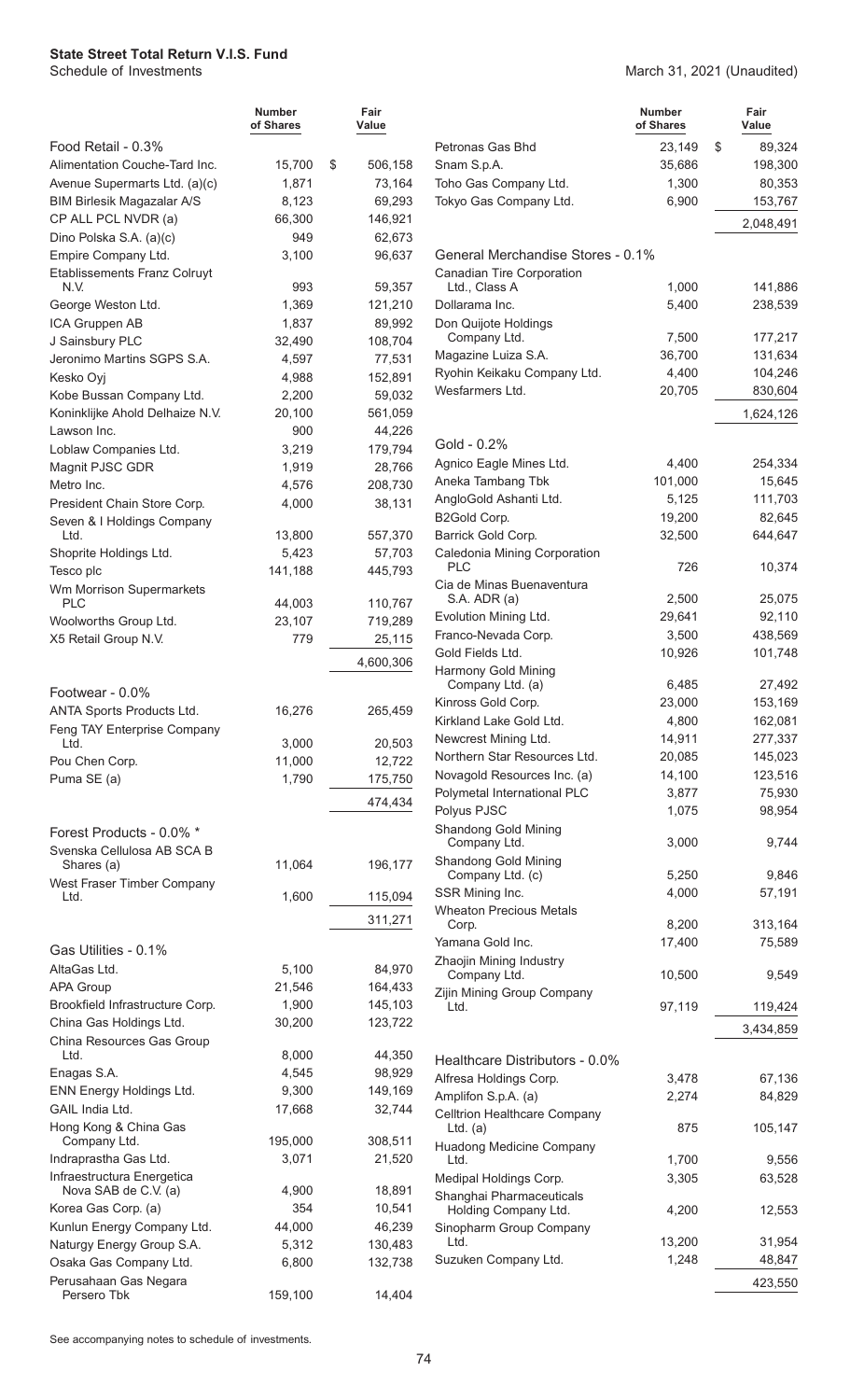AK Medical Holdings Ltd. (c) 14,215 Ambu A/S 2,993 BioMerieux 756 Carl Zeiss Meditec AG 735 Cochlear Ltd. 1,201 DiaSorin S.p.A. 460

Corporation Ltd. 10,523

**Number of Shares**

Healthcare Equipment - 0.4%

Fisher & Paykel Healthcare

| Fair<br>Value      |                                                         | <b>Number</b><br>of Shares | Fair<br>Value |
|--------------------|---------------------------------------------------------|----------------------------|---------------|
|                    | Hartalega Holdings Bhd                                  | 19,500                     | \$<br>41,996  |
| \$<br>18,101       | Hoya Corp.                                              | 6.900                      | 812,077       |
| 140.901            | Kossan Rubber Industries                                | 23,700                     | 18,633        |
| 96,405             | Quotient Ltd. (a)                                       | 4,900                      | 18,032        |
| 111.004<br>192,983 | Shandong Weigao Group<br><b>Medical Polymer Company</b> |                            |               |
|                    | Ltd.                                                    | 28,000                     | 55,248        |
| 73,959             | Sri Trang Gloves Thailand PCL                           | 8,400                      | 11,021        |
| 236,570            | Supermax Corporation Bhd                                | 22,199                     | 20,397        |
| 184.514            | <b>Top Glove Corporation Bhd</b>                        | 68,600                     | 74,779        |
| 0.71.701           |                                                         |                            | 0.100101      |

Healthcare Technology - 0.0% Alibaba Health Information

Ping An Healthcare and

Technology Company Ltd.<br>(a)(c)

Doosan Heavy Industries & Construction Company Ltd.<br>(a)

Heavy Electrical Equipment - 0.1%

| <b>GN Store Nord AS</b>                                            | 2,338   | 184,514   |
|--------------------------------------------------------------------|---------|-----------|
| Koninklijke Philips N.V. (a)                                       | 16,637  | 951,764   |
| Lepu Medical Technology<br>Beijing Company Ltd.                    | 2,300   | 10,274    |
| LivaNova PLC (a)                                                   | 2,900   | 213,817   |
| Medtronic PLC                                                      | 20,100  | 2,374,413 |
| Microport Scientific Corp.                                         | 9,000   | 50,647    |
| Novocure Ltd. (a)                                                  | 1,500   | 198,270   |
| Olympus Corp.                                                      | 21,300  | 441,614   |
| Shenzhen Mindray<br><b>Bio-Medical Electronics</b><br>Company Ltd. | 700     | 42,580    |
| Siemens Healthineers AG (c)                                        | 4,908   | 266,499   |
| Smith & Nephew PLC                                                 | 15,991  | 304,025   |
| Sonova Holding AG (a)                                              | 1,000   | 266,057   |
| Straumann Holding AG                                               | 189     | 236,765   |
| Sysmex Corp.                                                       | 3,100   | 334,548   |
| Terumo Corp.                                                       | 11,800  | 427,043   |
| William Demant Holding A/S<br>(a)                                  | 1,978   | 83,991    |
|                                                                    |         | 7,256,744 |
| Healthcare Facilities - 0.0%                                       |         |           |
| Aier Eye Hospital Group<br>Company Ltd.                            | 3,200   | 28,897    |
| Apollo Hospitals Enterprise<br>Ltd.                                | 1,035   | 41,090    |
| <b>Bangkok Dusit Medical</b><br><b>Services PCL NVDR</b>           | 107,500 | 74,304    |
| <b>Bumrungrad Hospital PCL</b><br><b>NVDR</b>                      | 4,600   | 20,019    |
| Dr Sulaiman Al Habib Medical<br>Services Group Co.                 | 317     | 10,481    |
| IHH Healthcare Bhd                                                 | 13,300  | 17,064    |
| Orpea S.A. (a)                                                     | 944     | 109,617   |
| Ramsay Health Care Ltd.                                            | 3,344   | 170,646   |
| Ryman Healthcare Ltd.                                              | 7,304   | 78,265    |
|                                                                    |         |           |
|                                                                    |         | 550,383   |
| Healthcare Services - 0.1%                                         |         |           |
| Fresenius Medical Care AG &<br>Company KGaA                        | 3,894   | 287,045   |
| Fresenius SE & Company<br><b>KGaA</b>                              | 7,635   | 340,810   |

| traumann Holding AG                               | 189     | 236,765   | Mitsubishi Electric Corp.                               | 33,300          | 508,239            |
|---------------------------------------------------|---------|-----------|---------------------------------------------------------|-----------------|--------------------|
| ysmex Corp.                                       | 3,100   | 334,548   | <b>NARI Technology Company</b>                          |                 |                    |
| erumo Corp.                                       | 11,800  | 427,043   | Ltd.                                                    | 3,400           | 16,137             |
| <b>illiam Demant Holding A/S</b>                  |         |           | Siemens Energy AG (a)                                   | 7,298           | 262,552            |
| (a)                                               | 1,978   | 83,991    | Siemens Gamesa Renewable                                |                 |                    |
|                                                   |         | 7,256,744 | Energy S.A.                                             | 4,353           | 168,831            |
|                                                   |         |           | Vestas Wind Systems A/S                                 | 3,596           | 739,891            |
| ealthcare Facilities - 0.0%                       |         |           | Xinjiang Goldwind Science &<br>Technology Company Ltd.  | 12,500          | 25,531             |
| ier Eye Hospital Group<br>Company Ltd.            | 3,200   | 28,897    |                                                         |                 |                    |
| pollo Hospitals Enterprise                        |         |           |                                                         |                 | 1,760,247          |
| Ltd.                                              | 1,035   | 41,090    | Highways & Railtracks - 0.1%                            |                 |                    |
| angkok Dusit Medical                              |         |           | Atlantia S.p.A. (a)                                     | 9,048           | 169,614            |
| Services PCL NVDR                                 | 107,500 | 74,304    | Bangkok Expressway & Metro                              |                 |                    |
| umrungrad Hospital PCL                            |         |           | <b>PCL</b>                                              | 87,300          | 24,444             |
| <b>NVDR</b>                                       | 4,600   | 20,019    | CCR S.A.                                                | 15,600          | 35,717             |
| r Sulaiman Al Habib Medical<br>Services Group Co. | 317     | 10,481    | Getlink (a)                                             | 8,035           | 123,521            |
| <b>IH Healthcare Bhd</b>                          | 13,300  | 17,064    | Jiangsu Expressway Company                              |                 |                    |
| rpea S.A. (a)                                     | 944     | 109,617   | Ltd. H Shares                                           | 8,000           | 9,961              |
| amsay Health Care Ltd.                            | 3,344   | 170,646   | Promotora y Operadora de<br>Infraestructura SAB de C.V. | 2,755           |                    |
| yman Healthcare Ltd.                              | 7,304   | 78,265    | Taiwan High Speed Rail Corp.                            | 13,000          | 21,054<br>14,329   |
|                                                   |         | 550,383   | Transurban Group                                        | 49,972          | 506,975            |
|                                                   |         |           | Zhejiang Expressway                                     |                 |                    |
| ealthcare Services - 0.1%                         |         |           | Company Ltd. H Shares                                   | 12,000          | 10,635             |
| esenius Medical Care AG &                         |         |           |                                                         |                 | 916,250            |
| Company KGaA                                      | 3,894   | 287,045   |                                                         |                 |                    |
| esenius SE & Company                              |         |           | Home Building - 0.1%                                    |                 |                    |
| KGaA                                              | 7,635   | 340,810   | Barratt Developments PLC (a)                            | 18,595          | 191,595            |
| uangzhou Kingmed<br>Diagnostics Group Company     |         |           | <b>Berkeley Group Holdings PLC</b>                      | 2,289           | 140,190            |
| Ltd.                                              | 500     | 9,682     | lida Group Holdings Company                             |                 |                    |
| nxin Fertility Group Ltd. (c)                     | 16,000  | 34,410    | Ltd.                                                    | 2,738           | 66,307             |
| einian Onehealth Healthcare                       |         |           | Persimmon PLC                                           | 5,824           | 236,240            |
| Holdings Company Ltd. (a)                         | 4,500   | 10,576    | Sekisui Chemical Company<br>Ltd.                        |                 |                    |
| onic Healthcare Ltd.                              | 8,289   | 221,534   | Sekisui House Ltd.                                      | 6,500<br>11,258 | 125,000<br>241,869 |
| opchoice Medical Corp. (a)                        | 300     | 11,454    |                                                         | 66,550          |                    |
|                                                   |         | 915,511   | Taylor Wimpey PLC (a)                                   |                 | 165,687            |
|                                                   |         |           |                                                         |                 | 1,166,888          |
| ealthcare Supplies - 0.1%                         |         |           | Home Furnishing Retail - 0.0%                           |                 |                    |
| lcon Inc. (a)                                     | 8,979   | 631,387   | Nitori Holdings Company Ltd.                            | 1,500           | 290,837            |
| sahi Intecc Company Ltd.                          | 3,600   | 99,367    |                                                         |                 |                    |
| utobio Diagnostics Company<br>Ltd. A Shares       | 1,332   | 22,295    |                                                         |                 |                    |
|                                                   |         |           |                                                         |                 |                    |

March 31, 2021 (Unaudited)

2,132,161

775,476

(a)(c) 6,300 79,009

(a) 3,401 39,066

Technology Ltd. (a) 50,000 141,489 M3 Inc. 6.100 6,100 554,978

See accompanying notes to schedule of investments.

Coloplast A/S 2,169 326,929

Guangzhou Kingmed

Meinian Onehealth Healthcare

Healthcare Supplies - 0.1%

Autobio Diagnostics Company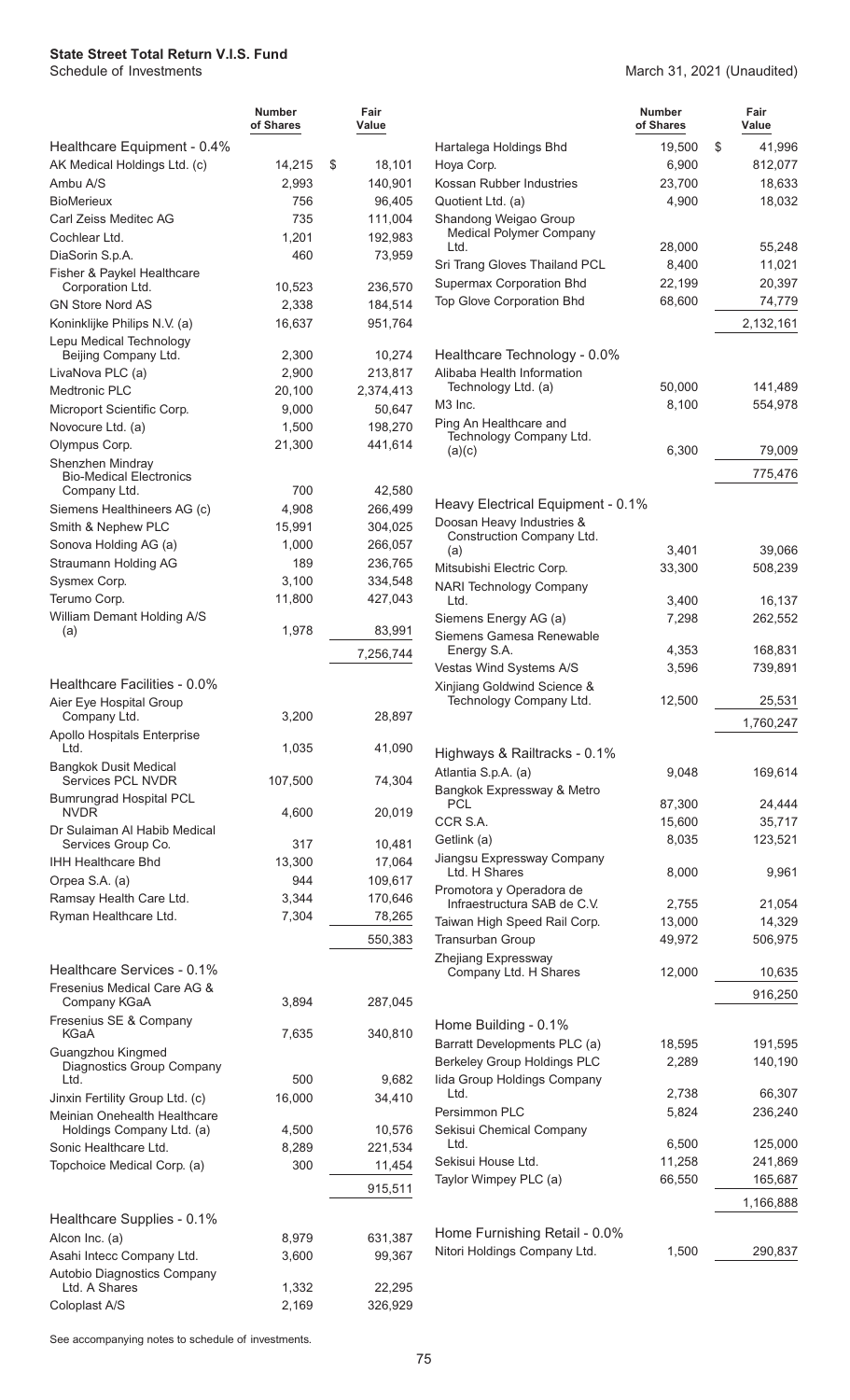|                                                              | Number<br>of Shares | Fair<br>Value     |
|--------------------------------------------------------------|---------------------|-------------------|
| Home Furnishings - 0.0% *<br>Nien Made Enterprise            |                     |                   |
| Company Ltd.                                                 | 1,000               | \$<br>13,949      |
| Home Improvement Retail - 0.0%<br>Home Product Center PCL    |                     |                   |
| <b>NVDR</b>                                                  | 40,900              | 19,370            |
| Kingfisher PLC (a)                                           | 38,533              | 169,221           |
| Via Varejo S/A (a)                                           | 16,500              | 35,293            |
|                                                              |                     | 223,884           |
| Hotels, Resorts & Cruise Lines - 0.0%                        |                     |                   |
| Accor S.A. (a)                                               | 3,340               | 126,244           |
| Asset World Corp. PCL                                        | 101,200             | 16,516            |
| Huazhu Group Ltd. ADR (a)                                    | 2,000               | 109,800           |
| InterContinental Hotels Group<br>PLC (a)                     | 3,169               | 217,521           |
| Minor International PCL NVDR                                 |                     |                   |
| (a)                                                          | 41,600              | 43,264            |
| Shanghai Jinjiang International<br>Hotels Company Ltd.       | 3,100               | 26,222            |
| Whitbread PLC (a)                                            | 3,686               | 174,232           |
|                                                              |                     | 713,799           |
|                                                              |                     |                   |
| Household Appliances - 0.0% *                                |                     |                   |
| Coway Company Ltd.                                           | 412                 | 23,844            |
| Electrolux AB                                                | 4,119               | 114,455           |
| Haier Smart Home Company<br>Ltd.<br>Haier Smart Home Company | 6,300               | 29,939            |
| Ltd. $(a)$                                                   | 23,000              | 92,007            |
| Husqvarna AB                                                 | 7,636               | 110,208           |
| Midea Group Company Ltd.                                     | 2,600               | 32,585            |
| Rinnai Corp.                                                 | 662                 | 74,228            |
| SEB S.A.                                                     | 455                 | 80,428            |
|                                                              |                     | 557,694           |
| Household Products - 0.1%                                    |                     |                   |
| <b>Essity AB</b>                                             | 11,113              | 351,764           |
| Henkel AG & Company KGaA                                     | 1,898               | 188,384           |
| Hindustan Unilever Ltd.                                      | 12,079              | 401,704           |
| Kimberly-Clark de Mexico SAB                                 |                     |                   |
| de C.V.<br>Lion Corp.                                        | 11,600<br>4,100     | 19,803<br>80,108  |
| Pigeon Corp.                                                 | 2,100               | 79,819            |
| Reckitt Benckiser Group PLC                                  | 12,996              | 1,165,130         |
| Unicharm Corp.                                               | 7,400               | 311,068           |
| Unilever Indonesia Tbk PT                                    | 61,100              | 27,658            |
| Vinda International Holdings                                 |                     |                   |
| Ltd.                                                         | 3,000               | 10,129            |
|                                                              |                     | 2,635,567         |
| Human Resource & Employment Services - 0.1%                  |                     |                   |
| 51job Inc. ADR (a)                                           | 200                 | 12,520            |
| Adecco Group AG                                              | 2,830               | 191,363           |
| Persol Holdings Company Ltd.                                 | 3,200               | 62,668            |
| Randstad N.V.                                                | 2,176               | 153,396           |
| Recruit Holdings Company<br>Ltd.                             | 24,800              | 1,212,170         |
|                                                              |                     | 1,632,117         |
| Hypermarkets & Super Centers - 0.1%                          |                     |                   |
| Abdullah Al Othaim Markets                                   |                     |                   |
| Co.<br>Aeon Company Ltd.                                     | 1,691<br>11,975     | 56,992<br>357,516 |
| Atacadao S.A.                                                | 2,600               | 10,698            |
| Berli Jucker PCL                                             | 9,100               | 11,430            |
|                                                              |                     |                   |

#### March 31, 2021 (Unaudited)

|                                                          | Number<br>of Shares | Fair<br>Value |
|----------------------------------------------------------|---------------------|---------------|
| Carrefour S.A.                                           | 11,198              | \$<br>203,272 |
| Cencosud S.A.                                            | 36,624              | 78,514        |
| Coles Group Ltd.                                         | 24,359              | 297,034       |
| E-MART Inc.                                              | 467                 | 70,561        |
| Sun Art Retail Group Ltd.<br>Wal-Mart de Mexico SAB de   | 14,000              | 11,453        |
| C.V.                                                     | 84,686              | 266,841       |
|                                                          |                     | 1,364,311     |
| Independent Power Producers & Energy Traders - 0.0% *    |                     |               |
| <b>B Grimm Power PCL</b>                                 | 8,800               | 12,883        |
| CGN Power Company Ltd. (c)                               | 76,000              | 18,378        |
| China National Nuclear Power<br>Company Ltd.             | 11,500              | 9,640         |
| <b>China Resources Power</b>                             |                     |               |
| Holdings Company Ltd.                                    | 14,000              | 18,584        |
| Colbun S.A.                                              | 373,590             | 72,908        |
| <b>Electricity Generating PCL</b><br><b>NVDR</b>         | 2,800               | 16,621        |
| Global Power Synergy PCL                                 | 8,700               | 21,437        |
| <b>Gulf Energy Development PCL</b>                       | 36,200              | 39,096        |
| <b>Huaneng Power</b>                                     |                     |               |
| International Inc.                                       | 17,600              | 11,830        |
| NTPC Ltd.                                                | 52,148              | 75,996        |
| Ratch Group PCL NVDR                                     | 6,100               | 10,004        |
| Shenzhen Energy Group                                    |                     |               |
| Company Ltd.                                             | 5,900               | 10,089        |
| Uniper SE                                                | 3,676               | 133,414       |
|                                                          |                     | 450,880       |
| Industrial Conglomerates - 0.3%                          |                     |               |
| Aboitiz Equity Ventures Inc.                             | 20,800              | 14,784        |
| Ayala Corp.                                              | 3,270               | 49,854        |
| CITIC Ltd.                                               | 51,000              | 48,281        |
| CJ Corp.                                                 | 704                 | 58,472        |
| CK Hutchison Holdings Ltd.                               | 49,500              | 394,436       |
| DCC PLC                                                  | 1,800               | 156,210       |
| Far Eastern New Century                                  |                     |               |
| Corp.                                                    | 10,000              | 10,584        |
| Fosun International Ltd.                                 | 16,000              | 22,391        |
| Grupo Carso SAB de C.V. (a)                              | 4,700               | 12,836        |
| GT Capital Holdings Inc.                                 | 1,070               | 11,507        |
| Hanwha Corp.                                             | 1,814               | 51,050        |
| <b>Industries Qatar QSC</b>                              | 23,202              | 76,151        |
| <b>Investment AB Latour</b><br>Jardine Matheson Holdings | 2,704               | 70,173        |
| Ltd.                                                     | 4,000               | 261,560       |
| Jardine Strategic Holdings Ltd.                          | 4,000               | 132,080       |
| JG Summit Holdings Inc.                                  | 36,620              | 45,080        |
| Keihan Holdings Company Ltd.                             | 1,800               | 74,932        |
| Keppel Corporation Ltd.                                  | 26,600              | 105,323       |
| KOC Holding A/S                                          | 3,897               | 9,140         |
| LG Corp.                                                 | 1,153               | 92,097        |
| Melrose Industries PLC (a)                               | 88,716              | 204,288       |
| Samsung C&T Corp.                                        | 1,014               | 111,547       |
| <b>Siemens AG</b>                                        | 13,970              | 2,298,651     |
| Siemens Ltd.                                             | 466                 | 11,753        |
| Sime Darby Bhd                                           | 82,558              | 47,785        |
| SK Holdings Company Ltd.                                 | 562                 | 140,034       |
| SM Investments Corp.                                     | 2,720               | 53,798        |
| Smiths Group PLC                                         | 7,238               | 153,539       |
| The Bidvest Group Ltd.                                   | 3,009               | 34,721        |
| Toshiba Corp.                                            | 7,100               | 240,308       |
|                                                          |                     | 4,993,365     |
|                                                          |                     |               |
| Industrial Gases - 0.2%                                  |                     |               |
| Air Liquide S.A.                                         | 8,648               | 1,415,844     |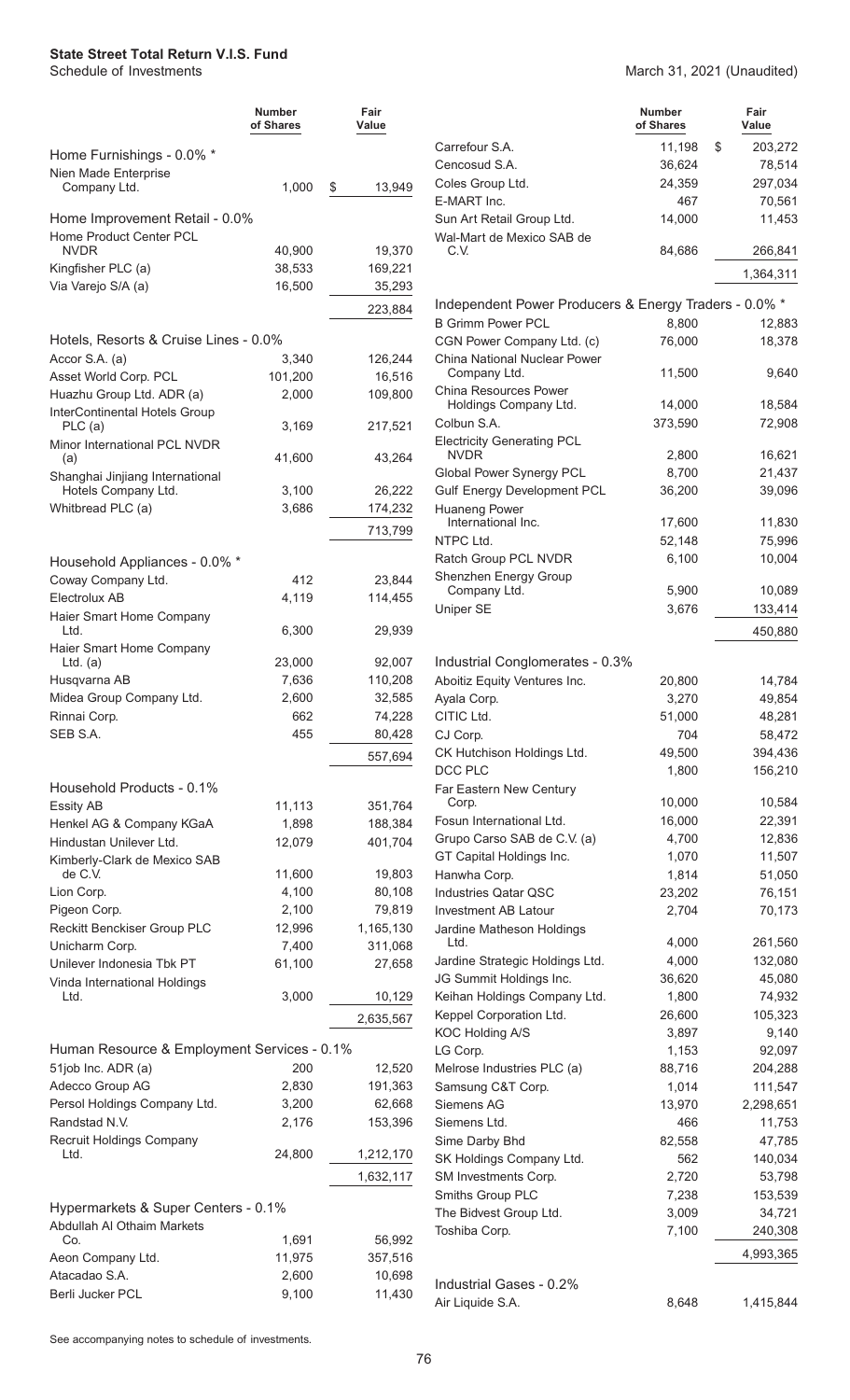|                                                        | <b>Number</b><br>of Shares | Fair<br>Value      |                                                  | <b>Number</b><br>of Shares | Fair<br>Value     |
|--------------------------------------------------------|----------------------------|--------------------|--------------------------------------------------|----------------------------|-------------------|
| Air Water Inc.                                         | 3,400                      | \$<br>59,692       | Integrated Oil & Gas - 0.6%                      |                            |                   |
| Linde PLC (a)                                          | 7,900                      | 2,213,106          | <b>BP PLC</b>                                    | 370,122                    | \$<br>1,504,652   |
| Taiyo Nippon Sanso Corp.                               | 2,800                      | 53,314             | Cenovus Energy Inc.                              | 23,900                     | 179,509           |
|                                                        |                            | 3,741,956          | China Petroleum & Chemical                       |                            |                   |
| Industrial Machinery - 0.4%                            |                            |                    | Corp.                                            | 314,400<br>54,990          | 169,767<br>35,403 |
| Airtac International Group                             | 2,260                      | 79,603             | Ecopetrol S.A.<br>Eni S.p.A.                     | 46,089                     | 568,443           |
| Alfa Laval AB (a)                                      | 5,745                      | 174,005            | Equinor ASA                                      | 17,846                     | 349,756           |
| Amada Holdings Company                                 |                            |                    | Galp Energia SGPS S.A.                           | 9,153                      | 106,715           |
| Ltd.                                                   | 5,900                      | 65,888             | Gazprom PJSC ADR ADR                             | 69,888                     | 416,812           |
| Atlas Copco AB, B Shares<br>Atlas Copco AB A Shares    | 7,126<br>12,262            | 371,576<br>747,849 | Imperial Oil Ltd.                                | 4,700                      | 113,831           |
| Daifuku Company Ltd.                                   | 1,800                      | 176,579            | LUKOIL PJSC ADR ADR                              | 5,966                      | 482,330           |
| FANUC Corp.                                            | 3,500                      | 829,389            | MOL Hungarian Oil & Gas PLC                      |                            |                   |
| <b>GEA Group AG</b>                                    | 2,802                      | 115,097            | (a)<br>Oil & Natural Gas Corporation             | 3,276                      | 23,766            |
| Haitian International Holdings                         |                            |                    | Ltd.                                             | 30,738                     | 42,945            |
| Ltd.                                                   | 14,655                     | 58,436             | OMV AG                                           | 2,689                      | 136,718           |
| Harmonic Drive Systems Inc.                            | 800                        | 54,154             | Origin Energy Ltd.                               | 32,161                     | 114,884           |
| Hiwin Technologies Corp.                               | 3,000                      | 42,319             | PetroChina Company Ltd.                          | 266,000                    | 96,143            |
| Hoshizaki Corp.<br>Hyundai Heavy Industries            | 900                        | 80,471             | Petroleo Brasileiro S.A.                         | 46,600                     | 197,697           |
| Holdings Company Ltd.                                  | 84                         | 21,635             | Polskie Gornictwo Naftowe i<br>Gazownictwo S.A.  | 47,450                     | 72,317            |
| Jiangsu Hengli Hydraulic                               |                            |                    | PTT PCL NVDR                                     | 142,800                    | 187,354           |
| Company Ltd.                                           | 900                        | 12,270             | Repsol S.A.                                      | 27,411                     | 340,202           |
| Kone Oyj B Shares                                      | 6,207                      | 508,175            | Rosneft Oil Company PJSC                         |                            |                   |
| Kurita Water Industries Ltd.                           | 1,807                      | 77,595             | <b>GDR</b>                                       | 11,888                     | 89,897            |
| Luxfer Holdings PLC<br>Makita Corp.                    | 1,700<br>4,100             | 36,176<br>176,059  | Royal Dutch Shell PLC                            | 74,892                     | 1,460,859         |
| MINEBEA MITSUMI Inc.                                   | 6,600                      | 168,972            | Royal Dutch Shell PLC, B<br><b>Shares</b>        | 67,678                     | 1,246,561         |
| MISUMI Group Inc.                                      | 5,200                      | 151,294            | Saudi Arabian Oil Co. (c)                        | 24,691                     | 237,008           |
| Mitsubishi Heavy Industries                            |                            |                    | Suncor Energy Inc.                               | 27,900                     | 583,151           |
| Ltd.                                                   | 5,900                      | 184,155            | Surgutneftegas PJSC ADR                          |                            |                   |
| Miura Company Ltd.                                     | 1,600                      | 86,588             | <b>ADR</b>                                       | 24,728                     | 111,029           |
| Nabtesco Corp.                                         | 2,100                      | 96,163             | <b>TOTAL SE</b>                                  | 46,026                     | 2,151,602         |
| NGK Insulators Ltd.<br>NSK Ltd.                        | 4,700<br>6,500             | 86,089<br>66,765   | YPF S.A. (a)                                     | 2,600                      | 10,686            |
| Pentair PLC                                            | 2,500                      | 155,800            |                                                  |                            | 11,030,037        |
| <b>Rational AG</b>                                     | 93                         | 72,413             | Integrated Telecommunication Services - 0.4%     |                            |                   |
| Sandvik AB (a)                                         | 20,616                     | 564,342            | BCE Inc.                                         | 2,847                      | 128,504           |
| Schindler Holding AG                                   | 1,111                      | 325,047            | BT Group PLC (a)                                 | 162,984                    | 348,097           |
| Shenzhen Inovance                                      |                            |                    | Cellnex Telecom S.A. (c)                         | 5,777                      | 333,375           |
| Technology Company Ltd.                                | 1,300                      | 16,942             | China Tower Corp Ltd. (c)                        | 510,000                    | 75,440            |
| SKF AB, B Shares<br>SMC Corp.                          | 6,967<br>1,000             | 198,388<br>581,991 | Chunghwa Telecom Company<br>Ltd.                 | 74,071                     | 289,451           |
| Spirax-Sarco Engineering PLC                           | 1,346                      | 211,707            | Deutsche Telekom AG                              | 60,864                     | 1,228,229         |
| <b>Techtronic Industries Company</b>                   |                            |                    | Elisa Oyj                                        | 2,597                      | 156,092           |
| Ltd.                                                   | 25,000                     | 427,683            | <b>Emirates Telecommunications</b>               |                            |                   |
| THK Company Ltd.                                       | 2,200                      | 76,253             | Group Co. PJSC                                   | 17,313                     | 101,998           |
| Wartsila Oyj Abp                                       | 8,104                      | 85,093             | Hellenic Telecommunications<br>Organization S.A. | 2,744                      | 44,118            |
| Yaskawa Electric Corp.                                 | 4,400                      | 219,403            | HKT Trust & HKT Ltd.                             | 68,815                     | 98,074            |
| Zhejiang Sanhua Intelligent<br>Controls Company Ltd. A |                            |                    | Indus Towers Ltd.                                | 7,535                      | 25,249            |
| Shares                                                 | 11,005                     | 34,586             | Infrastrutture Wireless Italiane                 |                            |                   |
|                                                        |                            | 7,436,950          | $S.p.A.$ (c)                                     | 6,137                      | 68,522            |
|                                                        |                            |                    | Koninklijke KPN N.V.                             | 65,235                     | 221,885           |
| Industrial REITs - 0.1%                                |                            |                    | LG Uplus Corp.                                   | 941                        | 10,185            |
| <b>Ascendas Real Estate</b><br><b>Investment Trust</b> | 58,700                     | 133,250            | Nippon Telegraph & Telephone<br>Corp.            | 23,509                     | 604,639           |
| <b>GLP J-Reit</b>                                      | 75                         | 123,394            | Ooredoo QPSC                                     | 7,473                      | 14,511            |
| Goodman Group                                          | 30,362                     | 419,029            | Orange S.A.                                      | 36,431                     | 449,796           |
| Mapletree Logistics Trust                              | 52,804                     | 75,850             | PCCW Ltd.                                        | 77,851                     | 43,860            |
| Nippon Prologis REIT Inc.                              | 38                         | 122,253            | Proximus SADP                                    | 2,778                      | 60,598            |
| Segro PLC                                              | 21,759                     | 281,476            | Sarana Menara Nusantara Tbk<br><b>PT</b>         | 232,400                    |                   |
|                                                        |                            | 1,155,252          | Saudi Telecom Co.                                | 6,728                      | 17,600<br>227,472 |
| Insurance Brokers - 0.0%                               |                            |                    | Singapore                                        |                            |                   |
| Willis Towers Watson PLC                               | 1,900                      | 434,872            | Telecommunications Ltd.                          | 149,100                    | 270,768           |
|                                                        |                            |                    | Spark New Zealand Ltd.                           | 33,817                     | 106,103           |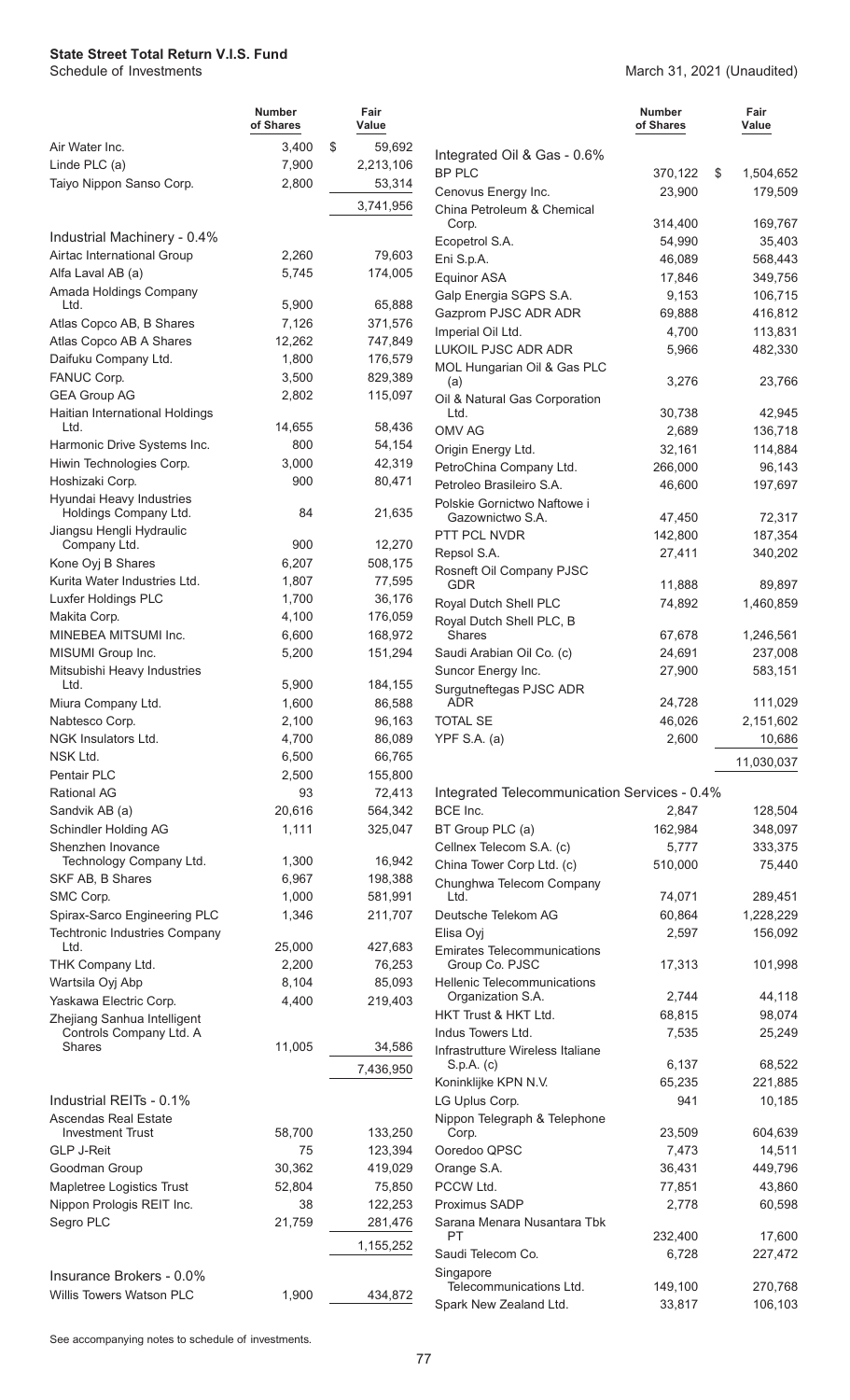|                                                                                           | Number<br>of Shares | Fair<br>Value    |
|-------------------------------------------------------------------------------------------|---------------------|------------------|
| Swisscom AG                                                                               | 473                 | \$<br>254,806    |
| Telecom Italia S.p.A.                                                                     | 262,765             | 146,210          |
| Telefonica Brasil S.A.                                                                    | 10,287              | 80,630           |
| Telefonica Deutschland                                                                    |                     |                  |
| <b>Holding AG</b>                                                                         | 19,011              | 55,859           |
| Telefonica S.A.                                                                           | 92,437              | 414,683          |
| <b>Telenor ASA</b>                                                                        | 12,778              | 225,282          |
| Telesites SAB de C.V. (a)                                                                 | 10,400              | 10,801           |
| Telia Company AB                                                                          | 44,808              | 194,473          |
| Telkom Indonesia Persero Tbk<br>PT                                                        | 609,100             | 143,416          |
| Telstra Corporation Ltd.                                                                  | 76,014              | 196,847          |
| TELUS Corp.                                                                               | 7,758               | 154,500          |
| TPG Telecom Ltd.                                                                          | 6,791               | 32,741           |
| True Corporation PCL NVDR                                                                 | 95,700              | 10,412           |
| <b>United Internet AG</b>                                                                 | 1,948               | 78,300           |
|                                                                                           |                     | 6,923,526        |
|                                                                                           |                     |                  |
| Interactive Home Entertainment - 0.2%<br>Beijing Kunlun Tech Company                      |                     |                  |
| Ltd.                                                                                      | 2,800               | 10,118           |
| Bilibili Inc. ADR (a)                                                                     | 2,100               | 224,826          |
| Capcom Company Ltd.                                                                       | 3,200               | 104,109          |
| CD Projekt S.A. (a)                                                                       | 858                 | 41,421           |
| DouYu International Holdings                                                              |                     |                  |
| Ltd. $(a)$                                                                                | 1,100               | 11,451           |
| HUYA Inc. (a)<br>Koei Tecmo Holdings                                                      | 1,000               | 19,480           |
| Company Ltd.                                                                              | 2,490               | 111,881          |
| Konami Holdings Corp.                                                                     | 1,700               | 101,385          |
| NCSoft Corp.                                                                              | 201                 | 155,046          |
| NetEase Inc. ADR ADR                                                                      | 5,294               | 546,658          |
| Netmarble Corp. (c)                                                                       | 240                 | 27,356           |
| Nexon Company Ltd.                                                                        | 8,900               | 289,149          |
| Nintendo Company Ltd.                                                                     | 2,000               | 1,118,733        |
| Pearl Abyss Corp. (a)                                                                     | 60                  | 16,334           |
| Perfect World Company Ltd.                                                                | 3,300               | 9,949            |
| Playtika Holding Corp. (a)                                                                | 1,200               | 32,652           |
| Square Enix Holdings<br>Company Ltd.                                                      | 1,700               | 94,615           |
| UbiSoft Entertainment S.A. (a)                                                            | 1,689               | 128,792          |
| Wuhu Sanqi Interactive<br><b>Entertainment Network</b><br><b>Technology Group Company</b> |                     |                  |
| Ltd. A Shares                                                                             | 3,000               | 10,041           |
| Zhejiang Century Huatong<br>Group Company Ltd. (a)                                        | 8,600               | 9,346            |
|                                                                                           |                     | 3,063,342        |
|                                                                                           |                     |                  |
| Interactive Media & Services - 0.5%                                                       |                     |                  |
| Adevinta ASA (a)                                                                          | 4,378               | 64,570           |
| Auto Trader Group PLC (a)(c)                                                              | 17,642              | 134,945          |
| Autohome Inc. ADR                                                                         | 700                 | 65,289           |
| Baidu Inc. ADR (a)                                                                        | 3,400               | 739,670          |
| Info Edge India Ltd.<br>JOYY Inc.                                                         | 879<br>700          | 51,462<br>65,611 |
| Kakaku.com Inc.                                                                           | 2,500               | 68,326           |
| Kakao Corp.                                                                               | 709                 | 311,979          |
| Kuaishou Technology (a)(c)                                                                | 2,500               | 86,823           |
| Mail.Ru Group Ltd. (a)                                                                    | 539                 | 12,343           |
| Momo Inc. ADR                                                                             | 1,800               | 26,532           |
| NAVER Corp.                                                                               | 1,659               | 552,634          |
| REA Group Ltd.                                                                            | 962                 | 103,854          |
| Scout24 AG (c)                                                                            | 1,965               | 149,422          |
| Seek Ltd. (a)                                                                             | 6,124               | 132,980          |
| Tencent Holdings Ltd.                                                                     | 73,575              | 5,772,852        |
| Weibo Corp. ADR (a)                                                                       | 700                 | 35,322           |

#### March 31, 2021 (Unaudited)

|                                                                     | Number<br>of Shares | Fair<br>Value         |
|---------------------------------------------------------------------|---------------------|-----------------------|
| Yandex N.V. A Shares (a)                                            | 3,397               | \$<br>220,323         |
| Yandex NV (a)                                                       | 421                 | 26,969                |
| Z Holdings Corp.                                                    | 48,496              | 241,646               |
|                                                                     |                     | 8,863,552             |
| Internet & Direct Marketing Retail - 0.7%                           |                     |                       |
| Alibaba Group Holding Ltd.                                          |                     |                       |
| ADR (a)                                                             | 24,246              | 5,497,296             |
| Allegro.eu S.A. (a)(c)                                              | 4,425               | 62,315                |
| B2W Cia Digital (a)                                                 | 2,900<br>700        | 31,220                |
| Baozun Inc. (a)<br>CJ ENM Company Ltd.                              | 97                  | 26,698<br>12,196      |
| Delivery Hero SE (a)(c)                                             | 2,367               | 307,404               |
| HelloFresh SE (a)                                                   | 2,699               | 201,748               |
| JD Health International Inc.                                        |                     |                       |
| (a)(c)                                                              | 3,600               | 51,631                |
| JD.com Inc. ADR ADR (a)                                             | 11,414              | 962,543               |
| Just Eat Takeaway.com N.V.                                          |                     |                       |
| (a)(c)                                                              | 2,309               | 213,356               |
| Meituan, Class B (a)(c)                                             | 45,800              | 1,756,724             |
| Mercari Inc. (a)                                                    | 1,600               | 72,688                |
| Naspers Ltd., N Shares                                              | 5,522               | 1,320,721             |
| Ocado Group PLC (a)<br>Pinduoduo Inc. ADR (a)                       | 8,880<br>4,957      | 249,323<br>663,643    |
| Prosus N.V.                                                         | 8,900               | 991,624               |
| Rakuten Inc.                                                        | 15,800              | 188,599               |
| Start Today Company Ltd.                                            | 2,000               | 59,185                |
| Tongcheng-Elong Holdings                                            |                     |                       |
| $Ltd.$ (a)                                                          | 9,200               | 20,756                |
| Trip.com Group Ltd. (a)                                             | 6,000               | 237,780               |
| Vipshop Holdings Ltd. ADR                                           |                     |                       |
| ADR (a)                                                             | 5,934               | 177,189               |
| Zalando SE (a)(c)                                                   | 2,804               | 275,639<br>13,380,278 |
|                                                                     |                     |                       |
| Internet Services & Infrastructure - 0.2%                           |                     |                       |
| 21 Vianet Group Inc. (a)                                            | 1,000               | 32,300                |
| GDS Holdings Ltd. ADR (a)                                           | 1,100               | 89,199                |
| Kingsoft Cloud Holdings Ltd.<br>(a)                                 | 700                 | 27,524                |
| Shopify Inc., Class A (a)                                           | 2,013               | 2,222,140             |
| Tucows Inc. (a)                                                     | 600                 | 46,500                |
| Wix.com Ltd. (a)                                                    | 1,000               | 279,220               |
|                                                                     |                     | 2,696,883             |
| Investment Banking & Brokerage - 0.1%                               |                     |                       |
| <b>China Galaxy Securities</b>                                      |                     |                       |
| Company Ltd.<br>China International Capital                         | 26,200              | 25,009                |
| Corp. Ltd. A Shares (a)                                             | 1,200               | 8,962                 |
| China International Capital<br>Corp., Ltd. $(a)(c)$                 | 12,800              | 31,019                |
| <b>China Merchants Securities</b>                                   |                     |                       |
| Company Ltd.<br>CITIC Securities Company Ltd.                       | 5,100<br>29,600     | 15,274<br>84,349      |
| CSC Financial Company Ltd.                                          |                     |                       |
| A Shares                                                            | 7,200               | 34,907                |
| Daiwa Securities Group Inc.<br><b>Everbright Securities Company</b> | 26,400              | 136,683               |
| Ltd.                                                                | 3,600               | 8,916                 |
| <b>Founder Securities Company</b><br>Ltd. $(a)$                     | 7,100               | 9,414                 |
| GF Securities Company Ltd.                                          | 53,600              | 82,181                |
| <b>Haitong Securities Company</b>                                   |                     |                       |
| Ltd.                                                                | 22,300              | 29,391                |
| Huatai Securities Company                                           |                     |                       |
| Ltd.<br><b>Industrial Securities Company</b>                        | 10,700              | 27,658                |
| Ltd.                                                                | 7,500               | 9,659                 |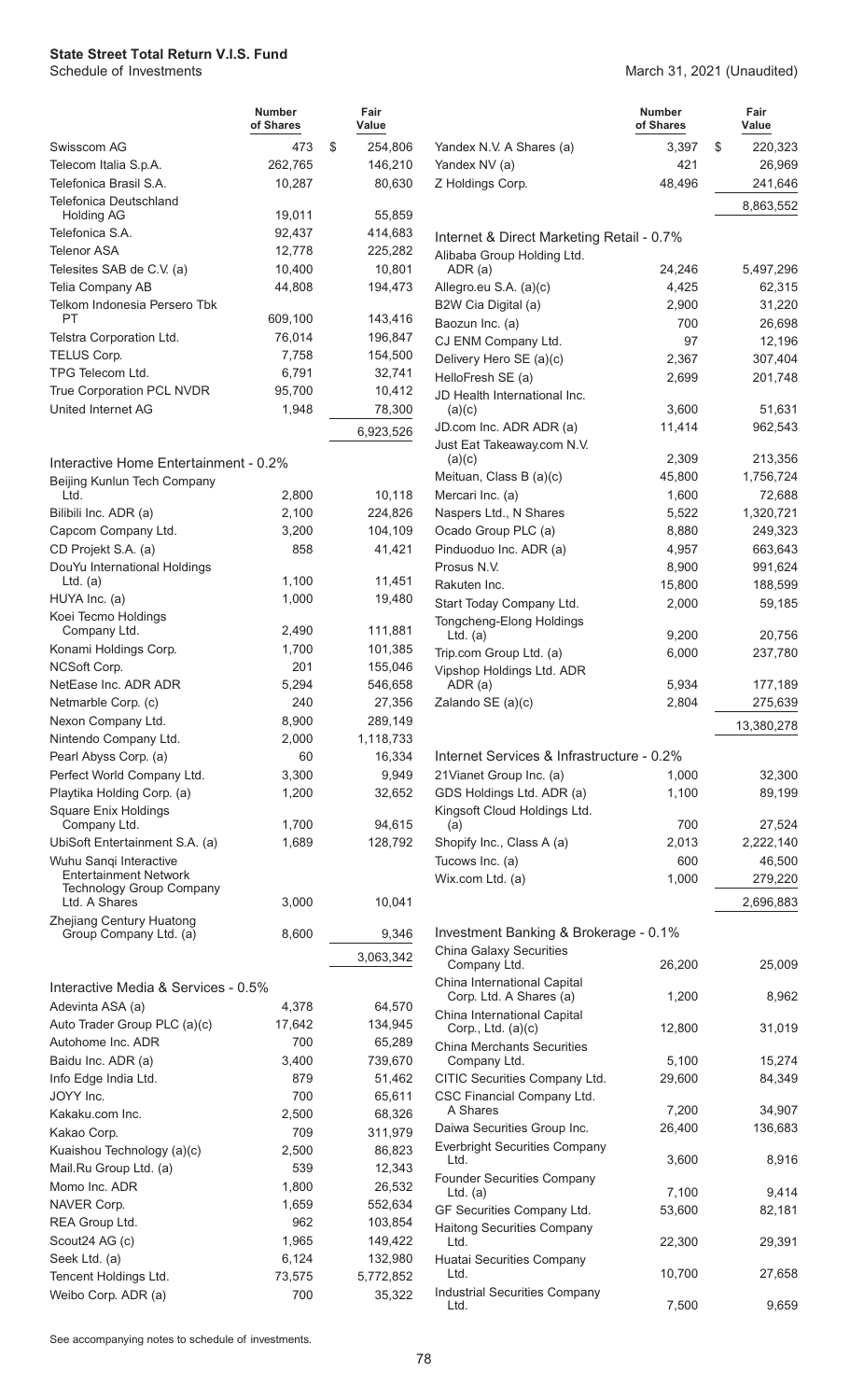|                                                                | Number<br>of Shares | Fair<br>Value     |
|----------------------------------------------------------------|---------------------|-------------------|
| Korea Investment Holdings<br>Company Ltd.                      | 423                 | \$<br>31,994      |
| <b>Meritz Securities Company</b><br>Ltd.                       | 13,335              | 54,318            |
| Nomura Holdings Inc.<br><b>Samsung Securities Company</b>      | 57,400              | 302,012           |
| Ltd.<br>SBI Holdings Inc.                                      | 2.377<br>4,400      | 82,856<br>119,457 |
| <b>Sinolink Securities Company</b><br>Ltd.                     | 14,300              | 29,445            |
| <b>Zheshang Securities Company</b><br>Ltd.                     | 4,800               | 9,364             |
|                                                                |                     | 1,132,868         |
| IT Consulting & Other Services - 0.4%                          |                     |                   |
| Accenture PLC, Class A                                         | 9,506               | 2,626,033         |
| Atos SE (a)                                                    | 1,808               | 141,351           |
| <b>Bechtle AG</b>                                              | 499                 | 93,777            |
| Capgemini SE                                                   | 2,940               | 501,376           |
| CGI Inc. (a)                                                   | 4,200               | 349,808           |
| Fujitsu Ltd.                                                   | 3,600               | 521,267           |
|                                                                |                     |                   |
| Globant S.A. (a)                                               | 1,100               | 228,371           |
| HCL Technologies Ltd.                                          | 17,798              | 239,205           |
| Infosys Ltd.                                                   | 46,384              | 867,903           |
| Itochu Techno-Solutions Corp.<br>Larsen & Toubro Infotech Ltd. | 1,732               | 55,879            |
| (c)                                                            | 1,051               | 58,280            |
| NEC Corp.<br>Nomura Research Institute                         | 4,740               | 279,681           |
| Ltd.                                                           | 5,860               | 181,633           |
| NTT Data Corp.                                                 | 11,500              | 178,276           |
| Obic Company Ltd.                                              | 1,300               | 238,000           |
| Otsuka Corp.                                                   | 1,900               | 89,068            |
|                                                                |                     |                   |
| Samsung SDS Company Ltd.                                       | 376                 | 64,286            |
| SCSK Corp.                                                     | 1,000               | 59,367            |
| <b>Tata Consultancy Services</b><br>Ltd.                       | 11,397              | 495,365           |
| Tech Mahindra Ltd.                                             | 6,923               | 93,878            |
| TIS Inc.                                                       | 4,100               | 97,992            |
| Wipro Ltd.                                                     | 11,935              | 67,605            |
|                                                                |                     | 7,528,401         |
|                                                                |                     |                   |
| Leisure Facilities - 0.0% *                                    |                     |                   |
| Oriental Land Company Ltd.                                     | 3,700               | 556,674           |
| Shenzhen Overseas Chinese<br>Town Company Ltd.                 | 7,300               | 11,337            |
| Songcheng Performance<br>Development Company Ltd.              |                     |                   |
| A Shares                                                       | 9,387               | 30,674            |
|                                                                |                     | 598,685           |
| Leisure Products - 0.0%                                        |                     |                   |
| Bandai Namco Holdings Inc.                                     | 3,600               | 257,147           |
| <b>Giant Manufacturing Company</b>                             |                     |                   |
| Ltd.                                                           | 3,000               | 36,169            |
| $HLB$ Inc. (a)                                                 | 1,161               | 40,213            |
| Sega Sammy Holdings Inc.                                       | 3,200               | 50,013            |
| Shimano Inc.                                                   | 1,400               | 334,163           |
| Yamaha Corp.                                                   | 2,400               | 130,534           |
|                                                                |                     | 848,239           |
|                                                                |                     |                   |
| Life & Health Insurance - 0.6%                                 |                     |                   |
| Aegon N.V.                                                     | 32,675              | 155,532           |
| AIA Group Ltd.                                                 | 220,800             | 2,678,188         |
| Athene Holding, Ltd. - Class A,                                |                     |                   |
| Class A (a)<br>Bupa Arabia for Cooperative                     | 1,668               | 84,067            |
| Insurance Co. (a)                                              | 2,685               | 85,625            |

#### March 31, 2021 (Unaudited)

|                |                                                   | <b>Number</b><br>of Shares | Fair<br>Value |
|----------------|---------------------------------------------------|----------------------------|---------------|
| 1,994          | <b>Cathay Financial Holding</b><br>Company Ltd.   | 74,000                     | \$<br>124,358 |
| 4,318          | China Development Financial<br>Holding Corp.      | 43,000                     | 15,824        |
| 2,012          | China Life Insurance Company<br>Ltd.              | 88,900                     | 194,502       |
| 2,856<br>9,457 | China Taiping Insurance<br>Holdings Company Ltd.  | 17,200                     | 35,044        |
|                | CNP Assurances (a)                                | 3,135                      | 59,727        |
| 9,445          | Dai-ichi Life Holdings Inc.                       | 19,700                     | 339,090       |
| 9,364          | Discovery Ltd.<br><b>Fubon Financial Holding</b>  | 4,331                      | 38,886        |
| 2,868          | Company Ltd.                                      | 68,000                     | 135,366       |
|                | Great-West Lifeco Inc.                            | 5,081                      | 135,186       |
| 6,033          | <b>HDFC Life Insurance</b><br>Company Ltd. (a)(c) | 9,145                      | 87,080        |
| 1,351          | iA Financial Corporation Inc.                     | 1,998                      | 108,623       |
| 3,777          | <b>ICICI Prudential Life Insurance</b>            |                            |               |
| 1,376          | Company Ltd. (a)(c)                               | 10,889                     | 66,364        |
| 9,808          | Japan Post Holdings Company<br>Ltd.               | 28,800                     | 257,167       |
| 1,267          | Japan Post Insurance                              |                            |               |
| 3,371          | Company Ltd.                                      | 4,100                      | 84,375        |
| 9,205          | Legal & General Group PLC                         | 108,961                    | 419,581       |
| 7,903          | Manulife Financial Corp.                          | 35,400                     | 761,318       |
| 5,879          | Medibank Private Ltd.<br>New China Life Insurance | 50,290                     | 107,249       |
| 3,280          | Company Ltd. H Shares                             | 10,600                     | 41,040        |
| 9,681          | New China Life Insurance                          |                            |               |
|                | Company Ltd.                                      | 10,500                     | 77,695        |
| 1,633          | NN Group N.V.                                     | 5,428                      | 265,962       |
| 3,276          | Old Mutual Ltd.                                   | 58,055                     | 49,656        |
| 3,000          | Phoenix Group Holdings PLC                        | 10,036                     | 101,662       |
| 9,068<br>4,286 | Ping An Insurance Group Co.<br>of China Ltd.      | 11,800                     | 141,538       |
| 9,367          | Ping An Insurance Group<br>Company of China Ltd.  | 76,000                     | 904,733       |
|                | Poste Italiane S.p.A. (c)                         | 9,540                      | 121,542       |
| 5,365          | Power Corporation of Canada                       | 10,180                     | 267,530       |
| 3,878          | <b>Prudential PLC</b>                             | 47,641                     | 1,012,575     |
| 7,992<br>7,605 | Rand Merchant Investment                          |                            |               |
| 3,401          | Holdings Ltd.                                     | 36,068                     | 74,817        |
|                | Samsung Life Insurance<br>Company Ltd.            | 747                        | 51,549        |
|                | Sanlam Ltd.                                       | 18,125                     | 73,071        |
| 6,674          | SBI Life Insurance Company                        |                            |               |
| 1,337          | Ltd. $(a)(c)$<br>Shin Kong Financial Holding      | 4,219                      | 50,829        |
|                | Company Ltd.                                      | 35,000                     | 11,224        |
| 0,674          | Sun Life Financial Inc.                           | 10,690                     | 540,177       |
| 3,685          | Swiss Life Holding AG                             | 555                        | 273,977       |
|                | T&D Holdings Inc.                                 | 9,800                      | 126,469       |
|                |                                                   |                            | 10,159,198    |
| 7,147          | Life Sciences Tools & Services - 0.1%             |                            |               |
| 6,169          | Divi's Laboratories Ltd.                          | 2,566                      | 127,146       |
| 0,213          | Eurofins Scientific SE (a)                        | 2,438                      | 233,557       |
| 0,013          | Genscript Biotech Corp. (a)                       | 14,000                     | 24,635        |
| 4,163          | Hangzhou Tigermed                                 |                            |               |
| 0,534          | Consulting Company Ltd.                           | 500                        | 11,439        |
| 3,239          | Hangzhou Tigermed<br>Consulting Company Ltd.      |                            |               |
|                | (a)(c)                                            | 1,200                      | 23,724        |
|                | Lonza Group AG                                    | 1,360                      | 763,559       |
| 5,532          | Pharmaron Beijing Company                         |                            |               |
| 3,188          | $Ltd.$ (c)                                        | 1,500                      | 28,343        |
| 4,067          | QIAGEN N.V. (a)<br>Samsung Biologics Company      | 7,615                      | 369,993       |
|                | Ltd. $(a)(c)$                                     | 201                        | 132,846       |
| 5,625          | Sartorius Stedim Biotech                          | 505                        | 208,446       |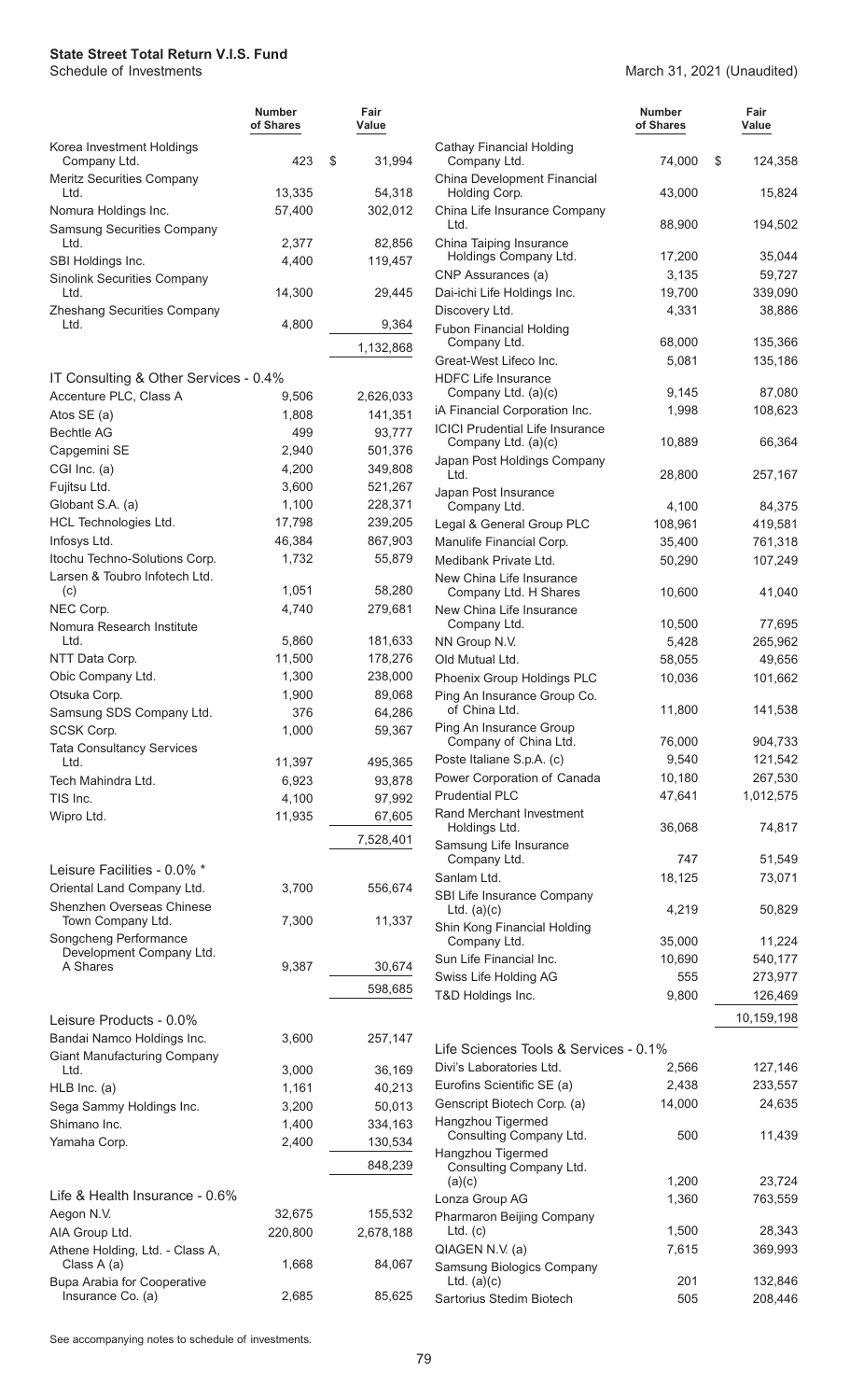#### March 31, 2021 (Unaudited)

|                                                                      | <b>Number</b><br>of Shares | Fair<br>Value           |                         |
|----------------------------------------------------------------------|----------------------------|-------------------------|-------------------------|
| WuXi AppTec Company Ltd. H<br>Shares (c)<br>WuXi AppTec Company Ltd. | 6,590<br>1,600             | \$<br>129,605<br>34,189 | Viver                   |
| Wuxi Biologics Cayman Inc.                                           |                            |                         | Mult                    |
| (a)(c)                                                               | 41,000                     | 513,393<br>2,600,875    | Agea<br>Alliar          |
| Managed Healthcare - 0.0%                                            |                            |                         | Assio                   |
| Hapvida Participacoes e<br>Investimentos S.A. (c)                    | 12,800                     | 33,752                  | (a)<br>Aviva<br>AXA     |
| Notre Dame Intermedica<br>Participacoes S.A.                         | 6,500                      | 95,375                  | Baja                    |
| Triple-S Management Corp. B<br>Shares (a)                            | 1,390                      | 36,182                  | Balo<br>BB <sub>S</sub> |
|                                                                      |                            | 165,309                 | $S_{J}$<br>Chin         |
| Marine - 0.1%                                                        |                            |                         | Сc                      |
| AP Moller - Maersk A/S<br><b>COSCO SHIPPING Holdings</b>             | 170                        | 387,377                 | Fairf<br>Gjen           |
| Company Ltd. (a)                                                     | 51,294                     | 65,978                  | Pows<br>Uł              |
| Costamare Inc.                                                       | 2,856                      | 27,475                  | Sam                     |
| Evergreen Marine Corporation<br>Taiwan Ltd. (a)                      | 27,000                     | 43,055                  | Sul /<br>Watf           |
| Kuehne + Nagel International<br>AG                                   | 986                        | 282,552                 | Zuric                   |
| <b>MISC Bhd</b>                                                      | 31,275                     | 51,440                  |                         |
| Nippon Yusen KK                                                      | 2,800                      | 95,656                  |                         |
| Pan Ocean Company Ltd.                                               | 2,074                      | 11,307                  | Mult                    |
|                                                                      |                            | 964,840                 | Eura<br><b>EXO</b>      |
| Marine Ports & Services - 0.0% *                                     |                            |                         | Grou<br>$S_{J}$         |
| Adani Ports & Special<br>Economic Zone Ltd.                          | 6,241                      | 59,957                  | Haci                    |
| <b>China Merchants Port</b><br>Holdings Company Ltd.                 | 12,000                     | 18,399                  | A<br>Indu:              |
| COSCO SHIPPING Ports Ltd.                                            | 18,000                     | 13,104                  | lndu:                   |
| <b>International Container</b><br>Terminal Services Inc.             | 10,850                     | 27,048                  | (a)<br>Inves            |
| Shanghai International Port<br>Group Company Ltd.                    | 13,900                     | 10,127                  | Kinn<br>LEL             |
| Westports Holdings Bhd                                               | 30,688                     | 31,084                  | Sh                      |
|                                                                      |                            | 159,719                 | Metr<br>Сc              |
| Metal & Glass Containers - 0.0%                                      |                            |                         | Onex                    |
| CCL Industries, Inc.                                                 | 2,700                      | 149,345                 | Rem<br>Sofir            |
| Motorcycle Manufacturers - 0.0% *                                    |                            |                         | Wen                     |
| Bajaj Auto Ltd.                                                      | 1,590                      | 79,824                  |                         |
| Eicher Motors Ltd.                                                   | 1,204                      | 42,881                  |                         |
| Hero MotoCorp Ltd.<br>Yadea Group Holdings Ltd. (c)                  | 2,141<br>16,000            | 85,319<br>35,522        | Mult<br><b>AGL</b>      |
| Yamaha Motor Company Ltd.                                            | 5,100                      | 125,123                 | Algo                    |
|                                                                      |                            | 368,669                 | Cc                      |
|                                                                      |                            |                         | Atco<br>Cana            |
| Movies & Entertainment - 0.1%<br>Alibaba Pictures Group Ltd. (a)     | 140,000                    | 18,188                  | E.ON                    |
| <b>Beijing Enlight Media</b><br>Company Ltd.                         | 5,600                      | 10,225                  | Engi<br>Natio           |
| Bollore S.A.                                                         | 16,140                     | 78,116                  | Qata                    |
| Eros STX Global Corp. (a)                                            | 9,900                      | 17,919                  | QS                      |
| IMAX Corp. (a)                                                       | 2,900                      | 58,290                  | <b>RWE</b>              |
| iQIYI Inc. (a)                                                       | 3,600                      | 59,832                  | Suez                    |
| Mango Excellent Media                                                |                            |                         | Veoli                   |
| Company Ltd.<br>Spotify Technology S.A. (a)                          | 1,600<br>2,000             | 14,173<br>535,900       |                         |
| <b>Tencent Music Entertainment</b>                                   |                            |                         | Offic                   |
| Group ADR ADR (a)                                                    | 4,600                      | 94,254                  | City                    |
| Toho Company Ltd.                                                    | 2,000                      | 81,267                  | Covi<br><b>David</b>    |

|                                                        | Number<br>of Shares | Fair<br>Value     |
|--------------------------------------------------------|---------------------|-------------------|
| Vivendi S.A.                                           | 15,154              | \$<br>498,693     |
|                                                        |                     | 1,466,857         |
| Multi-Line Insurance - 0.4%                            |                     |                   |
| Ageas                                                  | 3,197               | 193,733           |
| <b>Allianz SE</b>                                      | 7,529               | 1,920,639         |
| Assicurazioni Generali S.p.A.                          |                     |                   |
| (a)                                                    | 20,146              | 403,940           |
| Aviva PLC                                              | 71,724              | 403,945           |
| AXA S.A.<br>Bajaj Finserv Ltd.                         | 35,321<br>457       | 950,019<br>60,434 |
| <b>Baloise Holding AG</b>                              | 847                 | 144,714           |
| <b>BB Seguridade Participacoes</b><br>S.A.             | 20,503              | 88,109            |
| China Pacific Insurance Group<br>Company Ltd. H Shares | 49,289              | 194,317           |
| Fairfax Financial Holdings Ltd.                        | 500                 | 218,224           |
| Gjensidige Forsikring ASA                              | 3,652               | 85,820            |
| Powszechny Zaklad                                      |                     |                   |
| Ubezpieczen S.A. (a)                                   | 6,390               | 55,220            |
| Sampo Oyj, A Shares                                    | 8,601               | 388,884           |
| Sul America S.A.                                       | 2,600               | 15,744            |
| Watford Holdings Ltd. (a)                              | 969                 | 33,537            |
| Zurich Insurance Group AG                              | 2,748               | 1,177,860         |
|                                                        |                     | 6,335,139         |
| Multi-Sector Holdings - 0.1%                           |                     |                   |
| Eurazeo S.E. (a)                                       | 721                 | 54,996            |
| EXOR N.V.                                              | 1,980               | 167,411           |
| Groupe Bruxelles Lambert<br>S.A.                       | 2,063               | 213,999           |
| Haci Omer Sabanci Holding<br>A/S                       | 34,566              | 35,918            |
| Industrivarden AB (a)                                  | 1,951               | 71,895            |
| Industrivarden AB, C Shares                            |                     |                   |
| (a)                                                    | 2,916               | 102,505           |
| <b>Investor AB</b>                                     | 8,318               | 664,577           |
| Kinnevik AB<br>L E Lundbergforetagen AB, B             | 4,418               | 215,216           |
| Shares (a)<br><b>Metro Pacific Investments</b>         | 1,388               | 75,927            |
| Corp.                                                  | 836,000             | 64,417            |
| Onex Corp.                                             | 1,400               | 87,062            |
| Remgro Ltd.                                            | 3,666               | 25,820            |
| Sofina S.A.                                            | 281                 | 95,280            |
| Wendel S.A.                                            | 490                 | 60,987            |
|                                                        |                     | 1,936,010         |
| Multi-Utilities - 0.2%                                 |                     |                   |
| AGL Energy Ltd.                                        | 11,377              | 83,620            |
| Algonquin Power & Utilities<br>Corp.                   | 10,900              | 172,669           |
| Atco Ltd., Class I                                     | 1,400               | 46,472            |
| Canadian Utilities, Ltd.                               | 2,400               | 64,428            |
| <b>E.ON SE</b>                                         | 40,998              | 478,187           |
| Engie S.A. (a)                                         | 33,353              | 474,513           |
| National Grid PLC                                      | 64,285              | 766,317           |
| Qatar Electricity & Water Co.                          |                     |                   |
| QSC                                                    | 4,143               | 19,321            |
| <b>RWE AG</b>                                          | 11,731              | 460,776           |
| Suez S.A.                                              | 6,311               | 133,957           |
| Veolia Environnement S.A.                              | 9,841               | 252,835           |
|                                                        |                     | 2,953,095         |
| Office REITs - 0.0%                                    |                     |                   |
| City Office REIT Inc.                                  | 2,600               | 27,612            |
| Covivio                                                | 949                 | 81,421            |
| Dexus                                                  | 19,887              | 147,683           |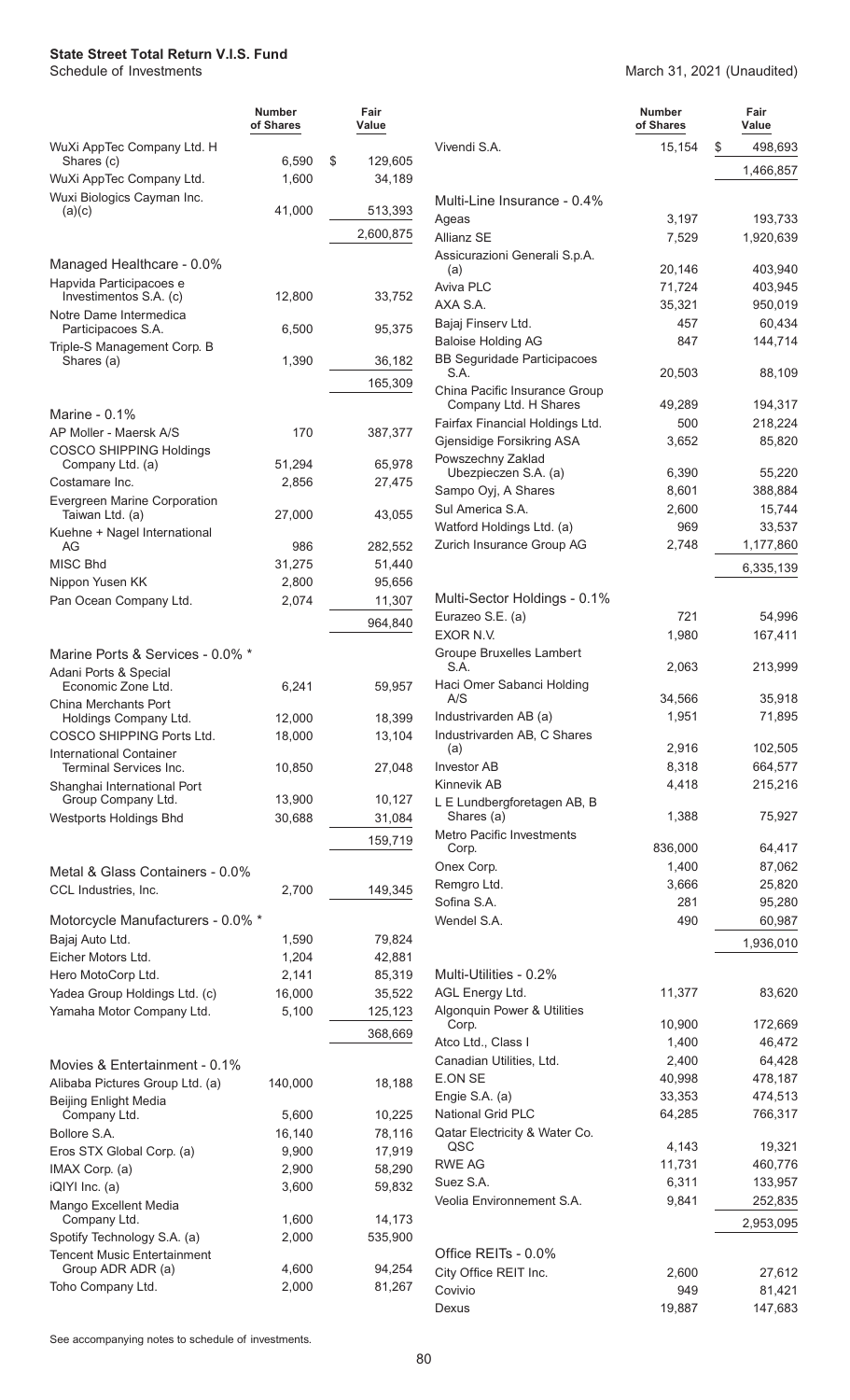|                                                             | <b>Number</b><br>of Shares | Fair<br>Value     |
|-------------------------------------------------------------|----------------------------|-------------------|
| Japan Real Estate Investment                                |                            |                   |
| Corp.                                                       | 24                         | \$<br>141,828     |
| Nippon Building Fund Inc.                                   | 27                         | 159,068           |
| Orix JREIT Inc.                                             | 48                         | 83,576            |
|                                                             |                            | 641,188           |
| Oil & Gas Drilling - 0.0% *<br>China Oilfield Services Ltd. | 22,000                     | 22,638            |
|                                                             |                            |                   |
| Oil & Gas Equipment & Services - 0.0%                       |                            |                   |
| Dialog Group Bhd                                            | 21,100                     | 15,825            |
| Offshore Oil Engineering<br>Company Ltd.                    | 14,500                     | 10,011            |
| Tenaris S.A.                                                | 8,623                      | 97,414            |
| Yantai Jereh Oilfield Services                              |                            |                   |
| Group Company Ltd.                                          | 1,900                      | 10,121            |
|                                                             |                            | 133,371           |
| Oil & Gas Exploration & Production - 0.1%                   |                            |                   |
| <b>Canadian Natural Resources</b><br>Ltd.                   | 21,600                     | 667,669           |
| Inpex Corp.                                                 | 18,700                     | 127,939           |
| Lundin Petroleum AB                                         | 3,394                      | 106,847           |
| <b>Novatek PJSC GDR</b>                                     | 1,088                      | 214,880           |
| Oil Search Ltd.                                             | 36,046                     | 112,563           |
| PTT Exploration & Production                                |                            |                   |
| PCL NVDR                                                    | 16,900                     | 61,651            |
| Santos Ltd.                                                 | 34,235                     | 185,133           |
| <b>Tatneft PJSC ADR</b>                                     | 2,597                      | 123,202           |
| Woodside Petroleum Ltd.                                     | 17,571                     | 321,191           |
|                                                             |                            | 1,921,075         |
| Oil & Gas Refining & Marketing - 0.1%                       |                            |                   |
| Ampol Ltd.                                                  | 4,560                      | 85,265            |
| <b>Bharat Petroleum Corporation</b><br>Ltd.                 | 7,624                      |                   |
| Cosan S.A.                                                  | 5,934                      | 44,625<br>96,134  |
| Empresas COPEC S.A.                                         | 4,928                      | 61,038            |
| <b>ENEOS Holdings Inc.</b>                                  | 56,000                     | 254,205           |
| Formosa Petrochemical Corp.                                 | 10,000                     | 33,926            |
| GS Holdings Corp.                                           | 318                        | 10,986            |
| Hindustan Petroleum                                         |                            |                   |
| Corporation Ltd.                                            | 7,090                      | 22,740            |
| Idemitsu Kosan Company Ltd.                                 | 3,500                      | 90,398            |
| Indian Oil Corporation Ltd.<br>Neste Oyj                    | 15,622<br>7,726            | 19,625<br>410,977 |
| Parkland Corp.                                              | 2,700                      | 81,117            |
| Petronas Dagangan Bhd                                       | 2,000                      | 9,666             |
| Polski Koncern Naftowy                                      |                            |                   |
| ORLEN S.A.                                                  | 3,662                      | 58,893            |
| Qatar Fuel QSC                                              | 4,431                      | 20,871            |
| Rabigh Refining &<br>Petrochemical Co. (a)                  | 4,509                      | 20,318            |
| Reliance Industries Ltd.                                    | 36,221                     | 992,348           |
| SK Innovation Company Ltd.                                  |                            |                   |
| (a)                                                         | 712                        | 137,776           |
| S-Oil Corp. (a)                                             | 552                        | 39,605            |
| Thai Oil PCL NVDR                                           | 14,900                     | 28,966            |
| <b>Tupras Turkiye Petrol</b><br>Rafinerileri A/S (a)        | 860                        | 9,352             |
|                                                             |                            | 2,528,831         |
|                                                             |                            |                   |
| Oil & Gas Storage & Transportation - 0.2%                   |                            |                   |
| Ardmore Shipping Corp.                                      | 3,900                      | 17,706            |
| China Merchants Energy<br>Shipping Company Ltd.             | 12,600                     | 10,024            |
| DHT Holdings Inc.                                           | 6,528                      | 38,711            |
| Enbridge Inc.                                               | 37,000                     | 1,347,703         |

#### March 31, 2021 (Unaudited)

|                                                     | <b>Number</b><br>of Shares | Fair<br>Value |
|-----------------------------------------------------|----------------------------|---------------|
| Frontline Ltd.                                      | 7,000                      | \$<br>50,050  |
| Golar LNG Ltd. (a)                                  | 6,100                      | 62,403        |
| Inter Pipeline Ltd.                                 | 7,800                      | 111,522       |
| Keyera Corp.                                        | 4,000                      | 83,128        |
| Koninklijke Vopak N.V.                              | 1,263                      | 63,013        |
| Nordic American Tankers Ltd.                        | 8,800                      | 28,600        |
| Pembina Pipeline Corp.                              | 10,000                     | 288,817       |
| Petronet LNG Ltd.                                   | 23,769                     | 73,033        |
| Qatar Gas Transport Company                         |                            |               |
| Ltd.                                                | 29,709                     | 25,743        |
| Scorpio Tankers Inc.                                | 3,000                      | 55,380        |
| SFL Corporation Ltd.                                | 5,600                      | 44,912        |
| TC Energy Corp.                                     | 17,200                     | 788,393       |
| Ultrapar Participacoes S.A.                         | 9,100                      | 34,204        |
|                                                     |                            | 3,123,342     |
| Other Diversified Financial Services - 0.1%         |                            |               |
| AMP Ltd.                                            | 62,755                     | 60,464        |
| FirstRand Ltd.                                      | 58,267                     | 203,690       |
| M&G PLC                                             | 47,477                     | 135,855       |
| ORIX Corp.                                          | 24,000                     | 405,720       |
| Yuanta Financial Holding                            |                            |               |
| Company Ltd.                                        | 84,000                     | 66,239        |
|                                                     |                            | 871,968       |
| Packaged Foods & Meats - 0.6%                       |                            |               |
| a2 Milk Company Ltd. (a)                            | 13,561                     | 81,868        |
| Ajinomoto Company Inc.                              | 8,500                      | 174,269       |
| Almarai Co. JSC                                     | 1,129                      | 15,654        |
| <b>Associated British Foods PLC</b>                 |                            |               |
| (a)                                                 | 6,505                      | 216,745       |
| <b>Barry Callebaut AG</b>                           | 55                         | 124,826       |
| <b>BRF S.A. (a)</b>                                 | 6,400                      | 28,603        |
| Britannia Industries Ltd.                           | 894                        | 44,325        |
| Calbee Inc.                                         | 1,600                      | 40,862        |
| Charoen Pokphand Foods                              |                            |               |
| <b>PCL NVDR</b>                                     | 40,000                     | 37,760        |
| China Feihe Ltd. (c)                                | 21,568                     | 61,033        |
| China Huishan Dairy Holdings<br>Company Ltd. (a)(d) | 55,000                     |               |
| China Mengniu Dairy<br>Company Ltd.                 | 33,000                     | 188,888       |
| Chocoladefabriken Lindt &                           |                            |               |
| Spruengli AG                                        | 21                         | 350,370       |
| CJ CheilJedang Corp.                                | 177                        | 64,278        |
| Dali Foods Group Company<br>$Ltd.$ (c)              | 85,617                     | 48,676        |
| Danone S.A.                                         | 11,285                     | 775,900       |
| Foshan Haitian Flavouring &                         |                            |               |
| Food Company Ltd.                                   | 1,800                      | 43,840        |
| Gruma SAB de CV                                     | 955                        | 11,267        |
| Grupo Bimbo SAB de CV                               | 37,081                     | 77,749        |
| <b>Guangdong Haid Group</b>                         |                            |               |
| Company Ltd.                                        | 900                        | 10,699        |
| Henan Shuanghui Investment<br>& Development Company |                            |               |
| Ltd.                                                | 5,885                      | 36,775        |
| Indofood CBP Sukses Makmur<br>Tbk PT                | 15,600                     | 9,881         |
| Indofood Sukses Makmur Tbk                          |                            |               |
| РT                                                  | 131,836                    | 59,905        |
| Inner Mongolia Yili Industrial                      |                            |               |
| Group Company Ltd.                                  | 4,200                      | 25,624        |
| JBS S.A.                                            | 12,100                     | 64,928        |
| JDE Peet's N.V. (a)                                 | 1,369                      | 50,361        |
| Kerry Group PLC A Shares                            | 2,904                      | 364,174       |
| Kikkoman Corp.                                      | 2,700                      | 161,023       |
| MEIJI Holdings Company Ltd.                         | 2,100                      | 135,312       |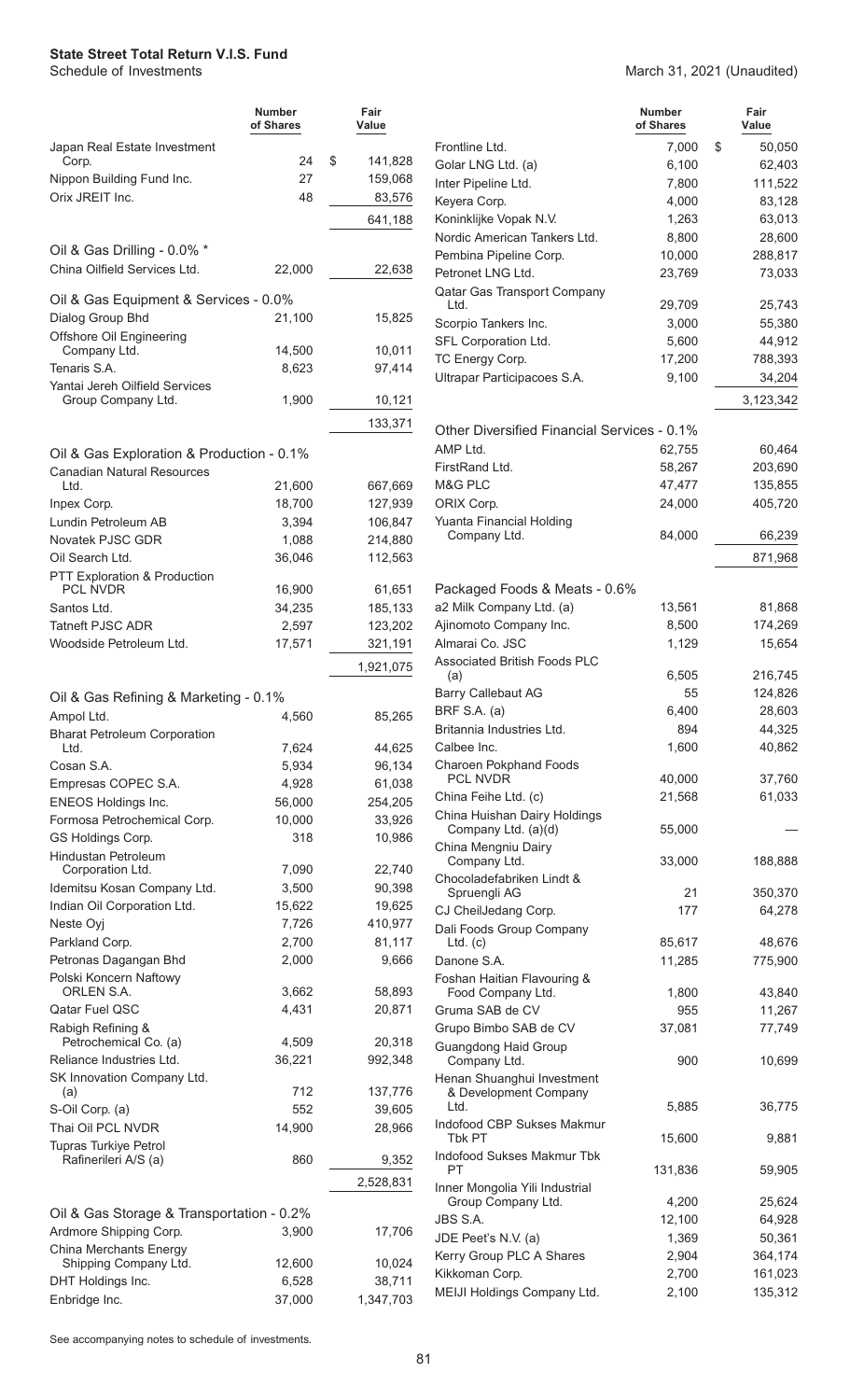|                                                                  | <b>Number</b><br>of Shares | Fair<br>Value    |                              |
|------------------------------------------------------------------|----------------------------|------------------|------------------------------|
| Mowi ASA                                                         | 8,026                      | \$<br>199,514    | C                            |
| Muyuan Foods Company Ltd.                                        | 2,800                      | 42,688           |                              |
| Nestle India Ltd.                                                | 611                        | 143,447          | ŀ                            |
| Nestle Malaysia Bhd                                              | 2,039                      | 66,385           |                              |
| Nestle S.A.                                                      | 52,610                     | 5,888,474        | k<br>k                       |
| NH Foods Ltd.                                                    | 1,530                      | 65,700           |                              |
| Nisshin Seifun Group Inc.                                        | 3,600                      | 60,271           | k                            |
| Nissin Foods Holdings                                            |                            |                  | L                            |
| Company Ltd.<br>Orion Corp.                                      | 1,200<br>219               | 89,158<br>25,349 |                              |
| Orkla ASA                                                        | 13,715                     | 134,702          | L                            |
| PPB Group Bhd                                                    | 26,487                     | 118,174          | Λ                            |
| <b>QL Resources Bhd</b>                                          | 45,088                     | 65,895           | Ν<br>F                       |
| Saputo Inc.                                                      | 4,500                      | 135,303          | S                            |
| Tata Consumer Products Ltd.                                      | 6,336                      | 55,367           | Ü                            |
| Thai Union Group PCL                                             | 21,100                     | 9,925            |                              |
| The Savola Group                                                 | 2,186                      | 22,907           |                              |
| Tiger Brands Ltd.                                                | 753                        | 10,747           | F                            |
| Tingyi Cayman Islands Holding                                    |                            |                  | A                            |
| Corp.                                                            | 20,000                     | 36,736<br>66,909 |                              |
| Toyo Suisan Kaisha Ltd.<br>Uni-President China Holdings          | 1,590                      |                  | F                            |
| Ltd.                                                             | 8,000                      | 9,734            | A                            |
| <b>Uni-President Enterprises</b>                                 |                            |                  | F                            |
| Corp.                                                            | 45,000                     | 115,130          |                              |
| Universal Robina Corp.                                           | 7,630                      | 20,907           | F                            |
| Want Want China Holdings<br>Ltd.                                 | 40,000                     | 29,996           | E                            |
| Wens Foodstuffs Group                                            |                            |                  | E                            |
| Company Ltd.                                                     | 3,800                      | 9,799            |                              |
| WH Group Ltd. (c)                                                | 175,000                    | 141,811          | $\mathsf{C}$<br>$\mathsf{C}$ |
| Yakult Honsha Company Ltd.                                       | 2,300                      | 116,561          |                              |
| Yamazaki Baking Company                                          |                            |                  | $\mathsf{C}$                 |
| Ltd.                                                             | 2,200                      | 35,618           |                              |
| Yihai International Holding Ltd.<br>Yihai Kerry Arawana Holdings | 7,364                      | 76,250           |                              |
| Company Ltd. (a)                                                 | 1,000                      | 11,809           | C                            |
|                                                                  |                            | 11,110,861       |                              |
|                                                                  |                            |                  | C                            |
| Paper Packaging - 0.0%                                           |                            |                  |                              |
| Amcor PLC                                                        | 23,700                     | 276,816          | C                            |
| Klabin S.A.                                                      | 8,000                      | 39,170           |                              |
| Smurfit Kappa Group PLC                                          | 4,475                      | 211,220          |                              |
| Yunnan Energy New Material<br>Company Ltd.                       | 600                        | 10,235           | C                            |
|                                                                  |                            |                  | C                            |
|                                                                  |                            | 537,441          | C                            |
| Paper Products - 0.1%                                            |                            |                  |                              |
| Empresas CMPC S.A.                                               | 9,056                      | 29,157           | D                            |
| Indah Kiat Pulp & Paper Corp.                                    |                            |                  | D                            |
| Tbk PT                                                           | 33,200                     | 23,886           | D                            |
| Lee & Man Paper<br>Manufacturing Ltd.                            | 34,310                     | 31,554           | E                            |
| Mondi PLC                                                        | 8,867                      | 226,326          | E                            |
| Nine Dragons Paper Holdings                                      |                            |                  | $\overline{C}$               |
| Ltd.                                                             | 35,310                     | 51,686           | ŀ                            |
| Oji Holdings Corp.                                               | 15,700                     | 101,730          | ŀ<br>ŀ                       |
| Stora Enso Oyj                                                   | 10,623                     | 198,577          |                              |
| Suzano Papel e Celulose S.A.                                     | 9,300                      | 112,975          | ŀ                            |
| (a)<br>UPM-Kymmene Oyj                                           | 9,746                      | 350,850          | ŀ                            |
|                                                                  |                            |                  |                              |
|                                                                  |                            | 1,126,741        | H                            |
| Personal Products - 0.4%                                         |                            |                  | H                            |
| Amorepacific Corp.                                               | 377                        | 86,110           |                              |
| <b>AMOREPACIFIC Group</b>                                        | 181                        | 10,379           | ŀ                            |
| Beiersdorf AG                                                    | 1,841                      | 194,952          | Ι                            |
| Dabur India Ltd.                                                 | 18,911                     | 139,801          | Ι                            |

| ∹air<br>alue      |                                                                      | Number<br>of Shares | Fair<br>Value        |
|-------------------|----------------------------------------------------------------------|---------------------|----------------------|
| 199,514<br>42,688 | Godrej Consumer Products<br>Ltd.                                     | 4,019               | \$<br>40,108         |
| 143,447           | Hengan International Group                                           |                     |                      |
| 66,385            | Company Ltd.                                                         | 13,480              | 88,602               |
| 888,474           | Kao Corp.                                                            | 8,800               | 582,393              |
| 65,700            | Kobayashi Pharmaceutical<br>Company Ltd.                             | 900                 | 84,136               |
| 60,271            | Kose Corp.                                                           | 600                 | 85,032               |
|                   | LG Household & Health Care                                           |                     |                      |
| 89,158            | Ltd.                                                                 | 114                 | 158,144              |
| 25,349<br>134,702 | L'Oreal S.A.                                                         | 4,601               | 1,767,188            |
| 118,174           | Marico Ltd.                                                          | 2,060               | 11,588               |
| 65,895            | Natura & Co. Holding S.A. (a)                                        | 10,900              | 92,987               |
| 135,303           | Pola Orbis Holdings Inc.                                             | 1,700               | 40,985               |
| 55,367            | Shiseido Company Ltd.<br><b>Unilever PLC</b>                         | 7,300               | 490,322              |
| 9,925             |                                                                      | 48,012              | 2,686,783            |
| 22,907            |                                                                      |                     | 6,559,510            |
| 10,747            | Pharmaceuticals - 1.4%                                               |                     |                      |
| 36,736            | Aspen Pharmacare Holdings                                            |                     |                      |
| 66,909            | $Ltd.$ (a)                                                           | 4,403               | 43,045               |
|                   | Astellas Pharma Inc.<br>AstraZeneca PLC                              | 34,000<br>23,964    | 523,692<br>2,396,086 |
| 9,734             | Asymchem Laboratories                                                |                     |                      |
|                   | Tianjin Company Ltd. A                                               |                     |                      |
| 115,130           | Shares                                                               | 766                 | 33,725               |
| 20,907            | Aurobindo Pharma Ltd.                                                | 5,921               | 71,371               |
| 29,996            | Bayer AG                                                             | 17,940              | 1,137,740            |
|                   | <b>Betta Pharmaceuticals</b>                                         | 600                 |                      |
| 9,799             | Company Ltd.<br>Canopy Growth Corp. (a)                              | 4,100               | 9,708<br>131,659     |
| 141,811           | CanSino Biologics Inc. H                                             |                     |                      |
| 116,561           | Shares (a)(c)                                                        | 1,145               | 43,300               |
|                   | Celltrion Pharm Inc. (a)                                             | 210                 | 27,833               |
| 35,618            | Changchun High & New                                                 |                     |                      |
| 76,250            | <b>Technology Industry</b><br>Group Inc.                             | 300                 | 20,700               |
| 11,809            | China Medical System                                                 |                     |                      |
| 110,861           | Holdings Ltd.                                                        | 16,000              | 31,652               |
|                   | <b>China Resources</b><br>Pharmaceutical Group Ltd.                  |                     |                      |
| 276,816           | (c)                                                                  | 15,500              | 9,670                |
| 39,170            | <b>China Traditional Chinese</b><br><b>Medicine Holdings Company</b> |                     |                      |
| 211,220           | Ltd.                                                                 | 26,000              | 16,220               |
|                   | Chugai Pharmaceutical                                                |                     |                      |
| 10,235            | Company Ltd.                                                         | 12,300              | 499,681              |
| 537,441           | Cipla Ltd.                                                           | 5,129               | 57,180               |
|                   | <b>CSPC Pharmaceutical Group</b><br>Ltd.                             | 110,000             | 133,000              |
| 29,157            | Daiichi Sankyo Company Ltd.                                          | 31,100              | 907,670              |
|                   | Dong-E-E-Jiao Company Ltd.                                           | 1,800               | 10,365               |
| 23,886            | Dr Reddy's Laboratories Ltd.                                         | 1,396               | 86,226               |
|                   | Eisai Company Ltd.                                                   | 4,600               | 308,845              |
| 31,554            | Endo International PLC (a)                                           | 13,400              | 99,294               |
| 226,326           | GlaxoSmithKline PLC                                                  | 91,622              | 1,628,173            |
| 51,686            | H Lundbeck A/S                                                       | 1,273               | 43,594               |
| 101,730           | Hanmi Pharm Company Ltd.                                             | 77                  | 21,533               |
| 198,577           | Hansoh Pharmaceutical Group<br>Company Ltd. (a)(c)                   | 12,000              | 57,496               |
| 112,975           | <b>Hikma Pharmaceuticals PLC</b>                                     | 3,157               | 99,136               |
| 350,850           | Hisamitsu Pharmaceutical<br>Company Inc.                             | 900                 | 58,724               |
| ,126,741          | Humanwell Healthcare Group                                           |                     |                      |
|                   | Company Ltd.                                                         | 5,000               | 23,456               |
| 86,110            | Hutchison China MediTech<br>Ltd. $(a)$                               | 900                 | 25,425               |
| 10,379            | Hypera S.A.                                                          | 4,200               | 23,839               |
| 194,952           | Ipca Laboratories Ltd.                                               | 642                 | 16,717               |
| 139,801           | Ipsen S.A.                                                           | 689                 | 59,236               |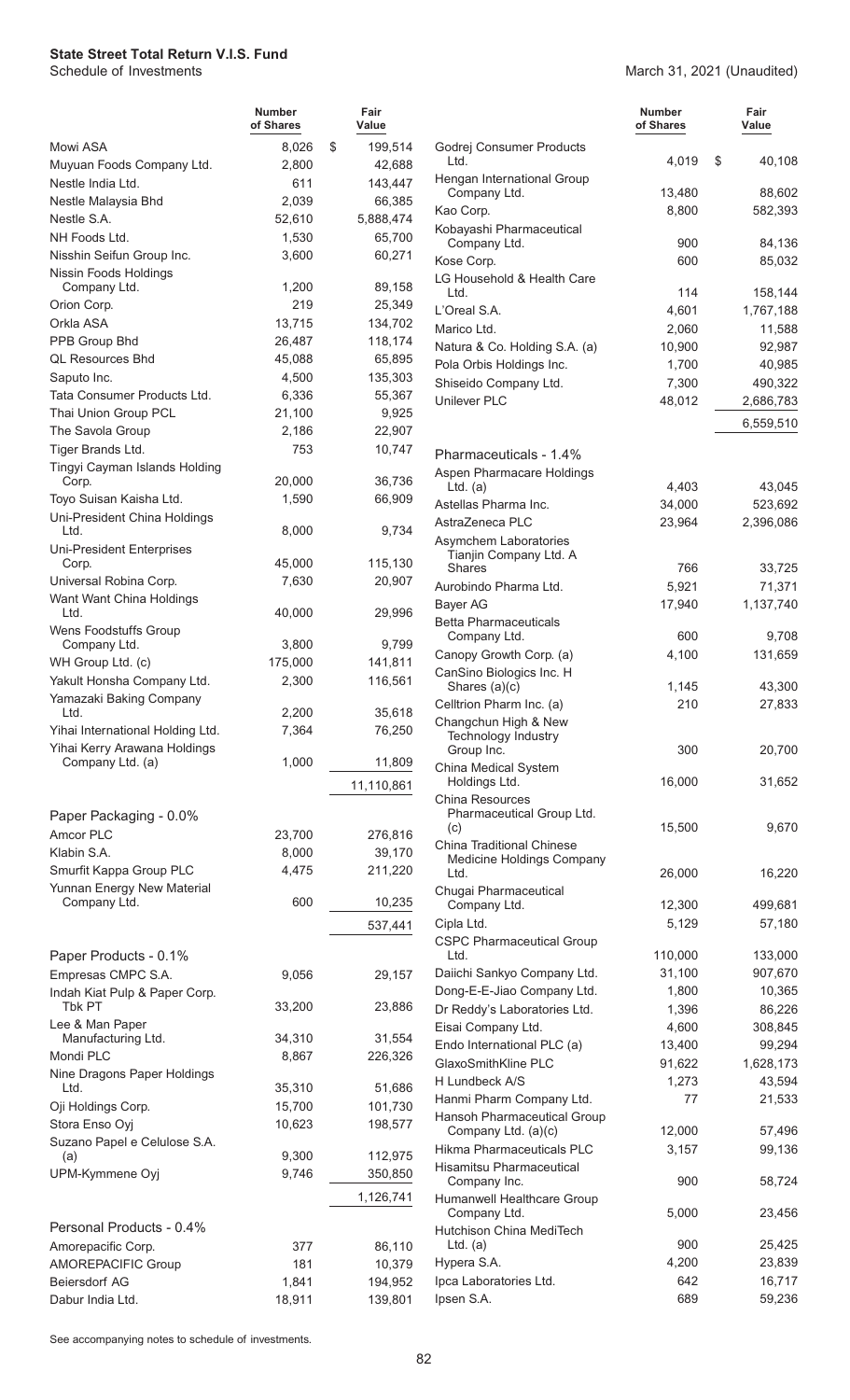March 31, 2021 (Unaudited)

|                                                          | <b>Number</b><br>of Shares | Fair<br>Value     |                                                        | <b>Number</b><br>of Shares | Fair<br>Value |
|----------------------------------------------------------|----------------------------|-------------------|--------------------------------------------------------|----------------------------|---------------|
| Jazz Pharmaceuticals PLC (a)                             | 800                        | \$<br>131,496     | Industrias Penoles SAB de<br>C.V. (a)                  | 1,300                      | \$<br>16,750  |
| Jiangsu Hengrui Medicine<br>Company Ltd.                 | 4,100                      | 57,546            | Northam Platinum Ltd. (a)                              | 4,260                      | 74,253        |
| Kalbe Farma Tbk PT                                       | 254,200                    | 27,476            | Sibanye Stillwater Ltd.                                | 34,607                     | 152,338       |
| Kyowa Hakko Kirin Company                                |                            |                   |                                                        |                            |               |
| Ltd.                                                     | 4,900                      | 146,778           |                                                        |                            | 593,249       |
| Lupin Ltd.                                               | 2,469                      | 34,460            | Property & Casualty Insurance - 0.2%                   |                            |               |
| Merck KGaA                                               | 2,360                      | 404,406           | <b>Admiral Group PLC</b>                               | 3,522                      | 150,687       |
| Nippon Shinyaku Company                                  |                            |                   | Argo Group International                               |                            |               |
| Ltd.                                                     | 800                        | 59,584            | Holdings Ltd.                                          | 1,900                      | 95,608        |
| <b>Novartis AG</b>                                       | 40,546                     | 3,479,680         | Chubb Ltd.                                             | 6,689                      | 1,056,661     |
| Novo Nordisk A/S B Shares                                | 31,444                     | 2,135,456         | DB Insurance Company Ltd.                              | 329                        | 13,750        |
| Oneness Biotech Company                                  |                            |                   | Direct Line Insurance Group                            |                            |               |
| Ltd. $(a)$                                               | 2,000                      | 18,540            | <b>PLC</b>                                             | 24,918                     | 107,711       |
| Ono Pharmaceutical Company<br>Ltd.                       | 6,800                      | 177,846           | Hyundai Marine & Fire                                  | 2,332                      | 50,483        |
| Orion Oyj, Class B                                       | 1,936                      | 77,750            | Insurance Company Ltd.<br><b>ICICI Lombard General</b> |                            |               |
| Otsuka Holdings Company                                  |                            |                   | Insurance Company Ltd. (c)                             | 2,362                      | 46,301        |
| Ltd.                                                     | 7,100                      | 301,156           | Insurance Australia Group Ltd.                         | 44,552                     | 158,807       |
| Perrigo Company PLC                                      | 2,100                      | 84,987            | Intact Financial Corp.                                 | 2,617                      | 320,657       |
| Recordati Industria Chimica e                            |                            |                   | James River Group Holdings                             |                            |               |
| Farmaceutica SpA                                         | 1,909                      | 102,916           | Ltd.                                                   | 1,878                      | 85,674        |
| Richter Gedeon Nyrt                                      | 3,475                      | 102,655           | MS&AD Insurance Group                                  |                            |               |
| Roche Holding AG                                         | 13,413                     | 4,364,076         | Holdings Inc.                                          | 8,100                      | 238,162       |
| Sanofi                                                   | 20,691                     | 2,048,802         | People's Insurance Co. Group<br>of China Ltd           | 31,000                     | 10,048        |
| Santen Pharmaceutical<br>Company Ltd.                    | 6,600                      | 90,967            | PICC Property & Casualty                               |                            |               |
| Shanghai Fosun                                           |                            |                   | Company Ltd.                                           | 62,000                     | 53,750        |
| Pharmaceutical Group Co.,                                |                            |                   | QBE Insurance Group Ltd.                               | 26,859                     | 196,798       |
| Ltd.                                                     | 4,000                      | 17,056            | RSA Insurance Group PLC                                | 18,894                     | 177,524       |
| Shanghai Fosun                                           |                            |                   | Samsung Fire & Marine                                  |                            |               |
| <b>Pharmaceutical Group</b><br>Company Ltd.              | 3,000                      | 18,193            | Insurance Company Ltd.                                 | 314                        | 52,715        |
| Shin Poong Pharmaceutical                                |                            |                   | Sompo Holdings Inc.                                    | 6,100                      | 234,174       |
| Company Ltd.                                             | 368                        | 27,671            | Suncorp Group Ltd.                                     | 23,385                     | 176,331       |
| Shionogi & Company Ltd.                                  | 4,800                      | 258,548           | The People's Insurance Co.                             |                            |               |
| Sino Biopharmaceutical Ltd.                              | 128,000                    | 128,091           | Group of China Ltd.                                    | 10,900                     | 9,868         |
| SK Biopharmaceuticals                                    |                            |                   | Tokio Marine Holdings Inc.                             | 11,500                     | 547,941       |
| Company Ltd. (a)                                         | 338                        | 30,761            | Tryg A/S                                               | 5,977                      | 141,303       |
| SSY Group Ltd.                                           | 18,000                     | 10,488            | ZhongAn Online P&C<br>Insurance Company Ltd.           |                            |               |
| Sumitomo Dainippon Pharma                                |                            |                   | (a)(c)                                                 | 4,700                      | 28,353        |
| Company Ltd.                                             | 3,300                      | 57,548            |                                                        |                            | 3,953,306     |
| Sun Pharmaceutical Industries<br>Ltd.                    | 9,940                      | 81,272            |                                                        |                            |               |
| <b>Taisho Pharmaceutical</b>                             |                            |                   | Publishing - 0.0% *                                    |                            |               |
| Holdings Company Ltd.                                    | 600                        | 38,769            | China Literature Ltd. (a)(c)                           | 3,600                      | 35,632        |
| <b>Takeda Pharmaceutical</b>                             |                            |                   | Pearson PLC                                            | 13,750                     | 146,379       |
| Company Ltd.                                             | 28,800                     | 1,038,624         | Schibsted ASA (a)                                      | 1,381                      | 58,079        |
| Teva Pharmaceutical                                      |                            |                   | Schibsted ASA, B Shares (a)                            | 1,790                      | 64,166        |
| Industries Ltd. ADR (a)<br>Theravance Biopharma Inc. (a) | 20,000<br>2,800            | 230,800<br>57,148 |                                                        |                            | 304,256       |
| Torrent Pharmaceuticals Ltd.                             | 478                        | 16,639            |                                                        |                            |               |
| UCB S.A.                                                 | 2,309                      | 220,141           | Railroads - 0.3%                                       |                            |               |
| Vifor Pharma AG                                          | 831                        | 113,593           | Aurizon Holdings Ltd.                                  | 34,163                     | 101,479       |
| Yuhan Corp.                                              | 491                        | 27,332            | Beijing-Shanghai High Speed                            |                            |               |
| Yunnan Baiyao Group                                      |                            |                   | Railway Company Ltd.                                   | 11,900                     | 10,610        |
| Company Ltd.                                             | 1,000                      | 18,367            | <b>BTS Group Holdings PCL</b><br><b>NVDR</b>           | 97,600                     | 30,139        |
| Zhangzhou Pientzehuang                                   |                            |                   | Canadian National Railway Co.                          | 13,000                     | 1,508,470     |
| <b>Pharmaceutical Company</b>                            |                            |                   | Canadian Pacific Railway Ltd.                          | 2,500                      | 954,768       |
| Ltd.                                                     | 500                        | 21,868            | Central Japan Railway Co.                              | 2,600                      | 389,412       |
| Zhejiang Huahai<br><b>Pharmaceutical Company</b>         |                            |                   | Container Corporation of India                         |                            |               |
| Ltd.                                                     | 2,600                      | 10,188            | Ltd.                                                   | 3,216                      | 26,304        |
| Zhejiang NHU Company Ltd.                                | 1,800                      | 10,488            | East Japan Railway Co.                                 | 5,500                      | 390,176       |
|                                                          |                            | 24,936,153        | Hankyu Hanshin Holdings Inc.                           | 4,200                      | 134,742       |
|                                                          |                            |                   | Keikyu Corp.                                           | 4,000                      | 60,489        |
| Precious Metals & Minerals - 0.0% *                      |                            |                   | Keio Corp.                                             | 1,900                      | 127,928       |
| Alrosa PJSC (a)                                          | 13,150                     | 18,414            | Keisei Electric Railway                                |                            |               |
| Anglo American Platinum Ltd.                             | 635                        | 92,550            | Company Ltd.                                           | 2,400                      | 78,624        |
| Fresnillo PLC                                            | 3,364                      | 40,110            | Kintetsu Group Holdings<br>Company Ltd.                | 3,100                      | 118,389       |
| Impala Platinum Holdings Ltd.                            | 10,726                     | 198,834           |                                                        |                            |               |
|                                                          |                            |                   |                                                        |                            |               |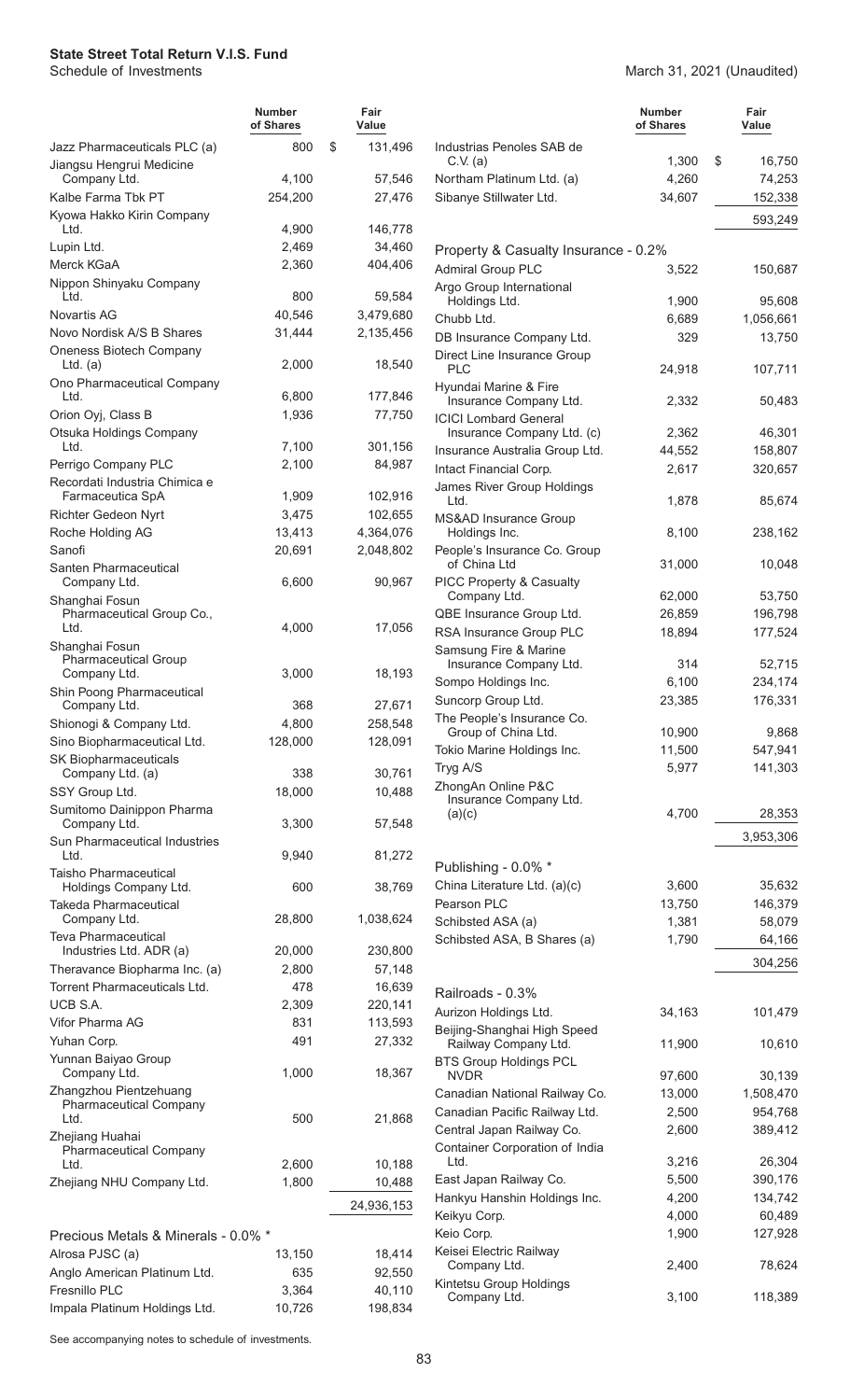March 31, 2021 (Unaudited)

|                                                                            | <b>Number</b><br>of Shares | Fair<br>Value     |
|----------------------------------------------------------------------------|----------------------------|-------------------|
| Kyushu Railway Co.                                                         | 2,700                      | \$<br>62,894      |
| MTR Corporation Ltd.<br>Nagoya Railroad Company                            | 28,000                     | 158,648           |
| Ltd.<br>Odakyu Electric Railway                                            | 3,400                      | 81,015            |
| Company Ltd.                                                               | 5,400                      | 147,828           |
| Rumo S.A. (a)                                                              | 16,000                     | 57,416            |
| Seibu Holdings Inc.                                                        | 3,800                      | 41,955            |
| Tobu Railway Company Ltd.                                                  | 3,400                      | 91,569            |
| Tokyu Corp.                                                                | 9,100                      | 121,388           |
| West Japan Railway Co.                                                     | 3,000                      | 166,561           |
|                                                                            |                            | 4,860,804         |
| Real Estate Development - 0.1%                                             |                            |                   |
| China Evergrande Group<br>China Jinmao Holdings Group                      | 24,000                     | 45,688            |
| Ltd.<br>China Overseas Land &                                              | 46,000                     | 18,460            |
| Investment Ltd.                                                            | 43,500                     | 113,024           |
| China Resources Land Ltd.                                                  | 38,000                     | 184,026           |
| China Vanke Company Ltd. H                                                 |                            |                   |
| Shares                                                                     | 15,000                     | 58,750            |
| China Vanke Company Ltd.<br>CIFI Holdings Group Company                    | 10,500                     | 48,009            |
| Ltd.                                                                       | 28,000                     | 27,156            |
| CK Asset Holdings Ltd.                                                     | 47,000                     | 285,345           |
| <b>Country Garden Holdings</b><br>Company Ltd.<br>Dar Al Arkan Real Estate | 72,000                     | 92,426            |
| Development Co. (a)                                                        | 4,187                      | 10,271            |
| Emaar Economic City (a)                                                    | 4,029                      | 11,495            |
| Emaar Properties PJSC (a)<br><b>Greentown China Holdings</b>               | 39,199                     | 37,778            |
| Ltd.                                                                       | 8,000                      | 10,331            |
| <b>Henderson Land Development</b><br>Company Ltd.                          | 27,000                     | 121,205           |
| <b>Hopson Development Holdings</b><br>Ltd.                                 | 14,000                     | 50,421            |
| Kaisa Group Holdings Ltd.                                                  | 19,000                     | 9,385             |
| KWG Group Holdings Ltd.                                                    | 34,436                     | 58,911            |
| Land & Houses PCL NVDR                                                     | 355,831                    | 97,355            |
| Longfor Group Holdings Ltd.<br>(c)                                         | 28,468                     | 188,579           |
| Poly Developments and                                                      |                            |                   |
| <b>Holdings Group Company</b>                                              |                            |                   |
| Ltd.<br><b>Ruentex Development</b>                                         | 6,600                      | 14,314            |
| Company Ltd.                                                               | 48,000                     | 83,272            |
| Seazen Group Ltd.                                                          | 20,000                     | 24,568            |
| Seazen Holdings Company                                                    |                            |                   |
| Ltd.                                                                       | 1,400                      | 10,413            |
| Shimao Group Holdings Ltd.                                                 | 24,102                     | 75,799            |
| Sino Land Company Ltd.<br>Sunac China Holdings Ltd.                        | 58,000                     | 80,721            |
| Yuexiu Property Company Ltd.                                               | 30,000<br>430,316          | 128,691<br>97,416 |
|                                                                            |                            | 1,983,809         |
|                                                                            |                            |                   |
| Real Estate Operating Companies - 0.1%                                     |                            |                   |
| Aeon Mall Company Ltd.<br>Aroundtown S.A.                                  | 1,900                      | 33,100            |
| Azrieli Group Ltd.                                                         | 18,244<br>775              | 130,154<br>47,899 |
| Cencosud Shopping S.A.                                                     | 5,140                      | 10,734            |
| <b>Central Pattana PCL NVDR</b>                                            | 27,300                     | 50,887            |
| Deutsche Wohnen SE                                                         | 6,242                      | 291,835           |
| Emaar Malls PJSC (a)                                                       | 22,127                     | 10,181            |
| Fastighets AB Balder (a)                                                   | 1,849                      | 91,768            |
| Hongkong Land Holdings Ltd.                                                | 21,300                     | 104,583           |
| Hulic Company Ltd.                                                         | 5,500                      | 64,955            |
| <b>LEG Immobilien SE</b>                                                   | 1,317                      | 173,609           |

|                                              | <b>Number</b><br>of Shares | Fair<br>Value     |
|----------------------------------------------|----------------------------|-------------------|
| Mabanee Co. KPSC                             | 7,131                      | \$<br>17,129      |
| <b>NEPI Rockcastle PLC</b>                   | 5,135                      | 32,417            |
| <b>Poly Property Services</b>                |                            |                   |
| Company Ltd.                                 | 1,600                      | 11,113            |
| SM Prime Holdings Inc.                       | 113,900                    | 82,132            |
| Swire Properties Ltd.<br>Swiss Prime Site AG | 21,400<br>1,387            | 66,200<br>128,435 |
| Vonovia SF                                   | 9,817                      | 642,662           |
| Wharf Real Estate Investment                 |                            |                   |
| Company Ltd.                                 | 30,000                     | 168,050           |
|                                              |                            | 2,157,843         |
|                                              |                            |                   |
| Real Estate Services - 0.0%                  |                            |                   |
| China Overseas Property<br>Holdings Ltd.     | 15,000                     | 14,007            |
| FirstService Corp.                           | 700                        | 103,893           |
| KE Holdings Inc. (a)                         | 1,600                      | 91,168            |
|                                              |                            | 209,068           |
|                                              |                            |                   |
| Regional Banks - 0.1%                        |                            |                   |
| Bandhan Bank Ltd. (a)(c)                     | 8,880                      | 41,161            |
| Bank of Hangzhou Company<br>Ltd. A Shares    |                            |                   |
| Bank of Ningbo Company Ltd.                  | 13,847                     | 35,645            |
| A Shares                                     | 9,215                      | 54,606            |
| <b>Banque Cantonale Vaudoise</b>             | 550                        | 53,881            |
| Chongqing Rural Commercial                   |                            |                   |
| Bank Company Ltd. H                          |                            |                   |
| Shares<br>Concordia Financial Group          | 188,378                    | 81,172            |
| Ltd.                                         | 18,800                     | 76,391            |
| <b>First Bancorp</b>                         | 12,600                     | 141,876           |
| Fukuoka Financial Group Inc.                 | 3,100                      | 58,886            |
| <b>OFG Bancorp</b>                           | 3,000                      | 67,860            |
| Popular Inc.                                 | 1,200                      | 84,384            |
| Resona Holdings Inc.                         | 39,000                     | 164,047           |
| Shinsei Bank Ltd.                            | 2,800                      | 45,332            |
| The Bank of Kyoto Ltd.                       | 1,000                      | 61,629            |
| The Chiba Bank Ltd.                          | 9,700                      | 63,642            |
| The Shizuoka Bank Ltd.                       | 7,600                      | 59,837            |
|                                              |                            | 1,090,349         |
| Reinsurance - 0.1%                           |                            |                   |
| Enstar Group Ltd. (a)                        | 700                        | 172,711           |
| Everest Re Group Ltd.                        | 600                        | 148,686           |
| Greenlight Capital Re Ltd. (a)               | 2,000                      | 17,400            |
| <b>Hannover Rueck SE</b>                     | 1,101                      | 201,606           |
| Muenchener                                   |                            |                   |
| Rueckversicherungs-<br>Gesellschaft AG       | 2,558                      | 789,485           |
| RenaissanceRe Holdings Ltd.                  | 800                        | 128,200           |
| SCOR SE (a)                                  | 2,895                      | 99,013            |
| SiriusPoint Ltd. (a)                         | 4,900                      | 49,833            |
| Swiss Re AG                                  | 5,218                      | 515,396           |
|                                              |                            | 2,122,330         |
|                                              |                            |                   |
| Renewable Electricity - 0.0% *               |                            |                   |
| Adani Green Energy Ltd. (a)                  | 4,811                      | 72,701            |
| China Longyuan Power Group<br>Corp., Ltd.    | 40,000                     | 54,332            |
| China Yangtze Power                          |                            |                   |
| Company Ltd.                                 | 15,100                     | 49,342            |
| <b>Energy Absolute PCL</b>                   | 18,500                     | 37,148            |
| Engie Brasil Energia S.A.                    | 11,533                     | 85,491            |
| Meridian Energy Ltd.                         | 23,398                     | 88,325            |
| Northland Power Inc.                         | 3,500                      | 126,845           |
|                                              |                            | 514,184           |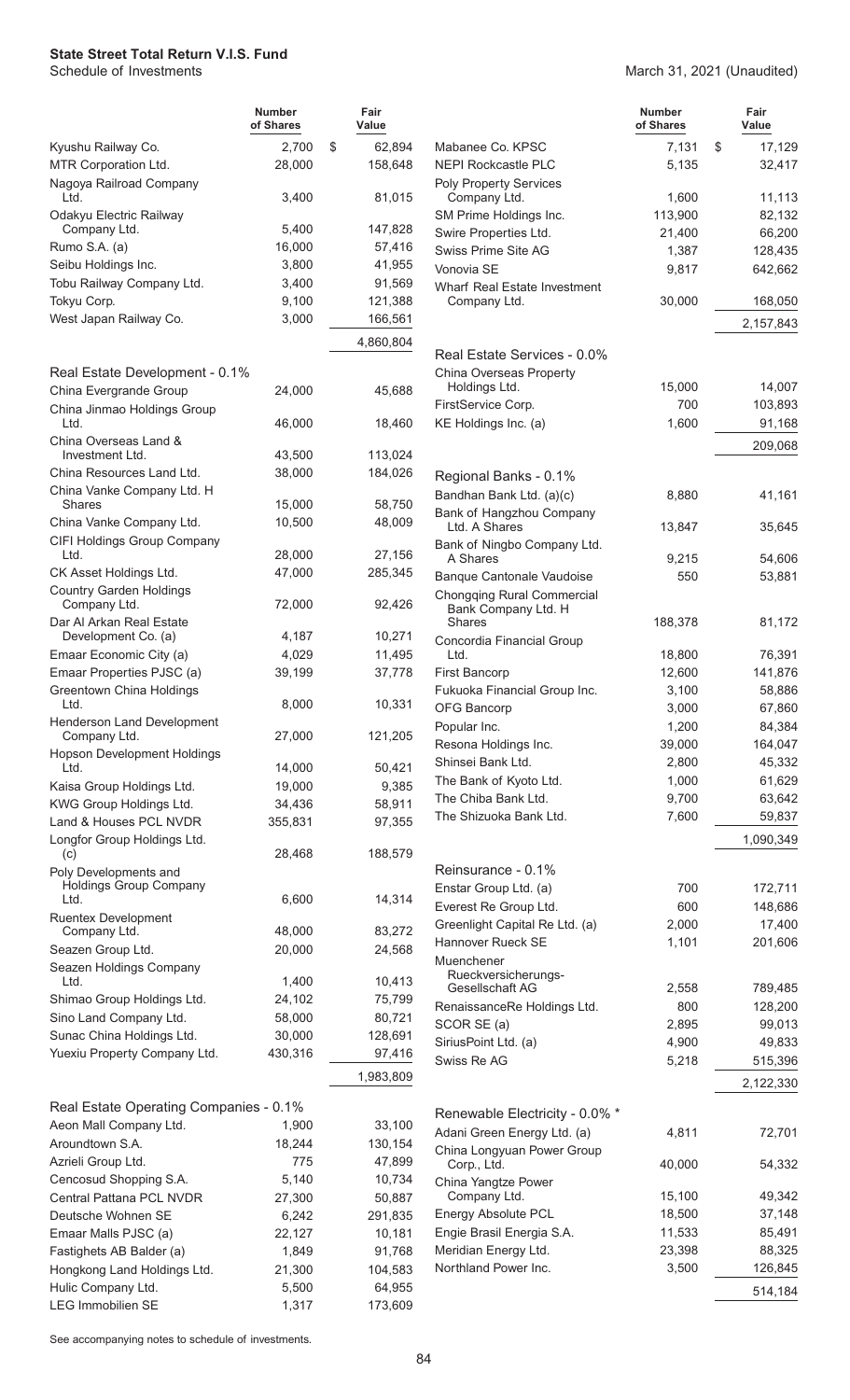|                                                          | <b>Number</b><br>of Shares | Fair<br>Value     |
|----------------------------------------------------------|----------------------------|-------------------|
| Research & Consulting Services - 0.2%                    |                            |                   |
| Bureau Veritas S.A. (a)                                  | 5,367                      | \$<br>153,091     |
| <b>Experian PLC</b>                                      | 16,750                     | 577.056           |
| <b>IHS Markit Ltd.</b>                                   | 5,900                      | 571,002           |
| Intertek Group PLC                                       | 2,947                      | 227,776           |
| Nihon M&A Center Inc.                                    | 5,500                      | 148,973           |
| RELX PLC                                                 | 35,280                     | 885,413           |
| SGS S.A.                                                 | 111                        | 316,199           |
| Teleperformance                                          | 1,072                      | 391,584           |
| Thomson Reuters Corp.                                    | 3,218                      | 281,871           |
| Wolters Kluwer N.V.                                      | 4,885                      | 425,548           |
|                                                          |                            | 3,978,513         |
|                                                          |                            |                   |
| Residential REITs - 0.0%                                 |                            |                   |
| <b>Canadian Apartment</b><br><b>Properties REIT</b>      | 1,500                      | 64,280            |
|                                                          |                            |                   |
| Restaurants - 0.1%                                       |                            |                   |
| Compass Group PLC (a)                                    | 32,575                     | 656,853           |
| Haidilao International Holding                           |                            |                   |
| $Ltd.$ (c)                                               | 10,000                     | 68,365            |
| Jiumaojiu International<br>Holdings Ltd. (a)(c)          | 7,000                      | 28,002            |
| Jollibee Foods Corp.                                     | 4,260                      | 15,526            |
| Jubilant Foodworks Ltd.                                  | 795                        | 31,652            |
| McDonald's Holdings                                      |                            |                   |
| Company Japan Ltd.                                       | 1,200                      | 55,385            |
| <b>Restaurant Brands</b>                                 |                            |                   |
| International Inc.                                       | 5,300                      | 344,647           |
| Saudi Airlines Catering Co.                              | 4,171                      | 84,523            |
| Sodexo SA (a)                                            | 1,616                      | 155,323           |
| Yum China Holdings Inc.                                  | 10,800                     | 639,468           |
|                                                          |                            | 2,079,744         |
|                                                          |                            |                   |
| Retail REITs - 0.1%                                      |                            |                   |
| CapitaLand Integrated<br><b>Commercial Trust</b>         | 82,700                     | 133,566           |
| Japan Retail Fund Investment                             |                            |                   |
| Corp.                                                    | 128                        | 131,012           |
| Klepierre S.A.                                           | 3,560                      | 83,200            |
| Link REIT                                                | 37,700                     | 343,324           |
| Mapletree Commercial Trust                               | 39,346                     | 62,082            |
| <b>RioCan Real Estate</b>                                |                            |                   |
| <b>Investment Trust</b>                                  | 2,800                      | 43,353            |
| <b>Scentre Group</b>                                     | 94,781                     | 203,576           |
| The British Land Company<br>PLC                          |                            |                   |
|                                                          | 16,076                     | 111,965           |
| Unibail-Rodamco-Westfield (a)<br><b>Vicinity Centres</b> | 2,529<br>70,659            | 203,129<br>89,068 |
|                                                          |                            |                   |
|                                                          |                            | 1,404,275         |
| Security & Alarm Services - 0.0% *                       |                            |                   |
| S-1 Corp.                                                | 619                        | 44,685            |
| Secom Company Ltd.                                       | 3,800                      | 320,266           |
| Securitas AB, B Shares                                   | 5,718                      | 97,418            |
| Sohgo Security Services                                  |                            |                   |
| Company Ltd.                                             | 1,300                      | 61,529            |
|                                                          |                            | 523,898           |
|                                                          |                            |                   |
| Semiconductor Equipment - 0.4%                           |                            |                   |
| Advantest Corp.                                          | 3,600                      | 315,366           |
| ASM International N.V.                                   | 864                        | 251,834           |
| ASM Pacific Technology Ltd.                              | 5,600                      | 71,346            |
| ASML Holding N.V.                                        | 7,773                      | 4,723,106         |
| Dago New Energy Corp. (a)                                | 600                        | 45,300            |
| Disco Corp.                                              | 500                        | 157,240           |
| Globalwafers Company Ltd.                                | 2,000                      | 52,571            |
| Lasertec Corp.                                           | 1,400                      | 183,964           |

#### March 31, 2021 (Unaudited)

|                                                       | Number<br>of Shares | Fair<br>Value        |
|-------------------------------------------------------|---------------------|----------------------|
| <b>NAURA Technology Group</b><br>Company Ltd.         | 500                 | \$<br>10,939         |
| Shenzhen SC New Energy<br>Technology Corp.            | 1,000               | 16,511               |
| SolarEdge Technologies Inc.<br>(a)                    | 686                 | 197,184              |
| SUMCO Corp.                                           | 4,800               | 109,727              |
| Tokyo Electron Ltd.                                   | 2,700               | 1,143,285            |
| Xinyi Solar Holdings Ltd.                             | 59,196              | 97,309               |
|                                                       |                     | 7,375,682            |
| Semiconductors - 0.6%                                 |                     |                      |
| <b>ASE Technology Holding</b>                         |                     |                      |
| Company Ltd.                                          | 38,000              | 143,168              |
| ASMedia Technology Inc.                               | 1,000               | 52,220               |
| Gigadevice Semiconductor<br>Beijing Inc.              | 400                 | 10,418               |
| Hua Hong Semiconductor Ltd.                           |                     |                      |
| (a)(c)                                                | 6,000               | 32,684               |
| Infineon Technologies AG                              | 23,847              | 1,013,329            |
| JCET Group Company Ltd. (a)                           | 2,000               | 10,422               |
| <b>LONGi Green Energy</b><br>Technology Company Ltd.  | 2,600               | 34,872               |
| Maxeon Solar Technologies<br>Ltd. $(a)$               | 600                 | 18,936               |
| MediaTek Inc.                                         | 19,000              | 645,253              |
| Nanya Technology Corp.                                | 13,000              | 41,871               |
| <b>Novatek Microelectronics</b>                       |                     |                      |
| Corp.                                                 | 8,886               | 179,072<br>61,497    |
| Phison Electronics Corp.<br>Powertech Technology Inc. | 3,592<br>3,000      | 11,092               |
| Realtek Semiconductor Corp.                           | 8,040               | 139,199              |
| Renesas Electronics Corp. (a)                         | 14,200              | 154,208              |
| Rohm Company Ltd.                                     | 1,600               | 156,525              |
| Sanan Optoelectronics                                 |                     |                      |
| Company Ltd. A Shares<br>Silergy Corp.                | 3,100<br>1,222      | 10,999<br>98,718     |
| SK Hynix Inc.                                         | 6,842               | 801,029              |
| STMicroelectronics N.V.                               | 11,639              | 444,441              |
| Taiwan Semiconductor<br>Manufacturing Company         |                     |                      |
| Ltd.                                                  | 312,557             | 6,430,132            |
| Tianjin Zhonghuan<br>Semiconductor Company<br>Ltd.    | 2,300               | 9,917                |
| Unigroup Guoxin                                       |                     |                      |
| Microelectronics Company                              |                     |                      |
| Ltd.<br>United Microelectronics Corp.                 | 700<br>146,000      | 11,414<br>256,867    |
| Vanguard International                                |                     |                      |
| Semiconductor Corp.                                   | 18,330              | 69,381               |
| Will Semiconductor, Ltd.                              | 600                 | 23,476               |
| Win Semiconductors Corp.                              | 4,000               | 54,814               |
| Winbond Electronics Corp.                             | 34,000              | 35,152<br>10,951,106 |
| Silver - 0.0% *                                       |                     |                      |
| Pan American Silver Corp.                             | 3,800               | 113,983              |
|                                                       |                     |                      |
| Soft Drinks - 0.1%                                    |                     |                      |
| Coca-Cola Amatil Ltd.<br>Coca-Cola Bottlers Japan     | 9,255               | 94,669               |
| Holdings Inc.<br>Coca-Cola European Partners          | 2,300               | 40,151               |
| PLC                                                   | 3,700               | 192,992              |
| Coca-Cola Femsa SAB de C.V.                           | 2,145               | 9,898                |
| Coca-Cola HBC AG                                      | 3,658               | 116,584              |
| Fomento Economico Mexicano<br>SAB de C.V.             | 23,500              | 176,981              |
| Fraser & Neave Holdings Bhd                           | 13,535              | 97,926               |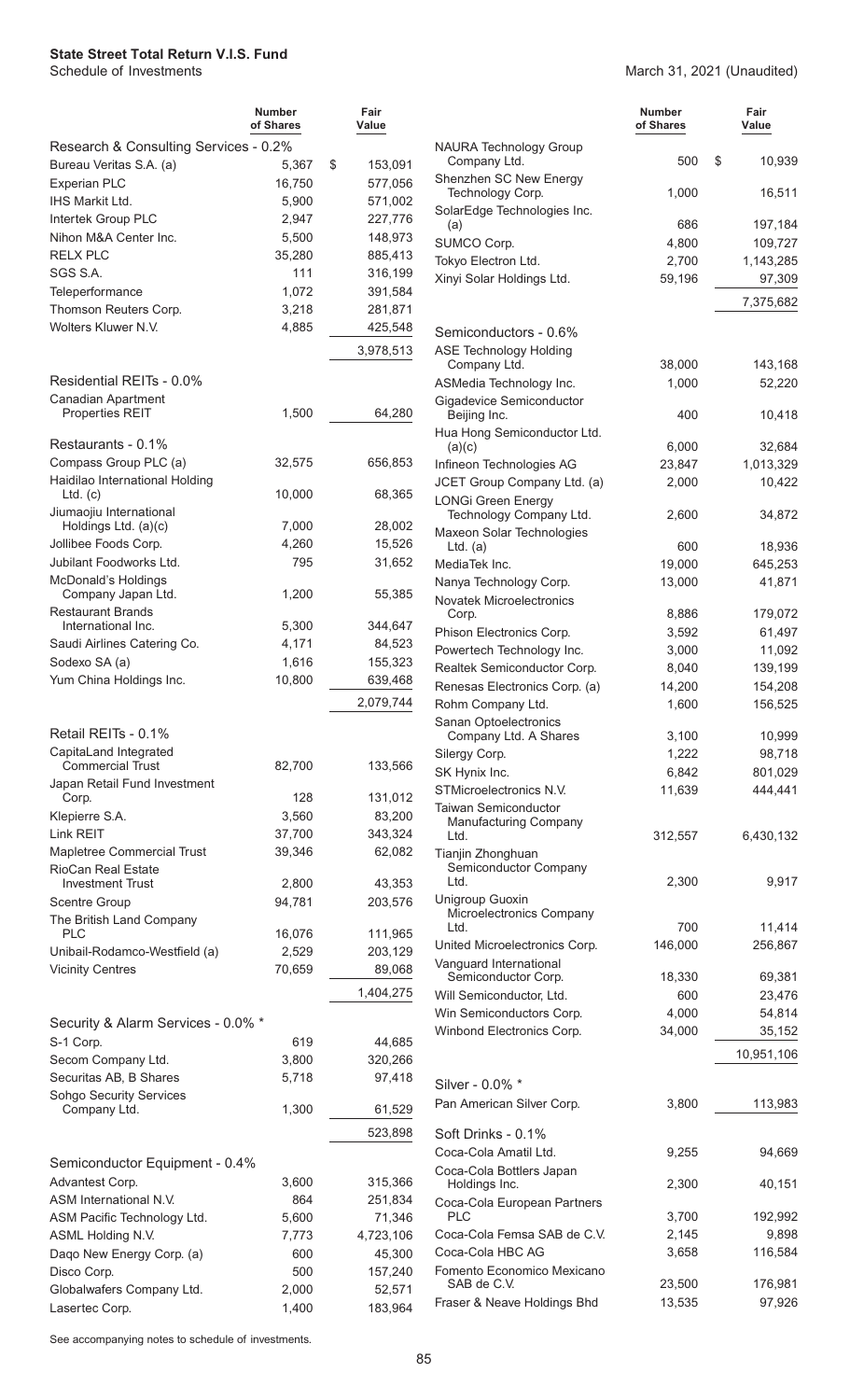|                                                         | Number<br>of Shares | Fair<br>Value |
|---------------------------------------------------------|---------------------|---------------|
| Ito En Ltd.                                             | 1,000               | \$<br>61,448  |
| Nongfu Spring Company Ltd.<br>(a)(c)                    | 2,200               | 10,965        |
| Osotspa PCL                                             | 45,691              | 51,539        |
| Suntory Beverage & Food Ltd.                            | 2,500               | 93,100        |
|                                                         |                     |               |
|                                                         |                     | 946,253       |
| Specialized Consumer Services - 0.0% *                  |                     |               |
| OneSpaWorld Holdings Ltd.<br>(a)                        | 2,700               | 28,755        |
|                                                         |                     |               |
| Specialized Finance - 0.0% *                            |                     |               |
| Banco Latinoamericano de                                |                     |               |
| <b>Comercio Exterior SA</b>                             | 1,900               | 28,747        |
| <b>Chailease Holding Company</b>                        |                     |               |
| Ltd.                                                    | 14,000              | 96,660        |
| Far East Horizon Ltd.                                   | 10,000              | 12,014        |
| Mitsubishi UFJ Lease &<br>Finance Company Ltd.          | 12,100              | 73,147        |
| Piramal Enterprises Ltd.                                | 1,311               | 31,436        |
| REC Ltd.                                                | 7,302               | 13,098        |
| Tokyo Century Corp.                                     | 800                 |               |
|                                                         |                     | 53,864        |
|                                                         |                     | 308,966       |
| Specialty Chemicals - 0.3%                              |                     |               |
| Akzo Nobel N.V.                                         | 3,524               | 394,626       |
| Asian Paints Ltd.                                       | 4,426               | 153,604       |
| Chr Hansen Holding A/S (a)                              | 1,926               | 175,435       |
| <b>Clariant AG</b>                                      | 3,637               | 73,656        |
| Covestro AG (c)                                         | 3,352               | 225,897       |
| Croda International PLC                                 | 2,548               | 223,162       |
| <b>EMS-Chemie Holding AG</b>                            | 149                 | 133,619       |
| Evonik Industries AG                                    | 3,829               | 135,727       |
| Givaudan S.A.                                           | 169                 | 653,985       |
| Johnson Matthey PLC                                     | 3,534               | 146,910       |
| JSR Corp.                                               | 3,761               | 113,681       |
| Kansai Paint Company Ltd.                               | 3,200               | 85,575        |
| Koninklijke DSM N.V.                                    | 3,147               | 533,718       |
| Nippon Paint Holdings                                   |                     |               |
| Company Ltd.                                            | 13,400              | 193,421       |
| Nitto Denko Corp.                                       | 2,900               | 248,271       |
| Novozymes A/S                                           | 3,801               | 244,052       |
| Shanghai Putailai New Energy<br>Technology Company Ltd. | 800                 | 11,583        |
| Shenzhen Capchem<br>Technology Company Ltd.             | 1,900               | 22,136        |
| Shin-Etsu Chemical Company                              |                     |               |
| Ltd.                                                    | 6,500               | 1,094,706     |
| Sika AG                                                 | 2,589               | 742,740       |
| Symrise AG                                              | 2,349               | 285,464       |
| Umicore S.A.<br>Wanhua Chemical Group                   | 3,600               | 191,372       |
| Company Ltd.<br>Zhejiang Longsheng Group                | 2,400               | 38,627        |
| Company Ltd.                                            | 4,500               | 9,931         |
|                                                         |                     | 6,131,898     |
|                                                         |                     |               |
| Specialty Stores - 0.0%                                 |                     |               |
| China Tourism Group Duty<br>Free Corp. Ltd.             | 1,400               | 65,310        |
| Hotel Shilla Company Ltd.                               | 254                 | 19,503        |
| Jarir Marketing Co.                                     | 2,180               | 105,792       |
| JD Sports Fashion PLC (a)                               | 9,419               | 107,160       |
| <b>JUMBO S.A.</b>                                       | 1,247               | 22,907        |
|                                                         |                     |               |
|                                                         |                     | 320,672       |
| Steel - 0.2%                                            |                     |               |
| ArcelorMittal S.A. (a)                                  | 13,090              | 378,924       |

|                                                       | <b>Number</b><br>of Shares | Fair<br>Value |
|-------------------------------------------------------|----------------------------|---------------|
| Baoshan Iron & Steel                                  |                            |               |
| Company Ltd.                                          | 35,500                     | \$<br>43,718  |
| BlueScope Steel Ltd.                                  | 9,199                      | 135,574       |
| China Steel Corp.                                     | 101,000                    | 91,680        |
| Cia Siderurgica Nacional S.A.                         | 8,100                      | 54,402        |
| Eregli Demir ve Celik<br>Fabrikalari TAS              | 8,529                      | 15,726        |
| Evraz PLC                                             | 9,311                      | 74,252        |
| Fortescue Metals Group Ltd.                           | 30,923                     | 470,814       |
| Hitachi Metals Ltd.                                   | 3,900                      | 64,306        |
| Hyundai Steel Co.                                     | 971                        | 41,225        |
| Inner Mongolia BaoTou Steel<br>Union Company Ltd. (a) | 42,400                     | 10,081        |
| JFE Holdings Inc. (a)                                 | 9,000                      | 111,014       |
| <b>JSW Steel Ltd.</b>                                 | 8,915                      | 57,120        |
| Kumba Iron Ore Ltd.                                   | 492                        | 20,275        |
| Nippon Steel & Sumitomo<br>Metal Corp. (a)            | 14,800                     | 252,671       |
| Novolipetsk Steel PJSC                                | 2,750                      | 87,670        |
| <b>POSCO</b>                                          | 890                        | 251,646       |
| Severstal PAO GDR GDR                                 | 7,349                      | 148,303       |
| Tata Steel Ltd.                                       | 7,770                      | 86,277        |
| Vale S.A.                                             | 46,500                     | 807,302       |
| voestalpine AG                                        | 2,119                      | 87,988        |
|                                                       |                            | 3,290,968     |
| Systems Software - 0.0%                               |                            |               |
| 360 Security Technology Inc.                          | 4,700                      | 9,971         |
| BlackBerry Ltd. (a)                                   | 9,700                      | 81,345        |
| <b>Check Point Software</b>                           |                            |               |
| Technologies Ltd. (a)                                 | 2,003                      | 224,276       |
| CyberArk Software Ltd. (a)                            | 700                        | 90,538        |
| Douzone Bizon Company Ltd.                            | 177                        | 15,358        |
| Ming Yuan Cloud Group                                 |                            |               |
| Holdings Ltd. (a)                                     | 5,000                      | 22,799        |
| Oracle Corporation Japan                              | 737                        | 72,032        |
| Sangfor Technologies Inc.                             | 300                        | 11,294        |
| Totvs S.A.                                            | 5,500                      | 28,197        |
| Trend Micro Inc.                                      | 2,400                      | 120,326       |
|                                                       |                            | 676,136       |
| Technology Distributors - 0.0%                        |                            |               |
| Synnex Technology                                     |                            |               |
| International Corp.                                   | 42,178                     | 80,563        |
| WPG Holdings Ltd.                                     | 66,938                     | 114,484       |
|                                                       |                            | 195,047       |
| Technology Hardware, Storage & Peripherals - 0.4%     |                            |               |
| Acer Inc.                                             | 17,000                     | 18,738        |
| Advantech Company Ltd.                                | 2,000                      | 24,813        |
| Asustek Computer Inc.                                 | 7,053                      | 92,077        |
| <b>Brother Industries Ltd</b>                         | 4 100                      | 90.868        |

| ASUSTEK COMPUTER MIC.                      | 7.USS   | 92.UI I |
|--------------------------------------------|---------|---------|
| Brother Industries Ltd.                    | 4,100   | 90,868  |
| Canon Inc.                                 | 18,300  | 414.441 |
| Catcher Technology Company<br>Ltd.         | 5,000   | 37,062  |
| <b>Chicony Electronics Company</b><br>Ltd. | 19,250  | 68,478  |
| Compal Electronics Inc.                    | 134,225 | 125,602 |
| <b>FUJIFILM Holdings Corp.</b>             | 6.615   | 393,368 |
| Inventec Corp.                             | 94,249  | 89,185  |
| Lenovo Group Ltd.                          | 82,000  | 116,654 |
| Lite-On Technology Corp.                   | 48,693  | 107,171 |
| Logitech International S.A.                | 3,003   | 316,334 |
| Micro-Star International<br>Company Ltd.   | 5,000   | 30,491  |
| Pegatron Corp.                             | 36,251  | 94,144  |
| Quanta Computer Inc.                       | 51,507  | 176,907 |
|                                            |         |         |

See accompanying notes to schedule of investments.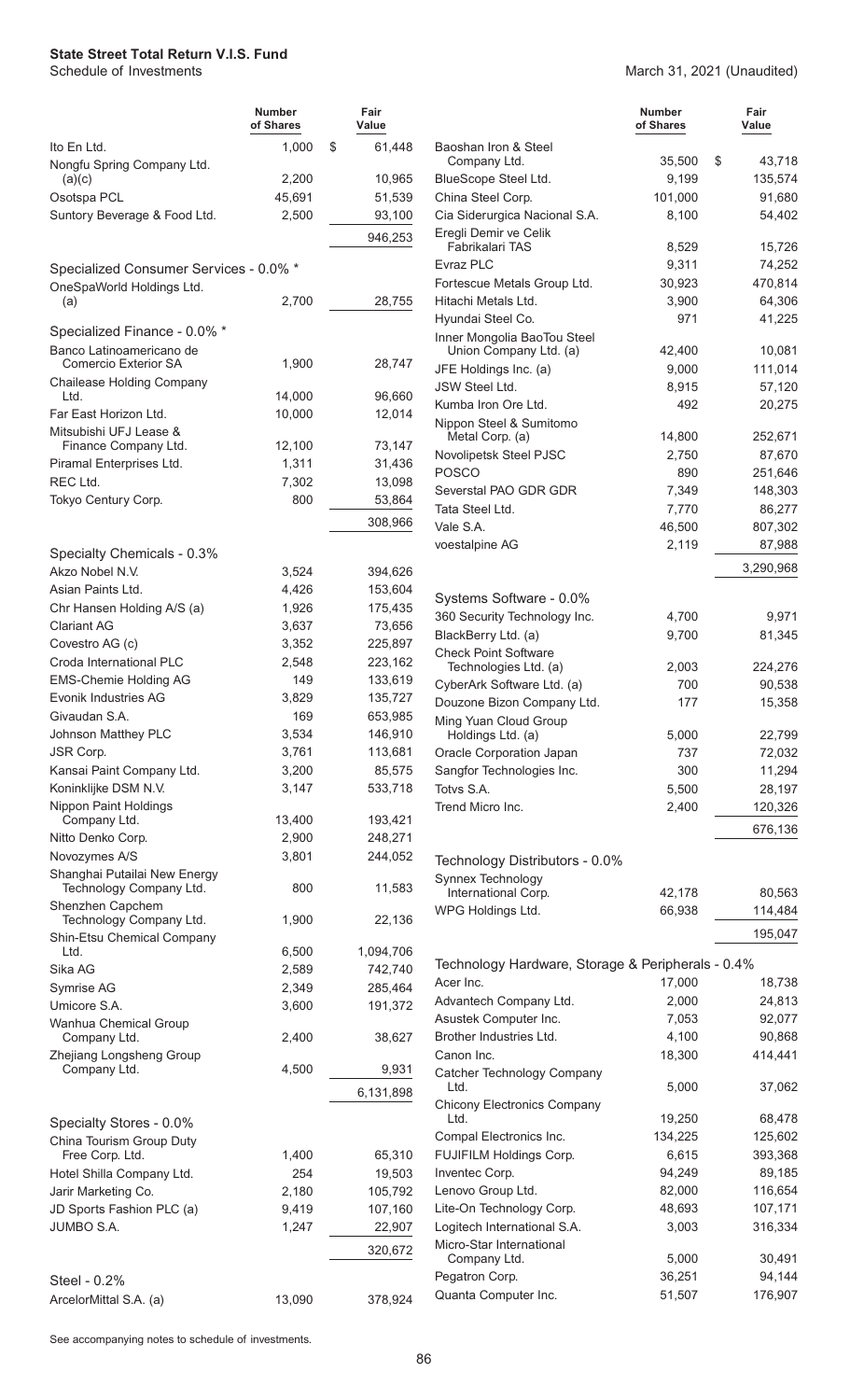**Number of Shares Fair Value** Ricoh Company Ltd. 12,200 \$ 124,098 Samsung Electronics Company Ltd. 59,341 4,268,043 Seiko Epson Corp. 65,100 83,077 Wistron Corp. 65,896 77,367 Wiwynn Corp. 1,000 29,545 Xiaomi Corp., Class B (a)(c) 180,000 596,184 7,374,647 Textiles - 0.0% \* Eclat Textile Company Ltd. 2,000 33,645 Thrifts & Mortgage Finance - 0.0% Housing Development Finance Corporation Ltd. 21,545 736,135 Tires & Rubber - 0.1% Balkrishna Industries Ltd. 2,780 64,202 Bridgestone Corp. 6 0 396,716 Cheng Shin Rubber Industry Company Ltd. 2000 11,000 18,582 Cie Generale des Etablissements Michelin SCA 3,094 464,183 Hankook Tire & Technology Company Ltd. 6820 35,539 MRF Ltd. 13 14,626 Shandong Linglong Tyre Company Ltd. 200 1,500 10,699 1,004,547 Tobacco - 0.2% British American Tobacco PLC 41,895 1,603,443 Gudang Garam Tbk PT (a) 5,500 13,698 Imperial Brands PLC 17,282 355,752 ITC Ltd. 24,276 102,434 Japan Tobacco Inc. 21,900 421,154 KT&G Corp. 1,102 79,260 RLX Technology Inc. (a) 1,400 14,504 Smoore International Holdings Ltd. (a)(c) 8,000 48,672 Swedish Match AB 2,962 231,691 2,870,608 Trading Companies & Distributors - 0.3% Ashtead Group PLC 8,242 492,045 BOC Aviation Ltd. (c) 2,000 19,371 Brenntag AG 2,821 241,370 Bunzl PLC 6,154 197,239 Ferguson PLC 4,109 491,405 ITOCHU Corp. 24,605 798,716 Marubeni Corp. 30,100 250,824 Mitsubishi Corp. 24,400 691,149 Mitsui & Company Ltd. 29,800 620,811 MonotaRO Company Ltd. 4,600 124,637 Sumitomo Corp. 21,700 309,691 Toromont Industries Ltd. 1,500 114,799 Toyota Tsusho Corp. 2,900 163,941 Triton International Ltd. 3,600 197,964 4,713,962 Trucking - 0.0% CJ Logistics Corp. (a) 69 11,157 Localiza Rent a Car S.A. 7,900 83,620 Nippon Express Company Ltd. 1,300 96,941 191,718

#### March 31, 2021 (Unaudited)

|                                                          | Number<br>of Shares | Fair<br>Value      |
|----------------------------------------------------------|---------------------|--------------------|
| Water Utilities - 0.0%                                   |                     |                    |
| <b>Beijing Enterprises Water</b><br>Group Ltd.           | 24,000              | \$<br>9,107        |
| Cia de Saneamento Basico do<br>Estado de Sao Paulo       | 4,300               | 31,394             |
| <b>Consolidated Water Company</b><br>Ltd.                | 1,300               | 17,485             |
| Guangdong Investment Ltd.<br>Severn Trent PLC            | 32,000              | 52,109             |
| United Utilities Group PLC                               | 4,362<br>12,452     | 138,781<br>159,053 |
|                                                          |                     | 407,929            |
| Wireless Telecommunication Services - 0.4%               |                     |                    |
| <b>Advanced Info Service PCL</b><br><b>NVDR</b>          | 11,300              | 62,738             |
| America Movil SAB de C.V.                                | 416,500             | 284,174            |
| Axiata Group Bhd                                         | 19,500              | 17,165             |
| Bharti Airtel Ltd.                                       | 31,150              | 220,395            |
| Etihad Etisalat Co. (a)                                  | 2,618               | 20,628             |
| Intouch Holdings PCL                                     | 60,238              | 111,802            |
| KDDI Corp.                                               | 29,408              | 903,531            |
| Mobile Telecommunications<br>Co. KSCP                    | 21,059              | 42,153             |
| Mobile Telecommunications<br>Co. Saudi Arabia (a)        | 4,528               | 18,110             |
| Mobile TeleSystems PJSC<br>ADR                           | 1,200               | 10,008             |
| <b>MTN Group</b>                                         | 21,206              | 124,726            |
| PLDT Inc.                                                | 2,675               | 67,292             |
| Rogers Communications Inc.                               | 6,500               | 299,698            |
| SK Telecom Company Ltd.                                  | 735                 | 178,595            |
| Softbank Corp.                                           | 52,500              | 683,450            |
| SoftBank Group Corp.                                     | 28,600              | 2,414,823          |
| Taiwan Mobile Company Ltd.                               | 50,946              | 175,337            |
| Tele2 AB                                                 | 9,146               | 123,607            |
| TIM S.A.                                                 | 5,300               | 11,900             |
| Turkcell Iletisim Hizmetleri A/S                         | 5,227               | 9,454              |
| Vodacom Group Ltd.                                       | 13,854              | 118,460            |
| Vodafone Group PLC                                       | 489,976             | 891,535            |
|                                                          |                     | 6,789,581          |
| <b>Total Common Stock</b><br>(Cost \$428,899,909)        |                     | 446,431,007        |
| Preferred Stock - 0.3%                                   |                     |                    |
| Automobile Manufacturers - 0.1%                          |                     |                    |
| Bayerische Motoren Werke AG                              | 1,038               | 82,775             |
| Hyundai Motor Co.<br>Hyundai Motor Co.                   | 1,226<br>982        | 106,161<br>86,768  |
| Porsche Automobil Holding SE                             | 2,796               | 297,133            |
| Volkswagen AG                                            | 3,389               | 950,365            |
|                                                          |                     | 1,523,202          |
|                                                          |                     |                    |
| Commodity Chemicals - 0.0% *<br><b>FUCHS PETROLUB SE</b> | 1,269               | 60,911             |
| LG Chem Ltd.                                             | 106                 | 35,966             |
|                                                          |                     | 96,877             |
|                                                          |                     |                    |
| Diversified Banks - 0.1%                                 |                     |                    |
| Banco Bradesco S.A.                                      | 59,100              | 280,366            |
| Bancolombia S.A.                                         | 4,950               | 39,304             |
| Itau Unibanco Holding S.A.                               | 60,700              | 300,864            |
| Itausa S.A.                                              | 44,000              | 80,468             |
|                                                          |                     | 701,002            |
| Electric Utilities - 0.0% *                              |                     |                    |
| Centrais Eletricas Brasileiras                           |                     |                    |
| SА                                                       | 3,800               | 23,441             |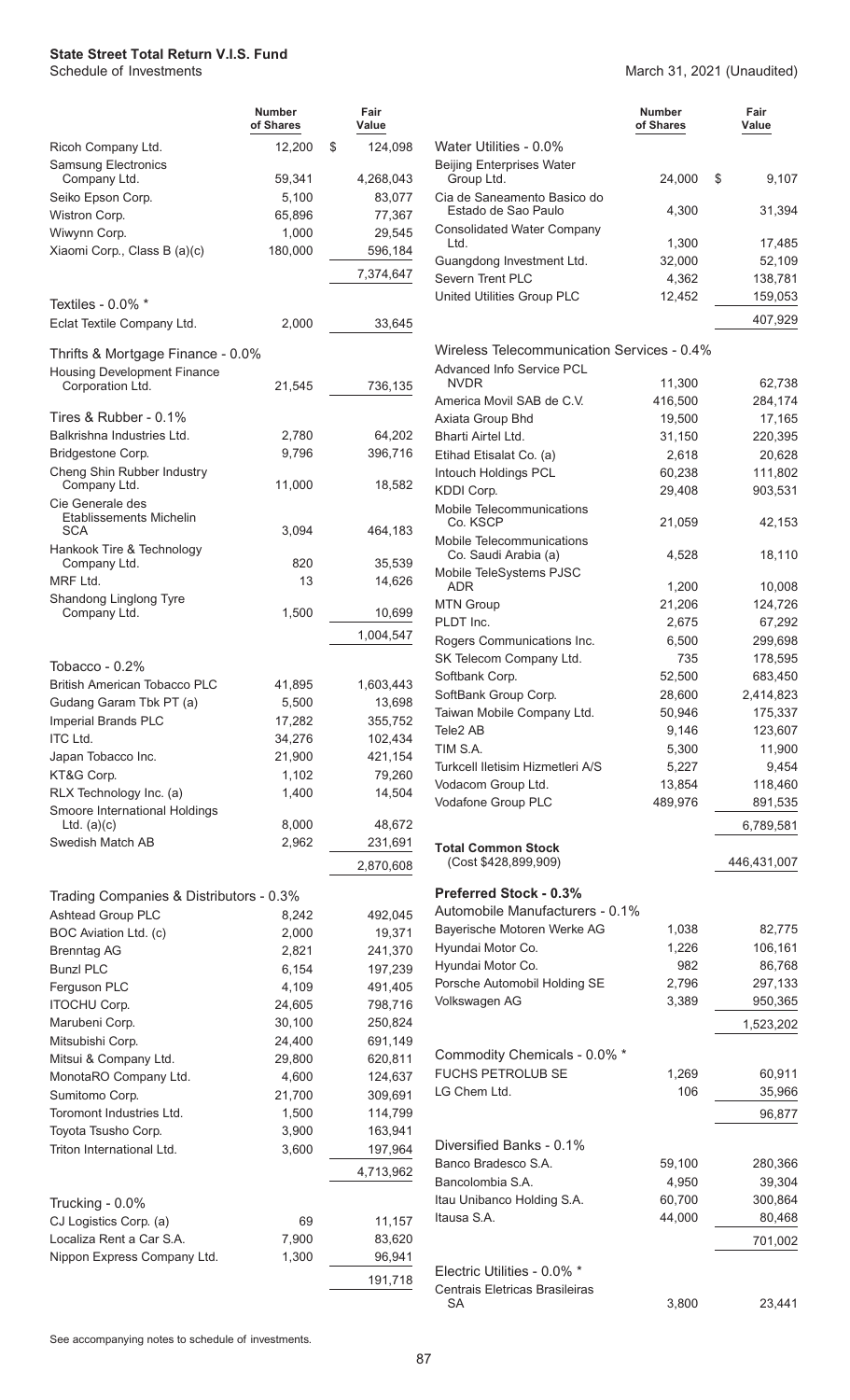|                                                        | <b>Number</b><br>of Shares | Fair<br>Value        |                                                        | <b>Principal</b><br><b>Amount</b> | Fair<br>Value          |
|--------------------------------------------------------|----------------------------|----------------------|--------------------------------------------------------|-----------------------------------|------------------------|
| Cia Energetica de Minas                                |                            |                      | 5.50% 08/15/28                                         | \$<br>200,000                     | \$<br>256,906          |
| Gerais                                                 | 9,700                      | \$<br>22,398         | 6.00% 02/15/26                                         | 427,000                           | 530,547                |
| Cia Paranaense de Energia                              | 8,800                      | 11,119               | 6.13% 08/15/29                                         | 200,000                           | 272,406                |
|                                                        |                            | 56,958               | 6.38% 08/15/27                                         | 200,000                           | 263,016                |
| Fertilizers & Agricultural Chemicals - 0.0% *          |                            |                      | 7.63% 11/15/22 - 02/15/25                              | 500,000                           | 589,965                |
| Sociedad Quimica y Minera de                           |                            |                      | U.S. Treasury Inflation Indexed<br><b>Bonds</b>        |                                   |                        |
| Chile SA                                               | 1,462                      | 78,371               | 0.13% 02/15/51                                         | 502.295                           | 508,371                |
|                                                        |                            |                      | 0.25% 02/15/50                                         | 1,017,310                         | 1,067,657              |
| Footwear - 0.0% *                                      |                            |                      | 0.63% 02/15/43                                         | 1,080,720                         | 1,224,886              |
| Alpargatas S.A.                                        | 1,600                      | 10,445               | 0.75% 02/15/42 - 02/15/45                              | 2,846,035                         | 3,304,250              |
| General Merchandise Stores - 0.0% *                    |                            |                      | 0.88% 02/15/47                                         | 1,105,160                         | 1,335,062              |
| Lojas Americanas S.A.                                  | 11,900                     | 47,153               | 1.00% 02/15/46 - 02/15/49                              | 2,443,155                         | 3,041,385              |
|                                                        |                            |                      | 1.38% 02/15/44                                         | 1,436,454                         | 1,882,054              |
| Healthcare Equipment - 0.0% *                          |                            |                      | 1.75% 01/15/28                                         | 998,760                           | 1,202,453              |
| Sartorius AG                                           | 650                        | 324,829              | 2.00% 01/15/26                                         | 1,317,760                         | 1,558,058              |
| Household Products - 0.0% *                            |                            |                      | 2.13% 02/15/40 - 02/15/41                              | 1,261,128                         | 1,823,828              |
| Henkel AG & Company KGaA                               | 3,253                      | 366,497              | 2.38% 01/15/25 - 01/15/27                              | 2,945,420                         | 3,508,187              |
|                                                        |                            |                      | 2.50% 01/15/29<br>3.38% 04/15/32                       | 1,218,200<br>368,375              | 1,560,284<br>537,383   |
| Integrated Oil & Gas - 0.0% *                          |                            |                      | 3.63% 04/15/28                                         | 857,052                           | 1,154,948              |
| Petroleo Brasileiro S.A.                               | 62,400                     | 266,496              | 3.88% 04/15/29                                         | 1,034,137                         | 1,453,325              |
| Steel - 0.0% *                                         |                            |                      | U.S. Treasury Inflation Indexed                        |                                   |                        |
| Bradespar S.A.                                         | 2,300                      | 27,842               | <b>Notes</b>                                           |                                   |                        |
| Gerdau S.A.                                            | 12,800                     | 68,548               | 0.13% 04/15/22 - 07/15/30                              | 25,391,175                        | 27,228,609             |
|                                                        |                            |                      | 0.25% 01/15/25 - 07/15/29                              | 5,136,890                         | 5,618,476              |
|                                                        |                            | 96,390               | 0.38% 07/15/23 - 07/15/27                              | 10,562,319                        | 11,560,591             |
| Technology Hardware, Storage & Peripherals - 0.1%      |                            |                      | 0.50% 04/15/24 - 01/15/28                              | 4,675,345                         | 5, 153, 743            |
| <b>Samsung Electronics</b>                             |                            |                      | 0.63% 04/15/23 - 01/15/26                              | 8,194,630                         | 8,899,280              |
| Company Ltd.                                           | 12,033                     | 776,151              | 0.75% 07/15/28                                         | 2,068,271                         | 2,360,294              |
| <b>Total Preferred Stock</b>                           |                            |                      | 0.88% 01/15/29                                         | 1,760,894                         | 2,021,184              |
| (Cost \$4,061,313)                                     |                            | 4,344,371            | U.S. Treasury Notes<br>0.13% 11/30/22 - 01/15/24       | 7,200,000                         | 7,191,116              |
| Rights - 0.0% *                                        |                            |                      | 0.25% 04/15/23 - 10/31/25                              | 6,900,000                         | 6,754,975              |
| Gas Utilities - 0.0% *                                 |                            |                      | 0.38% 04/30/25 - 01/31/26                              | 2,700,000                         | 2,639,749              |
| Snam S.p.A. (expiring on                               |                            |                      | 0.50% 03/15/23 - 10/31/27                              | 2,200,000                         | 2,139,813              |
| 04/07/21) (a)(d) (Cost \$0)                            | 344,586                    |                      | 0.63% 12/31/27 - 08/15/30                              | 2,350,000                         | 2,154,118              |
| <b>Total Foreign Equity</b>                            |                            |                      | 0.75% 03/31/26 - 01/31/28                              | 2,000,000                         | 1,933,711              |
| (Cost \$432,961,222)                                   |                            | 450,775,378          | 0.88% 11/15/30                                         | 1,050,000                         | 971,250                |
|                                                        | <b>Principal</b>           |                      | 1.13% 02/28/25 - 02/15/31                              | 1,400,000                         | 1,354,243              |
|                                                        | <b>Amount</b>              |                      | 1.25% 08/31/24                                         | 500,000                           | 513,008                |
| Bonds and Notes - 21.8%                                |                            |                      | 1.38% 01/31/25 - 08/31/26                              | 600,000                           | 616,195                |
| U.S. Treasuries - 8.9%                                 |                            |                      | 1.50% 08/15/22 - 02/15/30                              | 3,050,000                         | 3,108,071              |
| U.S. Treasury Bonds                                    |                            |                      | 1.63% 08/31/22 - 08/15/29                              | 1,740,000                         | 1,784,418              |
| 1.13% 05/15/40 - 08/15/40<br>\$                        | 800,000                    | 652,562              | 1.75% 04/30/22 - 11/15/29                              | 3,500,000                         | 3,587,157              |
| 1.25% 05/15/50                                         | 450,000                    | 340,102              | 1.88% 04/30/22 - 07/31/26                              | 700,000                           | 720,598                |
| 1.38% 11/15/40 - 08/15/50                              | 1,050,000                  | 851,977              | 2.00% 10/31/22 - 11/15/26                              | 3,844,000                         | 4,018,578              |
| 1.63% 11/15/50                                         | 700,000                    | 583,953              | 2.13% 12/31/22 - 05/31/26<br>2.25% 04/30/24 - 11/15/27 | 2,200,000<br>3,590,000            | 2,309,700<br>3,808,965 |
| 1.88% 02/15/41 - 02/15/51                              | 300,000                    | 270,672              | 2.38% 01/31/23 - 05/15/29                              | 1,300,000                         | 1,377,645              |
| 2.00% 02/15/50                                         | 350,000                    | 320,523              | 2.50% 08/15/23 - 05/15/24                              | 600,000                           | 638,461                |
| 2.25% 08/15/46 - 08/15/49                              | 800,000                    | 776,343              | 2.63% 02/28/23 - 02/15/29                              | 2,000,000                         | 2,134,156              |
| 2.38% 11/15/49                                         | 350,000                    | 348,195              | 2.75% 04/30/23 - 02/15/28                              | 3,100,000                         | 3,301,048              |
| 2.50% 02/15/45 - 05/15/46                              | 810,000                    | 826,778              | 2.88% 09/30/23 - 08/15/28                              | 2,900,000                         | 3,144,250              |
| 2.75% 08/15/42 - 11/15/47<br>2.88% 05/15/43 - 05/15/49 | 1,125,000<br>900,000       | 1,205,950<br>987,829 | 3.00% 09/30/25                                         | 300,000                           | 329,344                |
| 3.00% 05/15/42 - 02/15/49                              | 2,450,000                  | 2,743,101            | 3.13% 11/15/28                                         | 400,000                           | 447,312                |
| 3.13% 02/15/43 - 05/15/48                              | 1,100,000                  | 1,257,375            |                                                        |                                   | 161,386,790            |
| 3.38% 05/15/44 - 11/15/48                              | 400,000                    | 477,469              |                                                        |                                   |                        |
| 3.63% 08/15/43 - 02/15/44                              | 1,140,000                  | 1,400,369            | Agency Mortgage Backed - 3.1%                          |                                   |                        |
| 3.75% 08/15/41                                         | 100,000                    | 124,453              | <b>Federal Farm Credit</b>                             |                                   |                        |
| 4.25% 05/15/39 - 11/15/40                              | 200,000                    | 263,703              | Banks Funding Corp.<br>0.25% 02/26/24                  | 1,060,000                         | 1,056,672              |
| 4.38% 02/15/38 - 05/15/40                              | 400,000                    | 534,453              | Federal Home Loan Banks                                |                                   |                        |
| 4.50% 02/15/36                                         | 100,000                    | 132,313              | 0.13% 03/17/23                                         | 245,000                           | 244,711                |
| 4.63% 02/15/40                                         | 100,000                    | 137,891              | 3.25% 11/16/28                                         | 125,000                           | 140,569                |
| 5.25% 02/15/29                                         | 200,000                    | 255,750              |                                                        |                                   |                        |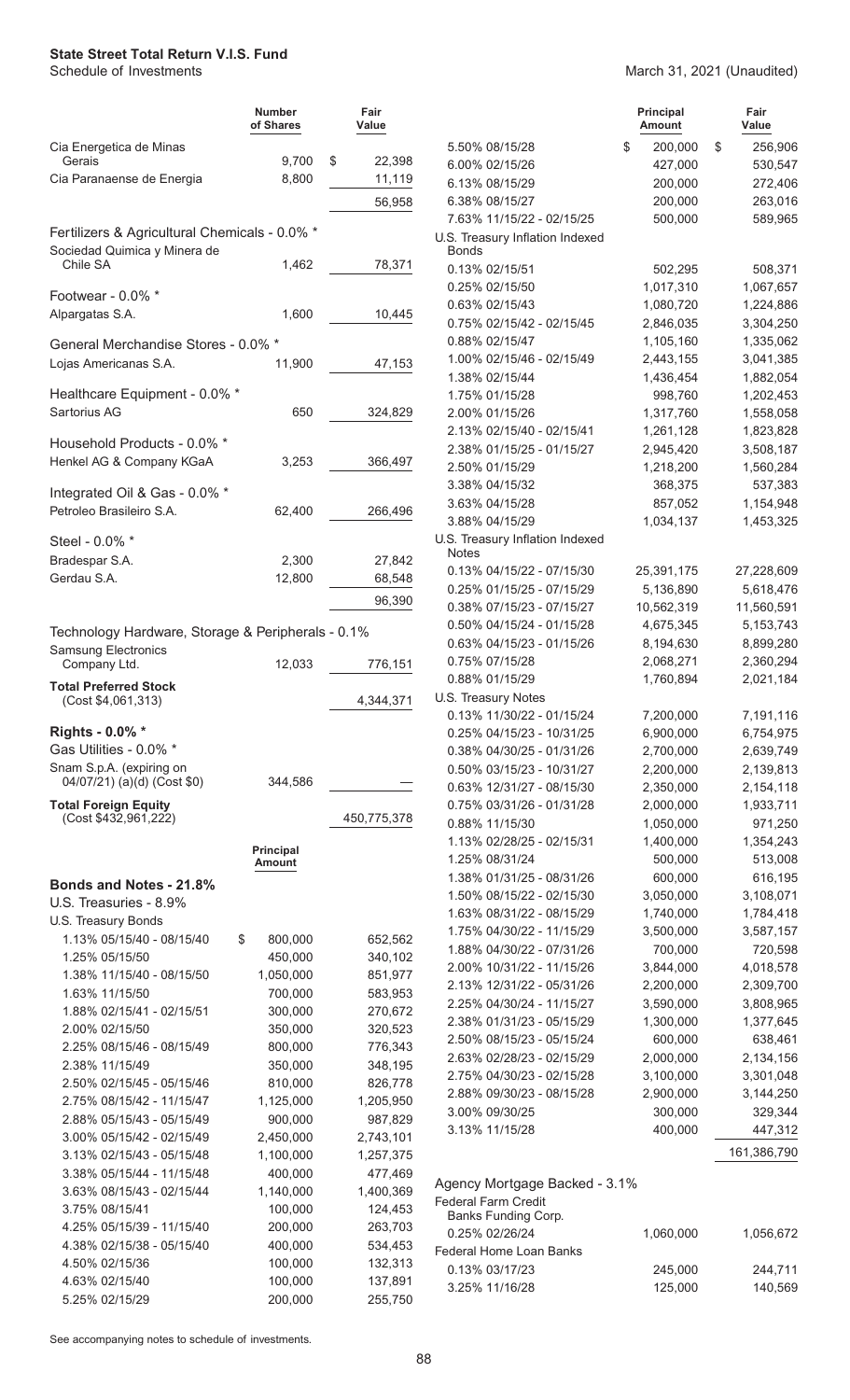#### March 31, 2021 (Unaudited)

|                                                               | <b>Principal</b><br>Amount | Fair<br>Value        |                                                        | <b>Principal</b><br><b>Amount</b> | Fair<br>Value |
|---------------------------------------------------------------|----------------------------|----------------------|--------------------------------------------------------|-----------------------------------|---------------|
| Federal Home Loan Mortgage<br>Corp.                           |                            |                      | <b>Government National</b><br>Mortgage Assoc. TBA      |                                   |               |
| 0.13% 10/16/23                                                | \$<br>380,000              | \$<br>378,590        | 2.00% 04/01/51 (f)                                     | \$<br>850,000                     | \$<br>857,956 |
| 2.00% 09/01/50 (e)                                            | 740,618                    | 739,630              | 2.50% 04/01/51 (f)                                     | 750,000                           | 773,760       |
| 2.50% 01/01/28 - 09/01/50<br>(e)                              | 1,945,367                  | 2,005,621            | 3.00% 04/01/51 (f)<br>Tennessee Valley Authority       | 100,000                           | 104,134       |
| 3.00% 07/01/30 - 08/01/50<br>(e)                              | 3,781,116                  | 3,975,728            | 3.50% 12/15/42<br>U.S. Treasury Inflation Indexed      | 100,000                           | 112,189       |
| 3.50% 03/01/26 - 11/01/49<br>(e)                              | 2,522,699                  | 2,692,548            | Notes                                                  |                                   |               |
| 4.00% 06/01/42 - 08/01/48                                     |                            |                      | 0.13% 01/15/31                                         | 1,306,149                         | 1,408,188     |
| (e)<br>4.50% 05/01/42 - 03/01/49                              | 945,678<br>261,434         | 1,032,541<br>286,006 | Agency Collateralized Mortgage Obligations - 0.1%      |                                   | 57,074,731    |
| (e)<br>5.50% 01/01/38 - 04/01/39                              |                            |                      | Federal Home Loan Mortgage                             |                                   |               |
| (e)<br>6.00% 06/01/37 - 11/01/37                              | 228,702                    | 263,053              | Corp.<br>1.48% 04/25/30                                | 69,643                            | 67,597        |
| (e)                                                           | 220,232                    | 256,289              | 1.56% 04/25/30                                         | 40,000                            | 39,065        |
| 6.25% 07/15/32                                                | 250,000                    | 360,310              | 1.87% 01/25/30                                         | 58,333                            | 58,420        |
| Federal National Mortgage                                     |                            |                      | 3.30% 04/25/23 (g)                                     | 100,000                           | 105,563       |
| Assoc.                                                        |                            |                      | 3.39% 03/25/24                                         | 200,000                           | 215,319       |
| 0.25% 05/22/23 - 07/10/23                                     | 955,000                    | 955,798              | 3.56% 01/25/29                                         | 200,000                           | 225,122       |
| 1.50% 12/01/50 - 03/01/51                                     |                            |                      | 3.78% 08/25/28                                         | 189,645                           | 210,794       |
| (e)                                                           | 1,437,345                  | 1,390,320            | 3.90% 04/25/28                                         | 100,000                           | 114,428       |
| 1.75% 07/02/24                                                | 225,000                    | 234,666              | <b>Federal National Mortgage</b>                       |                                   |               |
| 2.00% 11/01/35 - 01/01/51                                     |                            |                      | Assoc.                                                 |                                   |               |
| (e)                                                           | 4,888,412                  | 4,906,263            | 1.27% 07/25/30                                         | 80,000                            | 75,378        |
| 2.00% 04/01/36 - 04/01/51                                     | 1,000,000                  | 1,008,620            | 3.08% 06/25/27 (g)                                     | 254,577                           | 277,675       |
| 2.13% 04/24/26                                                | 200,000                    | 211,276              | 3.64% 08/25/30 (g)                                     | 200,000                           | 227,056       |
| 2.50% 09/01/28 - 08/01/50                                     | 3,589,770                  |                      |                                                        |                                   |               |
| (e)                                                           |                            | 3,700,204            |                                                        |                                   | 1,616,417     |
| 2.50% 04/01/51                                                | 625,000                    | 642,158              | Asset Backed - 0.0% *                                  |                                   |               |
| 3.00% 04/01/30 - 07/01/50<br>(e)<br>3.50% 01/01/27 - 06/01/50 | 3,664,252                  | 3,867,162            | American Express Credit<br><b>Account Master Trust</b> |                                   |               |
| (e)                                                           | 2,119,267                  | 2,261,981            | 2.35% 05/15/25                                         | 100,000                           | 103,186       |
| 3.50% 03/01/49<br>4.00% 10/01/41 - 02/01/50                   | 540,630                    | 573,254              | Americredit Automobile<br><b>Receivables Trust</b>     |                                   |               |
| (e)                                                           | 2,154,230                  | 2,343,800            | 3.50% 01/18/24                                         | 75,000                            | 77,293        |
| 4.00% 12/01/42                                                | 612,540                    | 675,923              | Carmax Auto Owner Trust                                |                                   |               |
| 4.50% 01/01/27 - 09/01/49                                     |                            |                      | 3.48% 02/15/24                                         | 150,000                           | 157,297       |
| (e)                                                           | 881,640                    | 971,685              | Ford Credit Auto Owner Trust                           |                                   |               |
| 5.00% 12/01/39 - 05/01/41                                     |                            |                      | 0.56% 10/15/24                                         | 189,000                           | 189,639       |
| (e)<br>5.50% 12/01/35 - 04/01/38                              | 152,646                    | 173,538              | Honda Auto Receivables<br><b>Owner Trust</b>           |                                   |               |
| (e)<br>6.00% 03/01/34 - 08/01/37                              | 765,539                    | 874,119              | 1.83% 01/18/24                                         | 100,000                           | 101,641       |
| (e)                                                           | 1,004,076                  | 1,164,253            |                                                        |                                   | 629,056       |
| <b>Federal National Mortgage</b><br>Assoc. TBA                |                            |                      | Corporate Notes - 8.8%                                 |                                   |               |
| 1.50% 04/01/36 (f)                                            | 600,000                    | 602,532              | 3M Co.                                                 |                                   |               |
| 2.00% 04/01/36 - 04/01/51                                     |                            |                      | 3.00% 08/07/25                                         | 40,000                            | 43,226        |
| (f)                                                           | 2,800,000                  | 2,811,204            | 3.25% 02/14/24                                         | 75,000                            | 80,731        |
| 2.50% 04/01/36 - 04/01/51                                     |                            |                      | 3.38% 03/01/29                                         | 50,000                            | 54,686        |
| (f)                                                           | 600,000                    | 619,656              | 3.63% 09/14/28                                         | 25,000                            | 27,854        |
| <b>Government National</b><br>Mortgage Assoc.                 |                            |                      | 4.00% 09/14/48                                         | 55,000                            | 63,084        |
| 2.00% 10/20/50 (e)                                            | 649,542                    | 656,279              | <b>Abbott Laboratories</b>                             |                                   |               |
| 2.50% 05/20/45 - 10/20/50                                     |                            |                      | 3.75% 11/30/26                                         | 57,000                            | 63,972        |
| (e)                                                           | 1,403,435                  | 1,448,847            | 4.75% 11/30/36                                         | 100,000                           | 124,092       |
| 3.00% 10/15/42 - 12/20/49                                     |                            |                      | 4.90% 11/30/46                                         | 100,000                           | 130,121       |
| (e)                                                           | 2,516,242                  | 2,659,663            | AbbVie Inc.                                            |                                   |               |
| 3.00% 02/20/50                                                | 292,385                    | 306,408              | 2.60% 11/21/24                                         | 50,000                            | 52,755        |
| 3.50% 03/20/45 - 08/20/49                                     |                            |                      | 3.20% 11/21/29                                         | 105,000                           | 111,474       |
| (e)                                                           | 2,196,403                  | 2,347,153            | 3.25% 10/01/22                                         | 100,000                           | 103,364       |
| 4.00% 12/20/40 - 09/20/46                                     |                            |                      | 3.75% 11/14/23                                         | 35,000                            | 37,708        |
| (e)                                                           | 1,300,095                  | 1,430,434            |                                                        |                                   |               |
| 4.50% 05/20/40 - 01/20/49                                     |                            |                      | 3.80% 03/15/25                                         | 100,000                           | 109,367       |
| (e)                                                           | 626,893                    | 685,411              | 4.25% 11/14/28 - 11/21/49                              | 60,000                            | 68,040        |
| 5.00% 08/15/41 (e)                                            | 777,939                    | 863,629              | 4.30% 05/14/36                                         | 100,000                           | 114,550       |
|                                                               |                            |                      | 4.40% 11/06/42                                         | 150,000                           | 173,904       |
|                                                               |                            |                      | 4.50% 05/14/35                                         | 70,000                            | 81,479        |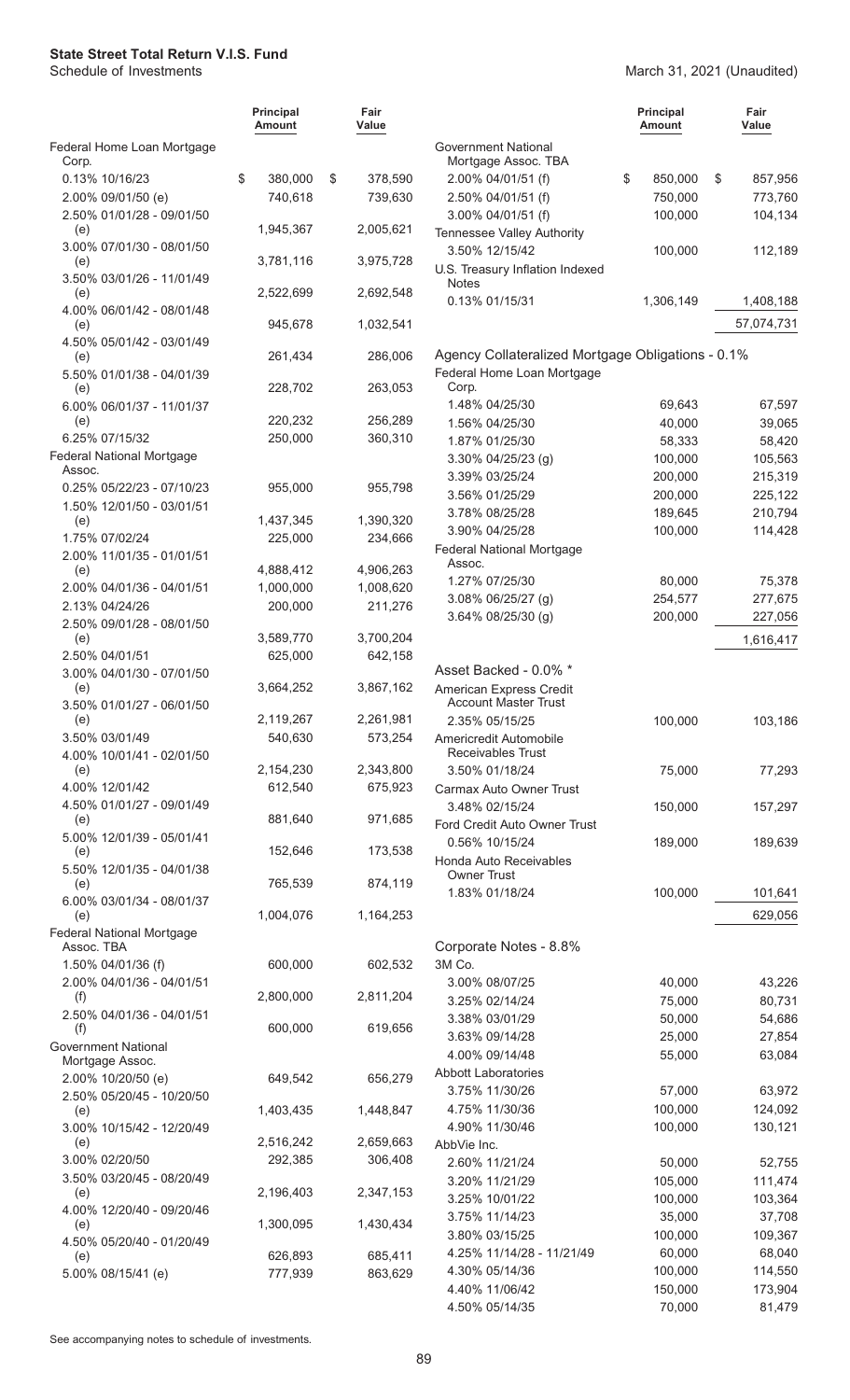|                               | <b>Principal</b><br>Amount | Fair<br>Value |                                                 | <b>Principal</b><br>Amount | Fair<br>Value |
|-------------------------------|----------------------------|---------------|-------------------------------------------------|----------------------------|---------------|
| 4.70% 05/14/45                | \$<br>50,000               | \$<br>59,242  | 3.40% 02/04/41                                  | \$<br>300,000              | \$<br>278,253 |
| 4.75% 03/15/45                | 100,000                    | 119,321       | 4.00% 02/04/61                                  | 100,000                    | 92,939        |
| 4.85% 06/15/44                | 300,000                    | 363,918       | 4.25% 08/09/42                                  | 113,000                    | 114,784       |
| 4.88% 11/14/48                | 25,000                     | 30,566        | 4.45% 05/06/50                                  | 120,000                    | 124,156       |
| Activision Blizzard Inc.      |                            |               | 4.80% 02/14/29                                  | 40,000                     | 45,904        |
| 2.50% 09/15/50                | 180,000                    | 151,364       | 5.38% 01/31/44                                  | 70,000                     | 82,058        |
| Adobe Inc.                    |                            |               | 5.80% 02/14/39                                  | 15,000                     | 18,335        |
| 1.90% 02/01/25                | 100,000                    | 103,406       | 5.95% 02/14/49                                  | 40,000                     | 49,932        |
| 3.25% 02/01/25                | 70,000                     | 75,788        | Amazon.com Inc.                                 |                            |               |
| Advocate Health & Hospitals   |                            |               | 0.40% 06/03/23                                  | 105,000                    | 105,315       |
| Corp.<br>3.39% 10/15/49       | 25,000                     |               | 0.80% 06/03/25                                  | 135,000                    | 134,484       |
| AerCap Ireland Capital        |                            | 25,753        | 1.50% 06/03/30                                  | 65,000                     | 61,896        |
| DAC/AerCap Global Aviation    |                            |               | 2.50% 06/03/50                                  | 80,000                     | 71,594        |
| Trust                         |                            |               | 3.15% 08/22/27                                  | 100,000                    | 109,320       |
| 4.45% 10/01/25 - 04/03/26     | 150,000                    | 163,080       | 3.88% 08/22/37                                  | 100,000                    | 114,110       |
| 6.50% 07/15/25                | 150,000                    | 174,946       | 4.25% 08/22/57                                  | 100,000                    | 120,324       |
| Aetna Inc.                    |                            |               | 4.80% 12/05/34                                  | 150,000                    | 189,433       |
| 2.75% 11/15/22                | 50,000                     | 51,499        | Ameren Illinois Co.                             |                            |               |
| Aflac Inc.                    |                            |               | 1.55% 11/15/30                                  | 200,000                    | 186,526       |
| 1.13% 03/15/26                | 40,000                     | 39,666        | America Movil SAB de C.V.                       |                            |               |
| 3.63% 11/15/24                | 50,000                     | 55,037        | 2.88% 05/07/30                                  | 100,000                    | 101,894       |
| African Development Bank      |                            |               | 3.13% 07/16/22                                  | 50,000                     | 51,619        |
| 0.75% 04/03/23                | 100,000                    | 100,992       | 6.13% 03/30/40                                  | 100,000                    | 135,592       |
| 0.88% 03/23/26                | 200,000                    | 198,652       | <b>American Airlines Pass</b>                   |                            |               |
| Agilent Technologies Inc.     |                            |               | Through Trust                                   |                            |               |
| 2.10% 06/04/30                | 115,000                    | 111,722       | 3.15% 08/15/33                                  | 70,940                     | 70,786        |
| 2.75% 09/15/29                | 25,000                     | 25,595        | American Campus<br><b>Communities Operating</b> |                            |               |
| Air Lease Corp.               |                            |               | Partnership LP                                  |                            |               |
| 0.70% 02/15/24                | 100,000                    | 98,759        | 3.63% 11/15/27                                  | 30,000                     | 32,739        |
| 2.88% 01/15/26                | 120,000                    | 124,199       | American Electric Power                         |                            |               |
| 3.38% 07/01/25                | 95,000                     | 100,390       | Company Inc.                                    |                            |               |
| 3.88% 07/03/23                | 50,000                     | 53,170        | 3.20% 11/13/27                                  | 100,000                    | 107,662       |
| 4.25% 02/01/24                | 100,000                    | 108,463       | American Express Co.                            |                            |               |
| Air Products & Chemicals Inc. |                            |               | 2.75% 05/20/22                                  | 100,000                    | 102,491       |
| 1.50% 10/15/25                | 10,000                     | 10,151        | 3.00% 10/30/24                                  | 100,000                    | 107,404       |
| 2.05% 05/15/30                | 10,000                     | 9,853         | 3.40% 02/27/23                                  | 100,000                    | 105,319       |
| 2.70% 05/15/40                | 25,000                     | 23,911        | 3.63% 12/05/24                                  | 50,000                     | 54,557        |
| 2.80% 05/15/50                | 20,000                     | 18,576        | American Financial Group Inc.                   |                            |               |
| Aircastle Ltd.                |                            |               | 3.50% 08/15/26                                  | 65,000                     | 70,383        |
| 4.13% 05/01/24                | 20,000                     | 21,129        | American Homes 4 Rent LP                        |                            |               |
| 5.00% 04/01/23                | 20,000                     | 21,323        | 4.90% 02/15/29                                  | 100,000                    | 114,287       |
| Alabama Power Co.             |                            |               | American Honda Finance                          |                            |               |
| 3.45% 10/01/49                | 50,000                     | 51,374        | Corp.                                           |                            |               |
| Alexandria Real Estate        |                            |               | 1.20% 07/08/25                                  | 150,000                    | 149,503       |
| Equities Inc.                 |                            |               | 1.95% 05/20/22                                  | 15,000                     | 15,266        |
| 1.88% 02/01/33                | 170,000                    | 154,164       | 2.00% 03/24/28                                  | 95,000                     | 94,881        |
| 3.45% 04/30/25                | 100,000                    | 108,525       | 2.40% 06/27/24                                  | 25,000                     | 26,268        |
| 4.00% 02/01/50                | 25,000                     | 26,744        | 2.60% 11/16/22                                  | 100,000                    | 103,493       |
| 4.70% 07/01/30                | 15,000                     | 17,455        | American International<br>Group Inc.            |                            |               |
| Alibaba Group Holding Ltd.    |                            |               | 2.50% 06/30/25                                  | 100,000                    | 104,650       |
| 3.15% 02/09/51                | 100,000                    | 93,816        | 3.40% 06/30/30                                  | 100,000                    | 106,392       |
| 4.00% 12/06/37                | 100,000                    | 107,794       | 4.25% 03/15/29                                  | 100,000                    | 112,605       |
| 4.20% 12/06/47                | 60,000                     | 66,156        | 4.38% 06/30/50                                  | 65,000                     | 73,949        |
| Allegion PLC                  |                            |               | 4.50% 07/16/44                                  | 50,000                     | 56,914        |
| 3.50% 10/01/29                | 15,000                     | 15,761        | 4.88% 06/01/22                                  | 100,000                    | 104,996       |
| Ally Financial Inc.           |                            |               | American Tower Corp.                            |                            |               |
| 1.45% 10/02/23                | 170,000                    | 172,523       | 2.40% 03/15/25                                  | 100,000                    | 104,264       |
| Alphabet Inc.                 |                            |               | 3.10% 06/15/50                                  | 100,000                    | 91,914        |
| 0.45% 08/15/25                | 290,000                    | 284,133       | 3.50% 01/31/23                                  | 50,000                     | 52,638        |
| 1.10% 08/15/30                | 65,000                     | 59,797        | 3.95% 03/15/29                                  | 100,000                    | 109,999       |
| 1.90% 08/15/40                | 300,000                    | 259,959       | American Water Capital Corp.                    |                            |               |
| 2.05% 08/15/50                | 165,000                    | 136,396       | 2.80% 05/01/30                                  | 100,000                    | 103,212       |
| 3.38% 02/25/24                | 125,000                    | 135,419       | AmerisourceBergen Corp.                         |                            |               |
| Altria Group Inc.             |                            |               | 3.45% 12/15/27                                  | 100,000                    | 108,985       |
| 2.63% 09/16/26                | 100,000                    | 104,400       |                                                 |                            |               |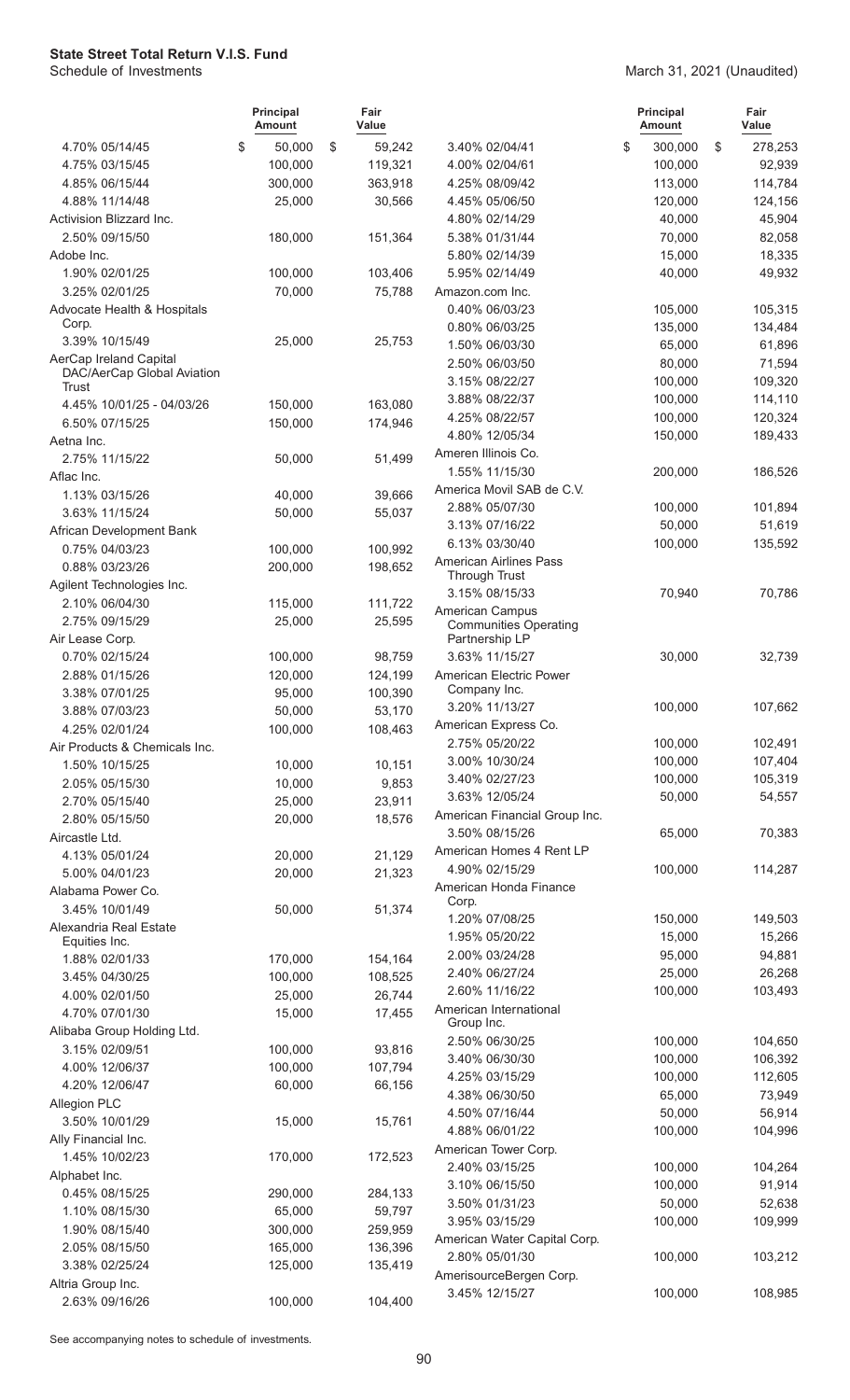|                                                       | <b>Principal</b><br><b>Amount</b> | Fair<br>Value |                                       | <b>Principal</b><br><b>Amount</b> | Fair<br>Value |
|-------------------------------------------------------|-----------------------------------|---------------|---------------------------------------|-----------------------------------|---------------|
| Amgen Inc.                                            |                                   |               | <b>Ascension Health</b>               |                                   |               |
| 2.20% 02/21/27                                        | \$<br>100,000                     | \$<br>102,414 | 3.95% 11/15/46                        | \$<br>125,000                     | \$<br>143,224 |
| 3.15% 02/21/40                                        | 75,000                            | 74,762        | Asian Development Bank                |                                   |               |
| 3.20% 11/02/27                                        | 100,000                           | 108,116       | 0.25% 07/14/23 - 10/06/23             | 235,000                           | 234,630       |
| 3.38% 02/21/50                                        | 75,000                            | 74,634        | 0.50% 02/04/26                        | 200,000                           | 195,340       |
| 4.56% 06/15/48                                        | 50,000                            | 59,578        | 0.75% 10/08/30                        | 100,000                           | 90,689        |
| 4.66% 06/15/51                                        | 105,000                           | 127,820       | 1.75% 09/19/29                        | 50,000                            | 50,184        |
| Amphenol Corp.                                        |                                   |               | 1.88% 07/19/22                        | 200,000                           | 204,348       |
| 2.80% 02/15/30                                        | 50,000                            | 51,307        | 2.13% 03/19/25                        | 100,000                           | 105,594       |
| 4.35% 06/01/29                                        | 25,000                            | 28,418        | 2.63% 01/30/24                        | 100,000                           | 106,248       |
| Anheuser-Busch                                        |                                   |               | 2.75% 03/17/23                        | 295,000                           | 309,408       |
| Companies LLC/Anheuser-<br>Busch InBev Worldwide Inc. |                                   |               | 3.13% 09/26/28                        | 25,000                            | 27,733        |
| 4.70% 02/01/36                                        | 150,000                           | 175,900       | Assurant Inc.                         |                                   |               |
| 4.90% 02/01/46                                        | 120,000                           | 142,616       | 4.90% 03/27/28                        | 50,000                            | 57,065        |
| Anheuser-Busch InBev                                  |                                   |               | AstraZeneca PLC                       |                                   |               |
| Worldwide Inc.                                        |                                   |               | 0.70% 04/08/26                        | 150,000                           | 144,439       |
| 3.50% 06/01/30                                        | 100,000                           | 108,293       | 1.38% 08/06/30                        | 100,000                           | 91,596        |
| 4.00% 04/13/28                                        | 55,000                            | 61,320        | 2.13% 08/06/50                        | 115,000                           | 92,553        |
| 4.35% 06/01/40                                        | 300,000                           | 338,217       | 3.50% 08/17/23                        | 25,000                            | 26,659        |
| 4.38% 04/15/38                                        | 115,000                           | 130,780       | 4.00% 01/17/29                        | 20,000                            | 22,439        |
| 4.50% 06/01/50                                        | 100,000                           | 113,757       | 4.38% 08/17/48                        | 20,000                            | 23,559        |
| 4.60% 04/15/48                                        | 135,000                           | 154,776       | 6.45% 09/15/37                        | 50,000                            | 71,281        |
| 4.75% 01/23/29 - 04/15/58                             | 105,000                           | 122,007       | AT&T Inc.                             |                                   |               |
| 5.45% 01/23/39                                        | 35,000                            | 43,715        | 0.90% 03/25/24                        | 200,000                           | 200,448       |
| 5.55% 01/23/49                                        | 65,000                            | 83,825        | 1.65% 02/01/28                        | 45,000                            | 43,563        |
| 5.80% 01/23/59                                        | 25,000                            | 33,888        | 1.70% 03/25/26                        | 200,000                           | 200,018       |
| Anthem Inc.                                           |                                   |               | 2.25% 02/01/32                        | 110,000                           | 104,288       |
| 3.30% 01/15/23                                        | 100,000                           | 105,021       | 2.75% 06/01/31                        | 100,000                           | 99,622        |
| 3.70% 09/15/49                                        | 100,000                           | 104,366       | 3.10% 02/01/43                        | 300,000                           | 280,068       |
| 4.38% 12/01/47                                        | 65,000                            | 75,174        | 3.30% 02/01/52                        | 150,000                           | 136,057       |
| 4.65% 01/15/43                                        | 100,000                           | 119,130       | 3.40% 05/15/25                        | 100,000                           | 108,474       |
| Aon Corp.                                             |                                   |               | 3.50% 09/15/53 (c)                    | 198,000                           | 183,104       |
| 3.75% 05/02/29                                        | 25,000                            | 27,515        | 3.50% 02/01/61                        | 200,000                           | 181,356       |
| 4.50% 12/15/28                                        | 100,000                           | 114,685       | 3.55% 09/15/55 (c)                    | 186,000                           | 170,233       |
| Apple Inc.                                            |                                   |               | 3.65% 06/01/51                        | 100,000                           | 96,689        |
| 0.70% 02/08/26                                        | 200,000                           | 196,094       | 3.80% 12/01/57 (c)                    | 58,000                            | 55,262        |
| 0.75% 05/11/23                                        | 100,000                           | 101,129       | 4.10% 02/15/28                        | 106,000                           | 118,674       |
| 1.20% 02/08/28                                        | 200,000                           | 192,582       | 4.30% 02/15/30                        | 20,000                            | 22,515        |
| 2.38% 02/08/41                                        | 200,000                           | 185,020       | 4.35% 03/01/29 - 06/15/45             | 150,000                           | 167,829       |
| 2.40% 01/13/23 - 08/20/50                             | 160,000                           | 147,695       | 4.50% 05/15/35                        | 95,000                            | 107,097       |
| 2.65% 02/08/51                                        | 200,000                           | 183,016       | 4.75% 05/15/46                        | 150,000                           | 172,000       |
| 2.75% 01/13/25                                        | 50,000                            | 53,310        | Athene Holding Ltd.<br>3.50% 01/15/31 |                                   |               |
| 3.00% 11/13/27                                        | 100,000                           | 108,358       |                                       | 10,000                            | 10,270        |
| 3.25% 02/23/26                                        | 60,000                            | 65,602        | Atmos Energy Corp.<br>0.63% 03/09/23  | 35,000                            | 35,018        |
| 3.75% 11/13/47                                        | 50,000                            | 55,351        | 4.30% 10/01/48                        | 100,000                           | 114,654       |
| 4.38% 05/13/45                                        | 65,000                            | 78,619        | Australia & New Zealand               |                                   |               |
| 4.50% 02/23/36                                        | 150,000                           | 184,407       | Banking Group Ltd.                    |                                   |               |
| 4.65% 02/23/46                                        | 185,000                           | 231,655       | 3.70% 11/16/25                        | 50,000                            | 55,484        |
| Applied Materials Inc.                                |                                   |               | Automatic Data                        |                                   |               |
| 3.90% 10/01/25                                        | 60,000                            | 66,864        | Processing Inc.                       |                                   |               |
| Aptiv Corp.                                           |                                   |               | 1.25% 09/01/30                        | 40,000                            | 36,614        |
| 4.15% 03/15/24                                        | 50,000                            | 54,574        | AutoNation Inc.                       |                                   |               |
| Arch Capital Finance LLC                              |                                   |               | 3.80% 11/15/27                        | 50,000                            | 54,372        |
| 4.01% 12/15/26                                        | 100,000                           | 112,872       | AutoZone Inc.                         |                                   |               |
| 5.03% 12/15/46                                        | 100,000                           | 122,428       | 3.75% 04/18/29                        | 100,000                           | 108,683       |
| Ares Capital Corp.                                    |                                   |               | AvalonBay Communities Inc.            |                                   |               |
| 2.15% 07/15/26                                        | 300,000                           | 291,870       | 3.20% 01/15/28                        | 40,000                            | 42,409        |
| 3.88% 01/15/26                                        | 100,000                           | 105,458       | 3.45% 06/01/25                        | 115,000                           | 124,933       |
| 4.20% 06/10/24                                        | 65,000                            | 70,166        | Avangrid Inc.                         |                                   |               |
| Arizona Public Service Co.                            |                                   |               | 3.20% 04/15/25                        | 100,000                           | 107,176       |
| 2.65% 09/15/50                                        | 65,000                            | 57,649        | 3.80% 06/01/29                        | 50,000                            | 55,012        |
| 4.25% 03/01/49                                        | 25,000                            | 28,557        | AXA S.A.                              |                                   |               |
| Arrow Electronics Inc.                                |                                   |               | 8.60% 12/15/30                        | 100,000                           | 152,944       |
| 4.00% 04/01/25                                        | 40,000                            | 43,072        |                                       |                                   |               |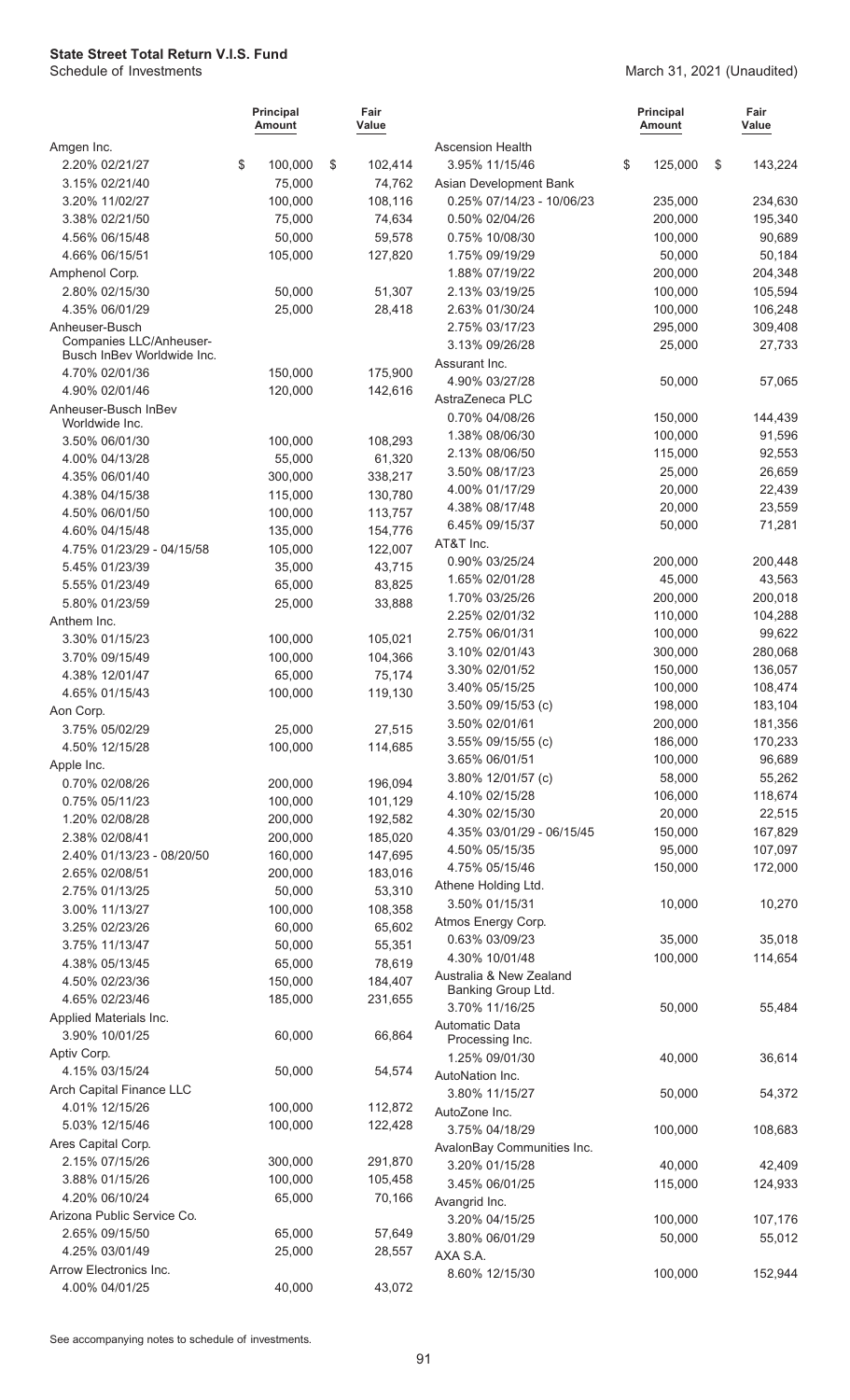#### March 31, 2021 (Unaudited)

|                                                            | <b>Principal</b><br><b>Amount</b> | Fair<br>Value |                                                            | <b>Principal</b><br><b>Amount</b> | Fair<br>Value |
|------------------------------------------------------------|-----------------------------------|---------------|------------------------------------------------------------|-----------------------------------|---------------|
| Baidu Inc.                                                 |                                   |               | Bank of America Corp. (3.19%                               |                                   |               |
| 3.08% 04/07/25                                             | 100,000<br>\$                     | \$<br>105,445 | fixed rate until 07/23/29;<br>$1.18\% + 3$ month USD       |                                   |               |
| 4.38% 03/29/28                                             | 100,000                           | 110,815       | LIBOR thereafter)                                          |                                   |               |
| Baker Hughes a GE                                          |                                   |               | $3.19\%$ 07/23/30 (g)                                      | \$<br>50,000                      | \$<br>52,481  |
| Company LLC/Baker<br>Hughes Co-Obligor Inc.                |                                   |               | Bank of America Corp. (3.42%                               |                                   |               |
| 2.77% 12/15/22                                             |                                   |               | fixed rate until 12/20/27;                                 |                                   |               |
| 3.34% 12/15/27                                             | 50,000                            | 51,868        | $1.04\% + 3$ month USD                                     |                                   |               |
|                                                            | 50,000                            | 53,497        | LIBOR thereafter)                                          |                                   |               |
| 4.08% 12/15/47                                             | 50,000                            | 53,308        | 3.42% 12/20/28 (g)                                         | 107,000                           | 114,719       |
| Banco Bilbao Vizcaya<br>Argentaria S.A.                    |                                   |               | Bank of America Corp. (3.46%<br>fixed rate until 03/15/24; |                                   |               |
| 0.88% 09/18/23                                             | 100,000                           | 100,334       | $0.97\% + 3$ month USD                                     |                                   |               |
| 1.13% 09/18/25                                             | 300,000                           | 294,966       | LIBOR thereafter)                                          |                                   |               |
| Banco Santander S.A.                                       |                                   |               | 3.46% 03/15/25 (g)                                         | 100,000                           | 107,381       |
| 3.13% 02/23/23                                             | 100,000                           | 104,613       | Bank of America Corp. (3.48%                               |                                   |               |
| 3.31% 06/27/29                                             | 100,000                           | 105,870       | fixed rate until 03/13/51;<br>1.65% + SOFR thereafter)     |                                   |               |
| 3.80% 02/23/28                                             | 100,000                           | 107,969       | $3.48\%$ 03/13/52 (g)                                      | 250,000                           | 254,755       |
| 4.25% 04/11/27                                             | 100,000                           | 111,426       | Bank of America Corp. (3.55%                               |                                   |               |
| Bank of America Corp.                                      |                                   |               | fixed rate until 03/05/23;                                 |                                   |               |
| 3.50% 04/19/26                                             | 145,000                           | 158,926       | $0.78% + 3$ month USD                                      |                                   |               |
| 3.88% 08/01/25                                             | 50,000                            | 55,333        | LIBOR thereafter)                                          |                                   |               |
| 3.95% 04/21/25                                             | 55,000                            | 60,294        | $3.55\%$ 03/05/24 (g)                                      | 100,000                           | 105,511       |
| 4.00% 04/01/24                                             | 50,000                            | 54,701        | Bank of America Corp. (3.56%                               |                                   |               |
| 4.18% 11/25/27                                             | 100,000                           | 111,239       | fixed rate until 04/23/26;<br>$1.06\% + 3$ month USD       |                                   |               |
| 6.11% 01/29/37                                             | 100,000                           | 132,218       | LIBOR thereafter)                                          |                                   |               |
| Bank of America Corp. (0.81%                               |                                   |               | 3.56% 04/23/27 (g)                                         | 100,000                           | 108,873       |
| fixed rate until 10/24/23;                                 |                                   |               | Bank of America Corp. (3.95%                               |                                   |               |
| 0.74% + SOFR thereafter)                                   |                                   |               | fixed rate until 01/23/48;                                 |                                   |               |
| 0.81% 10/24/24 (g)                                         | 100,000                           | 100,270       | $1.19% + 3$ month USD                                      |                                   |               |
| Bank of America Corp. (0.98%                               |                                   |               | LIBOR thereafter)                                          |                                   |               |
| fixed rate until 09/25/24;                                 |                                   |               | $3.95\%$ 01/23/49 (g)                                      | 100,000                           | 108,857       |
| 0.91% + SOFR thereafter)                                   |                                   |               | Bank of America Corp. (3.97%<br>fixed rate until 03/05/28; |                                   |               |
| 0.98% 09/25/25 (g)                                         | 100,000                           | 99,702        | $1.07\% + 3$ month USD                                     |                                   |               |
| Bank of America Corp. (1.20%<br>fixed rate until 10/24/25; |                                   |               | LIBOR thereafter)                                          |                                   |               |
| 1.01% + SOFR thereafter)                                   |                                   |               | 3.97% 03/05/29 (g)                                         | 100,000                           | 110,606       |
| 1.20% 10/24/26 (g)                                         | 100,000                           | 98,639        | Bank of America Corp. (4.08%                               |                                   |               |
| Bank of America Corp. (1.32%                               |                                   |               | fixed rate until 03/20/50;                                 |                                   |               |
| fixed rate until 06/19/25;                                 |                                   |               | $3.15% + 3$ month USD<br>LIBOR thereafter)                 |                                   |               |
| 1.15% + SOFR thereafter)                                   |                                   |               | 4.08% 03/20/51 (g)                                         | 100,000                           | 111,472       |
| 1.32% 06/19/26 (g)                                         | 150,000                           | 149,481       | Bank of America Corp. (4.08%                               |                                   |               |
| Bank of America Corp. (1.66%                               |                                   |               | fixed rate until 04/23/39;                                 |                                   |               |
| fixed rate until 03/11/26;<br>0.91% + SOFR thereafter)     |                                   |               | $1.32\% + 3$ month USD                                     |                                   |               |
| 1.66% 03/11/27 (g)                                         | 250,000                           | 250,780       | LIBOR thereafter)                                          |                                   |               |
| Bank of America Corp. (1.92%                               |                                   |               | 4.08% 04/23/40 (g)                                         | 150,000                           | 166,182       |
| fixed rate until 10/24/30;                                 |                                   |               | Bank of America Corp. (4.24%<br>fixed rate until 04/24/37; |                                   |               |
| 1.37% + SOFR thereafter)                                   |                                   |               | $1.81\% + 3$ month USD                                     |                                   |               |
| 1.92% $10/24/31$ (g)                                       | 100,000                           | 94,069        | LIBOR thereafter)                                          |                                   |               |
| Bank of America Corp. (2.46%                               |                                   |               | 4.24% 04/24/38 (g)                                         | 50,000                            | 56,679        |
| fixed rate until 10/22/24;<br>$0.87\% + 3$ month USD       |                                   |               | Bank of America Corp. (4.33%                               |                                   |               |
| LIBOR thereafter)                                          |                                   |               | fixed rate until 03/15/49;                                 |                                   |               |
| 2.46% 10/22/25 (g)                                         | 100,000                           | 104,770       | $1.52\% + 3$ month USD<br>LIBOR thereafter)                |                                   |               |
| Bank of America Corp. (2.59%                               |                                   |               | 4.33% 03/15/50 (g)                                         | 100,000                           | 115,348       |
| fixed rate until 04/29/30;                                 |                                   |               | <b>Bank of Montreal</b>                                    |                                   |               |
| 2.15% + SOFR thereafter)                                   |                                   |               | 2.05% 11/01/22                                             | 20,000                            | 20,545        |
| 2.59% 04/29/31 (g)                                         | 75,000                            | 74,763        | 3.30% 02/05/24                                             | 100,000                           | 107,300       |
| Bank of America Corp. (2.65%                               |                                   |               | Bank of Montreal (0.95% fixed                              |                                   |               |
| fixed rate until 03/11/31;<br>1.22% + SOFR thereafter)     |                                   |               | rate until 01/22/26; 0.60% +                               |                                   |               |
| 2.65% 03/11/32 (g)                                         | 250,000                           | 250,547       | SOFR thereafter)                                           |                                   |               |
| Bank of America Corp. (2.83%                               |                                   |               | 0.95% 01/22/27 (g)                                         | 100,000                           | 97,275        |
| fixed rate until 10/24/50;                                 |                                   |               | <b>Banner Health</b>                                       |                                   |               |
| 1.88% + SOFR thereafter)                                   |                                   |               | 2.34% 01/01/30                                             | 75,000                            | 75,237        |
| 2.83% 10/24/51 (g)                                         | 125,000                           | 114,221       | <b>Barclays PLC</b>                                        |                                   |               |
| Bank of America Corp. (2.88%                               |                                   |               | 3.65% 03/16/25                                             | 50,000                            | 53,925        |
| fixed rate until 10/22/29:                                 |                                   |               | 4.38% 01/12/26                                             | 100,000                           | 111,402       |
| $1.19% + 3$ month USD<br>LIBOR thereafter)                 |                                   |               |                                                            |                                   |               |
| 2.88% 10/22/30 (g)                                         | 100,000                           | 102,808       |                                                            |                                   |               |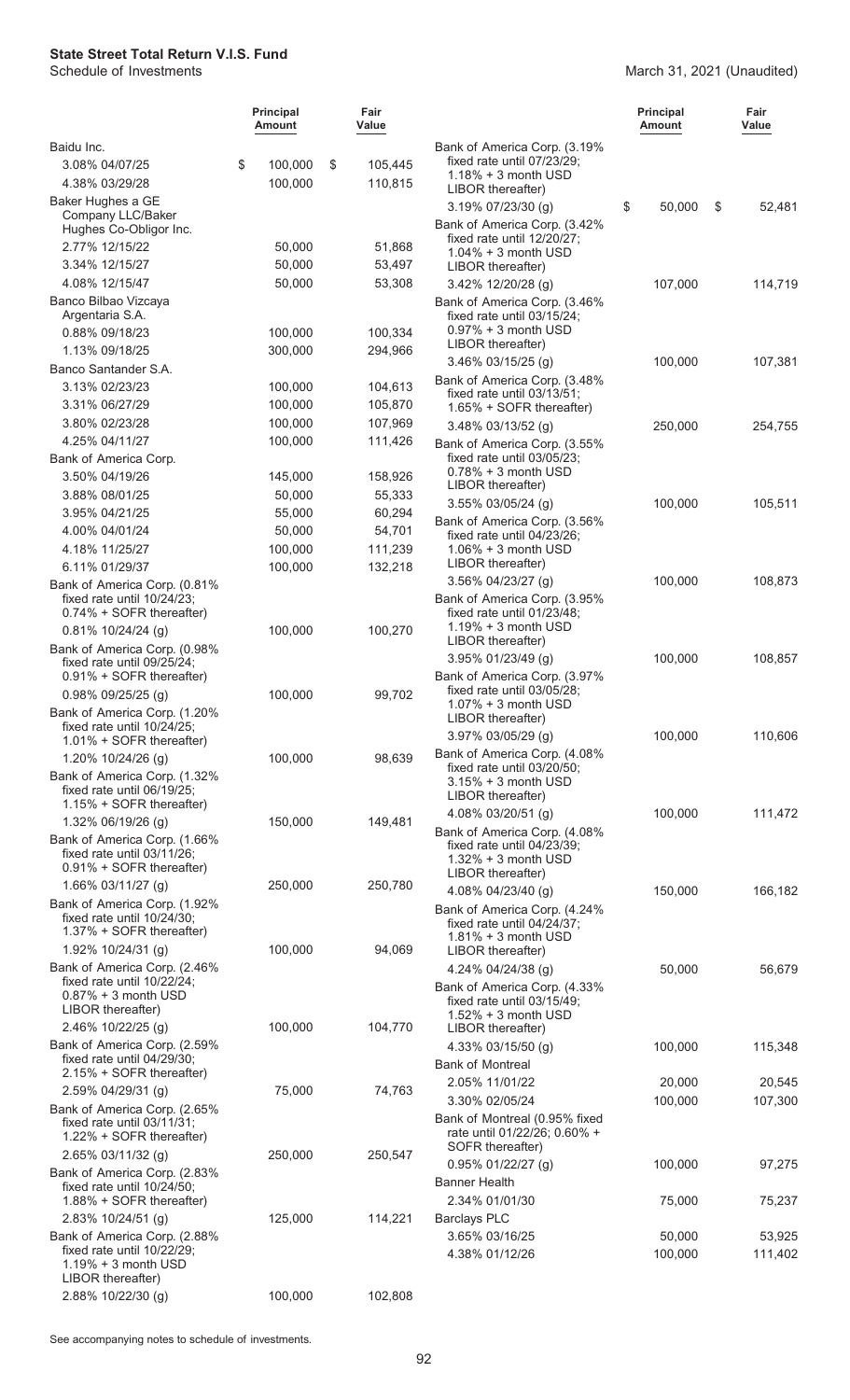#### March 31, 2021 (Unaudited)

|                                                                  | <b>Principal</b><br>Amount | Fair<br>Value |                                                             | <b>Principal</b><br><b>Amount</b> | Fair<br>Value      |
|------------------------------------------------------------------|----------------------------|---------------|-------------------------------------------------------------|-----------------------------------|--------------------|
| Barclays PLC (1.01% fixed<br>rate until 12/10/23; 0.80% +        |                            |               | <b>Boardwalk Pipelines LP</b>                               |                                   |                    |
| 1 year CMT Rate thereafter)                                      |                            |               | 4.80% 05/03/29<br>Booking Holdings Inc.                     | \$<br>20,000                      | \$<br>22,156       |
| 1.01% $12/10/24$ (g)<br>Barclays PLC (2.85% fixed                | \$<br>100,000              | \$<br>100,030 | 3.55% 03/15/28                                              | 100,000                           | 109,127            |
| rate until 05/07/25; 2.45% +<br>3 month USD LIBOR                |                            |               | BorgWarner Inc.<br>2.65% 07/01/27                           | 25,000                            | 25,980             |
| thereafter)                                                      |                            |               | <b>Boston Properties LP</b>                                 |                                   |                    |
| 2.85% 05/07/26 (g)                                               | 100,000                    | 104,598       | 3.40% 06/21/29                                              | 50,000                            | 52,738             |
| Barclays PLC (3.56% fixed                                        |                            |               | 3.85% 02/01/23                                              | 150,000                           | 157,606            |
| rate until 09/23/30; 2.90% +<br>5 year CMT Rate thereafter)      |                            |               | Boston Scientific Corp.                                     |                                   |                    |
| $3.56\%$ 09/23/35 (g)                                            | 100,000                    | 100,313       | 1.90% 06/01/25                                              | 125,000                           | 128,322            |
| Barclays PLC (4.97% fixed                                        |                            |               | 2.65% 06/01/30                                              | 100,000                           | 100,794            |
| rate until 05/16/28; 1.90% +<br>3 month USD LIBOR<br>thereafter) |                            |               | 4.55% 03/01/39<br><b>BP Capital Markets</b><br>America Inc. | 50,000                            | 58,942             |
| 4.97% 05/16/29 (g)                                               | 100,000                    | 114,832       | 2.77% 11/10/50                                              | 100,000                           | 87,376             |
| BARCLAYS PLC (2.67% fixed                                        |                            |               | 2.94% 04/06/23                                              | 100,000                           | 105,050            |
| rate until 03/10/31; 1.20% +<br>1 year CMT Rate thereafter)      |                            |               | 2.94% 06/04/51                                              | 70,000                            | 62,481             |
| 2.67% 03/10/32 (g)                                               | 200,000                    | 195,306       | 3.19% 04/06/25                                              | 100,000                           | 107,654            |
| <b>BAT Capital Corp.</b>                                         |                            |               | 3.38% 02/08/61                                              | 100,000                           | 92,769             |
| 2.79% 09/06/24                                                   | 100,000                    | 105,507       | 3.41% 02/11/26                                              | 50,000                            | 54,475             |
| 3.56% 08/15/27                                                   | 100,000                    | 106,426       | 3.94% 09/21/28                                              | 100,000                           | 111,356            |
| 3.98% 09/25/50                                                   | 200,000                    | 187,790       | 4.23% 11/06/28<br><b>BP Capital Markets PLC</b>             | 50,000                            | 56,720             |
| Baxalta Inc.                                                     |                            |               | 2.50% 11/06/22                                              | 100,000                           | 103,381            |
| 4.00% 06/23/25                                                   | 30,000                     | 33,170        | BPCE S.A.                                                   |                                   |                    |
| Baxter International Inc.                                        |                            |               | 4.00% 04/15/24                                              | 50,000                            | 54,799             |
| 2.60% 08/15/26                                                   | 130,000                    | 138,183       | <b>Brandywine Operating</b>                                 |                                   |                    |
| <b>BBVA USA</b>                                                  |                            |               | Partnership LP                                              |                                   |                    |
| 3.88% 04/10/25<br>Becton Dickinson & Co.                         | 50,000                     | 54,667        | 4.55% 10/01/29                                              | 25,000                            | 26,516             |
| 1.96% 02/11/31                                                   | 165,000                    | 156,524       | Bristol-Myers Squibb Co.                                    |                                   |                    |
| 3.70% 06/06/27                                                   | 66,000                     | 72,745        | 0.54% 11/13/23                                              | 235,000                           | 235,087            |
| 3.73% 12/15/24                                                   | 50,000                     | 54,620        | 0.75% 11/13/25                                              | 250,000                           | 245,907            |
| Bell Canada Inc.                                                 |                            |               | 1.13% 11/13/27<br>1.45% 11/13/30                            | 50,000<br>30,000                  | 48,261<br>28,018   |
| 4.30% 07/29/49                                                   | 30,000                     | 33,866        | 2.00% 08/01/22                                              | 50,000                            | 51,122             |
| Berkshire Hathaway Energy                                        |                            |               | 2.35% 11/13/40                                              | 20,000                            | 18,188             |
| Co.                                                              |                            |               | 2.55% 11/13/50                                              | 30,000                            | 26,706             |
| 4.05% 04/15/25                                                   | 100,000                    | 110,753       | 2.60% 05/16/22                                              | 50,000                            | 51,290             |
| 4.25% 10/15/50                                                   | 100,000                    | 115,270       | 2.75% 02/15/23                                              | 50,000                            | 52,153             |
| 4.45% 01/15/49<br>Berkshire Hathaway Finance                     | 100,000                    | 117,524       | 3.40% 07/26/29                                              | 55,000                            | 60,080             |
| Corp.                                                            |                            |               | 3.45% 11/15/27                                              | 50,000                            | 55,041             |
| 2.85% 10/15/50                                                   | 200,000                    | 185,018       | 4.13% 06/15/39                                              | 15,000                            | 17,453             |
| 3.00% 05/15/22                                                   | 100,000                    | 103,036       | 4.25% 10/26/49                                              | 40,000                            | 47,118             |
| 4.20% 08/15/48                                                   | 100,000                    | 115,209       | 4.35% 11/15/47                                              | 50,000                            | 59,435             |
| 4.25% 01/15/49                                                   | 100,000                    | 115,723       | 5.00% 08/15/45                                              | 38,000                            | 48,830             |
| Berry Global Inc.                                                |                            |               | <b>British Telecommunications</b><br><b>PLC</b>             |                                   |                    |
| 0.95% 02/15/24 (c)                                               | 300,000                    | 298,539       | 9.63% 12/15/30                                              | 50,000                            | 77,299             |
| Best Buy Company Inc.                                            |                            |               | <b>Brixmor Operating</b>                                    |                                   |                    |
| 4.45% 10/01/28                                                   | 25,000                     | 28,537        | Partnership LP                                              |                                   |                    |
| Biogen Inc.<br>2.25% 05/01/30                                    | 85,000                     | 81,759        | 4.05% 07/01/30                                              | 100,000                           | 107,941            |
| 3.25% 02/15/51 (c)                                               | 256,000                    | 240,133       | 4.13% 05/15/29                                              | 50,000                            | 54,163             |
| 4.05% 09/15/25                                                   | 80,000                     | 88,895        | Broadcom Inc.                                               |                                   |                    |
| Black Hills Corp.                                                |                            |               | 1.95% 02/15/28 (c)                                          | 180,000                           | 174,928            |
| 3.88% 10/15/49                                                   | 25,000                     | 25,238        | 2.60% 02/15/33 (c)<br>3.15% 11/15/25                        | 200,000<br>140,000                | 186,060<br>149,141 |
| 4.35% 05/01/33                                                   | 30,000                     | 33,560        | 3.46% 09/15/26                                              | 115,000                           | 123,463            |
| BlackRock Inc.                                                   |                            |               | 3.50% 02/15/41 (c)                                          | 300,000                           | 287,403            |
| 1.90% 01/28/31                                                   | 25,000                     | 24,204        | 3.75% 02/15/51 (c)                                          | 220,000                           | 210,841            |
| 2.40% 04/30/30                                                   | 20,000                     | 20,292        | 4.30% 11/15/32                                              | 130,000                           | 141,508            |
| 3.25% 04/30/29                                                   | 60,000                     | 64,997        | 4.75% 04/15/29                                              | 100,000                           | 112,406            |
| <b>Blackstone Secured Lending</b><br>Fund                        |                            |               | <b>Broadridge Financial</b>                                 |                                   |                    |
| 2.75% 09/16/26 (c)                                               | 50,000                     | 49,670        | Solutions Inc.                                              |                                   |                    |
|                                                                  |                            |               | 3.40% 06/27/26                                              | 80,000                            | 86,837             |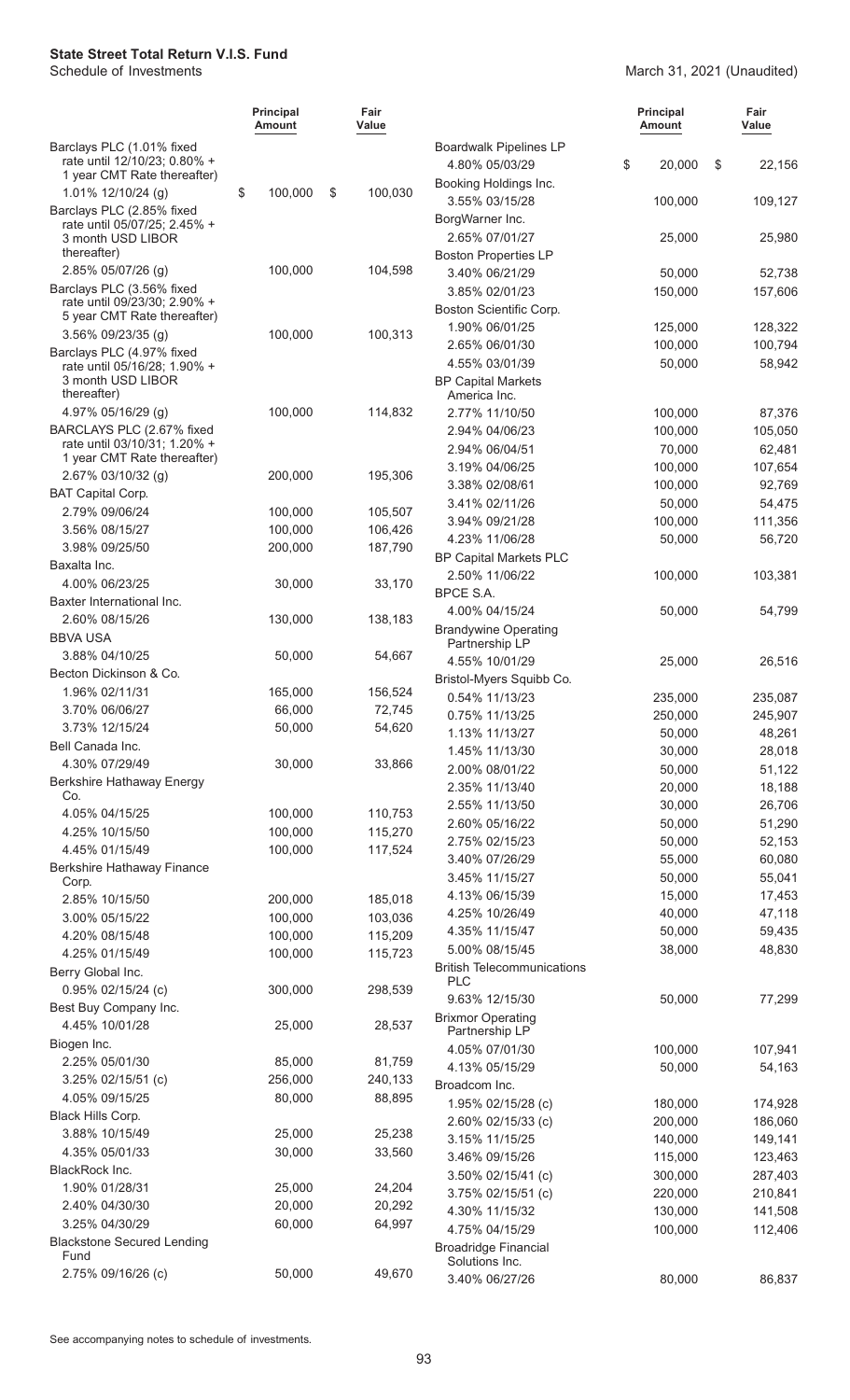#### March 31, 2021 (Unaudited)

|                                                          | <b>Principal</b><br>Amount | Fair<br>Value      |                                                               | <b>Principal</b><br><b>Amount</b> | Fair<br>Value     |
|----------------------------------------------------------|----------------------------|--------------------|---------------------------------------------------------------|-----------------------------------|-------------------|
| Brookfield Finance Inc.                                  |                            |                    | Celulosa Arauco y<br>Constitucion S.A.                        |                                   |                   |
| 3.90% 01/25/28                                           | \$<br>100,000              | \$<br>110,010      | 3.88% 11/02/27                                                | \$<br>100,000                     | \$<br>107,845     |
| Brown & Brown Inc.                                       |                            |                    | CenterPoint Energy Houston                                    |                                   |                   |
| 4.50% 03/15/29<br>Brown-Forman Corp.                     | 100,000                    | 111,782            | Electric LLC                                                  |                                   |                   |
| 4.00% 04/15/38                                           | 30,000                     | 33,862             | 2.35% 04/01/31                                                | 55,000                            | 54,973            |
| Bunge Limited Finance Corp.                              |                            |                    | 3.35% 04/01/51                                                | 85,000                            | 85,715            |
| 1.63% 08/17/25                                           | 50,000                     | 50,068             | 4.25% 02/01/49                                                | 110,000                           | 127,447           |
| 4.35% 03/15/24                                           | 50,000                     | 54,812             | 4.50% 04/01/44                                                | 50,000                            | 59,716            |
| Burlingtn North Santa Fe                                 |                            |                    | <b>Charter Communications</b><br><b>Operating LLC/Charter</b> |                                   |                   |
| 3.30% 09/15/51                                           | 300,000                    | 301,725            | <b>Communications Operating</b>                               |                                   |                   |
| <b>Burlington Northern Santa</b>                         |                            |                    | Capital                                                       |                                   |                   |
| Fe LLC<br>3.55% 02/15/50                                 | 100,000                    | 105,273            | 2.80% 04/01/31                                                | 65,000                            | 64,005            |
| 5.75% 05/01/40                                           | 100,000                    | 134,921            | 3.50% 06/01/41<br>3.70% 04/01/51                              | 300,000<br>105,000                | 284,772<br>98,139 |
| California Institute of                                  |                            |                    | 4.46% 07/23/22                                                | 100,000                           | 104,260           |
| Technology                                               |                            |                    | 4.80% 03/01/50                                                | 95,000                            | 102,284           |
| 3.65% 09/01/19                                           | 20,000                     | 20,383             | 4.91% 07/23/25                                                | 135,000                           | 153,207           |
| <b>Camden Property Trust</b>                             |                            |                    | 6.48% 10/23/45                                                | 150,000                           | 196,618           |
| 2.80% 05/15/30                                           | 10,000                     | 10,253             | Cheniere Corpus Christi                                       |                                   |                   |
| 3.35% 11/01/49                                           | 10,000                     | 10,269             | <b>Holdings LLC</b>                                           |                                   |                   |
| 4.10% 10/15/28                                           | 10,000                     | 11,219             | 3.70% 11/15/29                                                | 245,000                           | 258,933           |
| Campbell Soup Co.<br>2.38% 04/24/30                      | 15,000                     | 14,788             | Chevron Corp.                                                 |                                   |                   |
| 3.65% 03/15/23                                           | 15,000                     | 15,882             | 2.90% 03/03/24<br>2.95% 05/16/26                              | 50,000<br>100,000                 | 53,283<br>107,337 |
| 4.15% 03/15/28                                           | 50,000                     | 56,195             | 2.98% 05/11/40                                                | 115,000                           | 114,235           |
| 4.80% 03/15/48                                           | 20,000                     | 23,851             | Chevron USA Inc.                                              |                                   |                   |
| Canadian Imperial Bank of                                |                            |                    | 3.25% 10/15/29                                                | 100,000                           | 107,645           |
| Commerce                                                 |                            |                    | 5.25% 11/15/43                                                | 300,000                           | 390,717           |
| 2.25% 01/28/25                                           | 100,000                    | 103,815            | 6.00% 03/01/41                                                | 300,000                           | 418,272           |
| 3.10% 04/02/24                                           | 100,000                    | 106,591            | <b>Choice Hotels</b>                                          |                                   |                   |
| Canadian National Railway Co.                            |                            |                    | International Inc.                                            |                                   |                   |
| 2.95% 11/21/24<br><b>Canadian Natural Resources</b>      | 55,000                     | 59,089             | 3.70% 12/01/29                                                | 25,000                            | 26,252            |
| Ltd.                                                     |                            |                    | Chubb INA Holdings Inc.<br>1.38% 09/15/30                     | 165,000                           | 150,866           |
| 3.80% 04/15/24                                           | 50,000                     | 53,587             | 4.35% 11/03/45                                                | 100,000                           | 118,845           |
| 3.85% 06/01/27                                           | 100,000                    | 108,258            | Cigna Corp.                                                   |                                   |                   |
| 3.90% 02/01/25                                           | 50,000                     | 53,934             | 2.38% 03/15/31                                                | 60,000                            | 59,045            |
| Canadian Pacific Railway Co.                             |                            |                    | 2.40% 03/15/30                                                | 15,000                            | 14,859            |
| 2.05% 03/05/30                                           | 20,000                     | 19,334             | 3.40% 03/15/50                                                | 160,000                           | 158,366           |
| 2.90% 02/01/25                                           | 50,000                     | 53,122             | 3.75% 07/15/23                                                | 20,000                            | 21,377            |
| Capital One Financial Corp.<br>3.75% 07/28/26 - 03/09/27 | 230,000                    | 250,955            | 4.38% 10/15/28                                                | 40,000                            | 45,783            |
| 3.90% 01/29/24                                           | 125,000                    | 135,240            | 4.80% 08/15/38                                                | 30,000                            | 36,005            |
| 4.20% 10/29/25                                           | 90,000                     | 99,500             | 4.90% 12/15/48                                                | 130,000                           | 159,281           |
| Cardinal Health Inc.                                     |                            |                    | Cimarex Energy Co.<br>4.38% 03/15/29                          | 50,000                            |                   |
| 3.20% 03/15/23                                           | 50,000                     | 52,505             | Cintas Corporation No. 2                                      |                                   | 55,413            |
| Carrier Global Corp.                                     |                            |                    | 3.70% 04/01/27                                                | 100,000                           | 110,996           |
| 2.24% 02/15/25                                           | 15,000                     | 15,544             | Cisco Systems Inc.                                            |                                   |                   |
| 2.49% 02/15/27                                           | 15,000                     | 15,523             | 5.90% 02/15/39                                                | 100,000                           | 141,260           |
| 2.72% 02/15/30                                           | 25,000                     | 25,235             | Citibank NA                                                   |                                   |                   |
| 3.38% 04/05/40                                           | 315,000                    | 314,918            | 3.65% 01/23/24                                                | 100,000                           | 108,266           |
| 3.58% 04/05/50                                           | 25,000                     | 24,643             | Citigroup Inc.                                                |                                   |                   |
| <b>Caterpillar Financial Services</b><br>Corp.           |                            |                    | 2.70% 10/27/22                                                | 100,000                           | 103,294           |
| 0.25% 03/01/23                                           | 365,000                    | 364,525            | 3.88% 03/26/25                                                | 50,000                            | 54,430            |
| 0.45% 09/14/23                                           | 300,000                    | 300,174            | 4.30% 11/20/26                                                | 100,000                           | 111,928           |
| 0.90% 03/02/26                                           | 100,000                    | 98,318             | 4.75% 05/18/46                                                | 50,000                            | 59,249            |
| 0.95% 05/13/22                                           | 100,000                    | 100,765            | 5.88% 01/30/42<br>6.13% 08/25/36                              | 72,000<br>155,000                 | 98,607<br>204,093 |
| 1.95% 11/18/22                                           | 50,000                     | 51,340             | Citigroup Inc. (0.78% fixed rate                              |                                   |                   |
| 2.55% 11/29/22                                           | 50,000                     | 51,835             | until 10/30/23; 0.69% +                                       |                                   |                   |
| 3.25% 12/01/24                                           | 100,000                    | 108,742            | SOFR thereafter)                                              |                                   |                   |
| Caterpillar Inc.                                         |                            |                    | 0.78% 10/30/24 (g)                                            | 100,000                           | 99,912            |
| 3.25% 04/09/50<br>3.80% 08/15/42                         | 100,000<br>100,000         | 102,321<br>112,600 | Citigroup Inc. (1.12% fixed rate<br>until 01/28/26; 0.77% +   |                                   |                   |
|                                                          |                            |                    | SOFR thereafter)                                              |                                   |                   |
|                                                          |                            |                    | 1.12% 01/28/27 (g)                                            | 200,000                           | 195,506           |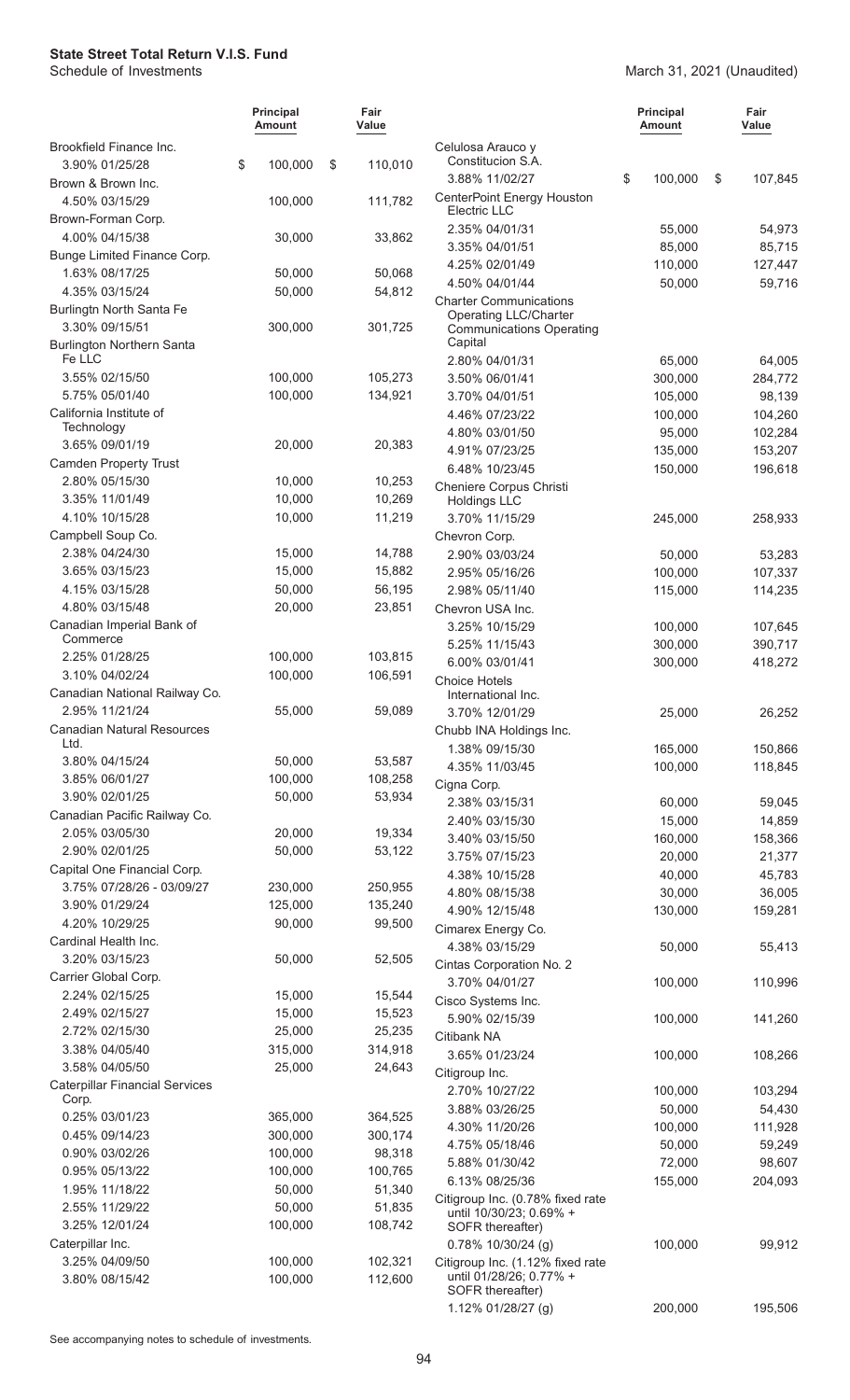#### March 31, 2021 (Unaudited)

|                                                               | <b>Principal</b><br>Amount | Fair<br>Value      |                                                        | <b>Principal</b><br>Amount | Fair<br>Value     |
|---------------------------------------------------------------|----------------------------|--------------------|--------------------------------------------------------|----------------------------|-------------------|
| Citigroup Inc. (2.98% fixed rate                              |                            |                    | CommonSpirit Health                                    |                            |                   |
| until 11/05/29; 1.42% +<br>SOFR thereafter)                   |                            |                    | 4.19% 10/01/49                                         | \$<br>100,000              | \$<br>107,676     |
| 2.98% 11/05/30 (g)                                            | \$<br>50,000               | \$<br>51,714       | Commonwealth Edison Co.                                |                            |                   |
| Citigroup Inc. (3.11% fixed rate                              |                            |                    | 4.00% 03/01/49                                         | 100,000                    | 112,238           |
| until 04/08/25; 2.84% +                                       |                            |                    | 4.60% 08/15/43<br>Conagra Brands Inc.                  | 150,000                    | 178,210           |
| SOFR thereafter)<br>3.11% 04/08/26 (g)                        | 100,000                    | 106,801            | 4.30% 05/01/24                                         | 5,000                      | 5,514             |
| Citigroup Inc. (3.35% fixed rate                              |                            |                    | 4.85% 11/01/28                                         | 25,000                     | 29,201            |
| until 04/24/24; 0.90% + 3                                     |                            |                    | 5.30% 11/01/38                                         | 110,000                    | 136,042           |
| month USD LIBOR                                               |                            |                    | 5.40% 11/01/48                                         | 20,000                     | 25,612            |
| thereafter)                                                   |                            |                    | ConocoPhillips                                         |                            |                   |
| 3.35% 04/24/25 (g)                                            | 100,000                    | 106,963            | 2.40% 02/15/31 (c)                                     | 125,000                    | 123,151           |
| Citigroup Inc. (3.52% fixed rate<br>until 10/27/27; 1.15% + 3 |                            |                    | 4.30% 08/15/28 (c)                                     | 325,000                    | 368,189           |
| month USD LIBOR                                               |                            |                    | 4.85% 08/15/48 (c)                                     | 325,000                    | 394,248           |
| thereafter)                                                   |                            |                    | 6.50% 02/01/39                                         | 100,000                    | 142,866           |
| 3.52% 10/27/28 (g)                                            | 100,000                    | 107,867            | ConocoPhillips Co.                                     |                            |                   |
| Citigroup Inc. (3.98% fixed rate<br>until 03/20/29; 1.34% + 3 |                            |                    | 4.95% 03/15/26                                         | 100,000                    | 116,115           |
| month USD LIBOR<br>thereafter)                                |                            |                    | <b>Consolidated Edison Company</b><br>of New York Inc. |                            |                   |
| 3.98% 03/20/30 (g)                                            | 100,000                    | 110,637            | 3.88% 06/15/47                                         | 100,000                    | 105,819           |
| Citigroup Inc. (5.32% fixed rate                              |                            |                    | 3.95% 03/01/43                                         | 150,000                    | 162,507           |
| until 03/26/40; 4.55% +<br>SOFR thereafter)                   |                            |                    | 4.00% 12/01/28                                         | 25,000                     | 28,031            |
| 5.32% 03/26/41 (g)                                            | 150,000                    | 191,721            | 4.13% 05/15/49                                         | 50,000                     | 55,179            |
| Citizens Financial Group Inc.                                 |                            |                    | Constellation Brands Inc.                              |                            |                   |
| 2.50% 02/06/30                                                | 30,000                     | 29,858             | 3.50% 05/09/27                                         | 100,000                    | 108,963           |
| 3.25% 04/30/30                                                | 65,000                     | 68,952             | 3.75% 05/01/50                                         | 5,000                      | 5,183             |
| Citrix Systems Inc.                                           |                            |                    | 4.75% 11/15/24<br>5.25% 11/15/48                       | 100,000<br>15,000          | 113,209<br>19,079 |
| 1.25% 03/01/26                                                | 300,000                    | 295,662            | Consumers Energy Co.                                   |                            |                   |
| 3.30% 03/01/30                                                | 25,000                     | 25,705             | 3.75% 02/15/50                                         | 100,000                    | 110,147           |
| CME Group Inc.                                                |                            |                    | 4.05% 05/15/48                                         | 50,000                     | 57,576            |
| 3.00% 03/15/25                                                | 50,000                     | 53,521             | Cooperatieve Rabobank UA                               |                            |                   |
| CNA Financial Corp.                                           |                            |                    | 0.38% 01/12/24                                         | 250,000                    | 248,645           |
| 2.05% 08/15/30                                                | 45,000                     | 42,705             | 3.95% 11/09/22                                         | 100,000                    | 105,275           |
| <b>CNH Industrial Capital LLC</b>                             |                            |                    | 4.63% 12/01/23                                         | 50,000                     | 54,797            |
| 1.95% 07/02/23                                                | 65,000                     | 66,765             | Corning Inc.                                           |                            |                   |
| 4.38% 04/05/22                                                | 15,000                     | 15,549             | 2.90% 05/15/22                                         | 55,000                     | 56,229            |
| CNH Industrial N.V.                                           |                            |                    | 3.90% 11/15/49                                         | 50,000                     | 54,068            |
| 3.85% 11/15/27                                                | 15,000                     | 16,628             | Corp. Andina de Fomento                                |                            |                   |
| CNOOC Finance 2014 ULC<br>4.25% 04/30/24                      | 100,000                    | 108,961            | 1.63% 09/23/25                                         | 200,000                    | 199,948           |
| <b>CNOOC Petroleum North</b>                                  |                            |                    | Costco Wholesale Corp.                                 |                            |                   |
| America ULC                                                   |                            |                    | 3.00% 05/18/27                                         | 100,000                    | 108,719           |
| 6.40% 05/15/37                                                | 100,000                    | 130,752            | Council Of Europe<br>Development Bank                  |                            |                   |
| Colgate-Palmolive Co.                                         |                            |                    | 2.63% 02/13/23                                         | 120,000                    | 125,290           |
| 3.25% 03/15/24                                                | 50,000                     | 54,064             | Credit Suisse AG                                       |                            |                   |
| Comcast Corp.                                                 |                            |                    | 0.50% 02/02/24                                         | 290,000                    | 286,735           |
| 1.50% 02/15/31                                                | 100,000                    | 92,617             | 3.63% 09/09/24                                         | 50,000                     | 54,178            |
| 2.45% 08/15/52                                                | 190,000                    | 161,903            | Credit Suisse Group AG                                 |                            |                   |
| 2.65% 02/01/30 - 08/15/62                                     | 160,000                    | 142,197            | 4.88% 05/15/45                                         | 50,000                     | 59,471            |
| 3.15% 02/15/28                                                | 100,000                    | 107,962            | Crown Castle International                             |                            |                   |
| 3.38% 08/15/25                                                | 100,000                    | 108,970            | Corp.                                                  |                            |                   |
| 3.40% 04/01/30                                                | 100,000                    | 108,180            | 1.05% 07/15/26                                         | 100,000                    | 96,783            |
| 3.45% 02/01/50<br>3.55% 05/01/28                              | 135,000<br>100,000         | 138,664<br>110,329 | 2.10% 04/01/31<br>2.25% 01/15/31                       | 100,000<br>55,000          | 94,404            |
| 3.70% 04/15/24                                                | 55,000                     | 60,013             | 3.15% 07/15/23                                         | 55,000                     | 52,711<br>58,090  |
| 3.90% 03/01/38                                                | 100,000                    | 112,147            | 3.80% 02/15/28                                         | 100,000                    | 109,008           |
| 3.97% 11/01/47                                                | 100,000                    | 111,979            | 5.20% 02/15/49                                         | 50,000                     | 60,830            |
| 4.00% 03/01/48                                                | 50,000                     | 55,914             | CSX Corp.                                              |                            |                   |
| 4.15% 10/15/28                                                | 45,000                     | 51,462             | 2.60% 11/01/26                                         | 100,000                    | 105,711           |
| 4.25% 01/15/33                                                | 100,000                    | 116,072            | 4.10% 03/15/44                                         | 68,000                     | 75,465            |
| 4.60% 10/15/38                                                | 130,000                    | 156,935            | 4.50% 03/15/49                                         | 95,000                     | 111,071           |
| 4.70% 10/15/48                                                | 40,000                     | 49,425             | 4.75% 11/15/48                                         | 65,000                     | 78,068            |
| Comerica Inc.                                                 |                            |                    | CubeSmart LP                                           |                            |                   |
| 3.70% 07/31/23                                                | 25,000                     | 26,788             | 2.00% 02/15/31                                         | 125,000                    | 116,996           |
| 4.00% 02/01/29                                                | 50,000                     | 55,909             | 4.38% 02/15/29                                         | 15,000                     | 16,743            |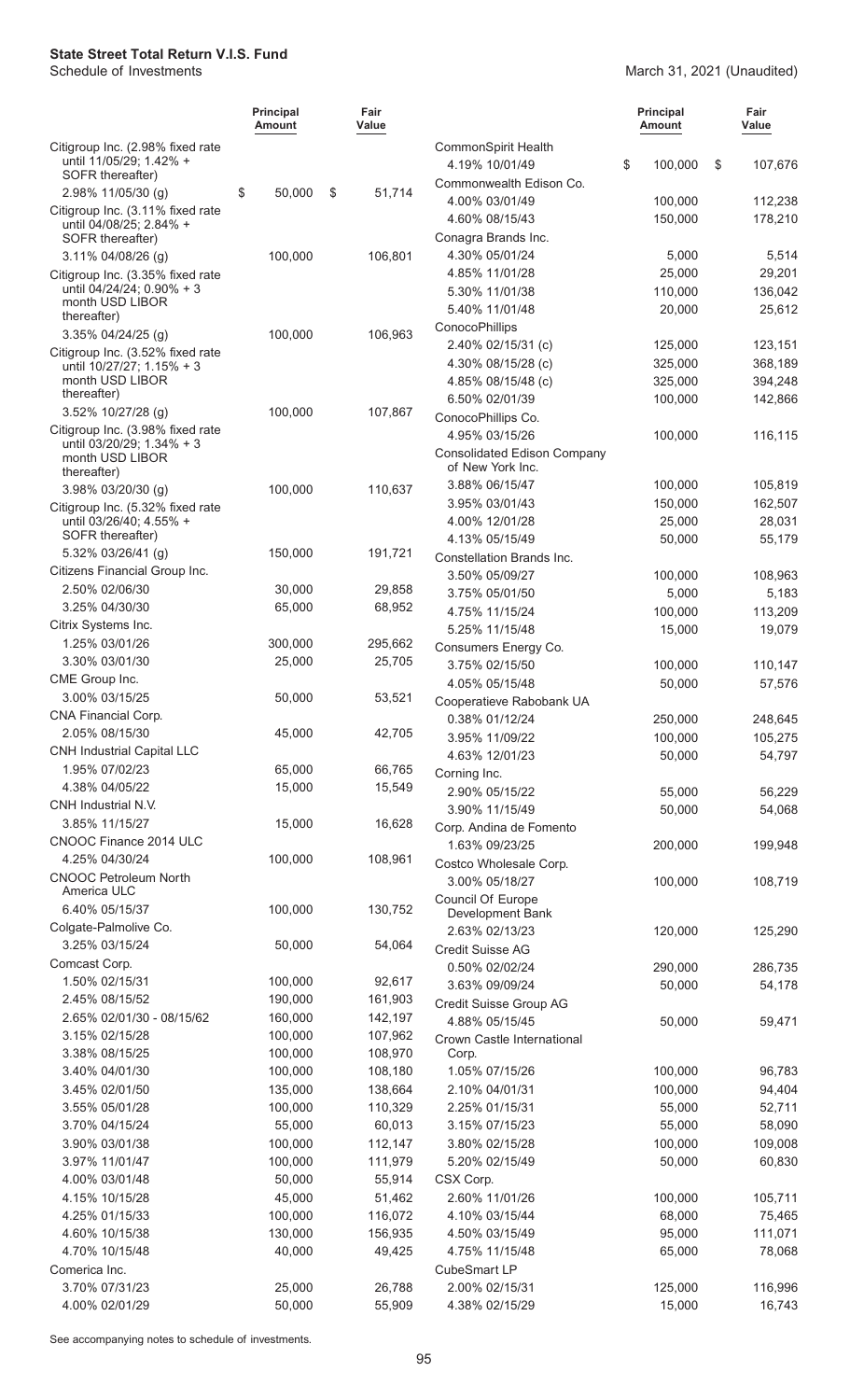March 31, 2021 (Unaudited)

|                                                        |    | <b>Principal</b><br><b>Amount</b> |    | Fair<br>Value     |                                    | <b>Principal</b><br>Amount | Fair<br>Value     |  |
|--------------------------------------------------------|----|-----------------------------------|----|-------------------|------------------------------------|----------------------------|-------------------|--|
| Cummins Inc.                                           |    |                                   |    |                   | <b>Discover Financial Services</b> |                            |                   |  |
| 1.50% 09/01/30                                         | \$ | 100,000                           | \$ | 92,976            | 4.50% 01/30/26                     | \$<br>100,000              | \$<br>112,726     |  |
| CVS Health Corp.                                       |    |                                   |    |                   | Discovery                          |                            |                   |  |
| 2.63% 08/15/24                                         |    | 100,000                           |    | 105,507           | <b>Communications LLC</b>          |                            |                   |  |
| 2.70% 08/21/40                                         |    | 100,000                           |    | 91,852            | 3.45% 03/15/25<br>3.90% 11/15/24   | 135,000<br>50,000          | 144,624<br>54,663 |  |
| 2.75% 12/01/22                                         |    | 50,000                            |    | 51,612            | 4.65% 05/15/50                     | 100,000                    | 110,153           |  |
| 3.38% 08/12/24                                         |    | 50,000                            |    | 53,809            | Dollar General Corp.               |                            |                   |  |
| 3.70% 03/09/23                                         |    | 16,000                            |    | 16,971            | 4.13% 05/01/28                     | 70,000                     | 78,510            |  |
| 4.10% 03/25/25                                         |    | 13,000<br>100,000                 |    | 14,421<br>110,234 | Dollar Tree Inc.                   |                            |                   |  |
| 4.13% 04/01/40<br>4.30% 03/25/28                       |    | 110,000                           |    | 124,863           | 3.70% 05/15/23                     | 20,000                     | 21,243            |  |
| 4.78% 03/25/38                                         |    | 145,000                           |    | 171,220           | 4.00% 05/15/25                     | 50,000                     | 55,204            |  |
| 5.05% 03/25/48                                         |    | 115,000                           |    | 141,166           | 4.20% 05/15/28                     | 25,000                     | 28,081            |  |
| CyrusOne LP/CyrusOne                                   |    |                                   |    |                   | Dominion Energy Inc.               |                            |                   |  |
| Finance Corp.                                          |    |                                   |    |                   | 1.45% 04/15/26 (f)                 | 40,000                     | 39,827            |  |
| 2.90% 11/15/24                                         |    | 25,000                            |    | 26,410            | 3.30% 04/15/41 (f)                 | 30,000                     | 29,801            |  |
| 3.45% 11/15/29                                         |    | 30,000                            |    | 30,850            | 4.25% 06/01/28                     | 50,000                     | 56,680            |  |
| Danaher Corp.                                          |    |                                   |    |                   | Dominion Energy South              |                            |                   |  |
| 2.60% 10/01/50                                         |    | 100,000                           |    | 88,248            | Carolina Inc.                      |                            |                   |  |
| Darden Restaurants Inc.                                |    |                                   |    |                   | 5.10% 06/01/65                     | 50,000                     | 66,846            |  |
| 4.55% 02/15/48                                         |    | 15,000                            |    | 15,879            | DTE Electric Co.<br>2.25% 03/01/30 | 125,000                    | 124,951           |  |
| Deere & Co.                                            |    |                                   |    |                   | 2.95% 03/01/50                     | 125,000                    | 118,957           |  |
| 3.90% 06/09/42                                         |    | 71,000                            |    | 81,228            | 3.70% 03/15/45                     | 45,000                     | 47,932            |  |
| Dell International LLC/EMC<br>Corp.                    |    |                                   |    |                   | DTE Energy Co.                     |                            |                   |  |
| 5.30% 10/01/29 (c)                                     |    | 100,000                           |    | 116,931           | 3.85% 12/01/23                     | 50,000                     | 53,807            |  |
| 6.02% 06/15/26 (c)                                     |    | 90,000                            |    | 106,494           | Duke Energy Carolinas LLC          |                            |                   |  |
| 6.20% 07/15/30 (c)                                     |    | 100,000                           |    | 124,520           | 3.05% 03/15/23                     | 50,000                     | 52,604            |  |
| 8.10% 07/15/36 (c)                                     |    | 100,000                           |    | 146,555           | 3.70% 12/01/47                     | 50,000                     | 53,395            |  |
| Delmarva Power & Light Co.                             |    |                                   |    |                   | 3.95% 03/15/48                     | 50,000                     | 55,078            |  |
| 4.15% 05/15/45                                         |    | 100,000                           |    | 111,185           | Duke Energy Corp.                  |                            |                   |  |
| Deutsche Bank AG                                       |    |                                   |    |                   | 3.05% 08/15/22                     | 139,000                    | 142,973           |  |
| 3.30% 11/16/22                                         |    | 100,000                           |    | 103,837           | Duke Energy Florida LLC            |                            |                   |  |
| Deutsche Bank AG (2.22%                                |    |                                   |    |                   | 3.20% 01/15/27                     | 100,000                    | 108,059           |  |
| fixed rate until 09/18/23;<br>2.16% + SOFR thereafter) |    |                                   |    |                   | 3.40% 10/01/46                     | 100,000                    | 101,846           |  |
| 2.22% 09/18/24 (g)                                     |    | 100,000                           |    | 102,510           | 3.80% 07/15/28                     | 50,000                     | 55,470            |  |
| Deutsche Bank AG (3.55%                                |    |                                   |    |                   | Duke Energy Ohio Inc.              |                            |                   |  |
| fixed rate until 09/18/30;                             |    |                                   |    |                   | 3.65% 02/01/29                     | 100,000                    | 109,075           |  |
| 3.04% + SOFR thereafter)                               |    |                                   |    |                   | 4.30% 02/01/49<br>Duke Realty LP   | 100,000                    | 114,214           |  |
| 3.55% 09/18/31 (g)                                     |    | 100,000                           |    | 103,187           | 3.38% 12/15/27                     | 50,000                     | 54,527            |  |
| Deutsche Bank AG (3.96%<br>fixed rate until 11/26/24;  |    |                                   |    |                   | DuPont de Nemours Inc.             |                            |                   |  |
| 2.58% + SOFR thereafter)                               |    |                                   |    |                   | 2.17% 05/01/23                     | 115,000                    | 115,536           |  |
| 3.96% 11/26/25 (g)                                     |    | 50,000                            |    | 54,104            | 4.21% 11/15/23                     | 50,000                     | 54,279            |  |
| Deutsche Telekom                                       |    |                                   |    |                   | 4.73% 11/15/28                     | 50,000                     | 58,078            |  |
| International Finance BV                               |    |                                   |    |                   | 5.32% 11/15/38                     | 15,000                     | 18,825            |  |
| 8.75% 06/15/30<br>Devon Energy Corp.                   |    | 50,000                            |    | 74,166            | 5.42% 11/15/48                     | 40,000                     | 52,133            |  |
| 5.00% 06/15/45                                         |    | 100,000                           |    | 109,447           | DXC Technology Co.                 |                            |                   |  |
| DH Europe Finance II Sarl                              |    |                                   |    |                   | 4.13% 04/15/25                     | 85,000                     | 92,517            |  |
| 3.40% 11/15/49                                         |    | 100,000                           |    | 101,630           | Eastern Energy Gas                 |                            |                   |  |
| Diageo Capital PLC                                     |    |                                   |    |                   | <b>Holdings LLC</b>                |                            |                   |  |
| 1.38% 09/29/25                                         |    | 100,000                           |    | 100,767           | 2.50% 11/15/24                     | 100,000                    | 105,219           |  |
| 2.13% 04/29/32                                         |    | 100,000                           |    | 96,816            | Eaton Vance Corp.                  |                            |                   |  |
| Diageo Investment Corp.                                |    |                                   |    |                   | 3.50% 04/06/27<br>eBay Inc.        | 100,000                    | 108,526           |  |
| 2.88% 05/11/22                                         |    | 50,000                            |    | 51,461            | 1.90% 03/11/25                     | 40,000                     | 41,049            |  |
| Diamondback Energy Inc.                                |    |                                   |    |                   | Ecolab Inc.                        |                            |                   |  |
| 2.88% 12/01/24                                         |    | 30,000                            |    | 31,653            | 2.38% 08/10/22                     | 100,000                    | 102,532           |  |
| 3.25% 12/01/26                                         |    | 20,000                            |    | 21,064            | 3.25% 12/01/27                     | 70,000                     | 76,127            |  |
| 3.50% 12/01/29                                         |    | 50,000                            |    | 51,968            | Ecopetrol S.A.                     |                            |                   |  |
| 4.75% 05/31/25                                         |    | 65,000                            |    | 72,654            | 4.13% 01/16/25                     | 150,000                    | 160,030           |  |
| Digital Realty Trust LP                                |    |                                   |    |                   | Edison International               |                            |                   |  |
| 4.45% 07/15/28                                         |    | 50,000                            |    | 56,534            | 4.13% 03/15/28                     | 50,000                     | 53,752            |  |
| Discover Bank                                          |    |                                   |    |                   | Eli Lilly & Co.                    |                            |                   |  |
| 4.20% 08/08/23                                         |    | 150,000                           |    | 162,040           | 2.75% 06/01/25                     | 22,000                     | 23,440            |  |
|                                                        |    |                                   |    |                   | 3.38% 03/15/29                     | 30,000                     | 33,026            |  |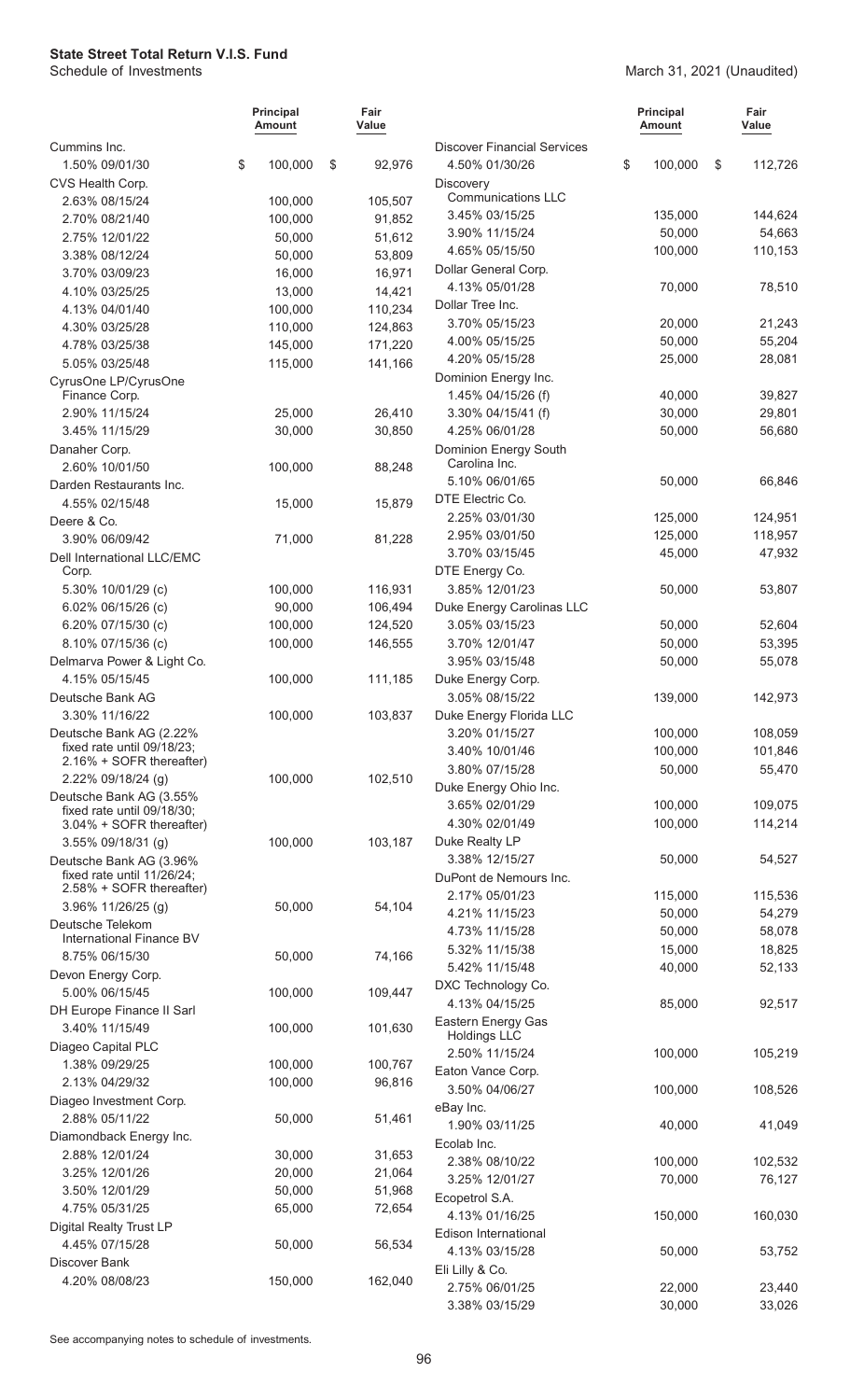#### March 31, 2021 (Unaudited)

|                                                            | <b>Principal</b><br>Amount | Fair<br>Value |                                                       | <b>Principal</b><br>Amount | Fair<br>Value    |
|------------------------------------------------------------|----------------------------|---------------|-------------------------------------------------------|----------------------------|------------------|
| 3.95% 03/15/49                                             | \$<br>50,000               | \$<br>56,855  | <b>ERP Operating LP</b>                               |                            |                  |
| 4.15% 03/15/59                                             | 50,000                     | 59,251        | 3.00% 04/15/23                                        | \$<br>150,000              | \$<br>156,708    |
| Emera US Finance LP                                        |                            |               | <b>Essential Utilities Inc.</b>                       |                            |                  |
| 3.55% 06/15/26                                             | 60,000                     | 65,131        | 2.70% 04/15/30                                        | 100,000                    | 101,018          |
| Emerson Electric Co.                                       |                            |               | Essex Portfolio LP                                    |                            |                  |
| 1.95% 10/15/30                                             | 50,000                     | 48,909        | 3.63% 05/01/27                                        | 100,000                    | 109,028          |
| 2.63% 02/15/23                                             | 100,000                    | 103,694       | European Bank for<br>Reconstruction &                 |                            |                  |
| <b>Emory University</b>                                    |                            |               | Development                                           |                            |                  |
| 2.14% 09/01/30                                             | 65,000                     | 64,271        | 1.50% 02/13/25                                        | 300,000                    | 309,642          |
| 2.97% 09/01/50<br>Enable Midstream Partners LP             | 65,000                     | 64,256        | European Investment Bank                              |                            |                  |
| 4.95% 05/15/28                                             | 60,000                     | 66,319        | 0.25% 09/15/23                                        | 100,000                    | 99,844           |
| <b>Enbridge Energy Partners LP</b>                         |                            |               | 0.38% 12/15/25                                        | 100,000                    | 97,391           |
| 5.88% 10/15/25                                             | 125,000                    | 147,117       | 2.00% 12/15/22                                        | 200,000                    | 206,062          |
| Enbridge Inc.                                              |                            |               | 2.25% 06/24/24                                        | 250,000                    | 264,172          |
| 3.50% 06/10/24                                             | 65,000                     | 69,586        | 2.63% 03/15/24                                        | 285,000                    | 303,414          |
| Enel Chile S.A.                                            |                            |               | <b>Everest Reinsurance</b>                            |                            |                  |
| 4.88% 06/12/28                                             | 50,000                     | 57,882        | Holdings Inc.<br>3.50% 10/15/50                       | 100,000                    | 97,500           |
| <b>Energy Transfer Operating LP</b>                        |                            |               | Evergy Metro Inc.                                     |                            |                  |
| 4.20% 09/15/23                                             | 25,000                     | 26,783        | 4.20% 06/15/47                                        | 100,000                    | 112,419          |
| 4.50% 04/15/24                                             | 135,000                    | 147,119       | <b>Eversource Energy</b>                              |                            |                  |
| 4.95% 06/15/28                                             | 75,000                     | 83,953        | 2.90% 10/01/24                                        | 100,000                    | 106,602          |
| 5.25% 04/15/29                                             | 25,000                     | 28,498        | 3.15% 01/15/25                                        | 125,000                    | 133,445          |
| 5.88% 01/15/24                                             | 100,000                    | 111,384       | <b>Exelon Generation Company</b>                      |                            |                  |
| 6.00% 06/15/48                                             | 50,000                     | 57,074        | LLC                                                   |                            |                  |
| 6.25% 04/15/49                                             | 125,000                    | 147,437       | 3.25% 06/01/25                                        | 195,000                    | 208,297          |
| 6.50% 02/01/42                                             | 150,000                    | 178,929       | Expedia Group Inc.                                    |                            |                  |
| Entergy Louisiana LLC                                      |                            |               | 3.25% 02/15/30                                        | 35,000                     | 35,419           |
| 0.62% 11/17/23                                             | 25,000                     | 25,021        | 4.63% 08/01/27 (c)                                    | 90,000                     | 100,046          |
| 2.35% 06/15/32                                             | 100,000                    | 98,461        | Exxon Mobil Corp.                                     |                            |                  |
| 3.10% 06/15/41                                             | 100,000                    | 100,296       | 1.57% 04/15/23                                        | 100,000                    | 102,452          |
| 4.05% 09/01/23                                             | 50,000                     | 53,769        | 1.90% 08/16/22                                        | 20,000                     | 20,447           |
| Entergy Texas Inc.                                         |                            |               | 2.02% 08/16/24                                        | 50,000                     | 52,164           |
| 1.75% 03/15/31                                             | 165,000                    | 153,115       | 2.44% 08/16/29                                        | 50,000                     | 50,877           |
| 4.00% 03/30/29                                             | 100,000                    | 110,918       | 2.71% 03/06/25                                        | 50,000                     | 52,943           |
| <b>Enterprise Products</b><br><b>Operating LLC</b>         |                            |               | 2.99% 03/19/25                                        | 100,000<br>150,000         | 107,177          |
| 2.80% 01/31/30                                             | 100,000                    | 103,208       | 3.04% 03/01/26<br>3.10% 08/16/49                      | 25,000                     | 161,907          |
| 3.70% 02/15/26                                             | 35,000                     | 38,421        | 3.18% 03/15/24                                        | 50,000                     | 23,634<br>53,588 |
| 3.90% 02/15/24                                             | 75,000                     | 81,153        | 4.23% 03/19/40                                        | 100,000                    | 112,496          |
| 4.15% 10/16/28                                             | 25,000                     | 28,248        | Fairfax Financial Holdings Ltd.                       |                            |                  |
| 4.20% 01/31/50                                             | 35,000                     | 37,306        | 4.63% 04/29/30                                        | 25,000                     | 27,271           |
| 4.25% 02/15/48                                             | 25,000                     | 26,612        | <b>Federal Realty Investment</b>                      |                            |                  |
| 4.45% 02/15/43                                             | 142,000                    | 157,407       | Trust                                                 |                            |                  |
| 4.80% 02/01/49                                             | 25,000                     | 28,820        | 3.20% 06/15/29                                        | 50,000                     | 51,680           |
| <b>Enterprise Products</b>                                 |                            |               | FedEx Corp.                                           |                            |                  |
| Operating LLC (5.38% fixed<br>rate until 02/15/28; 2.57% + |                            |               | 3.40% 02/15/28                                        | 100,000                    | 108,805          |
| 3 month USD LIBOR                                          |                            |               | 4.05% 02/15/48                                        | 100,000                    | 108,506          |
| thereafter)                                                |                            |               | 4.75% 11/15/45                                        | 95,000                     | 112,254          |
| 5.38% 02/15/78 (g)                                         | 50,000                     | 49,858        | Fidelity National Financial Inc.                      |                            |                  |
| EOG Resources Inc.                                         |                            |               | 4.50% 08/15/28                                        | 25,000                     | 28,103           |
| 3.15% 04/01/25                                             | 80,000                     | 85,645        | <b>Fidelity National Information</b><br>Services Inc. |                            |                  |
| 4.38% 04/15/30<br>Equifax Inc.                             | 100,000                    | 114,974       | 0.60% 03/01/24                                        | 35,000                     | 34,812           |
| 2.60% 12/01/24                                             | 50,000                     | 52,825        | 2.25% 03/01/31                                        | 100,000                    | 98,243           |
| 3.10% 05/15/30                                             | 30,000                     | 31,085        | Fiserv Inc.                                           |                            |                  |
| Equinix Inc.                                               |                            |               | 2.25% 06/01/27                                        | 100,000                    | 102,268          |
| 2.15% 07/15/30                                             | 115,000                    | 109,207       | 2.65% 06/01/30                                        | 100,000                    | 100,992          |
| 2.63% 11/18/24                                             | 65,000                     | 68,485        | 3.50% 07/01/29                                        | 45,000                     | 48,533           |
| 5.38% 05/15/27                                             | 30,000                     | 32,223        | 3.80% 10/01/23                                        | 25,000                     | 26,904           |
| Equinor ASA                                                |                            |               | 4.20% 10/01/28                                        | 30,000                     | 33,793           |
| 2.45% 01/17/23                                             | 150,000                    | 155,625       | 4.40% 07/01/49                                        | 40,000                     | 46,198           |
| 2.88% 04/06/25                                             | 100,000                    | 106,835       | Flex Ltd.                                             |                            |                  |
| 3.63% 04/06/40                                             | 100,000                    | 107,141       | 4.88% 06/15/29 - 05/12/30                             | 135,000                    | 153,062          |
| 3.95% 05/15/43                                             | 100,000                    | 108,870       |                                                       |                            |                  |
|                                                            |                            |               |                                                       |                            |                  |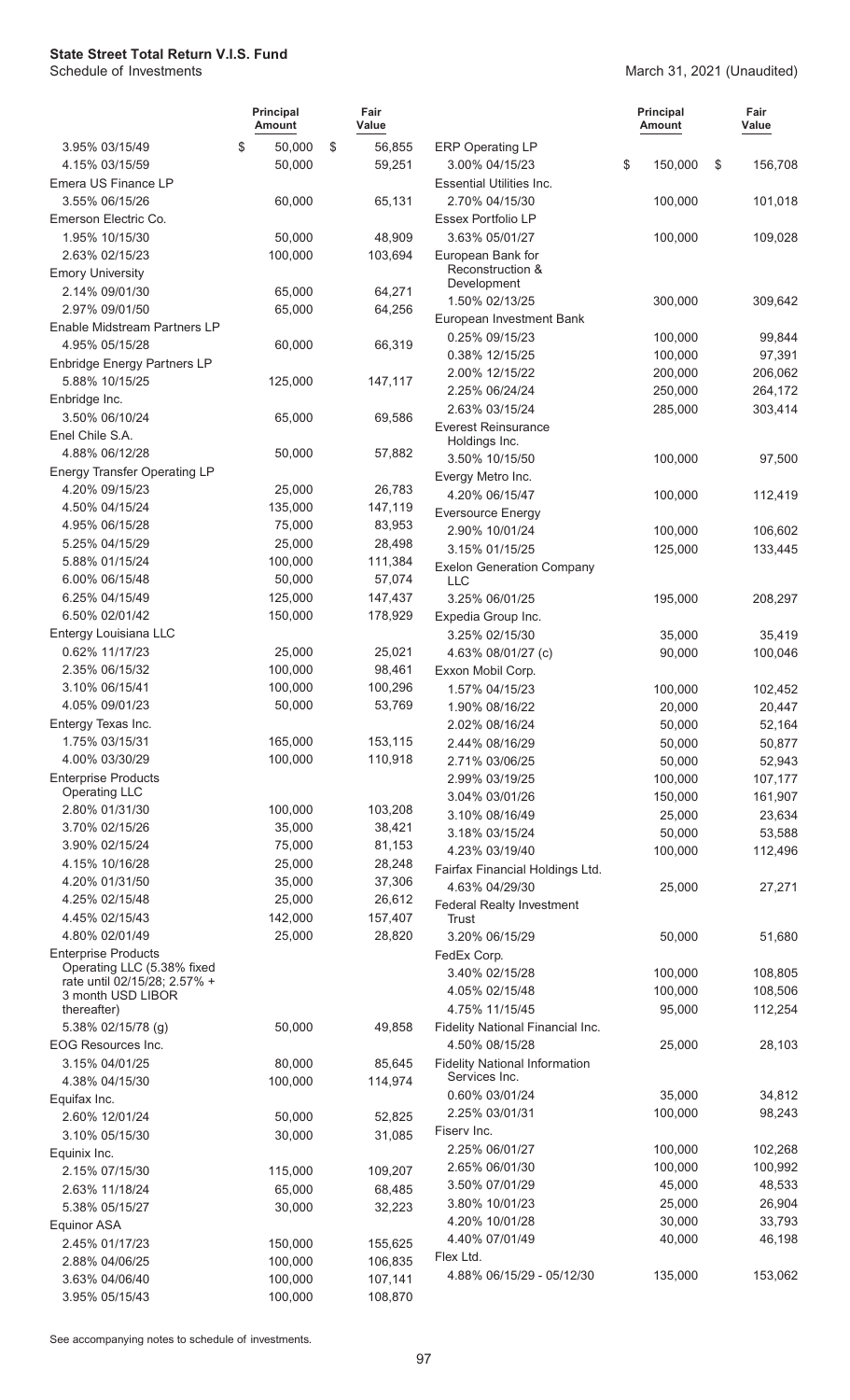### March 31, 2021 (Unaudited)

|                                           | <b>Principal</b><br>Amount | Fair<br>Value      |                                                        | <b>Principal</b><br>Amount | Fair<br>Value |
|-------------------------------------------|----------------------------|--------------------|--------------------------------------------------------|----------------------------|---------------|
| Florida Power & Light Co.                 |                            |                    | Globe Life Inc.                                        |                            |               |
| 4.13% 02/01/42                            | \$<br>100,000              | \$<br>115,237      | 4.55% 09/15/28                                         | \$<br>25,000               | \$<br>28,786  |
| FMC Corp.                                 |                            |                    | <b>GLP Capital LP/GLP</b>                              |                            |               |
| 3.45% 10/01/29                            | 50,000                     | 52,966             | Financing II Inc.                                      |                            |               |
| Fomento Economico Mexicano<br>SAB de C.V. |                            |                    | 4.00% 01/15/31                                         | 100,000<br>10,000          | 103,410       |
|                                           |                            |                    | 5.25% 06/01/25                                         |                            | 11,206        |
| 3.50% 01/16/50<br>Fortune Brands Home &   | 150,000                    | 147,678            | 5.38% 11/01/23 - 04/15/26<br>5.75% 06/01/28            | 30,000<br>10,000           | 33,397        |
| Security Inc.                             |                            |                    | Halliburton Co.                                        |                            | 11,551        |
| 3.25% 09/15/29                            | 50,000                     | 52,264             | 2.92% 03/01/30                                         | 50,000                     | 49,919        |
| Fox Corp.                                 |                            |                    | 3.50% 08/01/23                                         | 6,000                      | 6,363         |
| 4.03% 01/25/24                            | 125,000                    | 135,759            | 5.00% 11/15/45                                         | 50,000                     | 55,525        |
| FS KKR Capital Corp.                      |                            |                    | Hasbro Inc.                                            |                            |               |
| 4.13% 02/01/25                            | 25,000                     | 25,729             | 3.00% 11/19/24                                         | 50,000                     | 53,257        |
| GATX Corp.                                |                            |                    | HCA Inc.                                               |                            |               |
| 3.50% 03/15/28                            | 100,000                    | 107,760            | 4.50% 02/15/27                                         | 30,000                     | 33,664        |
| <b>GE Capital Funding LLC</b>             |                            |                    | 4.75% 05/01/23                                         | 30,000                     | 32,375        |
| 3.45% 05/15/25 (c)                        | 100,000                    | 108,103            | 5.00% 03/15/24                                         | 50,000                     | 55,694        |
| 4.40% 05/15/30 (c)                        | 100,000                    | 113,380            | 5.25% 04/15/25 - 06/15/26                              | 70,000                     | 80,265        |
| General Dynamics Corp.                    |                            |                    | 5.50% 06/15/47                                         | 35,000                     | 43,559        |
| 3.38% 05/15/23                            | 50,000                     | 53,078             | Healthcare Trust of America                            |                            |               |
| 3.75% 05/15/28                            | 55,000                     | 61,355             | <b>Holdings LP</b>                                     |                            |               |
| General Electric Co.                      |                            |                    | 3.50% 08/01/26                                         | 30,000                     | 32,810        |
| 4.35% 05/01/50                            | 55,000                     | 61,105             | Healthpeak Properties Inc.                             |                            |               |
| 5.88% 01/14/38                            | 100,000                    | 129,389            | 2.88% 01/15/31                                         | 100,000                    | 101,288       |
| 6.75% 03/15/32                            | 100,000                    | 133,910            | 3.00% 01/15/30                                         | 50,000                     | 51,510        |
| General Mills Inc.                        |                            |                    | 3.25% 07/15/26                                         | 100,000                    | 108,189       |
| 3.00% 02/01/51 (c)                        | 200,000                    | 187,092            | <b>Hewlett Packard Enterprise</b>                      |                            |               |
| 3.65% 02/15/24                            | 50,000                     | 54,146             | Co.                                                    |                            |               |
| General Motors Co.                        |                            |                    | 4.45% 10/02/23                                         | 100,000                    | 108,714       |
| 5.40% 10/02/23                            | 100,000                    | 110,838            | 6.35% 10/15/45                                         | 150,000                    | 195,802       |
| 6.80% 10/01/27                            | 55,000                     | 68,383             | <b>Highwoods Realty LP</b>                             |                            |               |
| <b>General Motors Financial</b>           |                            |                    | 4.20% 04/15/29                                         | 25,000                     | 27,253        |
| Company Inc.                              |                            |                    | Honeywell International Inc.                           |                            |               |
| 1.25% 01/08/26                            | 200,000                    | 196,302            | 1.35% 06/01/25                                         | 50,000                     | 50,726        |
| 1.70% 08/18/23                            | 100,000                    | 101,932            | 2.70% 08/15/29                                         | 30,000                     | 31,400        |
| 2.35% 01/08/31                            | 100,000                    | 95,527             | 3.35% 12/01/23                                         | 50,000                     | 53,838        |
| 2.70% 08/20/27                            | 100,000                    | 102,126            | 5.38% 03/01/41                                         | 100,000                    | 132,565       |
| 3.25% 01/05/23                            | 50,000                     | 52,079             | Host Hotels & Resorts LP                               |                            |               |
| 3.70% 05/09/23                            | 100,000                    | 105,389            | 3.38% 12/15/29                                         | 100,000                    | 99,293        |
| 4.35% 01/17/27                            | 100,000                    | 110,988            | HP Inc.                                                |                            |               |
| 5.20% 03/20/23                            | 105,000                    | 113,870            | 6.00% 09/15/41                                         | 162,000                    | 204,018       |
| 5.25% 03/01/26                            | 55,000                     | 63,022             | <b>HSBC Holdings PLC</b>                               |                            |               |
| Georgia Power Co.                         |                            |                    | 3.90% 05/25/26                                         | 50,000                     | 55,173        |
| 2.20% 09/15/24<br>2.65% 09/15/29          | 100,000<br>100,000         | 104,341<br>102,092 | 5.25% 03/14/44<br>HSBC Holdings PLC (1.65%             | 100,000                    | 122,625       |
| 4.30% 03/15/42                            | 172,000                    | 192,236            | fixed rate until 04/18/25;                             |                            |               |
| Georgia-Pacific LLC                       |                            |                    | 1.54% + SOFR thereafter)                               |                            |               |
| 8.88% 05/15/31                            | 50,000                     | 76,588             | 1.65% 04/18/26 (g)                                     | 200,000                    | 200,190       |
| Gilead Sciences Inc.                      |                            |                    | HSBC Holdings PLC (2.36%                               |                            |               |
| 0.75% 09/29/23                            | 145,000                    | 145,162            | fixed rate until 08/18/30;                             |                            |               |
| 1.65% 10/01/30                            | 80,000                     | 74,994             | 1.97% + SOFR thereafter)                               |                            |               |
| 2.60% 10/01/40                            | 200,000                    | 183,952            | 2.36% 08/18/31 (g)                                     | 100,000                    | 96,269        |
| 3.65% 03/01/26                            | 100,000                    | 109,885            | HSBC Holdings PLC (2.63%<br>fixed rate until 11/07/24; |                            |               |
| 3.70% 04/01/24                            | 50,000                     | 53,910             | $1.14\% + 3$ month USD                                 |                            |               |
| 4.80% 04/01/44                            | 150,000                    | 180,456            | LIBOR thereafter)                                      |                            |               |
| GlaxoSmithKline Capital Inc.              |                            |                    | 2.63% 11/07/25 (g)                                     | 100,000                    | 104,649       |
| 3.63% 05/15/25                            | 55,000                     | 60,425             | HSBC Holdings PLC (3.80%                               |                            |               |
| 3.88% 05/15/28                            | 100,000                    | 112,946            | fixed rate until 03/11/24;<br>$1.21\% + 3$ month USD   |                            |               |
| GlaxoSmithKline Capital PLC               |                            |                    | LIBOR thereafter)                                      |                            |               |
| 0.53% 10/01/23                            | 100,000                    | 100,185            | 3.80% 03/11/25 (g)                                     | 100,000                    | 107,821       |
| 3.00% 06/01/24                            | 100,000                    | 106,963            | HSBC Holdings PLC (3.95%                               |                            |               |
| Global Payments Inc.                      |                            |                    | fixed rate until 05/18/23;                             |                            |               |
| 1.20% 03/01/26                            | 100,000                    | 98,105             | $0.99\% + 3$ month USD<br>LIBOR thereafter)            |                            |               |
| 2.90% 05/15/30                            | 145,000                    | 148,023            | 3.95% 05/18/24 (g)                                     | 100,000                    | 106,739       |
| 4.45% 06/01/28                            | 100,000                    | 114,108            |                                                        |                            |               |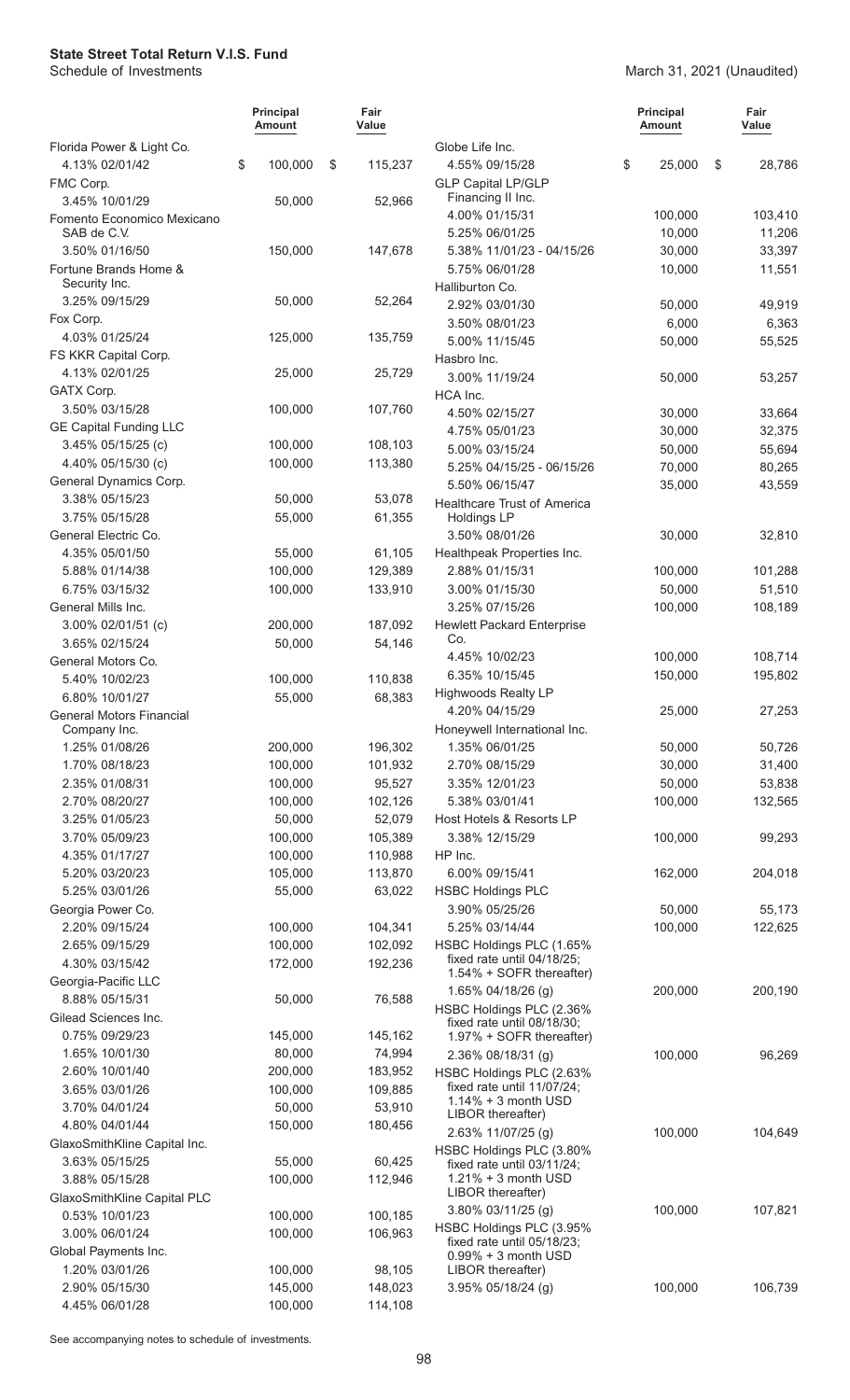#### March 31, 2021 (Unaudited)

|                                             | <b>Principal</b><br><b>Amount</b> | Fair<br>Value      |                                                   | <b>Principal</b><br>Amount | Fair<br>Value |
|---------------------------------------------|-----------------------------------|--------------------|---------------------------------------------------|----------------------------|---------------|
| HSBC Holdings PLC (3.97%                    |                                   |                    | 1.75% 10/23/29                                    | \$<br>150,000              | \$<br>150,549 |
| fixed rate until 05/22/29;                  |                                   |                    | 2.50% 07/29/25                                    | 200,000                    | 213,862       |
| $1.61\% + 3$ month USD<br>LIBOR thereafter) |                                   |                    | <b>International Business</b>                     |                            |               |
| 3.97% 05/22/30 (g)                          | \$<br>100,000                     | \$<br>108,232      | Machines Corp.                                    |                            |               |
| HSBC Holdings PLC (4.29%                    |                                   |                    | 1.95% 05/15/30                                    | 100,000                    | 97,107        |
| fixed rate until 09/12/25;                  |                                   |                    | 2.85% 05/13/22 - 05/15/40                         | 200,000                    | 199,563       |
| $1.35\% + 3$ month USD                      |                                   |                    | 2.95% 05/15/50                                    | 100,000                    | 93,294        |
| LIBOR thereafter)                           |                                   |                    | 3.50% 05/15/29                                    | 130,000                    | 141,315       |
| 4.29% 09/12/26 (g)<br>Hubbell Inc.          | 100,000                           | 110,739            | 4.00% 06/20/42                                    | 150,000                    | 168,678       |
|                                             |                                   |                    | 4.15% 05/15/39                                    | 100,000                    | 114,227       |
| 3.50% 02/15/28                              | 50,000                            | 53,616             | International Finance Corp.                       |                            |               |
| Hudson Pacific Properties LP                |                                   |                    | 0.50% 03/20/23                                    | 300,000                    | 301,569       |
| 4.65% 04/01/29                              | 25,000                            | 27,908             | International Flavors &<br>Fragrances Inc.        |                            |               |
| Humana Inc.<br>2.90% 12/15/22               |                                   | 103,643            | 5.00% 09/26/48                                    | 15,000                     | 18,527        |
| Huntsman International LLC                  | 100,000                           |                    | Intuit Inc.                                       |                            |               |
| 4.50% 05/01/29                              | 20,000                            | 22,167             | 0.65% 07/15/23                                    | 65,000                     | 65,332        |
| Husky Energy Inc.                           |                                   |                    | Invesco Finance PLC                               |                            |               |
| 4.00% 04/15/24                              | 100,000                           | 106,971            | 3.13% 11/30/22                                    | 100,000                    | 104,377       |
| Hyatt Hotels Corp.                          |                                   |                    | Jabil Inc.                                        |                            |               |
| 5.75% 04/23/30                              | 25,000                            | 29,203             | 3.95% 01/12/28                                    | 100,000                    | 111,449       |
| <b>IDEX Corp.</b>                           |                                   |                    | 4.70% 09/15/22                                    | 23,000                     | 24,331        |
| 3.00% 05/01/30                              | 10,000                            | 10,287             | Jefferies Group LLC                               |                            |               |
| <b>IHS Markit Ltd.</b>                      |                                   |                    | 2.75% 10/15/32                                    | 85,000                     | 83,699        |
| 4.25% 05/01/29                              |                                   |                    | John Deere Capital Corp.                          |                            |               |
| Illinois Tool Works Inc.                    | 385,000                           | 434,138            | 0.40% 10/10/23                                    | 60,000                     | 60,073        |
| 2.65% 11/15/26                              | 100,000                           | 106,730            | 0.70% 01/15/26                                    | 100,000                    | 97,819        |
| 3.50% 03/01/24                              |                                   | 54,042             | 1.45% 01/15/31                                    | 70,000                     | 65,050        |
| Indiana Michigan Power Co.                  | 50,000                            |                    | 2.70% 01/06/23                                    | 100,000                    | 104,180       |
| 3.85% 05/15/28                              | 25,000                            | 27,629             | 3.45% 06/07/23 - 03/13/25                         | 75,000                     | 81,324        |
|                                             |                                   |                    | Johnson & Johnson                                 |                            |               |
| ING Groep N.V.<br>3.95% 03/29/27            | 100,000                           | 110,984            | 0.55% 09/01/25                                    | 200,000                    | 197,076       |
| Ingredion Inc.                              |                                   |                    | 2.10% 09/01/40                                    | 300,000                    | 273,243       |
| 2.90% 06/01/30                              | 100,000                           | 102,235            | 2.25% 09/01/50                                    | 100,000                    | 88,944        |
| Intel Corp.                                 |                                   |                    | 2.45% 03/01/26                                    | 75,000                     | 79,642        |
| 2.45% 11/15/29                              | 135,000                           | 138,160            | 2.90% 01/15/28                                    | 50,000                     | 54,017        |
| 2.60% 05/19/26                              | 50,000                            | 53,092             | 3.40% 01/15/38                                    | 25,000                     | 27,513        |
| 3.10% 02/15/60                              | 35,000                            | 33,132             | 3.50% 01/15/48                                    | 30,000                     | 32,980        |
| 3.25% 11/15/49                              | 50,000                            | 50,104             | 4.38% 12/05/33                                    | 150,000                    | 183,006       |
| 3.75% 03/25/27                              | 100,000                           | 111,890            | Johnson Controls International                    |                            |               |
| 4.95% 03/25/60                              | 100,000                           | 131,018            | <b>PLC</b>                                        |                            |               |
| Inter-American Development                  |                                   |                    | 3.63% 07/02/24 (h)                                | 75,000                     | 81,153        |
| Bank                                        |                                   |                    | JPMorgan Chase & Co.                              |                            |               |
| 0.25% 11/15/23                              | 200,000                           | 199,466            | 3.13% 01/23/25                                    | 50,000                     | 53,557        |
| 0.63% 07/15/25                              | 150,000                           | 148,507            | 3.25% 09/23/22                                    | 136,000                    | 141,791       |
| 1.13% 01/13/31                              | 200,000                           | 187,170            | 3.38% 05/01/23                                    | 150,000                    | 158,703       |
| 1.75% 03/14/25                              | 100,000                           | 104,152            | 6.40% 05/15/38                                    | 100,000                    | 141,275       |
| 2.13% 01/15/25                              | 200,000                           | 211,018            | JPMorgan Chase & Co.                              |                            |               |
| 2.38% 07/07/27                              | 100,000                           | 105,849            | (0.56% fixed rate until<br>02/16/24; 0.42% + SOFR |                            |               |
| 2.63% 01/16/24                              | 100,000                           | 106,174            | thereafter)                                       |                            |               |
| 3.00% 09/26/22                              | 50,000                            | 52,063             | 0.56% 02/16/25 (g)                                | 150,000                    | 148,858       |
| Intercontinental Exchange Inc.              |                                   |                    | JPMorgan Chase & Co.                              |                            |               |
| 2.10% 06/15/30                              | 155,000                           | 149,158            | (0.65% fixed rate until                           |                            |               |
| 2.65% 09/15/40                              | 300,000                           | 277,524            | 09/16/23; 0.60% + SOFR                            |                            |               |
| 3.00% 06/15/50                              | 15,000                            | 13,890             | thereafter)                                       |                            |               |
| 3.45% 09/21/23                              | 90,000                            | 96,100             | 0.65% 09/16/24 (g)<br>JPMorgan Chase & Co.        | 100,000                    | 100,118       |
| International Bank for                      |                                   |                    | (0.70% fixed rate until                           |                            |               |
| Reconstruction &                            |                                   |                    | 03/16/23; 0.58% + SOFR                            |                            |               |
| Development                                 | 100,000                           | 99,758             | thereafter)                                       |                            |               |
| 0.25% 11/24/23                              | 100,000                           |                    | 0.70% 03/16/24 (g)                                | 200,000                    | 200,728       |
| 0.50% 10/28/25                              |                                   | 98,177             | JPMorgan Chase & Co.                              |                            |               |
| 0.63% 04/22/25<br>0.75% 11/24/27 - 08/26/30 | 300,000                           | 298,995            | (1.04% fixed rate until<br>02/04/26; 0.70% + SOFR |                            |               |
| 1.25% 02/10/31                              | 355,000<br>250,000                | 331,508<br>236,732 | thereafter)                                       |                            |               |
| 1.50% 08/28/24                              | 100,000                           | 103,253            | 1.04% 02/04/27 (g)                                | 250,000                    | 243,807       |
| 1.63% 01/15/25                              | 200,000                           | 207,348            |                                                   |                            |               |
|                                             |                                   |                    |                                                   |                            |               |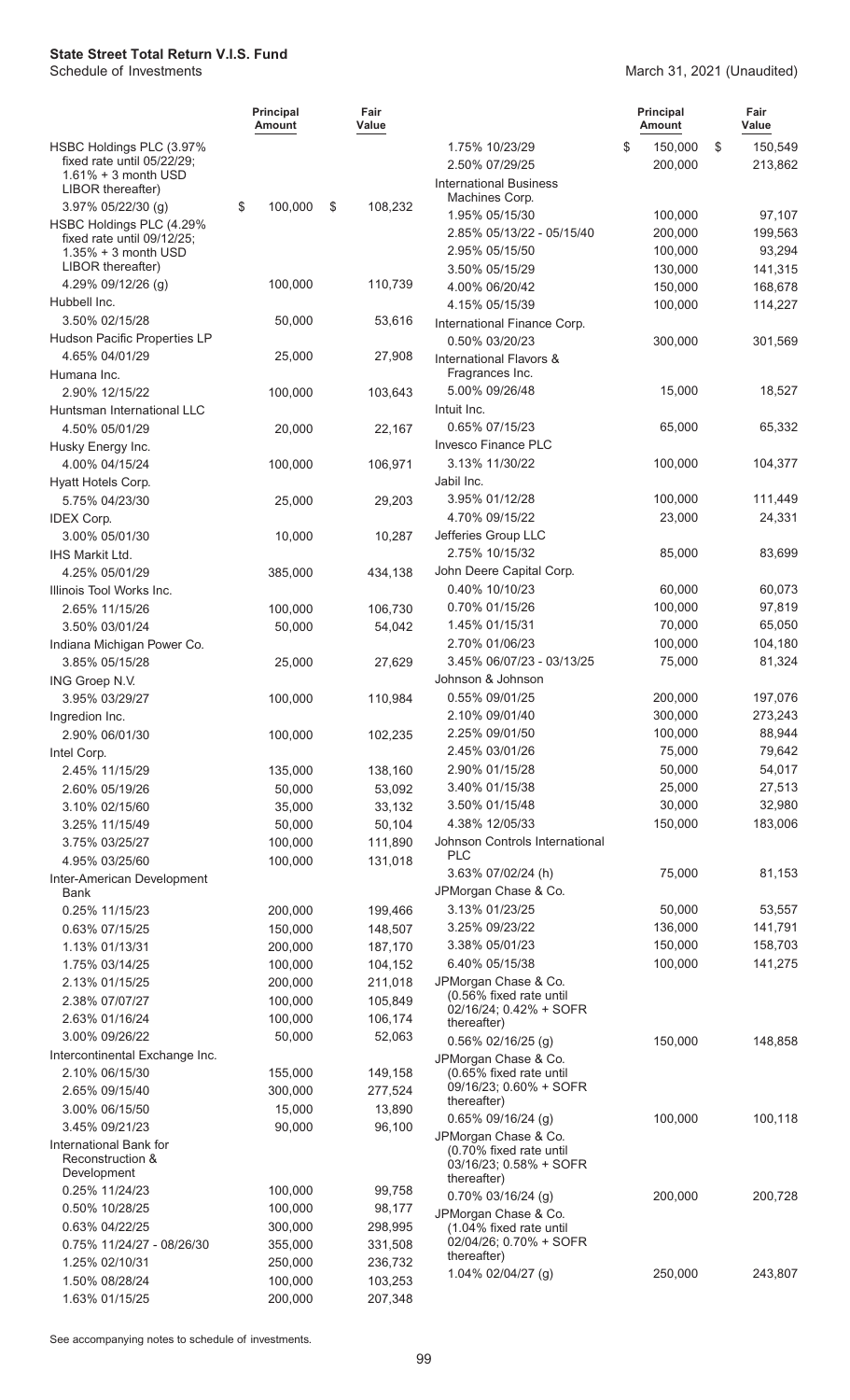#### March 31, 2021 (Unaudited)

|                                                                                                                | <b>Principal</b><br>Amount |        | Fair<br>Value |                                                                                                                             | <b>Principal</b><br>Amount | Fair<br>Value      |  |
|----------------------------------------------------------------------------------------------------------------|----------------------------|--------|---------------|-----------------------------------------------------------------------------------------------------------------------------|----------------------------|--------------------|--|
| JPMorgan Chase & Co.<br>(1.05% fixed rate until<br>11/19/25; 0.80% + SOFR<br>thereafter)                       |                            |        |               | JPMorgan Chase & Co.<br>(4.02% fixed rate until<br>12/05/23; 1.00% + 3 month<br>USD LIBOR thereafter)                       |                            |                    |  |
| 1.05% 11/19/26 (g)<br>JPMorgan Chase & Co.<br>(1.76% fixed rate until<br>11/19/30; 1.11% + SOFR<br>thereafter) | \$<br>150,000              | \$     | 146,620       | 4.02% 12/05/24 (g)<br>JPMorgan Chase & Co.<br>(4.45% fixed rate until<br>12/05/28; 1.33% + 3 month<br>USD LIBOR thereafter) | \$<br>50,000               | S<br>54,252        |  |
| 1.76% 11/19/31 (g)<br>JPMorgan Chase & Co.<br>(1.95% fixed rate until                                          | 100,000                    |        | 93,256        | 4.45% 12/05/29 (g)<br>Juniper Networks Inc.<br>3.75% 08/15/29                                                               | 50,000<br>50,000           | 57,283<br>53,946   |  |
| 02/04/31; 1.07% + SOFR<br>thereafter)                                                                          |                            |        |               | Kansas City Southern                                                                                                        |                            |                    |  |
| 1.95% 02/04/32 (g)<br>JPMorgan Chase & Co.<br>(2.08% fixed rate until<br>04/22/25; 1.85% + SOFR                | 150,000                    |        | 142,405       | 3.50% 05/01/50<br>4.70% 05/01/48<br>Kellogg Co.                                                                             | 25,000<br>50,000           | 25,040<br>58,208   |  |
| thereafter)<br>2.08% 04/22/26 (g)                                                                              | 150,000                    |        | 154,075       | 2.10% 06/01/30<br>2.65% 12/01/23                                                                                            | 65,000<br>84,000           | 63,137<br>88,264   |  |
| JPMorgan Chase & Co.<br>(2.53% fixed rate until<br>11/19/40; 1.51% + SOFR                                      |                            |        |               | Kennametal Inc.<br>4.63% 06/15/28<br>Kentucky Utilities Co.                                                                 | 25,000                     | 27,838             |  |
| thereafter)<br>2.53% 11/19/41 (g)                                                                              | 250,000                    |        | 228,420       | 4.38% 10/01/45<br>Keurig Dr Pepper Inc.                                                                                     | 40,000                     | 45,621             |  |
| JPMorgan Chase & Co.<br>(2.96% fixed rate until                                                                |                            |        |               | 3.13% 12/15/23<br>4.60% 05/25/28                                                                                            | 100,000<br>50,000          | 106,139            |  |
| 05/13/30; 2.52% + SOFR<br>thereafter)                                                                          |                            |        |               | 4.99% 05/25/38                                                                                                              | 125,000                    | 57,779<br>154,137  |  |
| 2.96% 05/13/31 (g)<br>JPMorgan Chase & Co.                                                                     |                            | 35,000 | 35,623        | KeyBank NA<br>3.38% 03/07/23                                                                                                | 150,000                    | 158,382            |  |
| (3.11% fixed rate until<br>04/22/40; 2.46% + SOFR<br>thereafter)                                               |                            |        |               | 3.90% 04/13/29<br>Keysight Technologies Inc.                                                                                | 100,000                    | 109,197            |  |
| 3.11% 04/22/41 (g)<br>JPMorgan Chase & Co.                                                                     | 200,000                    |        | 198,974       | 3.00% 10/30/29<br>Kilroy Realty LP                                                                                          | 25,000                     | 25,965             |  |
| (3.21% fixed rate until<br>04/01/22: 0.70% + 3 month                                                           |                            |        |               | 3.45% 12/15/24<br>Kimberly-Clark Corp.                                                                                      | 50,000                     | 53,457             |  |
| USD LIBOR thereafter)<br>3.21% 04/01/23 (g)                                                                    |                            | 80,000 | 82,170        | 1.05% 09/15/27                                                                                                              | 25,000                     | 24,266             |  |
| JPMorgan Chase & Co.                                                                                           |                            |        |               | 3.20% 07/30/46<br>Kimco Realty Corp.                                                                                        | 125,000                    | 129,280            |  |
| (3.54% fixed rate until<br>05/01/27; 1.38% + 3 month                                                           |                            |        |               | 2.70% 10/01/30                                                                                                              | 100,000                    | 100,077            |  |
| USD LIBOR thereafter)<br>3.54% 05/01/28 (g)                                                                    |                            | 50,000 | 54,510        | 3.70% 10/01/49<br>Kinder Morgan Energy                                                                                      | 50,000                     | 50,133             |  |
| JPMorgan Chase & Co.<br>(3.70% fixed rate until                                                                |                            |        |               | Partners LP<br>5.00% 08/15/42                                                                                               | 142,000                    | 158,692            |  |
| 05/06/29; 1.16% + 3 month<br>USD LIBOR thereafter)                                                             |                            |        |               | Kinder Morgan Inc.                                                                                                          |                            |                    |  |
| 3.70% 05/06/30 (g)                                                                                             |                            | 75,000 | 81,763        | 2.00% 02/15/31<br>3.25% 08/01/50                                                                                            | 140,000<br>145,000         | 129,879<br>128,566 |  |
| JPMorgan Chase & Co.                                                                                           |                            |        |               | 3.60% 02/15/51                                                                                                              | 200,000                    | 186,558            |  |
| (3.80% fixed rate until<br>$07/23/23$ ; $0.89% + 3$ month                                                      |                            |        |               | 4.30% 06/01/25                                                                                                              | 115,000                    | 128,489            |  |
| USD LIBOR thereafter)                                                                                          |                            |        |               | 5.05% 02/15/46                                                                                                              | 50,000                     | 56,423             |  |
| 3.80% 07/23/24 (g)                                                                                             | 100,000                    |        | 107,101       | 5.30% 12/01/34                                                                                                              | 100,000                    | 118,693            |  |
| JPMorgan Chase & Co.<br>(3.88% fixed rate until<br>07/24/37; 1.36% + 3 month                                   |                            |        |               | KLA Corp.<br>4.65% 11/01/24<br>Kohl's Corp.                                                                                 | 115,000                    | 128,618            |  |
| USD LIBOR thereafter)<br>3.88% 07/24/38 (g)                                                                    |                            | 50,000 | 55,275        | 9.50% 05/15/25<br>Koninklijke Philips N.V.                                                                                  | 30,000                     | 38,966             |  |
| JPMorgan Chase & Co.<br>(3.90% fixed rate until<br>01/23/48; 1.22% + 3 month                                   |                            |        |               | 6.88% 03/11/38<br>Kreditanstalt fuer                                                                                        | 100,000                    | 147,516            |  |
| USD LIBOR thereafter)<br>3.90% 01/23/49 (g)                                                                    | 100,000                    |        | 110,218       | Wiederaufbau                                                                                                                |                            |                    |  |
| JPMorgan Chase & Co.                                                                                           |                            |        |               | 0.38% 07/18/25<br>0.63% 01/22/26                                                                                            | 80,000<br>100,000          | 78,406<br>98,335   |  |
| (3.96% fixed rate until                                                                                        |                            |        |               | 2.00% 09/29/22 - 05/02/25                                                                                                   | 250,000                    | 260,401            |  |
| 01/29/26; 1.25% + 3 month<br>USD LIBOR thereafter)                                                             |                            |        |               | 2.63% 02/28/24                                                                                                              | 225,000                    | 239,314            |  |
| 3.96% 01/29/27 (g)                                                                                             | 100,000                    |        | 110,555       | 2.88% 04/03/28                                                                                                              | 175,000                    | 191,324            |  |
| JPMorgan Chase & Co.                                                                                           |                            |        |               | L3Harris Technologies Inc.                                                                                                  |                            |                    |  |
| (3.96% fixed rate until<br>$11/15/47$ ; 1.38% + 3 month                                                        |                            |        |               | 3.83% 04/27/25                                                                                                              | 50,000                     | 54,819             |  |
| USD LIBOR thereafter)                                                                                          |                            |        |               | 3.85% 12/15/26                                                                                                              | 100,000                    | 110,671            |  |
| 3.96% 11/15/48 (g)                                                                                             | 100,000                    |        | 110,282       | 4.85% 04/27/35                                                                                                              | 40,000                     | 48,549             |  |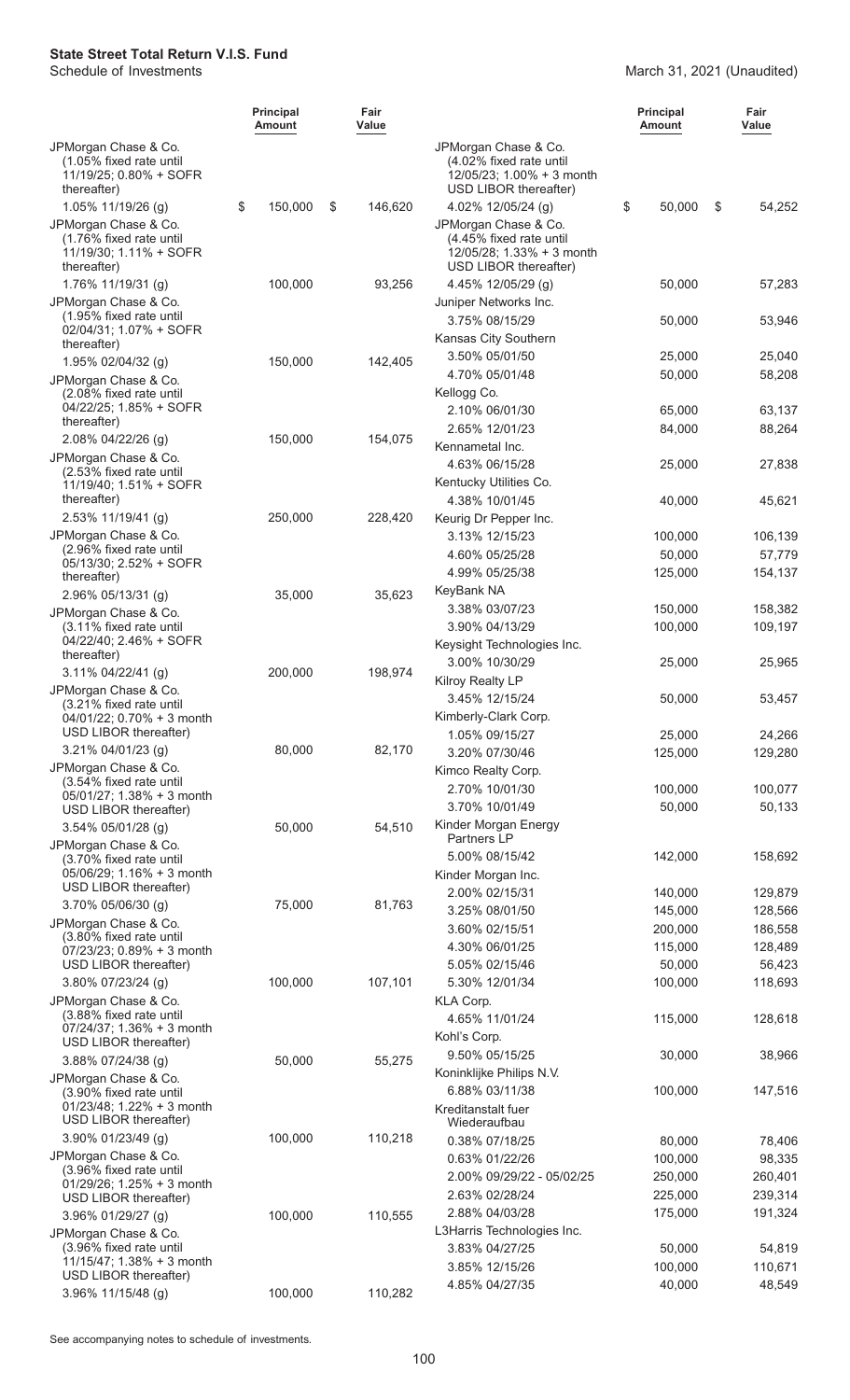#### March 31, 2021 (Unaudited)

|                                                        | <b>Principal</b><br>Amount | Fair<br>Value |                                            | <b>Principal</b><br><b>Amount</b> | Fair<br>Value |
|--------------------------------------------------------|----------------------------|---------------|--------------------------------------------|-----------------------------------|---------------|
| Laboratory Corporation of<br>America Holdings          |                            |               | Magellan Midstream<br>Partners LP          |                                   |               |
| 4.00% 11/01/23                                         | \$<br>100,000              | \$<br>107,554 | 3.25% 06/01/30                             | \$<br>150,000                     | \$<br>157,095 |
| Lam Research Corp.                                     |                            |               | Main Street Capital Corp.                  |                                   |               |
| 3.80% 03/15/25                                         | 115,000                    | 126,433       | 3.00% 07/14/26                             | 200,000                           | 198,620       |
| Landwirtschaftliche<br>Rentenbank                      |                            |               | Manulife Financial Corp.<br>2.48% 05/19/27 | 140,000                           | 145,340       |
| 0.50% 05/27/25                                         | 175,000                    | 173,204       | Marathon Petroleum Corp.                   |                                   |               |
| 0.88% 09/03/30                                         | 200,000                    | 183,534       | 3.80% 04/01/28                             | 30,000                            | 32,496        |
| 2.50% 11/15/27                                         | 100,000                    | 106,482       | 4.50% 04/01/48                             | 25,000                            | 26,428        |
| Las Vegas Sands Corp.                                  |                            |               | 4.75% 12/15/23                             | 50,000                            | 54,973        |
| 2.90% 06/25/25                                         | 65,000                     | 66,723        | 5.13% 12/15/26                             | 50,000                            | 58,282        |
| 3.90% 08/08/29                                         | 40,000                     | 41,097        | Markel Corp.                               |                                   |               |
| Lazard Group LLC                                       |                            |               | 3.50% 11/01/27                             | 50,000                            | 54,592        |
| 4.38% 03/11/29                                         | 50,000                     | 55,745        | Marriott International Inc.                |                                   |               |
| Lear Corp.                                             |                            |               | 4.00% 04/15/28                             | 50,000                            | 53,391        |
| 4.25% 05/15/29                                         | 25,000                     | 27,694        | 4.63% 06/15/30                             | 90,000                            | 100,579       |
| 5.25% 05/15/49                                         | 25,000                     | 29,410        | 5.75% 05/01/25                             | 40,000                            | 45,832        |
| Leggett & Platt Inc.                                   |                            |               | Marsh & McLennan                           |                                   |               |
| 3.50% 11/15/27                                         | 50,000                     | 53,452        | Companies Inc.                             |                                   |               |
| 4.40% 03/15/29                                         | 100,000                    | 111,673       | 3.88% 03/15/24                             | 100,000                           | 109,561       |
| Leidos Inc.                                            |                            |               | 4.38% 03/15/29                             | 25,000                            | 28,689        |
| 2.30% 02/15/31 (c)                                     | 30,000                     | 28,361        | 4.75% 03/15/39                             | 100,000                           | 123,457       |
| Life Storage LP                                        |                            |               | 4.90% 03/15/49                             | 15,000                            | 19,142        |
| 4.00% 06/15/29                                         | 50,000                     | 54,105        | Martin Marietta Materials Inc.             |                                   |               |
| Lincoln National Corp.                                 |                            |               | 3.50% 12/15/27                             | 50,000                            | 54,762        |
| 3.63% 12/12/26                                         | 50,000                     | 55,087        | Masco Corp.                                |                                   |               |
| 4.38% 06/15/50                                         | 55,000                     | 61,477        | 3.13% 02/15/51                             | 200,000                           | 188,150       |
| Linde Inc.                                             |                            |               | Massachusetts Institute of                 |                                   |               |
| 1.10% 08/10/30                                         | 100,000                    | 90,966        | Technology<br>3.89% 07/01/16               | 126,000                           | 137,853       |
| 2.00% 08/10/50                                         | 65,000                     | 51,265        | Mastercard Inc.                            |                                   |               |
| Lloyds Banking Group PLC                               |                            |               | 2.00% 03/03/25                             | 100,000                           | 104,151       |
| 3.90% 03/12/24                                         | 100,000                    | 108,505       | 2.95% 11/21/26                             | 100,000                           | 107,841       |
| 4.45% 05/08/25                                         | 100,000                    | 111,674       | McCormick & Company Inc.                   |                                   |               |
| 4.65% 03/24/26                                         | 50,000                     | 55,990        | 0.90% 02/15/26                             | 100,000                           | 97,380        |
| Lloyds Banking Group PLC<br>(0.70% fixed rate until    |                            |               | 1.85% 02/15/31                             | 65,000                            | 61,232        |
| 05/11/23; 0.55% + 1 year                               |                            |               | McDonald's Corp.                           |                                   |               |
| CMT Rate thereafter)                                   |                            |               | 1.45% 09/01/25                             | 30,000                            | 30,297        |
| 0.70% 05/11/24 (g)                                     | 200,000                    | 200,004       | 2.13% 03/01/30                             | 30,000                            | 29,346        |
| Lloyds Banking Group PLC                               |                            |               | 3.50% 07/01/27                             | 100,000                           | 109,960       |
| (1.63% fixed rate until<br>$05/11/26$ ; 0.85% + 1 year |                            |               | 3.63% 09/01/49                             | 55,000                            | 57,271        |
| CMT Rate thereafter)                                   |                            |               | 3.70% 02/15/42                             | 150,000                           | 158,449       |
| 1.63% 05/11/27 (g)                                     | 200,000                    | 198,762       | 3.80% 04/01/28                             | 50,000                            | 55,329        |
| Lockheed Martin Corp.                                  |                            |               | McKesson Corp.                             |                                   |               |
| 2.80% 06/15/50                                         | 50,000                     | 47,315        | 3.80% 03/15/24                             | 150,000                           | 162,792       |
| 3.60% 03/01/35                                         | 55,000                     | 61,258        | Mead Johnson Nutrition Co.                 |                                   |               |
| 4.70% 05/15/46                                         | 150,000                    | 188,647       | 4.13% 11/15/25                             | 110,000                           | 123,333       |
| Loews Corp.                                            |                            |               | Medtronic Inc.                             |                                   |               |
| 2.63% 05/15/23                                         | 100,000                    | 103,890       | 4.63% 03/15/45                             | 82,000                            | 103,230       |
| Lowe's Companies Inc.                                  |                            |               | Memorial Sloan-Kettering                   |                                   |               |
| 1.30% 04/15/28                                         | 245,000                    | 233,046       | <b>Cancer Center</b>                       |                                   |               |
| 1.70% 10/15/30                                         | 45,000                     | 42,107        | 4.13% 07/01/52                             | 95,000                            | 112,247       |
| 2.50% 04/15/26                                         | 130,000                    | 136,765       | Merck & Company Inc.                       |                                   |               |
| 2.63% 04/01/31                                         | 100,000                    | 100,514       | 0.75% 02/24/26                             | 115,000                           | 113,175       |
| 3.00% 10/15/50                                         | 30,000                     | 28,019        | 2.35% 06/24/40                             | 145,000                           | 134,891       |
| 3.38% 09/15/25                                         | 30,000                     | 32,683        | 2.40% 09/15/22                             | 128,000                           | 131,210       |
| LYB International Finance BV                           |                            |               | 2.75% 02/10/25                             | 70,000                            | 74,524        |
| 4.88% 03/15/44                                         | 100,000                    | 116,950       | 3.40% 03/07/29                             | 25,000                            | 27,575        |
| LYB International Finance II                           |                            |               | 3.90% 03/07/39                             | 25,000                            | 28,463        |
| BV                                                     |                            |               | 4.00% 03/07/49                             | 115,000                           | 132,582       |
| 3.50% 03/02/27                                         | 100,000                    | 108,531       | Mercy Health                               |                                   |               |
| M&T Bank Corp.                                         |                            |               | 4.30% 07/01/28                             | 100,000                           | 115,674       |
| 3.55% 07/26/23                                         | 50,000                     | 53,533        | MetLife Inc.                               |                                   |               |
|                                                        |                            |               | 4.13% 08/13/42                             | 50,000                            | 56,995        |
|                                                        |                            |               | 6.50% 12/15/32                             | 150,000                           | 211,342       |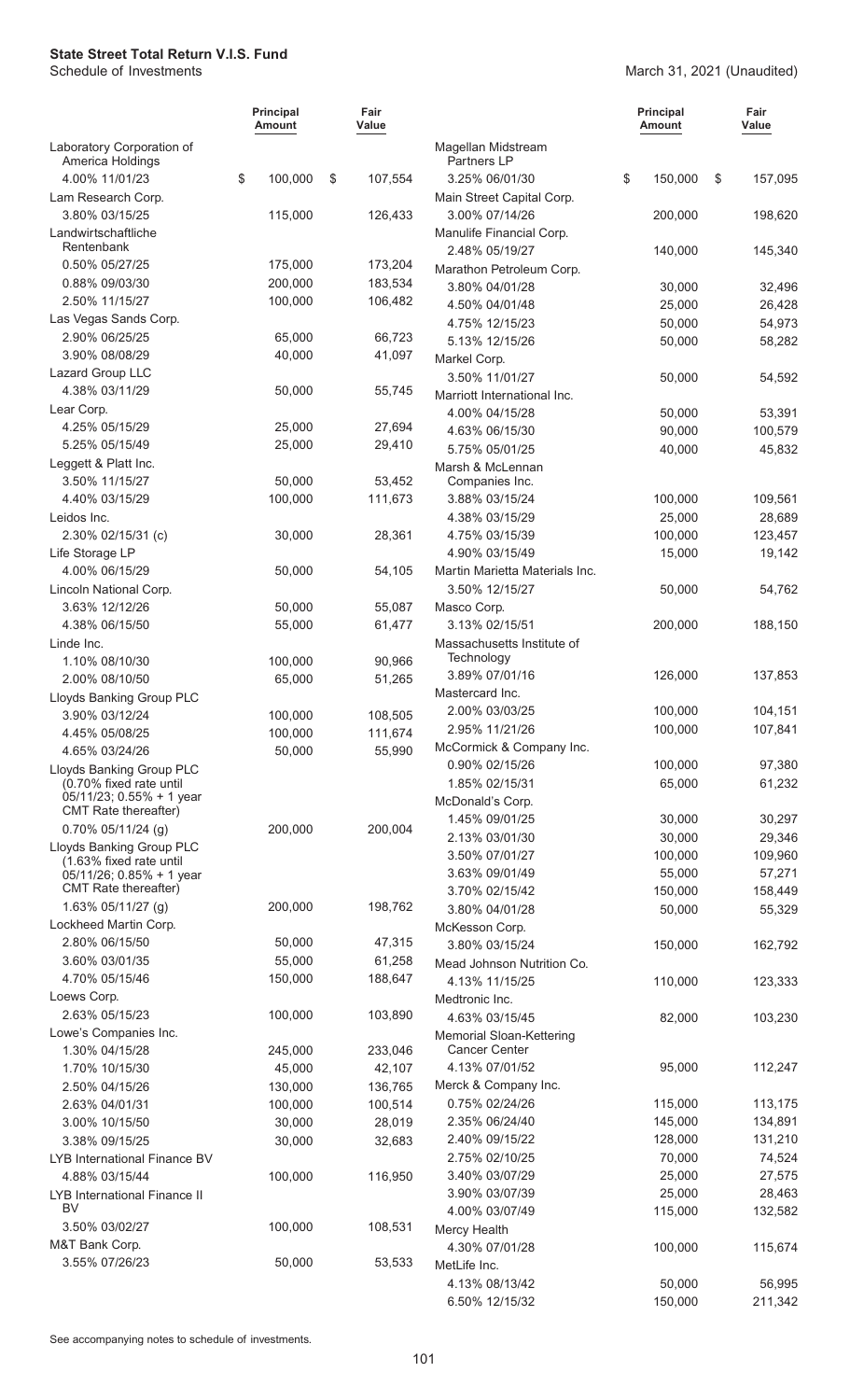#### March 31, 2021 (Unaudited)

|                                                                                                            | <b>Principal</b><br>Amount | Fair<br>Value     |                                                                                                        | <b>Principal</b><br><b>Amount</b> | Fair<br>Value |
|------------------------------------------------------------------------------------------------------------|----------------------------|-------------------|--------------------------------------------------------------------------------------------------------|-----------------------------------|---------------|
| Micron Technology Inc.                                                                                     |                            |                   | Morgan Stanley (0.99% fixed                                                                            |                                   |               |
| 4.64% 02/06/24                                                                                             | \$<br>15,000               | \$<br>16,495      | rate until 12/10/25; 0.72% +<br>SOFR thereafter)                                                       |                                   |               |
| 4.66% 02/15/30                                                                                             | 100,000                    | 114,043           | $0.99\%$ 12/10/26 (g)                                                                                  | \$<br>100,000                     | \$<br>97,593  |
| Microsoft Corp.                                                                                            |                            |                   | Morgan Stanley (1.79% fixed                                                                            |                                   |               |
| 2.40% 08/08/26                                                                                             | 100,000                    | 105,633           | rate until 02/13/31; 1.03% +                                                                           |                                   |               |
| 2.53% 06/01/50                                                                                             | 150,000                    | 137,116           | SOFR thereafter)                                                                                       |                                   |               |
| 2.88% 02/06/24                                                                                             | 150,000                    | 159,970           | 1.79% 02/13/32 (g)                                                                                     | 295,000                           | 275,400       |
| 2.92% 03/17/52                                                                                             | 215,000                    | 211,549           | Morgan Stanley (1.93% fixed                                                                            |                                   |               |
| 3.30% 02/06/27                                                                                             | 100,000                    | 110,269           | rate until 04/28/31; 1.02% +<br>SOFR thereafter)                                                       |                                   |               |
| 3.45% 08/08/36                                                                                             | 48,000                     | 52,957            | 1.93% 04/28/32 (g)                                                                                     | 120,000                           | 113,170       |
| 3.50% 02/12/35                                                                                             | 65,000                     | 72,602            | Morgan Stanley (2.72% fixed                                                                            |                                   |               |
| Mid-America Apartments LP<br>4.20% 06/15/28                                                                | 100,000                    | 112,167           | rate until 07/22/24; 1.15% +                                                                           |                                   |               |
|                                                                                                            |                            |                   | SOFR thereafter)                                                                                       |                                   |               |
| MidAmerican Energy Co.<br>4.25% 07/15/49                                                                   | 100,000                    | 117,335           | 2.72% 07/22/25 (g)                                                                                     | 15,000                            | 15,820        |
| Mitsubishi UFJ Financial                                                                                   |                            |                   | Morgan Stanley (2.80% fixed<br>rate until 01/25/51; 1.43% +                                            |                                   |               |
| Group Inc.                                                                                                 |                            |                   | SOFR thereafter)                                                                                       |                                   |               |
| 2.76% 09/13/26                                                                                             | 50,000                     | 52,701            | 2.80% 01/25/52 (g)                                                                                     | 100,000                           | 91,538        |
| 3.46% 03/02/23                                                                                             | 100,000                    | 105,445           | Morgan Stanley (3.74% fixed                                                                            |                                   |               |
| 3.78% 03/02/25                                                                                             | 100,000                    | 109,302           | rate until 04/24/23; 0.85% +                                                                           |                                   |               |
| 3.96% 03/02/28                                                                                             | 100,000                    | 111,128           | 3 month USD LIBOR<br>thereafter)                                                                       |                                   |               |
| 4.05% 09/11/28                                                                                             | 100,000                    | 111,841           | $3.74\%$ 04/24/24 (g)                                                                                  | 110,000                           | 116,900       |
| 4.15% 03/07/39                                                                                             | 70,000                     | 78,944            | Morgan Stanley (3.77% fixed                                                                            |                                   |               |
| Mitsubishi UFJ Financial<br>Group Inc. (0.85% fixed rate<br>until 09/15/23; 0.68% + 1                      |                            |                   | rate until 01/24/28; 1.14% +<br>3 month USD LIBOR<br>thereafter)                                       |                                   |               |
| year CMT Rate thereafter)                                                                                  |                            |                   | 3.77% 01/24/29 (g)                                                                                     | 100,000                           | 109,645       |
| 0.85% 09/15/24 (g)                                                                                         | 100,000                    | 100,094           | Morgan Stanley (4.43% fixed                                                                            |                                   |               |
| Mizuho Financial Group Inc.                                                                                |                            |                   | rate until 01/23/29; 1.63% +                                                                           |                                   |               |
| 3.55% 03/05/23                                                                                             | 100,000                    | 105,762           | 3 month USD LIBOR<br>thereafter)                                                                       |                                   |               |
| 4.02% 03/05/28                                                                                             | 100,000                    | 111,288           | 4.43% 01/23/30 (g)                                                                                     | 100,000                           | 114,506       |
| Mizuho Financial Group Inc.<br>(1.23% fixed rate until<br>05/22/26; 0.67% + 1 year<br>CMT Rate thereafter) |                            |                   | Morgan Stanley (4.46% fixed<br>rate until 04/22/38; 1.43% +<br>3 month USD LIBOR<br>thereafter)        |                                   |               |
| 1.23% 05/22/27 (g)                                                                                         | 300,000                    | 291,918           | 4.46% 04/22/39 (g)                                                                                     | 100,000                           | 117,340       |
| Mizuho Financial Group Inc.<br>(2.84% fixed rate until                                                     |                            |                   | Motorola Solutions Inc.                                                                                |                                   |               |
| 07/16/24; 0.98% + 3 month                                                                                  |                            |                   | 4.60% 02/23/28                                                                                         | 100,000                           | 114,025       |
| USD LIBOR thereafter)                                                                                      |                            |                   | <b>MPLX LP</b>                                                                                         |                                   |               |
| 2.84% 07/16/25 (g)                                                                                         | 100,000                    | 105,701           | 1.75% 03/01/26                                                                                         | 270,000                           | 269,768       |
| Mohawk Industries Inc.                                                                                     |                            |                   | 2.65% 08/15/30                                                                                         | 90,000                            | 88,258        |
| 3.63% 05/15/30                                                                                             | 100,000                    | 107,422           | 4.00% 03/15/28                                                                                         | 35,000                            | 38,659        |
| Molson Coors Beverage Co.                                                                                  |                            |                   | 4.25% 12/01/27                                                                                         | 35,000                            | 39,234        |
| 3.00% 07/15/26                                                                                             | 95,000                     | 101,076           | 4.50% 04/15/38                                                                                         | 30,000                            | 32,771        |
| Moody's Corp.                                                                                              |                            |                   | 4.70% 04/15/48                                                                                         | 25,000                            | 27,023        |
| 3.25% 05/20/50                                                                                             | 100,000                    | 97,359            | 4.80% 02/15/29                                                                                         | 70,000                            | 80,125        |
| 4.88% 02/15/24 - 12/17/48                                                                                  | 150,000                    | 178,280           | 4.90% 04/15/58                                                                                         | 25,000                            | 27,029        |
| Morgan Stanley                                                                                             |                            |                   | 5.50% 02/15/49                                                                                         | 70,000                            | 83,424        |
| 2.75% 05/19/22                                                                                             | 100,000                    | 102,682           | <b>MUFG Americas Holdings</b>                                                                          |                                   |               |
| 3.13% 01/23/23                                                                                             | 100,000                    | 104,715           | Corp.                                                                                                  |                                   |               |
| 3.95% 04/23/27                                                                                             | 50,000                     | 55,182            | 3.00% 02/10/25                                                                                         | 120,000                           | 127,625       |
| 4.00% 07/23/25                                                                                             | 95,000                     | 105,440           | Mylan Inc.                                                                                             |                                   |               |
| 4.10% 05/22/23<br>4.35% 09/08/26                                                                           | 150,000<br>50,000          | 160,419           | 4.55% 04/15/28                                                                                         | 100,000                           | 113,134       |
| 4.88% 11/01/22                                                                                             | 150,000                    | 56,450<br>159,997 | Nasdaq Inc.<br>3.25% 04/28/50                                                                          | 20,000                            | 18,805        |
| Morgan Stanley (0.53% fixed<br>rate until 01/25/23; 0.46% +<br>SOFR thereafter)                            |                            |                   | National Bank of Canada<br>(0.55% fixed rate until<br>11/15/23; 0.40% + 1 year<br>CMT Rate thereafter) |                                   |               |
| $0.53\%$ 01/25/24 (g)<br>Morgan Stanley (0.56% fixed                                                       | 200,000                    | 199,628           | $0.55\%$ 11/15/24 (g)                                                                                  | 150,000                           | 149,511       |
| rate until 11/10/22; 0.47% +<br>SOFR thereafter)                                                           |                            |                   | National Fuel Gas Co.<br>4.75% 09/01/28                                                                | 50,000                            | 55,173        |
| 0.56% 11/10/23 (g)                                                                                         | 315,000                    | 315,299           | National Retail Properties Inc.                                                                        |                                   |               |
| Morgan Stanley (0.86% fixed<br>rate until 10/21/24; 0.75% +<br>SOFR thereafter)                            |                            |                   | 3.60% 12/15/26<br><b>National Rural Utilities</b>                                                      | 100,000                           | 108,420       |
| 0.86% 10/21/25 (g)                                                                                         | 170,000                    | 168,941           | Cooperative Finance Corp.<br>0.35% 02/08/24                                                            | 100,000                           | 99,430        |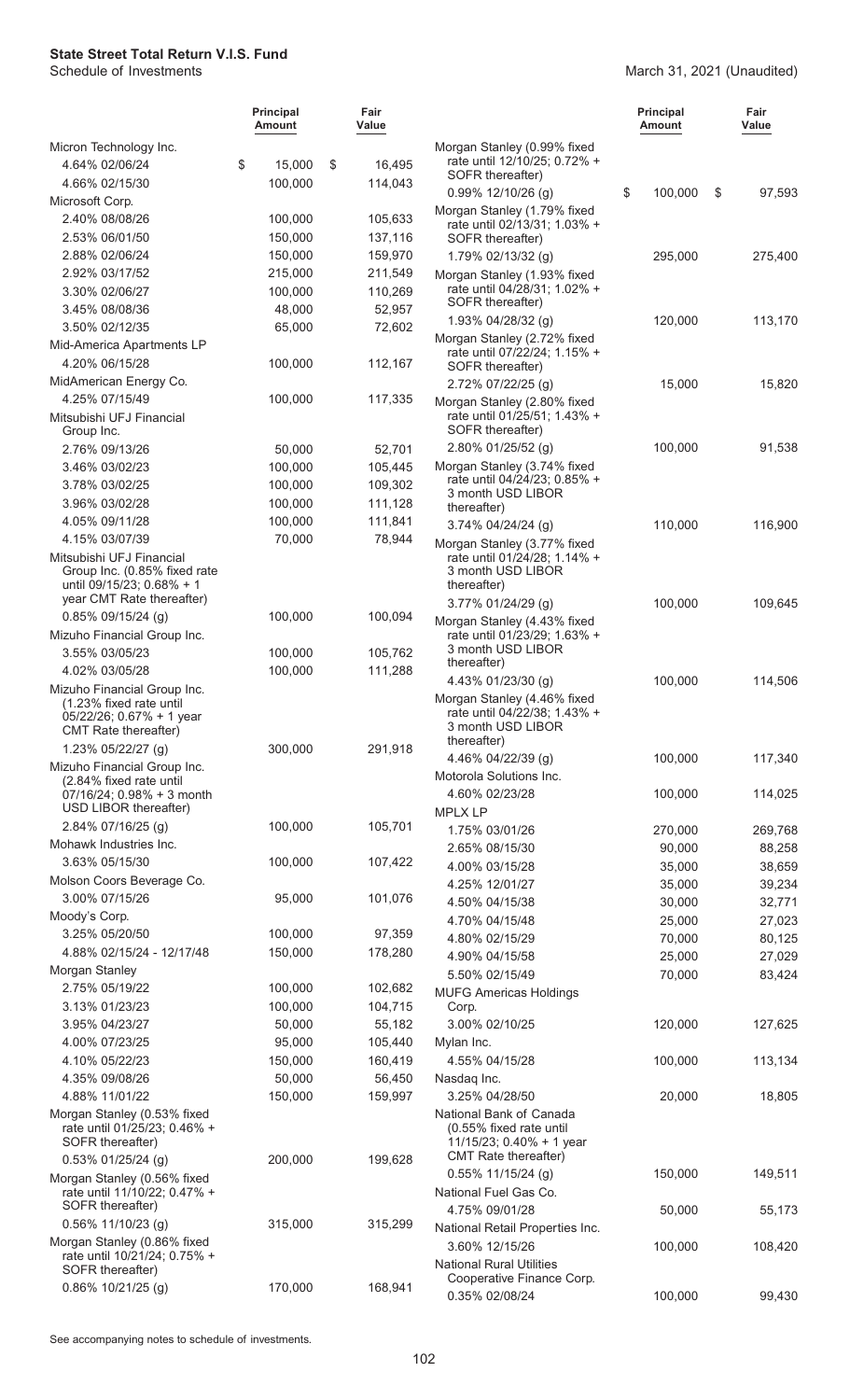|                                                                                   | <b>Principal</b><br><b>Amount</b> | Fair<br>Value |                                                  | <b>Principal</b><br>Amount | Fair<br>Value |
|-----------------------------------------------------------------------------------|-----------------------------------|---------------|--------------------------------------------------|----------------------------|---------------|
| 1.35% 03/15/31                                                                    | \$<br>125,000                     | \$<br>112,726 | 4.00% 12/15/26                                   | \$<br>100,000              | \$<br>112,030 |
| 1.65% 06/15/31                                                                    | 200,000                           | 185,280       | 5.00% 04/01/49                                   | 50,000                     | 62,407        |
| 3.70% 03/15/29                                                                    | 50,000                            | 54,686        | NXP BV/NXP Funding LLC                           |                            |               |
| 4.40% 11/01/48                                                                    | 10,000                            | 11,771        | 5.55% 12/01/28 (c)                               | 100,000                    | 119,636       |
| Natwest Group PLC                                                                 |                                   |               | Oesterreichische Kontrollbank                    |                            |               |
| 3.88% 09/12/23                                                                    | 100,000                           | 107,240       | AG                                               |                            |               |
| 5.13% 05/28/24                                                                    | 80,000                            | 88,990        | 0.50% 02/02/26                                   | 300,000                    | 292,584       |
| 6.00% 12/19/23                                                                    | 75,000                            | 84,583        | 1.50% 02/12/25                                   | 100,000                    | 103,060       |
| Natwest Group PLC (3.07%<br>fixed rate until 05/22/27;<br>2.55% + 1 year CMT Rate |                                   |               | Office Properties Income Trust<br>4.50% 02/01/25 | 100,000                    | 105,632       |
| thereafter)<br>3.07% 05/22/28 (g)                                                 | 100,000                           | 104,335       | Oglethorpe Power Corp.<br>3.75% 08/01/50 (c)     | 125,000                    | 122,759       |
| Natwest Group PLC (4.89%                                                          |                                   |               | Ohio Power Co.                                   |                            |               |
| fixed rate until 05/18/28;                                                        |                                   |               | 1.63% 01/15/31                                   | 100,000                    | 93,488        |
| 1.75% + 3 month USD                                                               |                                   |               | 4.15% 04/01/48                                   | 100,000                    | 112,843       |
| LIBOR thereafter)<br>4.89% 05/18/29 (g)                                           | 100,000                           | 113,989       | Oklahoma Gas & Electric Co.                      |                            |               |
|                                                                                   |                                   |               | 3.30% 03/15/30                                   | 50,000                     | 53,565        |
| Newmont Corp.                                                                     |                                   |               | Omega Healthcare<br>Investors Inc.               |                            |               |
| 2.25% 10/01/30                                                                    | 65,000                            | 63,315        | 4.50% 04/01/27                                   | 100,000                    | 109,110       |
| NextEra Energy Capital<br>Holdings Inc.                                           |                                   |               | Omnicom Group Inc./Omnicom                       |                            |               |
| 0.65% 03/01/23                                                                    | 115,000                           | 115,348       | Capital Inc.                                     |                            |               |
| 2.75% 11/01/29                                                                    | 30,000                            | 30,785        | 3.63% 05/01/22                                   | 100,000                    | 103,505       |
| 3.15% 04/01/24                                                                    | 100,000                           | 106,653       | <b>Oncor Electric Delivery</b>                   |                            |               |
| 3.50% 04/01/29                                                                    | 100,000                           | 107,864       | Company LLC                                      |                            |               |
| NIKE Inc.                                                                         |                                   |               | 2.75% 06/01/24                                   | 100,000                    | 105,849       |
| 2.38% 11/01/26                                                                    | 50,000                            | 52,532        | 3.70% 11/15/28                                   | 100,000                    | 111,219       |
| 2.40% 03/27/25                                                                    | 100,000                           | 105,332       | 3.80% 06/01/49                                   | 100,000                    | 109,302       |
| 3.25% 03/27/40                                                                    | 100,000                           | 105,080       | ONE Gas Inc.                                     |                            |               |
| NiSource Inc.                                                                     |                                   |               | 1.10% 03/11/24                                   | 200,000                    | 200,144       |
| 3.60% 05/01/30                                                                    | 100,000                           | 108,408       | 4.50% 11/01/48                                   | 20,000                     | 22,399        |
| 4.38% 05/15/47                                                                    | 100,000                           | 112,450       | ONEOK Inc.                                       |                            |               |
| Nomura Holdings Inc.                                                              |                                   |               | 4.35% 03/15/29                                   | 50,000                     | 54,514        |
| 1.85% 07/16/25                                                                    | 100,000                           | 99,780        | 7.15% 01/15/51                                   | 125,000                    | 167,324       |
| Nordic Investment Bank                                                            |                                   |               | <b>ONEOK Partners LP</b>                         |                            |               |
| 0.38% 09/11/25                                                                    | 250,000                           | 244,165       | 6.13% 02/01/41                                   | 162,000                    | 191,118       |
| 0.50% 01/21/26                                                                    | 500,000                           | 488,470       | Oracle Corp.                                     |                            |               |
| Nordstrom Inc.                                                                    |                                   |               | 1.65% 03/25/26                                   | 45,000                     | 45,324        |
| 4.25% 08/01/31 (c)(f)                                                             | 20,000                            | 19,995        | 2.50% 04/01/25                                   | 100,000                    | 104,890       |
| Norfolk Southern Corp.                                                            |                                   |               | 2.65% 07/15/26                                   | 100,000                    | 104,922       |
| 3.80% 08/01/28                                                                    | 30,000                            | 33,368        | 2.80% 04/01/27                                   | 100,000                    | 105,293       |
| 3.94% 11/01/47                                                                    | 60,000                            | 65,050        | 2.88% 03/25/31                                   | 50,000                     | 50,901        |
| Northern Trust Corp.                                                              |                                   |               | 3.25% 05/15/30                                   | 50,000                     | 52,479        |
| 1.95% 05/01/30                                                                    | 190,000                           | 185,269       | 3.60% 04/01/40                                   | 150,000                    | 150,820       |
| 3.65% 08/03/28                                                                    | 100,000                           | 110,845       | 3.63% 07/15/23                                   | 125,000                    | 133,530       |
| Northrop Grumman Corp.                                                            |                                   |               | 3.65% 03/25/41                                   | 80,000                     | 80,985        |
| 2.93% 01/15/25                                                                    | 50,000                            | 53,242        | 3.95% 03/25/51                                   | 80,000                     | 82,597        |
| 3.25% 01/15/28                                                                    | 65,000                            | 69,616        | 4.00% 07/15/46                                   | 100,000                    | 103,116       |
| 4.03% 10/15/47                                                                    | 75,000                            | 83,173        | 4.30% 07/08/34                                   | 100,000                    | 112,309       |
| Northwell Healthcare Inc.                                                         |                                   |               | Orange S.A.                                      |                            |               |
| 3.81% 11/01/49                                                                    | 50,000                            | 52,166        | 9.00% 03/01/31                                   | 50,000                     | 77,264        |
| Northwestern University                                                           |                                   |               | O'Reilly Automotive Inc.                         |                            |               |
| 3.66% 12/01/57                                                                    | 10,000                            | 11,291        | 4.35% 06/01/28                                   | 100,000                    | 113,327       |
| NOV Inc.                                                                          |                                   |               | ORIX Corp.                                       |                            |               |
| 3.60% 12/01/29                                                                    | 100,000                           | 100,612       | 4.05% 01/16/24                                   | 100,000                    | 108,830       |
| Novartis Capital Corp.                                                            |                                   |               | Otis Worldwide Corp.                             |                            |               |
| 2.20% 08/14/30                                                                    | 50,000                            | 50,308        | 2.06% 04/05/25                                   | 20,000                     | 20,623        |
| 2.40% 09/21/22                                                                    | 102,000                           | 105,272       | 2.29% 04/05/27                                   | 20,000                     | 20,532        |
| 3.00% 11/20/25                                                                    | 50,000                            | 53,964        | 2.57% 02/15/30                                   | 20,000                     | 20,136        |
| NSTAR Electric Co.                                                                |                                   |               | 3.11% 02/15/40                                   | 50,000                     | 49,455        |
| 3.20% 05/15/27                                                                    | 100,000                           | 108,356       | 3.36% 02/15/50                                   | 30,000                     | 29,547        |
| Nucor Corp.                                                                       |                                   |               | Owens Corning                                    |                            |               |
| 2.00% 06/01/25                                                                    | 35,000                            | 36,005        | 3.88% 06/01/30                                   | 50,000                     | 54,670        |
| 2.70% 06/01/30                                                                    | 30,000                            | 30,659        | Owl Rock Capital Corp.                           |                            |               |
| Nutrien Ltd.                                                                      |                                   |               | 3.40% 07/15/26                                   | 100,000                    | 101,333       |
| 3.63% 03/15/24                                                                    | 150,000                           | 161,284       |                                                  |                            |               |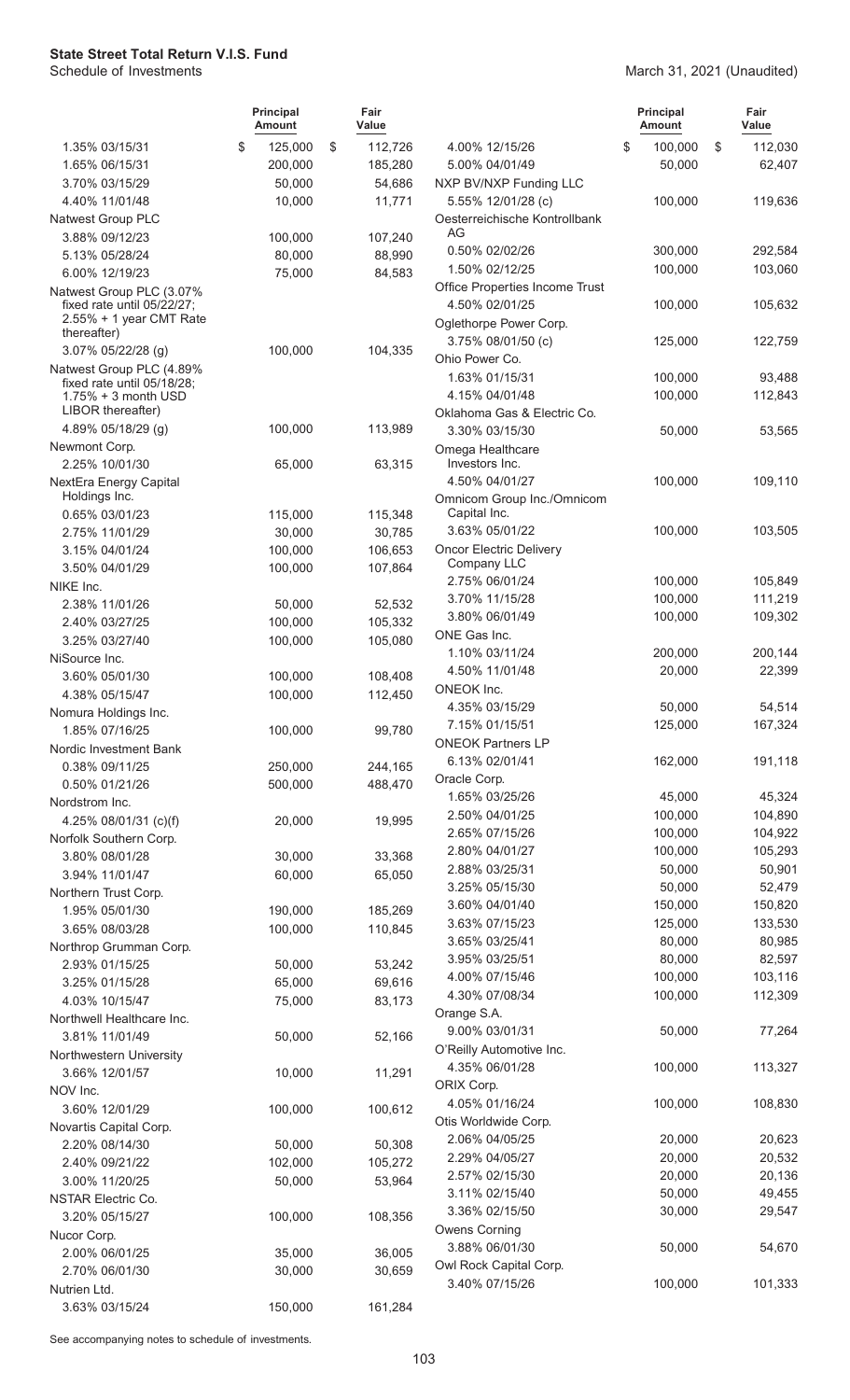#### March 31, 2021 (Unaudited)

|                                  | <b>Principal</b><br><b>Amount</b> | Fair<br>Value |                                                      | <b>Principal</b><br><b>Amount</b> | Fair<br>Value    |
|----------------------------------|-----------------------------------|---------------|------------------------------------------------------|-----------------------------------|------------------|
| PACCAR Financial Corp.           |                                   |               | Pinnacle West Capital Corp.                          |                                   |                  |
| 0.35% 02/02/24                   | \$<br>300,000                     | \$<br>298,668 | 1.30% 06/15/25                                       | \$<br>150,000                     | \$<br>149,460    |
| 0.80% 06/08/23                   | 70,000                            | 70,630        | <b>Pioneer Natural Resources</b>                     |                                   |                  |
| 1.80% 02/06/25                   | 35,000                            | 35,813        | Co.                                                  |                                   |                  |
| Pacific Gas and Electric Co.     |                                   |               | 1.13% 01/15/26                                       | 300,000                           | 294,960          |
| 1.37% 03/10/23                   | 135,000                           | 135,026       | 1.90% 08/15/30                                       | 100,000                           | 92,908           |
| 3.25% 06/01/31                   | 85,000                            | 84,623        | Plains All American<br>Pipeline LP/PAA Finance       |                                   |                  |
| 3.30% 08/01/40                   | 200,000                           | 180,330       | Corp.                                                |                                   |                  |
| 4.20% 06/01/41                   | 115,000                           | 114,547       | 3.80% 09/15/30                                       | 100,000                           | 101,871          |
| PacifiCorp                       |                                   |               | 3.85% 10/15/23                                       | 100,000                           | 105,903          |
| 4.15% 02/15/50                   | 50,000                            | 56,681        | 4.50% 12/15/26                                       | 100,000                           | 109,790          |
| 6.25% 10/15/37                   | 153,000                           | 208,750       | PNC Bank NA                                          |                                   |                  |
| Packaging Corporation of         |                                   |               | 2.95% 02/23/25                                       | 100,000                           | 106,813          |
| America<br>3.40% 12/15/27        |                                   | 38,173        | 3.10% 10/25/27                                       | 100,000                           | 108,216          |
| Parker-Hannifin Corp.            | 35,000                            |               | PPG Industries Inc.                                  |                                   |                  |
| 4.00% 06/14/49                   | 20,000                            | 22,489        | 3.75% 03/15/28                                       | 50,000                            | 55,986           |
| 4.20% 11/21/34                   | 100,000                           | 113,532       | PPL Electric Utilities Corp.                         |                                   |                  |
| PayPal Holdings Inc.             |                                   |               | 4.15% 06/15/48                                       | 100,000                           | 114,192          |
| 2.30% 06/01/30                   | 55,000                            | 54,612        | President & Fellows of                               |                                   |                  |
| 2.40% 10/01/24                   | 35,000                            | 36,788        | <b>Harvard College</b>                               |                                   |                  |
| 2.85% 10/01/29                   | 30,000                            | 31,241        | 3.15% 07/15/46                                       | 50,000                            | 52,981           |
| PeaceHealth Obligated Group      |                                   |               | Principal Financial Group Inc.                       |                                   |                  |
| 3.22% 11/15/50                   | 25,000                            | 24,266        | 3.40% 05/15/25                                       | 50,000                            | 54,036           |
| PECO Energy Co.                  |                                   |               | Prologis LP                                          |                                   |                  |
| 3.05% 03/15/51                   | 80,000                            | 78,698        | 4.38% 02/01/29                                       | 65,000                            | 74,775           |
| PepsiCo Inc.                     |                                   |               | Providence St Joseph Health                          |                                   |                  |
| 0.40% 10/07/23                   | 80,000                            | 80,285        | <b>Obligated Group</b><br>2.53% 10/01/29             | 20,000                            |                  |
| 1.40% 02/25/31                   | 115,000                           | 107,142       |                                                      |                                   | 20,423           |
| 2.25% 03/19/25                   | 100,000                           | 105,025       | 3.93% 10/01/48<br>Prudential Financial Inc.          | 20,000                            | 22,193           |
| 2.75% 03/01/23                   | 50,000                            | 52,353        | 3.70% 03/13/51                                       |                                   |                  |
| 2.88% 10/15/49                   | 25,000                            | 24,323        | 3.94% 12/07/49                                       | 50,000<br>90,000                  | 52,915<br>98,577 |
| 3.00% 10/15/27                   | 100,000                           | 108,429       | 4.35% 02/25/50                                       | 100,000                           | 115,563          |
| 3.38% 07/29/49                   | 35,000                            | 36,244        | Prudential Financial Inc.                            |                                   |                  |
| 3.45% 10/06/46                   | 50,000                            | 52,780        | (3.70% fixed rate until                              |                                   |                  |
| PerkinElmer Inc.                 |                                   |               | 07/01/30; 3.04% + 5 year                             |                                   |                  |
| 3.30% 09/15/29                   | 15,000                            | 15,867        | <b>CMT</b> Rate thereafter)                          |                                   |                  |
| Pfizer Inc.                      |                                   |               | 3.70% 10/01/50 (g)                                   | 180,000                           | 181,483          |
| 2.55% 05/28/40                   | 100,000                           | 95,513        | Prudential Financial Inc.<br>(5.70% fixed rate until |                                   |                  |
| 2.70% 05/28/50                   | 90,000                            | 83,568        | 09/15/28; 2.67% + 3 month                            |                                   |                  |
| 3.20% 09/15/23                   | 125,000                           | 133,409       | USD LIBOR thereafter)                                |                                   |                  |
| 3.45% 03/15/29                   | 50,000                            | 54,876        | 5.70% 09/15/48 (g)                                   | 100,000                           | 114,399          |
| 3.60% 09/15/28                   | 50,000                            | 55,374        | Public Service Company of                            |                                   |                  |
| 3.90% 03/15/39                   | 125,000                           | 142,250       | Colorado                                             |                                   |                  |
| 4.00% 12/15/36 - 03/15/49        | 125,000                           | 143,518       | 3.70% 06/15/28                                       | 50,000                            | 55,310           |
| 4.30% 06/15/43                   | 100,000                           | 117,756       | 4.10% 06/15/48                                       | 30,000                            | 34,058           |
| Philip Morris International Inc. |                                   |               | Public Service Electric & Gas<br>Co.                 |                                   |                  |
| 0.88% 05/01/26                   | 50,000                            | 48,665        | 2.38% 05/15/23                                       | 100,000                           | 103,724          |
| 1.13% 05/01/23                   | 85,000                            | 86,300        | 2.70% 05/01/50                                       | 50,000                            | 46,110           |
| 1.75% 11/01/30                   | 50,000                            | 46,809        | 3.20% 08/01/49                                       | 90,000                            | 90,453           |
| 2.88% 05/01/24                   | 50,000                            | 53,140        | 3.65% 09/01/28                                       | 25,000                            | 27,666           |
| 3.13% 03/02/28                   | 50,000                            | 53,338        | <b>Public Service Enterprise</b>                     |                                   |                  |
| 3.38% 08/15/29                   | 50,000                            | 53,905        | Group Inc.                                           |                                   |                  |
| 3.88% 08/21/42                   | 92,000                            | 97,303        | 2.88% 06/15/24                                       | 15,000                            | 15,926           |
| Phillips 66                      |                                   |               | Public Storage                                       |                                   |                  |
| 3.70% 04/06/23                   | 100,000                           | 106,019       | 0.88% 02/15/26                                       | 200,000                           | 195,446          |
| 3.90% 03/15/28                   | 50,000                            | 55,123        | 3.39% 05/01/29                                       | 30,000                            | 32,816           |
| 4.88% 11/15/44                   | 45,000                            | 53,127        | Puget Energy Inc.                                    |                                   |                  |
| Phillips 66 Partners LP          |                                   |               | 3.65% 05/15/25                                       | 50,000                            | 53,898           |
| 3.15% 12/15/29                   | 50,000                            | 50,856        | 4.10% 06/15/30                                       | 125,000                           | 135,895          |
| 3.75% 03/01/28                   | 10,000                            | 10,716        | QUALCOMM Inc.                                        |                                   |                  |
| 4.68% 02/15/45                   | 10,000                            | 10,584        | 2.15% 05/20/30                                       | 50,000                            | 49,596           |
| Piedmont Natural Gas Co. Inc.    |                                   |               | 3.25% 05/20/50                                       | 115,000                           | 117,019          |
| 2.50% 03/15/31                   | 380,000                           | 376,082       | 4.30% 05/20/47                                       | 100,000                           | 117,846          |
|                                  |                                   |               | 4.65% 05/20/35                                       | 50,000                            | 61,061           |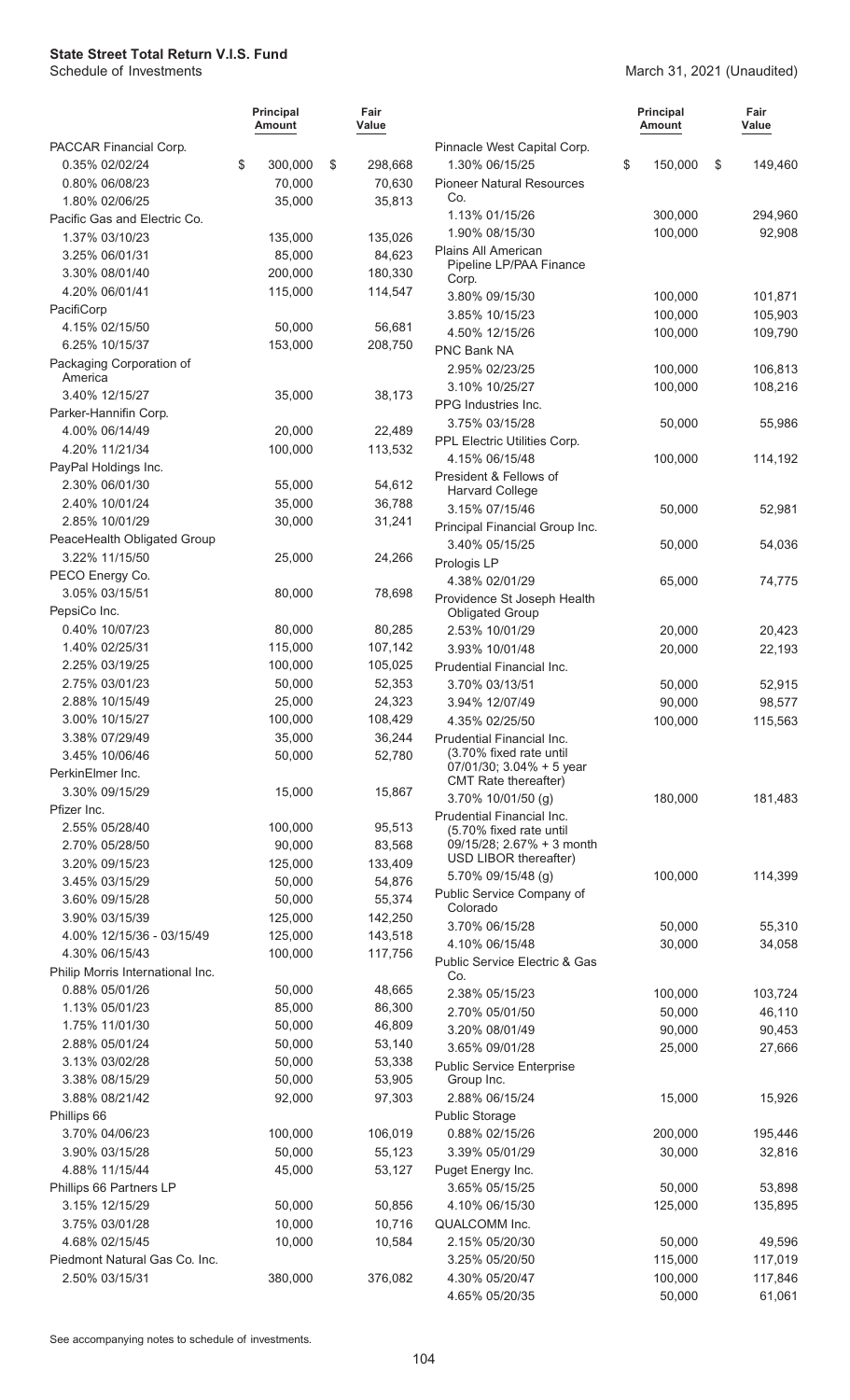#### March 31, 2021 (Unaudited)

|                                               | <b>Principal</b><br><b>Amount</b> | Fair<br>Value |                                                            | <b>Principal</b><br><b>Amount</b> | Fair<br>Value |
|-----------------------------------------------|-----------------------------------|---------------|------------------------------------------------------------|-----------------------------------|---------------|
| Quest Diagnostics Inc.                        |                                   |               | 3.30% 09/02/40 (c)                                         | \$<br>100,000                     | \$<br>96,639  |
| 2.80% 06/30/31                                | \$<br>35,000                      | \$<br>35,669  | RPM International Inc.                                     |                                   |               |
| 4.25% 04/01/24                                | 50,000                            | 54,862        | 4.25% 01/15/48                                             | 50,000                            | 51,252        |
| Ralph Lauren Corp.                            |                                   |               | Ryder System Inc.                                          |                                   |               |
| 1.70% 06/15/22                                | 25,000                            | 25,382        | 3.40% 03/01/23                                             | 50,000                            | 52,475        |
| Raymond James Financial Inc.                  |                                   |               | Sabine Pass Liquefaction LLC                               |                                   |               |
| 3.75% 04/01/51 (f)                            | 85,000                            | 88,039        | 4.50% 05/15/30                                             | 125,000                           | 140,281       |
| Raytheon Technologies Corp.                   |                                   |               | 5.63% 03/01/25                                             | 135,000                           | 154,466       |
| 2.25% 07/01/30                                | 50,000                            | 49,293        | 5.75% 05/15/24                                             | 35,000                            | 39,547        |
| 3.95% 08/16/25                                | 15,000                            | 16,671        | Sabra Health Care LP                                       |                                   |               |
| 4.13% 11/16/28                                | 30,000                            | 33,774        | 3.90% 10/15/29                                             | 25,000                            | 25,607        |
| 4.45% 11/16/38                                | 160,000                           | 186,066       | San Diego Gas & Electric Co.                               |                                   |               |
| 4.50% 06/01/42                                | 158,000                           | 187,514       | 3.60% 09/01/23                                             | 100,000                           | 106,602       |
| 4.63% 11/16/48                                | 15,000                            | 18,148        | Sanofi                                                     |                                   |               |
| Realty Income Corp.                           |                                   |               | 3.63% 06/19/28                                             | 100,000                           | 111,692       |
| 3.25% 01/15/31                                | 160,000                           | 169,130       | Santander Holdings USA Inc.                                |                                   |               |
| 4.65% 08/01/23                                | 100,000                           | 108,492       | 3.40% 01/18/23                                             | 50,000                            | 52,108        |
| Regency Centers LP                            |                                   |               | 3.50% 06/07/24                                             | 100,000                           | 106,952       |
| 4.13% 03/15/28                                | 50,000                            | 54,694        | 4.40% 07/13/27<br>Santander UK Group Holdings              | 50,000                            | 55,271        |
| Regeneron<br>Pharmaceuticals Inc.             |                                   |               | PLC (1.53% fixed rate until                                |                                   |               |
| 1.75% 09/15/30                                | 70,000                            | 64,772        | 08/21/25; 1.25% + 1 year                                   |                                   |               |
| Regions Financial Corp.                       |                                   |               | CMT Rate thereafter)                                       |                                   |               |
| 3.80% 08/14/23                                | 100,000                           | 107,312       | 1.53% 08/21/26 (g)                                         | 100,000                           | 99,183        |
| Reinsurance Group of                          |                                   |               | Santander UK Group Holdings<br>PLC (3.37% fixed rate until |                                   |               |
| America Inc.                                  |                                   |               | 01/05/23; 1.08% + 3 month                                  |                                   |               |
| 3.90% 05/15/29                                | 50,000                            | 54,795        | USD LIBOR thereafter)                                      |                                   |               |
| Reliance Steel & Aluminum                     |                                   |               | 3.37% 01/05/24 (g)                                         | 100,000                           | 104,541       |
| Co.                                           |                                   |               | Schlumberger Investment S.A.                               |                                   |               |
| 1.30% 08/15/25                                | 105,000                           | 103,967       | 2.65% 06/26/30                                             | 100,000                           | 100,607       |
| RELX Capital Inc.                             |                                   |               | Sempra Energy                                              |                                   |               |
| 3.50% 03/16/23                                | 30,000                            | 31,605        | 3.80% 02/01/38                                             | 100,000                           | 107,397       |
| 4.00% 03/18/29<br>RenaissanceRe Holdings Ltd. | 25,000                            | 27,671        | 4.05% 12/01/23                                             | 50,000                            | 53,886        |
| 3.60% 04/15/29                                | 25,000                            | 27,026        | Shell International Finance BV                             |                                   |               |
| Republic Services Inc.                        |                                   |               | 0.38% 09/15/23                                             | 100,000                           | 99,922        |
| 1.45% 02/15/31                                | 100,000                           | 91,328        | 3.13% 11/07/49                                             | 100,000                           | 96,311        |
| 2.50% 08/15/24                                | 70,000                            | 73,685        | 3.25% 04/06/50                                             | 100,000                           | 98,344        |
| 3.05% 03/01/50                                | 50,000                            | 47,891        | 3.50% 11/13/23                                             | 140,000                           | 150,749       |
| Reynolds American Inc.                        |                                   |               | 4.00% 05/10/46                                             | 50,000                            | 55,623        |
| 4.45% 06/12/25                                | 100,000                           | 110,996       | 4.13% 05/11/35                                             | 150,000                           | 171,067       |
| Rio Tinto Finance USA Ltd.                    |                                   |               | 4.38% 05/11/45                                             | 100,000                           | 116,793       |
| 5.20% 11/02/40                                | 150,000                           | 195,714       | Shire Acquisitions Investments<br><b>Ireland DAC</b>       |                                   |               |
| Rockwell Automation Inc.                      |                                   |               | 3.20% 09/23/26                                             | 50,000                            | 53,791        |
| 3.50% 03/01/29                                | 45,000                            | 49,705        | Simon Property Group LP                                    |                                   |               |
| Rogers Communications Inc.                    |                                   |               | 2.00% 09/13/24                                             | 100,000                           | 103,457       |
| 2.90% 11/15/26                                | 100,000                           | 105,731       | 2.45% 09/13/29                                             | 100,000                           | 98,977        |
| 3.00% 03/15/23                                | 50,000                            | 52,025        | 2.75% 02/01/23                                             | 121,000                           | 125,305       |
| 3.63% 12/15/25                                | 60,000                            | 65,508        | 3.25% 09/13/49                                             | 100,000                           | 93,733        |
| 3.70% 11/15/49                                | 100,000                           | 99,664        | <b>Sixth Street Specialty</b>                              |                                   |               |
| Roper Technologies Inc.                       |                                   |               | Lending Inc.                                               |                                   |               |
| 2.00% 06/30/30                                | 115,000                           | 109,818       | 2.50% 08/01/26                                             | 200,000                           | 198,220       |
| 3.80% 12/15/26                                | 100,000                           | 111,014       | <b>SL Green Operating</b><br>Partnership LP                |                                   |               |
| Ross Stores Inc.                              |                                   |               | 3.25% 10/15/22                                             | 30,000                            | 31,057        |
| 0.88% 04/15/26                                | 50,000                            | 48,385        | Snap-on Inc.                                               |                                   |               |
| 1.88% 04/15/31                                | 50,000                            | 46,871        | 3.10% 05/01/50                                             | 15,000                            | 15,002        |
| Royal Bank of Canada                          |                                   |               | Southern California Edison Co.                             |                                   |               |
| 0.50% 10/26/23                                | 100,000                           | 100,003       | 2.95% 02/01/51                                             | 100,000                           | 88,600        |
| 0.88% 01/20/26                                | 300,000                           | 293,850       | 3.40% 06/01/23                                             | 100,000                           | 105,566       |
| 1.15% 06/10/25                                | 140,000                           | 139,916       | 3.60% 02/01/45                                             | 125,000                           | 123,025       |
| 1.60% 04/17/23                                | 80,000                            | 81,886        | 3.65% 02/01/50                                             | 100,000                           | 98,919        |
| 1.95% 01/17/23                                | 30,000                            | 30,830        | 4.20% 03/01/29                                             | 100,000                           | 111,423       |
| 2.80% 04/29/22                                | 100,000                           | 102,714       | Southern California Gas Co.                                |                                   |               |
| Royalty Pharma PLC                            |                                   |               | 2.55% 02/01/30                                             | 50,000                            | 50,488        |
| 0.75% 09/02/23 (c)                            | 150,000                           | 149,808       |                                                            |                                   |               |
| 1.20% 09/02/25 (c)                            | 200,000                           | 196,358       |                                                            |                                   |               |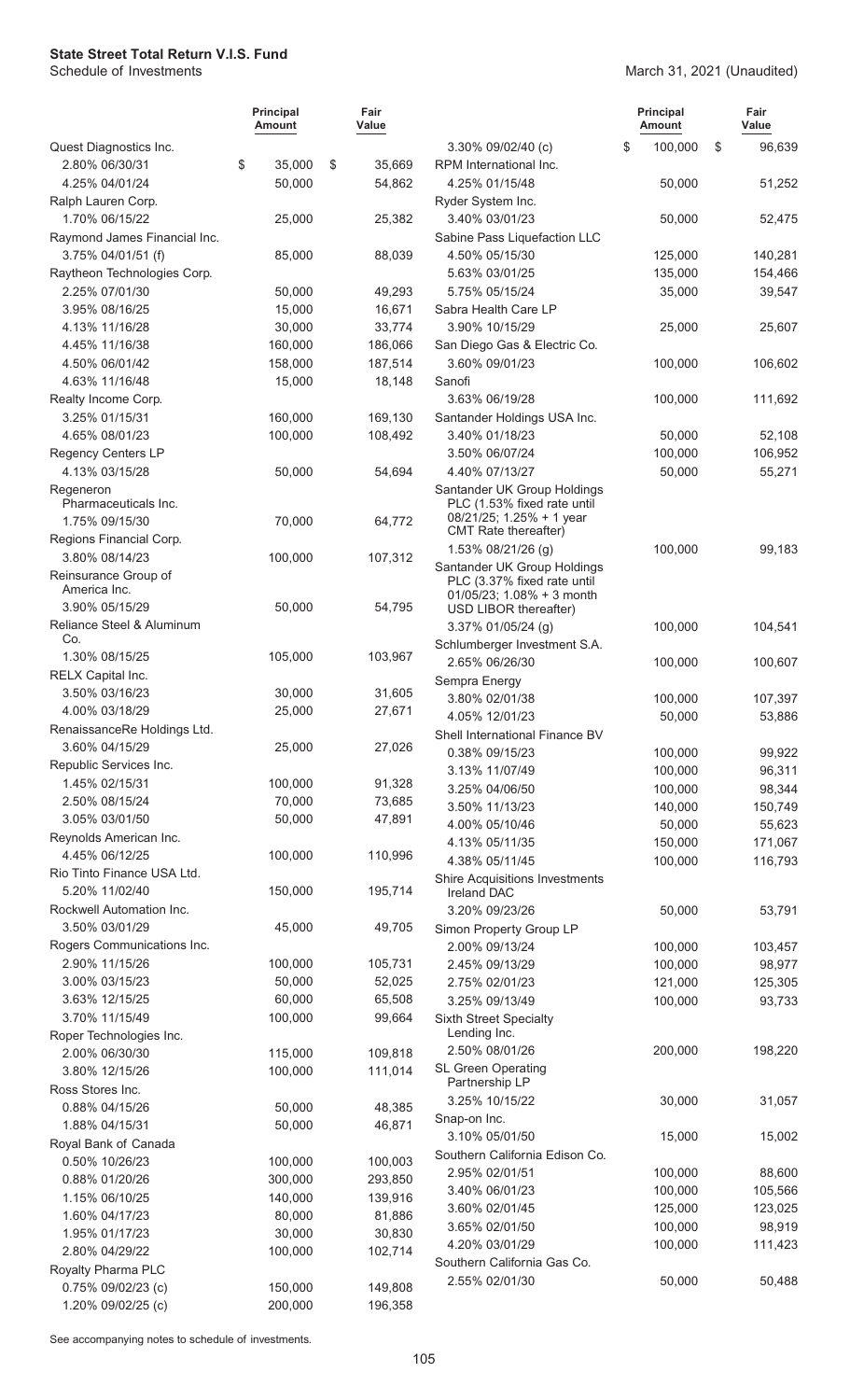#### March 31, 2021 (Unaudited)

|                                                            | <b>Principal</b><br>Amount | Fair<br>Value      |                                             | <b>Principal</b><br><b>Amount</b> | Fair<br>Value     |
|------------------------------------------------------------|----------------------------|--------------------|---------------------------------------------|-----------------------------------|-------------------|
| Southern Co (4.00% fixed rate<br>until 10/15/25; 3.73% + 5 |                            |                    | Sysco Corp.                                 |                                   |                   |
| year CMT Rate thereafter)                                  |                            |                    | 2.40% 02/15/30                              | \$<br>15,000                      | \$<br>14,888      |
| 4.00% 01/15/51 (g)                                         | \$<br>200,000              | \$<br>211,028      | 3.30% 02/15/50<br>6.60% 04/01/40            | 20,000<br>100,000                 | 18,985<br>140,051 |
| Southern Company Gas<br>Capital Corp.                      |                            |                    | <b>Takeda Pharmaceutical</b>                |                                   |                   |
| 1.75% 01/15/31                                             | 100,000                    | 92,803             | Company Ltd.                                |                                   |                   |
| Southern Copper Corp.                                      |                            |                    | 2.05% 03/31/30                              | 100,000                           | 96,212            |
| 5.88% 04/23/45                                             | 155,000                    | 203,805            | 4.40% 11/26/23                              | 50,000                            | 54,659            |
| Southern Power Co.                                         |                            |                    | 5.00% 11/26/28<br>Tampa Electric Co.        | 50,000                            | 59,094            |
| 0.90% 01/15/26                                             | 100,000                    | 97,165             | 4.30% 06/15/48                              | 50,000                            | 56,819            |
| Southwest Airlines Co.                                     |                            |                    | Target Corp.                                |                                   |                   |
| 3.00% 11/15/26                                             | 100,000                    | 105,280            | 2.25% 04/15/25                              | 100,000                           | 104,767           |
| 5.13% 06/15/27                                             | 40,000                     | 46,022             | 3.38% 04/15/29                              | 50,000                            | 54,717            |
| Southwestern Electric Power                                |                            |                    | <b>TC PipeLines LP</b>                      |                                   |                   |
| Co.<br>3.85% 02/01/48                                      | 100,000                    | 102,764            | 3.90% 05/25/27                              | 100,000                           | 108,604           |
| Southwestern Public Service                                |                            |                    | Teck Resources Ltd.                         |                                   |                   |
| Co.                                                        |                            |                    | 6.25% 07/15/41                              | 100,000                           | 123,476           |
| 3.15% 05/01/50                                             | 100,000                    | 97,359             | Telefonica Emisiones S.A.                   |                                   |                   |
| Spectra Energy Partners LP                                 |                            |                    | 4.10% 03/08/27                              | 100,000                           | 111,807           |
| 3.50% 03/15/25                                             | 50,000                     | 53,693             | 4.90% 03/06/48                              | 50,000                            | 56,878            |
| Spirit Realty LP                                           |                            |                    | 5.52% 03/01/49                              | 200,000                           | 246,076           |
| 2.70% 02/15/32                                             | 155,000                    | 147,568            | TELUS Corp.                                 |                                   |                   |
| 3.40% 01/15/30                                             | 25,000                     | 25,865             | 4.60% 11/16/48                              | 50,000                            | 58,346            |
| SSM Health Care Corp.                                      |                            |                    | Texas Instruments Inc.                      |                                   |                   |
| 3.69% 06/01/23                                             | 10,000                     | 10,603             | 1.75% 05/04/30                              | 35,000                            | 33,651            |
| Stanley Black & Decker Inc.                                |                            |                    | 3.88% 03/15/39                              | 100,000                           | 115,170           |
| 2.30% 03/15/30                                             | 50,000                     | 50,190             | Textron Inc.                                |                                   |                   |
| Starbucks Corp.                                            |                            |                    | 3.90% 09/17/29                              | 50,000                            | 54,433            |
| 2.00% 03/12/27                                             | 25,000                     | 25,493             | The AES Corp.<br>2.45% 01/15/31 (c)         | 100,000                           | 95,325            |
| 2.25% 03/12/30<br>3.10% 03/01/23                           | 25,000<br>50,000           | 24,673<br>52,436   | The Allstate Corp.                          |                                   |                   |
| 3.35% 03/12/50                                             | 15,000                     | 14,712             | 4.20% 12/15/46                              | 100,000                           | 115,825           |
| 3.50% 03/01/28 - 11/15/50                                  | 200,000                    | 204,820            | The Allstate Corp. (5.75%                   |                                   |                   |
| 3.75% 12/01/47                                             | 35,000                     | 36,473             | fixed rate until 08/15/23;                  |                                   |                   |
| Steel Dynamics Inc.                                        |                            |                    | $2.94\% + 3$ month USD<br>LIBOR thereafter) |                                   |                   |
| 2.40% 06/15/25                                             | 15,000                     | 15,648             | 5.75% 08/15/53 (g)                          | 50,000                            | 53,316            |
| 3.25% 01/15/31                                             | 40,000                     | 42,334             | The Asian Infrastructure                    |                                   |                   |
| Stryker Corp.                                              |                            |                    | <b>Investment Bank</b>                      |                                   |                   |
| 1.95% 06/15/30                                             | 100,000                    | 96,650             | 0.25% 09/29/23                              | 135,000                           | 134,680           |
| 2.90% 06/15/50                                             | 45,000                     | 42,467             | 0.50% 01/27/26                              | 300,000                           | 292,575           |
| 3.65% 03/07/28                                             | 50,000                     | 55,270             | The Bank of New York Mellon                 |                                   |                   |
| Sumitomo Mitsui Financial                                  |                            |                    | Corp.                                       |                                   |                   |
| Group Inc.                                                 |                            |                    | 0.75% 01/28/26                              | 300,000                           | 293,730           |
| 0.95% 01/12/26<br>1.47% 07/08/25                           | 300,000<br>100,000         | 291,849<br>100,185 | 1.60% 04/24/25<br>2.80% 05/04/26            | 100,000<br>30,000                 | 101,859<br>32,080 |
| 2.14% 09/23/30                                             | 100,000                    | 93,762             | 3.00% 02/24/25                              | 105,000                           | 112,694           |
| 2.30% 01/12/41                                             | 200,000                    | 177,080            | 3.45% 08/11/23                              | 100,000                           | 107,081           |
| 2.70% 07/16/24                                             | 100,000                    | 105,703            | 3.50% 04/28/23                              | 100,000                           | 106,375           |
| 2.78% 10/18/22                                             | 100,000                    | 103,477            | 3.85% 04/28/28                              | 100,000                           | 112,949           |
| 3.01% 10/19/26                                             | 100,000                    | 106,835            | The Bank of Nova Scotia                     |                                   |                   |
| 3.35% 10/18/27                                             | 50,000                     | 54,174             | 1.05% 03/02/26                              | 200,000                           | 196,784           |
| 3.94% 10/16/23                                             | 100,000                    | 108,336            | 2.00% 11/15/22                              | 100,000                           | 102,714           |
| 4.31% 10/16/28                                             | 100,000                    | 113,295            | 2.70% 08/03/26                              | 100,000                           | 105,966           |
| Suncor Energy Inc.                                         |                            |                    | The Boeing Co.                              |                                   |                   |
| 3.10% 05/15/25                                             | 75,000                     | 80,090             | 1.17% 02/04/23                              | 300,000                           | 301,254           |
| 6.85% 06/01/39                                             | 50,000                     | 68,663             | 1.43% 02/04/24                              | 165,000                           | 165,274           |
| Sunoco Logistics Partners                                  |                            |                    | 1.95% 02/01/24                              | 300,000                           | 307,587           |
| Operations LP                                              |                            |                    | 2.20% 02/04/26                              | 200,000                           | 199,406           |
| 5.95% 12/01/25                                             | 50,000                     | 58,228             | 2.95% 02/01/30                              | 50,000                            | 49,456            |
| Suzano Austria GmbH<br>3.75% 01/15/31                      | 55,000                     | 56,718             | 3.10% 05/01/26                              | 100,000                           | 104,569           |
| Synchrony Financial                                        |                            |                    | 3.20% 03/01/29                              | 50,000                            | 50,748            |
| 2.85% 07/25/22                                             | 15,000                     | 15,403             | 3.75% 02/01/50                              | 50,000                            | 47,755            |
| 3.95% 12/01/27                                             | 100,000                    | 107,765            | 4.88% 05/01/25<br>5.71% 05/01/40            | 155,000<br>100,000                | 172,712           |
| 4.38% 03/19/24                                             | 35,000                     | 38,077             |                                             |                                   | 122,393           |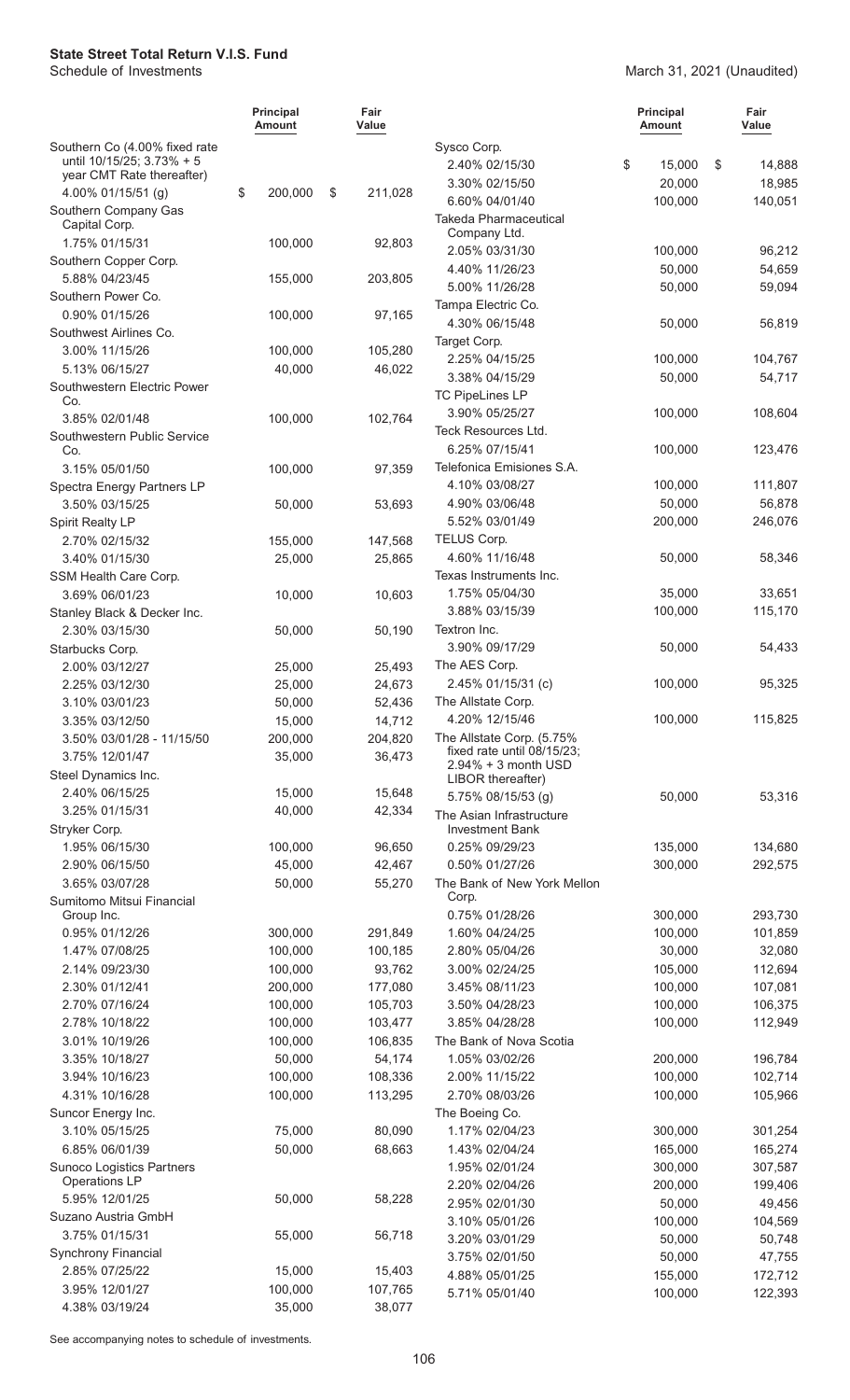|                                                         | <b>Principal</b><br>Amount | Fair<br>Value     |                                                           | <b>Principal</b><br>Amount | Fair<br>Value |
|---------------------------------------------------------|----------------------------|-------------------|-----------------------------------------------------------|----------------------------|---------------|
| 5.81% 05/01/50                                          | \$<br>100,000              | \$<br>126,495     | The Goldman Sachs                                         |                            |               |
| The Charles Schwab Corp.                                |                            |                   | Group Inc. (4.02% fixed rate<br>until 10/31/37; 1.37% + 3 |                            |               |
| 3.85% 05/21/25                                          | 50,000                     | 55,284            | month USD LIBOR                                           |                            |               |
| The Clorox Co.                                          |                            |                   | thereafter)                                               |                            |               |
| 3.50% 12/15/24                                          | 50,000                     | 54,735            | 4.02% 10/31/38 (g)                                        | \$<br>100,000              | \$<br>111,013 |
| The Coca-Cola Co.                                       |                            |                   | The Goldman Sachs                                         |                            |               |
| 1.00% 03/15/28                                          | 120,000                    | 114,001           | Group Inc. (4.41% fixed rate<br>until 04/23/38; 1.43% + 3 |                            |               |
| 1.38% 03/15/31                                          | 100,000                    | 92,716            | month USD LIBOR                                           |                            |               |
| 1.65% 06/01/30<br>2.00% 03/05/31                        | 135,000<br>65,000          | 128,805<br>63,606 | thereafter)                                               |                            |               |
| 2.13% 09/06/29                                          | 100,000                    | 100,280           | 4.41% 04/23/39 (g)                                        | 150,000                    | 174,184       |
| 2.50% 06/01/40 - 03/15/51                               | 170,000                    | 154,208           | The Hartford Financial<br>Services Group Inc.             |                            |               |
| 2.95% 03/25/25                                          | 100,000                    | 107,784           | 4.40% 03/15/48                                            | 100,000                    | 115,331       |
| The Dayton Power & Light Co.                            |                            |                   | The Hershey Co.                                           |                            |               |
| 3.95% 06/15/49                                          | 15,000                     | 15,518            | 2.65% 06/01/50                                            | 60,000                     | 54,598        |
| The Dow Chemical Co.                                    |                            |                   | 3.38% 05/15/23                                            | 50,000                     | 53,006        |
| 2.10% 11/15/30                                          | 100,000                    | 96,411            | The Home Depot Inc.                                       |                            |               |
| 3.60% 11/15/50                                          | 100,000                    | 101,109           | 0.90% 03/15/28                                            | 65,000                     | 62,081        |
| 4.38% 11/15/42                                          | 137,000                    | 155,822           | 1.38% 03/15/31                                            | 200,000                    | 185,368       |
| The Estee Lauder                                        |                            |                   | 2.13% 09/15/26                                            | 45,000                     | 46,970        |
| Companies Inc.                                          |                            |                   | 2.38% 03/15/51                                            | 100,000                    | 85,913        |
| 1.95% 03/15/31                                          | 45,000                     | 43,580            | 3.13% 12/15/49                                            | 50,000                     | 49,560        |
| 2.00% 12/01/24                                          | 20,000                     | 20,898            | 3.30% 04/15/40                                            | 100,000                    | 105,460       |
| 2.38% 12/01/29                                          | 20,000                     | 20,304            | 3.90% 12/06/28                                            | 100,000                    | 114,511       |
| 3.13% 12/01/49                                          | 30,000                     | 30,402            | 4.20% 04/01/43                                            | 50,000                     | 58,113        |
| The George Washington                                   |                            |                   | The Interpublic Group of                                  |                            |               |
| University<br>4.13% 09/15/48                            | 50,000                     | 58,386            | Companies Inc.                                            |                            |               |
| The Georgetown University                               |                            |                   | 4.65% 10/01/28<br>The JM Smucker Co.                      | 10,000                     | 11,468        |
| 2.94% 04/01/50                                          | 10,000                     | 9,315             | 3.38% 12/15/27                                            | 100,000                    | 108,708       |
| The Goldman Sachs                                       |                            |                   | The Kroger Co.                                            |                            |               |
| Group Inc.                                              |                            |                   | 3.85% 08/01/23                                            | 50,000                     | 53,539        |
| 0.48% 01/27/23                                          | 100,000                    | 99,853            | 4.50% 01/15/29                                            | 100,000                    | 116,272       |
| 2.60% 02/07/30                                          | 95,000                     | 96,094            | 5.40% 01/15/49                                            | 100,000                    | 128,568       |
| 3.50% 04/01/25 - 11/16/26                               | 150,000                    | 162,569           | The Mosaic Co.                                            |                            |               |
| 3.63% 02/20/24                                          | 100,000                    | 107,603           | 3.25% 11/15/22                                            | 50,000                     | 51,971        |
| 3.85% 07/08/24                                          | 50,000                     | 54,293            | 4.05% 11/15/27                                            | 50,000                     | 55,526        |
| 4.80% 07/08/44                                          | 100,000                    | 123,115           | The New York and                                          |                            |               |
| 6.25% 02/01/41                                          | 50,000                     | 70,856            | Presbyterian Hospital                                     |                            |               |
| 6.75% 10/01/37                                          | 100,000                    | 141,018           | 2.26% 08/01/40                                            | 25,000                     | 22,457        |
| The Goldman Sachs<br>Group Inc. (0.63% fixed rate       |                            |                   | 3.95% 08/01/19                                            | 35,000                     | 37,669        |
| until 11/17/22; 0.54% +                                 |                            |                   | The PNC Financial Services<br>Group Inc.                  |                            |               |
| SOFR thereafter)                                        |                            |                   | 2.20% 11/01/24                                            | 50,000                     | 52,545        |
| $0.63\%$ 11/17/23 (g)                                   | 385,000                    | 384,888           | 3.45% 04/23/29                                            | 100,000                    | 108,458       |
| The Goldman Sachs<br>Group Inc. (0.86% fixed rate       |                            |                   | 3.50% 01/23/24                                            | 110,000                    | 118,539       |
| until 02/12/25; 0.61% +                                 |                            |                   | The Procter & Gamble Co.                                  |                            |               |
| SOFR thereafter)                                        |                            |                   | 0.55% 10/29/25                                            | 100,000                    | 98,342        |
| $0.86\%$ 02/12/26 (g)                                   | 365,000                    | 358,470           | 2.45% 11/03/26                                            | 100,000                    | 106,207       |
| The Goldman Sachs                                       |                            |                   | The Progressive Corp.                                     |                            |               |
| Group Inc. (1.09% fixed rate<br>until 12/09/25; 0.79% + |                            |                   | 4.35% 04/25/44                                            | 100,000                    | 118,171       |
| SOFR thereafter)                                        |                            |                   | The Sherwin-Williams Co.                                  |                            |               |
| 1.09% 12/09/26 (g)                                      | 100,000                    | 97,935            | 3.95% 01/15/26                                            | 100,000                    | 110,704       |
| The Goldman Sachs                                       |                            |                   | The Timken Co.                                            |                            |               |
| Group Inc. (1.43% fixed rate<br>until 03/09/26; 0.80% + |                            |                   | 4.50% 12/15/28                                            | 20,000                     | 21,510        |
| SOFR thereafter)                                        |                            |                   | The TJX Companies Inc.                                    |                            |               |
| 1.43% 03/09/27 (g)                                      | 200,000                    | 198,066           | 1.15% 05/15/28                                            | 100,000                    | 94,908        |
| The Goldman Sachs                                       |                            |                   | 1.60% 05/15/31                                            | 100,000                    | 93,298        |
| Group Inc. (1.99% fixed rate                            |                            |                   | The Toronto-Dominion Bank                                 |                            |               |
| until 01/27/31; 1.09% +<br>SOFR thereafter)             |                            |                   | 0.25% 01/06/23                                            | 100,000                    | 99,809        |
| 1.99% 01/27/32 (g)                                      |                            |                   | 0.45% 09/11/23                                            | 200,000                    | 199,800       |
|                                                         | 115,000                    | 109,188           |                                                           |                            |               |
|                                                         |                            |                   | 0.75% 09/11/25 - 01/06/26                                 | 200,000                    | 195,577       |
|                                                         |                            |                   | 2.65% 06/12/24                                            | 100,000                    | 106,083       |
|                                                         |                            |                   | 3.25% 03/11/24<br>The Travelers Companies Inc.            | 100,000                    | 107,605       |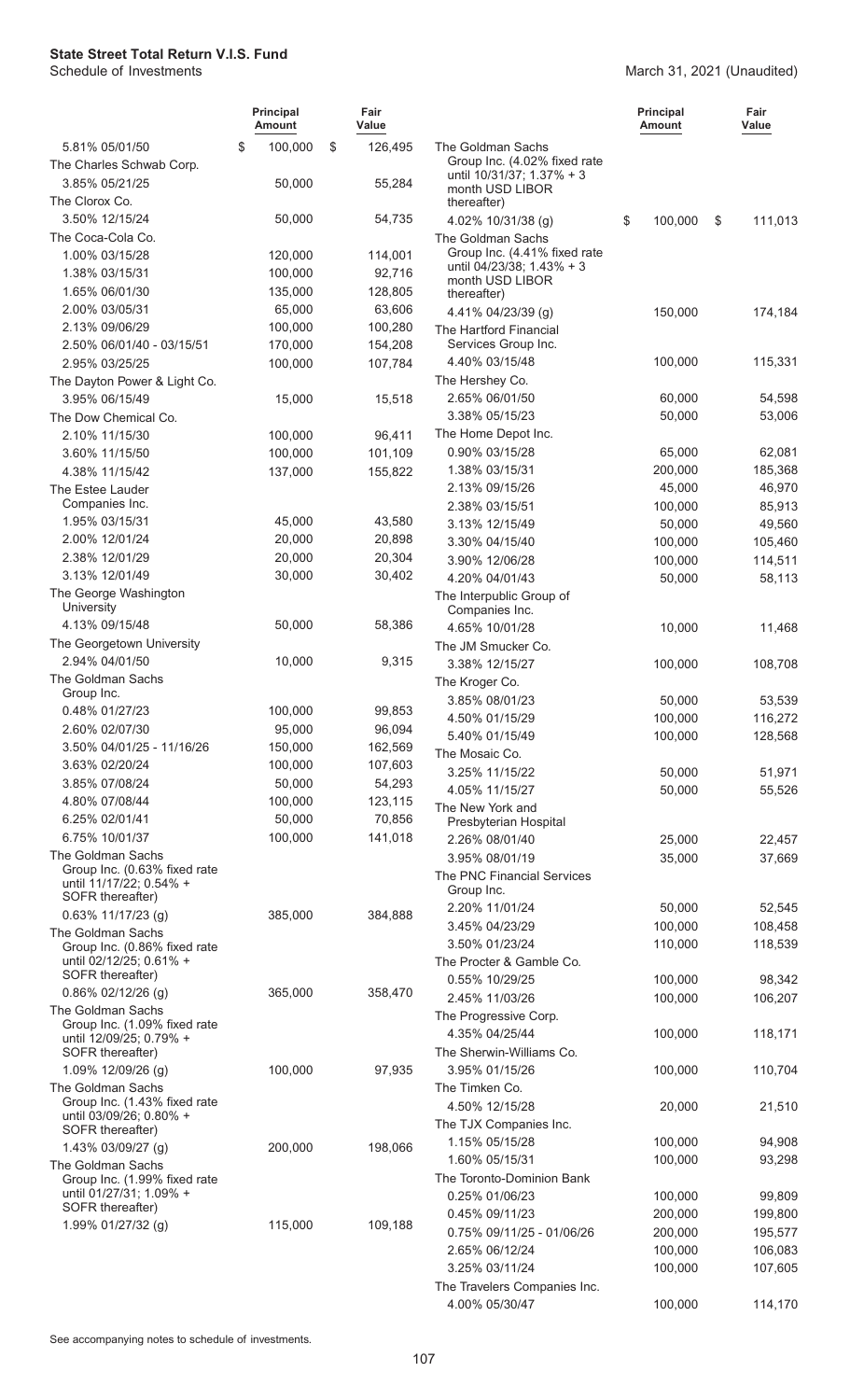## March 31, 2021 (Unaudited)

|                                                      | <b>Principal</b><br><b>Amount</b> | Fair<br>Value |                                                        | Principal<br><b>Amount</b> | Fair<br>Value     |
|------------------------------------------------------|-----------------------------------|---------------|--------------------------------------------------------|----------------------------|-------------------|
| 5.35% 11/01/40                                       | \$<br>100,000                     | \$<br>132,179 | Truist Financial Corp. (1.27%                          |                            |                   |
| The Walt Disney Co.                                  |                                   |               | fixed rate until 03/02/26;<br>0.61% + SOFR thereafter) |                            |                   |
| 2.65% 01/13/31                                       | 60,000                            | 61,283        | 1.27% 03/02/27 (g)                                     | \$<br>90,000               | \$<br>89,040      |
| 3.35% 03/24/25                                       | 100,000                           | 108,421       | Tucson Electric Power Co.                              |                            |                   |
| 3.38% 11/15/26                                       | 100,000                           | 109,426       | 4.85% 12/01/48                                         | 50,000                     | 59,918            |
| 3.50% 05/13/40                                       | 300,000                           | 317,547       | TWDC Enterprises 18 Corp.                              |                            |                   |
| 6.65% 11/15/37                                       | 79,000                            | 115,579       | 3.00% 07/30/46                                         | 60,000                     | 58,040            |
| The Western Union Co.                                |                                   |               | Tyson Foods Inc.                                       |                            |                   |
| 3.60% 03/15/22<br>The Williams Companies Inc.        | 50,000                            | 51,430        | 4.00% 03/01/26                                         | 15,000                     | 16,635            |
| 3.70% 01/15/23                                       | 10,000                            | 10,463        | 4.88% 08/15/34                                         | 70,000                     | 84,003            |
| 4.55% 06/24/24                                       | 40,000                            | 44,099        | 5.10% 09/28/48                                         | 35,000                     | 44,379            |
| 4.85% 03/01/48                                       | 70,000                            | 77,976        | U.S. Bancorp                                           |                            |                   |
| 5.10% 09/15/45                                       | 150,000                           | 172,785       | 3.95% 11/17/25                                         | 100,000                    | 111,833           |
| 5.75% 06/24/44                                       | 15,000                            | 18,295        | U.S. Bank NA                                           |                            |                   |
| 5.80% 11/15/43                                       | 150,000                           | 183,775       | 2.80% 01/27/25                                         | 50,000                     | 53,211            |
| Thermo Fisher Scientific Inc.                        |                                   |               | UDR Inc.                                               |                            |                   |
| 2.60% 10/01/29                                       | 50,000                            | 51,317        | 2.10% 06/15/33                                         | 100,000                    | 92,252            |
| 4.50% 03/25/30                                       | 100,000                           | 116,704       | 4.40% 01/26/29                                         | 50,000                     | 56,381            |
| Time Warner Cable LLC                                |                                   |               | Unilever Capital Corp.                                 |                            |                   |
| 4.50% 09/15/42                                       | 150,000                           | 160,300       | 0.38% 09/14/23                                         | 100,000                    | 100,277           |
| T-Mobile USA Inc.                                    |                                   |               | 1.38% 09/14/30                                         | 105,000                    | 98,508            |
| 2.25% 11/15/31 (c)                                   | 100,000                           | 94,906        | 2.00% 07/28/26                                         | 50,000                     | 51,774            |
| 2.55% 02/15/31 (c)                                   | 40,000                            | 39,088        | 2.90% 05/05/27                                         | 100,000                    | 107,648           |
| 3.00% 02/15/41 (c)                                   | 180,000                           | 167,510       | Union Electric Co.                                     |                            |                   |
| 3.30% 02/15/51 (c)                                   | 250,000                           | 233,230       | 2.63% 03/15/51                                         | 65,000                     | 57,799            |
| 3.60% 11/15/60 (c)                                   | 45,000                            | 42,813        | 2.95% 06/15/27                                         | 100,000                    | 107,176           |
| 4.38% 04/15/40 (c)                                   | 150,000                           | 165,870       | 3.50% 03/15/29                                         | 25,000                     | 27,221            |
| Total Capital International S.A.                     |                                   |               | 3.65% 04/15/45<br>Union Pacific Corp.                  | 35,000                     | 36,964            |
| 2.43% 01/10/25                                       | 50,000                            | 52,383        | 2.15% 02/05/27                                         | 100,000                    | 102,995           |
| 3.13% 05/29/50                                       | 150,000                           | 141,907       | 2.97% 09/16/62 (c)                                     | 15,000                     | 13,348            |
| 3.46% 02/19/29                                       | 100,000                           | 109,042       | 3.00% 04/15/27                                         | 100,000                    | 107,523           |
| Total Capital S.A.                                   |                                   |               | 3.50% 06/08/23                                         | 50,000                     | 53,118            |
| 3.88% 10/11/28                                       | 25,000                            | 28,182        | 3.55% 08/15/39                                         | 15,000                     | 15,950            |
| Toyota Motor Credit Corp.                            |                                   |               | 3.70% 03/01/29                                         | 65,000                     | 71,776            |
| 0.35% 10/14/22                                       | 250,000                           | 250,125       | 3.84% 03/20/60                                         | 105,000                    | 111,342           |
| 0.45% 01/11/24                                       | 300,000                           | 299,442       | 3.95% 09/10/28 - 08/15/59                              | 50,000                     | 55,157            |
| 0.80% 10/16/25 - 01/09/26                            | 450,000                           | 441,330       | United Airlines 2020-1 Class A                         |                            |                   |
| 2.70% 01/11/23                                       | 100,000                           | 104,099       | Pass Through Trust                                     |                            |                   |
| 2.90% 03/30/23                                       | 100,000                           | 104,908       | 5.88% 04/15/29                                         | 165,890                    | 183,501           |
| 3.45% 09/20/23                                       | 50,000                            | 53,597        | United Parcel Service Inc.                             |                            |                   |
| 3.65% 01/08/29<br>Trane Technologies Global          | 100,000                           | 110,901       | 2.45% 10/01/22                                         | 75,000                     | 77,365            |
| Holding Company Ltd.                                 |                                   |               | 3.05% 11/15/27                                         | 50,000                     | 54,530            |
| 4.25% 06/15/23                                       | 100,000                           | 107,957       | 3.75% 11/15/47                                         | 50,000                     | 55,067            |
| <b>Trane Technologies</b>                            |                                   |               | 3.90% 04/01/25                                         | 100,000                    | 110,745           |
| Luxembourg Finance S.A.                              |                                   |               | UnitedHealth Group Inc.                                |                            |                   |
| 4.50% 03/21/49                                       | 100,000                           | 116,814       | 1.25% 01/15/26                                         | 90,000                     | 90,082            |
| TransCanada PipeLines Ltd.                           |                                   |               | 2.88% 08/15/29                                         | 75,000                     | 79,416            |
| 4.10% 04/15/30                                       | 100,000                           | 111,713       | 2.95% 10/15/27                                         | 100,000                    | 107,588           |
| 4.25% 05/15/28                                       | 50,000                            | 56,299        | 3.10% 03/15/26                                         | 50,000                     | 54,325            |
| 5.10% 03/15/49                                       | 50,000                            | 61,500        | 3.50% 02/15/24 - 08/15/39<br>3.70% 12/15/25 - 08/15/49 | 120,000<br>75,000          | 129,480<br>81,997 |
| 7.63% 01/15/39                                       | 100,000                           | 150,193       | 3.75% 10/15/47                                         | 100,000                    | 109,242           |
| <b>Transcontinental Gas Pipe</b><br>Line Company LLC |                                   |               | 3.88% 12/15/28                                         | 15,000                     | 16,904            |
| 3.95% 05/15/50                                       | 100,000                           | 102,952       | 4.45% 12/15/48                                         | 10,000                     | 12,244            |
| 4.00% 03/15/28                                       | 100,000                           | 111,204       | 4.63% 07/15/35                                         | 45,000                     | 54,839            |
| <b>Truist Bank</b>                                   |                                   |               | 6.88% 02/15/38                                         | 100,000                    | 150,619           |
| 2.80% 05/17/22                                       | 50,000                            | 51,293        | University of Notre Dame du                            |                            |                   |
| 3.00% 02/02/23                                       | 100,000                           | 104,535       | Lac                                                    |                            |                   |
| 3.20% 04/01/24                                       | 50,000                            | 53,657        | 3.39% 02/15/48                                         | 25,000                     | 27,312            |
| Truist Financial Corp.                               |                                   |               | Unum Group                                             |                            |                   |
| 1.95% 06/05/30                                       | 135,000                           | 130,710       | 4.50% 12/15/49                                         | 30,000                     | 30,312            |
| 2.85% 10/26/24                                       | 50,000                            | 53,421        | Vale Overseas Ltd.                                     |                            |                   |
| 3.75% 12/06/23                                       | 100,000                           | 108,347       | 6.25% 08/10/26                                         | 100,000                    | 118,727           |
| 4.00% 05/01/25                                       | 50,000                            | 55,272        | 6.88% 11/10/39                                         | 100,000                    | 133,404           |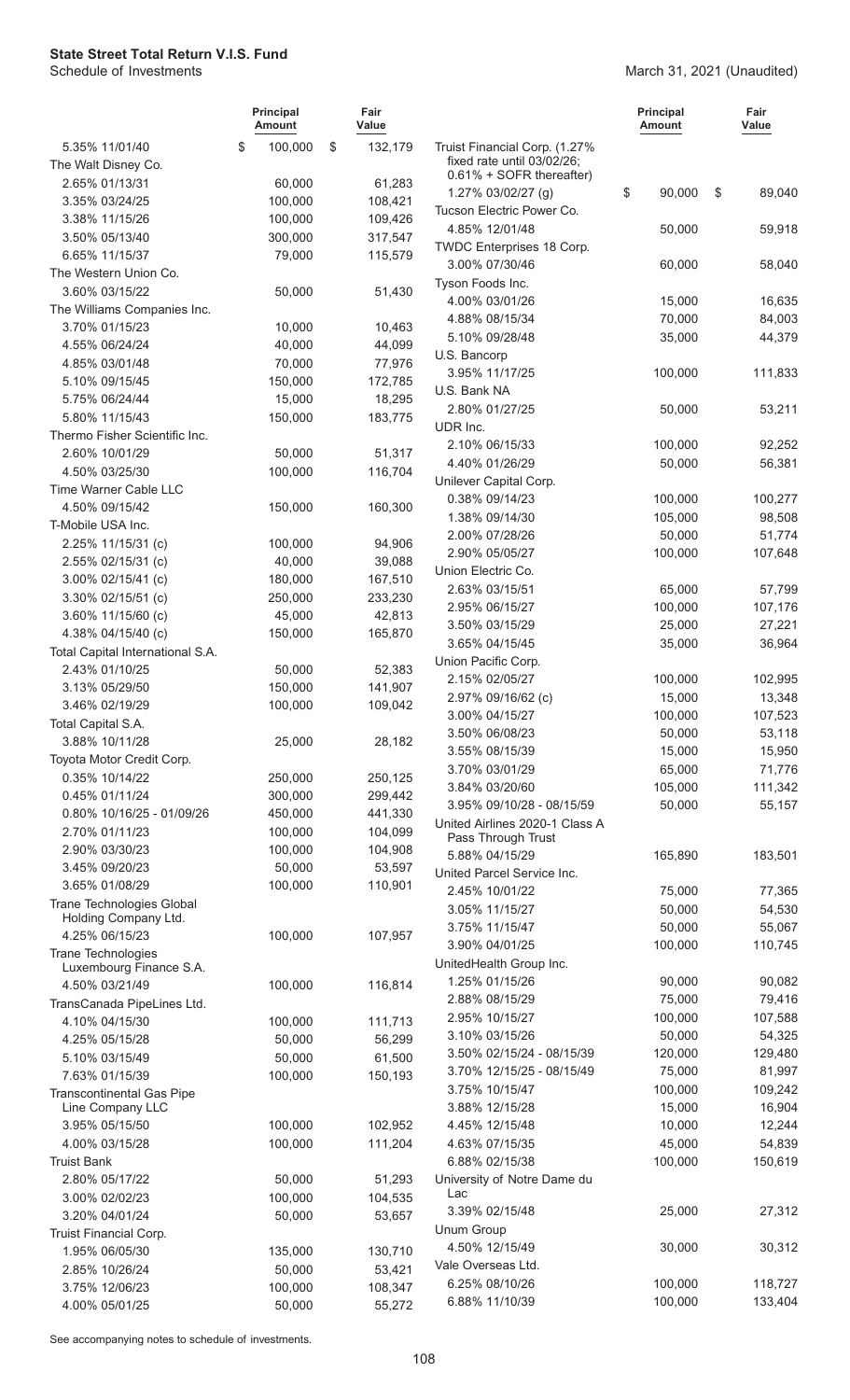March 31, 2021 (Unaudited)

|                                         | <b>Principal</b><br><b>Amount</b> | Fair<br>Value          |                                                        | Principal<br>Amount | Fair<br>Value |
|-----------------------------------------|-----------------------------------|------------------------|--------------------------------------------------------|---------------------|---------------|
| Valero Energy Corp.                     |                                   |                        | Vornado Realty LP                                      |                     |               |
| 2.85% 04/15/25<br>6.63% 06/15/37        | \$<br>25,000<br>50,000            | \$<br>26,124<br>64,980 | 3.50% 01/15/25<br>Vulcan Materials Co.                 | \$<br>50,000        | \$<br>52,800  |
| Valero Energy Partners LP               |                                   |                        | 4.70% 03/01/48                                         | 50,000              | 58,810        |
| 4.38% 12/15/26                          | 100,000                           | 112,028                | Walgreens Boots Alliance Inc.                          |                     |               |
| Ventas Realty LP                        |                                   |                        | 3.45% 06/01/26                                         | 55,000              | 59,562        |
| 4.00% 03/01/28                          | 50,000                            | 55,263                 | 4.50% 11/18/34                                         | 155,000             | 174,263       |
| 4.40% 01/15/29                          | 100,000                           | 111,898                | Walmart Inc.                                           |                     |               |
| <b>VEREIT Operating</b>                 |                                   |                        | 2.35% 12/15/22                                         | 100,000             | 103,359       |
| Partnership LP                          |                                   |                        | 3.25% 07/08/29                                         | 40,000              | 43,780        |
| 3.40% 01/15/28                          | 100,000                           | 105,687                | 3.40% 06/26/23                                         | 50,000              | 53,302        |
| 4.60% 02/06/24                          | 20,000                            | 21,886                 | 3.63% 12/15/47                                         | 125,000             | 138,244       |
| 4.88% 06/01/26                          | 25,000                            | 28,636                 | 3.70% 06/26/28                                         | 100,000             | 112,362       |
| Verisk Analytics Inc.<br>4.13% 03/15/29 | 60,000                            | 66,583                 | 3.95% 06/28/38                                         | 300,000             | 346,968       |
| Verizon Communications Inc.             |                                   |                        | 4.05% 06/29/48                                         | 85,000              | 99,909        |
| 0.75% 03/22/24                          | 35,000                            | 35,047                 | Waste Connections Inc.<br>3.50% 05/01/29               | 50,000              | 53,908        |
| 0.85% 11/20/25                          | 100,000                           | 97,814                 | Waste Management Inc.                                  |                     |               |
| 1.45% 03/20/26                          | 40,000                            | 40,026                 | 1.50% 03/15/31                                         | 100,000             | 92,312        |
| 1.75% 01/20/31                          | 100,000                           | 93,106                 | 2.90% 09/15/22                                         | 50,000              | 51,532        |
| 2.10% 03/22/28                          | 60,000                            | 60,194                 | 4.15% 07/15/49                                         | 65,000              | 74,233        |
| 2.55% 03/21/31                          | 140,000                           | 139,817                | WEC Energy Group Inc.                                  |                     |               |
| 2.63% 08/15/26                          | 100,000                           | 105,605                | 0.55% 09/15/23                                         | 50,000              | 49,927        |
| 2.65% 11/20/40                          | 300,000                           | 274,203                | Wells Fargo & Co.                                      |                     |               |
| 2.88% 11/20/50                          | 100,000                           | 88,860                 | 4.13% 08/15/23                                         | 150,000             | 162,267       |
| 2.99% 10/30/56 (c)                      | 119,000                           | 104,689                | 4.15% 01/24/29                                         | 100,000             | 112,652       |
| 3.00% 11/20/60                          | 90,000                            | 78,345                 | 4.40% 06/14/46                                         | 50,000              | 55,572        |
| 3.38% 02/15/25                          | 100,000                           | 108,469                | 4.65% 11/04/44                                         | 50,000              | 57,672        |
| 3.40% 03/22/41                          | 80,000                            | 81,258                 | 4.75% 12/07/46                                         | 100,000             | 118,151       |
| 3.55% 03/22/51<br>3.70% 03/22/61        | 85,000<br>45,000                  | 84,940<br>44,520       | 5.61% 01/15/44                                         | 69,000              | 87,931        |
| 3.85% 11/01/42                          | 136,000                           | 146,355                | Wells Fargo & Co. (2.16%<br>fixed rate until 02/11/25; |                     |               |
| 3.88% 02/08/29                          | 5,000                             | 5,584                  | $0.75% + 3$ month USD                                  |                     |               |
| 4.02% 12/03/29                          | 100,000                           | 111,821                | LIBOR thereafter)                                      |                     |               |
| 4.33% 09/21/28                          | 109,000                           | 124,804                | 2.16% 02/11/26 (g)                                     | 165,000             | 170,197       |
| 4.40% 11/01/34                          | 50,000                            | 57,168                 | Wells Fargo & Co. (2.39%<br>fixed rate until 06/02/27; |                     |               |
| 4.52% 09/15/48                          | 150,000                           | 172,944                | 2.10% + SOFR thereafter)                               |                     |               |
| 4.81% 03/15/39                          | 189,000                           | 226,014                | 2.39% 06/02/28 (g)                                     | 120,000             | 122,963       |
| 5.15% 09/15/23                          | 100,000                           | 110,997                | Wells Fargo & Co. (2.41%                               |                     |               |
| VF Corp.                                |                                   |                        | fixed rate until 10/30/24;<br>$0.83% + 3$ month USD    |                     |               |
| 2.95% 04/23/30                          | 30,000                            | 31,065                 | LIBOR thereafter)                                      |                     |               |
| ViacomCBS Inc.                          |                                   |                        | 2.41% 10/30/25 (g)                                     | 90,000              | 93,989        |
| 4.00% 01/15/26                          | 50,000                            | 55,045                 | Wells Fargo & Co. (2.57%                               |                     |               |
| 4.20% 05/19/32                          | 150,000                           | 167,697                | fixed rate until 02/11/30;<br>$1.00\% + 3$ month USD   |                     |               |
| 4.95% 05/19/50<br>5.85% 09/01/43        | 100,000<br>100,000                | 117,418<br>127,843     | LIBOR thereafter)                                      |                     |               |
| Virginia Electric & Power Co.           |                                   |                        | 2.57% 02/11/31 (g)                                     | 165,000             | 165,898       |
| 2.45% 12/15/50                          | 100,000                           | 85,933                 | Wells Fargo & Co. (2.88%                               |                     |               |
| 4.60% 12/01/48                          | 60,000                            | 73,510                 | fixed rate until 10/30/29;<br>$1.17% + 3$ month USD    |                     |               |
| 4.65% 08/15/43                          | 100,000                           | 120,222                | LIBOR thereafter)                                      |                     |               |
| Visa Inc.                               |                                   |                        | 2.88% 10/30/30 (g)                                     | 100,000             | 103,060       |
| 1.10% 02/15/31                          | 100,000                           | 91,058                 | Wells Fargo & Co. (3.07%                               |                     |               |
| 2.00% 08/15/50                          | 100,000                           | 81,010                 | fixed rate until 04/30/40;                             |                     |               |
| 2.15% 09/15/22                          | 100,000                           | 102,638                | 2.53% + SOFR thereafter)<br>3.07% 04/30/41 (g)         | 165,000             | 161,840       |
| 2.70% 04/15/40                          | 100,000                           | 98,170                 | Wells Fargo Bank NA                                    |                     |               |
| 4.30% 12/14/45                          | 100,000                           | 120,879                | 3.55% 08/14/23                                         | 50,000              | 53,509        |
| VMware Inc.                             |                                   |                        | Welltower Inc.                                         |                     |               |
| 4.50% 05/15/25                          | 100,000                           | 111,590                | 2.75% 01/15/31                                         | 105,000             | 104,757       |
| 4.65% 05/15/27                          | 100,000                           | 113,330                | 3.63% 03/15/24                                         | 25,000              | 26,968        |
| Vodafone Group PLC<br>4.25% 09/17/50    |                                   |                        | 4.25% 04/15/28                                         | 115,000             | 127,956       |
| 4.38% 05/30/28 - 02/19/43               | 55,000<br>205,000                 | 60,439<br>230,730      | Westinghouse Air Brake                                 |                     |               |
| 5.00% 05/30/38                          | 100,000                           | 120,723                | Technologies Corp.                                     |                     |               |
| 5.25% 05/30/48                          | 50,000                            | 62,496                 | 3.45% 11/15/26                                         | 100,000             | 107,866       |
|                                         |                                   |                        | Westlake Chemical Corp.                                |                     |               |
|                                         |                                   |                        | 4.38% 11/15/47                                         | 50,000              | 54,929        |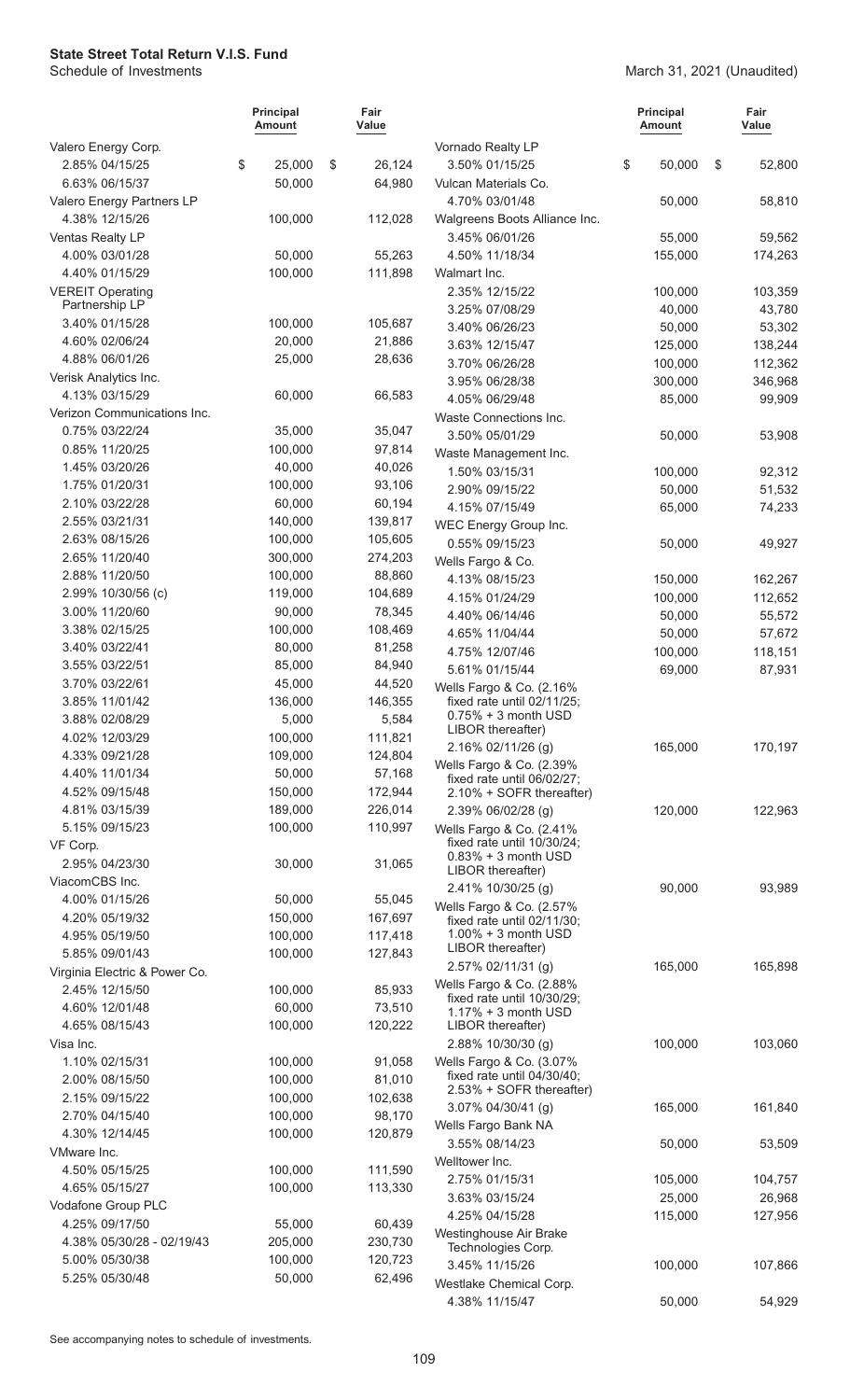## March 31, 2021 (Unaudited)

|                                                                            | <b>Principal</b><br><b>Amount</b> | Fair<br>Value      |                                                    | <b>Principal</b><br>Amount | Fair<br>Value    |
|----------------------------------------------------------------------------|-----------------------------------|--------------------|----------------------------------------------------|----------------------------|------------------|
| Westpac Banking Corp.                                                      |                                   |                    | CD 2017-CD6 Mortgage Trust                         |                            |                  |
| 2.96% 11/16/40                                                             | \$<br>200,000                     | \$<br>186,468      | 3.46% 11/13/50                                     | \$<br>150,000              | \$<br>163,230    |
| 3.30% 02/26/24<br>3.35% 03/08/27                                           | 100,000<br>100,000                | 107,686<br>109,713 | <b>Citigroup Commercial</b><br>Mortgage Trust      |                            |                  |
| Westpac Banking Corp.                                                      |                                   |                    | 2.72% 02/15/53                                     | 250,000                    | 256,912          |
| (2.24% fixed rate until<br>11/23/26; 2.24% + 5 Year<br>US ISDA thereafter) |                                   |                    | 4.03% 05/10/47<br>COMM 2015-LC19 Mortgage<br>Trust | 100,000                    | 108,202          |
| 4.32% $11/23/31$ (g)                                                       | 100,000                           | 110,318            | 3.18% 02/10/48                                     | 150,000                    | 160,740          |
| Westpac Banking Corp.                                                      |                                   |                    | <b>GS Mortgage Securities Trust</b>                |                            |                  |
| (4.11% fixed rate until<br>$07/24/29$ ; 2.00% + 5 year                     |                                   |                    | 2.78% 10/10/49<br>3.97% 02/10/52                   | 78,663<br>50,000           | 82,467<br>55,973 |
| CMT Rate thereafter)                                                       |                                   |                    | 3.98% 02/10/48                                     | 150,000                    | 162,326          |
| 4.11% 07/24/34 (g)                                                         | 100,000                           | 106,854            | JPMBB Commercial Mortgage                          |                            |                  |
| Weyerhaeuser Co.<br>7.38% 03/15/32                                         | 100,000                           | 140,543            | <b>Securities Trust</b>                            |                            |                  |
| Whirlpool Corp.                                                            |                                   |                    | 3.41% 03/15/50                                     | 149,153                    | 159,179          |
| 3.70% 05/01/25                                                             | 50,000                            | 54,582             | 3.76% 08/15/46 (g)                                 | 119,172                    | 123,522          |
| 4.60% 05/15/50                                                             | 225,000                           | 259,126            | 3.80% 09/15/47                                     | 75,000                     | 81,200           |
| Willis North America Inc.                                                  |                                   |                    | Morgan Stanley Bank of                             |                            |                  |
| 2.95% 09/15/29                                                             | 85,000                            | 88,222             | America Merrill Lynch Trust                        |                            |                  |
| 3.88% 09/15/49                                                             | 35,000                            | 37,345             | 2.86% 09/15/49                                     | 250,000                    | 264,209          |
| 4.50% 09/15/28                                                             | 50,000                            | 56,885             | Morgan Stanley Capital I Trust                     |                            |                  |
| Willis-Knighton Medical Center                                             |                                   |                    | 3.60% 12/15/49                                     | 150,000                    | 163,654          |
| 3.07% 03/01/51                                                             | 100,000                           | 93,534             | <b>UBS Commercial Mortgage</b><br>Trust            |                            |                  |
| Wisconsin Electric Power Co.                                               |                                   |                    | 4.07% 12/15/51                                     | 100,000                    | 110,881          |
| 4.30% 10/15/48                                                             | 10,000                            | 11,745             | Wells Fargo Commercial                             |                            |                  |
| Wisconsin Power & Light Co.                                                |                                   |                    | Mortgage Trust                                     |                            |                  |
| 3.05% 10/15/27                                                             | 100,000                           | 106,613            | 2.92% 10/15/45                                     | 141,156                    | 144,884          |
| Wisconsin Public Service                                                   |                                   |                    | 4.69% 10/15/45 (g)                                 | 220,000                    | 225,770          |
| Corp.                                                                      |                                   |                    | <b>WFRBS Commercial Mortgage</b>                   |                            |                  |
| 3.30% 09/01/49                                                             | 20,000                            | 20,212             | <b>Trust</b><br>4.02% 12/15/46                     | 35,000                     |                  |
| WP Carey Inc.<br>3.85% 07/15/29                                            | 50,000                            | 53,897             |                                                    |                            | 37,618           |
| WR Berkley Corp.                                                           |                                   |                    |                                                    |                            | 2,680,063        |
| 4.00% 05/12/50                                                             | 20,000                            | 21,521             | Sovereign Bonds - 0.6%                             |                            |                  |
| WRKCo Inc.                                                                 |                                   |                    | <b>Export Development Canada</b>                   |                            |                  |
| 4.20% 06/01/32                                                             | 50,000                            | 56,209             | 2.50% 01/24/23                                     | 200,000                    | 208,180          |
| 4.65% 03/15/26                                                             | 100,000                           | 113,594            | Export-Import Bank of Korea                        |                            |                  |
| WW Grainger Inc.                                                           |                                   |                    | 0.63% 02/09/26                                     | 500,000                    | 485,260          |
| 1.85% 02/15/25                                                             | 50,000                            | 51,486             | 1.88% 02/12/25                                     | 100,000                    | 102,632          |
| Xcel Energy Inc.                                                           |                                   |                    | 3.00% 11/01/22                                     | 200,000                    | 208,038          |
| 0.50% 10/15/23                                                             | 80,000                            | 80,017             | 3.63% 11/27/23                                     | 100,000                    | 108,190          |
| 3.30% 06/01/25                                                             | 50,000                            | 53,651             | <b>FMS Wertmanagement</b>                          |                            |                  |
| Xilinx Inc.                                                                |                                   |                    | 2.00% 08/01/22                                     | 200,000                    | 204,740          |
| 2.38% 06/01/30                                                             | 100,000                           | 97,803             | 2.75% 01/30/24                                     | 100,000                    | 106,517          |
| Xylem Inc.                                                                 |                                   |                    | Government of Chile                                |                            |                  |
| 2.25% 01/30/31                                                             | 75,000                            | 73,478             | 2.45% 01/31/31                                     | 200,000                    | 201,036          |
| Zimmer Biomet Holdings Inc.                                                |                                   |                    | 3.10% 01/22/61                                     | 200,000                    | 185,700          |
| 3.05% 01/15/26                                                             | 100,000                           | 107,025            | 3.13% 01/21/26                                     | 100,000                    | 107,614          |
| 3.70% 03/19/23                                                             | 75,000                            | 79,353             | 3.50% 01/25/50                                     | 100,000                    | 102,070          |
| Zoetis Inc.<br>3.00% 05/15/50                                              | 70,000                            | 66,811             | Government of Colombia<br>3.00% 01/30/30           | 200,000                    | 195,814          |
| 4.70% 02/01/43                                                             | 50,000                            | 60,501             | 3.88% 02/15/61                                     | 200,000                    | 179,220          |
|                                                                            |                                   |                    | 4.13% 05/15/51                                     | 100,000                    | 95,193           |
|                                                                            |                                   | 159,180,347        | 5.00% 06/15/45                                     | 150,000                    | 160,023          |
| Non-Agency Collateralized Mortgage Obligations - 0.1%                      |                                   |                    | 6.13% 01/18/41                                     | 150,000                    | 178,062          |
| <b>BANK 2019-BNK20</b>                                                     |                                   |                    | Government of Hungary                              |                            |                  |
| 3.01% 09/15/62                                                             | 50,000                            | 52,453             | 5.38% 03/25/24                                     | 100,000                    | 113,281          |
| <b>BANK 2019-BNK22</b>                                                     |                                   |                    | Government of Indonesia                            |                            |                  |
| 2.98% 11/15/62                                                             | 50,000                            | 52,405             | 3.05% 03/12/51                                     | 100,000                    | 99,176           |
| <b>BBCMS Mortgage Trust</b>                                                |                                   |                    | 3.85% 10/15/30                                     | 200,000                    | 219,554          |
| 4.31% 12/15/51                                                             | 50,000                            | 56,964             | 4.75% 02/11/29                                     | 100,000                    | 114,781          |
| Benchmark Mortgage Trust                                                   |                                   |                    | Government of Israel                               |                            |                  |
| 2.95% 08/15/57                                                             | 100,000                           | 104,671            | 2.88% 03/16/26                                     | 100,000                    | 107,754          |
| 4.12% 07/15/51 (g)                                                         | 100,000                           | 112,803            | 3.88% 07/03/50                                     | 100,000                    | 109,952          |
|                                                                            |                                   |                    |                                                    |                            |                  |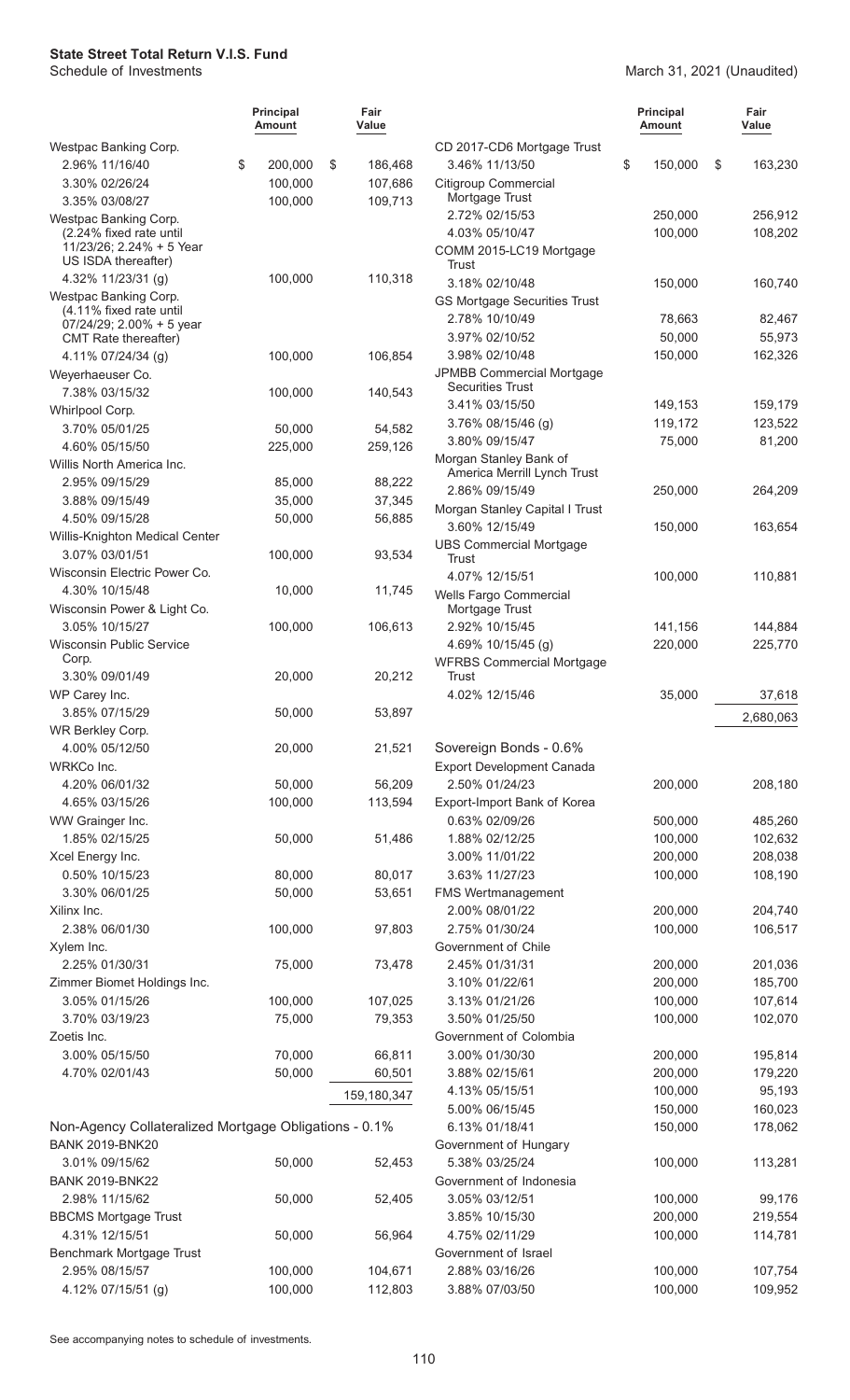|                                          | <b>Principal</b><br>Amount | Fair<br>Value     |                                                         | <b>Principal</b><br>Amount | Fair<br>Value |
|------------------------------------------|----------------------------|-------------------|---------------------------------------------------------|----------------------------|---------------|
| Government of Italy                      |                            |                   | Municipal Bonds and Notes - 0.2%                        |                            |               |
| 1.25% 02/17/26                           | \$<br>200,000              | \$<br>195,758     | Board of Regents of the                                 |                            |               |
| 2.88% 10/17/29                           | 100,000                    | 101,237           | University of Texas System                              |                            |               |
| 5.38% 06/15/33                           | 150,000                    | 182,544           | 4.79% 08/15/46                                          | \$<br>100,000              | \$<br>127,348 |
| Government of Mexico                     |                            |                   | Chicago O'Hare International<br>Airport                 |                            |               |
| 2.66% 05/24/31                           | 300,000                    | 284,313           | 4.47% 01/01/49                                          | 100,000                    | 121,928       |
| 4.00% 10/02/23                           | 100,000                    | 107,758           | Chicago Transit Authority                               |                            |               |
| 4.35% 01/15/47                           | 100,000                    | 99,039            | Sales & Transfer Tax                                    |                            |               |
| 4.75% 03/08/44                           | 102,000                    | 106,946           | <b>Receipts Revenue</b>                                 |                            |               |
| 5.00% 04/27/51                           | 100,000                    | 108,464           | 6.90% 12/01/40                                          | 75,000                     | 104,793       |
| 5.75% 10/12/10                           | 172,000                    | 191,587           | Commonwealth of<br>Massachusetts                        |                            |               |
| 6.05% 01/11/40<br>Government of Panama   | 130,000                    | 156,148           | 4.50% 08/01/31                                          | 100,000                    | 121,384       |
| 2.25% 09/29/32                           | 200,000                    | 189,304           | Dallas Area Rapid Transit                               |                            |               |
| 3.75% 03/16/25                           | 100,000                    | 108,778           | 5.02% 12/01/48                                          | 75,000                     | 101,002       |
| 4.50% 04/01/56                           | 100,000                    | 109,796           | East Bay Municipal Utility                              |                            |               |
| 6.70% 01/26/36                           | 150,000                    | 201,783           | <b>District</b>                                         |                            |               |
| Government of Peru                       |                            |                   | 5.87% 06/01/40                                          | 100,000                    | 137,470       |
| 2.78% 12/01/60                           | 200,000                    | 165,528           | Los Angeles Department of                               |                            |               |
| 6.55% 03/14/37                           | 147,000                    | 199,401           | Water & Power                                           |                            |               |
| 7.35% 07/21/25                           | 100,000                    | 123,864           | 6.57% 07/01/45                                          | 100,000                    | 155,665       |
| Government of Philippines                |                            |                   | 6.60% 07/01/50                                          | 90,000                     | 145,917       |
| 2.46% 05/05/30                           | 200,000                    | 202,440           | Los Angeles Unified School<br><b>District</b>           |                            |               |
| 2.95% 05/05/45                           | 100,000                    | 93,455            | 5.76% 07/01/29                                          | 110,000                    | 136,541       |
| 3.70% 03/01/41                           | 100,000                    | 104,325           | Municipal Electric Authority of                         |                            |               |
| 3.75% 01/14/29                           | 100,000                    | 110,858           | Georgia                                                 |                            |               |
| 4.20% 01/21/24                           | 100,000                    | 109,483           | 6.64% 04/01/57                                          | 123,000                    | 175,951       |
| Government of Poland                     |                            |                   | New York City Water & Sewer                             |                            |               |
| 3.00% 03/17/23                           | 147,000                    | 154,227           | System                                                  |                            |               |
| 3.25% 04/06/26                           | 100,000                    | 110,546           | 6.01% 06/15/42                                          | 50,000                     | 72,532        |
| 5.00% 03/23/22                           | 100,000                    | 104,550           | New York State Dormitory<br>Authority                   |                            |               |
| Government of Uruguay                    |                            |                   | 3.14% 07/01/43                                          | 50,000                     | 48,224        |
| 4.38% 01/23/31                           | 100,000                    | 115,939           | New York State Urban                                    |                            |               |
| 4.50% 08/14/24                           | 100,000                    | 108,721           | Development Corp.                                       |                            |               |
| 4.98% 04/20/55                           | 100,000                    | 122,535           | 3.90% 03/15/33                                          | 25,000                     | 27,466        |
| Japan Bank for International             |                            |                   | North Texas Tollway Authority                           |                            |               |
| Cooperation                              |                            |                   | 6.72% 01/01/49                                          | 100,000                    | 158,534       |
| 0.38% 09/15/23<br>1.25% 01/21/31         | 80,000<br>200,000          | 79,854<br>187,576 | Port Authority of New York &                            |                            |               |
| 1.63% 10/17/22                           | 200,000                    | 204,010           | New Jersey                                              |                            |               |
| 2.88% 07/21/27                           | 100,000                    | 108,020           | 1.09% 07/01/23                                          | 135,000                    | 137,010       |
| 3.38% 10/31/23                           | 200,000                    | 214,754           | 5.31% 08/01/46                                          | 200,000                    | 226,099       |
| Korea International Bond                 |                            |                   | Sales Tax Securitization Corp.                          |                            |               |
| 2.50% 06/19/29                           | 100,000                    | 104,127           | 4.64% 01/01/40                                          | 25,000                     | 29,960        |
| Province of Alberta Canada               |                            |                   | South Carolina State Public<br><b>Service Authority</b> |                            |               |
| 2.95% 01/23/24                           | 150,000                    | 160,257           | 6.45% 01/01/50                                          | 50,000                     | 74,033        |
| 3.35% 11/01/23                           | 150,000                    | 161,121           | State Board of Administration                           |                            |               |
| Province of British Columbia             |                            |                   | Finance Corp.                                           |                            |               |
| Canada                                   |                            |                   | 2.15% 07/01/30                                          | 200,000                    | 199,837       |
| 1.30% 01/29/31                           | 200,000                    | 188,222           | State of California                                     |                            |               |
| Province of Manitoba Canada              |                            |                   | 2.38% 10/01/26                                          | 200,000                    | 211,701       |
| 2.60% 04/16/24                           | 100,000                    | 106,132           | 2.50% 10/01/29                                          | 300,000                    | 313,258       |
| Province of Ontario Canada               |                            |                   | 7.60% 11/01/40                                          | 100,000                    | 166,047       |
| 0.63% 01/21/26                           | 100,000                    | 97,810            | <b>Texas Transportation</b><br>Commission               |                            |               |
| 1.13% 10/07/30                           | 200,000                    | 184,476           | 2.56% 04/01/42                                          | 80,000                     | 78,137        |
| 1.60% 02/25/31                           | 200,000                    | 191,582           | University of California                                |                            |               |
| 3.05% 01/29/24                           | 150,000                    | 160,773           | 4.60% 05/15/31                                          | 100,000                    | 116,441       |
| 3.40% 10/17/23                           | 150,000                    | 161,273           | 6.58% 05/15/49                                          | 100,000                    | 148,448       |
| Province of Quebec Canada                |                            |                   |                                                         |                            |               |
| 0.60% 07/23/25                           | 200,000                    | 197,292           |                                                         |                            | 3,335,726     |
| Svensk Exportkredit AB<br>1.63% 11/14/22 | 200,000                    |                   | <b>Total Bonds and Notes</b>                            |                            |               |
| The Korea Development Bank               |                            | 204,404           | (Cost \$380,471,728)                                    |                            | 396,282,231   |
| 2.13% 10/01/24                           | 100,000                    | 105,304           |                                                         |                            |               |
|                                          |                            |                   |                                                         |                            |               |
|                                          |                            | 10,379,101        |                                                         |                            |               |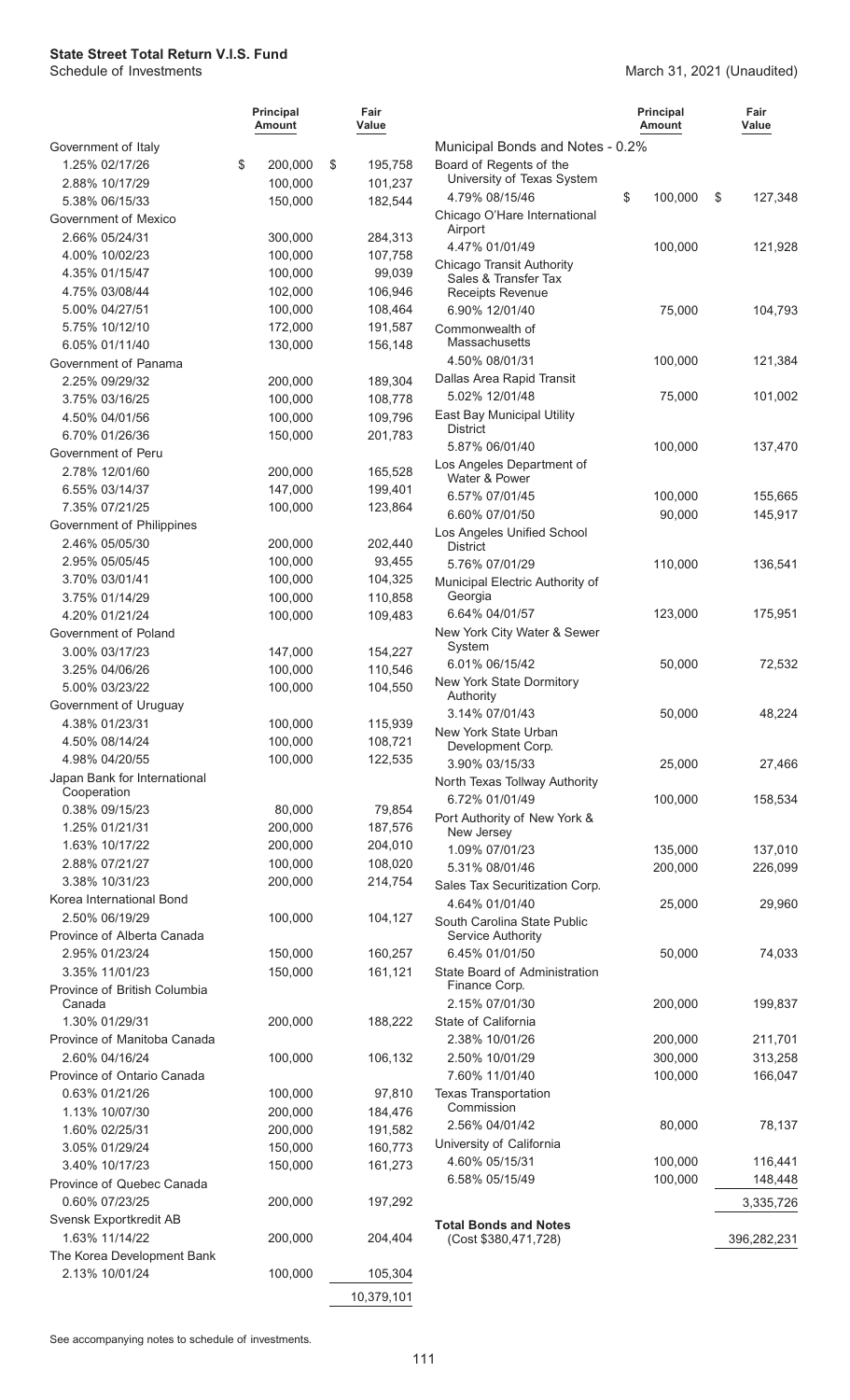#### March 31, 2021 (Unaudited)

|                                                                            | <b>Number</b><br>of Shares |   | Fair<br>Value |                                                                              | <b>Number</b><br>of Shares |    | Fair<br>Value   |
|----------------------------------------------------------------------------|----------------------------|---|---------------|------------------------------------------------------------------------------|----------------------------|----|-----------------|
| <b>Exchange Traded &amp; Mutual Funds - 12.8%</b>                          |                            |   |               | <b>Short-Term Investments - 1.3%</b>                                         |                            |    |                 |
| Invesco Optimum Yield<br>Diversified Commodity<br>Strategy No K-1 ETF      | 5,218,122                  | S | 89,934,332    | State Street Institutional<br>U.S. Government Money<br>Market Fund - Class G |                            |    |                 |
| <b>SPDR Bloomberg Barclays</b><br>High Yield Bond ETF (i)                  | 1,117,981                  |   | 121,636,333   | Shares $0.04\%$ (i)(i)(k)<br>(Cost \$23,124,185)                             | 23, 124, 185               | S. | 23,124,185      |
| SPDR Dow Jones REIT ETF<br>(i)                                             | 54,355                     |   | 5,145,788     | <b>Total Investments</b><br>(Cost \$1,723,873,433)                           |                            |    | 1,813,528,604   |
| SPDR Portfolio Long Term<br>Corporate Bond ETF (i)                         | 508,599                    |   | 15,344,432    | <b>Other Assets and Liabilities,</b><br>net - 0.0%                           |                            |    | 743,995         |
| <b>Total Exchange Traded &amp;</b><br><b>Mutual Funds</b>                  |                            |   |               | <b>NET ASSETS - 100.0%</b>                                                   |                            |    | \$1,814,272,599 |
| (Cost \$219,812,458)                                                       |                            |   | 232,060,885   |                                                                              |                            |    |                 |
| <b>Total Investments in</b><br><b>Securities</b><br>(Cost \$1,700,749,248) |                            |   | 1.790.404.419 |                                                                              |                            |    |                 |
|                                                                            |                            |   |               |                                                                              |                            |    |                 |

#### **Other Information:**

The Fund had the following long futures contracts open at March 31, 2021:

| <b>Description</b>                         | <b>Expiration</b><br>Date | Number of<br><b>Contracts</b> | <b>Notional</b><br>Amount | Value         | <b>Unrealized</b><br>Appreciation<br>(Depreciation) |
|--------------------------------------------|---------------------------|-------------------------------|---------------------------|---------------|-----------------------------------------------------|
| S&P 500 Emini Index Futures                | June 2021                 | 5                             | 978.096<br>SS.            | 991.850<br>\$ | \$13,754                                            |
| <b>MSCI Emerging Markets Index Futures</b> | June 2021                 | 31                            | 2.066.612                 | 2.049.875     | (16, 737)                                           |
| E-mini Russell 2000 Index Futures          | June 2021                 | 10                            | 1.172.861                 | 1.111.250     | (61, 611)                                           |
| <b>MSCI EAFE Mini Index Futures</b>        | June 2021                 | 36                            | 3.948.241                 | 3.945.600     | (2,641)                                             |
|                                            |                           |                               |                           |               | \$(67,235)                                          |

The views expressed in this document reflect our judgment as of the publication date and are subject to change at any time without notice. The securities cited may not be representative of the Fund's future investments and should not be construed as a recommendation to purchase or sell a particular security. See the Fund's summary prospectus and statutory prospectus for complete descriptions of investment objectives, policies, risks and permissible investments.

- (a) Non-income producing security.
- (b) State Street Corporation is the parent company of SSGA Funds Management, Inc., the Fund's investment adviser and administrator, and State Street Bank & Trust Co., the Fund's sub-administrator, custodian and accounting agent.
- (c) Pursuant to Rule 144A of the Securities Act of 1933, as amended, these securities may be resold in transactions exempt from registration, normally to qualified institutional buyers. At March 31, 2021, these securities amounted to \$16,741,448 or 0.92% of the net assets of the State Street Total Return V.I.S. Fund. These securities have been determined to be liquid using procedures established by the Fund's Board of Directors.
- (d) Security is fair valued by the Valuation Committee, in accordance with the procedures approved by the Fund's Board of Directors. Security value is determined based on level 3 inputs.
- (e) At March 31, 2021, all or a portion of this security was pledged to cover collateral requirements for futures and/or TBAs.
- (f) Settlement is on a delayed delivery or when-issued basis with final maturity to be announced ("TBA") in the future.
- (g) Variable Rate Security Interest rate shown is rate in effect at March 31, 2021. For securities based on a published reference rate and spread, the reference rate and spread are indicated in the description above.
- (h) Step coupon bond.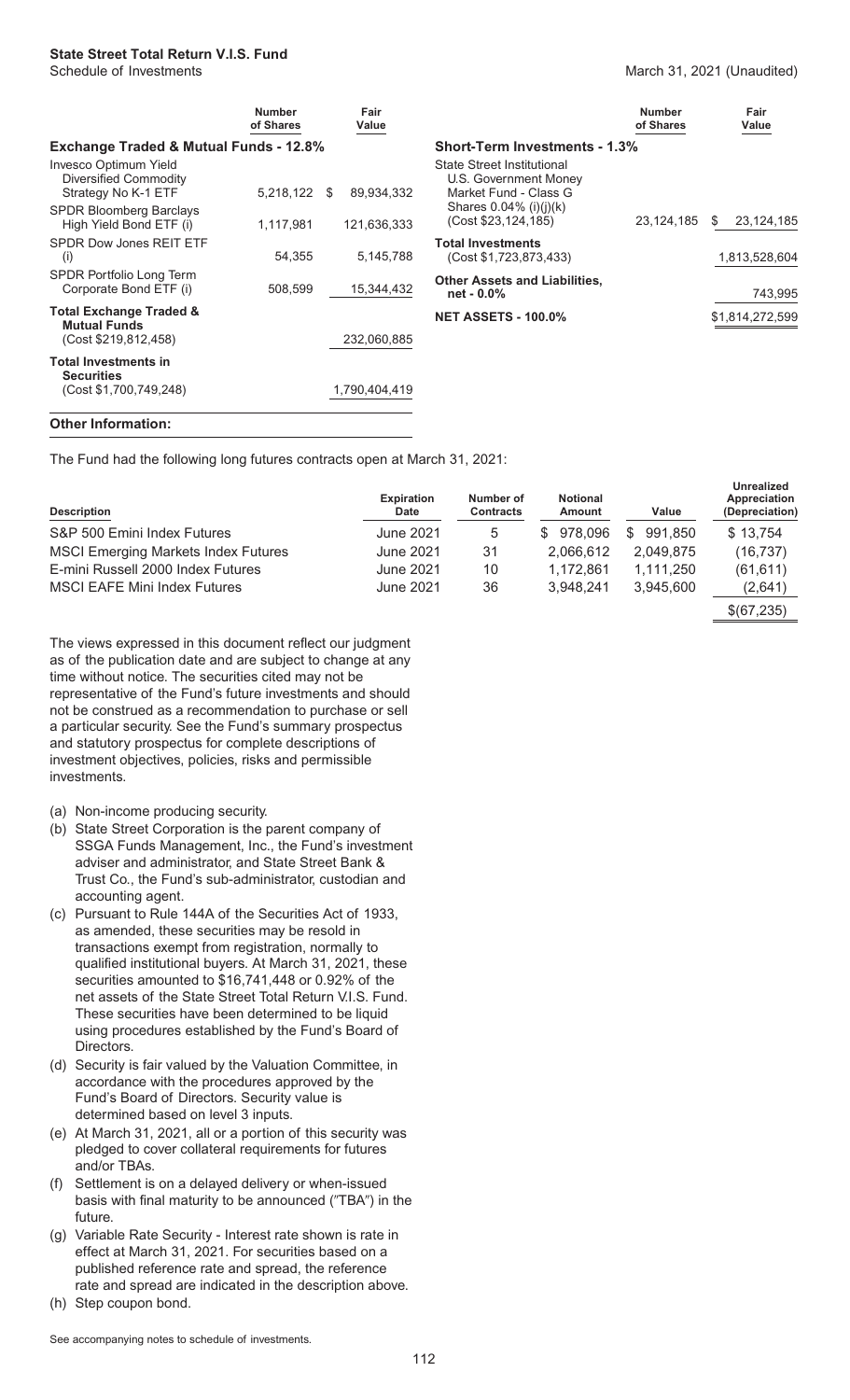- (i) Sponsored by SSGA Funds Management, Inc., the Fund's investment adviser and administrator, and an affiliate of State Street Bank & Trust Co., the Fund's sub-administrator, custodian and accounting agent.
- (j) At March 31, 2021, all or a portion of this security was pledged to cover collateral requirements for futures, options, swaps and/or TBAs.
- (k) Coupon amount represents effective yield.
- \* Less than  $0.05\%$ .
- Amount is less than \$0.50.

#### Abbreviations:

- ADR American Depositary Receipt
- AGC Assured Guaranty Corporation
- CMT Constant Maturity Treasury
- GDR Global Depositary Receipt
- ISDA International Swaps and Derivatives Association
- LIBOR London Interbank Offered Rate

MBIA - Municipal Bond Investors Assurance Corporation

- NVDR Non-Voting Depositary Receipt
- REIT Real Estate Investment Trust
- SOFR Secured Overnight Financing Rate
- SPDR Standard and Poor's Depositary Receipt
- TBA To Be Announced

The following table presents the Fund's investments measured at fair value on a recurring basis at March 31, 2021:

| <b>Fund</b>                      | <b>Investments</b>                          | Level 1                       | Level 2     | Level 3 | <b>Total</b>      |
|----------------------------------|---------------------------------------------|-------------------------------|-------------|---------|-------------------|
| <b>State Street Total Return</b> |                                             |                               |             |         |                   |
| V.I.S. Fund                      | <b>Investments in Securities</b>            |                               |             |         |                   |
|                                  | <b>Domestic Equity</b>                      | \$<br>711,285,080 \$          | 845         | \$—     | \$<br>711,285,925 |
|                                  | Foreign Equity                              | 450,775,378                   |             |         | 450,775,378       |
|                                  | U.S. Treasuries                             |                               | 161,386,790 |         | 161,386,790       |
|                                  | Agency Mortgage Backed                      |                               | 57,074,731  |         | 57,074,731        |
|                                  | <b>Agency Collateralized</b>                |                               |             |         |                   |
|                                  | Mortgage Obligations                        |                               | 1,616,417   |         | 1,616,417         |
|                                  | <b>Asset Backed</b>                         |                               | 629,056     |         | 629,056           |
|                                  | <b>Corporate Notes</b>                      |                               | 159,180,347 |         | 159,180,347       |
|                                  | Non-Agency<br>Collateralized                |                               |             |         |                   |
|                                  | Mortgage Obligations                        |                               | 2,680,063   |         | 2,680,063         |
|                                  | Sovereign Bonds                             |                               | 10,379,101  |         | 10,379,101        |
|                                  | Municipal Bonds and<br><b>Notes</b>         |                               | 3,335,726   |         | 3,335,726         |
|                                  | Exchange Traded &<br><b>Mutual Funds</b>    | 232,060,885                   |             |         | 232,060,885       |
|                                  | Short-Term Investments                      | 23, 124, 185                  |             |         | 23, 124, 185      |
|                                  | Total Investments in<br>Securities          | \$1,417,245,528 \$396,283,076 |             | \$—     | \$1,813,528,604   |
|                                  | <b>Other Financial Instruments</b>          |                               |             |         |                   |
|                                  | Long Futures Contracts -<br>Unrealized      |                               |             |         |                   |
|                                  | Appreciation<br>Long Futures Contracts -    | \$<br>13,754 \$               |             |         | \$<br>13,754      |
|                                  | Unrealized<br>Depreciation                  | (80, 989)                     |             |         | (80, 989)         |
|                                  | <b>Total Other Financial</b><br>Instruments | \$<br>$(67, 235)$ \$          |             |         | \$<br>(67, 235)   |

The Fund was invested in the following countries/territories at March 31, 2021 (unaudited):

| <b>Country/Territory</b> | Percentage (based on<br><b>Fair Value)</b> |
|--------------------------|--------------------------------------------|
| <b>United States</b>     | 72.60%                                     |
| Japan                    | 4.42%                                      |
| United Kingdom           | 2.66%                                      |
| Canada                   | 2.29%                                      |
| France                   | 1.85%                                      |
| China                    | 1.78%                                      |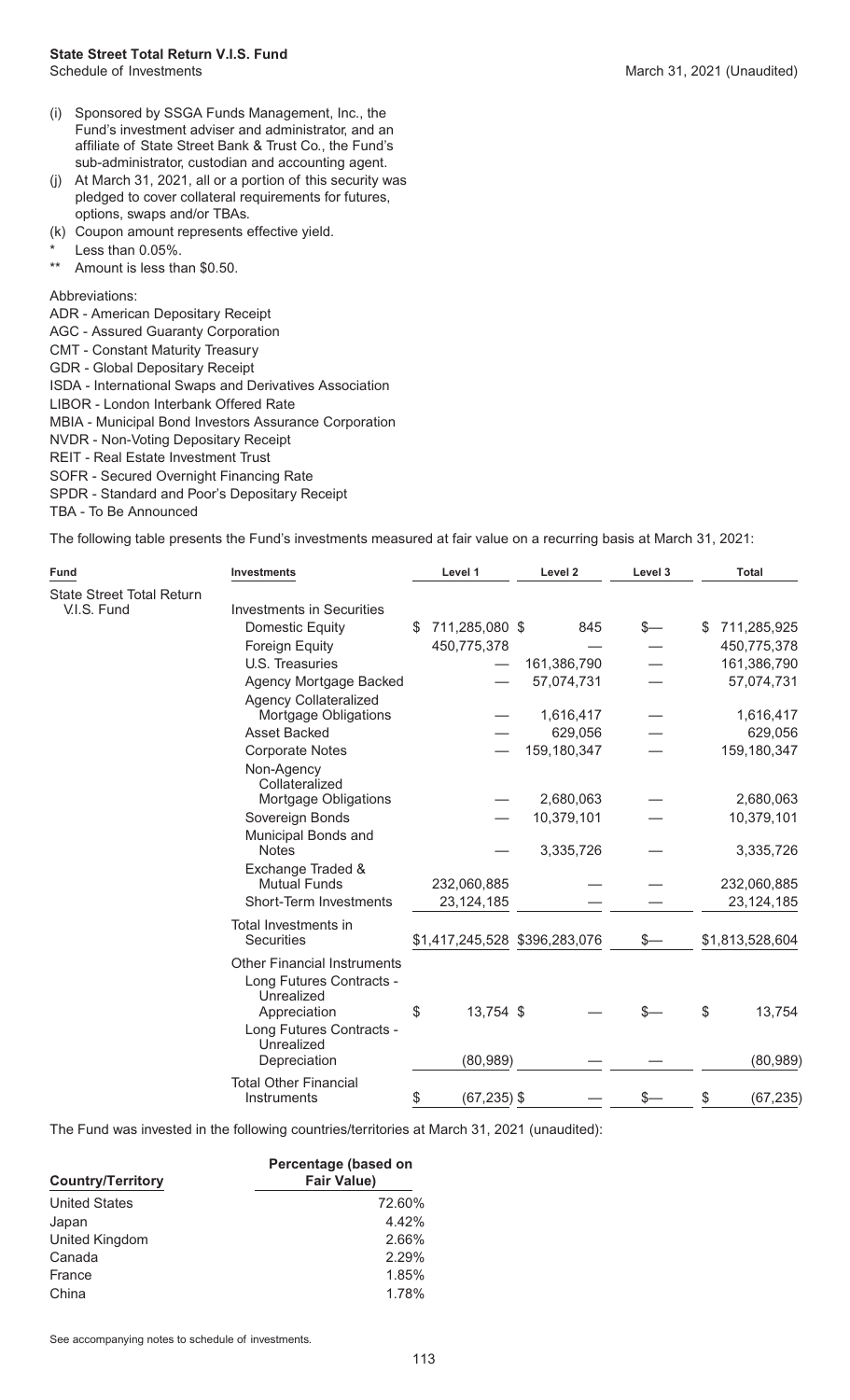| <b>Country/Territory</b>  | Percentage (based on<br><b>Fair Value)</b> |  |  |  |  |
|---------------------------|--------------------------------------------|--|--|--|--|
|                           |                                            |  |  |  |  |
| Switzerland               | 1.75%                                      |  |  |  |  |
| Germany                   | 1.74%                                      |  |  |  |  |
| Australia                 | 1.34%                                      |  |  |  |  |
| Netherlands               | 1.02%                                      |  |  |  |  |
| Taiwan                    | 0.76%                                      |  |  |  |  |
| South Korea               | 0.74%                                      |  |  |  |  |
| Hong Kong                 | 0.67%                                      |  |  |  |  |
| Sweden                    | 0.64%                                      |  |  |  |  |
| Ireland                   | 0.57%                                      |  |  |  |  |
| India                     | 0.54%                                      |  |  |  |  |
| Spain                     | 0.50%                                      |  |  |  |  |
| Supranational             | 0.46%                                      |  |  |  |  |
| Denmark                   | 0.39%                                      |  |  |  |  |
| Italy                     | 0.38%                                      |  |  |  |  |
| <b>Brazil</b>             | 0.26%                                      |  |  |  |  |
| Singapore                 | 0.22%                                      |  |  |  |  |
| Finland                   | 0.20%                                      |  |  |  |  |
| South Africa              | 0.18%                                      |  |  |  |  |
| Mexico                    | 0.17%                                      |  |  |  |  |
| <b>Russian Federation</b> | 0.17%                                      |  |  |  |  |
| <b>Israel</b>             | 0.15%                                      |  |  |  |  |
| Norway                    | 0.15%                                      |  |  |  |  |
| Belgium                   | 0.14%                                      |  |  |  |  |
| Saudi Arabia              | 0.14%                                      |  |  |  |  |
| Bermuda                   | 0.10%                                      |  |  |  |  |
| Thailand                  | 0.08%                                      |  |  |  |  |
| Luxembourg                | 0.08%                                      |  |  |  |  |
| Austria                   | 0.07%                                      |  |  |  |  |
| New Zealand               | 0.07%                                      |  |  |  |  |
| Indonesia                 | 0.06%                                      |  |  |  |  |
| Chile                     | 0.06%                                      |  |  |  |  |
| Cayman Islands            | 0.05%                                      |  |  |  |  |
| Peru                      | 0.05%                                      |  |  |  |  |
| Malaysia                  | 0.05%                                      |  |  |  |  |
| <b>UAE</b>                | 0.05%                                      |  |  |  |  |
| Colombia                  | 0.05%                                      |  |  |  |  |
| <b>Puerto Rico</b>        | 0.04%                                      |  |  |  |  |
| Philippines               | 0.04%                                      |  |  |  |  |
| Panama                    | 0.04%                                      |  |  |  |  |
| Uruguay                   | 0.04%                                      |  |  |  |  |
| Portugal                  | 0.03%                                      |  |  |  |  |
| Poland                    | 0.03%                                      |  |  |  |  |
| Qatar                     | 0.03%                                      |  |  |  |  |
| Hungary                   | 0.03%                                      |  |  |  |  |
| Kuwait                    | 0.02%                                      |  |  |  |  |
| Jersey                    | 0.01%                                      |  |  |  |  |
| Macau                     | 0.01%                                      |  |  |  |  |
| Czech                     | 0.01%                                      |  |  |  |  |
| Jordan                    | 0.01%                                      |  |  |  |  |
| Isle Of Man               | 0.01%                                      |  |  |  |  |
| Greece                    | 0.00%                                      |  |  |  |  |
| <b>Turkey</b>             | $0.00\%$                                   |  |  |  |  |
|                           |                                            |  |  |  |  |
| Cyprus                    | $0.00\%$                                   |  |  |  |  |
| Argentina                 | $0.00\%$                                   |  |  |  |  |
| Romania                   | $0.00\%$                                   |  |  |  |  |
| Guernsey                  | $0.00\%$                                   |  |  |  |  |
| Pakistan                  | $0.00\%$                                   |  |  |  |  |
| Monaco                    | $0.00\%$                                   |  |  |  |  |
| <b>Bahamas</b>            | $0.00\%$                                   |  |  |  |  |
|                           | 100.00%                                    |  |  |  |  |

The Fund's % share of investment in the various

categories, based on Fair Value, is as follows at March 31, 2021 (unaudited):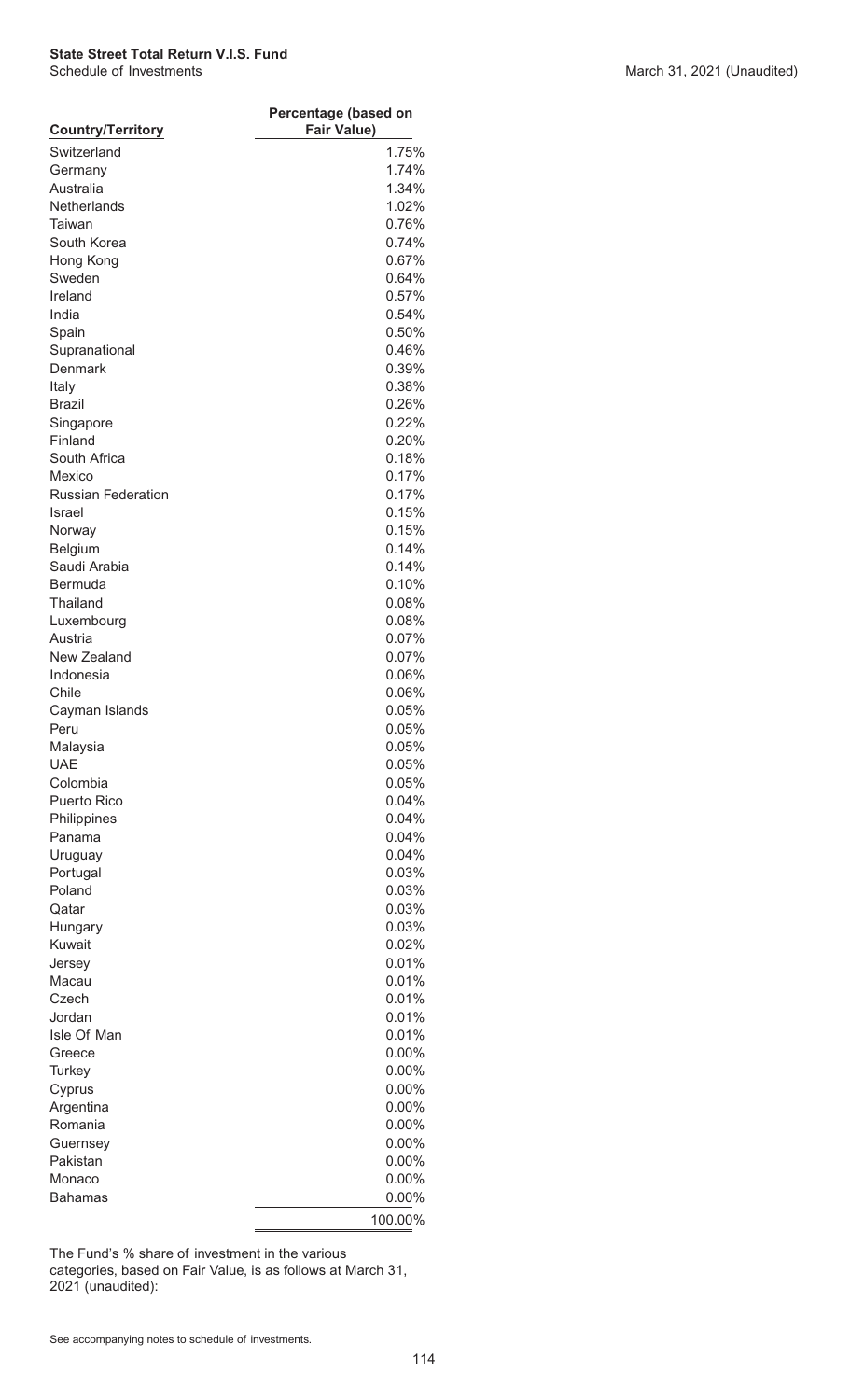| Industry                                          | Domestic       | Foreign        | Total             |
|---------------------------------------------------|----------------|----------------|-------------------|
| Exchange Traded<br>Funds                          | 12.79%         | $0.00\%$       | 12.79%            |
| <b>Diversified Banks</b>                          | 0.94%          | 2.53%          | 3.47%             |
| Pharmaceuticals                                   | 1.20%          | 1.37%          | 2.57%             |
| Interactive Media &                               |                |                |                   |
| <b>Services</b>                                   | 1.76%          | 0.49%          | 2.25%             |
| Technology Hardware,                              |                |                |                   |
| Storage &                                         |                |                |                   |
| Peripherals                                       | 1.74%          | 0.45%          | 2.19%             |
| Semiconductors                                    | 1.47%          | 0.60%          | 2.07%             |
| Internet & Direct                                 |                |                |                   |
| <b>Marketing Retail</b>                           | 1.24%          | 0.74%          | 1.98%             |
| <b>Systems Software</b>                           | 1.88%          | 0.04%          | 1.92%             |
| Biotechnology                                     | 1.55%          | 0.20%          | 1.75%             |
| <b>Application Software</b>                       | 1.37%          | 0.31%          | 1.68%             |
| <b>Healthcare Equipment</b>                       | 1.06%          | 0.42%          | 1.48%             |
| Data Processing &                                 |                |                |                   |
| Outsourced                                        |                |                |                   |
| <b>Services</b>                                   | 1.30%          | 0.16%          | 1.46%             |
| <b>Regional Banks</b>                             | 1.18%          | 0.06%          | 1.24%             |
| Automobile                                        |                |                |                   |
| Manufacturers                                     | 0.54%          | 0.68%          | 1.22%             |
| Integrated Oil & Gas<br><b>Electric Utilities</b> | 0.38%          | 0.63%          | 1.01%             |
|                                                   | 0.55%          | 0.43%          | 0.98%<br>0.97%    |
| <b>Industrial Machinery</b>                       | 0.56%          | 0.41%          |                   |
| Packaged Foods &<br><b>Meats</b>                  | 0.35%          | 0.61%          | 0.96%             |
| Semiconductor                                     |                |                |                   |
| Equipment                                         | 0.38%          | 0.41%          | 0.79%             |
| Aerospace & Defense                               | 0.58%          | 0.20%          | 0.78%             |
| Integrated                                        |                |                |                   |
| Telecommunication                                 |                |                |                   |
| Services                                          | 0.39%          | 0.38%          | 0.77%             |
| Life & Health                                     |                |                |                   |
| Insurance                                         | 0.18%          | 0.56%          | 0.74%             |
| <b>Specialty Chemicals</b>                        | 0.37%          | 0.34%          | 0.71%             |
| Industrial                                        |                |                |                   |
| Conglomerates                                     | 0.36%          | 0.28%          | 0.64%             |
| IT Consulting & Other                             |                |                |                   |
| <b>Services</b>                                   | 0.22%          | 0.41%          | 0.63%             |
| Apparel, Accessories<br>& Luxury Goods            | 0.08%          | 0.55%          | 0.63%             |
| Life Sciences Tools &                             |                |                |                   |
| <b>Services</b>                                   | 0.48%          | 0.14%          | 0.62%             |
| Movies &                                          |                |                |                   |
| Entertainment                                     | 0.54%          | 0.08%          | 0.62%             |
| <b>Household Products</b>                         | 0.43%          | 0.17%          | $0.60\%$          |
| <b>Restaurants</b>                                | 0.48%          | 0.11%          | 0.59%             |
| <b>Electrical Components</b>                      |                |                |                   |
| & Equipment                                       | 0.33%          | 0.26%          | 0.59%             |
| Asset Management &                                |                |                |                   |
| <b>Custody Banks</b>                              | 0.35%          | 0.18%          | 0.53%             |
| Railroads                                         | 0.26%          | 0.27%          | 0.53%             |
| <b>Building Products</b>                          | 0.29%          | 0.24%          | 0.53%             |
| Multi-Sector Holdings                             | 0.41%          | 0.11%          | 0.52%             |
| Property & Casualty                               |                |                |                   |
| Insurance                                         | 0.28%          | 0.23%          | 0.51%             |
| <b>Financial Exchanges</b>                        |                |                |                   |
| & Data                                            | 0.31%<br>0.48% | 0.19%<br>0.01% | $0.50\%$<br>0.49% |
| Managed Healthcare<br>Trading Companies &         |                |                |                   |
| <b>Distributors</b>                               | 0.21%          | 0.26%          | 0.47%             |
| Diversified Metals &                              |                |                |                   |
| Mining                                            | 0.01%          | 0.46%          | 0.47%             |
| <b>Personal Products</b>                          | 0.09%          | 0.36%          | 0.45%             |
| <b>Soft Drinks</b>                                | 0.40%          | 0.05%          | 0.45%             |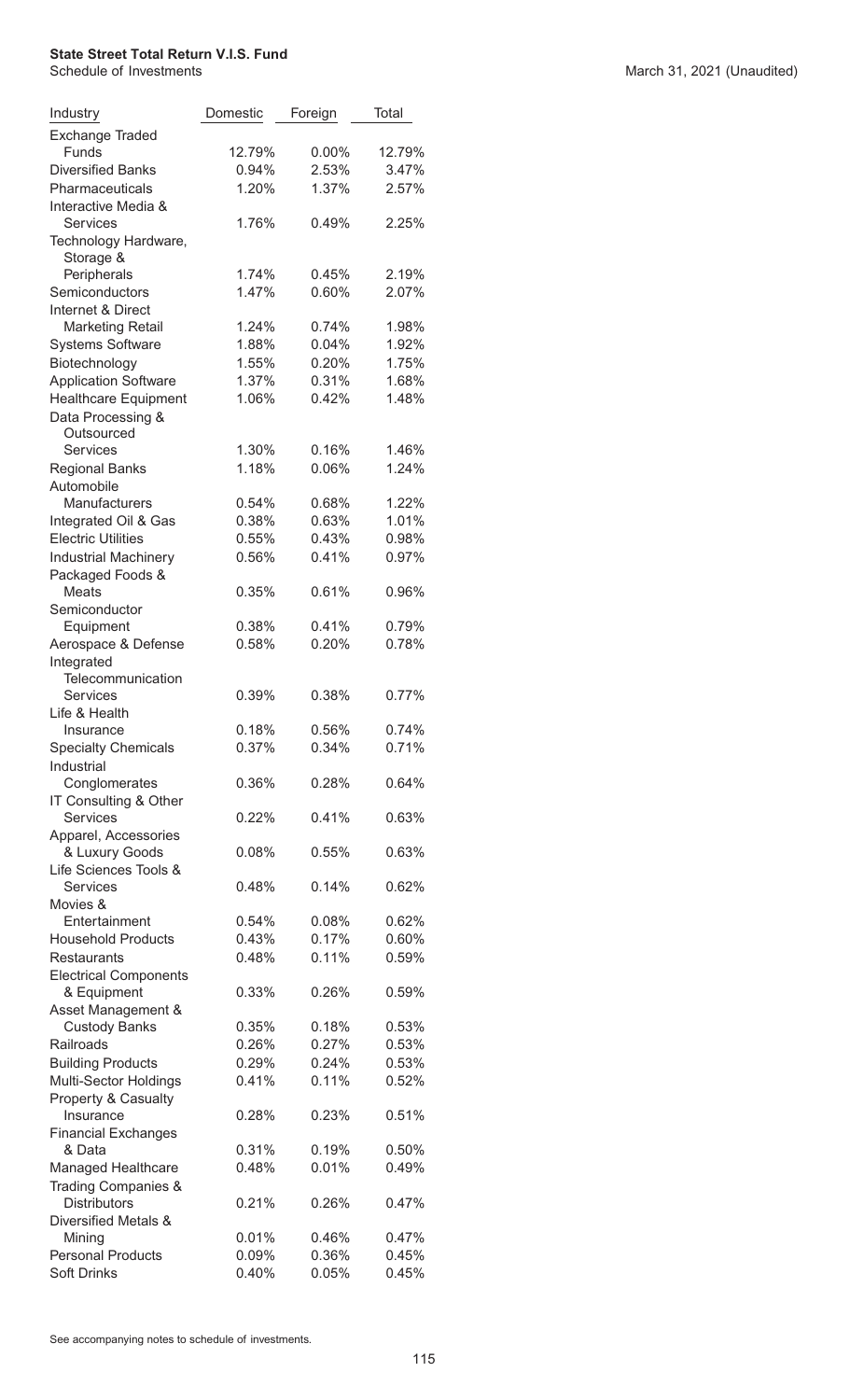| Industry                                 | Domestic | Foreign  | Total |
|------------------------------------------|----------|----------|-------|
| Wireless<br>Telecommunication            |          |          |       |
| Services                                 | 0.07%    | 0.37%    | 0.44% |
| <b>Specialized REITs</b><br>Research &   | 0.44%    | $0.00\%$ | 0.44% |
| <b>Consulting Services</b>               | 0.21%    | 0.22%    | 0.43% |
| <b>Multi-Utilities</b>                   | 0.26%    | 0.16%    | 0.42% |
| Multi-Line Insurance                     | 0.07%    | 0.35%    | 0.42% |
| Investment Banking &<br><b>Brokerage</b> | 0.36%    | 0.06%    | 0.42% |
| Home Improvement<br>Retail               | 0.40%    | 0.01%    | 0.41% |
| Oil & Gas Exploration<br>& Production    | 0.29%    | 0.11%    | 0.40% |
| Communications<br>Equipment              | 0.32%    | 0.07%    | 0.39% |
| Construction<br>Machinery & Heavy        |          |          |       |
| <b>Trucks</b><br>Hypermarkets &          | 0.25%    | 0.14%    | 0.39% |
| <b>Super Centers</b>                     | 0.31%    | $0.08\%$ | 0.39% |
| Casinos & Gaming                         | 0.22%    | 0.16%    | 0.38% |
| <b>Healthcare Services</b>               | 0.32%    | 0.05%    | 0.37% |
| Cable & Satellite                        | 0.34%    | 0.03%    | 0.37% |
| Tobacco                                  | 0.21%    | 0.16%    | 0.37% |
| Air Freight & Logistics                  | 0.22%    | 0.13%    | 0.35% |
| <b>Electronic Equipment</b>              |          |          |       |
| & Instruments<br>Electronic              | 0.16%    | 0.18%    | 0.34% |
| Components<br>Construction &             | 0.13%    | 0.21%    | 0.34% |
| Engineering                              | 0.16%    | 0.16%    | 0.32% |
| <b>Steel</b>                             | 0.14%    | 0.19%    | 0.33% |
| Auto Parts &                             |          |          |       |
| Equipment                                | 0.13%    | 0.19%    | 0.32% |
| <b>Apparel Retail</b>                    | 0.20%    | 0.11%    | 0.31% |
| <b>Food Retail</b>                       | 0.04%    | 0.25%    | 0.29% |
| <b>Healthcare Supplies</b>               | 0.18%    | 0.12%    | 0.30% |
| <b>Interactive Home</b>                  |          |          |       |
| Entertainment                            | 0.12%    | 0.17%    | 0.29% |
| <b>Consumer Finance</b>                  | 0.26%    | 0.03%    | 0.29% |
| Hotels, Resorts &                        |          |          |       |
| <b>Cruise Lines</b>                      | 0.25%    | 0.04%    | 0.29% |
| Internet Services &                      |          |          |       |
| Infrastructure                           | 0.13%    | 0.15%    | 0.28% |
| Home Building                            | 0.21%    | 0.06%    | 0.27% |
| Oil & Gas Storage &<br>Transportation    | 0.10%    | 0.17%    | 0.27% |
| Oil & Gas Refining &                     |          |          |       |
| Marketing                                | 0.13%    | 0.14%    | 0.27% |
| <b>Commodity Chemicals</b>               | 0.09%    | 0.18%    | 0.27% |
| <b>Industrial Gases</b>                  | 0.05%    | 0.21%    | 0.26% |
| <b>General Merchandise</b>               |          |          |       |
| <b>Stores</b>                            | 0.16%    | 0.09%    | 0.25% |
| <b>Retail REITs</b>                      | 0.17%    | 0.08%    | 0.25% |
| Gold                                     | 0.05%    | 0.19%    | 0.24% |
| <b>Industrial REITs</b>                  | 0.18%    | 0.06%    | 0.24% |
| Footwear                                 | 0.21%    | 0.03%    | 0.24% |
| <b>Distillers &amp; Vintners</b>         | 0.05%    | 0.18%    | 0.23% |
| <b>Consumer Electronics</b>              | 0.02%    | 0.20%    | 0.22% |
| <b>Construction Materials</b>            | 0.06%    | 0.15%    | 0.21% |
| Thrifts & Mortgage                       |          |          |       |
| Finance                                  | 0.17%    | 0.04%    | 0.21% |
| Healthcare                               |          |          |       |
| Technology                               | 0.16%    | 0.04%    | 0.20% |
| <b>Automotive Retail</b>                 | 0.19%    | 0.02%    | 0.21% |
| <b>Gas Utilities</b>                     | 0.09%    | 0.11%    | 0.20% |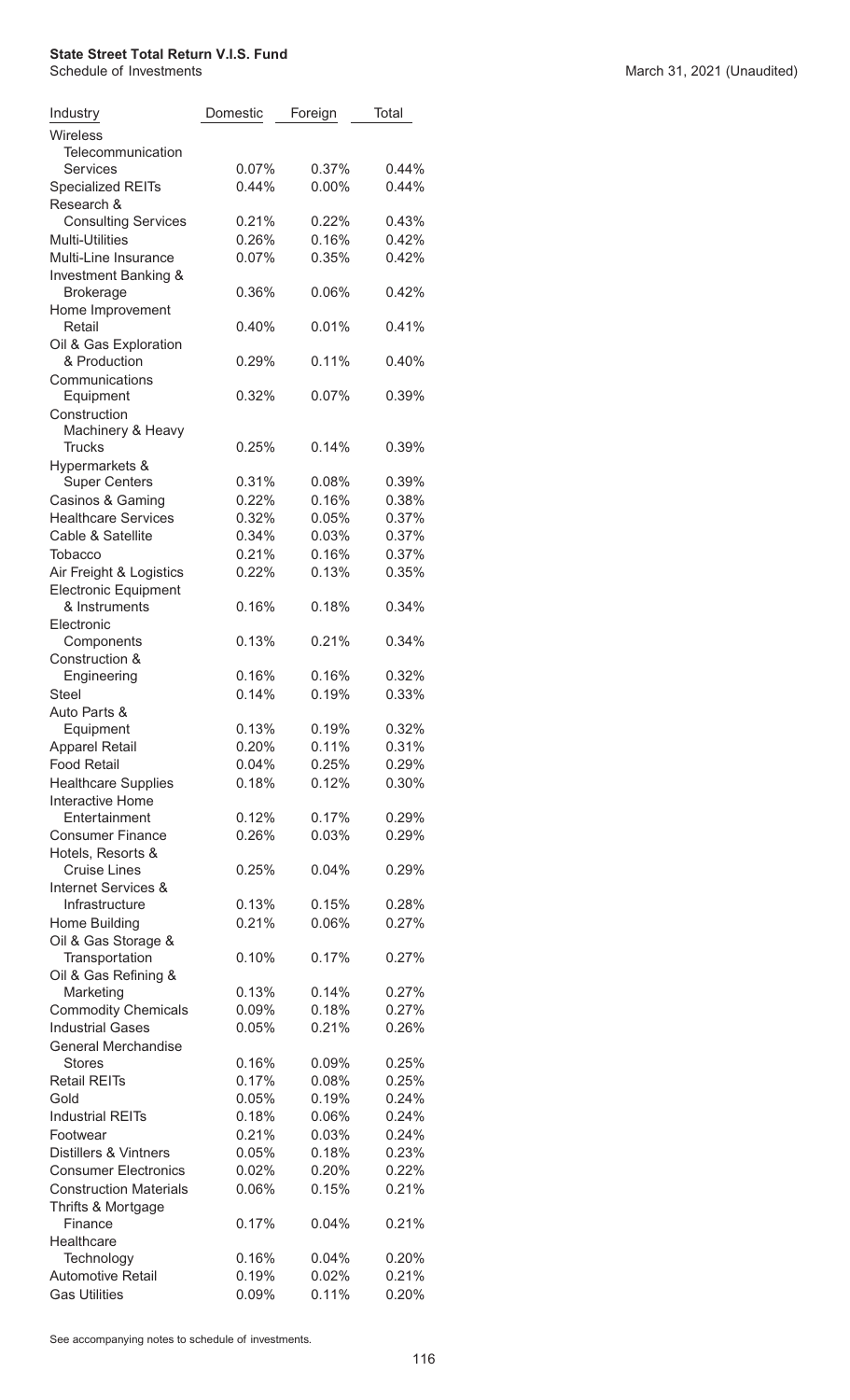| Industry                                        | Domestic | Foreign  | Total          |
|-------------------------------------------------|----------|----------|----------------|
| Trucking                                        | 0.18%    | 0.01%    | 0.19%          |
| Environmental &                                 |          |          |                |
| <b>Facilities Services</b>                      | 0.15%    | 0.03%    | 0.18%          |
| <b>Brewers</b>                                  | 0.02%    | 0.16%    | 0.18%          |
| Human Resource &                                |          |          |                |
| Employment<br>Services                          | 0.09%    | 0.09%    | 0.18%          |
| <b>Insurance Brokers</b>                        | 0.15%    | 0.02%    | 0.17%          |
| <b>Diversified Real</b>                         |          |          |                |
| <b>Estate Activities</b>                        | 0.01%    | 0.16%    | 0.17%          |
| <b>Residential REITs</b>                        | 0.16%    | 0.00%    | 0.16%          |
| Airlines                                        | 0.13%    | 0.03%    | 0.16%          |
| <b>Healthcare Facilities</b>                    | 0.13%    | 0.03%    | 0.16%          |
| <b>Diversified Capital</b>                      |          |          |                |
| <b>Markets</b>                                  | $0.00\%$ | 0.16%    | 0.16%          |
| Leisure Products                                | 0.11%    | 0.05%    | 0.16%          |
| <b>Diversified Chemicals</b>                    | 0.02%    | 0.14%    | 0.16%          |
| <b>Health Care REITs</b><br>Agricultural & Farm | 0.15%    | 0.00%    | 0.15%          |
| Machinery                                       | 0.11%    | 0.04%    | 0.15%          |
| <b>Diversified REITs</b>                        | 0.09%    | 0.06%    | 0.15%          |
| <b>Office REITs</b>                             | 0.11%    | 0.04%    | 0.15%          |
| Mortgage REITs                                  | 0.14%    | $0.00\%$ | 0.14%          |
| Reinsurance                                     | 0.01%    | 0.12%    | 0.13%          |
| Fertilizers &                                   |          |          |                |
| Agricultural                                    |          |          |                |
| Chemicals                                       | 0.07%    | 0.06%    | 0.13%          |
| <b>Real Estate Operating</b>                    |          |          |                |
| Companies<br>Healthcare                         | 0.01%    | 0.12%    | 0.13%          |
| <b>Distributors</b>                             | 0.10%    | 0.02%    | 0.12%          |
| Oil & Gas Equipment                             |          |          |                |
| & Services                                      | 0.12%    | 0.01%    | 0.13%          |
| <b>Specialty Stores</b>                         | 0.10%    | 0.02%    | 0.12%          |
| <b>Real Estate</b>                              |          |          |                |
| Development                                     | 0.01%    | 0.11%    | 0.12%          |
| <b>Heavy Electrical</b>                         |          |          |                |
| Equipment<br>Electronic                         | 0.02%    | 0.10%    | 0.12%          |
| Manufacturing                                   |          |          |                |
| <b>Services</b>                                 | 0.05%    | 0.06%    | 0.11%          |
| Advertising                                     | 0.04%    | 0.06%    | 0.10%          |
| <b>Diversified Support</b>                      |          |          |                |
| <b>Services</b>                                 | $0.08\%$ | 0.02%    | 0.10%          |
| Paper Packaging                                 | 0.07%    | 0.03%    | 0.10%          |
| <b>Broadcasting</b>                             | 0.09%    | 0.00%    | 0.09%          |
| <b>Agricultural Products</b>                    | 0.08%    | 0.01%    | 0.09%          |
| <b>Real Estate Services</b>                     | 0.08%    | 0.01%    | 0.09%          |
| Home Furnishing<br>Retail                       | 0.08%    | 0.02%    | 0.10%          |
| <b>Education Services</b>                       | 0.06%    | 0.03%    | 0.09%          |
| <b>Water Utilities</b>                          | 0.06%    | 0.02%    | 0.08%          |
| <b>Food Distributors</b>                        | 0.08%    | 0.01%    | 0.09%          |
| <b>Hotel &amp; Resort REITs</b>                 | 0.08%    | 0.00%    | 0.08%          |
| <b>Paper Products</b>                           | 0.02%    | 0.06%    | 0.08%          |
| Copper                                          | 0.04%    | 0.04%    | 0.08%          |
| Computer &                                      |          |          |                |
| <b>Electronics Retail</b>                       | 0.07%    | 0.01%    | 0.08%          |
| <b>Tires &amp; Rubber</b>                       | 0.02%    | 0.06%    | 0.08%          |
| Metal & Glass<br>Containers                     | 0.07%    | 0.01%    |                |
| <b>Renewable Electricity</b>                    | 0.04%    | 0.03%    | 0.08%<br>0.07% |
| Marine                                          | 0.02%    | 0.05%    | 0.07%          |
| <b>Alternative Carriers</b>                     | 0.07%    | 0.00%    | 0.07%          |
| <b>Household Appliances</b>                     | 0.04%    | 0.03%    | 0.07%          |
| <b>Other Diversified</b>                        |          |          |                |
| <b>Financial Services</b>                       | 0.02%    | 0.05%    | 0.07%          |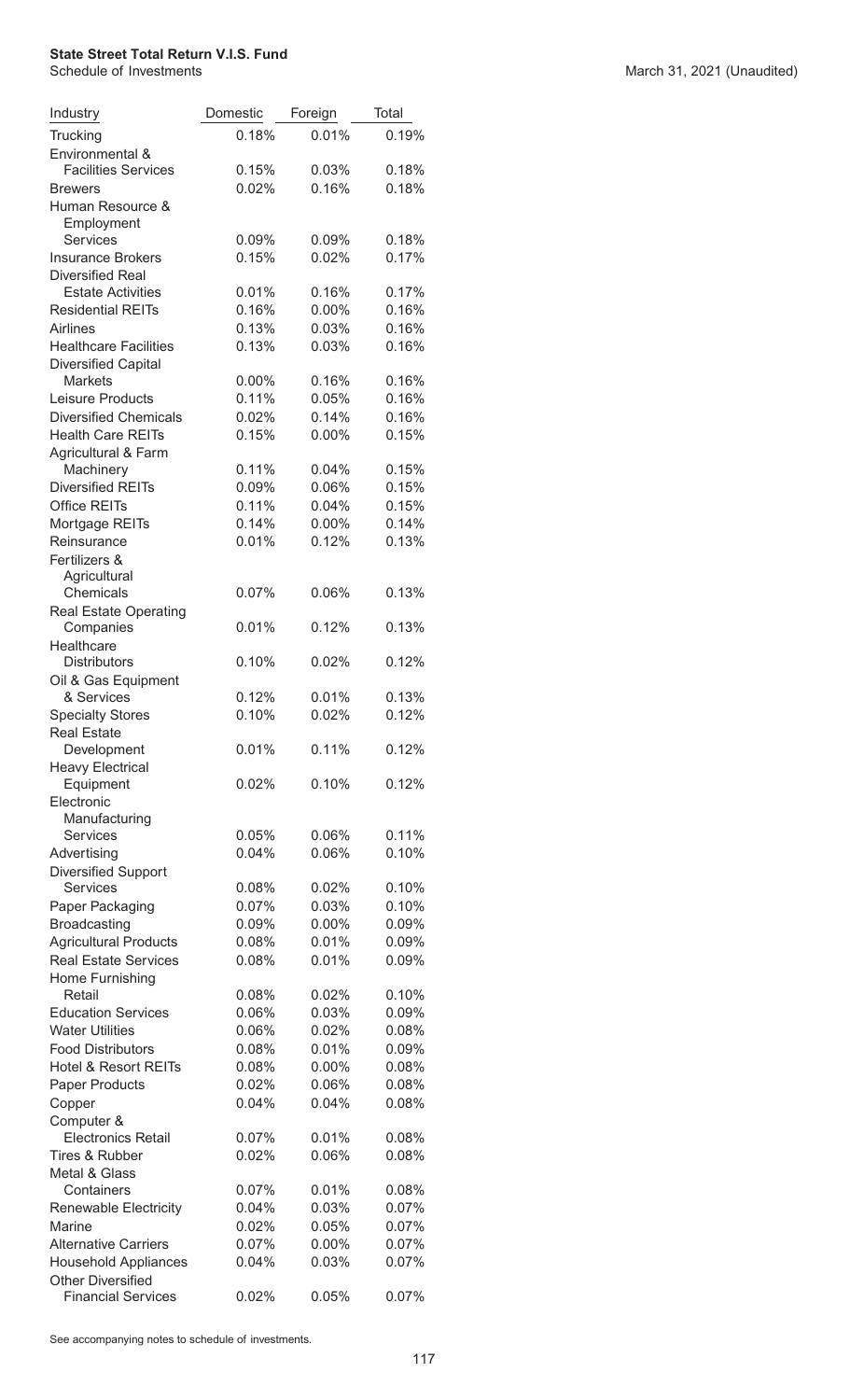| Industry                                | Domestic | Foreign           | Total    |
|-----------------------------------------|----------|-------------------|----------|
| Technology                              |          |                   |          |
| <b>Distributors</b>                     | 0.05%    | 0.01%             | 0.06%    |
| <b>Department Stores</b>                | 0.03%    | 0.03%             | 0.06%    |
| <b>Leisure Facilities</b>               | 0.03%    | 0.03%             | 0.06%    |
| Drug Retail                             | 0.04%    | 0.02%             | 0.06%    |
| Independent Power<br>Producers & Energy |          |                   |          |
| <b>Traders</b>                          | 0.03%    | 0.02%             | 0.05%    |
| Aluminum                                | 0.04%    | 0.02%             | 0.06%    |
| Highways & Railtracks                   | $0.00\%$ | 0.05%             | 0.05%    |
| <b>Airport Services</b>                 | $0.00\%$ | 0.05%             | 0.05%    |
| Publishing                              | 0.03%    | 0.02%             | 0.05%    |
| Security & Alarm                        |          |                   |          |
| <b>Services</b>                         | 0.02%    | $0.03\%$          | 0.05%    |
| <b>Distributors</b>                     | 0.04%    | $0.00\%$          | 0.04%    |
| <b>Forest Products</b>                  | 0.02%    | 0.02%             | 0.04%    |
|                                         |          |                   |          |
| Home Furnishings                        | 0.04%    | $0.00\%$          | 0.04%    |
| <b>Office Services &amp;</b>            |          |                   |          |
| <b>Supplies</b>                         | 0.04%    | $0.00\%$          | 0.04%    |
| Coal & Consumable                       |          |                   |          |
| <b>Fuels</b>                            | 0.01%    | $0.03\%$          | $0.04\%$ |
| Precious Metals &                       |          |                   |          |
| <b>Minerals</b>                         | 0.00%    | 0.03%             | 0.03%    |
| <b>Specialized Consumer</b>             |          |                   |          |
| Services                                | 0.03%    | $0.00\%$          | 0.03%    |
| <b>Commercial Printing</b>              | 0.02%    | 0.02%             | 0.04%    |
| Motorcycle                              |          |                   |          |
| Manufacturers                           | 0.00%    | 0.02%             | 0.02%    |
| <b>Specialized Finance</b>              | 0.00%    | 0.02%             | 0.02%    |
| Silver                                  | 0.01%    | 0.01%             | 0.02%    |
| Oil & Gas Drilling                      | 0.02%    | $0.00\%$          | 0.02%    |
| Housewares &                            |          |                   |          |
| Specialties                             | 0.01%    | $0.00\%$          | 0.01%    |
| Marine Ports &                          |          |                   |          |
| <b>Services</b>                         | $0.00\%$ | 0.01%             | 0.01%    |
| <b>Textiles</b>                         | $0.00\%$ | $0.00\%$          | 0.00%    |
|                                         |          |                   | 76.87%   |
|                                         |          |                   |          |
|                                         |          | Percentage (based |          |
| Sector                                  |          | on Fair Value)    |          |
|                                         |          |                   |          |
| U.S. Treasuries                         |          |                   | 8.90%    |
| <b>Corporate Notes</b>                  |          |                   | 8.78%    |
| Agency Mortgage                         |          |                   |          |
| <b>Backed</b>                           |          |                   | 3.15%    |
| Sovereign Bonds                         |          |                   | 0.57%    |
| Municipal Bonds and                     |          |                   |          |
| <b>Notes</b>                            |          |                   | 0.18%    |
| Non-Agency                              |          |                   |          |
| Collateralized                          |          |                   |          |
| Mortgage                                |          |                   |          |
| Obligations                             |          |                   | 0.15%    |
| <b>Agency Collateralized</b>            |          |                   |          |
| Mortgage                                |          |                   |          |
| Obligations                             |          |                   | $0.09\%$ |
| <b>Asset Backed</b>                     |          |                   | 0.03%    |
|                                         |          |                   |          |
|                                         |          |                   | 21.85%   |
|                                         |          | Percentage (based |          |
| <b>Short-Term Investments</b>           |          | on Fair Value)    |          |
|                                         |          |                   |          |
| Short-Term                              |          |                   |          |
| Investments                             |          |                   | 1.28%    |
|                                         |          |                   | 100.00%  |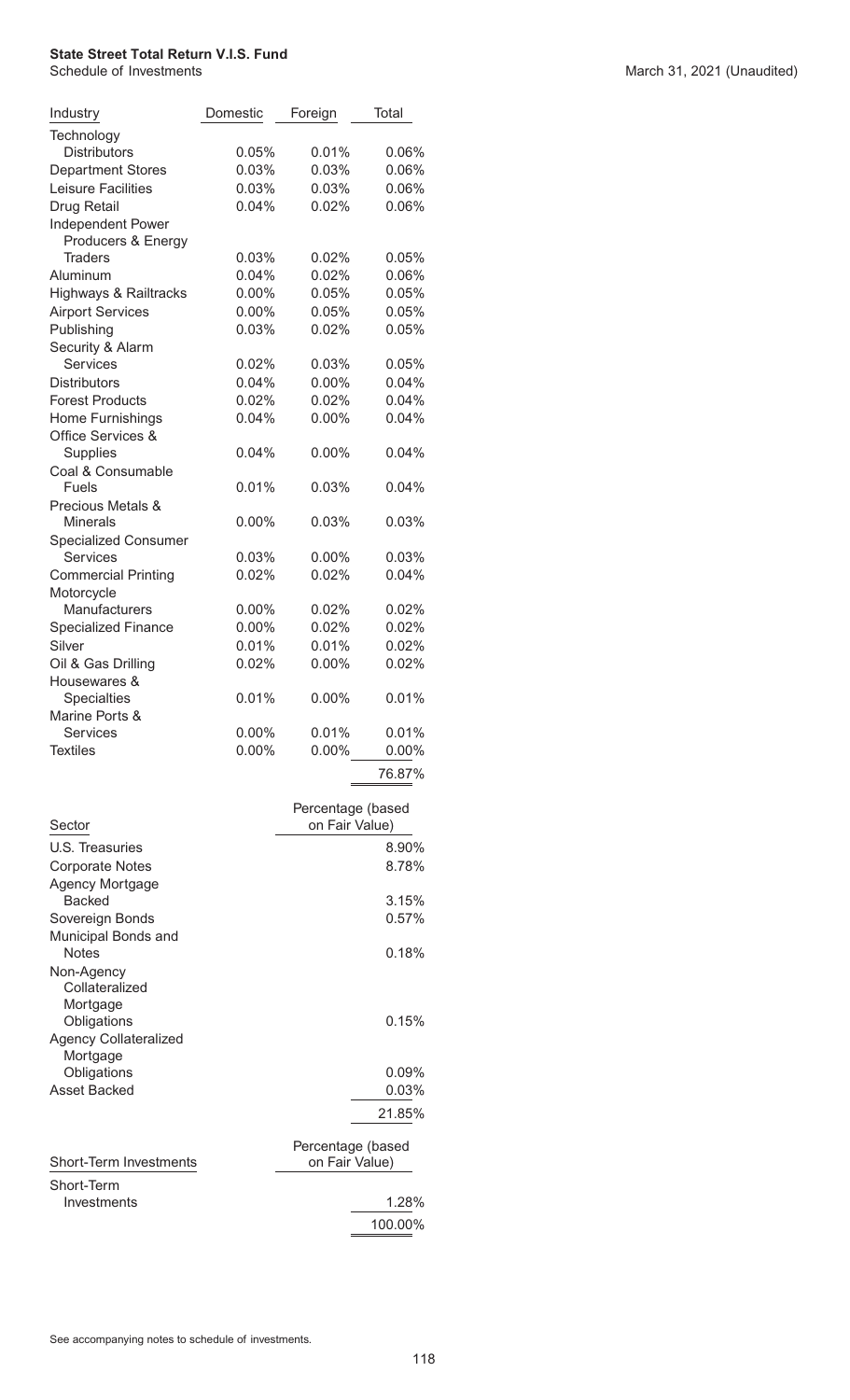#### Affiliate Table

|                                                                                                     | <b>Number</b><br>of Shares<br>Held at<br>12/31/20 | Value at<br>12/31/20 | Cost of<br><b>Purchases</b> | <b>Proceeds</b><br>from<br><b>Shares</b><br>Sold       | <b>Realized</b><br>Gain<br>(Loss) | Change in<br><b>Unrealized</b><br>Appreciation<br>(Depreciation) | Number of<br><b>Shares</b><br>Held at<br>3/31/21 | Value at<br>3/31/21         | <b>Dividend</b><br>Income |
|-----------------------------------------------------------------------------------------------------|---------------------------------------------------|----------------------|-----------------------------|--------------------------------------------------------|-----------------------------------|------------------------------------------------------------------|--------------------------------------------------|-----------------------------|---------------------------|
| <b>State Street Institutional</b><br>U.S. Government<br>Money Market Fund,<br><b>Class G Shares</b> |                                                   |                      |                             | 84,964,250 \$84,964,250 \$109,063,411 \$170,903,476 \$ | $\overline{\phantom{0}}$          | - \$                                                             |                                                  | 23,124,185 \$ 23,124,185 \$ | 3,000                     |
| SPDR Bloomberg<br>Barclays Long Term<br>Corporate Bond ETF                                          | 546,231                                           | 18,080,246           | 792,964                     | 1,996,657                                              | (38,049)                          | (1,494,072)                                                      | 508,599                                          | 15,344,432                  | 87,270                    |
| <b>SPDR Dow Jones REIT</b><br><b>ETF</b>                                                            | 54,355                                            | 4,712,578            |                             |                                                        |                                   | 433,210                                                          | 54,355                                           | 5,145,788                   | 42,534                    |
| <b>SPDR Bloomberg</b><br>Barclays International<br><b>Treasury Bond ETF</b>                         | 1,143,138                                         | 35,700,200           | 1,194,104                   | 36,212,733                                             | 558,734                           | (1,240,305)                                                      |                                                  |                             | 26,409                    |
| <b>SPDR Bloomberg</b><br><b>Barclays High Yield</b><br>Bond ETF                                     | 829,249                                           | 90.338.386           | 67,020,125                  | 35,171,689                                             | (483, 366)                        | (67, 123)                                                        | 1,117,981                                        | 121,636,333                 | 1,008,246                 |
| <b>TOTAL</b>                                                                                        |                                                   |                      |                             | \$233,795,660 \$178,070,604 \$244,284,555 \$           | 37,319                            | \$(2,368,290)                                                    |                                                  | \$165,250,738 \$1,167,459   |                           |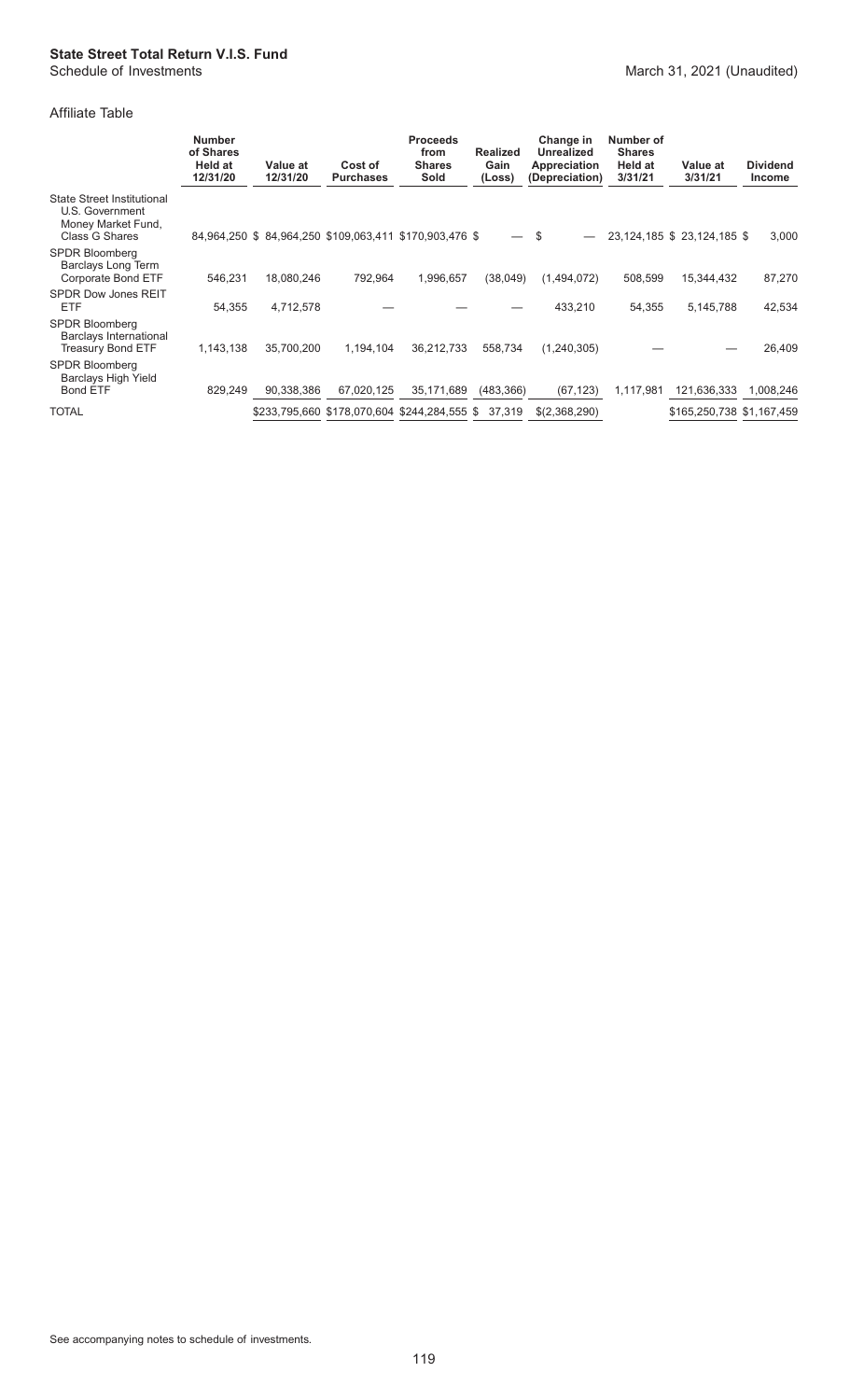## **State Street Real Estate Securities V.I.S. Fund**

#### March 31, 2021 (Unaudited)

|                                                    | <b>Number</b><br>of Shares | Fair<br>Value          |                                                                                                                   | <b>Number</b><br>of Shares | Fair<br>Value      |
|----------------------------------------------------|----------------------------|------------------------|-------------------------------------------------------------------------------------------------------------------|----------------------------|--------------------|
| Common Stock (REITs) - 99.4% †                     |                            |                        | Kilroy Realty Corp.                                                                                               | 9.550                      | \$<br>626,766      |
| Alternate Housing - 10.3%                          |                            |                        | SL Green Realty Corp.                                                                                             | 1,061                      | 74,259             |
| American Campus                                    |                            |                        | <b>VEREIT Inc.</b>                                                                                                | 30,246                     | 1,168,101          |
| Communities Inc.                                   | 29,520                     | \$<br>1,274,378        |                                                                                                                   |                            | 5,274,471          |
| Invitation Homes Inc.<br>Sun Communities Inc.      | 77,454<br>7,950            | 2,477,754<br>1,192,818 |                                                                                                                   |                            |                    |
|                                                    |                            |                        | Regional Malls - 1.3%                                                                                             |                            |                    |
|                                                    |                            | 4,944,950              | Simon Property Group Inc.                                                                                         | 5,610                      | 638,250            |
| Data Center - 10.1%                                |                            |                        | Self Storage - 6.5%                                                                                               |                            |                    |
| Digital Realty Trust Inc.                          | 10,727                     | 1,510,791              | Extra Space Storage Inc.                                                                                          | 7,575                      | 1,004,066          |
| Equinix Inc.                                       | 4,872                      | 3,310,962              | Life Storage Inc.                                                                                                 | 14,070                     | 1,209,317          |
|                                                    |                            | 4,821,753              | <b>Public Storage</b>                                                                                             | 3,680                      | 908,077            |
|                                                    |                            |                        |                                                                                                                   |                            | 3,121,460          |
| Freestanding - 1.7%                                |                            |                        |                                                                                                                   |                            |                    |
| Agree Realty Corp.                                 | 12,023                     | 809,268                | Shopping Centers - 7.2%                                                                                           |                            |                    |
|                                                    |                            |                        | <b>Acadia Realty Trust</b>                                                                                        | 27,960                     | 530,401            |
| Healthcare - 10.7%<br>Diversified Healthcare Trust | 30,230                     |                        | Brixmor Property Group Inc.                                                                                       | 41,874                     | 847,111            |
| Healthpeak Properties Inc.                         | 16,320                     | 144,499<br>517,997     | <b>Federal Realty Investment</b><br><b>Trust</b>                                                                  | 5.749                      | 583,236            |
| Medical Properties Trust Inc.                      | 41,523                     | 883,610                | Regency Centers Corp.                                                                                             | 13,640                     | 773,524            |
| Sabra Health Care REIT Inc.                        | 33,771                     | 586,265                | Retail Properties of                                                                                              |                            |                    |
| Ventas Inc.                                        | 11,998                     | 639,973                | America Inc., Class A                                                                                             | 48,899                     | 512,462            |
| Welltower Inc.                                     | 33,078                     | 2,369,377              | Weingarten Realty Investors                                                                                       | 6,766                      | 182,073            |
|                                                    |                            |                        |                                                                                                                   |                            | 3,428,807          |
|                                                    |                            | 5, 141, 721            |                                                                                                                   |                            |                    |
| Hotel - $4.1\%$                                    |                            |                        | Specialty - 5.7%                                                                                                  |                            |                    |
| Apple Hospitality REIT Inc.                        | 16,007                     | 233,222                | American Tower Corp.                                                                                              | 1,250                      | 298,825            |
| Host Hotels & Resorts Inc.                         | 65,467                     | 1,103,119              | Gaming and Leisure                                                                                                |                            |                    |
| Park Hotels & Resorts Inc.                         | 2,250                      | 48,555                 | Properties Inc.                                                                                                   | 7,249                      | 307,575<br>369,320 |
| <b>Ryman Hospitality</b>                           |                            |                        | Outfront Media Inc.<br>16,918<br>SBA Communications Corp.<br>4,790                                                |                            | 1,329,464          |
| Properties Inc.                                    | 6,493                      | 503,272                | VICI Properties Inc.                                                                                              | 15,794                     | 446,023            |
| Xenia Hotels & Resorts Inc.                        | 3,954                      | 77,103                 |                                                                                                                   |                            |                    |
|                                                    |                            | 1,965,271              |                                                                                                                   |                            | 2,751,207          |
| Industrial - 15.1%                                 |                            |                        | <b>Total Common Stock (REITs)</b><br>(Cost \$37,876,427)                                                          |                            | 47,640,136         |
| <b>Americold Realty Trust</b>                      | 23,170                     | 891,350                |                                                                                                                   |                            |                    |
| CyrusOne Inc.                                      | 6,830                      | 462,527                | <b>Total Investments</b><br>(Cost \$37,876,427)                                                                   |                            | 47,640,136         |
| Duke Realty Corp.                                  | 26,330                     | 1,104,017              | <b>Other Assets and Liabilities,</b>                                                                              |                            |                    |
| First Industrial Realty Trust Inc.                 | 20,019                     | 916,670                | net - 0.6%                                                                                                        |                            | 285,823            |
| Prologis Inc.                                      | 31,870                     | 3,378,220              | <b>NET ASSETS - 100.0%</b>                                                                                        |                            | 47,925,959         |
| Rexford Industrial Realty Inc.                     | 9,730                      | 490,392                |                                                                                                                   |                            |                    |
|                                                    |                            | 7,243,176              | The views expressed in this document reflect our judgment                                                         |                            |                    |
|                                                    |                            |                        | as of the publication date and are subject to change at any                                                       |                            |                    |
| Multifamily - 12.7%                                |                            |                        | time without notice. The securities cited may not be                                                              |                            |                    |
| AvalonBay Communities Inc.                         | 8,755                      | 1,615,385              | representative of the Fund's future investments and should                                                        |                            |                    |
| <b>Equity Residential</b>                          | 19,570                     | 1,401,799              | not be construed as a recommendation to purchase or sell                                                          |                            |                    |
| Essex Property Trust Inc.                          | 4,594                      | 1,248,833              | a particular security. See the Fund's summary prospectus<br>and statutory prospectus for complete descriptions of |                            |                    |
| Mid-America Apartment<br>Communities Inc.          | 3,690                      | 532,688                | investment objectives, policies, risks and permissible                                                            |                            |                    |
| UDR Inc.                                           | 29,358                     | 1,287,642              | investments.                                                                                                      |                            |                    |
|                                                    |                            | 6,086,347              |                                                                                                                   |                            |                    |
|                                                    |                            |                        | † Percentages are based on net assets as of March 31,                                                             |                            |                    |
| Net Lease - 3.0%                                   |                            |                        | 2021.                                                                                                             |                            |                    |
| Broadstone Net Lease Inc.                          | 22,980                     | 420,534                | Abbreviations:                                                                                                    |                            |                    |
| Realty Income Corp.                                | 6,763                      | 429,451                | <b>REIT - Real Estate Investment Trust</b>                                                                        |                            |                    |
| STORE Capital Corp.                                | 16,820                     | 563,470                |                                                                                                                   |                            |                    |
|                                                    |                            | 1,413,455              |                                                                                                                   |                            |                    |
|                                                    |                            |                        |                                                                                                                   |                            |                    |
| Office - 11.0%                                     |                            |                        |                                                                                                                   |                            |                    |
| American Assets Trust Inc.                         | 14,856                     | 481,929                |                                                                                                                   |                            |                    |
| Columbia Property Trust Inc.                       | 24,297                     | 415,479                |                                                                                                                   |                            |                    |
| Cousins Properties Inc.                            | 29,120                     | 1,029,392              |                                                                                                                   |                            |                    |
| Douglas Emmett Inc.                                | 17,150                     | 538,510                |                                                                                                                   |                            |                    |
| Empire State Realty Trust Inc.,<br>Class A         | 11,751                     | 130,789                |                                                                                                                   |                            |                    |
| <b>JBG SMITH Properties</b>                        | 25,456                     | 809,246                |                                                                                                                   |                            |                    |
|                                                    |                            |                        |                                                                                                                   |                            |                    |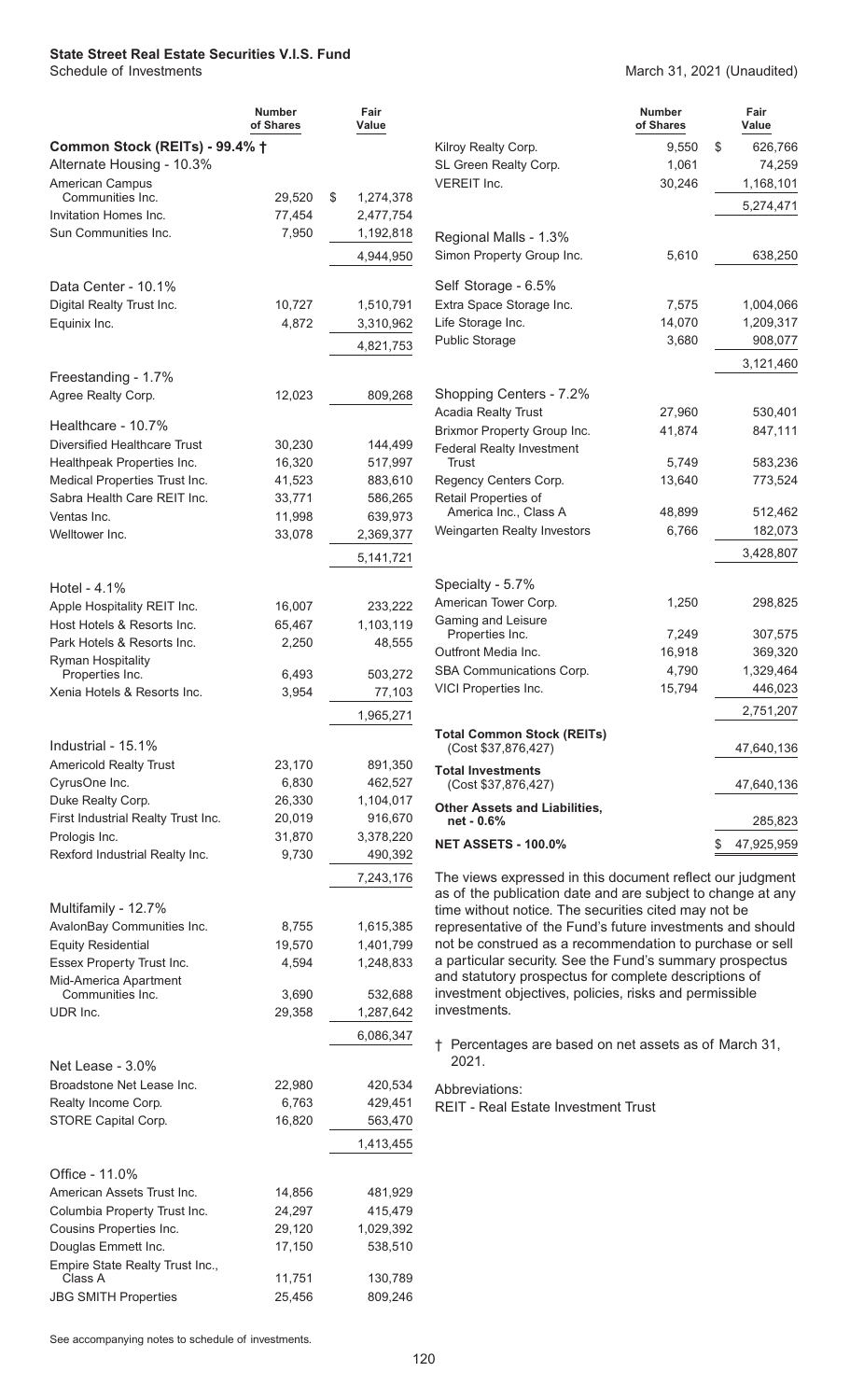# **State Street Real Estate Securities V.I.S. Fund**

The following table presents the Fund's investments measured at fair value on a recurring basis at March 31, 2021:

| <b>Fund</b>                                               | <b>Investments</b>                                               | Level 1                 | Level 2                                          | Level 3                    | <b>Total</b>                                  |  |
|-----------------------------------------------------------|------------------------------------------------------------------|-------------------------|--------------------------------------------------|----------------------------|-----------------------------------------------|--|
| <b>State Street Real Estate</b><br>Securities V.I.S. Fund | Investments in Securities<br>Common Stock                        | \$47,640,136            | S—                                               | $s-$                       | \$47,640,136                                  |  |
| Affiliate Table                                           |                                                                  |                         |                                                  |                            |                                               |  |
|                                                           | <b>Number</b><br>of Shares                                       | <b>Proceeds</b><br>from | Change in<br><b>Realized</b><br>Unrealized       | Number of<br><b>Shares</b> |                                               |  |
|                                                           | Held at<br>Value at<br>Cost of<br>12/31/20 Purchases<br>12/31/20 | <b>Shares</b><br>Sold   | Gain<br>Appreciation<br>(Depreciation)<br>(Loss) | <b>Held at</b><br>3/31/21  | <b>Value at Dividend</b><br>3/31/21<br>Income |  |

State Street Institutional U.S. Government<br>Money Market Fund, Class G Shares

 $140,904$  \$140,904 \$1,928,080 \$2,068,984 \$— \$— \$— \$— \$15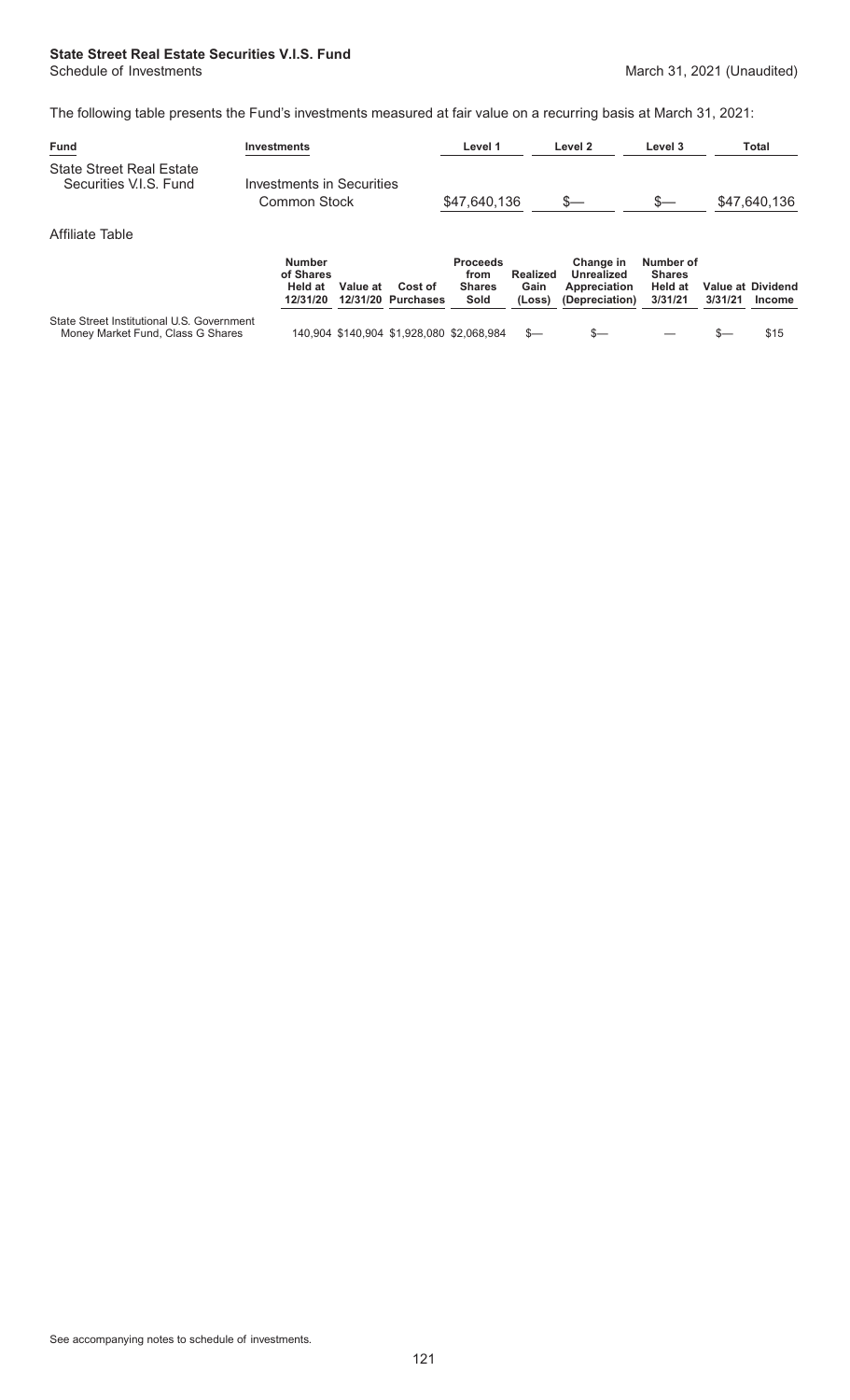#### **State Street Variable Insurance Series Funds, Inc.**

Notes to Schedule of Investments **March 31, 2021** (Unaudited)

**Security Valuation** Each Fund's investments are valued at fair value each day that the New York Stock Exchange ("NYSE") is open and, for financial reporting purposes, as of the report date should the reporting period end on a day that the NYSE is not open. Fair value is generally defined as the price a fund would receive to sell an asset or pay to transfer a liability in an orderly transaction between market participants at the measurement date. By its nature, a fair value price is a good faith estimate of the valuation in a current sale and may not reflect an actual market price. The investments of each Fund are valued pursuant to the policy and procedures developed by the Oversight Committee (the "Committee") and approved by the Board of Trustees (the "Board"). The Committee provides oversight of the valuation of investments for the Funds. The Board has responsibility for overseeing the determination of the fair value of investments.

Valuation techniques used to value each Fund's investments by major category are as follows:

- Equity investments traded on a recognized securities exchange for which market quotations are readily available are valued at the last sale price or official closing price, as applicable, on the primary market or exchange on which they trade. Equity investments traded on a recognized exchange for which there were no sales on that day are valued at the last published sale price or at fair value.
- Investments in registered investment companies (including money market funds) or other unitized pooled investment vehicles that are not traded on an exchange are valued at that day's published net asset value ("NAV") per share or unit.
- Government and municipal fixed income securities are generally valued using quotations from independent pricing services or brokers. Certain government inflation-indexed securities may require a calculated fair valuation as the cumulative inflation is contained within the price provided by the pricing service or broker. For these securities, the inflation component of the price is "cleaned" from the pricing service or broker price utilizing the published inflation factors in order to ensure proper accrual of income.
- Debt obligations (including short term investments and convertible debt securities) are valued using quotations from independent pricing services or brokers or are generally valued at the last reported evaluated prices.
- Exchange-traded futures contracts are valued at the closing settlement price on the primary market on which they are traded most extensively. Exchange-traded futures contracts traded on a recognized exchange for which there were no sales on that day are valued at the last reported sale price obtained from independent pricing services or brokers or at fair value.
- Swap agreements are valued daily based upon prices supplied by Board approved pricing vendors or through brokers. Depending on the product and terms of the transaction, the value of agreements is determined using a series of techniques including valuation models that incorporate a number of market data factors, such as discounted cash flows, yields, curves, trades and values of the underlying reference instruments. In the event SSGA Funds Management, Inc. (the "Adviser" or "SSGA FM") is unable to obtain an independent, third-party valuation the agreements will be fair valued.

In the event prices or quotations are not readily available or that the application of these valuation methods results in a price for an investment that is deemed to be not representative of the fair value of such investment, fair value will be determined in good faith by the Committee, in accordance with the valuation policy and procedures approved by the Board.

The Funds value their assets and liabilities at fair value using a fair value hierarchy consisting of three broad levels that prioritize the inputs to valuation techniques giving the highest priority to readily available unadjusted quoted prices in active markets for identical assets or liabilities (Level 1 measurements) and the lowest priority to unobservable inputs (Level 3 measurements) when market prices are not readily available or reliable. The categorization of a value determined for an investment within the hierarchy is based upon the pricing transparency of the investment and is not necessarily an indication of the risk associated with investing in it.

The three levels of the fair value hierarchy are as follows:

- Level 1 Unadjusted quoted prices in active markets for an identical asset or liability;
- Level 2 Inputs other than quoted prices included within Level 1 that are observable for the asset or liability either directly or indirectly, including quoted prices for similar assets or liabilities in active markets, quoted prices for identical or similar assets or liabilities in markets that are not considered to be active, inputs other than quoted prices that are observable for the asset or liability (such as exchange rates, financing terms, interest rates, yield curves, volatilities, prepayment speeds, loss severities, credit risks and default rates) or other market-corroborated inputs; and
- Level 3 Unobservable inputs for the asset or liability, including the Committee's assumptions used in determining the fair value of investments.

The value of each Fund's investments according to the fair value hierarchy as of March 31, 2021 is disclosed in each Fund's respective Schedule of Investments.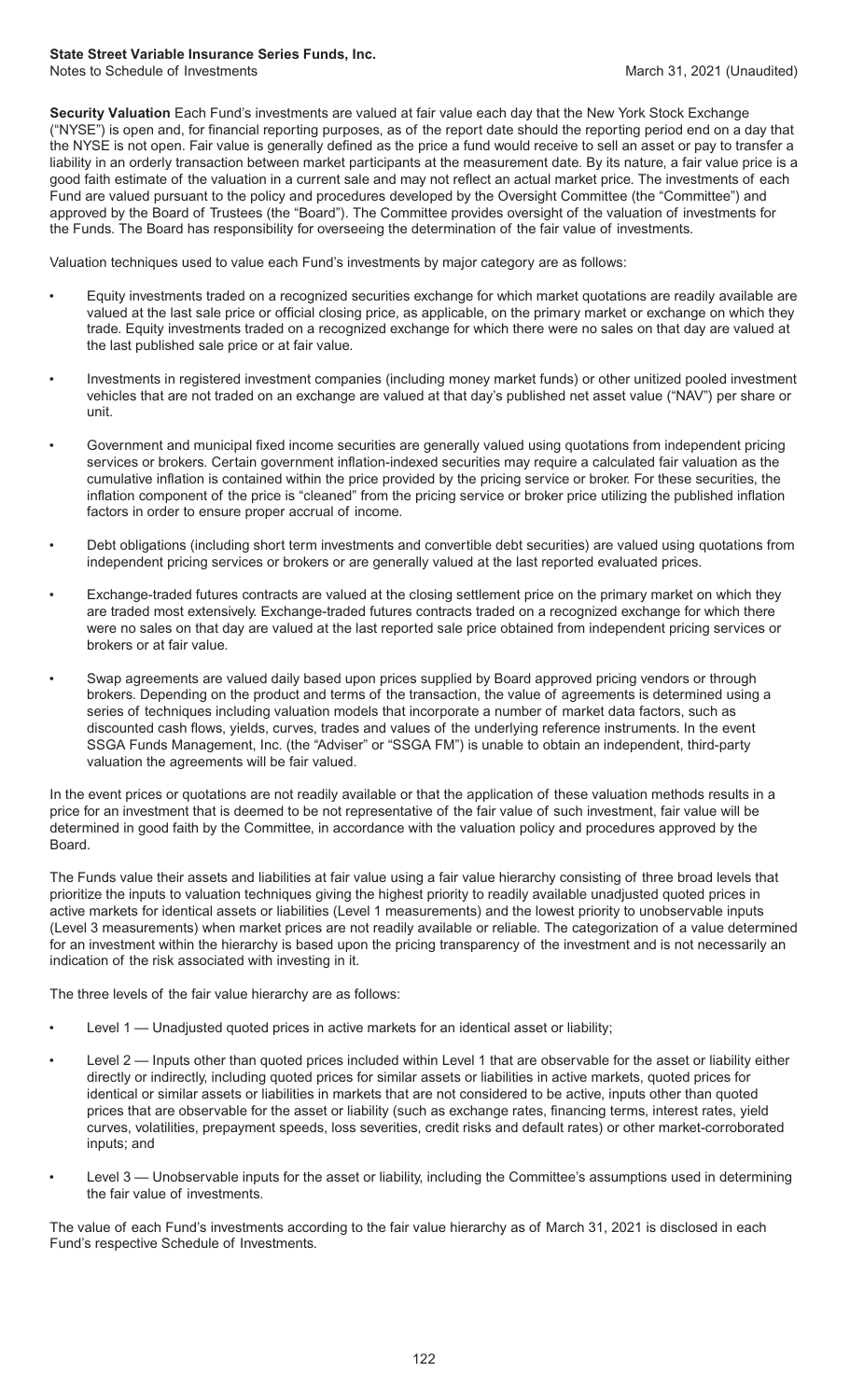#### **State Street Variable Insurance Series Funds, Inc.**

Notes to Schedule of Investments **March 31, 2021** (Unaudited)

#### **Futures Contracts**

A futures contract is an agreement to buy or sell a specific amount of a commodity, financial instrument, currency or index at a particular price and future date. Certain Funds may invest in interest rate, financial and stock or bond index futures contracts subject to certain limitations. During the period ended March 31, 2021, the U.S. Equity Fund, S&P 500 Index Fund, Premier Growth Equity Fund and Small-Cap Equity Fund invested in stock index future contracts to gain equity exposure for accumulating and residual cash positions. The Total Return Fund invested in futures contracts on various stock indices to gain equity exposure. The Income Fund invested in futures contracts on bonds and notes to manage duration of fixed income securities. Buying futures tends to increase a Fund's exposure to the underlying instrument while selling futures tends to decrease a Fund's exposure to the underlying instrument, or hedge other Fund investments. With futures contracts, there is minimal counterparty credit risk to a Fund since futures contracts are exchange traded and the exchange's clearinghouse, as counterparty to all traded futures, guarantees the futures against default. A Fund's risks in using these contracts include changes in the value of the underlying instruments, non-performance of the counterparties under the contracts' terms and changes in the liquidity of the secondary market for the contracts. Futures contracts are valued at the settlement price established each day by the board of trade or exchange on which they principally trade.

Upon entering into a financial futures contract, a Fund is required to pledge to the broker an amount of cash and/or other assets equal to a certain percentage of the contract amount, known as initial margin deposit. Subsequent payments, known as variation margin, are made or received by a Fund each day, depending on the daily fluctuation in the fair value of the underlying security. A Fund records an unrealized gain or loss equal to the daily variation margin. Should market conditions move unexpectedly, a Fund may not achieve the anticipated benefits of the futures contracts and may incur a loss. A Fund recognizes a realized gain or loss on the expiration or closing of a futures contract.

State Street U.S. Equity V.I.S. Fund Equitization of cash State Street S&P 500 Index V.I.S. Fund Equitization of cash State Street Premier Growth Equity V.I.S. Fund Equitization of Cash State Street Small-Cap Equity V.I.S. Fund<br>State Street Income V.I.S. Fund Equitization of cash<br>Management of Inte State Street Total Return V.I.S. Fund Equitization of cash

#### **Funds Strategies**

Management of Interest Rate Risk

#### **Credit Default Swaps**

During the period ended March 31, 2021, the State Street Income V.I.S. Fund engaged in credit default swaps to manage credit risk. When the Fund is the buyer in a credit default swap contract, the Fund is entitled to receive the par (or other agreed upon) value (full notional value) of a referenced debt obligation (or basket of debt obligations) from the counterparty (or central clearing party ("CCP") in the case of a centrally cleared swap) to the contract if a credit event by a third party, such as a U.S. or foreign corporate issuer or sovereign issuer, on the debt obligation occurs. In return, the Fund pays the counterparty a periodic stream of payments over the term of the contract provided that no credit event has occurred. If no credit event occurs, the Fund loses its investment and recovers nothing. However, if a credit event occurs, the Fund receives full notional value for a referenced debt obligation that may have little or no value. When the Fund is the seller of a credit default swap, it receives a fixed rate of income throughout the term of the contract, provided there is no credit event. If a credit event occurs, the Fund is obligated to pay the notional amount of the swap and in certain instances take delivery of securities of the reference entity upon the occurrence of a credit event, as defined under the terms of that particular swap agreement. Credit events are contract specific but may include bankruptcy, failure to pay, restructuring, obligation acceleration and repudiation/moratorium. If the Fund is a seller of protection and a credit event occurs, the maximum potential amount of future payments that the Fund could be required to make would be an amount equal to the notional amount of the agreement. This potential amount would be partially offset by any recovery value of the respective referenced obligation, or net amount received from the settlement of a buy protection credit default swap agreement entered into by the Fund for the same referenced obligation. As the seller, the Fund may create economic leverage to its portfolio because, in addition to its total net assets, the Fund is subject to investment exposure on the notional amount of the swap. The interest fee paid or received on the swap, which is based on a specified interest rate on a fixed notional amount, is accrued daily as a component of unrealized appreciation (depreciation) and is recorded as realized gain upon receipt or realized loss upon payment. The Fund also records an increase or decrease to unrealized appreciation (depreciation) in an amount equal to the daily valuation. For centrally cleared swaps, the daily change in valuation is recorded as a receivable or payable for variation margin and settled in cash with the CCP daily. All upfront payments, if any, are amortized over the life of the swap as realized gains or losses. Those upfront payments that are paid or received, typically for non-centrally cleared swaps, are recorded as other assets or other liabilities, respectively, net of amortization. For financial reporting purposes, unamortized upfront payments, if any, are netted with unrealized appreciation or depreciation on swaps to determine the market value of swaps. The Fund segregates assets in the form of cash or liquid securities in an amount equal to the notional amount of the credit default swaps of which it is the seller. The Fund segregates assets in the form of cash or liquid securities in an amount equal to any unrealized depreciation of the credit default swaps of which it is the buyer, marked to market on a daily basis. Credit default swaps involve greater risks than if the Fund had invested in the referenced debt obligation directly. If the Fund is a buyer of a credit default swap and no credit event occurs, the Fund will not earn any return on its investment. If the Fund is a seller of a credit default swap, the Fund's risk of loss may be the entire notional amount of the swap. Swaps may also subject the Fund to the risk that the counterparty to the transaction may not fulfill its obligation. In the case of centrally cleared swaps, counterparty risk is minimal due to protections provided by the CCP.